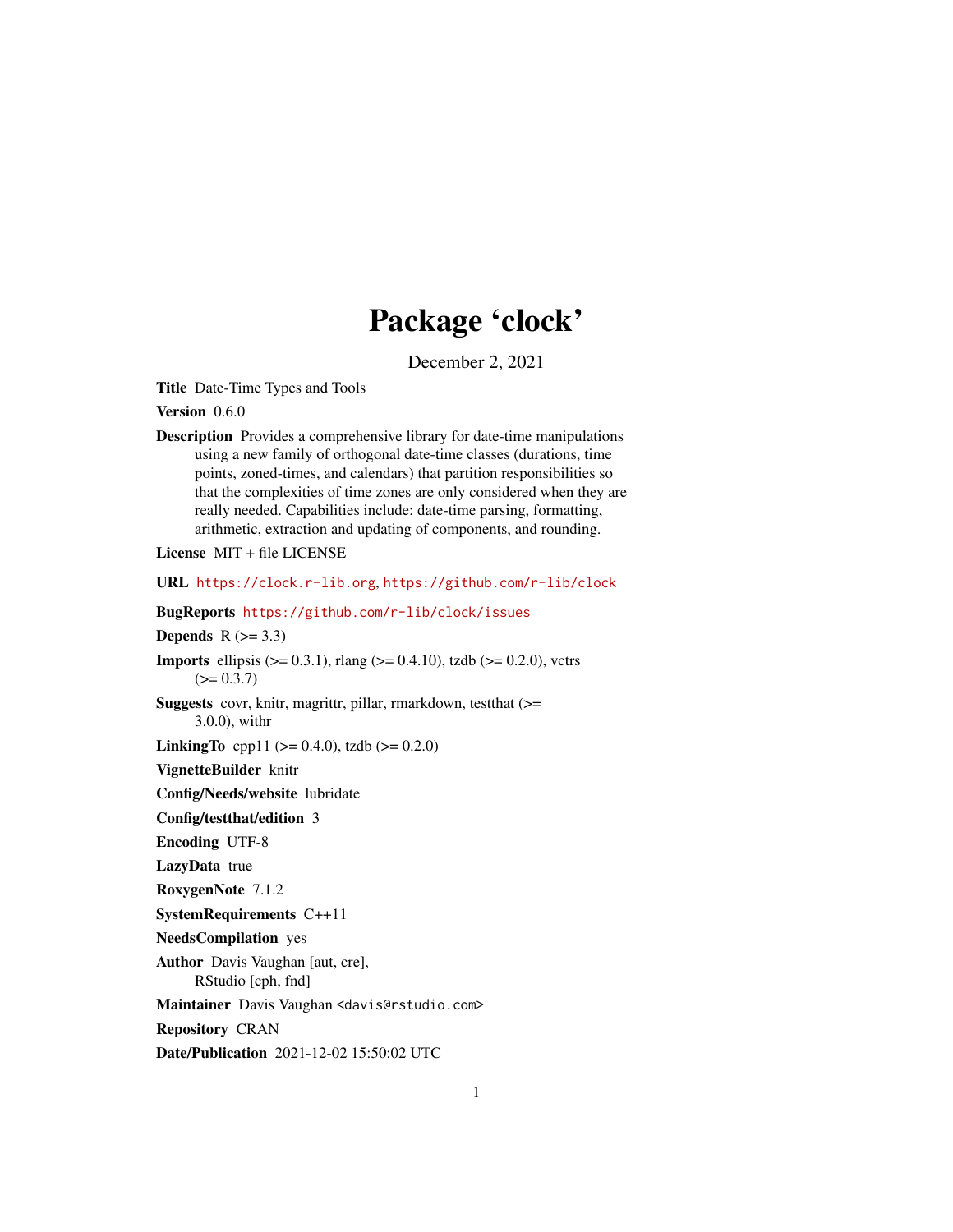# R topics documented:

| $\overline{5}$ |
|----------------|
| $\overline{7}$ |
| 11             |
| 12             |
| 13             |
| 14             |
| 17             |
| 18             |
| 19             |
| 20             |
| 21             |
| 22             |
| 22             |
| 23             |
| 24             |
| 25             |
|                |
|                |
|                |
|                |
| 30             |
| 31             |
| 32             |
| 32             |
| 33             |
| 35             |
| 37             |
| 38             |
| 40             |
| 42             |
| 43             |
| 44             |
| 45             |
| 46             |
| 47             |
| 49             |
| 51             |
| 53             |
| 56             |
| 57             |
| 58             |
|                |
| 60             |
| 62             |
| 64             |
| 65             |
| 73             |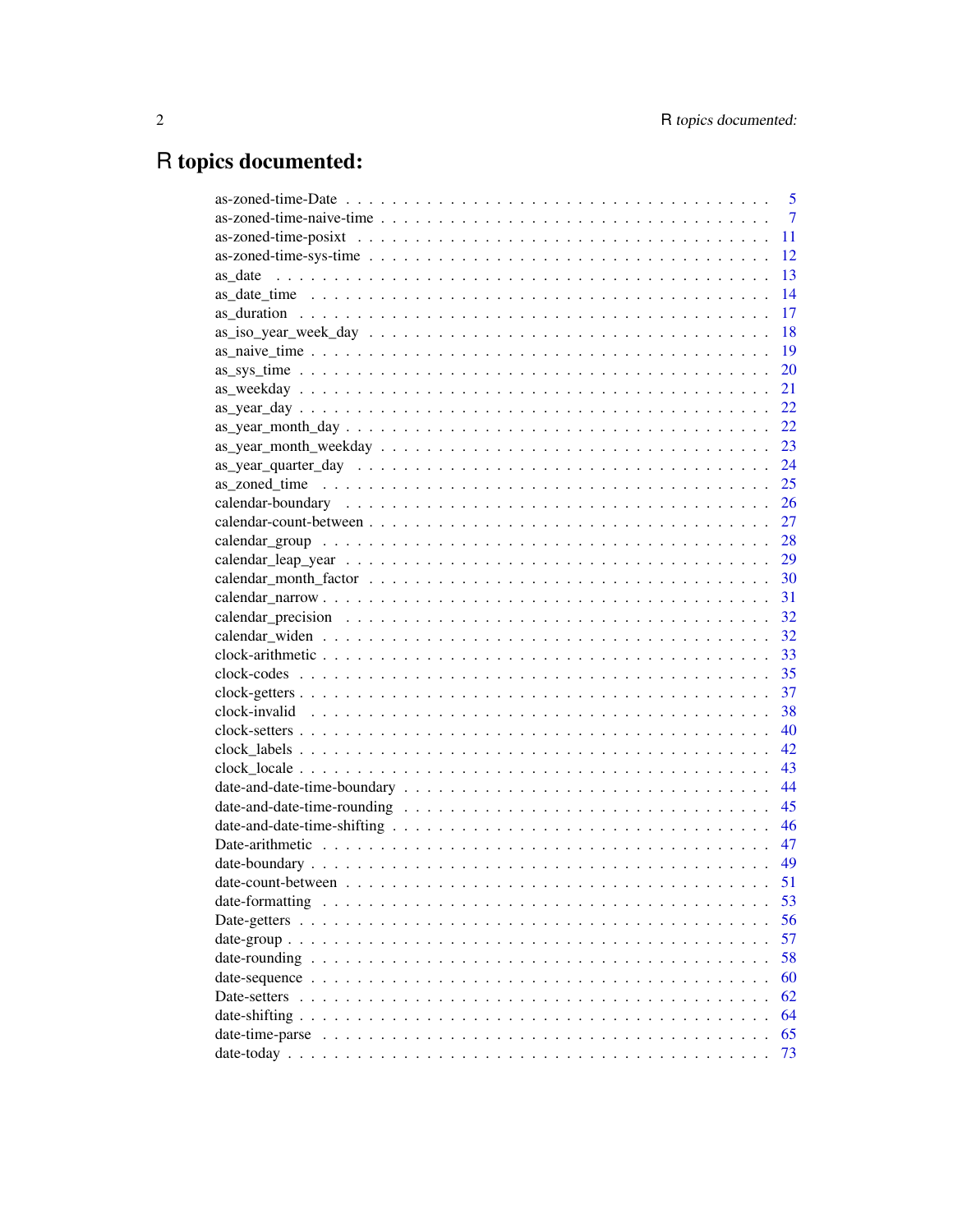|                   | 74 |
|-------------------|----|
|                   | 75 |
|                   | 77 |
|                   | 78 |
|                   | 79 |
|                   | 80 |
|                   | 80 |
|                   | 81 |
|                   |    |
|                   |    |
|                   |    |
|                   |    |
|                   |    |
|                   |    |
|                   |    |
|                   |    |
|                   |    |
|                   |    |
|                   |    |
|                   |    |
|                   |    |
|                   |    |
|                   |    |
|                   |    |
|                   |    |
|                   |    |
|                   |    |
|                   |    |
|                   |    |
|                   |    |
|                   |    |
|                   |    |
|                   |    |
|                   |    |
|                   |    |
|                   |    |
|                   |    |
|                   |    |
|                   |    |
| posixt-arithmetic |    |
|                   |    |
|                   |    |
|                   |    |
|                   |    |
|                   |    |
|                   |    |
|                   |    |
|                   |    |
|                   |    |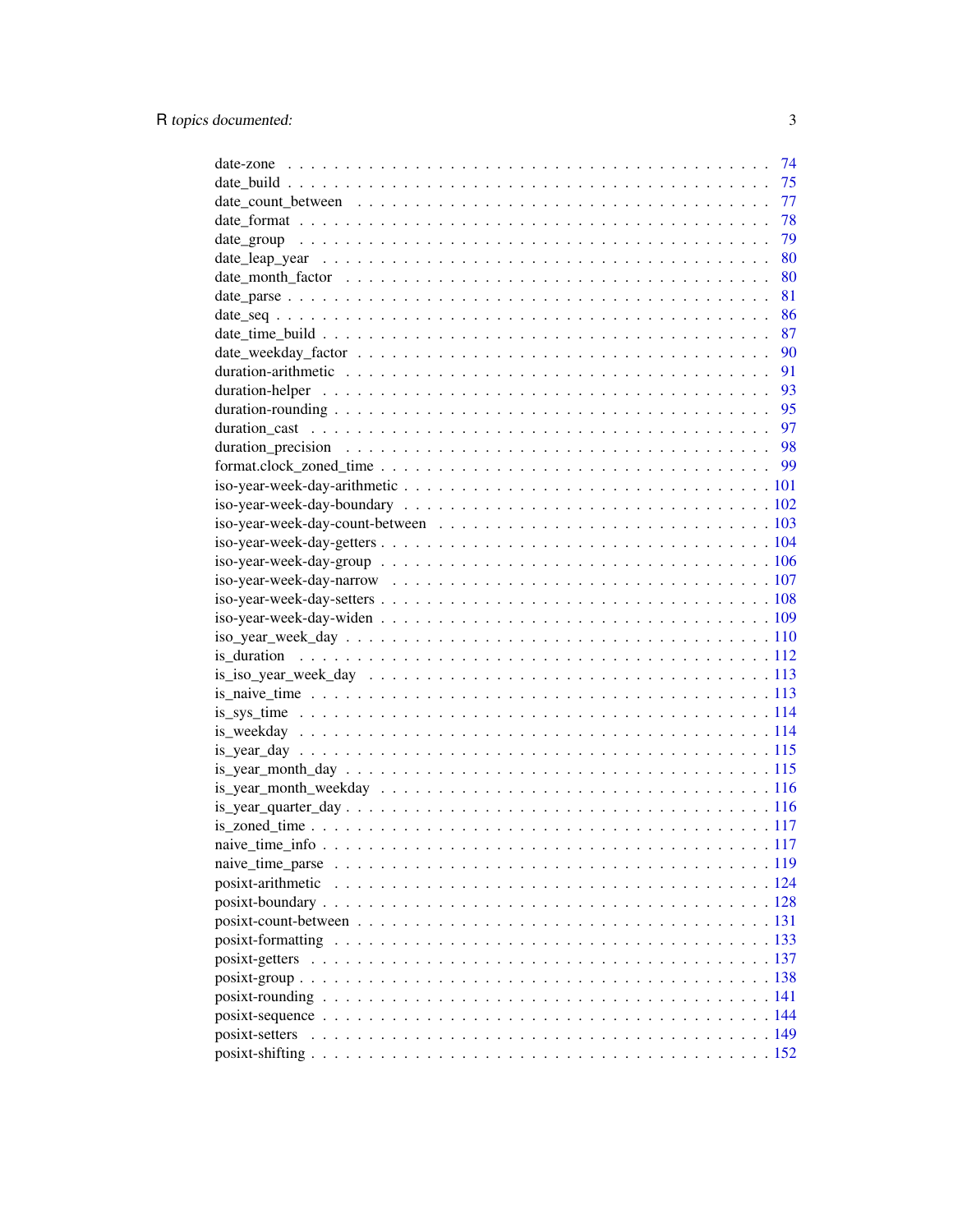| year-month-weekday-widen |  |
|--------------------------|--|
|                          |  |
|                          |  |
|                          |  |
|                          |  |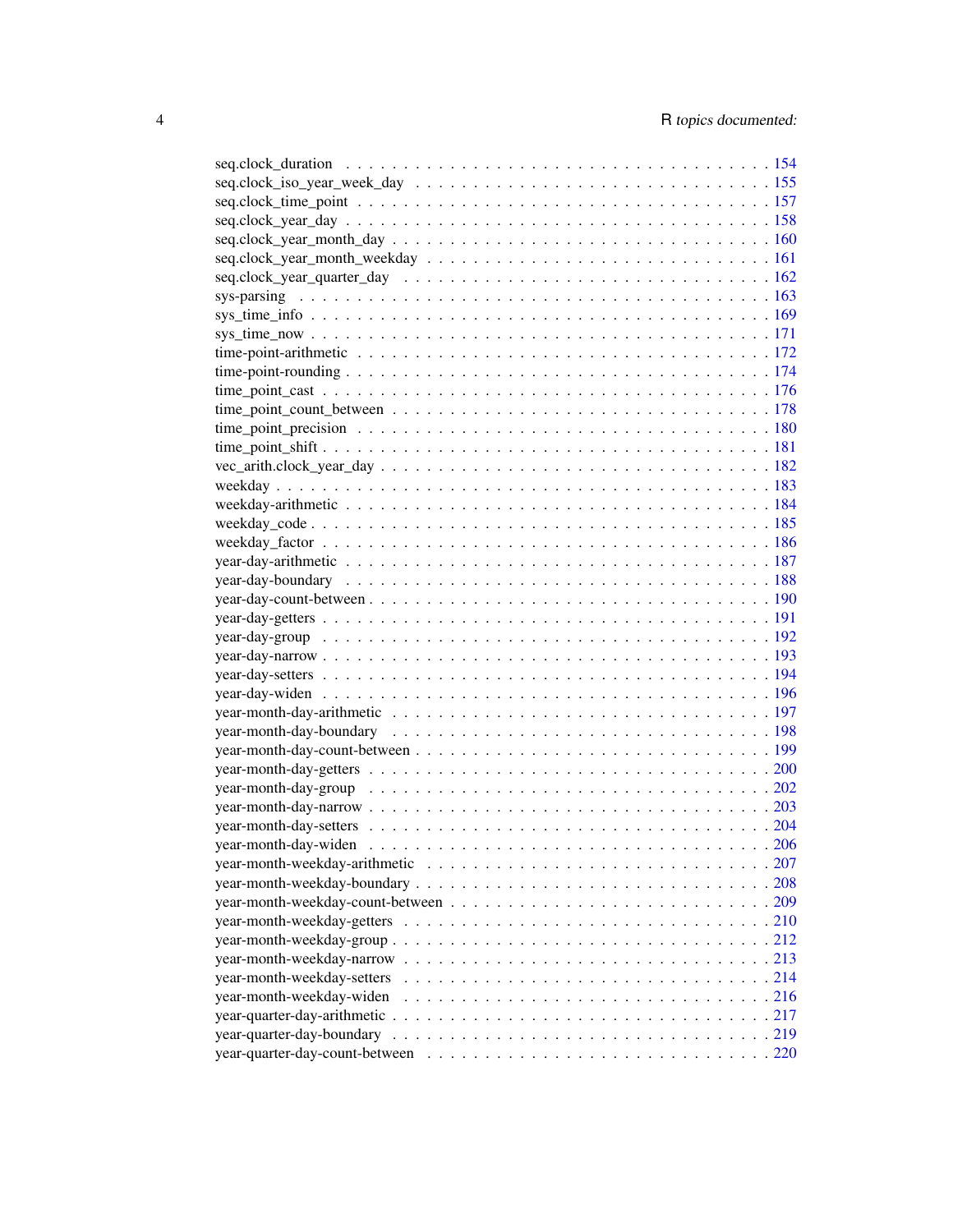<span id="page-4-0"></span>

|  |  |  |  |  |  |  |  |  |  |  |  |  |  |  | 247 |
|--|--|--|--|--|--|--|--|--|--|--|--|--|--|--|-----|
|  |  |  |  |  |  |  |  |  |  |  |  |  |  |  |     |
|  |  |  |  |  |  |  |  |  |  |  |  |  |  |  |     |
|  |  |  |  |  |  |  |  |  |  |  |  |  |  |  |     |
|  |  |  |  |  |  |  |  |  |  |  |  |  |  |  |     |
|  |  |  |  |  |  |  |  |  |  |  |  |  |  |  |     |
|  |  |  |  |  |  |  |  |  |  |  |  |  |  |  |     |
|  |  |  |  |  |  |  |  |  |  |  |  |  |  |  |     |
|  |  |  |  |  |  |  |  |  |  |  |  |  |  |  |     |
|  |  |  |  |  |  |  |  |  |  |  |  |  |  |  |     |
|  |  |  |  |  |  |  |  |  |  |  |  |  |  |  |     |
|  |  |  |  |  |  |  |  |  |  |  |  |  |  |  |     |
|  |  |  |  |  |  |  |  |  |  |  |  |  |  |  |     |
|  |  |  |  |  |  |  |  |  |  |  |  |  |  |  |     |
|  |  |  |  |  |  |  |  |  |  |  |  |  |  |  |     |
|  |  |  |  |  |  |  |  |  |  |  |  |  |  |  |     |

<span id="page-4-1"></span>as-zoned-time-Date *Convert to a zoned-time from a date*

# Description

This is a Date method for the [as\\_zoned\\_time\(\)](#page-24-1) generic.

clock assumes that Dates are *naive* date-time types. Like naive-times, they have a yet-to-bespecified time zone. This method allows you to specify that time zone, keeping the printed time. If possible, the time will be set to midnight (see Details for the rare case in which this is not possible).

# Usage

```
## S3 method for class 'Date'
as\_zoned\_time(x, zone, ..., nonexistence = NULL, ambiguous = NULL)
```
# Arguments

| $\mathsf{x}$ | [Date]                                                                                                                          |
|--------------|---------------------------------------------------------------------------------------------------------------------------------|
|              | A Date.                                                                                                                         |
| zone         | [character(1)]                                                                                                                  |
|              | The zone to convert to.                                                                                                         |
| $\ddotsc$    | These dots are for future extensions and must be empty.                                                                         |
| nonexistent  | [character / NULL]                                                                                                              |
|              | One of the following nonexistent time resolution strategies, allowed to be either<br>length 1, or the same length as the input: |
|              | • " $roll$ -forward": The next valid instant in time.                                                                           |
|              | • "roll-backward": The previous valid instant in time.                                                                          |
|              | • "shift-forward": Shift the nonexistent time forward by the size of the<br>daylight saving time gap.                           |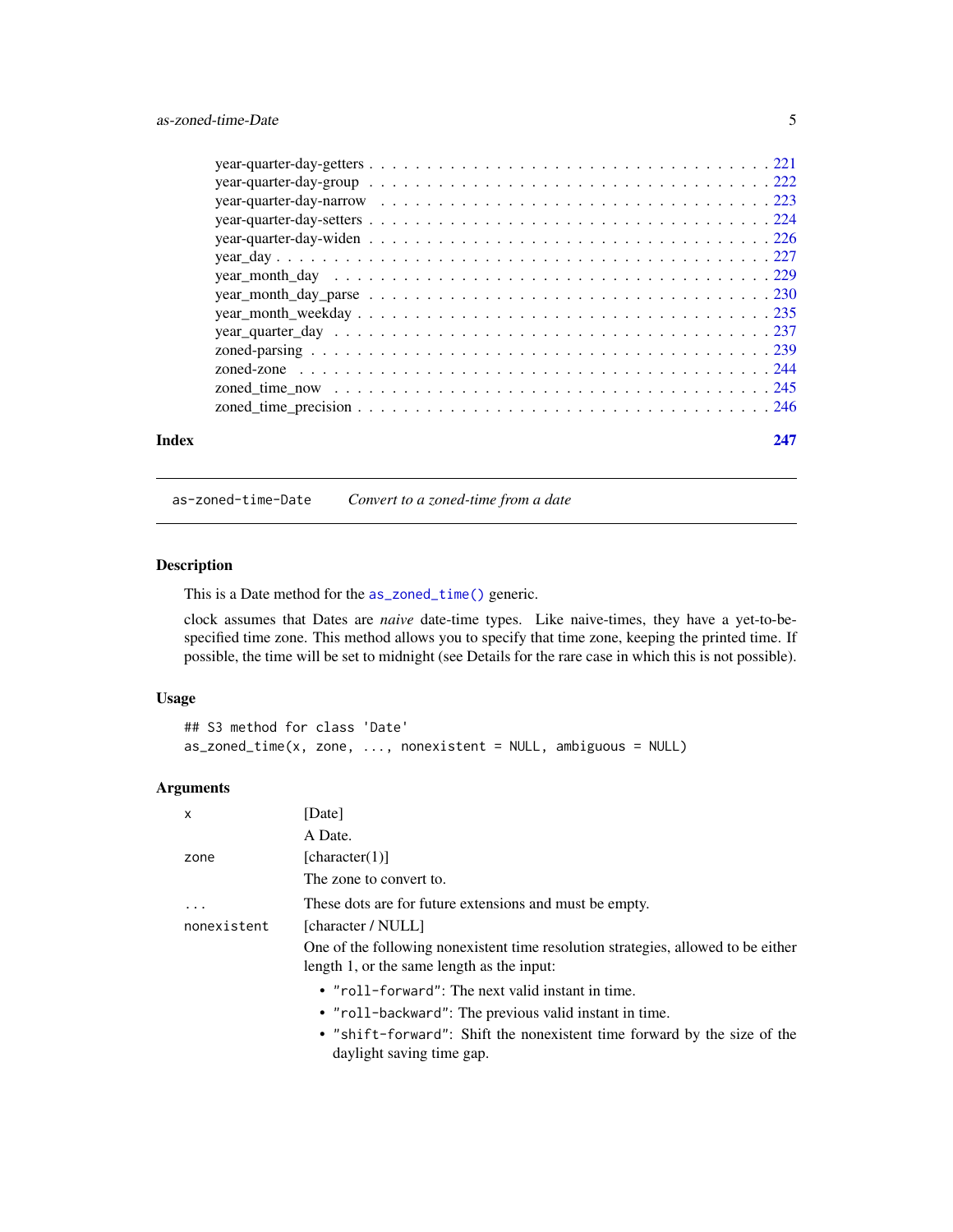- "shift-backward: Shift the nonexistent time backward by the size of the daylight saving time gap.
- "NA": Replace nonexistent times with NA.
- "error": Error on nonexistent times.

Using either "roll-forward" or "roll-backward" is generally recommended over shifting, as these two strategies maintain the *relative ordering* between elements of the input.

If NULL, defaults to "error".

If getOption("clock.strict") is TRUE, nonexistent must be supplied and cannot be NULL. This is a convenient way to make production code robust to nonexistent times.

ambiguous [character / zoned\_time / POSIXct / list(2) / NULL]

One of the following ambiguous time resolution strategies, allowed to be either length 1, or the same length as the input:

- "earliest": Of the two possible times, choose the earliest one.
- "latest": Of the two possible times, choose the latest one.
- "NA": Replace ambiguous times with NA.
- "error": Error on ambiguous times.

Alternatively, ambiguous is allowed to be a zoned\_time (or POSIXct) that is either length 1, or the same length as the input. If an ambiguous time is encountered, the zoned\_time is consulted. If the zoned\_time corresponds to a naive\_time that is also ambiguous *and* uses the same daylight saving time transition point as the original ambiguous time, then the offset of the zoned time is used to resolve the ambiguity. If the ambiguity cannot be resolved by consulting the zoned\_time, then this method falls back to NULL.

Finally, ambiguous is allowed to be a list of size 2, where the first element of the list is a zoned\_time (as described above), and the second element of the list is an ambiguous time resolution strategy to use when the ambiguous time cannot be resolved by consulting the zoned\_time. Specifying a zoned\_time on its own is identical to list(<zoned\_time>, NULL).

If NULL, defaults to "error".

If getOption("clock.strict") is TRUE, ambiguous must be supplied and cannot be NULL. Additionally, ambiguous cannot be specified as a zoned\_time on its own, as this implies NULL for ambiguous times that the zoned\_time cannot resolve. Instead, it must be specified as a list alongside an ambiguous time resolution strategy as described above. This is a convenient way to make production code robust to ambiguous times.

# Details

In the rare instance that the specified time zone does not contain a date-time at midnight due to daylight saving time, nonexistent can be used to resolve the issue. Similarly, if there are two possible midnight times due to a daylight saving time fallback, ambiguous can be used.

#### Value

A zoned-time.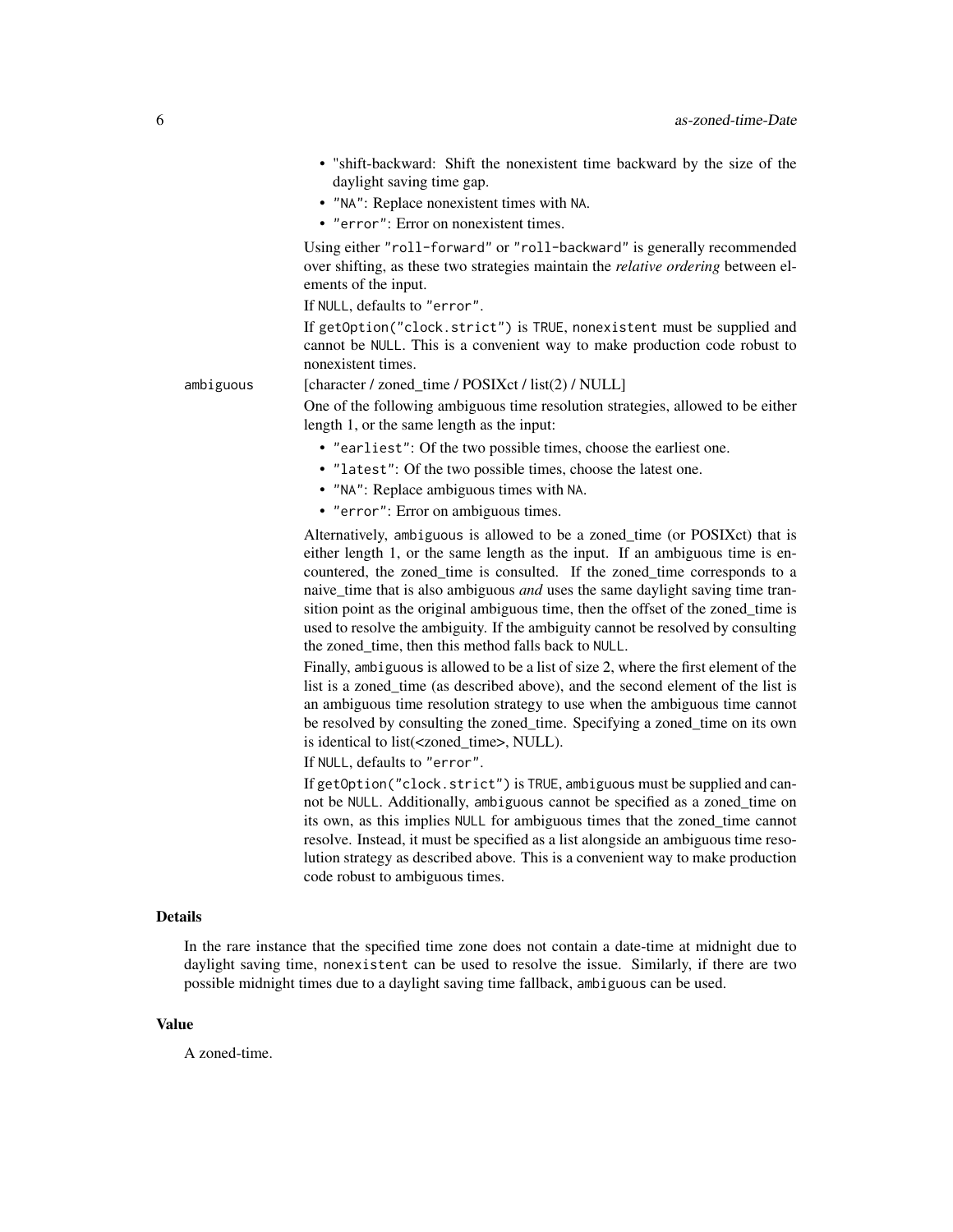<span id="page-6-0"></span>as-zoned-time-naive-time 7

#### Examples

```
x <- as.Date("2019-01-01")
# The resulting zoned-times have the same printed time, but are in
# different time zones
as_zoned_time(x, "UTC")
as_zoned_time(x, "America/New_York")
# Converting Date -> zoned-time is the same as naive-time -> zoned-time
x <- as_naive_time(year_month_day(2019, 1, 1))
as_zoned_time(x, "America/New_York")
# In Asia/Beirut, there was a DST gap from
# 2021-03-27 23:59:59 -> 2021-03-28 01:00:00,
# skipping the 0th hour entirely. This means there is no midnight value.
x <- as.Date("2021-03-28")
try(as_zoned_time(x, "Asia/Beirut"))
# To resolve this, set a `nonexistent` time resolution strategy
as_zoned_time(x, "Asia/Beirut", nonexistent = "roll-forward")
```
<span id="page-6-1"></span>as-zoned-time-naive-time

*Convert to a zoned-time from a naive-time*

# Description

This is a naive-time method for the [as\\_zoned\\_time\(\)](#page-24-1) generic.

Converting to a zoned-time from a naive-time retains the printed time, but changes the underlying duration, depending on the zone that you choose.

Naive-times are time points with a yet-to-be-determined time zone. By converting them to a zonedtime, all you are doing is specifying that time zone while attempting to keep all other printed information the same (if possible).

If you want to retain the underlying duration, try converting to a zoned-time [from a sys-time,](#page-11-1) which is a time point interpreted as having a UTC time zone.

# Usage

```
## S3 method for class 'clock_naive_time'
as\_zoned\_time(x, zone, ..., nonexistence = NULL, ambiguous = NULL)
```
# Arguments

| $\mathsf{x}$ | [clock naive time]                       |
|--------------|------------------------------------------|
|              | A naive-time to convert to a zoned-time. |
| zone         | [character(1)]                           |
|              | The zone to convert to.                  |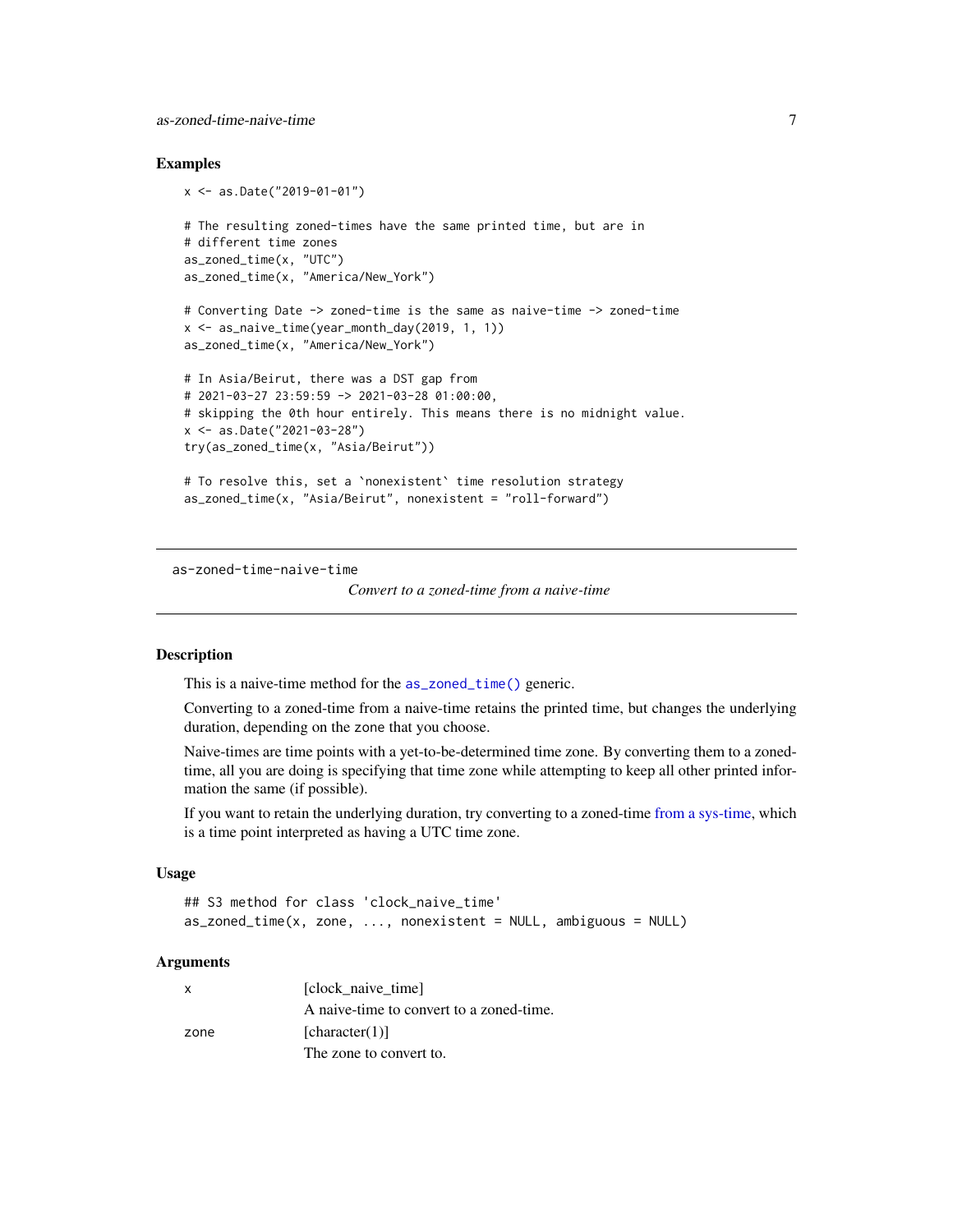... These dots are for future extensions and must be empty.

#### nonexistent [character / NULL]

One of the following nonexistent time resolution strategies, allowed to be either length 1, or the same length as the input:

- "roll-forward": The next valid instant in time.
- "roll-backward": The previous valid instant in time.
- "shift-forward": Shift the nonexistent time forward by the size of the daylight saving time gap.
- "shift-backward: Shift the nonexistent time backward by the size of the daylight saving time gap.
- "NA": Replace nonexistent times with NA.
- "error": Error on nonexistent times.

Using either "roll-forward" or "roll-backward" is generally recommended over shifting, as these two strategies maintain the *relative ordering* between elements of the input.

If NULL, defaults to "error".

If getOption("clock.strict") is TRUE, nonexistent must be supplied and cannot be NULL. This is a convenient way to make production code robust to nonexistent times.

ambiguous [character / zoned\_time / POSIXct / list(2) / NULL]

One of the following ambiguous time resolution strategies, allowed to be either length 1, or the same length as the input:

- "earliest": Of the two possible times, choose the earliest one.
- "latest": Of the two possible times, choose the latest one.
- "NA": Replace ambiguous times with NA.
- "error": Error on ambiguous times.

Alternatively, ambiguous is allowed to be a zoned\_time (or POSIXct) that is either length 1, or the same length as the input. If an ambiguous time is encountered, the zoned\_time is consulted. If the zoned\_time corresponds to a naive\_time that is also ambiguous *and* uses the same daylight saving time transition point as the original ambiguous time, then the offset of the zoned\_time is used to resolve the ambiguity. If the ambiguity cannot be resolved by consulting the zoned time, then this method falls back to NULL.

Finally, ambiguous is allowed to be a list of size 2, where the first element of the list is a zoned\_time (as described above), and the second element of the list is an ambiguous time resolution strategy to use when the ambiguous time cannot be resolved by consulting the zoned\_time. Specifying a zoned\_time on its own is identical to list(<zoned\_time>, NULL).

If NULL, defaults to "error".

If getOption("clock.strict") is TRUE, ambiguous must be supplied and cannot be NULL. Additionally, ambiguous cannot be specified as a zoned\_time on its own, as this implies NULL for ambiguous times that the zoned\_time cannot resolve. Instead, it must be specified as a list alongside an ambiguous time resolution strategy as described above. This is a convenient way to make production code robust to ambiguous times.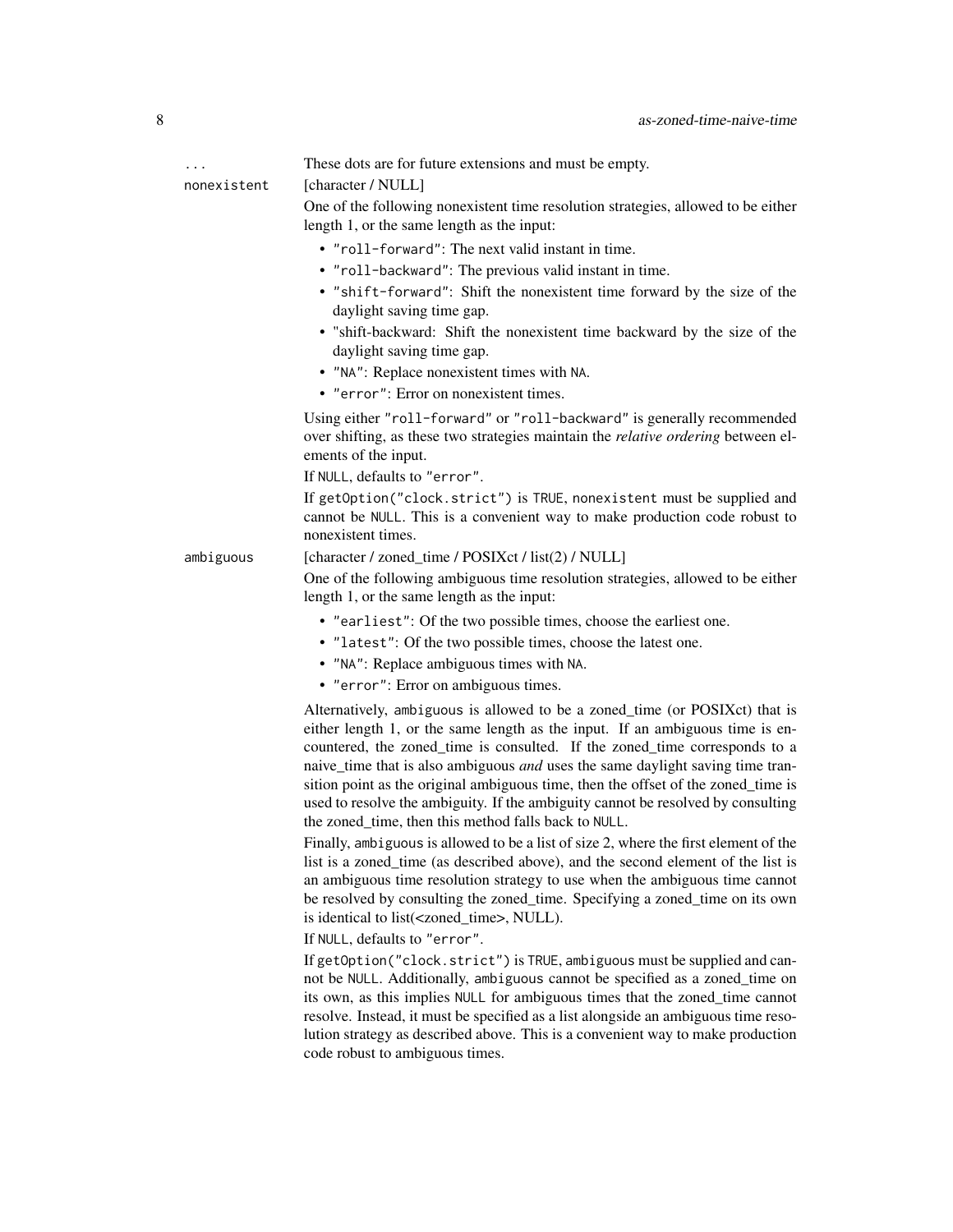#### Value

A zoned-time vector.

# Daylight Saving Time

Converting from a naive-time to a zoned-time is not always possible due to daylight saving time issues. There are two types of these issues:

*Nonexistent* times are the result of daylight saving time "gaps". For example, in the America/New\_York time zone, there was a daylight saving time gap 1 second after "2020-03-08 01:59:59", where the clocks changed from 01:59:59 -> 03:00:00, completely skipping the 2 o'clock hour. This means that if you had a naive time of "2020-03-08 02:30:00", you couldn't convert that straight into a zoned-time with this time zone. To resolve these issues, the nonexistent argument can be used to specify one of many nonexistent time resolution strategies.

*Ambiguous* times are the result of daylight saving time "fallbacks". For example, in the America/New\_York time zone, there was a daylight saving time fallback 1 second after "2020-11-01 01:59:59 EDT", at which point the clocks "fell backwards" by 1 hour, resulting in a printed time of "2020-11-01 01:00:00 EST" (note the EDT->EST shift). This resulted in two 1 o'clock hours for this day, so if you had a naive time of "2020-11-01 01:30:00", you wouldn't be able to convert that directly into a zoned-time with this time zone, as there is no way for clock to know which of the two ambiguous times you wanted. To resolve these issues, the ambiguous argument can be used to specify one of many ambiguous time resolution strategies.

```
library(magrittr)
```

```
x <- as_naive_time(year_month_day(2019, 1, 1))
# Converting a naive-time to a zoned-time generally retains the
# printed time, while changing the underlying duration.
as_zoned_time(x, "America/New_York")
as_zoned_time(x, "America/Los_Angeles")
# ---------------------------------------------------------------------------
# Nonexistent time:
new_york <- "America/New_York"
# There was a daylight saving gap in the America/New_York time zone on
```

```
# 2020-03-08 01:59:59 -> 03:00:00, which means that one of these
# naive-times don't exist in that time zone. By default, attempting to
# convert it to a zoned time will result in an error.
nonexistent_time <- year_month_day(2020, 03, 08, c(02, 03), c(45, 30), 00)
nonexistent_time <- as_naive_time(nonexistent_time)
try(as_zoned_time(nonexistent_time, new_york))
```

```
# Resolve this by specifying a nonexistent time resolution strategy
as_zoned_time(nonexistent_time, new_york, nonexistent = "roll-forward")
as_zoned_time(nonexistent_time, new_york, nonexistent = "roll-backward")
```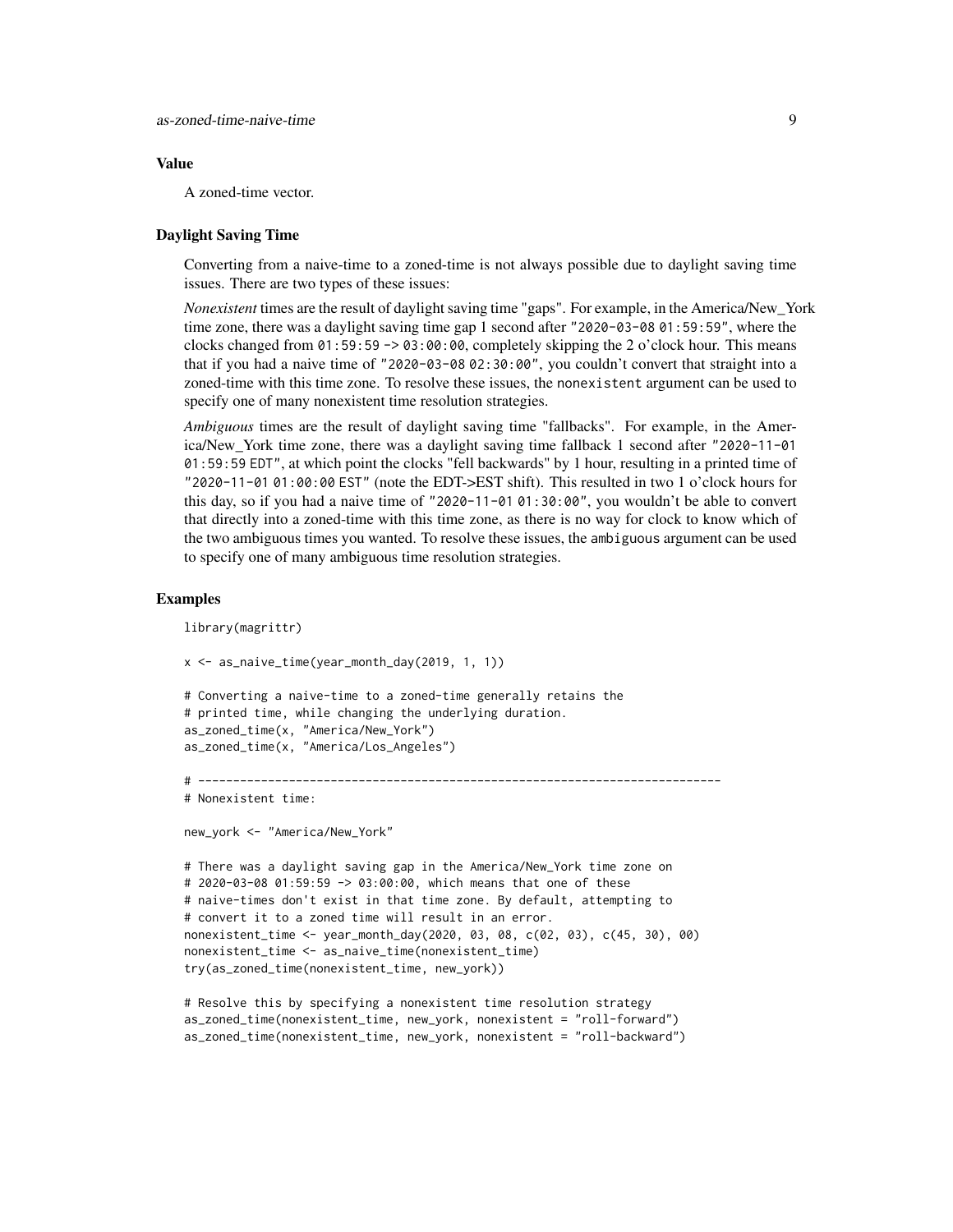```
# Note that rolling backwards will choose the last possible moment in
# time at the current precision of the input
nonexistent_nanotime <- time_point_cast(nonexistent_time, "nanosecond")
nonexistent_nanotime
as_zoned_time(nonexistent_nanotime, new_york, nonexistent = "roll-backward")
# A word of caution - Shifting does not guarantee that the relative ordering
# of the input is maintained
shifted <- as_zoned_time(
 nonexistent_time,
 new_york,
 nonexistent = "shift-forward"
)
shifted
# 02:45:00 < 03:30:00
nonexistent_time[1] < nonexistent_time[2]
# 03:45:00 > 03:30:00 (relative ordering is lost)
shifted[1] < shifted[2]
# ---------------------------------------------------------------------------
# Ambiguous time:
new_york <- "America/New_York"
# There was a daylight saving time fallback in the America/New_York time
# zone on 2020-11-01 01:59:59 EDT -> 2020-11-01 01:00:00 EST, resulting
# in two 1 o'clock hours. This means that the following naive time is
# ambiguous since we don't know which of the two 1 o'clocks it belongs to.
# By default, attempting to convert it to a zoned time will result in an
# error.
ambiguous_time <- year_month_day(2020, 11, 01, 01, 30, 00)
ambiguous_time <- as_naive_time(ambiguous_time)
try(as_zoned_time(ambiguous_time, new_york))
# Resolve this by specifying an ambiguous time resolution strategy
earliest <- as_zoned_time(ambiguous_time, new_york, ambiguous = "earliest")
latest <- as_zoned_time(ambiguous_time, new_york, ambiguous = "latest")
na <- as_zoned_time(ambiguous_time, new_york, ambiguous = "NA")
earliest
latest
na
# Now assume that you were given the following zoned-times, i.e.,
# you didn't build them from scratch so you already know their otherwise
# ambiguous offsets
x <- c(earliest, latest)
x
# To set the seconds to 5 in both, you might try:
x_naive <- x %>%
 as_naive_time() %>%
 as_year_month_day() %>%
```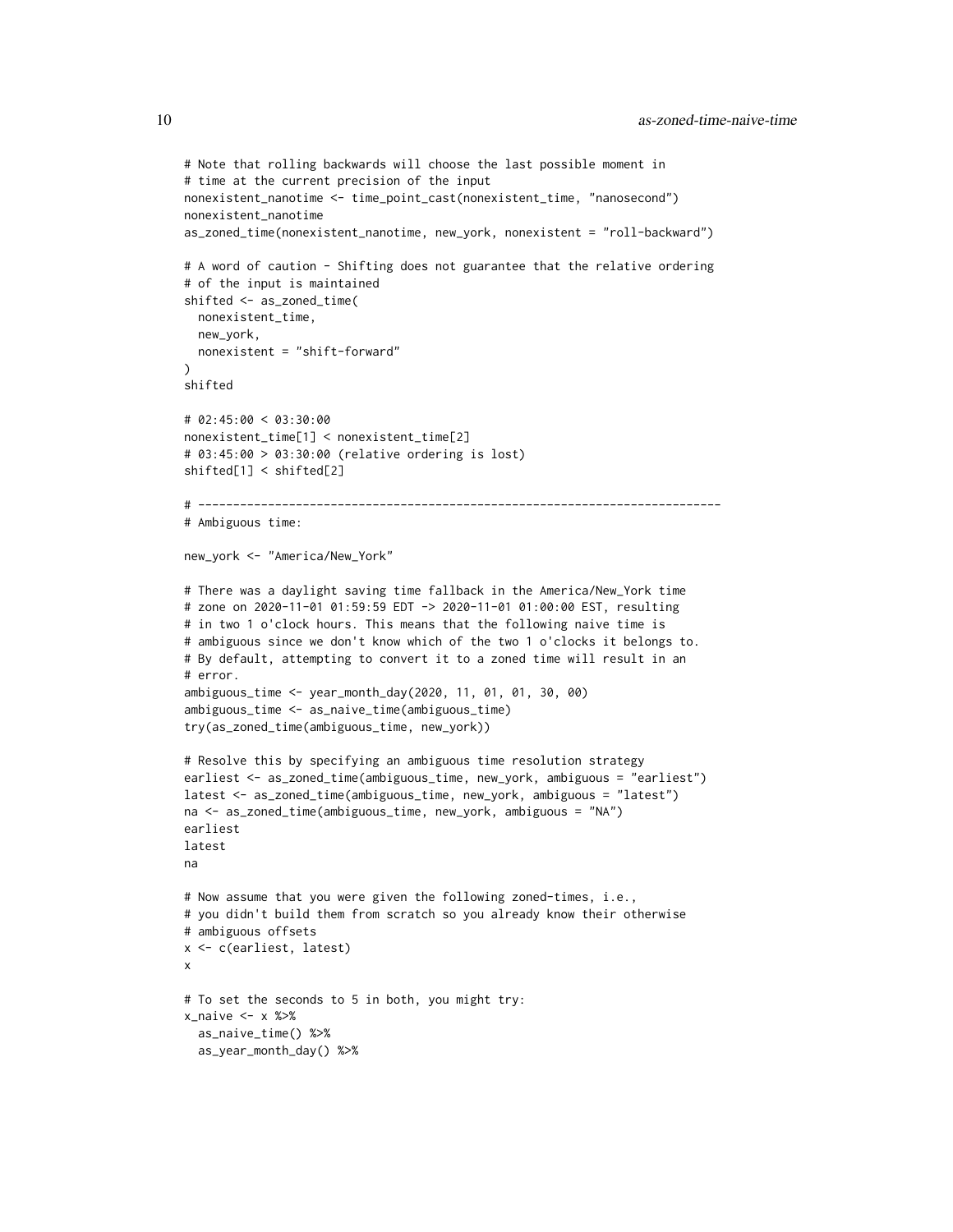```
set_second(5) %>%
 as_naive_time()
x_naive
# But this fails because you've "lost" the information about which
# offsets these ambiguous times started in
try(as_zoned_time(x_naive, zoned_time_zone(x)))
# To get around this, you can use that information by specifying
# `ambiguous = x`, which will use the offset from `x` to resolve the
# ambiguity in `x_naive` as long as `x` is also an ambiguous time with the
# same daylight saving time transition point as `x_naive` (i.e. here
# everything has a transition point of `"2020-11-01 01:00:00 EST"`).
as\_zoned\_time(x\_naive, zoned\_time\_zone(x), ambiguous = x)# Say you added one more time to 'x' that would not be considered ambiguous
# in naive-time
x <- c(x, as_zoned_time(as_sys_time(latest) + 3600, zoned_time_zone(latest)))
x
# Imagine you want to floor this vector to a multiple of 2 hours, with
# an origin of 1am that day. You can do this by subtracting the origin,
# flooring, then adding it back
origin <- year_month_day(2019, 11, 01, 01, 00, 00) %>%
 as_naive_time() %>%
 as_duration()
x_naive \leq - x \approx as_naive_time() %>%
 add_seconds(-origin) %>%
 time_point_floor("hour", n = 2) %>%
 add_seconds(origin)
x_naive
# You again have ambiguous naive-time points, so you might try using
# `ambiguous = x`. It looks like this took care of the first two problems,
# but we have an issue at location 3.
try(as_zoned_time(x_naive, zoned_time_zone(x), ambiguous = x))
# When we floored from 02:30:00 -> 01:00:00, we went from being
# unambiguous -> ambiguous. In clock, this is something you must handle
# explicitly, and cannot be handled by using information from `x`. You can
# handle this while still retaining the behavior for the other two
# time points that were ambiguous before and after the floor by passing a
# list containing `x` and an ambiguous time resolution strategy to use
# when information from `x` can't resolve ambiguities:
as\_zoned\_time(x\_naive, zoned\_time\_zone(x), ambiguous = list(x, "latest"))
```
<span id="page-10-1"></span>as-zoned-time-posixt *Convert to a zoned-time from a date-time*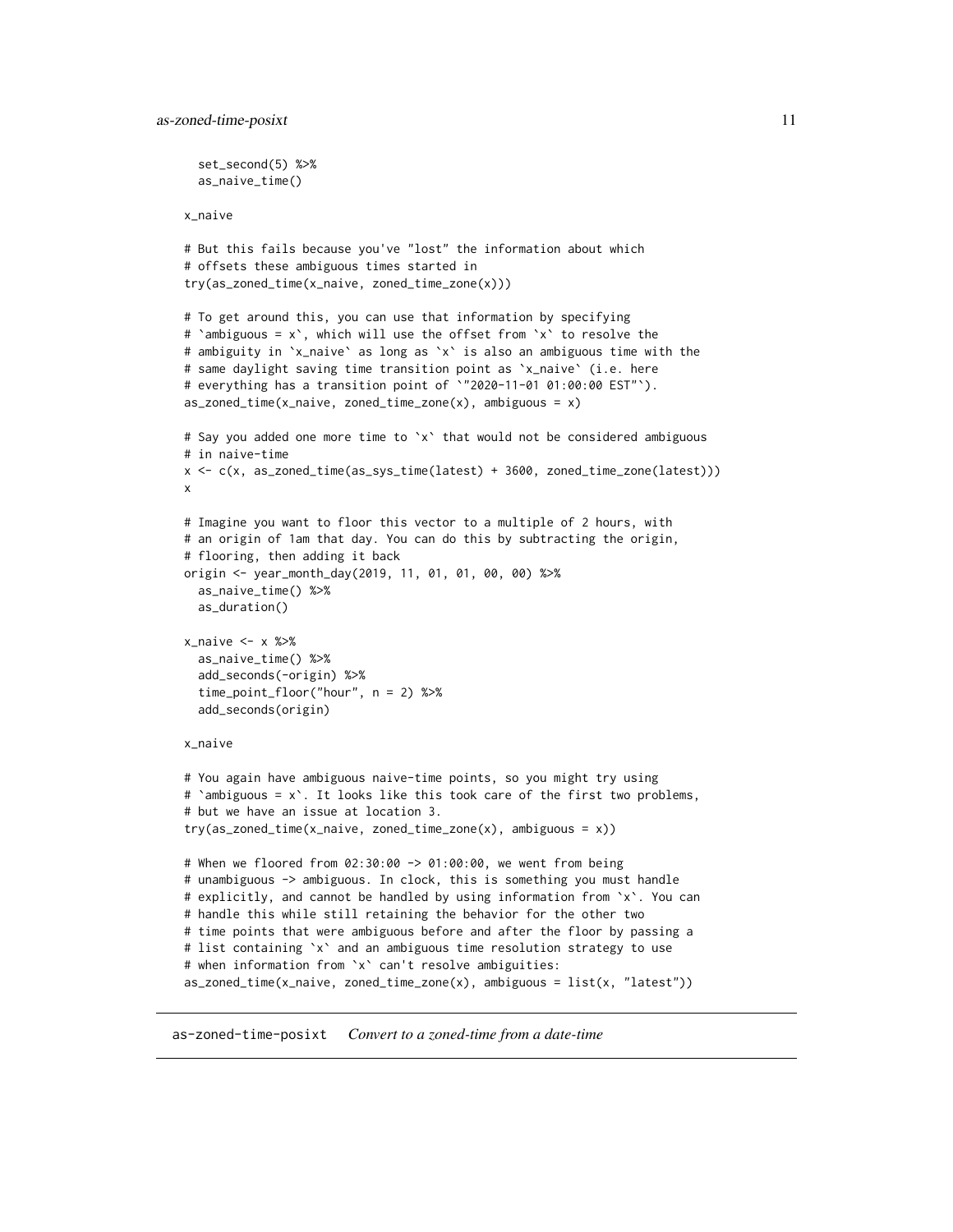# <span id="page-11-0"></span>Description

This is a POSIXct/POSIXlt method for the [as\\_zoned\\_time\(\)](#page-24-1) generic.

Converting from one of R's native date-time classes (POSIXct or POSIXlt) will retain the time zone of that object. There is no zone argument.

#### Usage

## S3 method for class 'POSIXt' as\_zoned\_time(x, ...)

### Arguments

| $\mathsf{x}$ | [POSIXct / POSIX]t]                                     |
|--------------|---------------------------------------------------------|
|              | A date-time.                                            |
| $\cdots$     | These dots are for future extensions and must be empty. |

# Value

A zoned-time.

#### Examples

```
x <- as.POSIXct("2019-01-01", tz = "America/New_York")
as_zoned_time(x)
```
<span id="page-11-1"></span>as-zoned-time-sys-time

*Convert to a zoned-time from a sys-time*

# Description

This is a sys-time method for the [as\\_zoned\\_time\(\)](#page-24-1) generic.

Converting to a zoned-time from a sys-time retains the underlying duration, but changes the printed time, depending on the zone that you choose. Remember that sys-times are interpreted as UTC.

If you want to retain the printed time, try converting to a zoned-time [from a naive-time,](#page-6-1) which is a time point with a yet-to-be-determined time zone.

# Usage

```
## S3 method for class 'clock_sys_time'
as_zoned_time(x, zone, ...)
```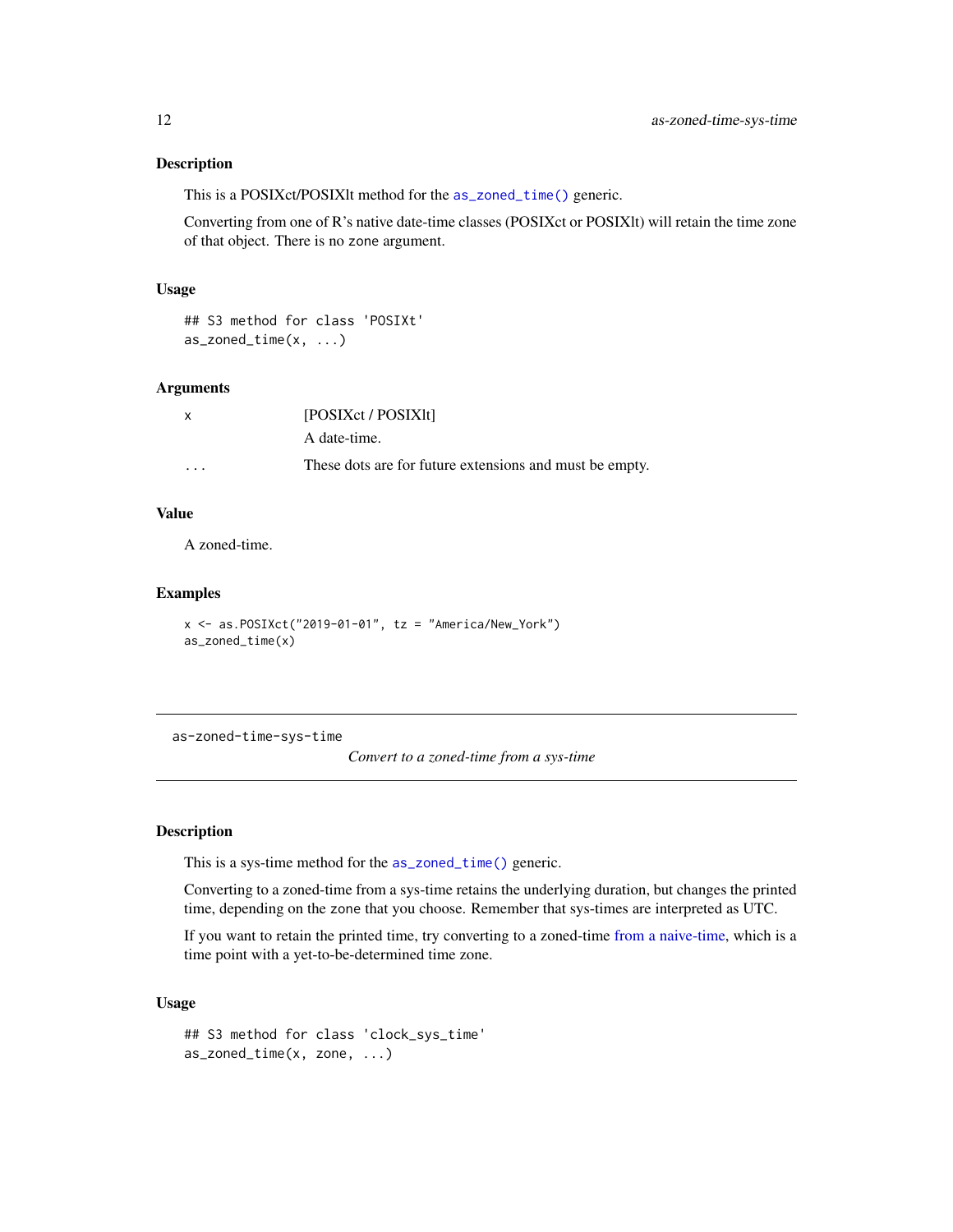#### <span id="page-12-0"></span> $\alpha$ s\_date  $\alpha$  13

# Arguments

|      | [clock_sys_time]                                        |
|------|---------------------------------------------------------|
|      | A sys-time to convert to a zoned-time.                  |
| zone | [character(1)]                                          |
|      | The zone to convert to.                                 |
|      | These dots are for future extensions and must be empty. |

# Value

A zoned-time vector.

# Examples

```
x <- as_sys_time(year_month_day(2019, 02, 01, 02, 30, 00))
x
# Since sys-time is interpreted as UTC, converting to a zoned-time with
# a zone of UTC retains the printed time
x_utc <- as_zoned_time(x, "UTC")
x_utc
# Converting to a different zone results in a different printed time,
# which corresponds to the exact same point in time, just in a different
# part of the work
x_ny <- as_zoned_time(x, "America/New_York")
x_ny
```
<span id="page-12-1"></span>as\_date *Convert to a date*

#### Description

as\_date() is a generic function that converts its input to a date (Date).

There are methods for converting date-times (POSIXct), calendars, time points, and zoned-times to dates.

For converting to a date-time, see [as\\_date\\_time\(\)](#page-13-1).

#### Usage

```
as_date(x)
## S3 method for class 'Date'
as_date(x)
## S3 method for class 'POSIXt'
as_date(x)
```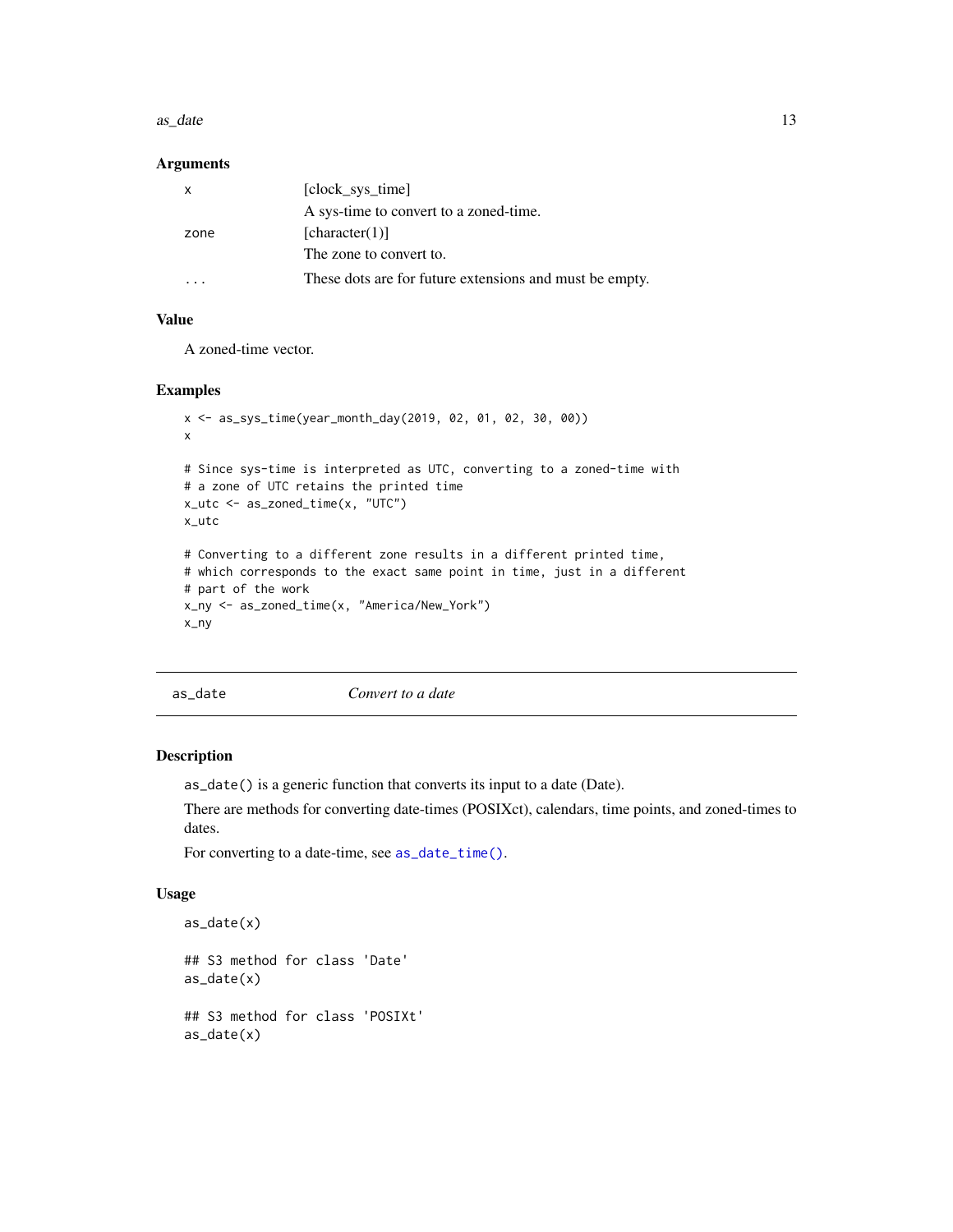```
## S3 method for class 'clock_calendar'
as_date(x)
## S3 method for class 'clock_time_point'
as_date(x)
## S3 method for class 'clock_zoned_time'
as_date(x)
```
# Arguments

x [vector] A vector.

# Details

Note that clock always assumes that R's Date class is naive, so converting a POSIXct to a Date will always retain the printed year, month, and day value.

This is not a drop-in replacement for as.Date(), as it only converts a limited set of types to Date. For parsing characters as dates, see [date\\_parse\(\)](#page-80-1). For converting numerics to dates, see [vctrs::new\\_date\(\)](#page-0-0) or continue to use as.Date().

## Value

A date with the same length as x.

#### Examples

x <- date\_time\_parse("2019-01-01 23:02:03", "America/New\_York")

# R's `as.Date.POSIXct()` method defaults to changing the printed time # to UTC before converting, which can result in odd conversions like this: as.Date(x)

# `as\_date()` will never change the printed time before converting as\_date(x)

# Can also convert from other clock types as\_date(year\_month\_day(2019, 2, 5))

<span id="page-13-1"></span>as\_date\_time *Convert to a date-time*

# Description

as\_date\_time() is a generic function that converts its input to a date-time (POSIXct).

There are methods for converting dates (Date), calendars, time points, and zoned-times to datetimes.

For converting to a date, see  $as\_date()$ .

<span id="page-13-0"></span>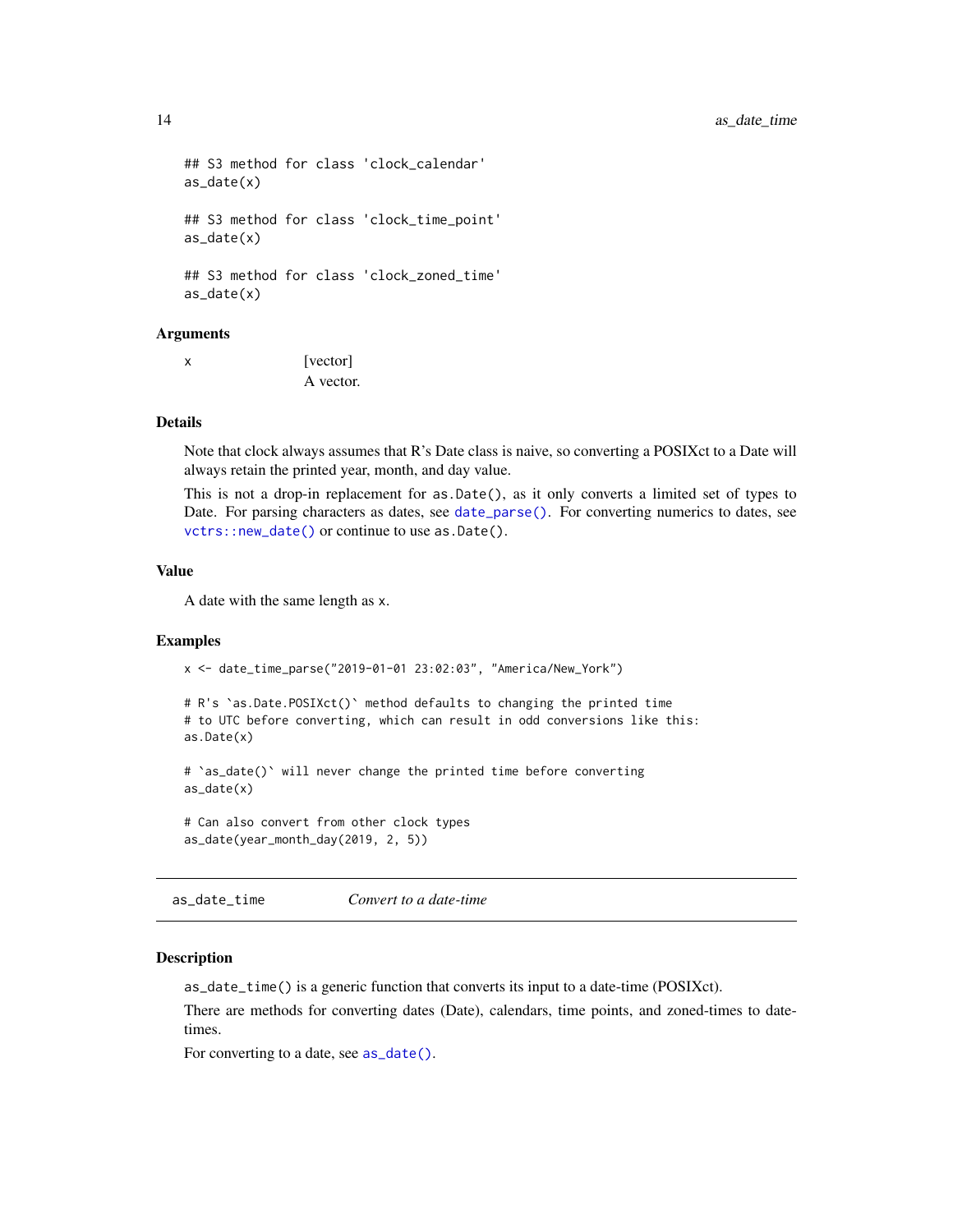# as\_date\_time 15

# Usage

```
as_date_time(x, ...)
## S3 method for class 'POSIXt'
as_date_time(x, ...)
## S3 method for class 'Date'
as\_date\_time(x, zone, ..., nonexistence = NULL, ambiguous = NULL)## S3 method for class 'clock_calendar'
as\_date\_time(x, zone, ..., nonexistence = NULL, ambiguous = NULL)## S3 method for class 'clock_sys_time'
as_date_time(x, zone, ...)
## S3 method for class 'clock_naive_time'
as_date_time(x, zone, ..., nonexistent = NULL, ambiguous = NULL)
## S3 method for class 'clock_zoned_time'
as_date_time(x, ...)
```
# Arguments

| X           | [vector]                                                                                                                                                                                    |
|-------------|---------------------------------------------------------------------------------------------------------------------------------------------------------------------------------------------|
|             | A vector.                                                                                                                                                                                   |
| $\cdots$    | These dots are for future extensions and must be empty.                                                                                                                                     |
| zone        | [character(1)]                                                                                                                                                                              |
|             | The zone to convert to.                                                                                                                                                                     |
| nonexistent | [character / NULL]                                                                                                                                                                          |
|             | One of the following nonexistent time resolution strategies, allowed to be either<br>length 1, or the same length as the input:                                                             |
|             | • "roll-forward": The next valid instant in time.                                                                                                                                           |
|             | • "roll-backward": The previous valid instant in time.                                                                                                                                      |
|             | • "shift-forward": Shift the nonexistent time forward by the size of the<br>daylight saving time gap.                                                                                       |
|             | • "shift-backward: Shift the nonexistent time backward by the size of the<br>daylight saving time gap.                                                                                      |
|             | • "NA": Replace nonexistent times with NA.                                                                                                                                                  |
|             | • "error": Error on nonexistent times.                                                                                                                                                      |
|             | Using either "roll-forward" or "roll-backward" is generally recommended<br>over shifting, as these two strategies maintain the <i>relative ordering</i> between el-<br>ements of the input. |
|             | If NULL, defaults to "error".                                                                                                                                                               |
|             | If getOption("clock.strict") is TRUE, nonexistent must be supplied and<br>cannot be NULL. This is a convenient way to make production code robust to<br>nonexistent times.                  |
|             |                                                                                                                                                                                             |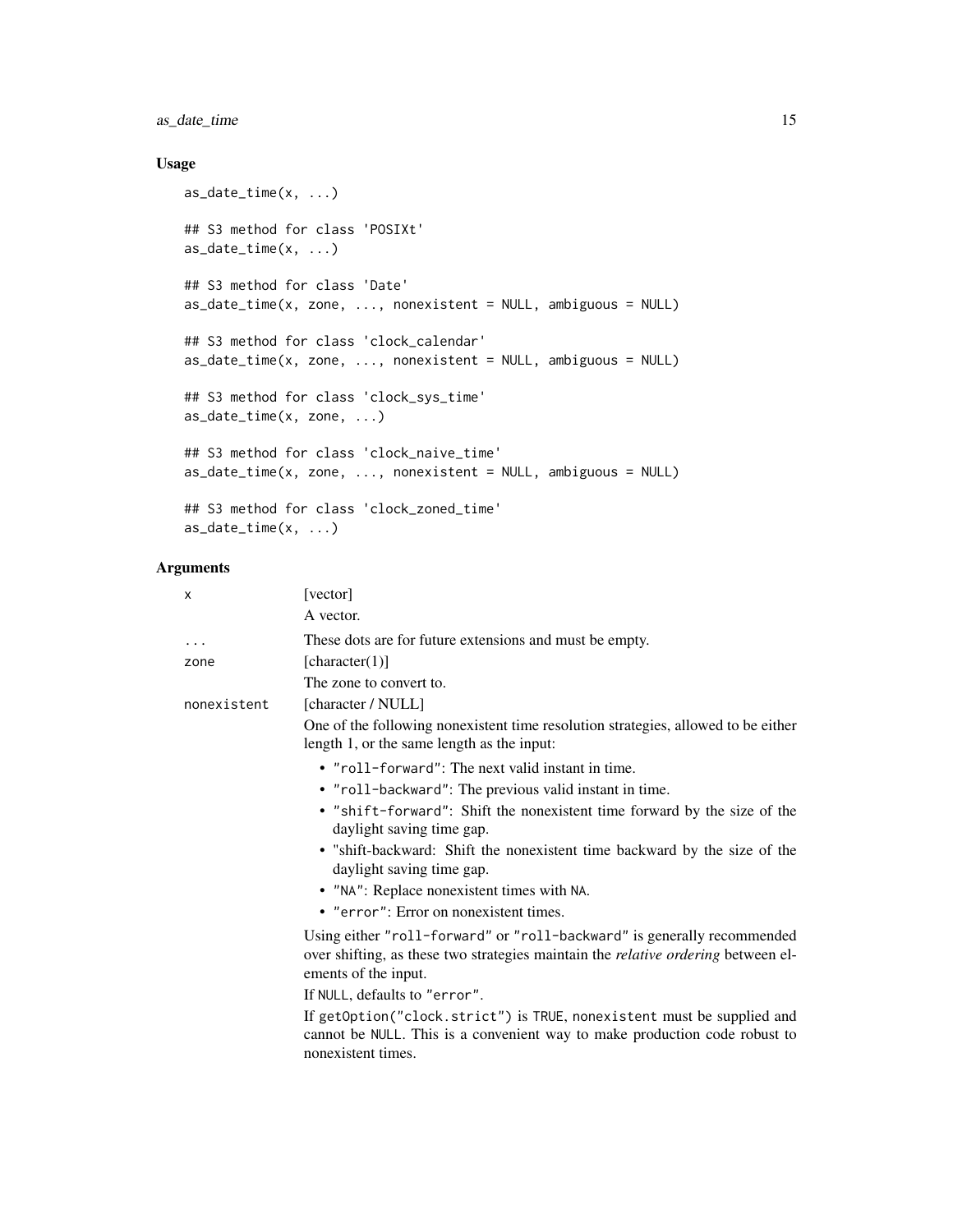# ambiguous [character / zoned\_time / POSIXct / list(2) / NULL]

One of the following ambiguous time resolution strategies, allowed to be either length 1, or the same length as the input:

- "earliest": Of the two possible times, choose the earliest one.
- "latest": Of the two possible times, choose the latest one.
- "NA": Replace ambiguous times with NA.
- "error": Error on ambiguous times.

Alternatively, ambiguous is allowed to be a zoned\_time (or POSIXct) that is either length 1, or the same length as the input. If an ambiguous time is encountered, the zoned\_time is consulted. If the zoned\_time corresponds to a naive\_time that is also ambiguous *and* uses the same daylight saving time transition point as the original ambiguous time, then the offset of the zoned time is used to resolve the ambiguity. If the ambiguity cannot be resolved by consulting the zoned\_time, then this method falls back to NULL.

Finally, ambiguous is allowed to be a list of size 2, where the first element of the list is a zoned\_time (as described above), and the second element of the list is an ambiguous time resolution strategy to use when the ambiguous time cannot be resolved by consulting the zoned\_time. Specifying a zoned\_time on its own is identical to list(<zoned\_time>, NULL).

If NULL, defaults to "error".

If getOption("clock.strict") is TRUE, ambiguous must be supplied and cannot be NULL. Additionally, ambiguous cannot be specified as a zoned\_time on its own, as this implies NULL for ambiguous times that the zoned\_time cannot resolve. Instead, it must be specified as a list alongside an ambiguous time resolution strategy as described above. This is a convenient way to make production code robust to ambiguous times.

# Details

Note that clock always assumes that R's Date class is naive, so converting a Date to a POSIXct will always attempt to retain the printed year, month, and day. Where possible, the resulting time will be at midnight (00:00:00), but in some rare cases this is not possible due to daylight saving time. If that issue ever arises, an error will be thrown, which can be resolved by explicitly supplying nonexistent or ambiguous.

This is not a drop-in replacement for as.POSIXct(), as it only converts a limited set of types to POSIXct. For parsing characters as date-times, see [date\\_time\\_parse\(\)](#page-64-1). For converting numerics to date-times, see [vctrs::new\\_datetime\(\)](#page-0-0) or continue to use as.POSIXct().

#### Value

A date-time with the same length as x.

#### Examples

x <- as.Date("2019-01-01")

# `as.POSIXct()` will always treat Date as UTC, but will show the result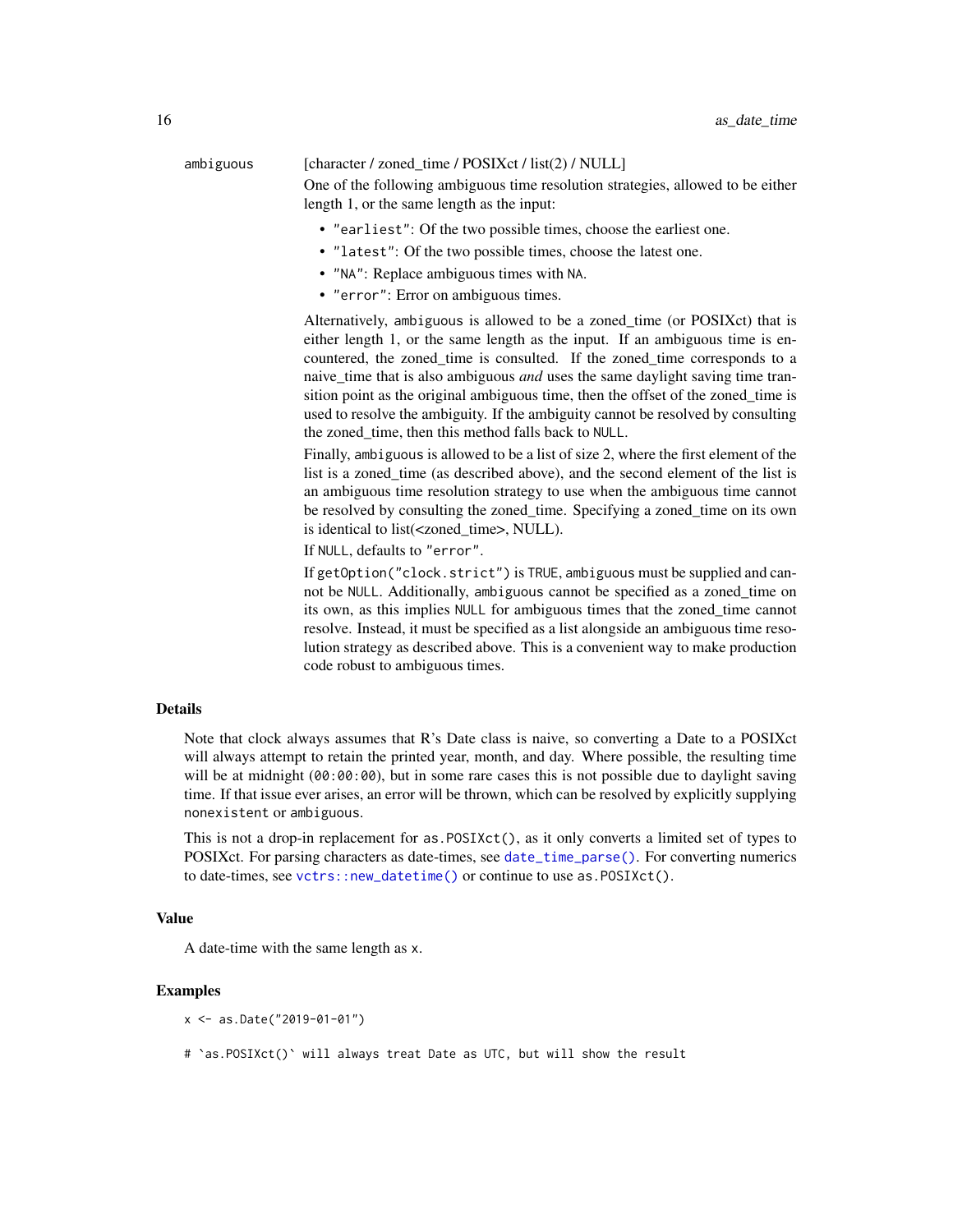# <span id="page-16-0"></span>as\_duration 17

```
# of the conversion in your system time zone, which can be somewhat confusing
if (rlang::is_installed("withr")) {
 withr::with_timezone("UTC", print(as.POSIXct(x)))
 withr::with_timezone("Europe/Paris", print(as.POSIXct(x)))
 withr::with_timezone("America/New_York", print(as.POSIXct(x)))
}
# `as_date_time()` will treat Date as naive, which means that the original
# printed date will attempt to be kept wherever possible, no matter the
# time zone. The time will be set to midnight.
as_date_time(x, "UTC")
as_date_time(x, "Europe/Paris")
as_date_time(x, "America/New_York")
# In some rare cases, this is not possible.
# For example, in Asia/Beirut, there was a DST gap from
# 2021-03-27 23:59:59 -> 2021-03-28 01:00:00,
# skipping the 0th hour entirely.
x <- as.Date("2021-03-28")
try(as_date_time(x, "Asia/Beirut"))
# To resolve this, set a `nonexistent` time resolution strategy
as_date_time(x, "Asia/Beirut", nonexistent = "roll-forward")
# You can also convert to date-time from other clock types
```

```
as_date_time(year_month_day(2019, 2, 3, 03), "America/New_York")
```
as\_duration *Convert to a duration*

#### Description

You generally convert to a duration from either a sys-time or a naive-time. The precision of the input is retained in the returned duration.

To round an existing duration to another precision, see [duration\\_floor\(\)](#page-94-1).

#### Usage

```
as_duration(x)
```
#### Arguments

| [object]                            |
|-------------------------------------|
| An object to convert to a duration. |

## Value

A duration with the same precision as x.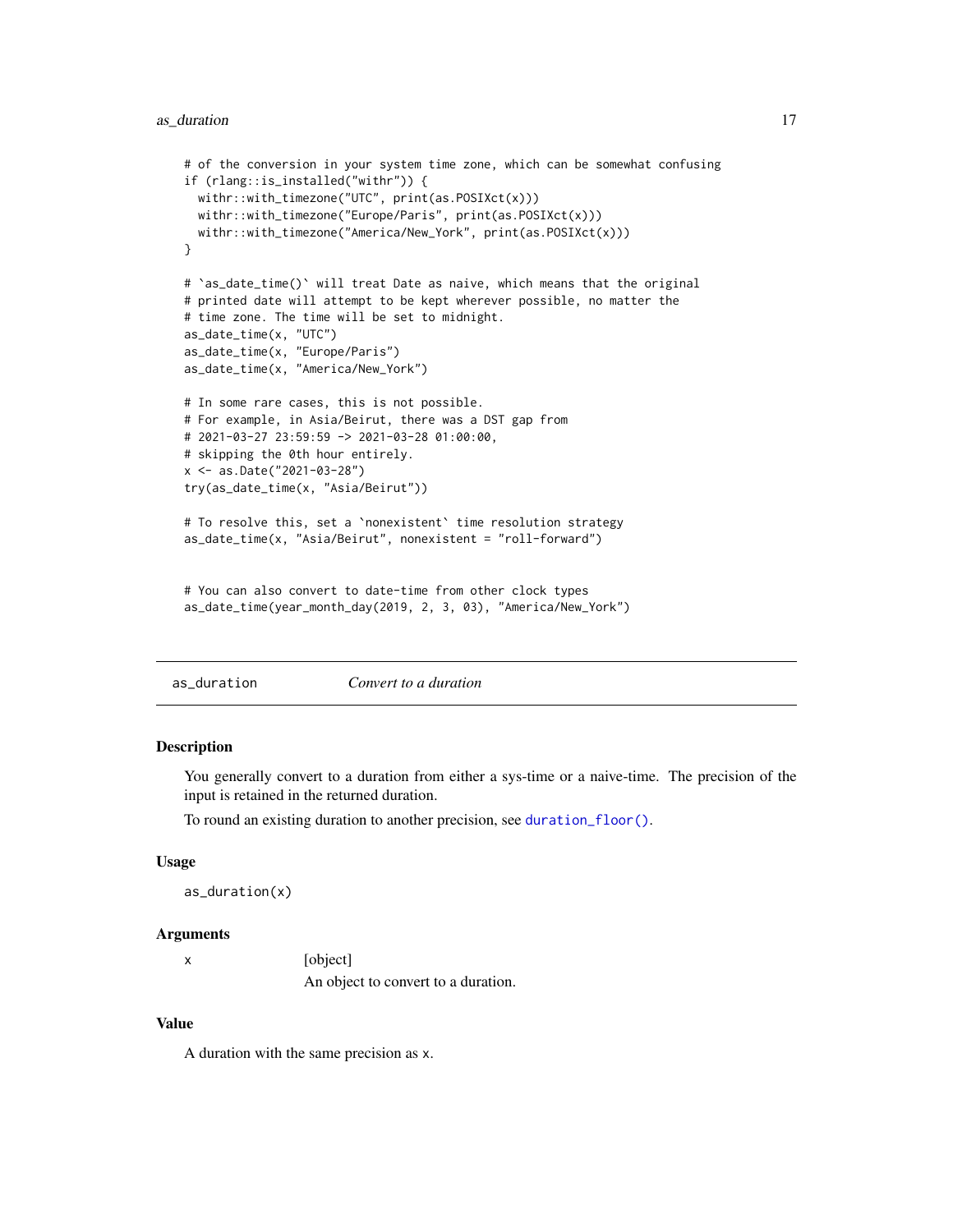## Examples

```
x <- as_sys_time(year_month_day(2019, 01, 01))
# The number of days since 1970-01-01 UTC
as_duration(x)
x \leftarrow x + duration\_seconds(1)x
# The number of seconds since 1970-01-01 00:00:00 UTC
as_duration(x)
```
as\_iso\_year\_week\_day *Convert to iso-year-week-day*

# Description

as\_iso\_year\_week\_day() converts a vector to the iso-year-week-day calendar. Time points, Dates, POSIXct, and other calendars can all be converted to iso-year-week-day.

#### Usage

```
as_iso_year_week_day(x)
```
#### Arguments

x [vector] A vector to convert to iso-year-week-day.

# Value

A iso-year-week-day vector.

# Examples

```
# From Date
as_iso_year_week_day(as.Date("2019-01-01"))
```
# From POSIXct, which assumes that the naive time is what should be converted as\_iso\_year\_week\_day(as.POSIXct("2019-01-01 02:30:30", "America/New\_York"))

```
# From other calendars
as_iso_year_week_day(year_quarter_day(2019, quarter = 2, day = 50))
```
<span id="page-17-0"></span>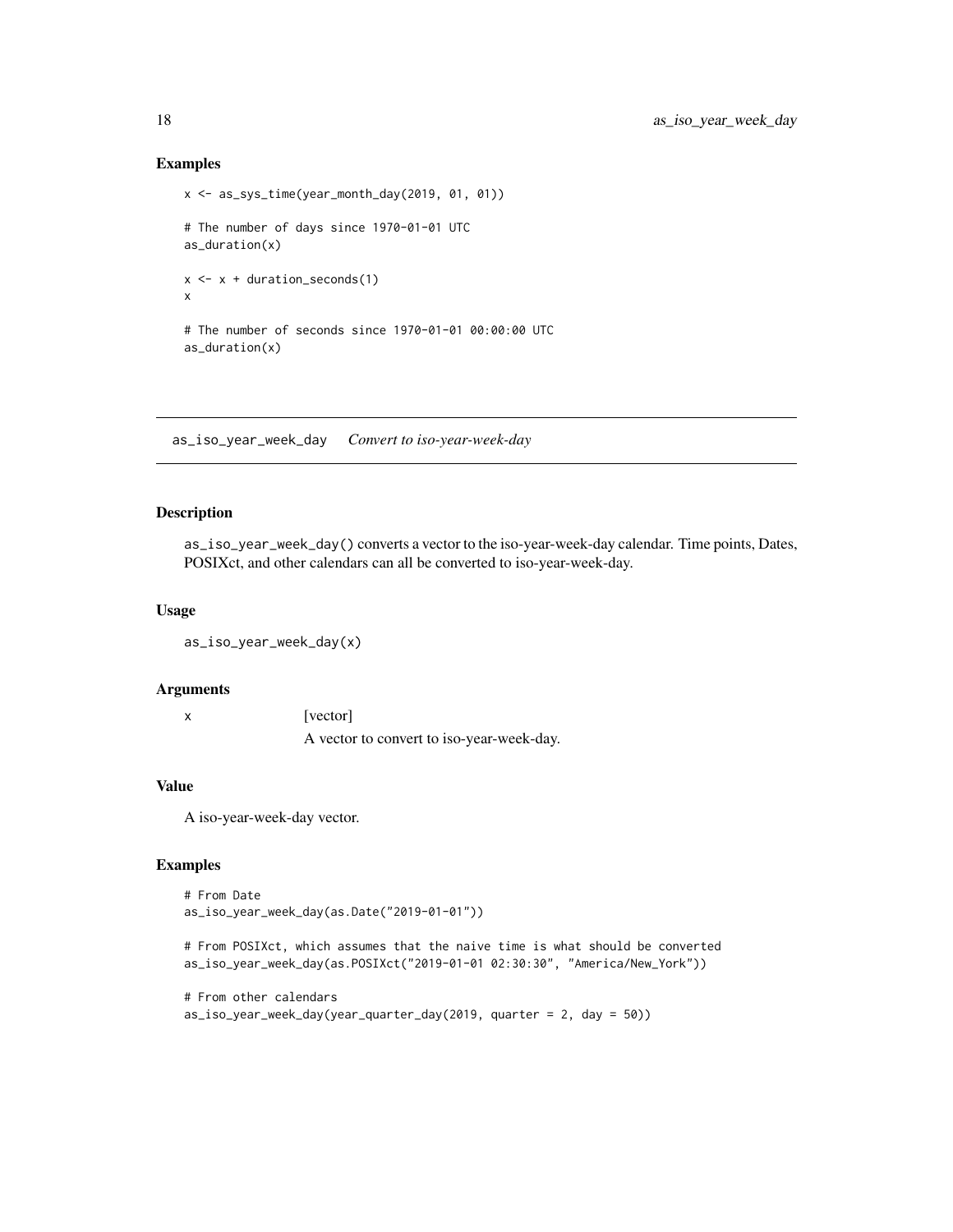<span id="page-18-0"></span>

# Description

as\_naive\_time() converts x to a naive-time.

You can convert to a naive-time from any calendar type, as long as it has at least day precision. There also must not be any invalid dates. If invalid dates exist, they must first be resolved with [invalid\\_resolve\(\)](#page-37-1).

Converting to a naive-time from a sys-time or zoned-time retains the printed time, but drops the assumption that the time should be interpreted with any specific time zone.

Converting to a naive-time from a duration just wraps the duration in a naive-time object, there is no assumption about the time zone. The duration must have at least day precision.

There are convenience methods for converting to a naive-time from R's native date and date-time types. Like converting from a zoned-time, these retain the printed time.

# Usage

as\_naive\_time(x)

#### Arguments

| [object]                              |
|---------------------------------------|
| An object to convert to a naive-time. |

# Value

A naive-time vector.

#### Examples

```
x <- as.Date("2019-01-01")
as_naive_time(x)
```

```
ym <- year_month_day(2019, 02)
```
# A minimum of day precision is required try(as\_naive\_time(ym))

ymd <- set\_day(ym, 10) as\_naive\_time(ymd)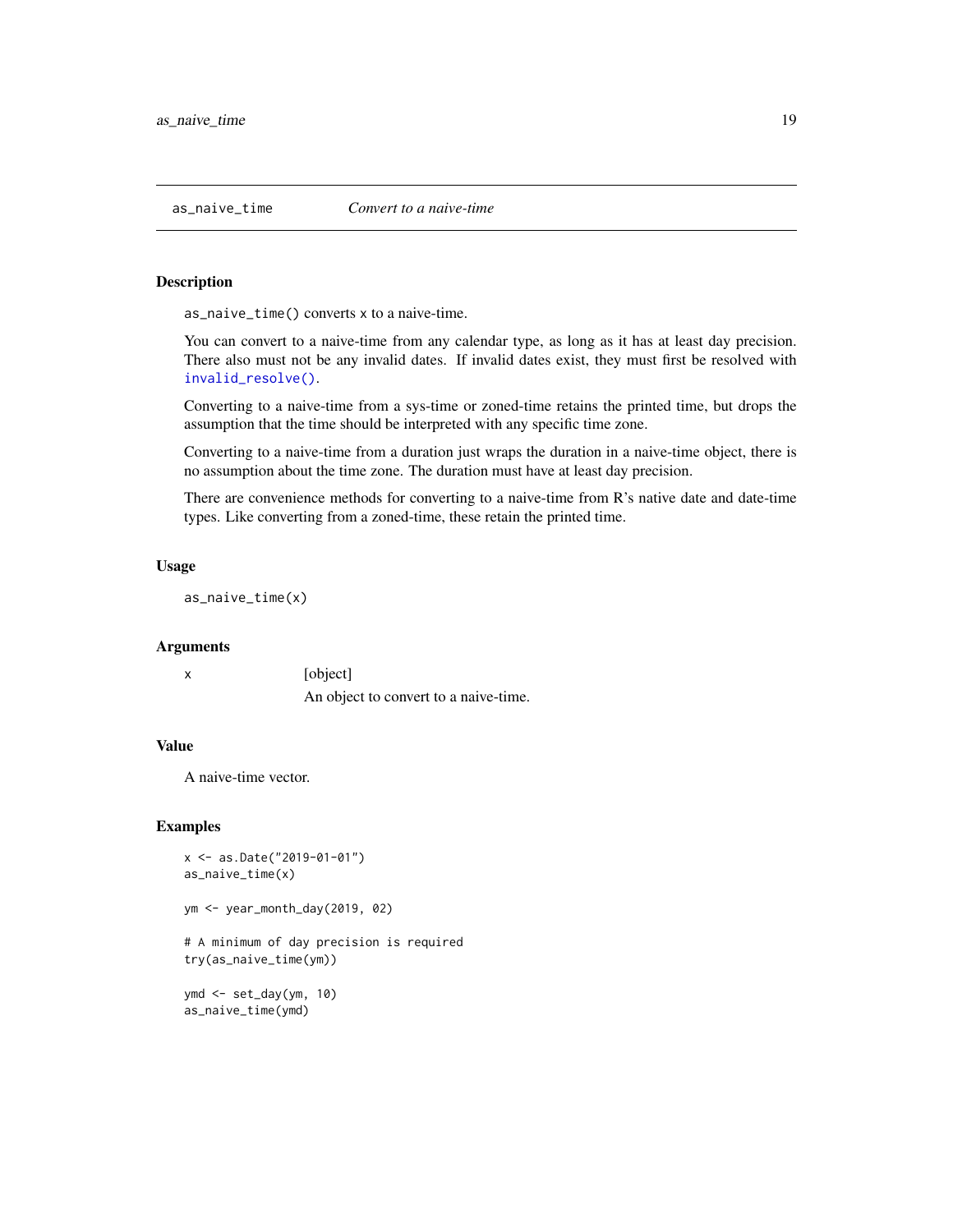#### **Description**

as\_sys\_time() converts x to a sys-time.

You can convert to a sys-time from any calendar type, as long as it has at least day precision. There also must not be any invalid dates. If invalid dates exist, they must first be resolved with [invalid\\_resolve\(\)](#page-37-1).

Converting to a sys-time from a naive-time retains the printed time, but adds an assumption that the time should be interpreted in the UTC time zone.

Converting to a sys-time from a zoned-time retains the underlying duration, but the printed time is the equivalent UTC time to whatever the zoned-time's zone happened to be.

Converting to a sys-time from a duration just wraps the duration in a sys-time object, adding the assumption that the time should be interpreted in the UTC time zone. The duration must have at least day precision.

There are convenience methods for converting to a sys-time from R's native date and date-time types. Like converting from a zoned-time, these retain the underlying duration, but will change the printed time if the zone was not already UTC.

#### Usage

as\_sys\_time(x)

#### Arguments

x [object] An object to convert to a sys-time.

# Value

A sys-time vector.

```
x <- as.Date("2019-01-01")
```

```
# Dates are assumed to be naive, so the printed time is the same whether
# we convert it to sys-time or naive-time
as_sys_time(x)
as_naive_time(x)
y <- as.POSIXct("2019-01-01 01:00:00", tz = "America/New_York")
```

```
# The sys time displays the equivalent time in UTC (5 hours ahead of
# America/New_York at this point in the year)
as_sys_time(y)
```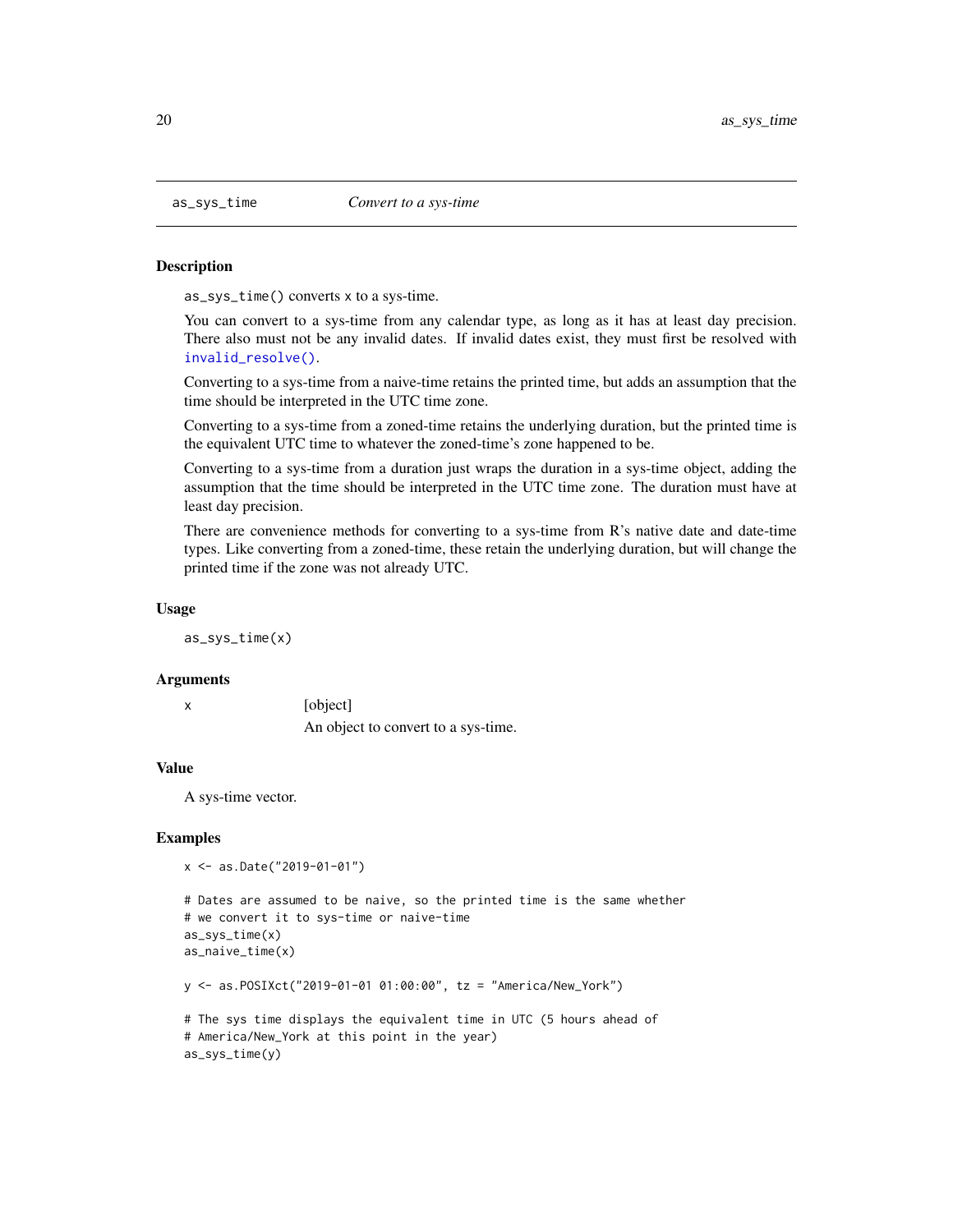# <span id="page-20-0"></span>as\_weekday 21

```
ym <- year_month_day(2019, 02)
# A minimum of day precision is required
try(as_sys_time(ym))
ymd <- set_day(ym, 10)
as_sys_time(ymd)
```
as\_weekday *Convert to a weekday*

# Description

as\_weekday() converts to a weekday type. This is normally useful for converting to a weekday from a sys-time or naive-time. You can use this function along with the *circular arithmetic* that weekday implements to easily get to the "next Monday" or "previous Sunday".

#### Usage

as\_weekday(x)

#### Arguments

x [object] An object to convert to a weekday. Usually a sys-time or naive-time.

# Value

A weekday.

# Examples

x <- as\_naive\_time(year\_month\_day(2019, 01, 05))

# This is a Saturday! as\_weekday(x)

# See the examples in `?weekday` for more usage.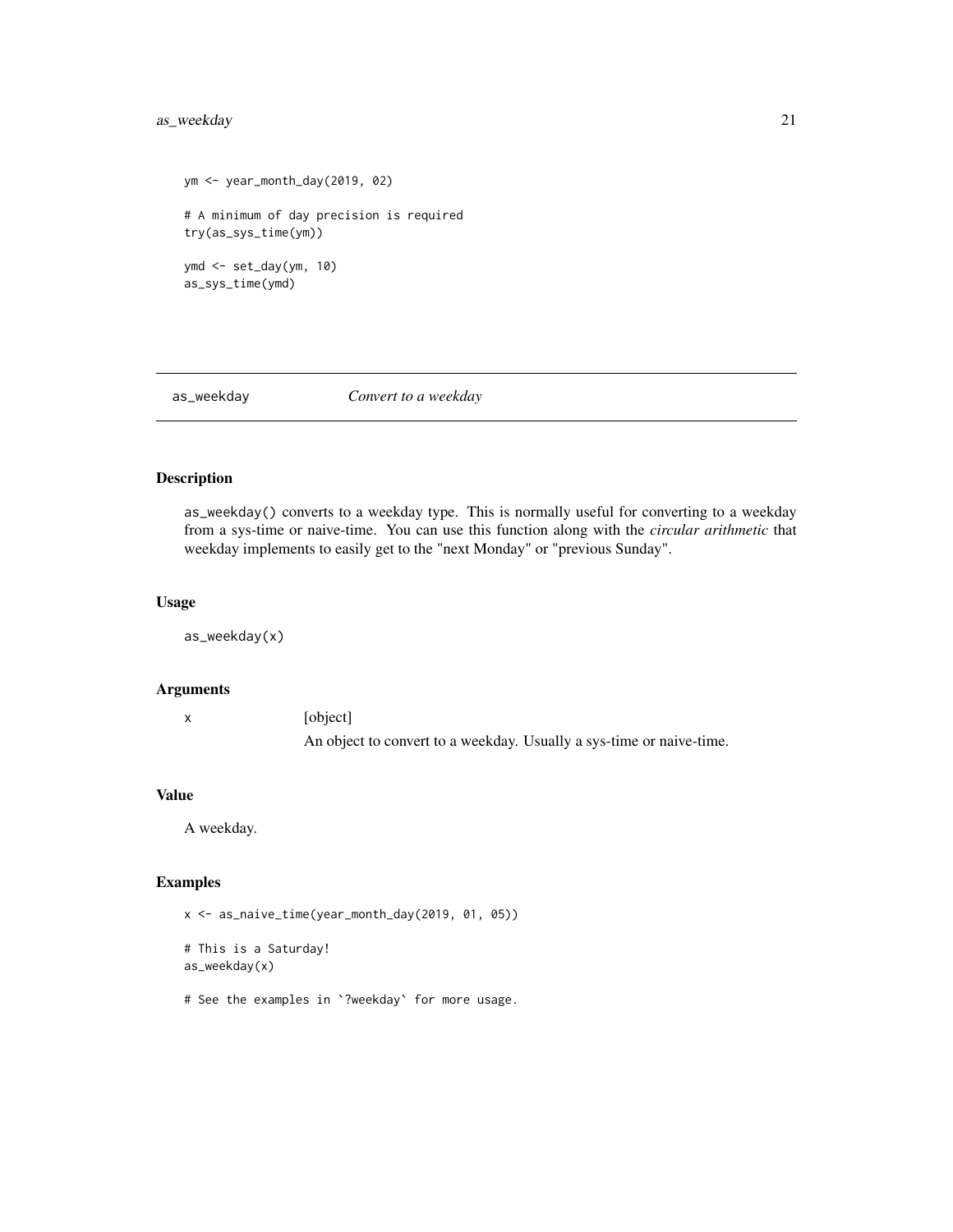<span id="page-21-0"></span>

#### Description

as\_year\_day() converts a vector to the year-day calendar. Time points, Dates, POSIXct, and other calendars can all be converted to year-day.

# Usage

as\_year\_day(x)

#### Arguments

x [vector]

A vector to convert to year-day.

# Value

A year-day vector.

#### Examples

```
# From Date
as_year_day(as.Date("2019-05-01"))
```
# From POSIXct, which assumes that the naive time is what should be converted as\_year\_day(as.POSIXct("2019-05-01 02:30:30", "America/New\_York"))

```
# From other calendars
as_year_day(year_quarter_day(2019, quarter = 2, day = 50))
```
as\_year\_month\_day *Convert to year-month-day*

# Description

as\_year\_month\_day() converts a vector to the year-month-day calendar. Time points, Dates, POSIXct, and other calendars can all be converted to year-month-day.

#### Usage

as\_year\_month\_day(x)

#### Arguments

x [vector]

A vector to convert to year-month-day.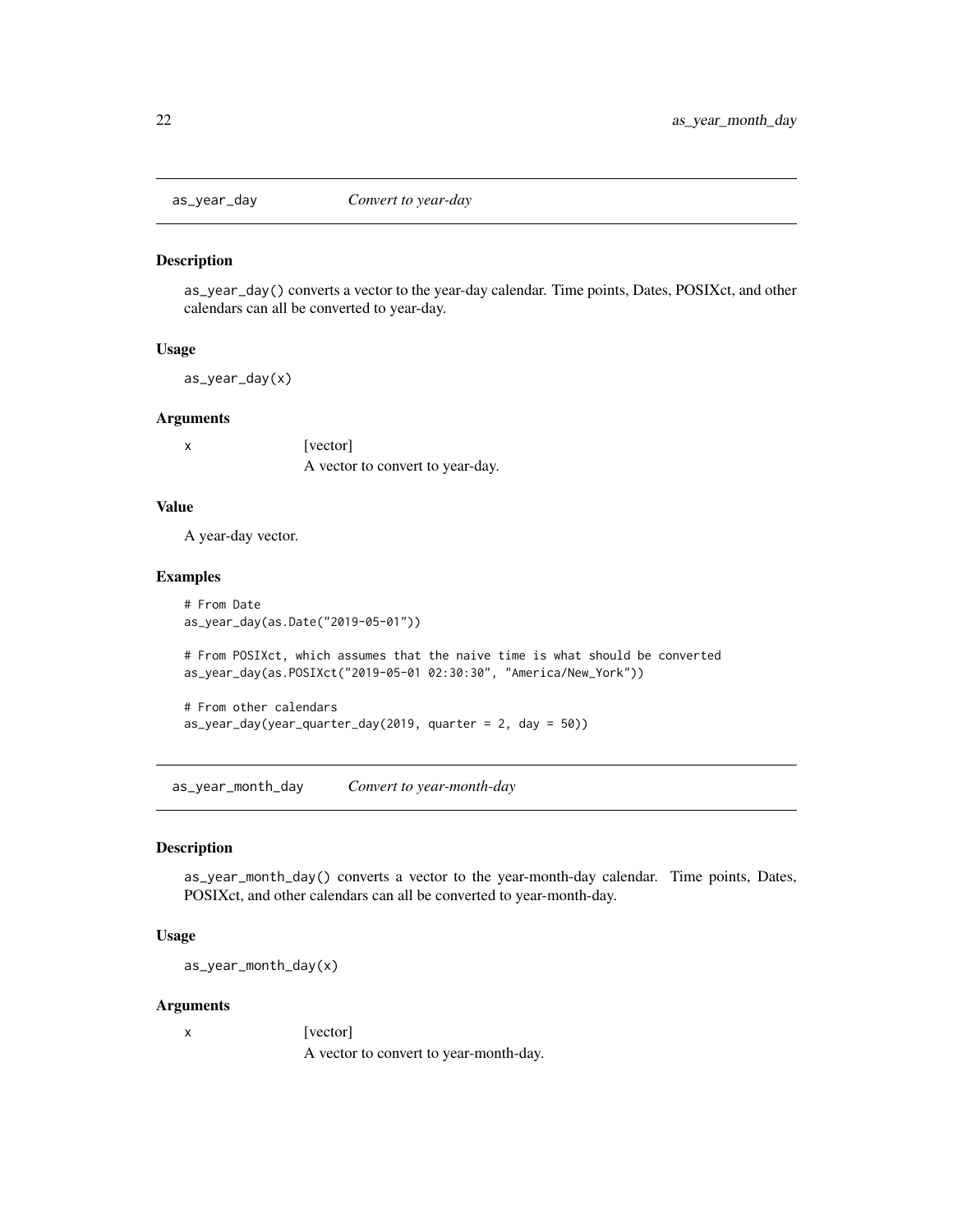# <span id="page-22-0"></span>Value

A year-month-day vector.

# Examples

```
# From Date
as_year_month_day(as.Date("2019-01-01"))
```
# From POSIXct, which assumes that the naive time is what should be converted as\_year\_month\_day(as.POSIXct("2019-01-01 02:30:30", "America/New\_York"))

```
# From other calendars
as_year_month_day(year_quarter_day(2019, quarter = 2, day = 50))
```
as\_year\_month\_weekday *Convert to year-month-weekday*

# Description

as\_year\_month\_weekday() converts a vector to the year-month-weekday calendar. Time points, Dates, POSIXct, and other calendars can all be converted to year-month-weekday.

#### Usage

```
as_year_month_weekday(x)
```
#### Arguments

x [vector] A vector to convert to year-month-weekday.

# Value

A year-month-weekday vector.

```
# From Date
as_year_month_weekday(as.Date("2019-01-01"))
# From POSIXct, which assumes that the naive time is what should be converted
as_year_month_weekday(as.POSIXct("2019-01-01 02:30:30", "America/New_York"))
# From other calendars
as_year_month_weekday(year_quarter_day(2019, quarter = 2, day = 50))
```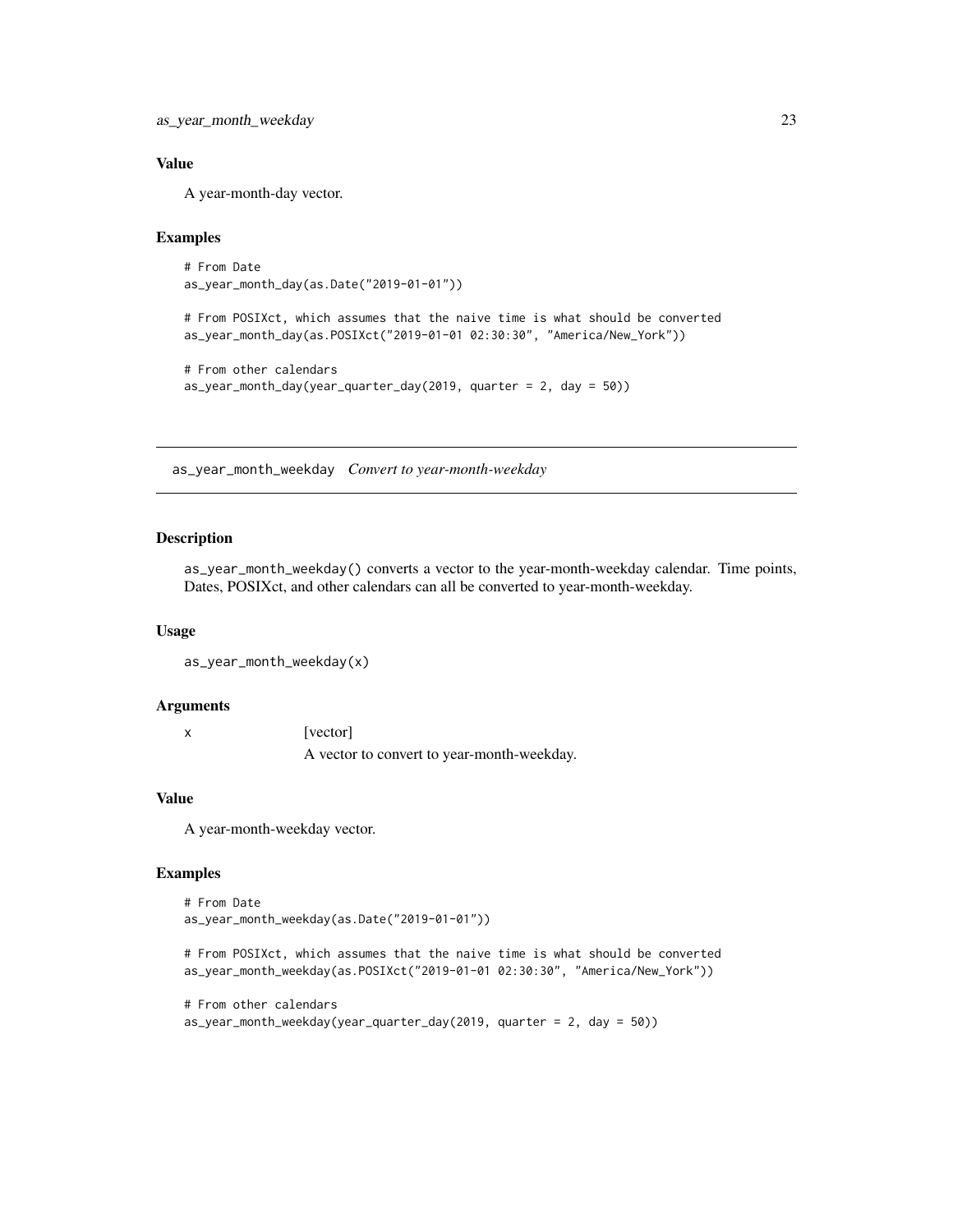<span id="page-23-0"></span>as\_year\_quarter\_day *Convert to year-quarter-day*

#### Description

as\_year\_quarter\_day() converts a vector to the year-quarter-day calendar. Time points, Dates, POSIXct, and other calendars can all be converted to year-quarter-day.

# Usage

 $as_year_quarter_day(x, ..., start = NULL)$ 

# Arguments

| $\mathsf{x}$ | [vector]                                                                  |
|--------------|---------------------------------------------------------------------------|
|              | A vector to convert to year-quarter-day.                                  |
| $\cdots$     | These dots are for future extensions and must be empty.                   |
| start        | [integer(1) / NULL]                                                       |
|              | The month to start the fiscal year in. $1 =$ January and $12 =$ December. |
|              | If NULL:                                                                  |
|              | • If x is a year-quarter-day, it will be returned as is.                  |
|              | • Otherwise, a start of January will be used.                             |

#### Value

A year-quarter-day vector.

```
# From Date
as_year_quarter_day(as.Date("2019-01-01"))
as\_year\_quarter\_day(as.Date("2019-01-01"), start = 3)
# From POSIXct, which assumes that the naive time is what should be converted
as_year_quarter_day(as.POSIXct("2019-01-01 02:30:30", "America/New_York"))
# From other calendars
tuesday <- 3
as_year_quarter_day(year_month_weekday(2019, 2, tuesday, 2))
# Converting between `start`s
x \leq -year\_quarter\_day(2019, 01, 01, start = 2)x
# Default keeps the same start
as_year_quarter_day(x)
# But you can change it
as_year_quarter_day(x, start = 1)
```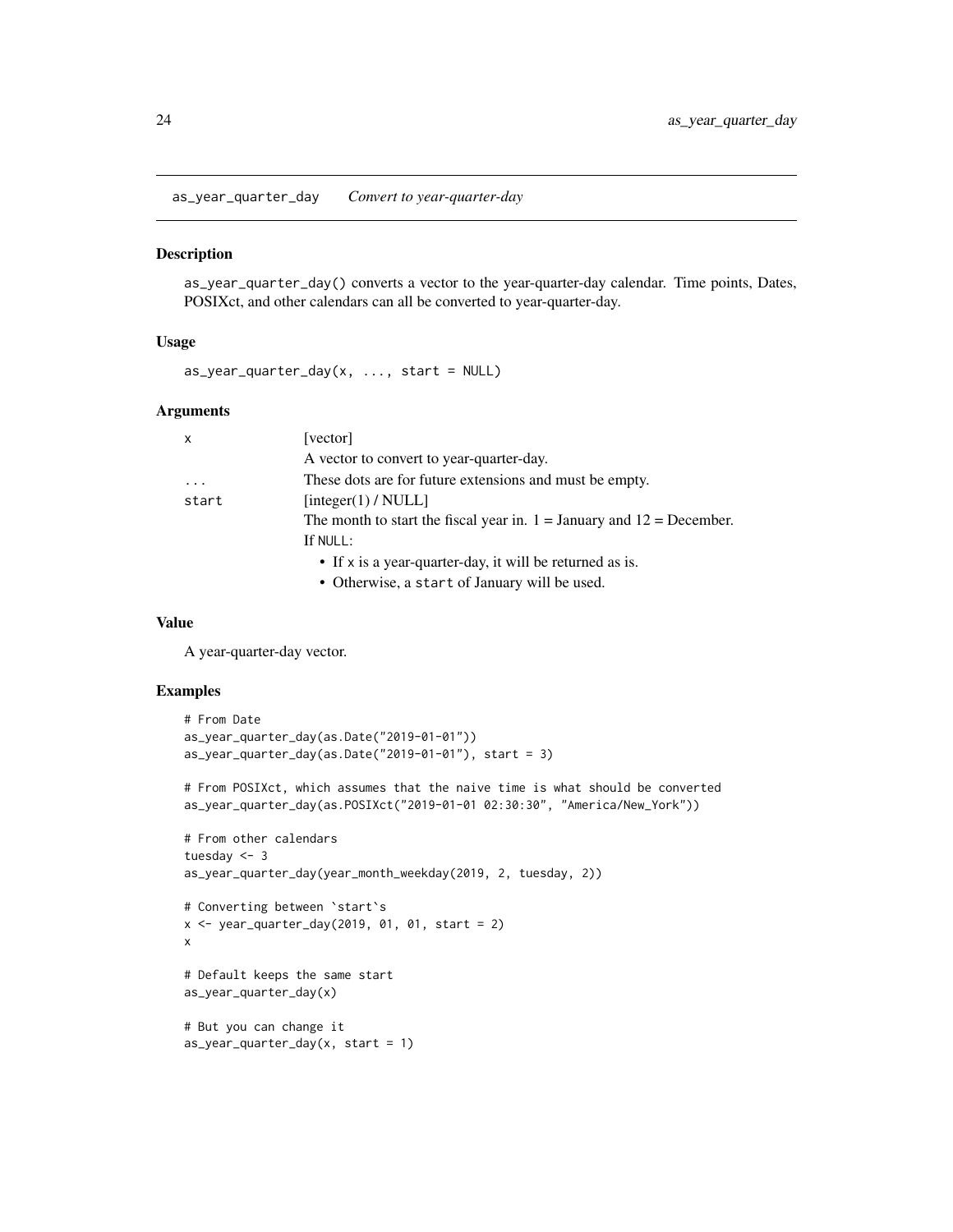<span id="page-24-1"></span><span id="page-24-0"></span>as\_zoned\_time *Convert to a zoned-time*

# Description

as\_zoned\_time() converts x to a zoned-time. You generally convert to a zoned time from either a sys-time or a naive time. Each are documented on their own page:

- [sys-time](#page-11-1)
- [naive-time](#page-6-1)

There are also convenience methods for converting to a zoned time from native R date and date-time types:

- [dates \(Date\)](#page-4-1)
- [date-times \(POSIXct / POSIXlt\)](#page-10-1)

# Usage

as\_zoned\_time(x, ...)

# Arguments

| $\mathsf{x}$            | [object]                                                |
|-------------------------|---------------------------------------------------------|
|                         | An object to convert to a zoned-time.                   |
| $\cdot$ $\cdot$ $\cdot$ | These dots are for future extensions and must be empty. |

# Value

A zoned-time vector.

```
x <- as.Date("2019-01-01")
as_zoned_time(x, "Europe/London")
y <- as_naive_time(year_month_day(2019, 2, 1))
as_zoned_time(y, zone = "America/New_York")
```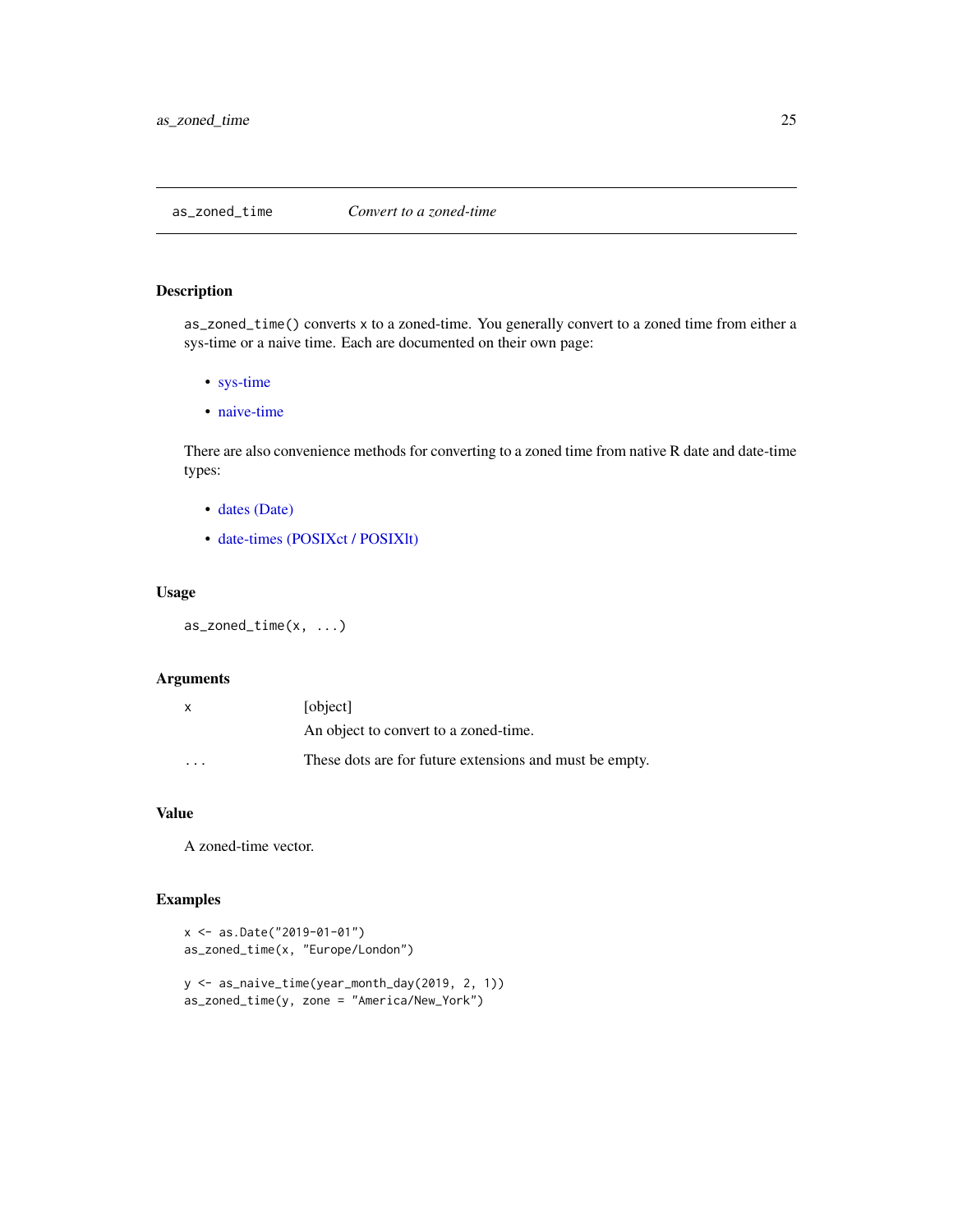<span id="page-25-0"></span>calendar-boundary *Boundaries: calendars*

### **Description**

- calendar\_start() computes the start of a calendar at a particular precision, such as the "start of the quarter".
- calendar\_end() computes the end of a calendar at a particular precision, such as the "end of the month".

For both calendar\_start() and calendar\_end(), the precision of x is always retained.

Each calendar has its own help page describing the precisions that you can compute a boundary at:

- [year-month-day](#page-197-1)
- [year-month-weekday](#page-207-1)
- [iso-year-week-day](#page-101-1)
- [year-quarter-day](#page-218-1)
- [year-day](#page-187-1)

# Usage

calendar\_start(x, precision)

calendar\_end(x, precision)

#### Arguments

| $\mathsf{x}$ | [calendar]                                                          |
|--------------|---------------------------------------------------------------------|
|              | A calendar vector.                                                  |
| precision    | [character(1)]                                                      |
|              | A precision. Allowed precisions are dependent on the calendar used. |

# Value

x at the same precision, but with some components altered to be at the boundary value.

```
# Hour precision
x <- year_month_day(2019, 2:4, 5, 6)
x
# Compute the start of the month
calendar_start(x, "month")
# Or the end of the month, notice that the hour value is adjusted as well
calendar_end(x, "month")
```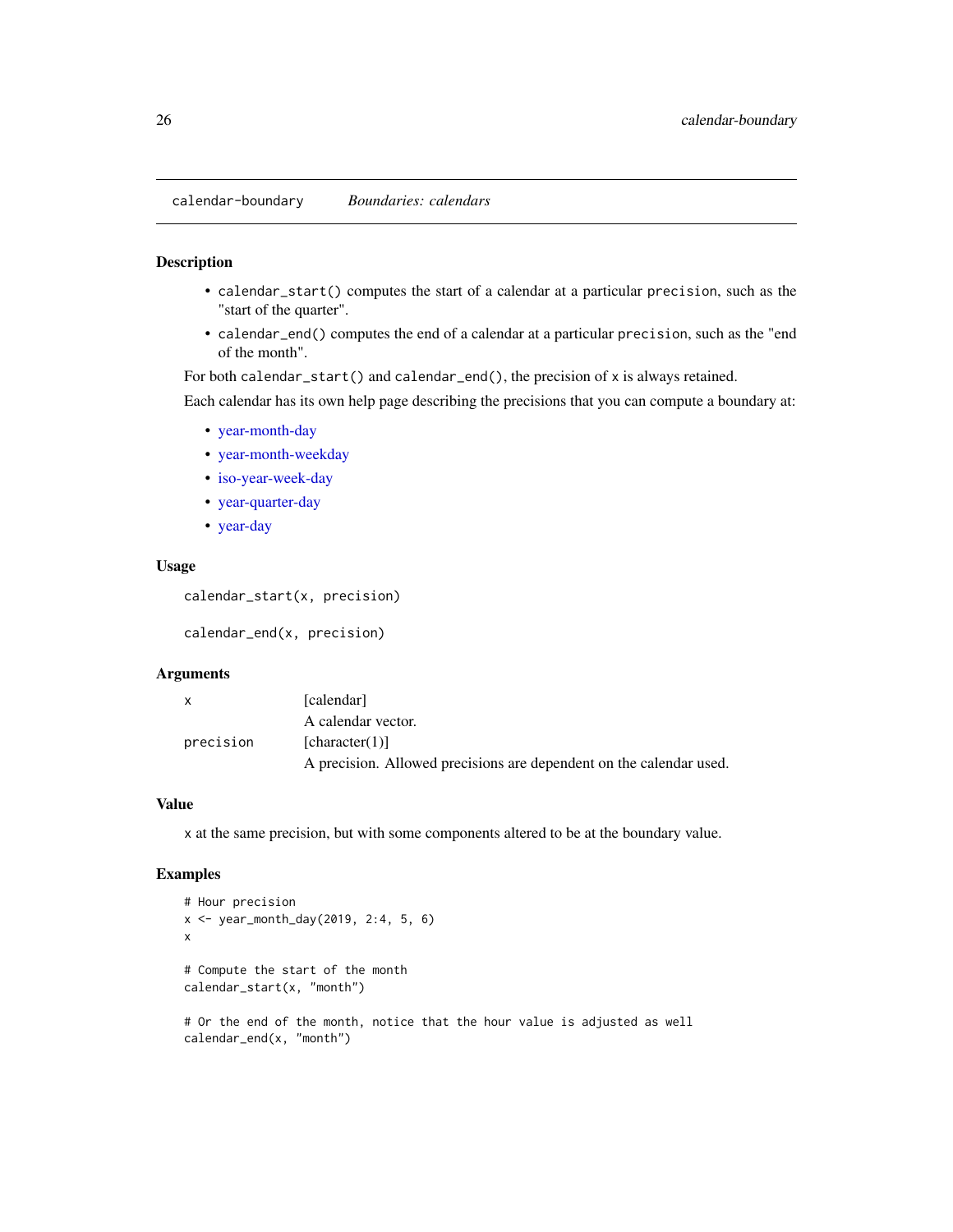<span id="page-26-0"></span>calendar-count-between

*Counting: calendars*

# Description

calendar\_count\_between() counts the number of precision units between start and end (i.e., the number of years or months). This count corresponds to the *whole number* of units, and will never return a fractional value.

This is suitable for, say, computing the whole number of years or months between two calendar dates, accounting for the day and time of day.

Each calendar has its own help page describing the precisions that you can count at:

- [year-month-day](#page-198-1)
- [year-month-weekday](#page-208-1)
- [iso-year-week-day](#page-102-1)
- [year-quarter-day](#page-219-1)
- [year-day](#page-189-1)

#### Usage

```
calendar_count_between(start, end, precision, ..., n = 1L)
```
# Arguments

| start, end | [clock_calendar]                                                         |
|------------|--------------------------------------------------------------------------|
|            | A pair of calendar vectors. These will be recycled to their common size. |
| precision  | [character(1)]                                                           |
|            | A precision. Allowed precisions are dependent on the calendar used.      |
| .          | These dots are for future extensions and must be empty.                  |
| n          | [positive integer(1)]                                                    |
|            | A single positive integer specifying a multiple of precision to use.     |

# Value

An integer representing the number of precision units between start and end.

## Comparison Direction

The computed count has the property that if start  $\leq$  end, then start  $+$   $\leq$  count $\geq$   $\leq$  end. Similarly, if start  $>=$  end, then start  $+$  <count $>=$  end. In other words, the comparison direction between start and end will never change after adding the count to start. This makes this function useful for repeated count computations at increasingly fine precisions.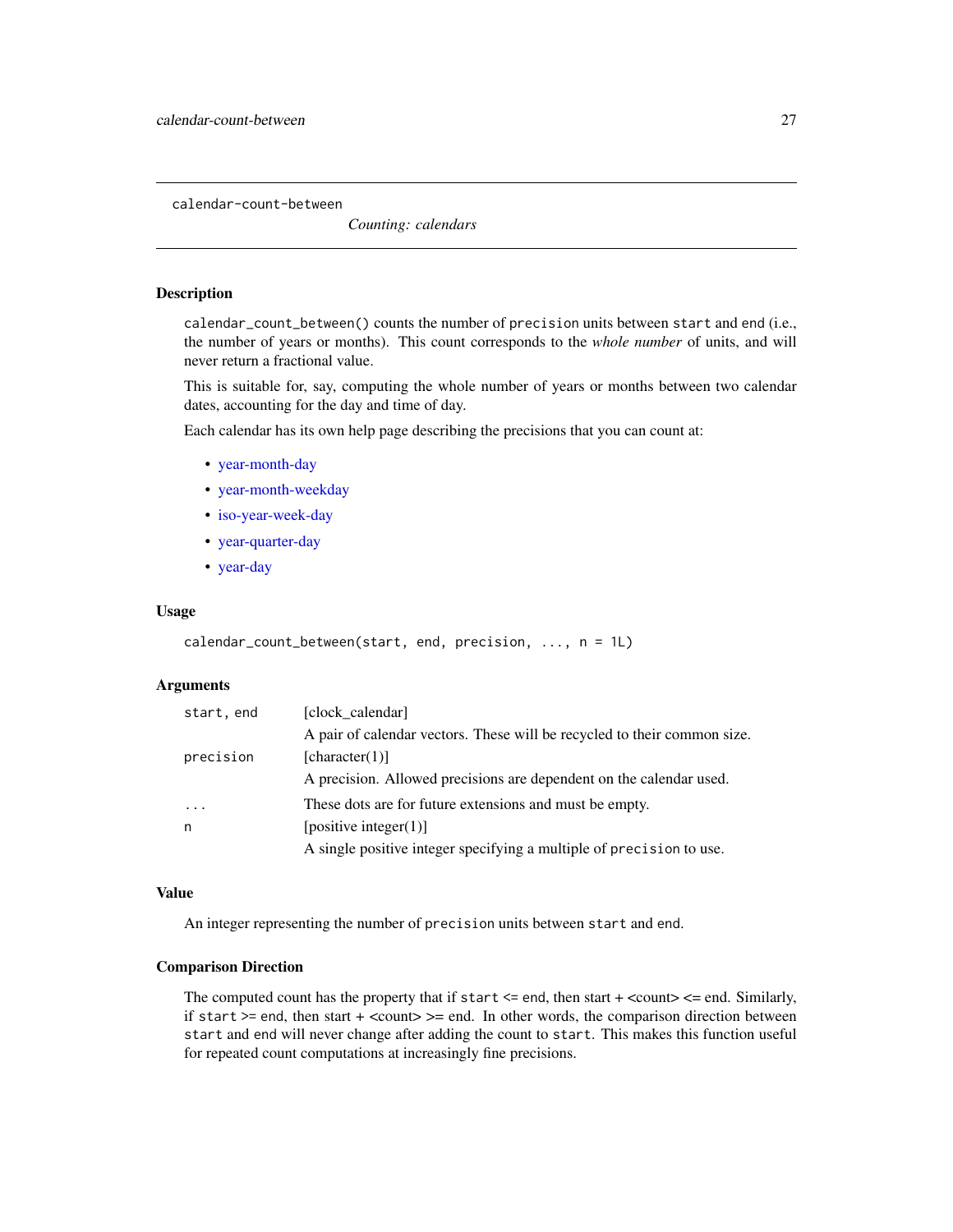# <span id="page-27-0"></span>Examples

```
# Number of whole years between these dates
x <- year_month_day(2000, 01, 05)
y <- year_month_day(2005, 01, 04:06)
# Note that `2000-01-05 -> 2005-01-04` is only 4 full years
calendar_count_between(x, y, "year")
```
calendar\_group *Group calendar components*

# Description

calendar\_group() groups at a multiple of the specified precision. Grouping alters the value of a single component (i.e. the month component if grouping by month). Components that are more precise than the precision being grouped at are dropped altogether (i.e. the day component is dropped if grouping by month).

Each calendar has its own help page describing the grouping process in more detail:

- [year-month-day](#page-201-1)
- [year-month-weekday](#page-211-1)
- [iso-year-week-day](#page-105-1)
- [year-quarter-day](#page-221-1)
- [year-day](#page-191-1)

# Usage

```
calendar_group(x, precision, \ldots, n = 1L)
```
# Arguments

| $\mathsf{x}$ | [calendar]                                                           |
|--------------|----------------------------------------------------------------------|
|              | A calendar vector.                                                   |
| precision    | [character(1)]                                                       |
|              | A precision. Allowed precisions are dependent on the calendar used.  |
| .            | These dots are for future extensions and must be empty.              |
| n            | [positive integer $(1)$ ]                                            |
|              | A single positive integer specifying a multiple of precision to use. |

### Value

x grouped at the specified precision.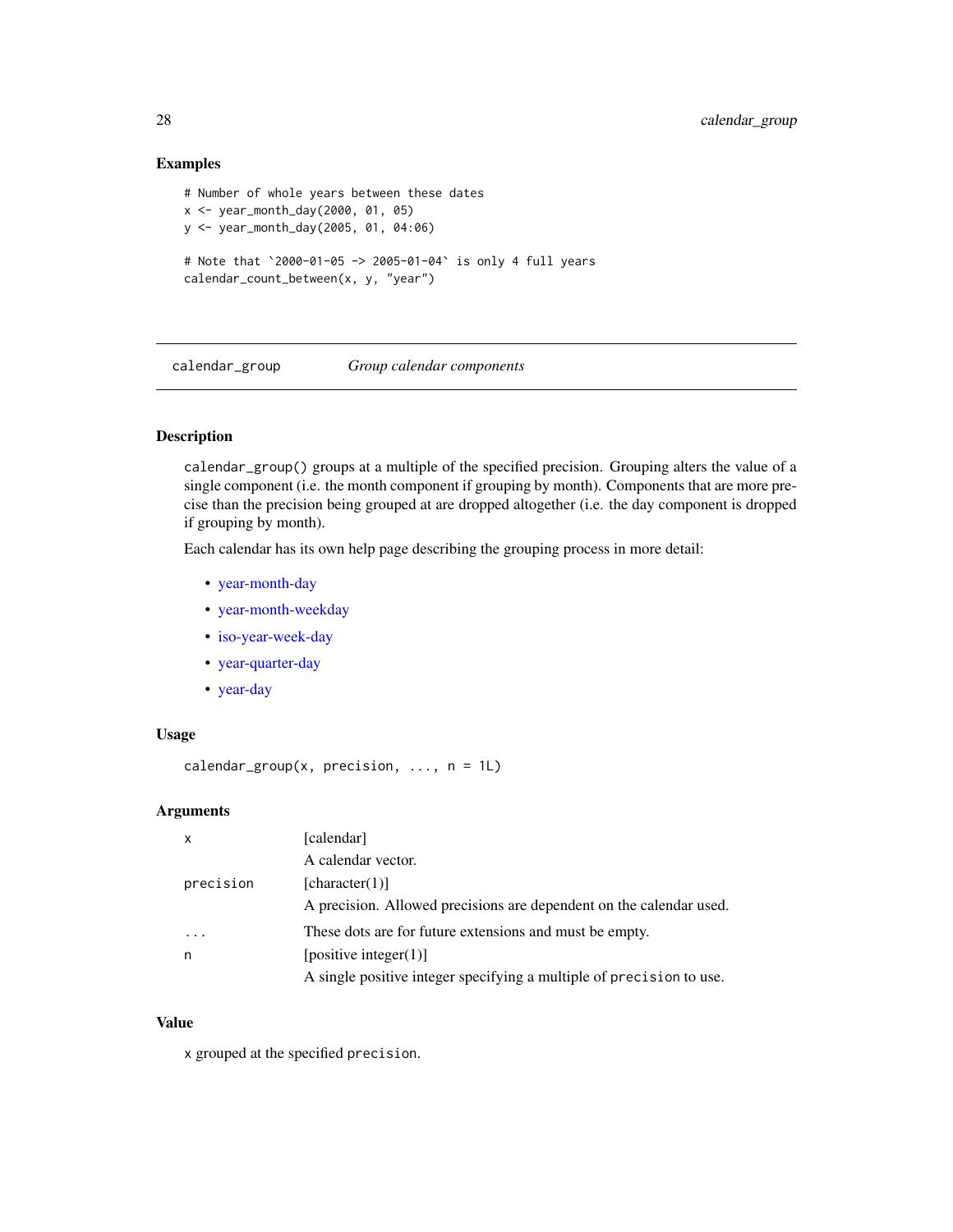# <span id="page-28-0"></span>calendar\_leap\_year 29

#### Examples

```
# See the calendar specific help pages for more examples
x <- year_month_day(2019, c(1, 1, 2, 2, 3, 3, 4, 4), 1:8)
x
# Group by two months
calendar_group(x, "month", n = 2)
# Group by two days of the month
calendar_group(x, "day", n = 2)
```
calendar\_leap\_year *Is the calendar year a leap year?*

# Description

calendar\_leap\_year() detects if the year is a leap year according to the Gregorian calendar. It is only relevant for calendar types that use a Gregorian year, i.e. [year\\_month\\_day\(\)](#page-228-1), [year\\_month\\_weekday\(\)](#page-234-1), and [year\\_day\(\)](#page-226-1).

#### Usage

```
calendar_leap_year(x)
```
#### Arguments

x [calendar] A calendar type to detect leap years in.

#### Value

A logical vector the same size as x. Returns TRUE if in a leap year, FALSE if not in a leap year, and NA if x is NA.

```
x <- year_month_day(c(2019:2024, NA))
calendar_leap_year(x)
```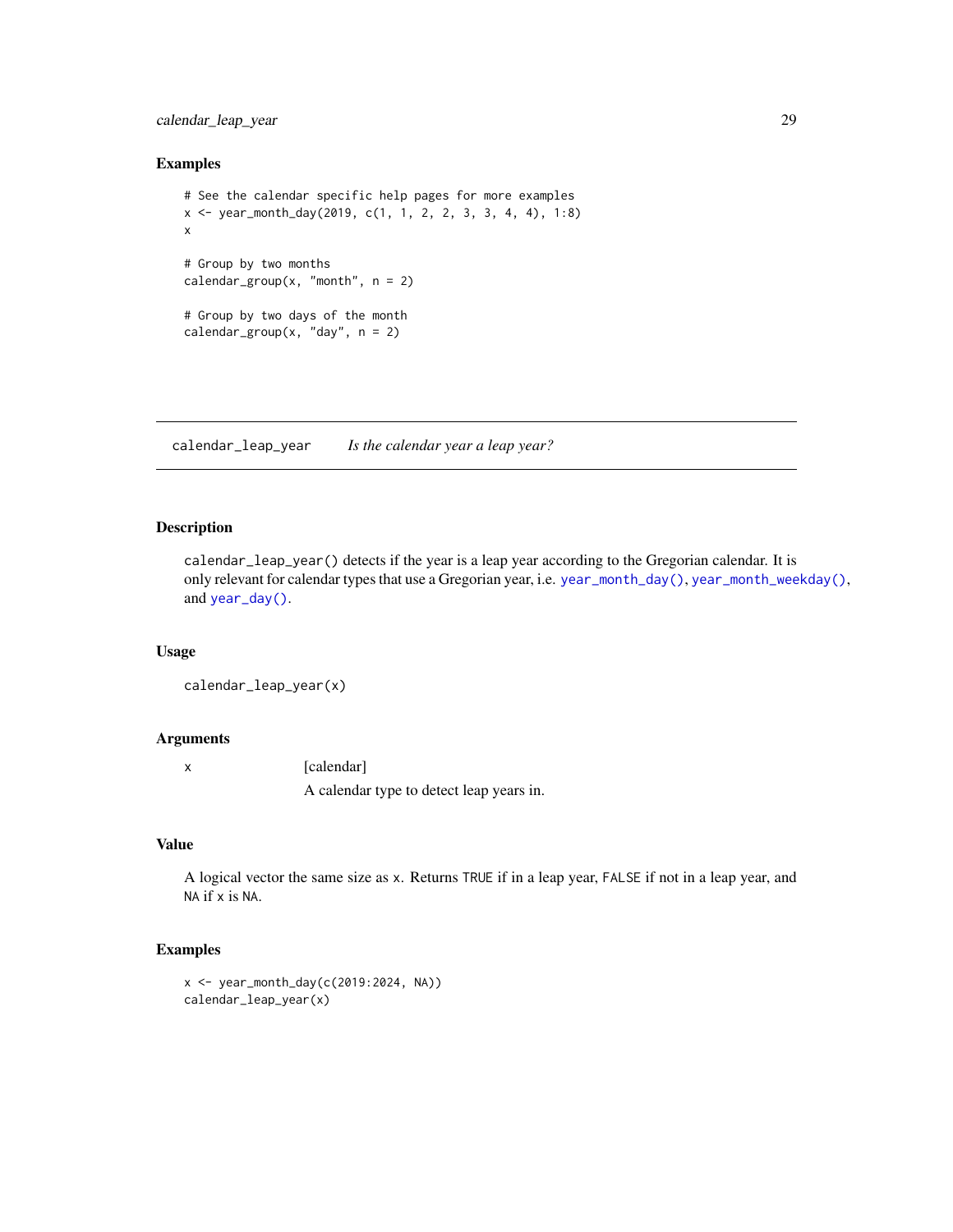<span id="page-29-0"></span>calendar\_month\_factor *Convert a calendar to an ordered factor of month names*

# Description

calendar\_month\_factor() extracts the month values from a calendar and converts them to an ordered factor of month names. This can be useful in combination with ggplot2, or for modeling.

This function is only relevant for calendar types that use a month field, i.e. [year\\_month\\_day\(\)](#page-228-1) and [year\\_month\\_weekday\(\)](#page-234-1). The calendar type must have at least month precision.

#### Usage

```
calendar_month_factor(x, ..., labels = "en", abbreviate = FALSE)
```
#### Arguments

| X          | [calendar]                                                                                                                                                                                                 |
|------------|------------------------------------------------------------------------------------------------------------------------------------------------------------------------------------------------------------|
|            | A calendar vector.                                                                                                                                                                                         |
| $\ddotsc$  | These dots are for future extensions and must be empty.                                                                                                                                                    |
| labels     | [clock labels / character $(1)$ ]                                                                                                                                                                          |
|            | Character representations of localized weekday names, month names, and AM/PM<br>names. Either the language code as string (passed on to clock_labels_lookup()),<br>or an object created by clock_labels(). |
| abbreviate | [logical(1)]                                                                                                                                                                                               |
|            | If TRUE, the abbreviated month names from labels will be used.                                                                                                                                             |
|            | If FALSE, the full month names from labels will be used.                                                                                                                                                   |

# Value

An ordered factor representing the months.

```
x <- year_month_day(2019, 1:12)
```

```
calendar_month_factor(x)
calendar_month_factor(x, abbreviate = TRUE)
calendar_month_factor(x, labels = "fr")
```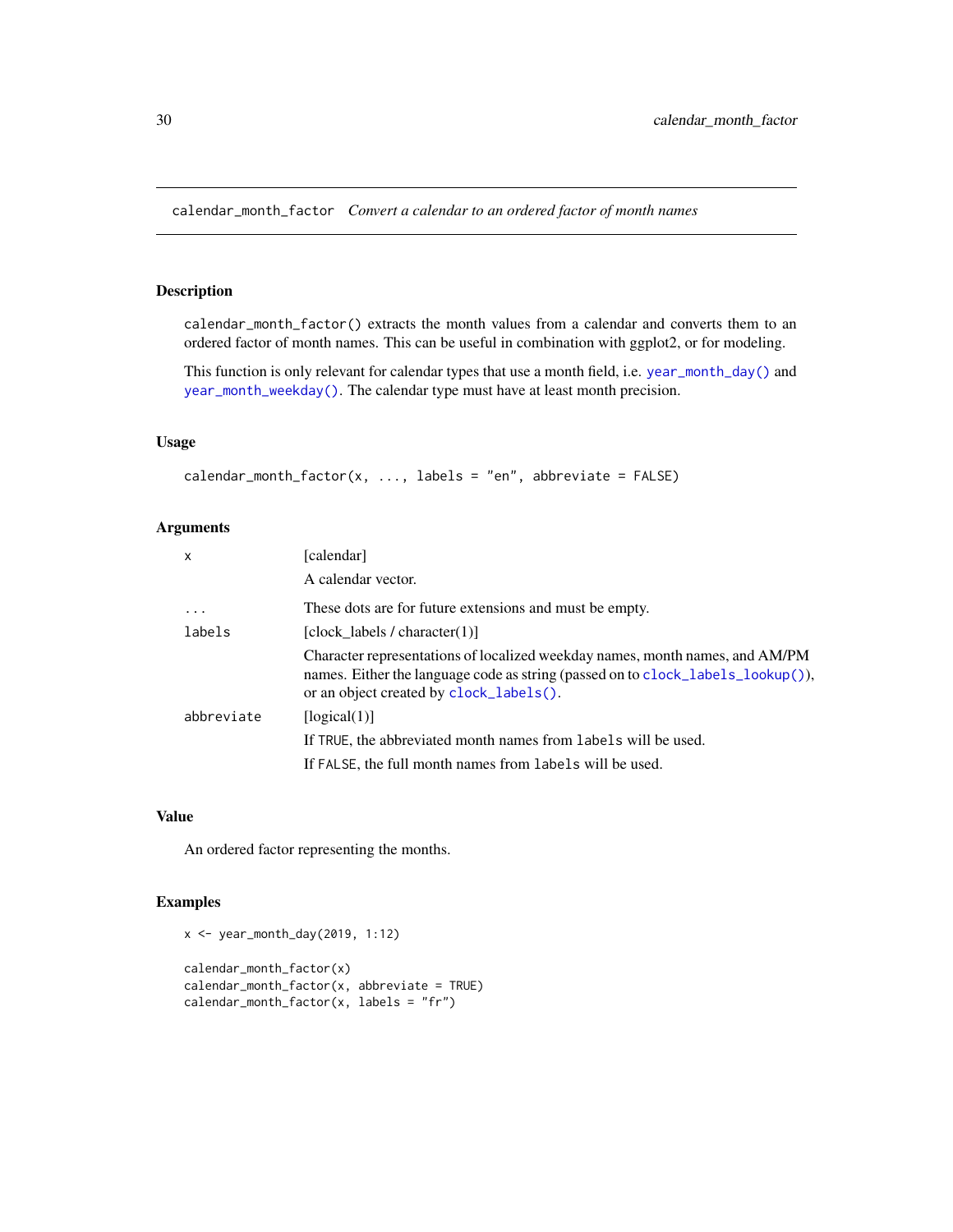<span id="page-30-0"></span>

# Description

calendar\_narrow() narrows x to the specified precision. It does so by dropping components that represent a precision that is finer than precision.

Each calendar has its own help page describing the precisions that you can narrow to:

- [year-month-day](#page-202-1)
- [year-month-weekday](#page-212-1)
- [iso-year-week-day](#page-106-1)
- [year-quarter-day](#page-222-1)
- [year-day](#page-192-1)

# Usage

calendar\_narrow(x, precision)

#### Arguments

| X         | [calendar]                                                          |
|-----------|---------------------------------------------------------------------|
|           | A calendar vector.                                                  |
| precision | [character(1)]                                                      |
|           | A precision. Allowed precisions are dependent on the calendar used. |

# Details

A subsecond precision x cannot be narrowed to another subsecond precision. You cannot narrow from, say, "nanosecond" to "millisecond" precision. clock operates under the philosophy that once you have set the subsecond precision of a calendar, it is "locked in" at that precision. If you expected this to use integer division to divide the nanoseconds by 1e6 to get to millisecond precision, you probably want to convert to a time point first, and use [time\\_point\\_floor\(\)](#page-173-1).

# Value

x narrowed to the supplied precision.

```
# Hour precision
x <- year_month_day(2019, 1, 3, 4)
x
# Narrowed to day precision
calendar_narrow(x, "day")
```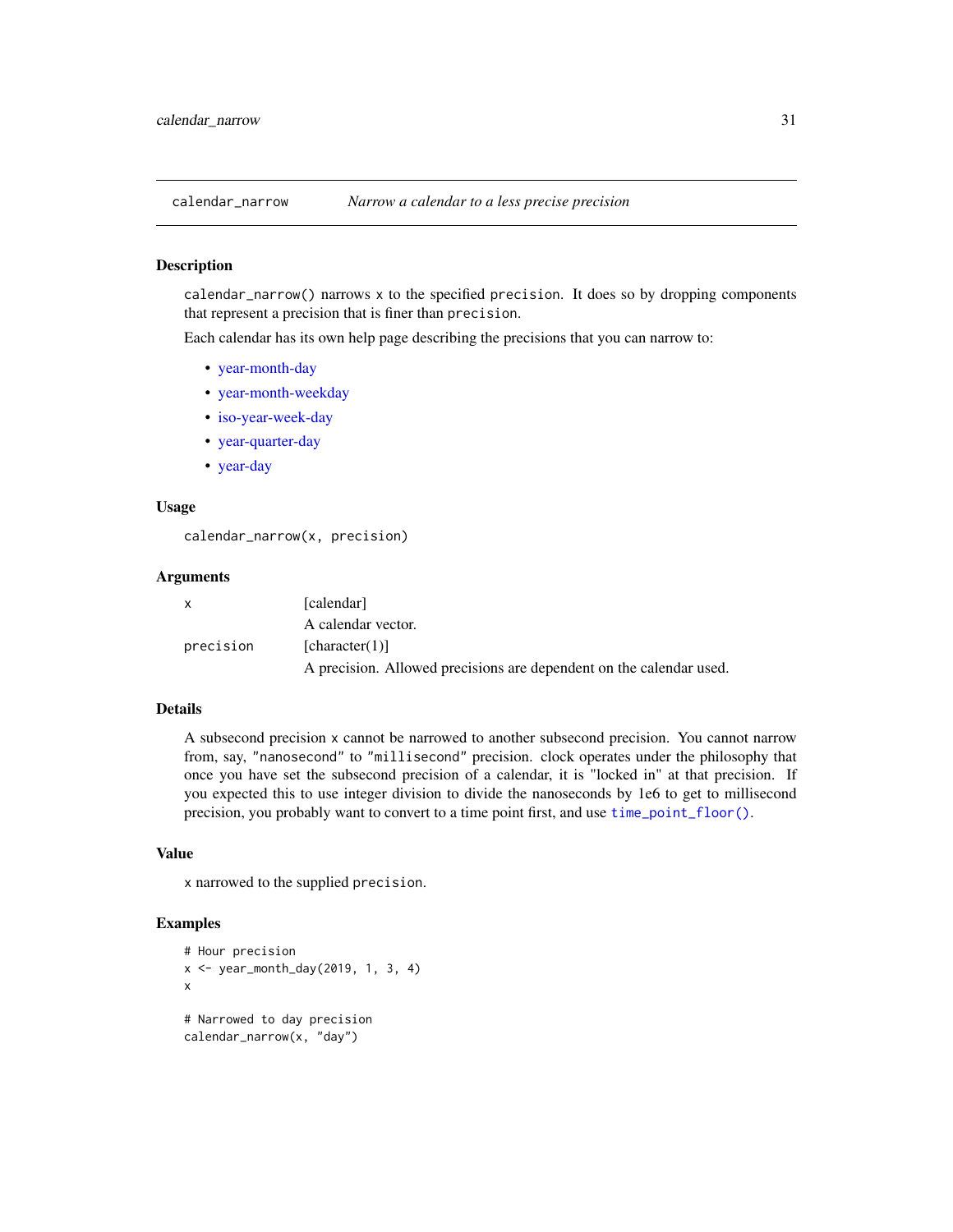```
# Or month precision
calendar_narrow(x, "month")
```
calendar\_precision *Precision: calendar*

# Description

calendar\_precision() extracts the precision from a calendar object. It returns the precision as a single string.

# Usage

```
calendar_precision(x)
```
#### Arguments

x [clock\_calendar] A calendar.

# Value

A single string holding the precision of the calendar.

#### Examples

```
calendar_precision(year_month_day(2019))
calendar_precision(year_month_day(2019, 1, 1))
calendar_precision(year_quarter_day(2019, 3))
```
calendar\_widen *Widen a calendar to a more precise precision*

# Description

calendar\_widen() widens x to the specified precision. It does so by setting new components to their smallest value.

Each calendar has its own help page describing the precisions that you can widen to:

- [year-month-day](#page-205-1)
- [year-month-weekday](#page-215-1)
- [iso-year-week-day](#page-108-1)
- [year-quarter-day](#page-225-1)
- [year-day](#page-195-1)

<span id="page-31-0"></span>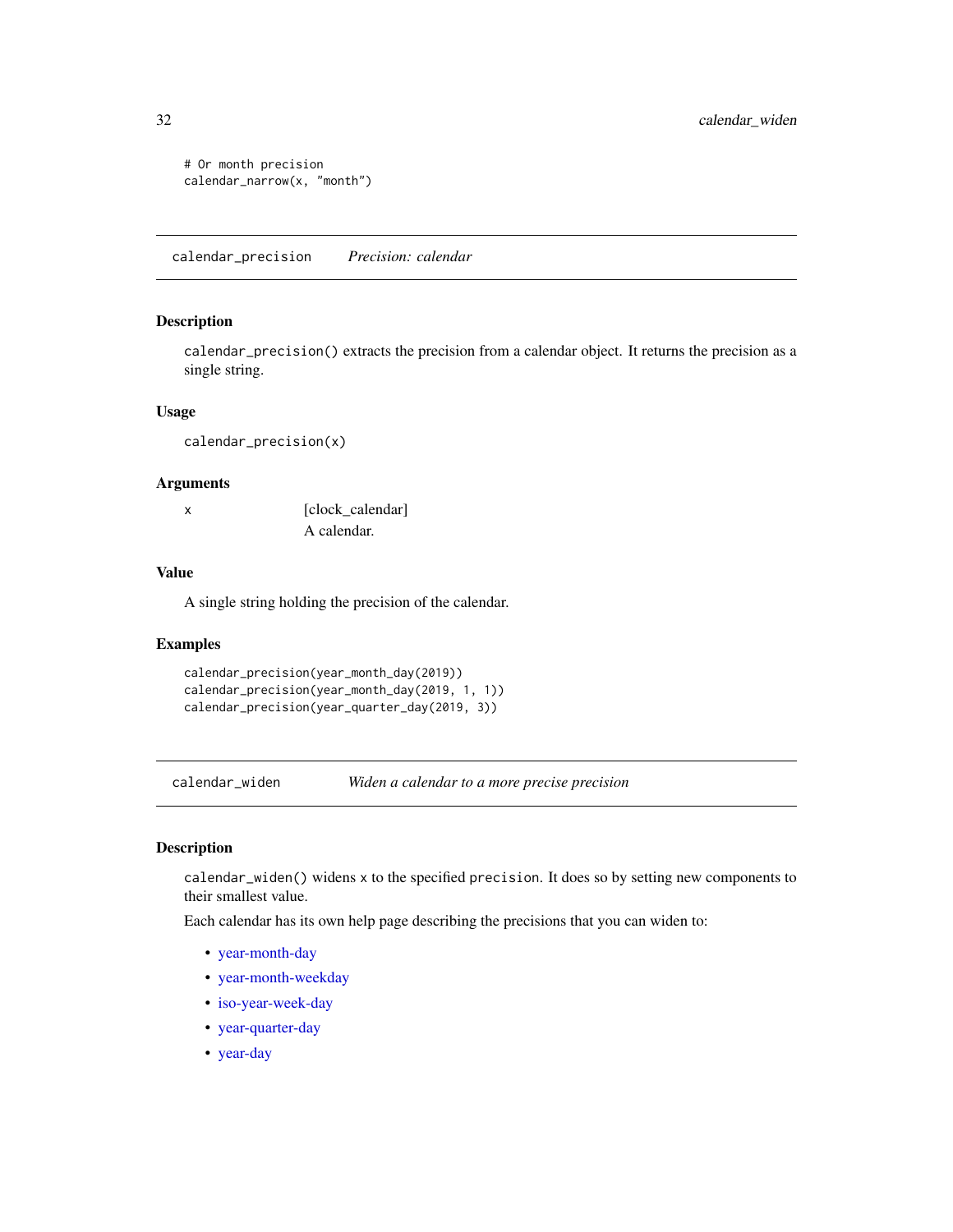# <span id="page-32-0"></span>clock-arithmetic 33

#### Usage

calendar\_widen(x, precision)

# Arguments

| $\mathsf{x}$ | [calendar]                                                          |
|--------------|---------------------------------------------------------------------|
|              | A calendar vector.                                                  |
| precision    | [character(1)]                                                      |
|              | A precision. Allowed precisions are dependent on the calendar used. |

## Details

A subsecond precision x cannot be widened. You cannot widen from, say, "millisecond" to "nanosecond" precision. clock operates under the philosophy that once you have set the subsecond precision of a calendar, it is "locked in" at that precision. If you expected this to multiply the milliseconds by 1e6 to get to nanosecond precision, you probably want to convert to a time point first, and use [time\\_point\\_cast\(\)](#page-175-1).

Generally, clock treats calendars at a specific precision as a *range* of values. For example, a month precision year-month-day is treated as a range over [yyyy-mm-01, yyyy-mm-last], with no assumption about the day of the month. However, occasionally it is useful to quickly widen a calendar, assuming that you want the beginning of this range to be used for each component. This is where calendar\_widen() can come in handy.

#### Value

x widened to the supplied precision.

```
# Month precision
x \leq -year_month_day(2019, 1)x
# Widen to day precision
calendar_widen(x, "day")
# Or second precision
calendar_widen(x, "second")
```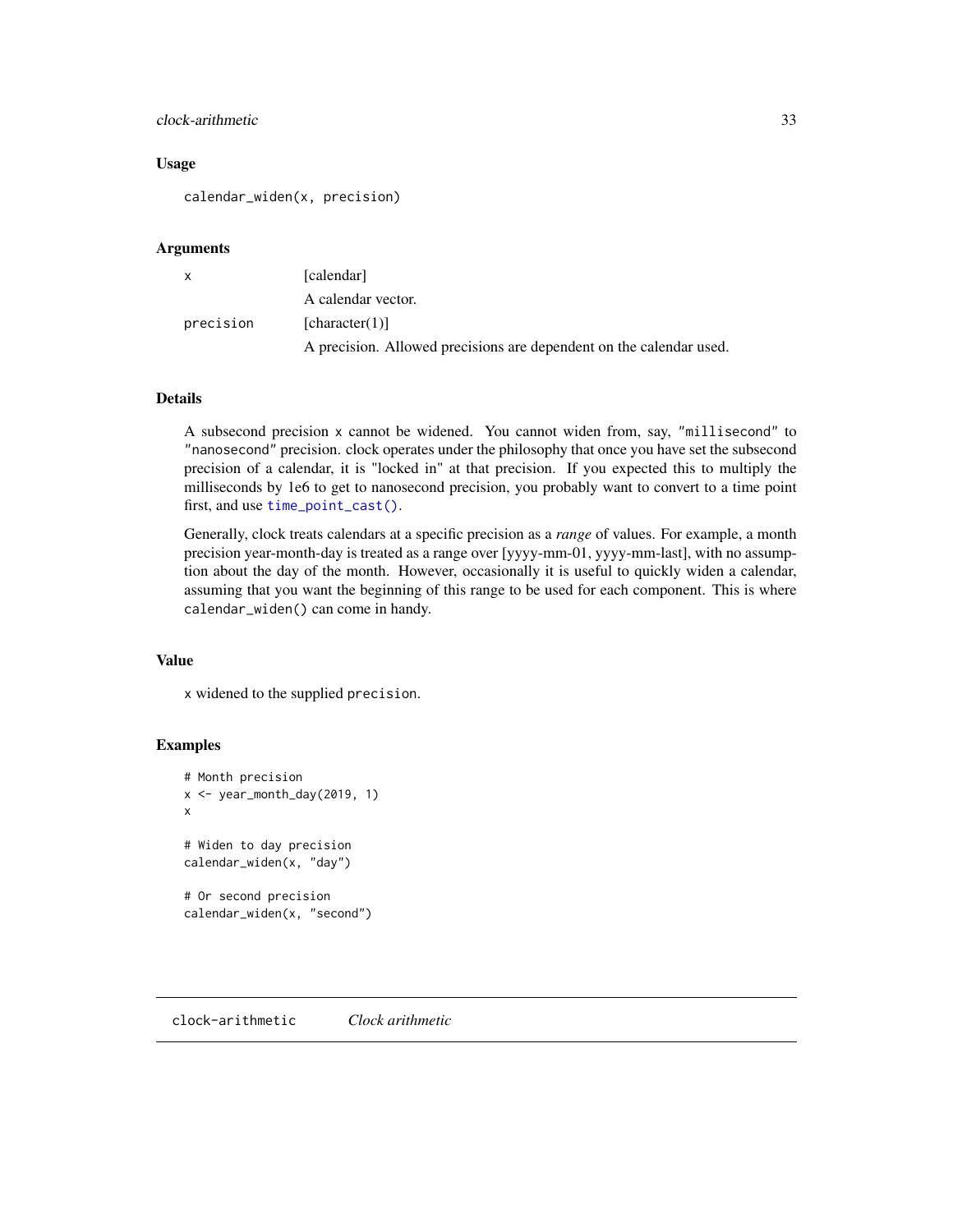#### Description

This is the landing page for all clock arithmetic functions. There are specific sub-pages describing how arithmetic works for different calendars and time points, which is where you should look for more information.

Calendars are efficient at arithmetic with irregular units of time, such as month, quarters, or years.

- [year-month-day](#page-196-1)
- [year-month-weekday](#page-206-1)
- [year-quarter-day](#page-216-1)
- [iso-year-week-day](#page-100-1)
- [year-day](#page-186-1)

Time points, such as naive-times and sys-times, are efficient at arithmetic with regular, well-defined units of time, such as days, hours, seconds, or nanoseconds.

• [time-point](#page-171-1)

Durations can use any of these arithmetic functions, and return a new duration with a precision corresponding to the common type of the input and the function used.

• [duration](#page-90-1)

Weekdays can perform day-based circular arithmetic.

• [weekday](#page-183-1)

There are also convenience methods for doing arithmetic directly on a native R date or date-time type:

- [dates \(Date\)](#page-46-1)
- [date-times \(POSIXct / POSIXlt\)](#page-123-1)

#### Usage

```
add_years(x, n, ...)
add_quarters(x, n, ...)
add_months(x, n, ...)
add_weeks(x, n, ...)
add\_days(x, n, ...)add\_hours(x, n, ...)add_minutes(x, n, ...)
add_seconds(x, n, ...)
```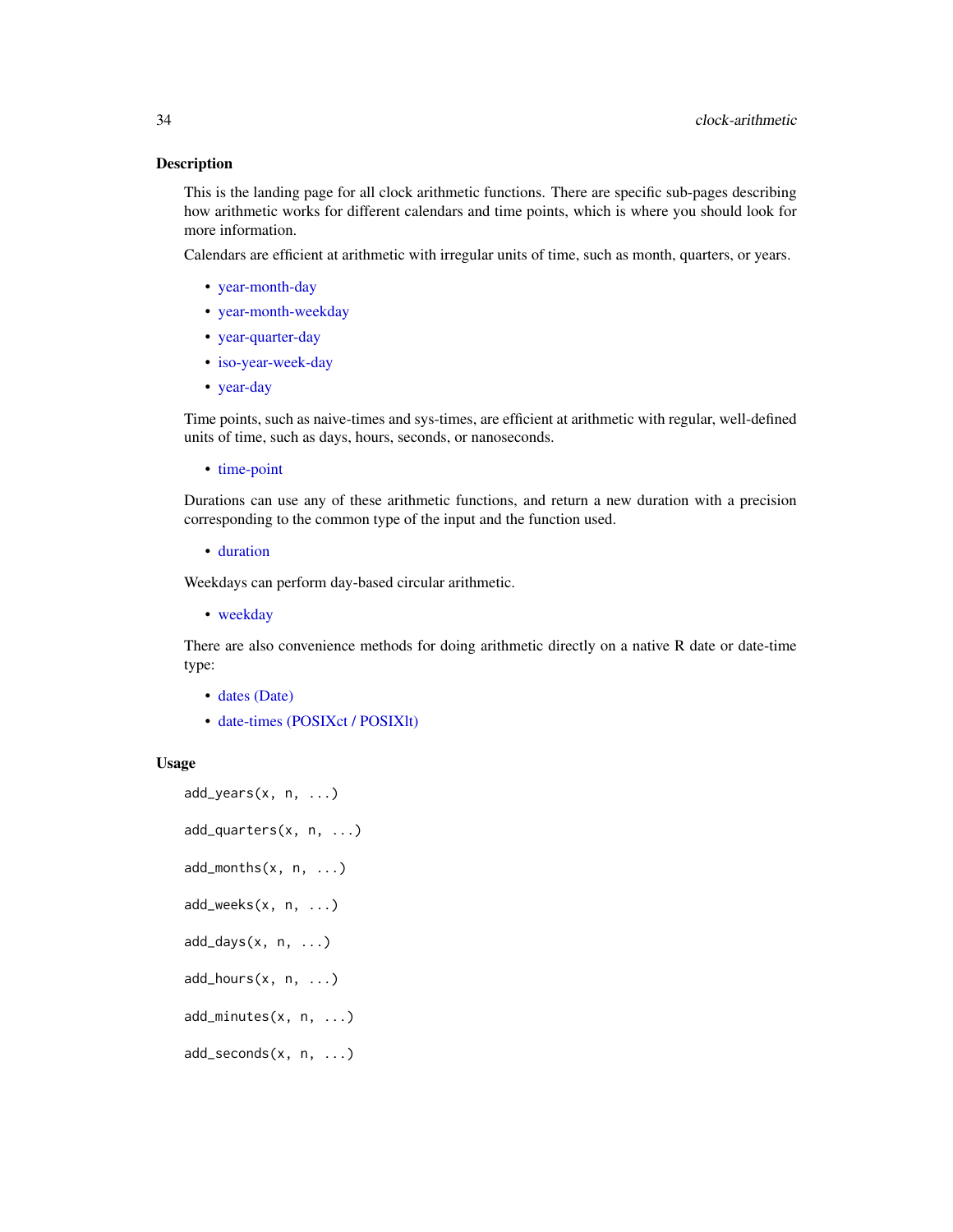```
add_milliseconds(x, n, ...)
add_microseconds(x, n, ...)
add_nanoseconds(x, n, ...)
```
# Arguments

| $\times$ | [object]                                                                                                                                                                                                                            |
|----------|-------------------------------------------------------------------------------------------------------------------------------------------------------------------------------------------------------------------------------------|
|          | An object.                                                                                                                                                                                                                          |
| n        | [integer / clock_duration]                                                                                                                                                                                                          |
|          | An integer vector to be converted to a duration, or a duration corresponding to<br>the arithmetic function being used. This corresponds to the number of duration<br>units to add. n may be negative to subtract units of duration. |
|          | These dots are for future extensions and must be empty.                                                                                                                                                                             |
|          |                                                                                                                                                                                                                                     |

### Details

Months and years are considered "irregular" because some months have more days then others (28, 29, 30, or 31), and some years have more days than others (365 or 366).

Days are considered "regular" because they are defined as 86,400 seconds.

# Value

x after performing the arithmetic.

# Examples

```
# See each sub-page for more specific examples
x <- year_month_day(2019, 2, 1)
add_months(x, 1)
```
clock-codes *Integer codes*

# Description

Objects with useful mappings from month names and weekday names to integer codes.

# Month codes (clock\_months):

- january == 1
- february == 2
- march  $== 3$
- april  $== 4$
- may  $== 5$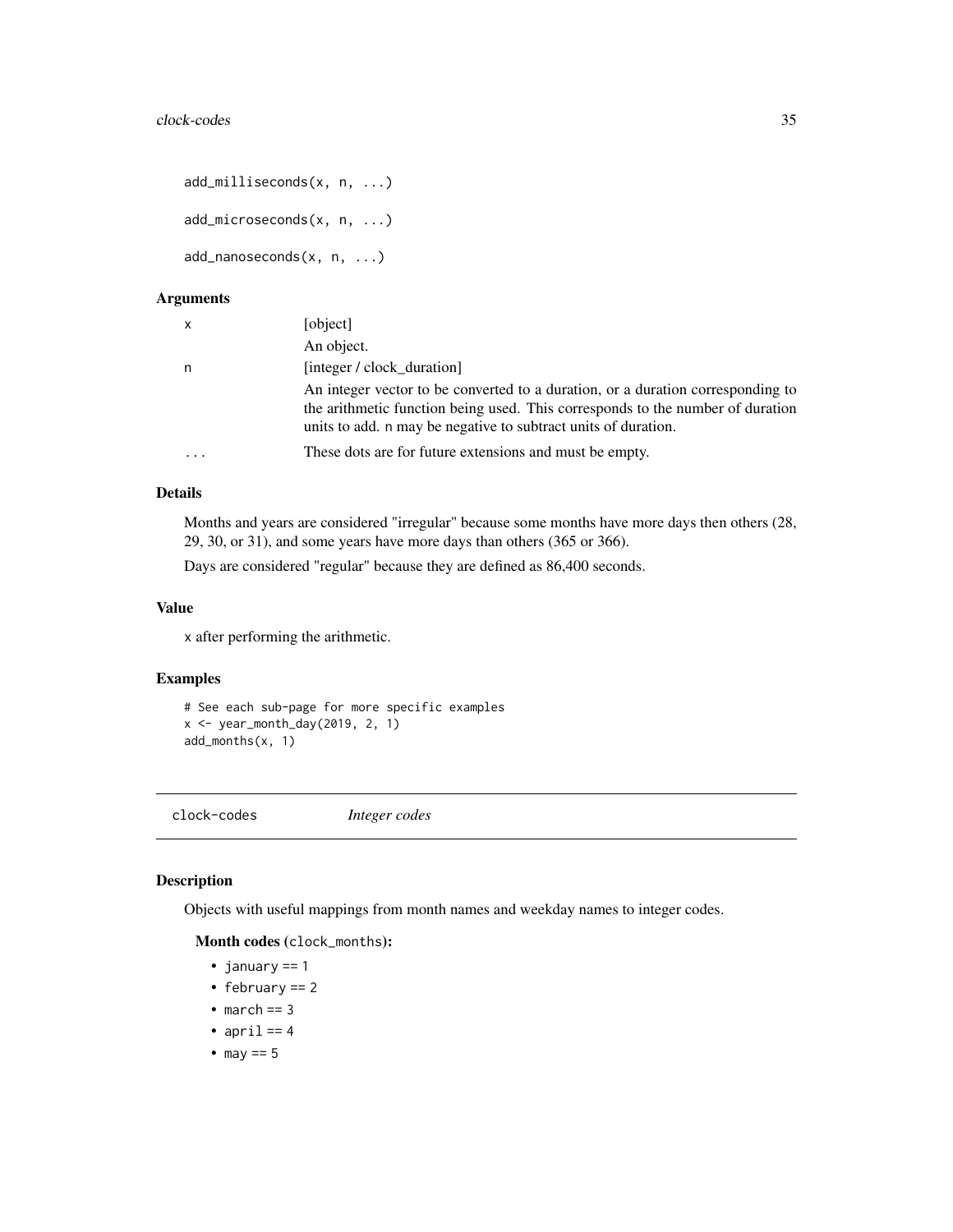#### 36 clock-codes

- june  $== 6$
- july  $== 7$
- august  $== 8$
- september == 9
- october == 10
- november == 11
- december == 12

# Weekday codes (clock\_weekdays):

- sunday  $== 1$
- monday  $== 2$
- $\cdot$  tuesday == 3
- wednesday  $== 4$
- thursday == 5
- friday  $== 6$
- saturday == 7

# ISO weekday codes (clock\_iso\_weekdays):

- monday  $== 1$
- tuesday == 2
- wednesday  $== 3$
- $\bullet$  thursday == 4
- friday == 5
- saturday  $== 6$
- sunday  $== 7$

# Usage

clock\_months

clock\_weekdays

clock\_iso\_weekdays

#### Format

- clock\_months: An environment containing month codes.
- clock\_weekdays: An environment containing weekday codes.
- clock\_iso\_weekdays: An environment containing ISO weekday codes.

# Examples

weekday(clock\_weekdays\$wednesday)

year\_month\_weekday(2019, clock\_months\$april, clock\_weekdays\$monday, 1:4)

iso\_year\_week\_day(2020, 52, clock\_iso\_weekdays\$thursday)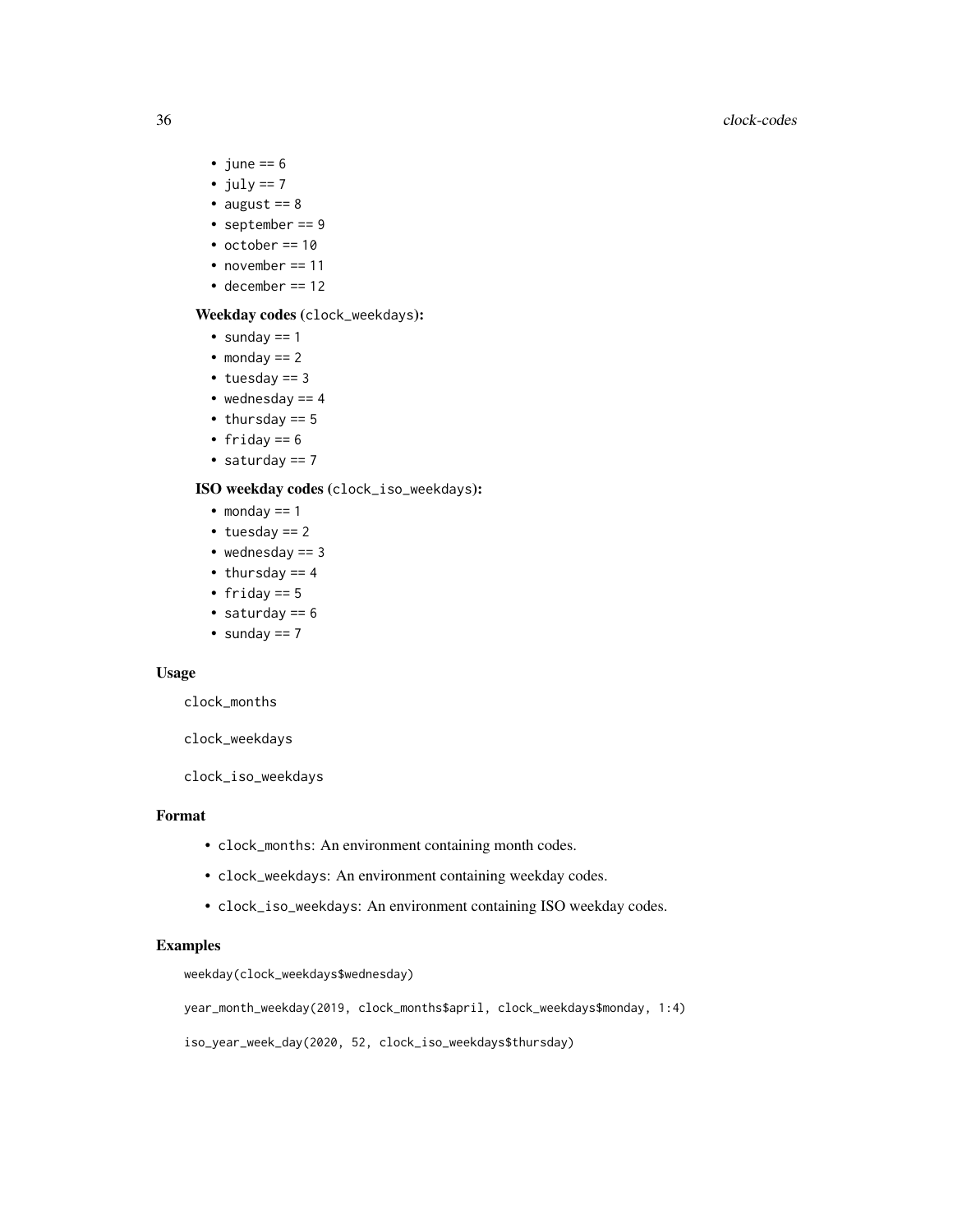<span id="page-36-0"></span>clock-getters *Calendar getters*

# Description

This family of functions extract fields from a calendar vector. Each calendar has its own set of supported getters, which are documented on their own help page:

- [year-month-day](#page-199-0)
- [year-month-weekday](#page-209-0)
- [iso-year-week-day](#page-103-0)
- [year-quarter-day](#page-220-0)
- [year-day](#page-190-0)

There are also convenience methods for extracting certain components directly from R's native date and date-time types.

- [dates \(Date\)](#page-55-0)
- [date-times \(POSIXct / POSIXlt\)](#page-136-0)

### Usage

```
get_year(x)
```

```
get_quarter(x)
```

```
get_month(x)
```
get\_week(x)

get\_day(x)

get\_hour(x)

```
get_minute(x)
```

```
get_second(x)
```

```
get_millisecond(x)
```

```
get_microsecond(x)
```
get\_nanosecond(x)

get\_index(x)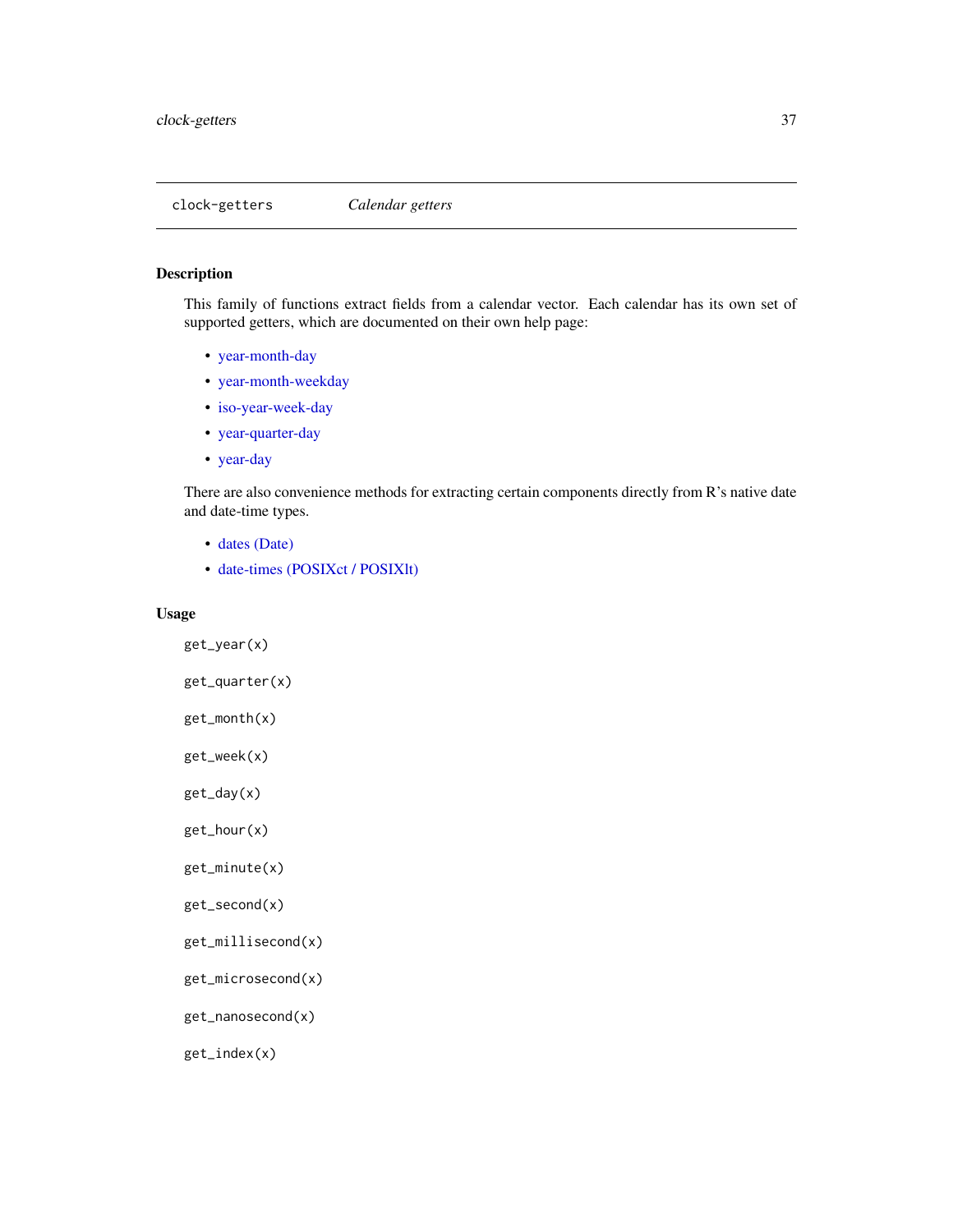#### Arguments

|  | [object]                             |
|--|--------------------------------------|
|  | An object to get the component from. |

## Details

You cannot extract components directly from a time point type, such as sys-time or naive-time. Convert it to a calendar type first. Similarly, a zoned-time must be converted to either a sys-time or naive-time, and then to a calendar type, to be able to extract components from it.

# Value

The component.

## Examples

```
x <- year_month_day(2019, 1:3, 5:7, 1, 20, 30)
get_month(x)
get_day(x)
get_second(x)
```
clock-invalid *Invalid calendar dates*

### <span id="page-37-0"></span>Description

This family of functions is for working with *invalid* calendar dates.

Invalid dates represent dates made up of valid individual components, which taken as a whole don't represent valid calendar dates. For example, for [year\\_month\\_day\(\)](#page-228-0) the following component ranges are valid: year: [-32767, 32767], month: [1, 12], day: [1, 31]. However, the date 2019-02-31 doesn't exist even though it is made up of valid components. This is an example of an invalid date.

Invalid dates are allowed in clock, provided that they are eventually resolved by using invalid\_resolve() or by manually resolving them through arithmetic or setter functions.

#### Usage

```
invalid_detect(x)
invalid_any(x)
invalid_count(x)
invalid_remove(x)
invald_resolve(x, ..., invalid = NULL)
```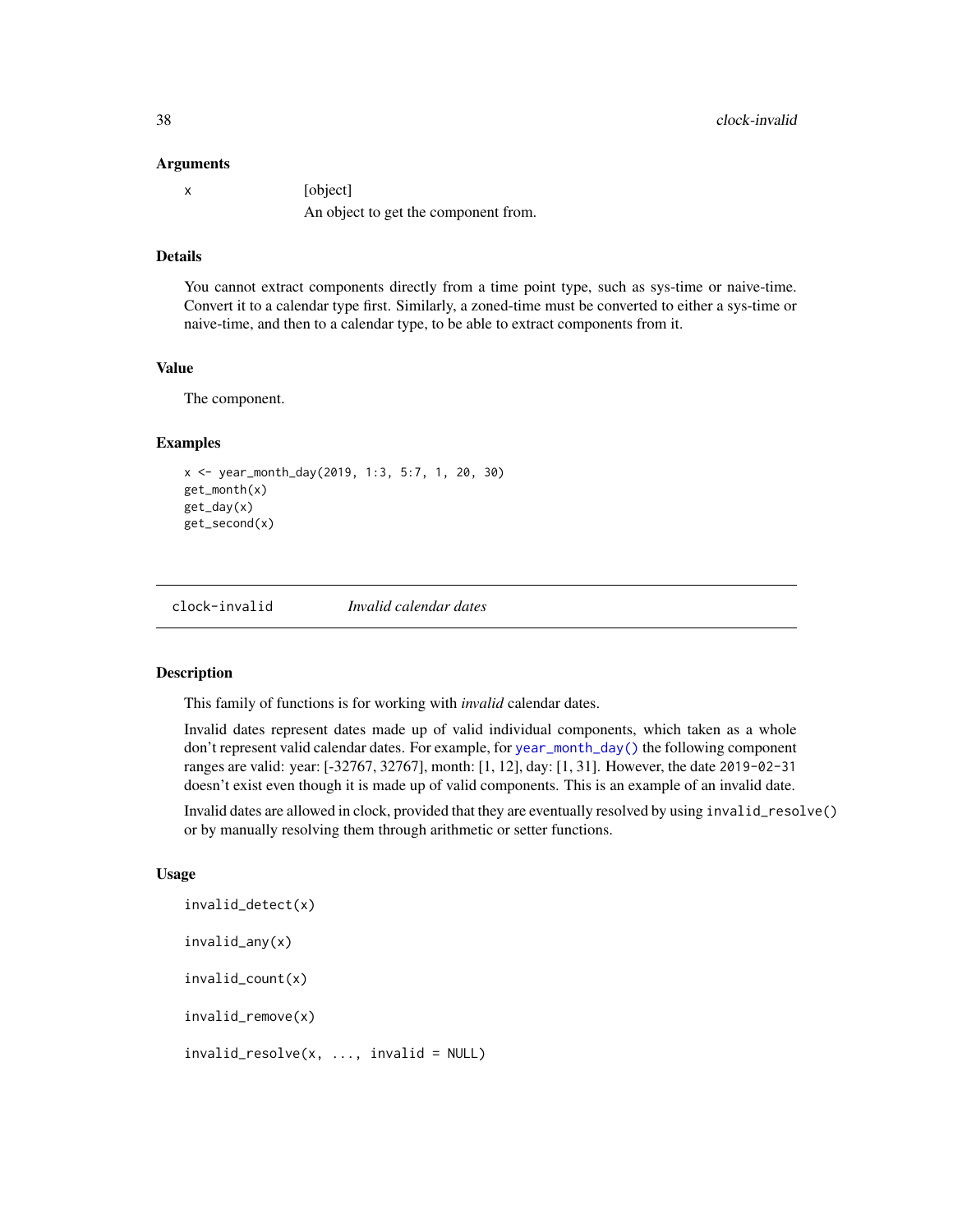#### clock-invalid 39

### Arguments

| Χ              | [calendar]                                                                                                                                                         |
|----------------|--------------------------------------------------------------------------------------------------------------------------------------------------------------------|
|                | A calendar vector.                                                                                                                                                 |
| .              | These dots are for future extensions and must be empty.                                                                                                            |
| invalid        | [character(1) / $NULL$ ]                                                                                                                                           |
|                | One of the following invalid date resolution strategies:                                                                                                           |
|                | • "previous": The previous valid instant in time.                                                                                                                  |
|                | • "previous-day": The previous valid day in time, keeping the time of day.                                                                                         |
|                | • "next": The next valid instant in time.                                                                                                                          |
|                | • "next-day": The next valid day in time, keeping the time of day.                                                                                                 |
|                | • "overflow": Overflow by the number of days that the input is invalid by.<br>Time of day is dropped.                                                              |
|                | • "overflow-day": Overflow by the number of days that the input is invalid<br>by. Time of day is kept.                                                             |
|                | • "NA": Replace invalid dates with NA.                                                                                                                             |
|                | • "error": Error on invalid dates.                                                                                                                                 |
|                | Using either "previous" or "next" is generally recommended, as these two<br>strategies maintain the <i>relative ordering</i> between elements of the input.        |
|                | If NULL, defaults to "error".                                                                                                                                      |
|                | If getOption("clock.strict") is TRUE, invalid must be supplied and cannot<br>be NULL. This is a convenient way to make production code robust to invalid<br>dates. |
| <b>Details</b> |                                                                                                                                                                    |

Invalid dates must be resolved before converting them to a time point.

It is recommended to use "previous" or "next" for resolving invalid dates, as these ensure that *relative ordering* among x is maintained. This is a often a very important property to maintain when doing time series data analysis. See the examples for more information.

### Value

- invalid\_detect(): Returns a logical vector detecting invalid dates.
- invalid\_any(): Returns TRUE if any invalid dates are detected.
- invalid\_count(): Returns a single integer containing the number of invalid dates.
- invalid\_remove(): Returns x with invalid dates removed.
- invalid\_resolve(): Returns x with invalid dates resolved using the invalid strategy.

# Examples

```
# Invalid date
x <- year_month_day(2019, 04, 30:31, c(3, 2), 30, 00)
x
invalid_detect(x)
```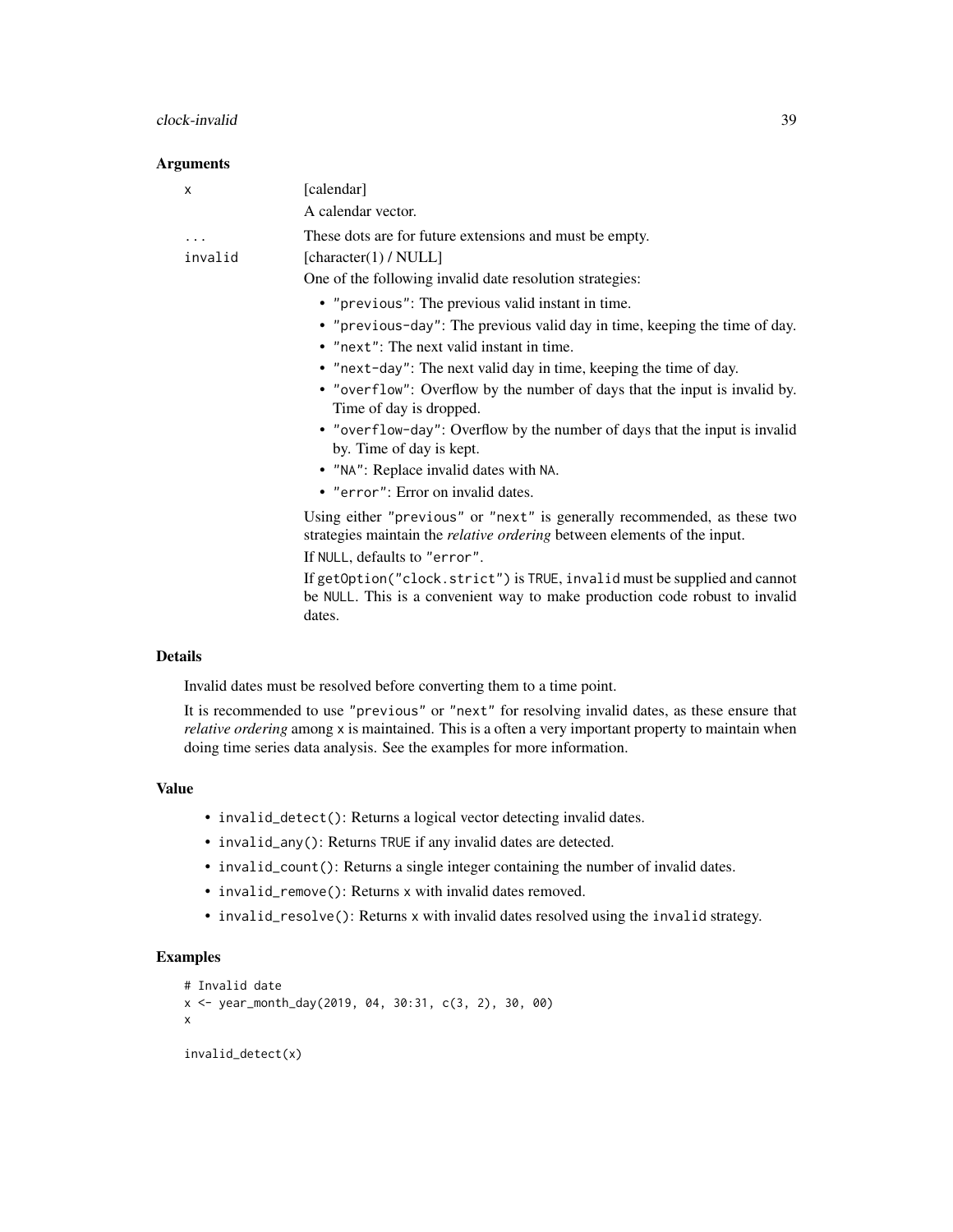```
# Previous valid moment in time
x\_previous \leftarrow invalid\_resolve(x, invalid = "previous")x_previous
# Previous valid day, retaining time of day
x_previous_day <- invalid_resolve(x, invalid = "previous-day")
x_previous_day
# Note that `"previous"` retains the relative ordering in `x`
x[1] < x[2]
x_previous[1] < x_previous[2]
# But `"previous-day"` here does not!
x_previous_day[1] < x_previous_day[2]
# Remove invalid dates entirely
invalid_remove(x)
y <- year_quarter_day(2019, 1, 90:92)
y
# Overflow rolls forward by the number of days between `y` and the previous
# valid date
invalid_resolve(y, invalid = "overflow")
```
<span id="page-39-0"></span>clock-setters *Calendar setters*

### Description

This family of functions sets fields in a calendar vector. Each calendar has its own set of supported setters, which are documented on their own help page:

- [year-month-day](#page-203-0)
- [year-month-weekday](#page-213-0)
- [iso-year-week-day](#page-107-0)
- [year-quarter-day](#page-223-0)
- [year-day](#page-193-0)

There are also convenience methods for setting certain components directly on R's native date and date-time types.

- [dates \(Date\)](#page-61-0)
- [date-times \(POSIXct / POSIXlt\)](#page-148-0)

Some general rules about setting components on calendar types: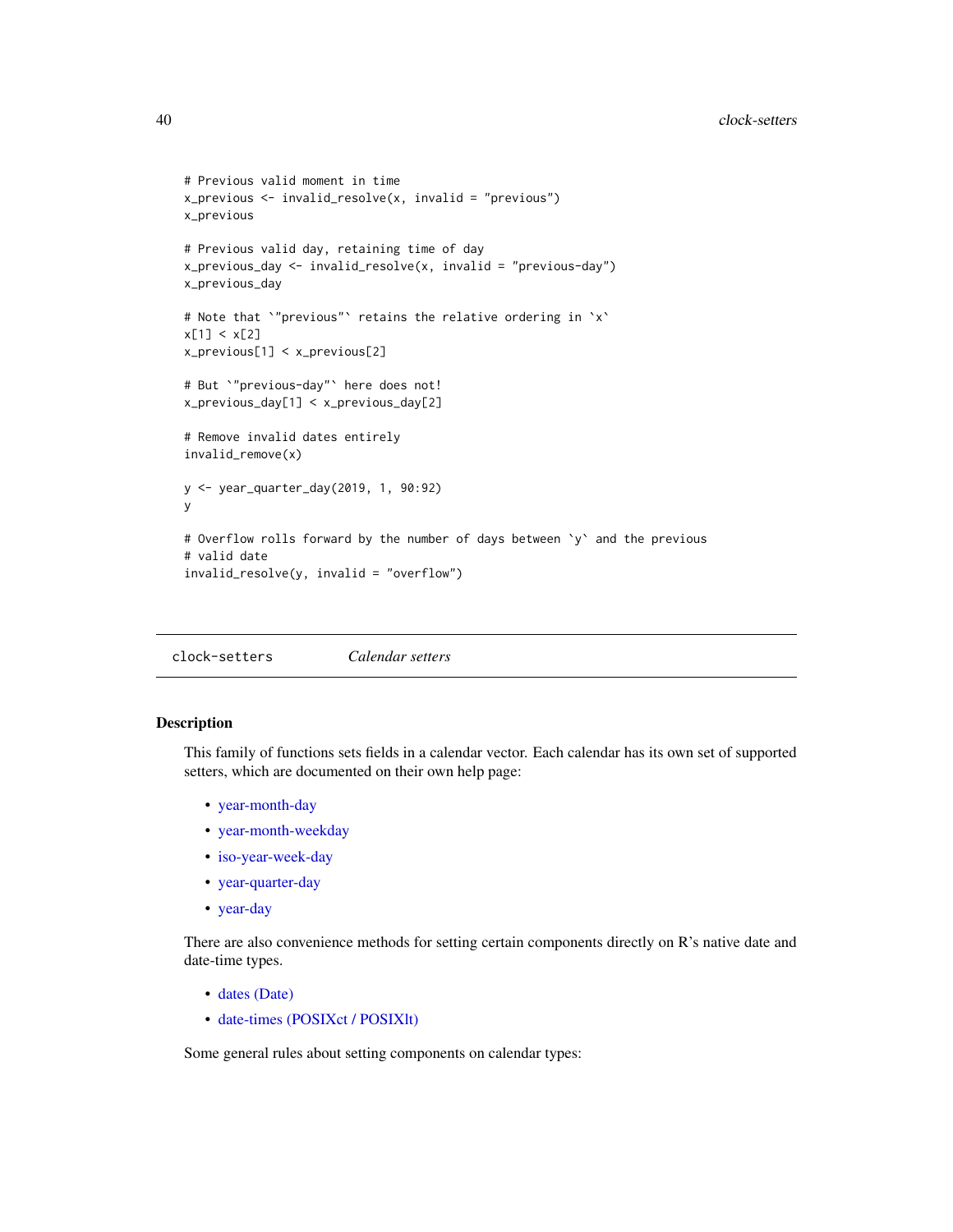- You can only set components that are relevant to the calendar type that you are working with. For example, you can't set the quarter of a year-month-day type. You'd have to convert to year-quarter-day first.
- You can set a component that is at the current precision, or one level of precision more precise than the current precision. For example, you can set the day field of a month precision yearmonth-day type, but not the hour field.
- Setting a component can result in an *invalid date*, such as set\_day(year\_month\_day(2019,02),31), as long as it is eventually resolved either manually or with a strategy from [invalid\\_resolve\(\)](#page-37-0).
- With sub-second precisions, you can only set the component corresponding to the precision that you are at. For example, you can set the nanoseconds of the second while at nanosecond precision, but not milliseconds.

#### Usage

```
set_year(x, value, ...)
set_quarter(x, value, ...)
set_month(x, value, ...)
set_week(x, value, ...)
set\_day(x, value, ...)set_hour(x, value, ...)
set_minute(x, value, ...)
set_second(x, value, ...)
set_millisecond(x, value, ...)
set_microsecond(x, value, ...)
set_nanosecond(x, value, ...)
set_index(x, value, ...)
```

| $\mathsf{x}$ | [object]                                                |
|--------------|---------------------------------------------------------|
|              | An object to set the component for.                     |
| value        | [integer]                                               |
|              | The value to set the component to.                      |
|              | These dots are for future extensions and must be empty. |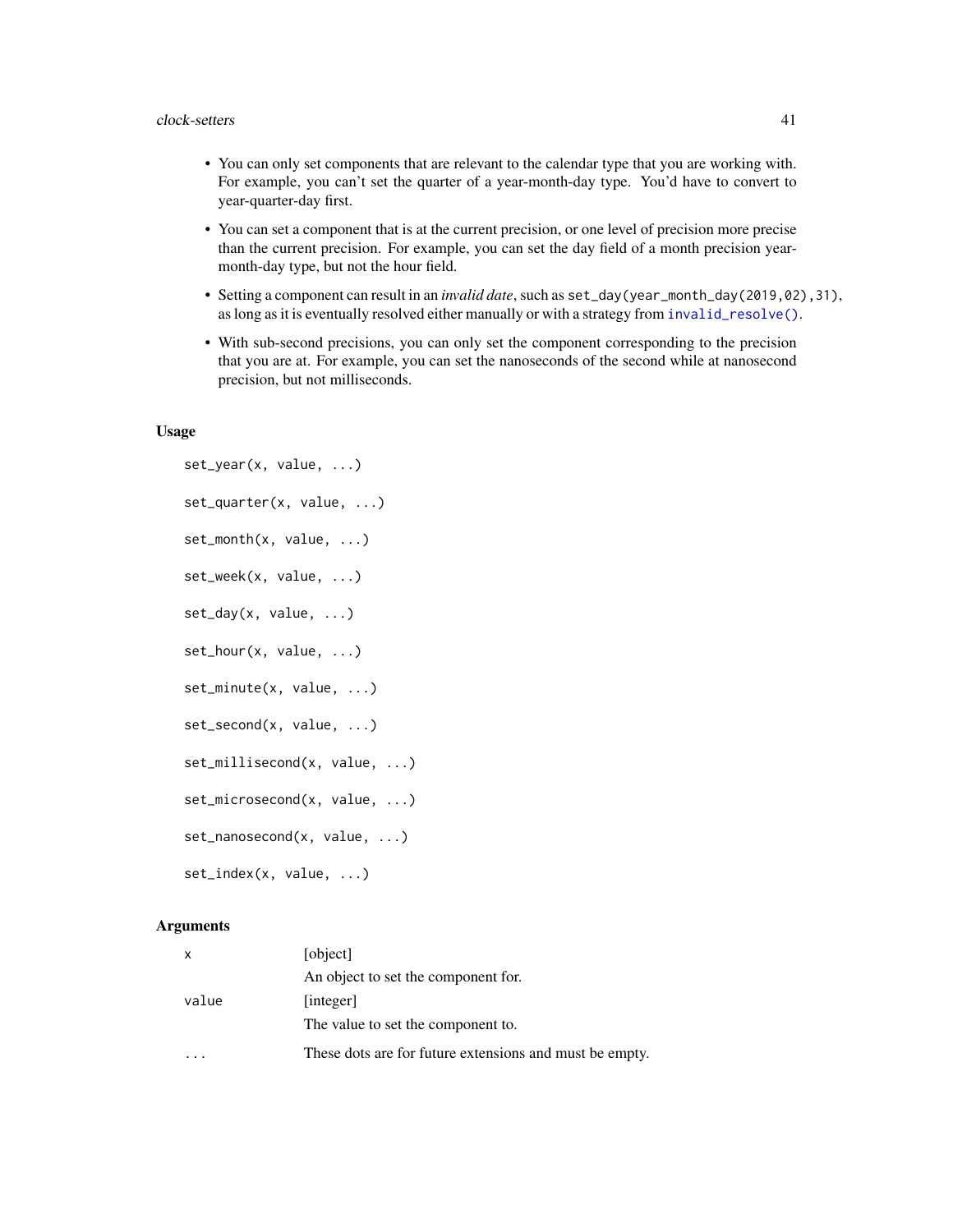## Details

You cannot set components directly on a time point type, such as sys-time or naive-time. Convert it to a calendar type first. Similarly, a zoned-time must be converted to either a sys-time or naive-time, and then to a calendar type, to be able to set components on it.

### Value

x with the component set.

# Examples

```
x <- year_month_day(2019, 1:3)
# Set the day
set_day(x, 12:14)
# Set to the "last" day of the month
set_day(x, "last")
```
<span id="page-41-1"></span>clock\_labels *Create or retrieve date related labels*

#### <span id="page-41-0"></span>**Description**

When parsing and formatting dates, you often need to know how weekdays of the week and months are represented as text. These functions allow you to either create your own labels, or look them up from a standard set of language specific labels. The standard list is derived from ICU ([https:](https://unicode-org.github.io/icu/) [//unicode-org.github.io/icu/](https://unicode-org.github.io/icu/)) via the stringi package.

- clock\_labels\_lookup() looks up a set of labels from a given language code.
- clock\_labels\_languages() lists the language codes that are accepted.
- clock\_labels() lets you create your own set of labels. Use this if the currently supported languages don't meet your needs.

#### Usage

```
clock_labels(
  month,
  month_abbrev = month,
  weekday,
  weekday_abbrev = weekday,
  am_pm
)
clock_labels_lookup(language)
clock_labels_languages()
```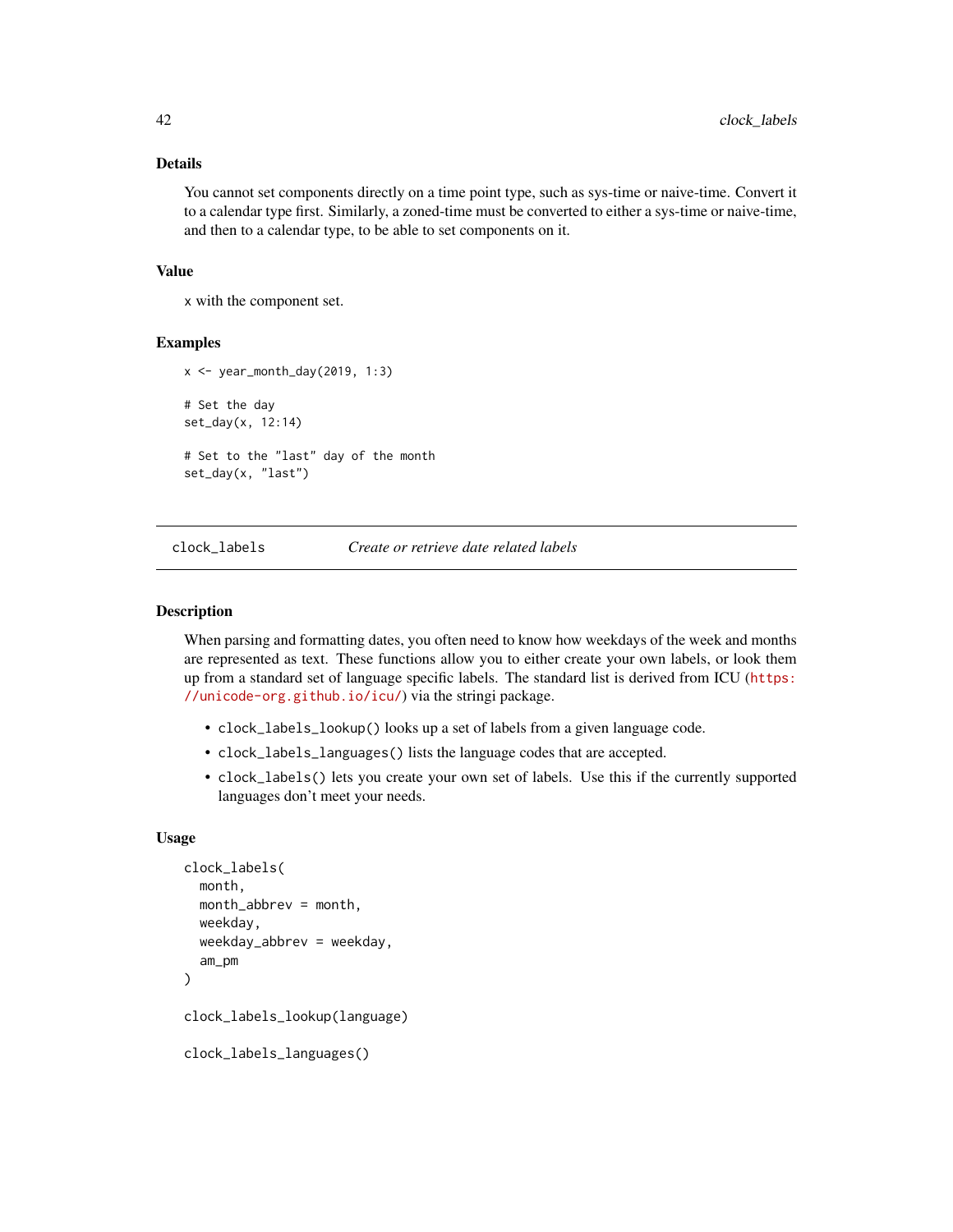# clock\_locale 43

## Arguments

| month, month_abbrev     |                                                                                 |
|-------------------------|---------------------------------------------------------------------------------|
|                         | [character(12)]                                                                 |
|                         | Full and abbreviated month names. Starts with January.                          |
| weekday, weekday_abbrev |                                                                                 |
|                         | [character(7)]                                                                  |
|                         | Full and abbreviated weekday names. Starts with Sunday.                         |
| $am\_pm$                | [character(2)]                                                                  |
|                         | Names used for AM and PM.                                                       |
| language                | [character(1)]                                                                  |
|                         | A BCP 47 locale, generally constructed from a two or three digit language code. |
|                         | See clock_labels_languages() for a complete list of available locales.          |

## Value

A "clock\_labels" object.

# Examples

```
clock_labels_lookup("en")
clock_labels_lookup("ko")
clock_labels_lookup("fr")
```
<span id="page-42-0"></span>clock\_locale *Create a clock locale*

# Description

A clock locale contains the information required to format and parse dates. The defaults have been chosen to match US English. A clock locale object can be provided to format() methods or parse functions (like [year\\_month\\_day\\_parse\(\)](#page-229-0)) to override the defaults.

# Usage

```
clock_locale(labels = "en", decimal_mark = ".")
```

| [clock labels / character $(1)$ ]                                                                                                                                                                          |
|------------------------------------------------------------------------------------------------------------------------------------------------------------------------------------------------------------|
| Character representations of localized weekday names, month names, and AM/PM<br>names. Either the language code as string (passed on to clock_labels_lookup()),<br>or an object created by clock_labels(). |
| [character(1)]                                                                                                                                                                                             |
| Symbol used for the decimal place when formatting sub-second date-times. Ei-<br>ther $"$ , " or " $\cdot$ ".                                                                                               |
|                                                                                                                                                                                                            |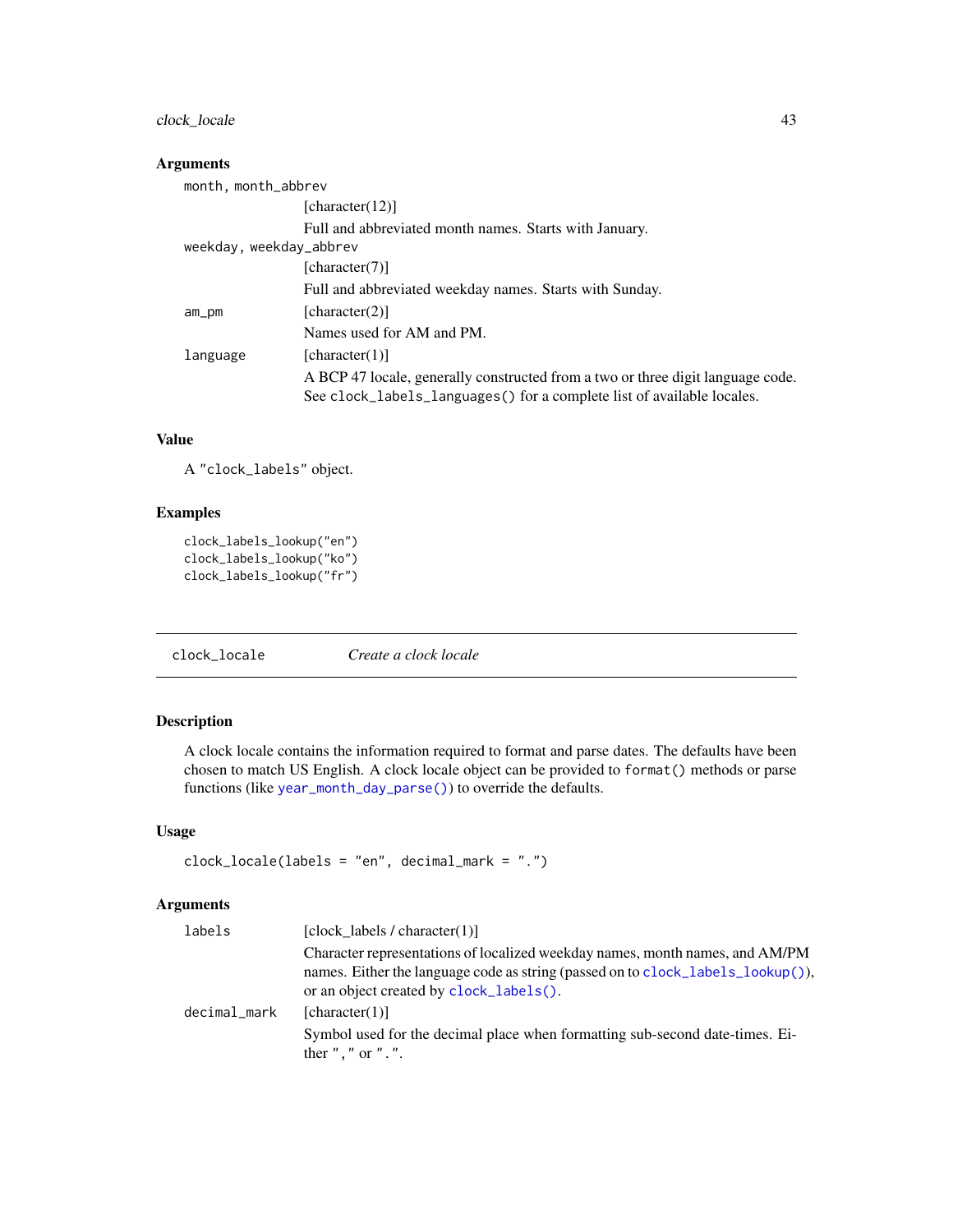# Value

A "clock\_locale" object.

#### Examples

```
clock_locale()
clock_locale(labels = "fr")
```
date-and-date-time-boundary

*Boundaries: date and date-time*

# <span id="page-43-0"></span>Description

- date\_start() computes the date at the start of a particular precision, such as the "start of the year".
- date\_end() computes the date at the end of a particular precision, such as the "end of the month".

There are separate help pages for computing boundaries for dates and date-times:

- [dates \(Date\)](#page-48-0)
- [date-times \(POSIXct/POSIXlt\)](#page-127-0)

# Usage

```
date_start(x, precision, ...)
```
date\_end(x, precision, ...)

# Arguments

| $\mathsf{X}$ | [Date / POSIXct / POSIXIt]                                       |
|--------------|------------------------------------------------------------------|
|              | A date or date-time vector.                                      |
| precision    | [character(1)]                                                   |
|              | A precision. Allowed precisions are dependent on the input used. |
|              | These dots are for future extensions and must be empty.          |

#### Value

x but with some components altered to be at the boundary value.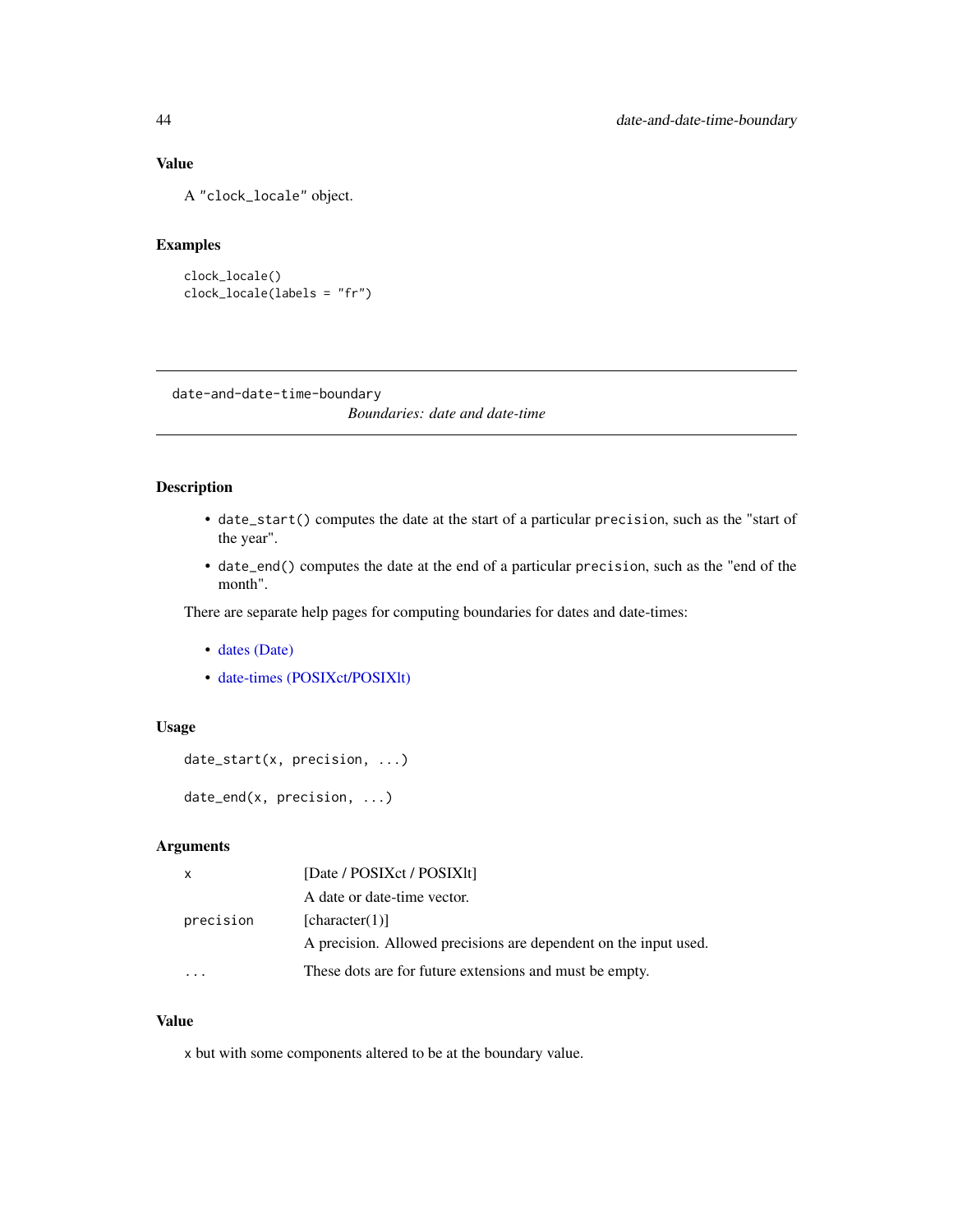#### Examples

# See type specific documentation for more examples

x <- date\_build(2019, 2:4) date\_end(x, "month") x <- date\_time\_build(2019, 2:4, 3:5, 4, 5, zone = "America/New\_York") # Note that the hour, minute, and second components are also adjusted date\_end(x, "month")

<span id="page-44-0"></span>date-and-date-time-rounding

*Date and date-time rounding*

### <span id="page-44-1"></span>Description

- date\_floor() rounds a date or date-time down to a multiple of the specified precision.
- date\_ceiling() rounds a date or date-time up to a multiple of the specified precision.
- date\_round() rounds up or down depending on what is closer, rounding up on ties.

There are separate help pages for rounding dates and date-times:

- [dates \(Date\)](#page-57-0)
- [date-times \(POSIXct/POSIXlt\)](#page-140-0)

These functions round the underlying duration itself, relative to an origin. For example, rounding to 15 hours will construct groups of 15 hours, starting from origin, which defaults to a naive time of 1970-01-01 00:00:00.

If you want to group by components, such as "day of the month", see [date\\_group\(\)](#page-78-0).

### Usage

```
date_floor(x, precision, ..., n = 1L, origin = NULL)date\_ceiling(x, precision, ..., n = 1L, origin = NULL)date\_round(x, precision, ..., n = 1L, origin = NULL)
```

| $\mathsf{x}$ | [Date / POSIXct / POSIX1t]                                       |
|--------------|------------------------------------------------------------------|
|              | A date or date-time vector.                                      |
| precision    | [character(1)]                                                   |
|              | A precision. Allowed precisions are dependent on the input used. |
|              | These dots are for future extensions and must be empty.          |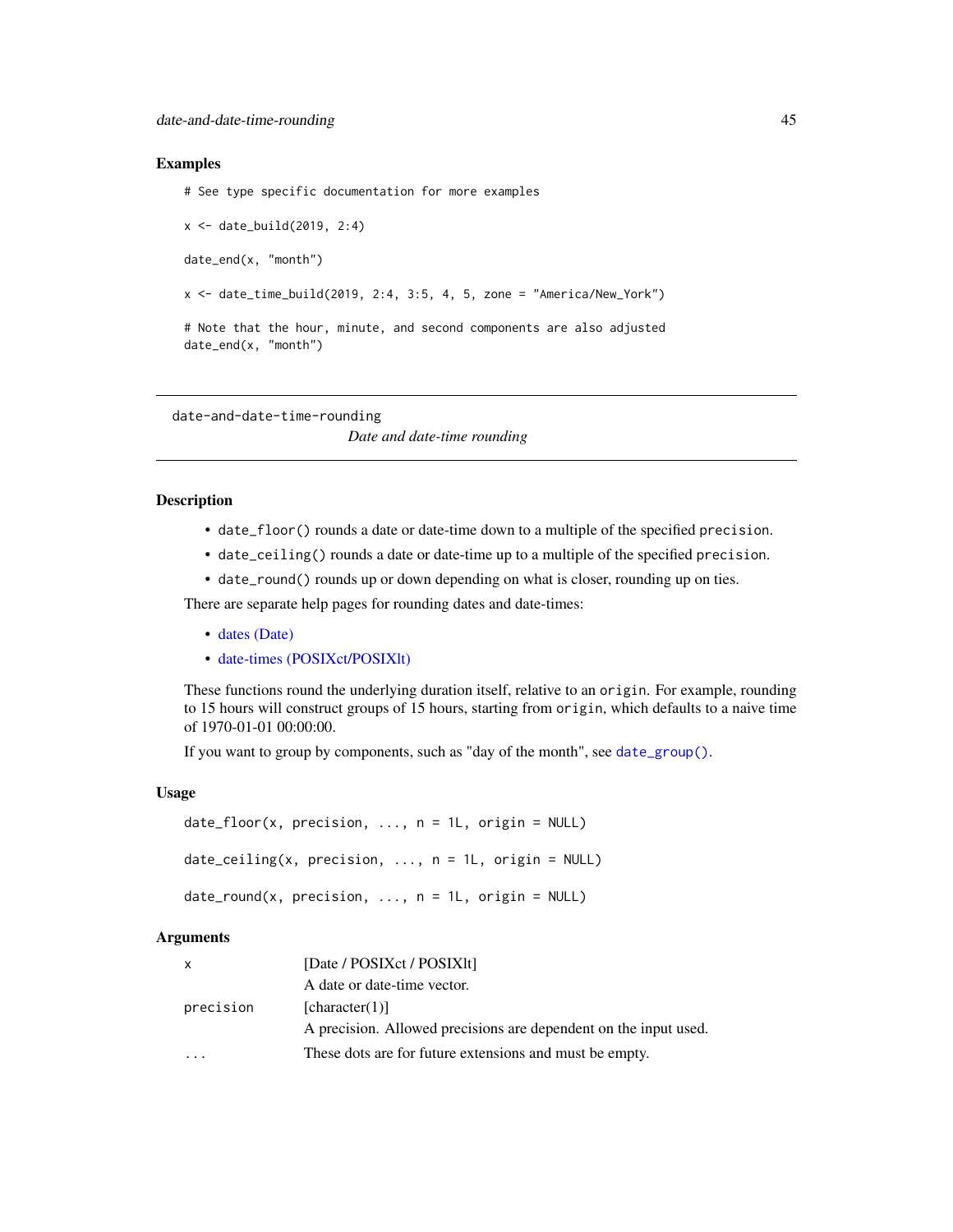| n      | [positive integer(1)]                                                                                    |
|--------|----------------------------------------------------------------------------------------------------------|
|        | A single positive integer specifying a multiple of precision to use.                                     |
| origin | $[Date(1) / POSIXct(1) / POSIXIt(1) / NULL]$                                                             |
|        | An origin to start counting from. The default origin is midnight on 1970-01-01<br>in the time zone of x. |
|        |                                                                                                          |

### Value

x rounded to the specified precision.

### Examples

```
# See the type specific documentation for more examples
x <- as.Date("2019-03-31") + 0:5
x
# Flooring by 2 days, note that this is not tied to the current month,
# and instead counts from the specified `origin`.
date_floor(x, "day", n = 2)
```
date-and-date-time-shifting

*Shifting: date and date-time*

### Description

date\_shift() shifts x to the target weekday. You can shift to the next or previous weekday. If x is currently on the target weekday, you can choose to leave it alone or advance it to the next instance of the target.

There are separate help pages for shifting dates and date-times:

- [dates \(Date\)](#page-63-0)
- [date-times \(POSIXct/POSIXlt\)](#page-151-0)

#### Usage

```
date_shift(x, target, \dots, which = "next", boundary = "keep")
```

| X      | [Date / POSIXct / POSIX1t]                                        |
|--------|-------------------------------------------------------------------|
|        | A date or date-time vector.                                       |
| target | [weekday]                                                         |
|        | A weekday created from weekday() to target.                       |
|        | Generally this is length 1, but can also be the same length as x. |
|        | These dots are for future extensions and must be empty.           |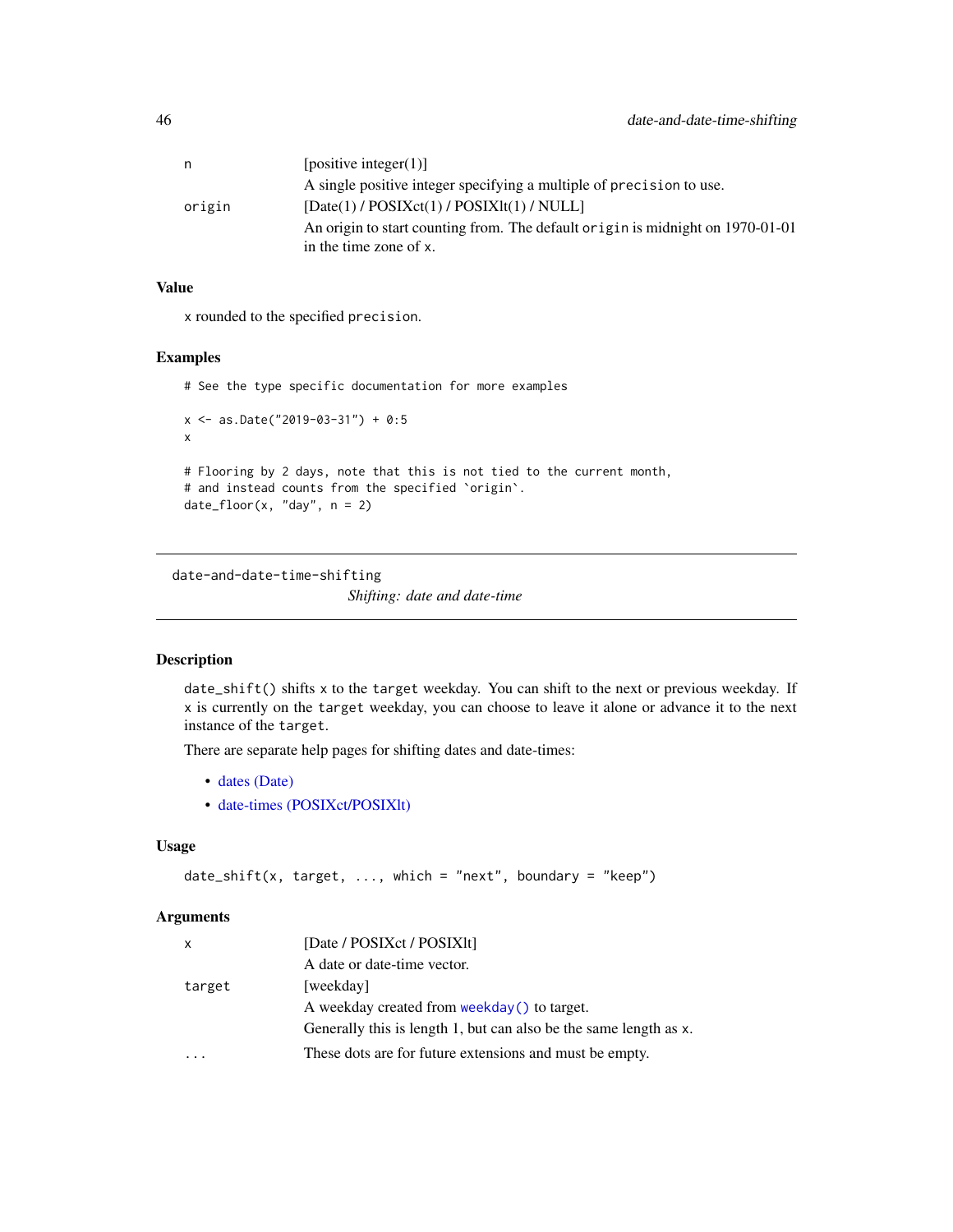# Date-arithmetic 47

| which    | [character(1)]                                                     |
|----------|--------------------------------------------------------------------|
|          | One of:                                                            |
|          | • "next": Shift to the next instance of the target weekday.        |
|          | • "previous: Shift to the previous instance of the target weekday. |
| boundary | [character(1)]                                                     |
|          | One of:                                                            |
|          | • "keep": If x is currently on the target weekday, return it.      |

• "advance": If x is currently on the target weekday, advance it anyways.

# Value

x shifted to the target weekday.

### Examples

# See the type specific documentation for more examples

```
x <- as.Date("2019-01-01") + 0:1
```

```
# A Tuesday and Wednesday
as_weekday(x)
```
monday <- weekday(clock\_weekdays\$monday)

# Shift to the next Monday date\_shift(x, monday)

Date-arithmetic *Arithmetic: date*

## Description

These are Date methods for the [arithmetic generics.](#page-32-0)

Calendrical based arithmetic:

These functions convert to a year-month-day calendar, perform the arithmetic, then convert back to a Date.

- add\_years()
- add\_quarters()
- add\_months()

Time point based arithmetic:

These functions convert to a time point, perform the arithmetic, then convert back to a Date.

- add\_weeks()
- add\_days()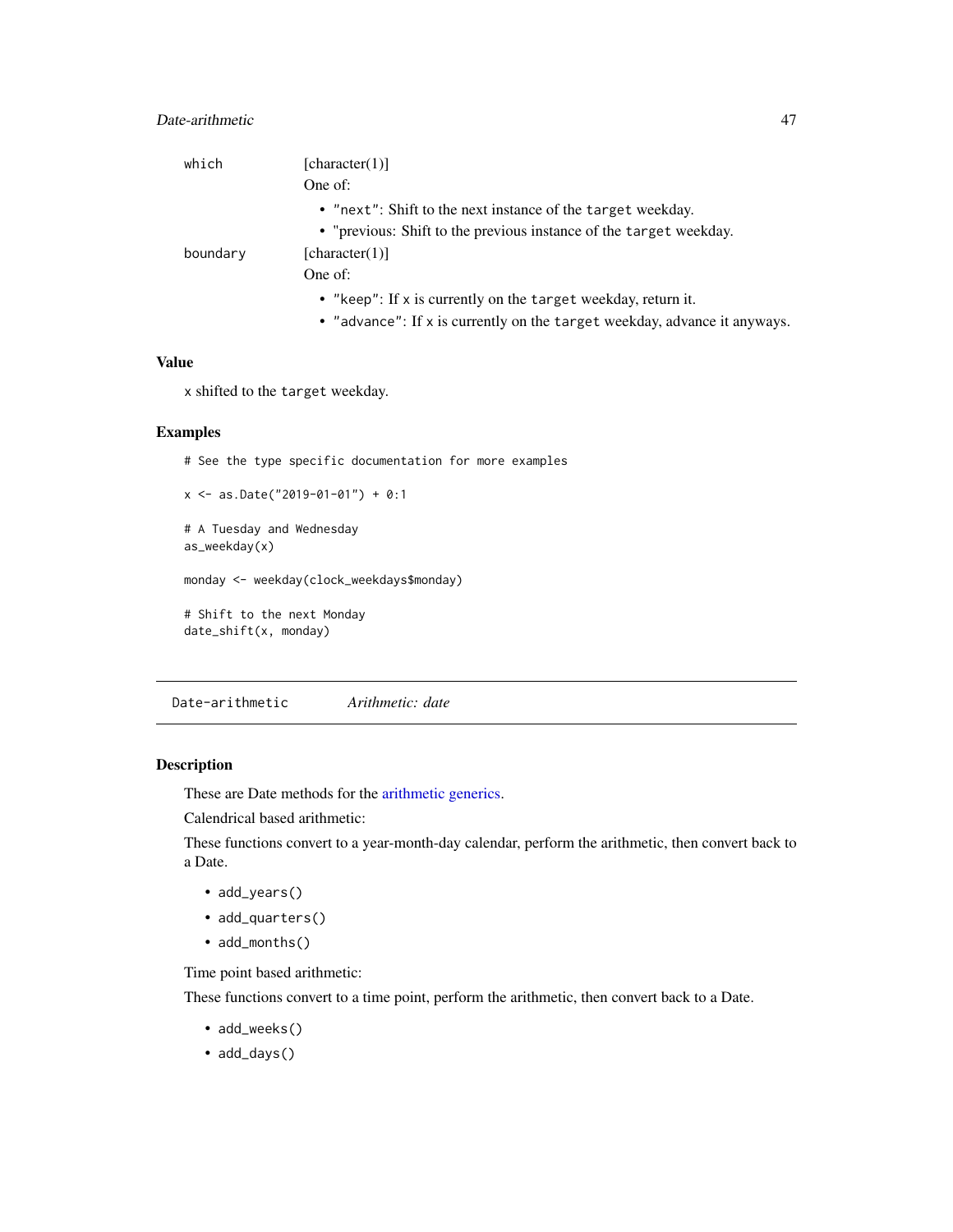# Usage

```
## S3 method for class 'Date'
add\_years(x, n, ..., invalid = NULL)## S3 method for class 'Date'
add_quarters(x, n, ..., invalid = NULL)
## S3 method for class 'Date'
add\_months(x, n, ..., invalid = NULL)## S3 method for class 'Date'
add_weeks(x, n, ...)
## S3 method for class 'Date'
add\_days(x, n, ...)
```

| х       | [Date]                                                                                                                                                                                                                              |
|---------|-------------------------------------------------------------------------------------------------------------------------------------------------------------------------------------------------------------------------------------|
|         | A Date vector.                                                                                                                                                                                                                      |
| n       | [integer / clock_duration]                                                                                                                                                                                                          |
|         | An integer vector to be converted to a duration, or a duration corresponding to<br>the arithmetic function being used. This corresponds to the number of duration<br>units to add. n may be negative to subtract units of duration. |
|         | These dots are for future extensions and must be empty.                                                                                                                                                                             |
| invalid | [character(1) / $NULL$ ]                                                                                                                                                                                                            |
|         | One of the following invalid date resolution strategies:                                                                                                                                                                            |
|         | • "previous": The previous valid instant in time.                                                                                                                                                                                   |
|         | • "previous-day": The previous valid day in time, keeping the time of day.                                                                                                                                                          |
|         | • "next": The next valid instant in time.                                                                                                                                                                                           |
|         | • "next-day": The next valid day in time, keeping the time of day.                                                                                                                                                                  |
|         | • "overflow": Overflow by the number of days that the input is invalid by.<br>Time of day is dropped.                                                                                                                               |
|         | • "overflow-day": Overflow by the number of days that the input is invalid<br>by. Time of day is kept.                                                                                                                              |
|         | • "NA": Replace invalid dates with NA.                                                                                                                                                                                              |
|         | • "error": Error on invalid dates.                                                                                                                                                                                                  |
|         | Using either "previous" or "next" is generally recommended, as these two<br>strategies maintain the <i>relative ordering</i> between elements of the input.                                                                         |
|         | If NULL, defaults to "error".                                                                                                                                                                                                       |
|         | If getOption("clock.strict") is TRUE, invalid must be supplied and cannot<br>be NULL. This is a convenient way to make production code robust to invalid<br>dates.                                                                  |
|         |                                                                                                                                                                                                                                     |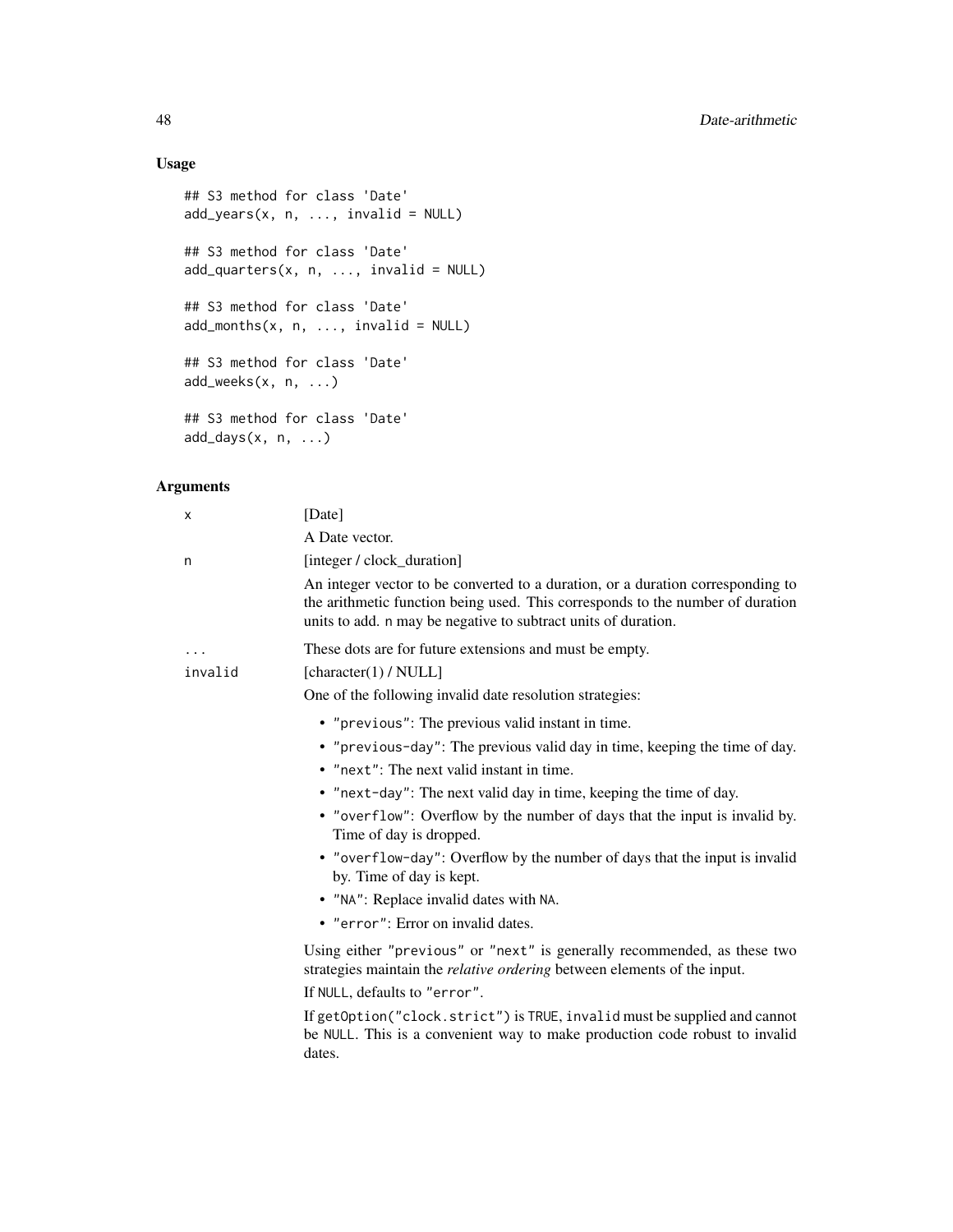date-boundary **49** 

### Details

Adding a single quarter with add\_quarters() is equivalent to adding 3 months.

x and n are recycled against each other.

Only calendrical based arithmetic has the potential to generate invalid dates. Time point based arithmetic, like adding days, will always generate a valid date.

# Value

x after performing the arithmetic.

#### Examples

```
x <- as.Date("2019-01-01")
add_years(x, 1:5)
y <- as.Date("2019-01-31")
# Adding 1 month to `y` generates an invalid date. Unlike year-month-day
# types, R's native Date type cannot handle invalid dates, so you must
# resolve them immediately. If you don't you get an error:
try(add_months(y, 1:2))
add_months(as_year_month_day(y), 1:2)
# Resolve invalid dates by specifying an invalid date resolution strategy
# with the `invalid` argument. Using `"previous"` here sets the date to
# the previous valid date - i.e. the end of the month.
add\_months(y, 1:2, invalid = "previous")
```
<span id="page-48-0"></span>date-boundary *Boundaries: date*

### Description

This is a Date method for the [date\\_start\(\)](#page-43-0) and [date\\_end\(\)](#page-43-0) generics.

### Usage

```
## S3 method for class 'Date'
date\_start(x, precision, ..., invalid = NULL)## S3 method for class 'Date'
date\_end(x, precision, ..., invalid = NULL)
```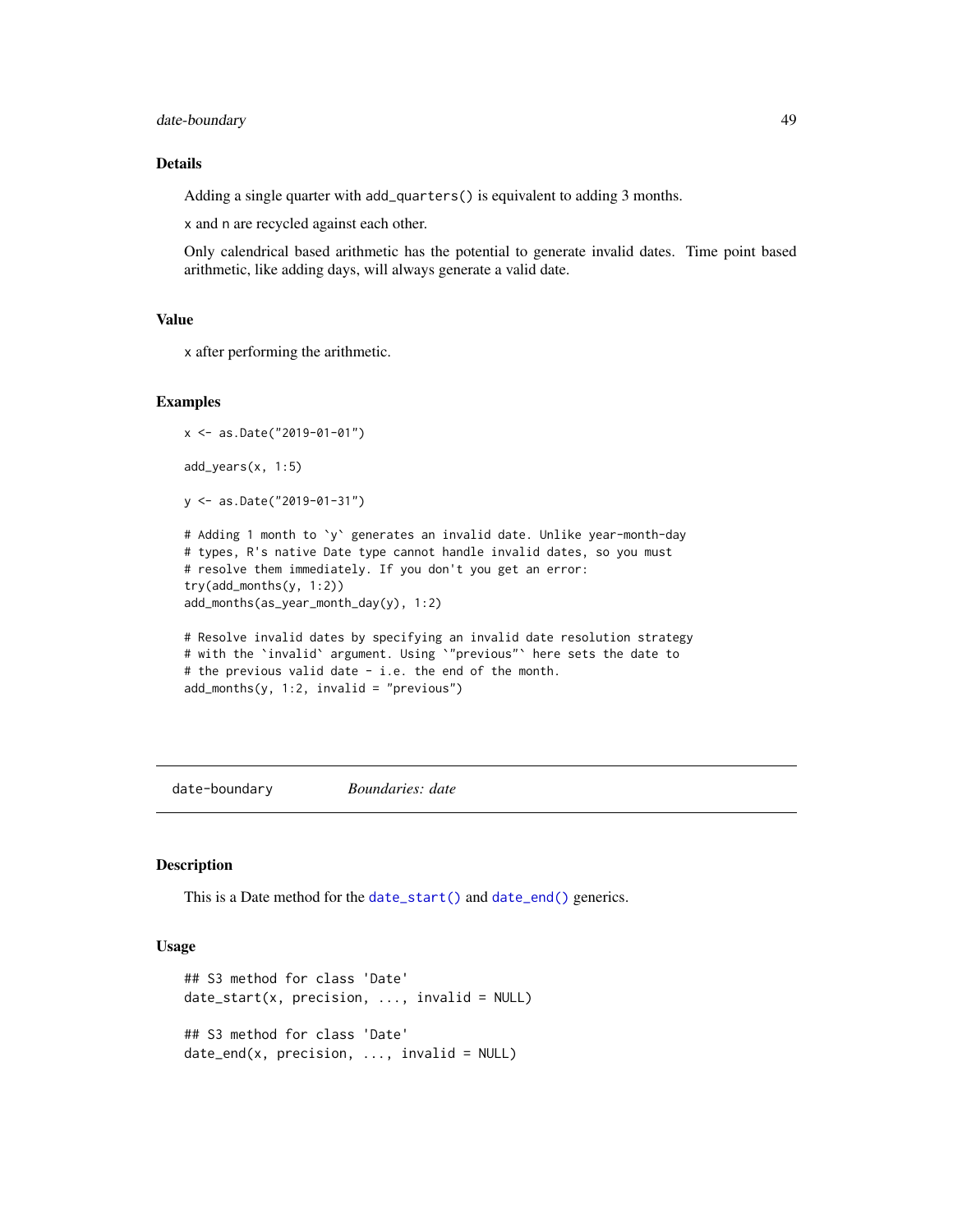# Arguments

| x         | [Date]                                                                                                                                                             |
|-----------|--------------------------------------------------------------------------------------------------------------------------------------------------------------------|
|           | A date vector.                                                                                                                                                     |
| precision | [character(1)]                                                                                                                                                     |
|           | One of:                                                                                                                                                            |
|           | $\bullet$ "year"                                                                                                                                                   |
|           | $\cdot$ "month"                                                                                                                                                    |
|           | $\bullet$ "day"                                                                                                                                                    |
|           | These dots are for future extensions and must be empty.                                                                                                            |
| invalid   | [character(1) / $NULL]$                                                                                                                                            |
|           | One of the following invalid date resolution strategies:                                                                                                           |
|           | • "previous": The previous valid instant in time.                                                                                                                  |
|           | • "previous-day": The previous valid day in time, keeping the time of day.                                                                                         |
|           | • "next": The next valid instant in time.                                                                                                                          |
|           | • "next-day": The next valid day in time, keeping the time of day.                                                                                                 |
|           | • "overflow": Overflow by the number of days that the input is invalid by.<br>Time of day is dropped.                                                              |
|           | • "overflow-day": Overflow by the number of days that the input is invalid<br>by. Time of day is kept.                                                             |
|           | • "NA": Replace invalid dates with NA.                                                                                                                             |
|           | • "error": Error on invalid dates.                                                                                                                                 |
|           | Using either "previous" or "next" is generally recommended, as these two<br>strategies maintain the <i>relative ordering</i> between elements of the input.        |
|           | If NULL, defaults to "error".                                                                                                                                      |
|           | If getOption("clock.strict") is TRUE, invalid must be supplied and cannot<br>be NULL. This is a convenient way to make production code robust to invalid<br>dates. |

# Value

x but with some components altered to be at the boundary value.

# Examples

```
x <- date_build(2019:2021, 2:4, 3:5)
x
# Last day of the month
date_end(x, "month")
# Last day of the year
date_end(x, "year")
# First day of the year
date_start(x, "year")
```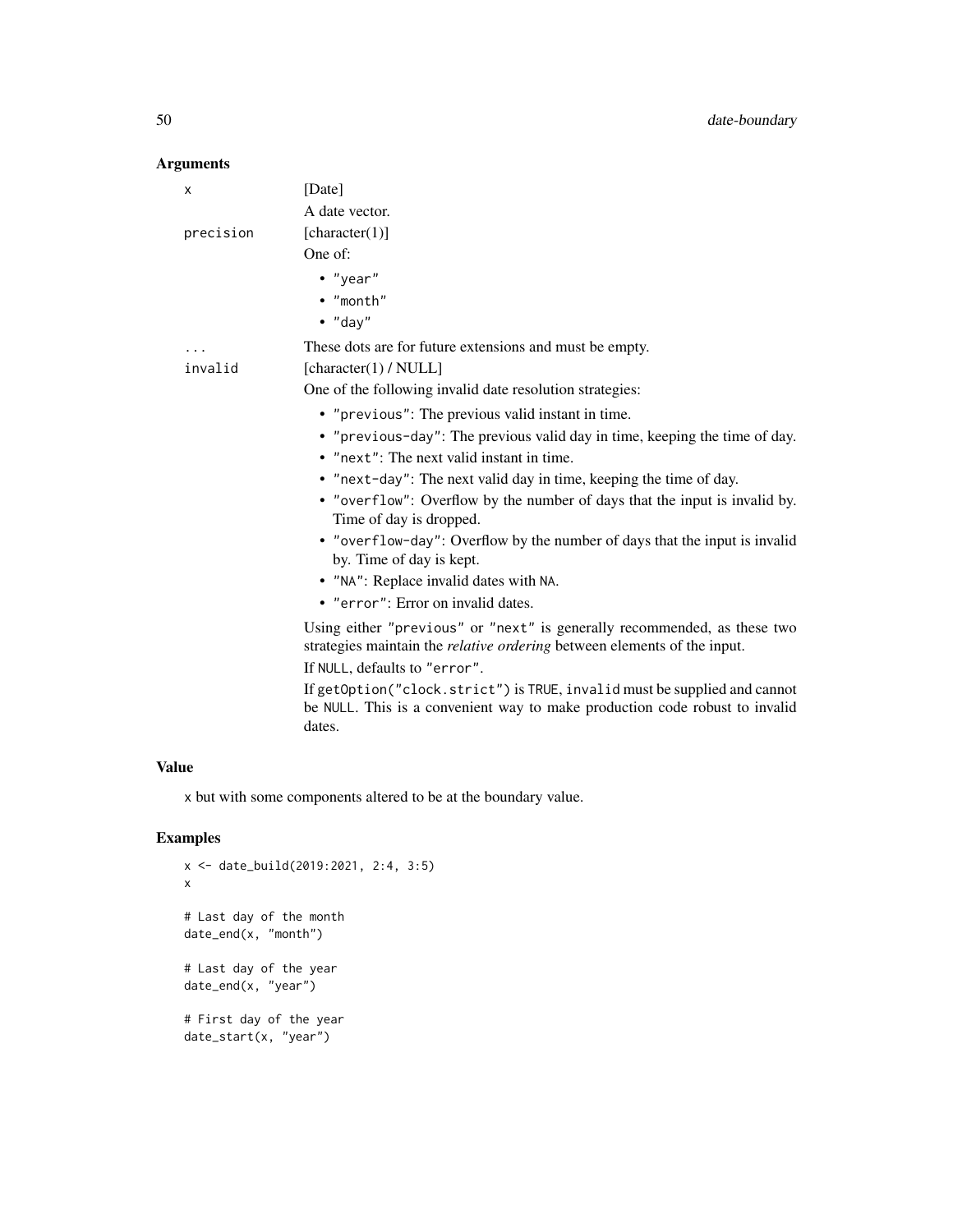date-count-between *Counting: date*

### Description

This is a Date method for the [date\\_count\\_between\(\)](#page-76-0) generic.

date\_count\_between() counts the number of precision units between start and end (i.e., the number of years or months). This count corresponds to the *whole number* of units, and will never return a fractional value.

This is suitable for, say, computing the whole number of years or months between two dates, accounting for the day of the month.

*Calendrical based counting:*

These precisions convert to a year-month-day calendar and count while in that type.

- "year"
- "quarter"
- "month"

*Time point based counting:*

These precisions convert to a time point and count while in that type.

- "week"
- "day"

For dates, whether a calendar or time point is used is not all that important, but is is fairly important for date-times.

#### Usage

```
## S3 method for class 'Date'
date_count_between(start, end, precision, ..., n = 1L)
```

| start, end        | [Date]                                                               |
|-------------------|----------------------------------------------------------------------|
|                   | A pair of date vectors. These will be recycled to their common size. |
| precision         | [character(1)]                                                       |
|                   | One of:                                                              |
|                   | $\bullet$ "year"                                                     |
|                   | • "quarter"                                                          |
|                   | $\bullet$ "month"                                                    |
|                   | $\bullet$ "week"                                                     |
|                   | $\bullet$ "dav"                                                      |
| $\cdot\cdot\cdot$ | These dots are for future extensions and must be empty.              |
| n                 | [positive integer(1)]                                                |
|                   | A single positive integer specifying a multiple of precision to use. |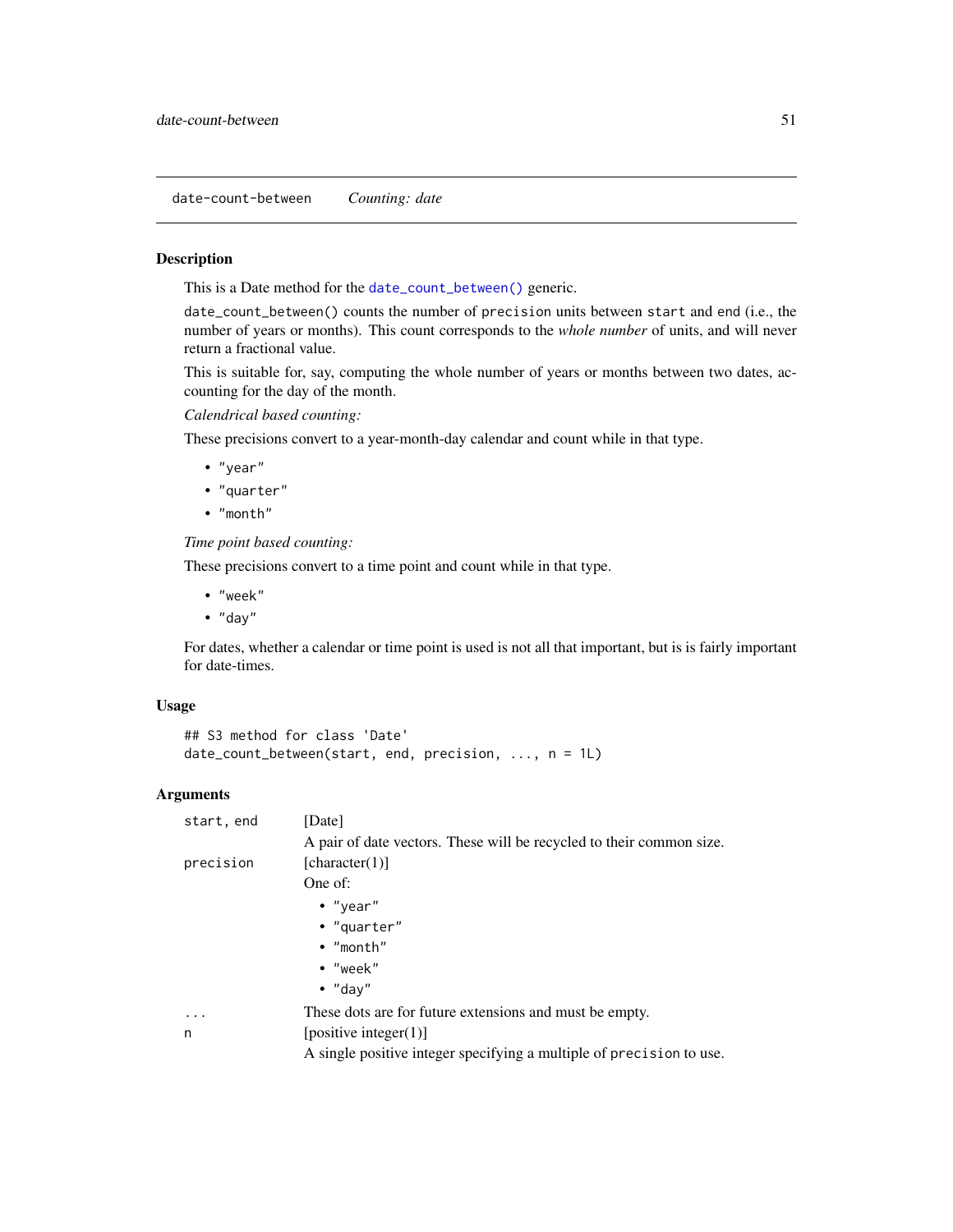"quarter" is equivalent to "month" precision with n set to  $n \times 3L$ .

#### Value

An integer representing the number of precision units between start and end.

#### Comparison Direction

The computed count has the property that if start  $\leq$  end, then start  $+$   $\leq$  count $\geq$   $\leq$  end. Similarly, if start  $>=$  end, then start  $+$  <count $>=$  end. In other words, the comparison direction between start and end will never change after adding the count to start. This makes this function useful for repeated count computations at increasingly fine precisions.

#### Examples

```
start <- date_parse("2000-05-05")
end <- date_parse(c("2020-05-04", "2020-05-06"))
# Age in years
date_count_between(start, end, "year")
# Number of "whole" months between these dates. i.e.
# `2000-05-05 -> 2020-04-05` is 239 months
# `2000-05-05 -> 2020-05-05` is 240 months
# Since 2020-05-04 occurs before the 5th of that month,
# it gets a count of 239
date_count_between(start, end, "month")
# Number of "whole" quarters between (same as `"month"` with `n * 3`)
date_count_between(start, end, "quarter")
date_count_between(start, end, "month", n = 3)
# Number of days between
date_count_between(start, end, "day")
# Number of full 3 day periods between these two dates
date_count_between(start, end, "day", n = 3)
# Essentially the truncated value of this
date_count_between(start, end, "day") / 3
# ---------------------------------------------------------------------------
# Breakdown into full years, months, and days between
x <- start
years <- date_count_between(x, end, "year")
x <- add_years(x, years)
months <- date_count_between(x, end, "month")
x \leq - add_months(x, months)
```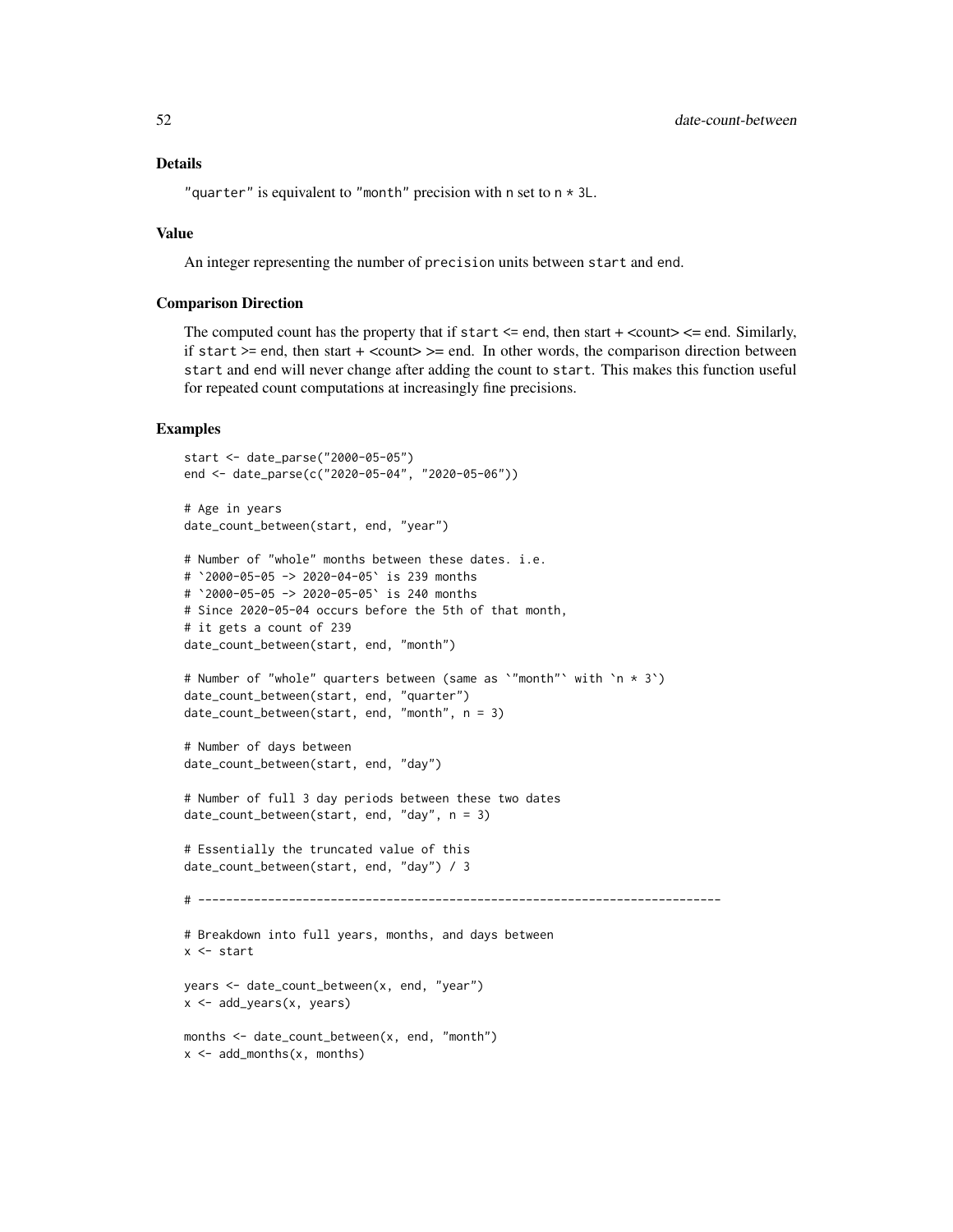```
days <- date_count_between(x, end, "day")
x <- add_days(x, days)
data.frame(
 start = start,
 end = end,
 years = years,
 months = months,
  days = days)
# Note that when breaking down a date like that, you may need to
# set `invalid` during intermediate calculations
start <- date_build(2019, c(3, 3, 4), c(30, 31, 1))
end <- date_build(2019, 5, 05)
# These are 1 month apart (plus a few days)
months <- date_count_between(start, end, "month")
# But adding that 1 month to `start` results in an invalid date
try(add_months(start, months))
# You can choose various ways to resolve this
start_previous <- add_months(start, months, invalid = "previous")
start_next <- add_months(start, months, invalid = "next")
days_previous <- date_count_between(start_previous, end, "day")
days_next <- date_count_between(start_next, end, "day")
# Resulting in slightly different day values.
# No result is "perfect". Choosing "previous" or "next" both result
# in multiple 'start' dates having the same month/day breakdown values.
data.frame(
  start = start,
  end = end.
  months = months,
  days_previous = days_previous,
  days_next = days_next
\lambda
```
date-formatting *Formatting: date*

### Description

This is a Date method for the [date\\_format\(\)](#page-77-0) generic.

date\_format() formats a date (Date) using a format string.

If format is NULL, a default format of "%Y-%m-%d" is used.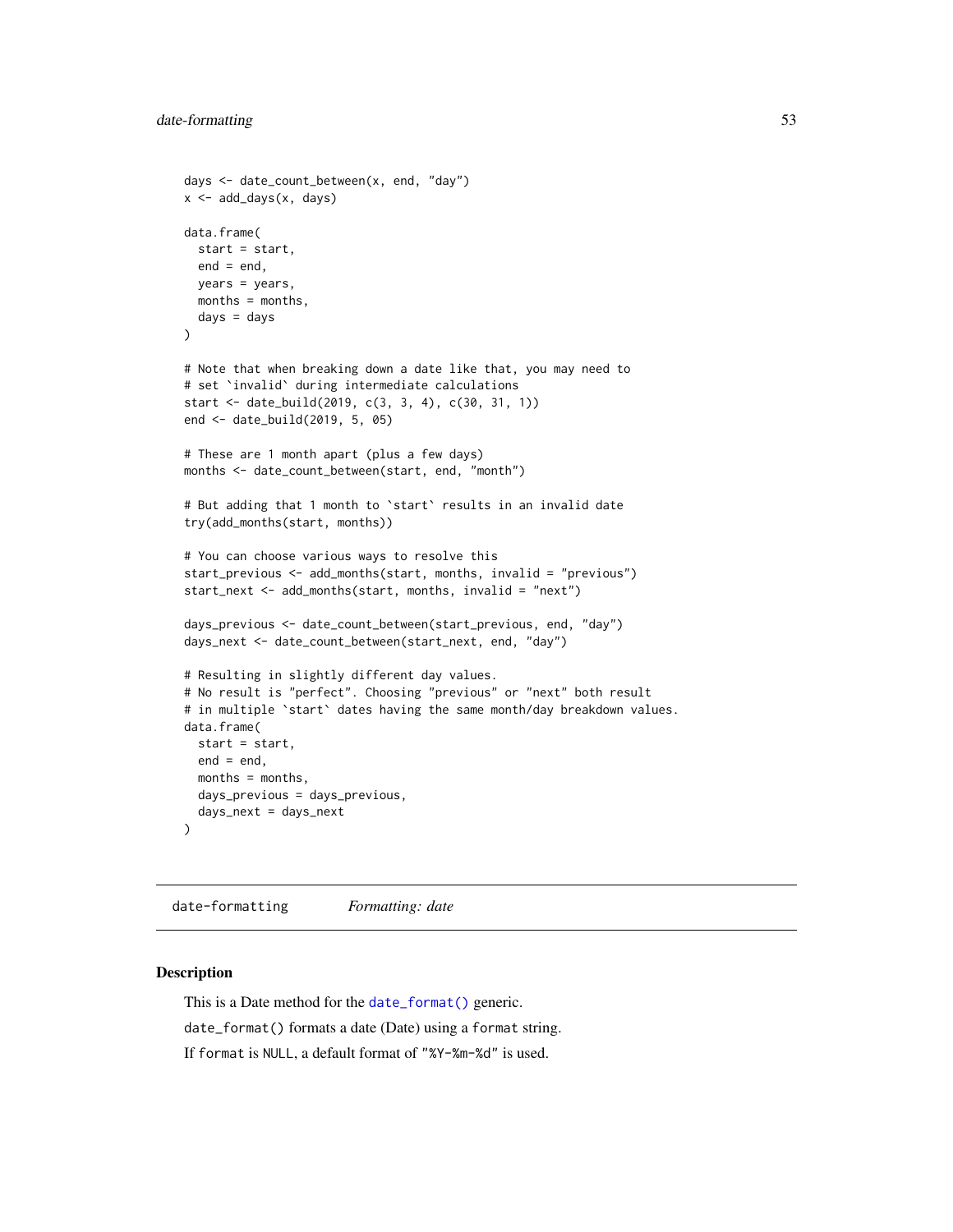### Usage

```
## S3 method for class 'Date'
date_format(x, ..., format = NULL, locale = clock_locale())
```
#### **Arguments**

| [Date]                                                                                                                     |
|----------------------------------------------------------------------------------------------------------------------------|
| A date vector.                                                                                                             |
| These dots are for future extensions and must be empty.                                                                    |
| [character(1) / NULL]                                                                                                      |
| If NULL, a default format is used, which depends on the type of the input.                                                 |
| Otherwise, a format string which is a combination of:                                                                      |
| <b>Year</b>                                                                                                                |
| • %C: The year divided by 100 using floored division. If the result is a single<br>decimal digit, it is prefixed with 0.   |
| • $\%$ y: The last two decimal digits of the year. If the result is a single digit it<br>is prefixed by 0.                 |
| • $\%$ Y: The year as a decimal number. If the result is less than four digits it is<br>left-padded with 0 to four digits. |
| <b>Month</b>                                                                                                               |
| • $\%$ b, $\%$ h: The locale's abbreviated month name.                                                                     |
| • $%B$ : The locale's full month name.                                                                                     |
| • %m: The month as a decimal number. January is $01$ . If the result is a single<br>digit, it is prefixed with 0.          |
| Day                                                                                                                        |
| • % of the day of month as a decimal number. If the result is a single decimal<br>digit, it is prefixed with 0.            |
| Day of the week                                                                                                            |
|                                                                                                                            |

- %a: The locale's abbreviated weekday name.
- %A: The locale's full weekday name.
- %w: The weekday as a decimal number (0-6), where Sunday is 0.

### ISO 8601 week-based year

- %g: The last two decimal digits of the ISO week-based year. If the result is a single digit it is prefixed by 0.
- %G: The ISO week-based year as a decimal number. If the result is less than four digits it is left-padded with  $\theta$  to four digits.
- %V: The ISO week-based week number as a decimal number. If the result is a single digit, it is prefixed with 0.
- %u: The ISO weekday as a decimal number (1-7), where Monday is 1.

# Week of the year

• %U: The week number of the year as a decimal number. The first Sunday of the year is the first day of week 01. Days of the same year prior to that are in week 00. If the result is a single digit, it is prefixed with 0.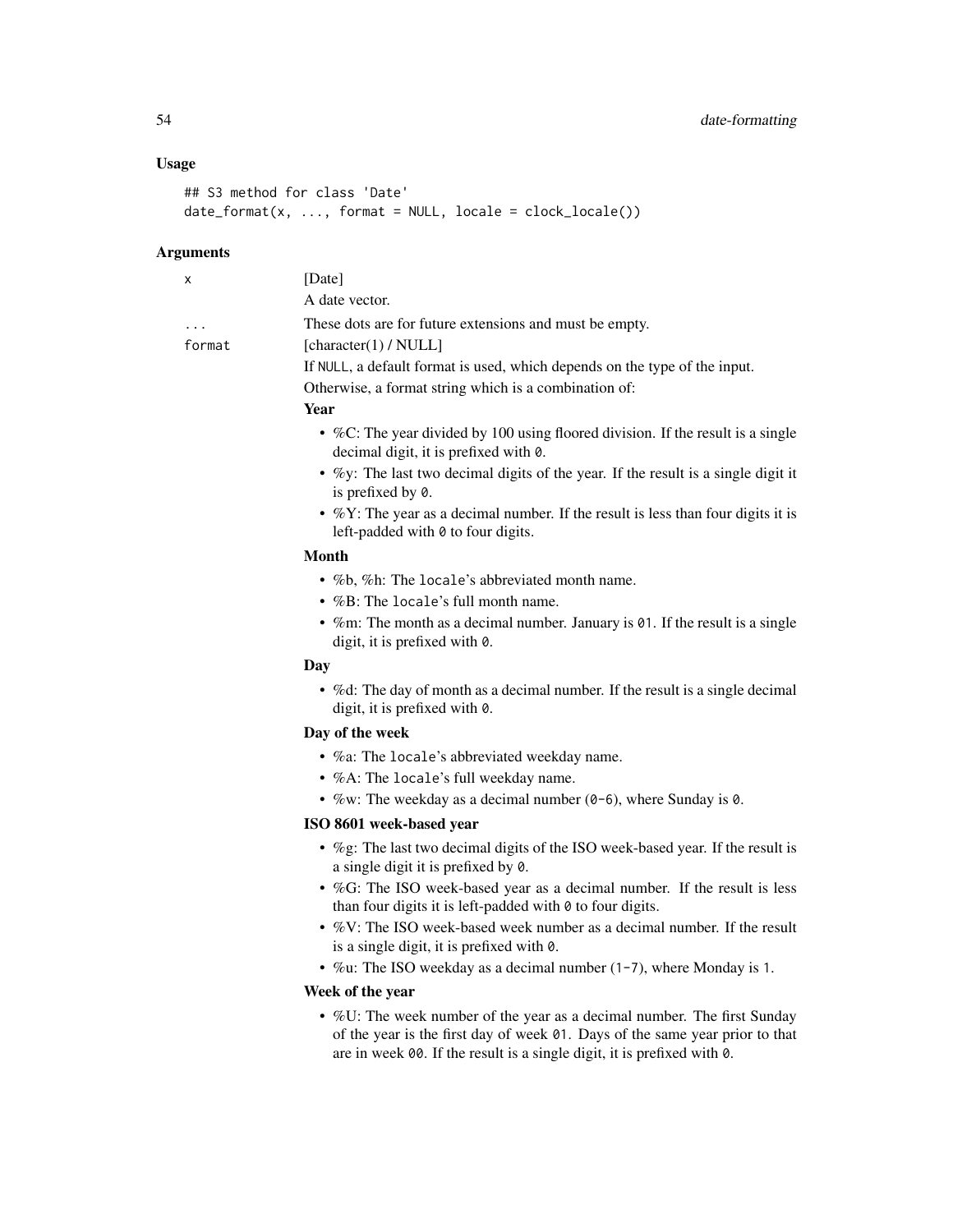• %W: The week number of the year as a decimal number. The first Monday of the year is the first day of week 01. Days of the same year prior to that are in week 00. If the result is a single digit, it is prefixed with 0.

### Day of the year

• %j: The day of the year as a decimal number. January 1 is 001. If the result is less than three digits, it is left-padded with  $\theta$  to three digits.

### Date

- %D, %x: Equivalent to %m/%d/%y.
- $%F:$  Equivalent to  $%Y$ - $%m$ - $%d$ .

## Time of day

- %H: The hour (24-hour clock) as a decimal number. If the result is a single digit, it is prefixed with 0.
- %I: The hour (12-hour clock) as a decimal number. If the result is a single digit, it is prefixed with 0.
- %M: The minute as a decimal number. If the result is a single digit, it is prefixed with 0.
- %S: Seconds as a decimal number. Fractional seconds are printed at the precision of the input. The character for the decimal point is localized according to locale.
- %p: The locale's equivalent of the AM/PM designations associated with a 12-hour clock.
- %R: Equivalent to %H:%M.
- %T, %X: Equivalent to %H:%M:%S.
- %r: Nearly equivalent to %I:%M:%S %p, but seconds are always printed at second precision.

### Time zone

- %z: The offset from UTC in the ISO 8601 format. For example -0430 refers to 4 hours 30 minutes behind UTC. If the offset is zero, +0000 is used. The modified command %Ez inserts a : between the hour and minutes, like  $-04:30.$
- %Z: The full time zone name. If abbreviate\_zone is TRUE, the time zone abbreviation.

#### Miscellaneous

- %c: A date and time representation. Similar to, but not exactly the same as, %a %b %d %H:%M:%S %Y.
- %%: A % character.
- %n: A newline character.
- %t: A horizontal-tab character.

locale [clock\_locale]

A locale object created from [clock\\_locale\(\)](#page-42-0).

#### Details

Because a Date is considered to be a *naive* type in clock, meaning that it currently has no implied time zone, using the %z or %Z format commands is not allowed and will result in NA.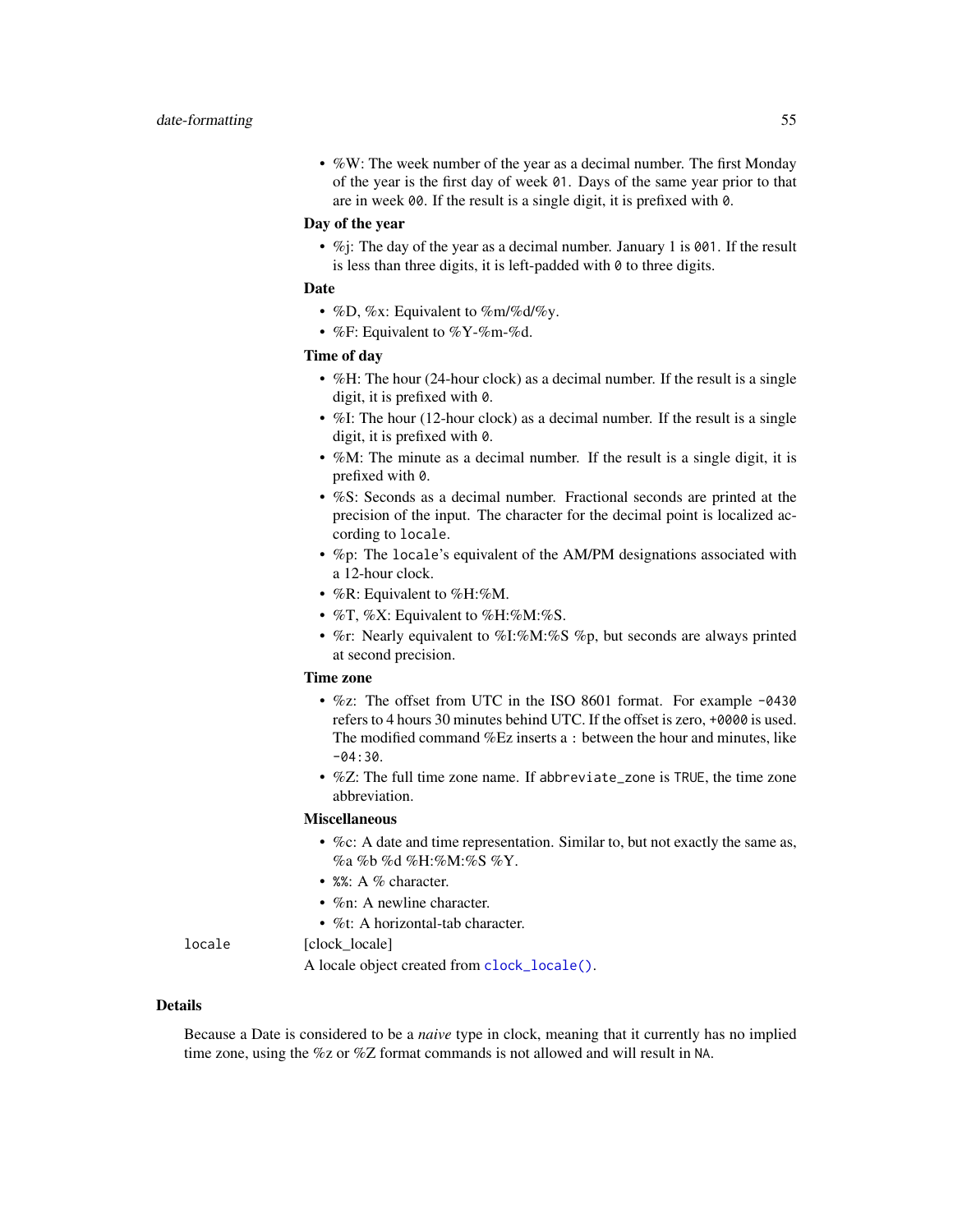### Value

A character vector of the formatted input.

### Examples

```
x <- as.Date("2019-01-01")
# Default
date_format(x)
date_format(x, format = "year: %Y, month: %m, day: %d")
# With different locales
date_format(x, format = "XA, XB Xd, XY")date_format(x, format = "%A, %B %d, %Y", locale = clock_locale("fr"))
```
<span id="page-55-0"></span>Date-getters *Getters: date*

## Description

These are Date methods for the [getter generics.](#page-36-0)

- get\_year() returns the Gregorian year.
- get\_month() returns the month of the year.
- get\_day() returns the day of the month.

For more advanced component extraction, convert to the calendar type that you are interested in.

# Usage

```
## S3 method for class 'Date'
get_year(x)
## S3 method for class 'Date'
get_month(x)
## S3 method for class 'Date'
get_day(x)
```
#### Arguments

| [Date]                            |
|-----------------------------------|
| A Date to get the component from. |

# Value

The component.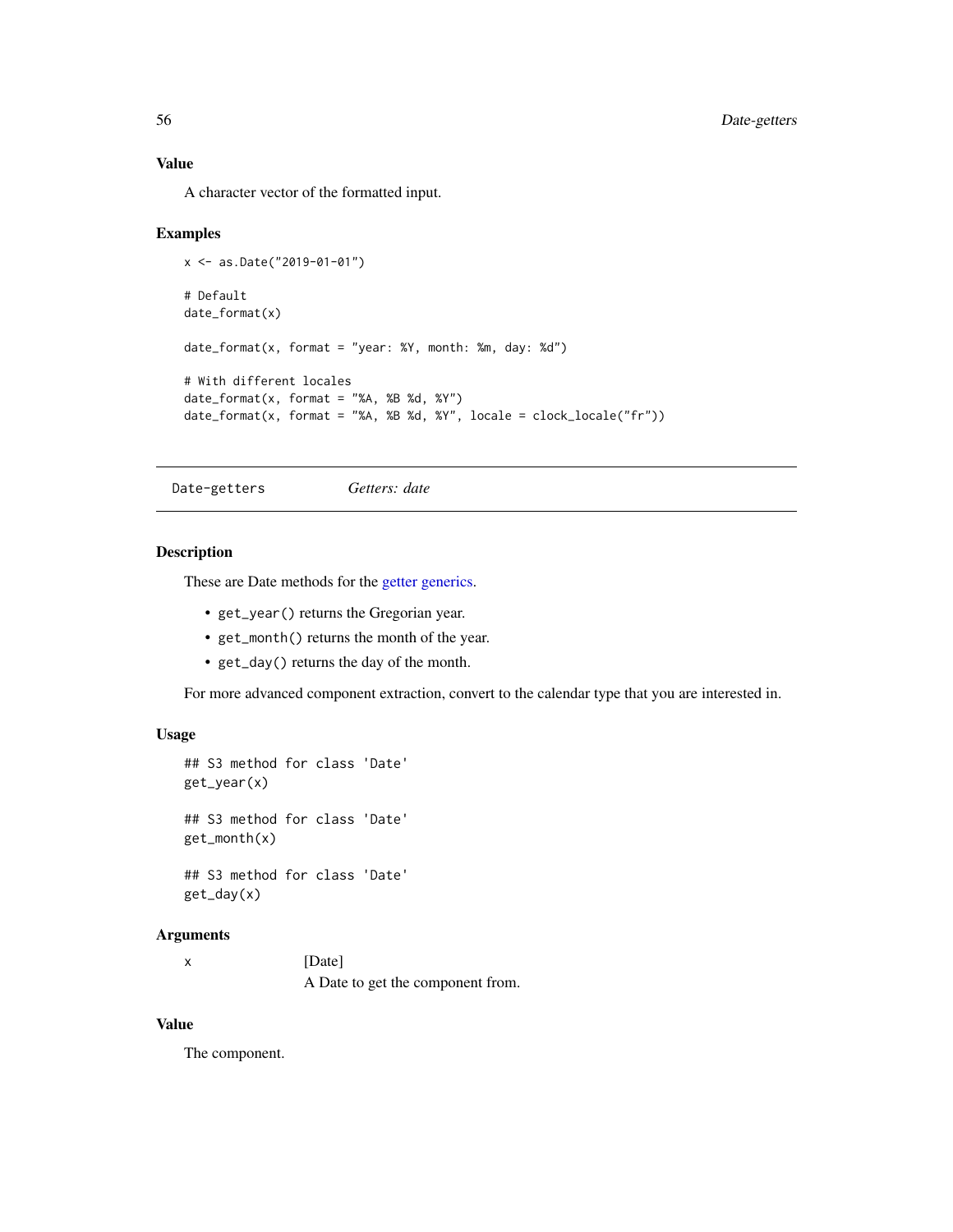# date-group 57

# Examples

```
x <- as.Date("2019-01-01") + 0:5
get_day(x)
```
date-group *Group date components*

# Description

This is a Date method for the [date\\_group\(\)](#page-78-0) generic.

date\_group() groups by a single component of a Date, such as month of the year, or day of the month.

If you need to group by more complex components, like ISO weeks, or quarters, convert to a calendar type that contains the component you are interested in grouping by.

# Usage

```
## S3 method for class 'Date'
date\_group(x, precision, ..., n = 1L, invalid = NULL)
```

| x         | [Date]                                                                                                 |
|-----------|--------------------------------------------------------------------------------------------------------|
|           | A date vector.                                                                                         |
| precision | [character(1)]                                                                                         |
|           | One of:                                                                                                |
|           | $\bullet$ "year"                                                                                       |
|           | • "month"                                                                                              |
|           | $\bullet$ "day"                                                                                        |
| .         | These dots are for future extensions and must be empty.                                                |
| n         | [positive integer(1)]                                                                                  |
|           | A single positive integer specifying a multiple of precision to use.                                   |
| invalid   | [character(1) / $NULL]$                                                                                |
|           | One of the following invalid date resolution strategies:                                               |
|           | • "previous": The previous valid instant in time.                                                      |
|           | • "previous-day": The previous valid day in time, keeping the time of day.                             |
|           | • "next": The next valid instant in time.                                                              |
|           | • "next-day": The next valid day in time, keeping the time of day.                                     |
|           | • "overflow": Overflow by the number of days that the input is invalid by.<br>Time of day is dropped.  |
|           | • "overflow-day": Overflow by the number of days that the input is invalid<br>by. Time of day is kept. |
|           | • "NA": Replace invalid dates with NA.                                                                 |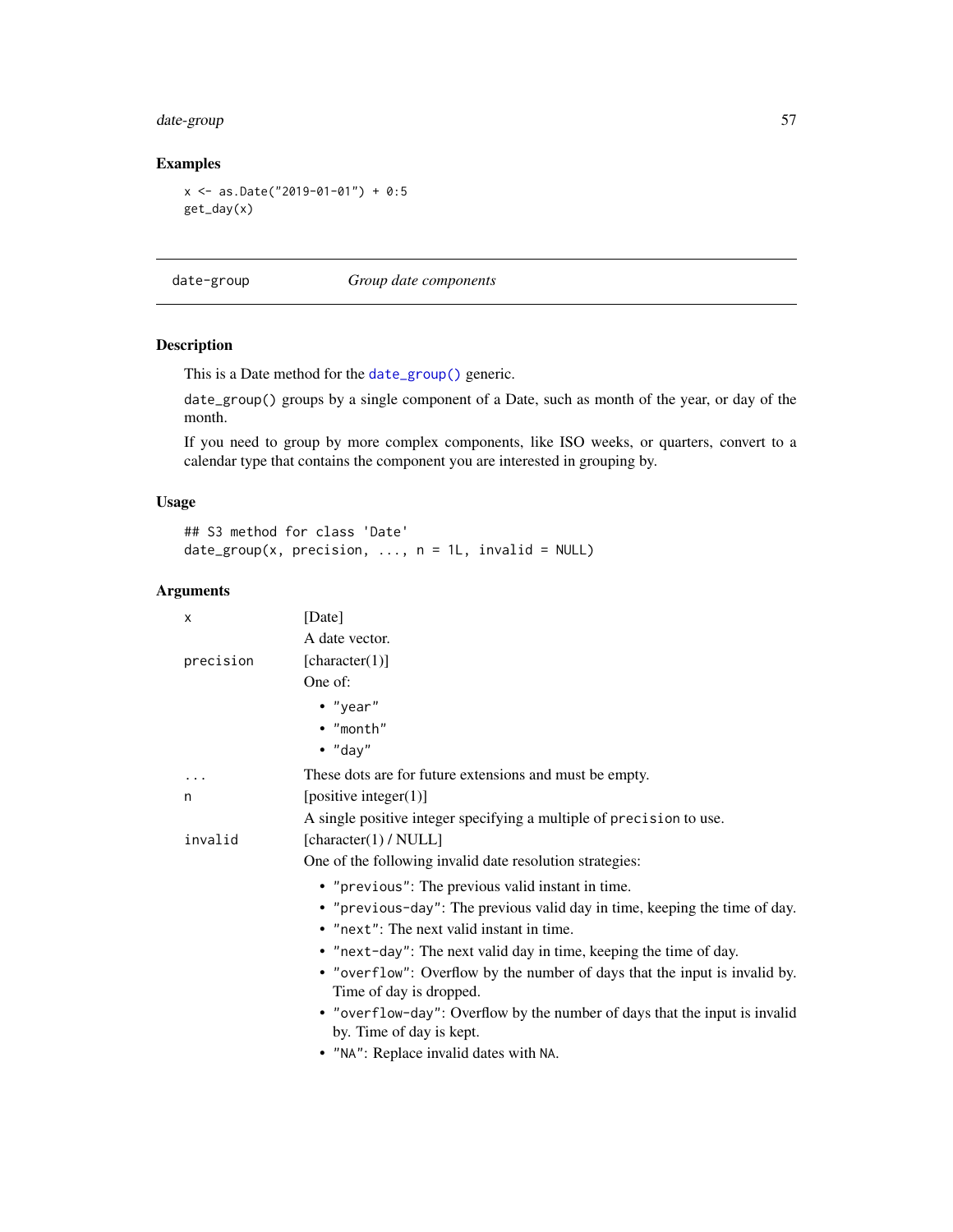• "error": Error on invalid dates.

Using either "previous" or "next" is generally recommended, as these two strategies maintain the *relative ordering* between elements of the input. If NULL, defaults to "error".

If getOption("clock.strict") is TRUE, invalid must be supplied and cannot be NULL. This is a convenient way to make production code robust to invalid dates.

## Value

```
x, grouped at precision.
```
### Examples

```
x <- as.Date("2019-01-01") + -3:5
x
# Group by 2 days of the current month.
# Note that this resets at the beginning of the month, creating day groups
# of [29, 30] [31] [01, 02] [03, 04].
date_group(x, "day", n = 2)
# Group by month
date_group(x, "month")
```
<span id="page-57-0"></span>date-rounding *Rounding: date*

### Description

These are Date methods for the [rounding generics.](#page-44-0)

- date\_floor() rounds a date down to a multiple of the specified precision.
- date\_ceiling() rounds a date up to a multiple of the specified precision.
- date\_round() rounds up or down depending on what is closer, rounding up on ties.

The only supported rounding precisions for Dates are "day" and "week". You can group by irregular periods such as "month" or "year" by using [date\\_group\(\)](#page-78-0).

#### Usage

```
## S3 method for class 'Date'
date_floor(x, precision, ..., n = 1L, origin = NULL)
## S3 method for class 'Date'
date\_ceiling(x, precision, ..., n = 1L, origin = NULL)## S3 method for class 'Date'
date\_round(x, precision, ..., n = 1L, origin = NULL)
```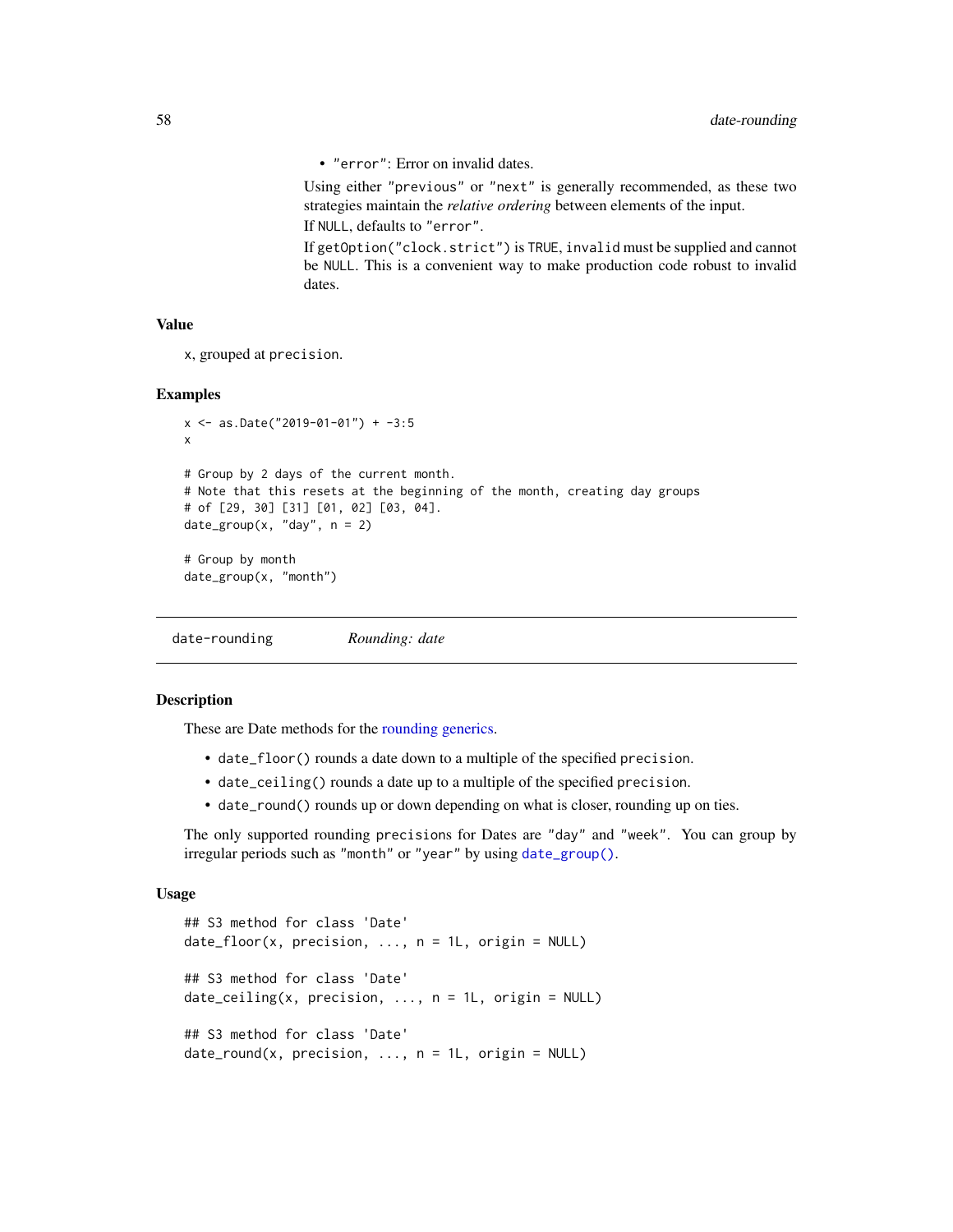# date-rounding 59

#### **Arguments**

| x         | [Date]                                                               |
|-----------|----------------------------------------------------------------------|
|           | A date vector.                                                       |
| precision | [character(1)]                                                       |
|           | One of:                                                              |
|           | $\cdot$ "week"                                                       |
|           | $\bullet$ "day"                                                      |
|           | "week" is an alias for "day" with $n \times 7$ .                     |
| $\cdots$  | These dots are for future extensions and must be empty.              |
| n         | [positive integer(1)]                                                |
|           | A single positive integer specifying a multiple of precision to use. |
| origin    | [Date(1) / NULL]                                                     |
|           | An origin to start counting from. The default origin is 1970-01-01.  |

# Details

When rounding by "week", remember that the origin determines the "week start". By default, 1970-01-01 is the implicit origin, which is a Thursday. If you would like to round by weeks with a different week start, just supply an origin on the weekday you are interested in.

### Value

x rounded to the specified precision.

### Examples

```
x <- as.Date("2019-03-31") + 0:5
x
# Flooring by 2 days, note that this is not tied to the current month,
# and instead counts from the specified `origin`, so groups can cross
# the month boundary
date_floor(x, "day", n = 2)# Compare to `date_group()`, which groups by the day of the month
date\_group(x, "day", n = 2)y <- as.Date("2019-01-01") + 0:20
y
# Flooring by week uses an implicit `origin` of 1970-01-01, which
# is a Thursday
date_floor(y, "week")
as_weekday(date_floor(y, "week"))
# If you want to round by weeks with a different week start, supply an
# `origin` that falls on the weekday you care about. This uses a Monday.
origin <- as.Date("1970-01-05")
```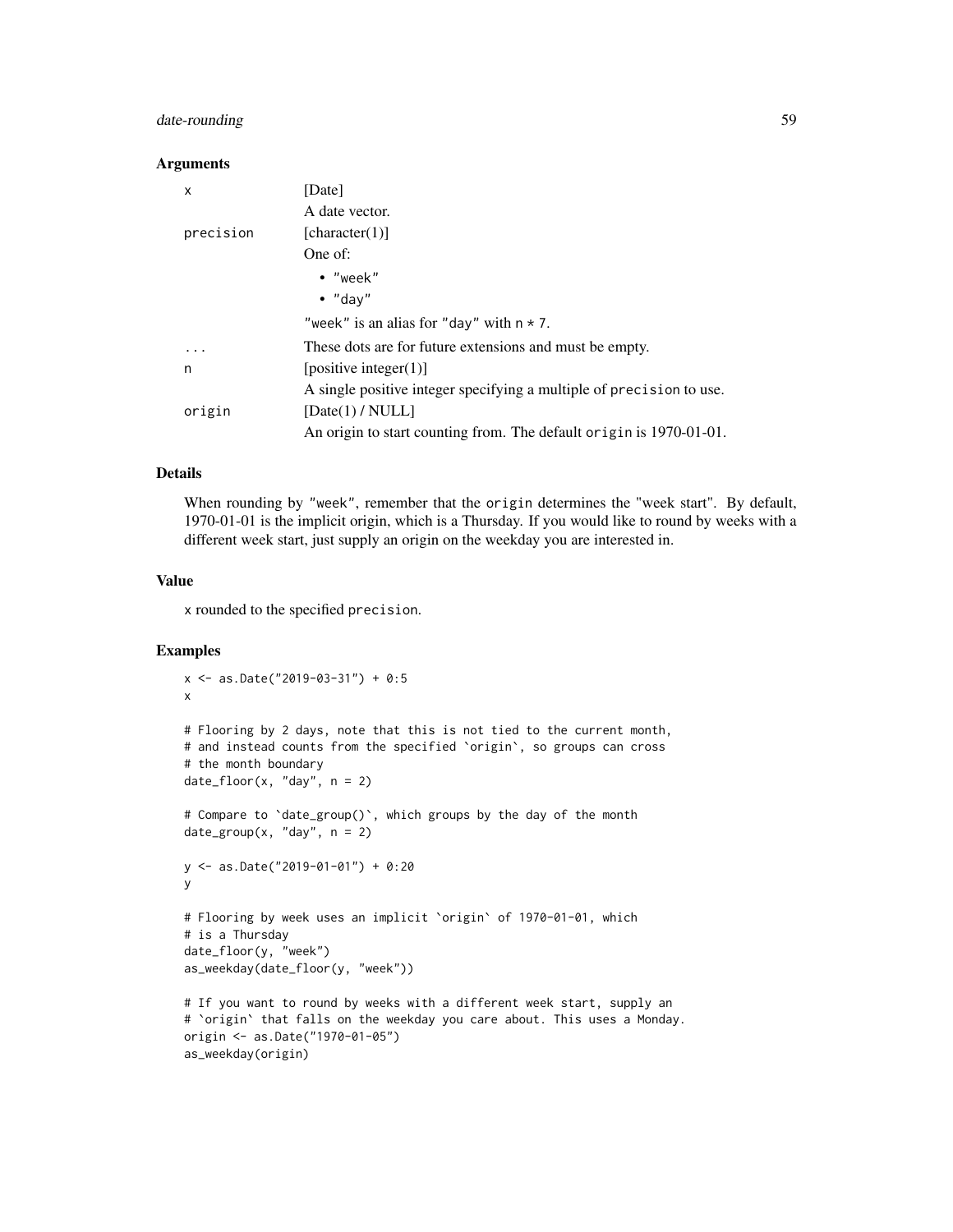```
date_floor(y, "week", origin = origin)
as_weekday(date_floor(y, "week", origin = origin))
```
date-sequence *Sequences: date*

# Description

This is a Date method for the [date\\_seq\(\)](#page-85-0) generic.

date\_seq() generates a date (Date) sequence.

When calling date\_seq(), exactly two of the following must be specified:

- to
- by
- total\_size

### Usage

## S3 method for class 'Date'  $date\_seq(from, ..., to = NULL, by = NULL, total\_size = NULL, invalid = NULL)$ 

| from | [Date(1)]                                                                                                                                                                                                                                                                                                                                      |
|------|------------------------------------------------------------------------------------------------------------------------------------------------------------------------------------------------------------------------------------------------------------------------------------------------------------------------------------------------|
|      | A date to start the sequence from.                                                                                                                                                                                                                                                                                                             |
|      | from is always included in the result.                                                                                                                                                                                                                                                                                                         |
| .    | These dots are for future extensions and must be empty.                                                                                                                                                                                                                                                                                        |
| to   | [Date(1) / NULL]                                                                                                                                                                                                                                                                                                                               |
|      | A date to stop the sequence at.                                                                                                                                                                                                                                                                                                                |
|      | to is only included in the result if the resulting sequence divides the distance<br>between from and to exactly.                                                                                                                                                                                                                               |
|      | If to is supplied along with by, all components of to more precise than the preci-<br>sion of by must match from exactly. For example, if by = duration_months $(1)$ ,<br>the day component of to must match the day component of from. This ensures<br>that the generated sequence is, at a minimum, a weakly monotonic sequence of<br>dates. |
| by   | $[integer(1) / clock\_duration(1) / NULL]$                                                                                                                                                                                                                                                                                                     |
|      | The unit to increment the sequence by.                                                                                                                                                                                                                                                                                                         |
|      | If to $\le$ from, then by must be positive.                                                                                                                                                                                                                                                                                                    |
|      | If to $>$ from, then by must be negative.                                                                                                                                                                                                                                                                                                      |
|      | If by is an integer, it is equivalent to duration_days(by).                                                                                                                                                                                                                                                                                    |
|      | If by is a duration, it is allowed to have a precision of:                                                                                                                                                                                                                                                                                     |
|      | • year                                                                                                                                                                                                                                                                                                                                         |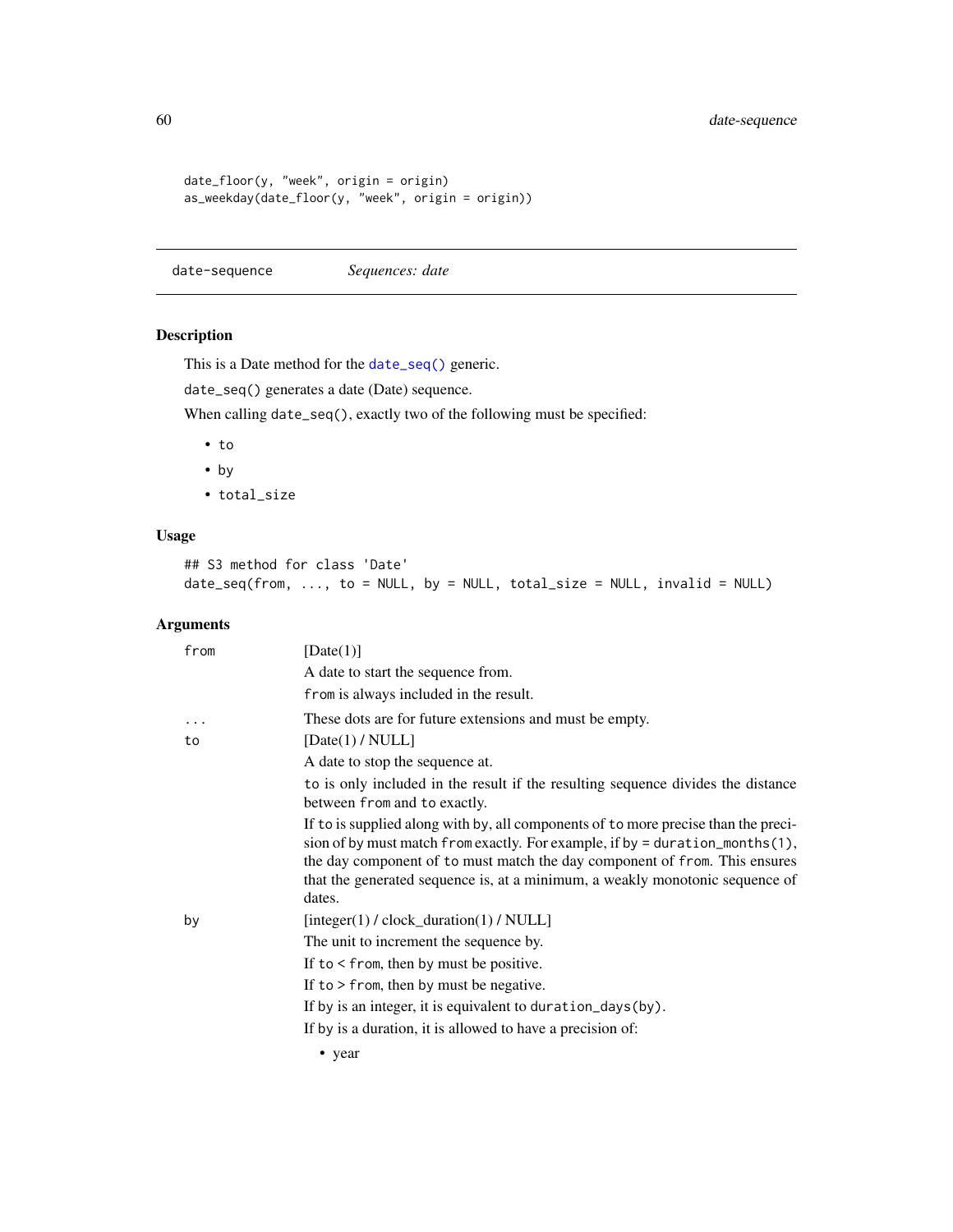|                                                                 | • quarter                                                                                                                                                                             |
|-----------------------------------------------------------------|---------------------------------------------------------------------------------------------------------------------------------------------------------------------------------------|
|                                                                 | • month                                                                                                                                                                               |
|                                                                 | • week                                                                                                                                                                                |
|                                                                 | $\bullet$ day                                                                                                                                                                         |
| total_size                                                      | [positive integer(1) / NULL]                                                                                                                                                          |
|                                                                 | The size of the resulting sequence.                                                                                                                                                   |
|                                                                 | If specified alongside to, this must generate a non-fractional sequence between<br>from and to.                                                                                       |
| invalid                                                         | [character(1) / NULL]                                                                                                                                                                 |
|                                                                 | One of the following invalid date resolution strategies:                                                                                                                              |
|                                                                 | • "previous": The previous valid instant in time.                                                                                                                                     |
|                                                                 | • "previous-day": The previous valid day in time, keeping the time of day.<br>• "next": The next valid instant in time.                                                               |
|                                                                 | • "next-day": The next valid day in time, keeping the time of day.                                                                                                                    |
|                                                                 | • "overflow": Overflow by the number of days that the input is invalid by.<br>Time of day is dropped.                                                                                 |
|                                                                 | • "overflow-day": Overflow by the number of days that the input is invalid<br>by. Time of day is kept.                                                                                |
|                                                                 | • "NA": Replace invalid dates with NA.                                                                                                                                                |
|                                                                 | • "error": Error on invalid dates.                                                                                                                                                    |
|                                                                 | Using either "previous" or "next" is generally recommended, as these two<br>strategies maintain the relative ordering between elements of the input.<br>If NULL, defaults to "error". |
|                                                                 | If getOption("clock.strict") is TRUE, invalid must be supplied and cannot<br>be NULL. This is a convenient way to make production code robust to invalid<br>dates.                    |
| <b>Value</b>                                                    |                                                                                                                                                                                       |
| A date vector.                                                  |                                                                                                                                                                                       |
| <b>Examples</b>                                                 |                                                                                                                                                                                       |
| from $\leq$ date_build(2019, 1)<br>to $\le$ date_build(2019, 4) |                                                                                                                                                                                       |

```
# Defaults to daily sequence
date\_seq(from, to = to, by = 7)
```

```
# Use durations to change to monthly or yearly sequences
date\_seq(from, to = to, by = duration\_months(1))date\_seq(from, by = duration\_years(-2), total\_size = 3)
```

```
# Note that components of `to` more precise than the precision of `by`
# must match `from` exactly. For example, this is not well defined:
from <- date_build(2019, 5, 2)
to \le date_build(2025, 7, 5)
```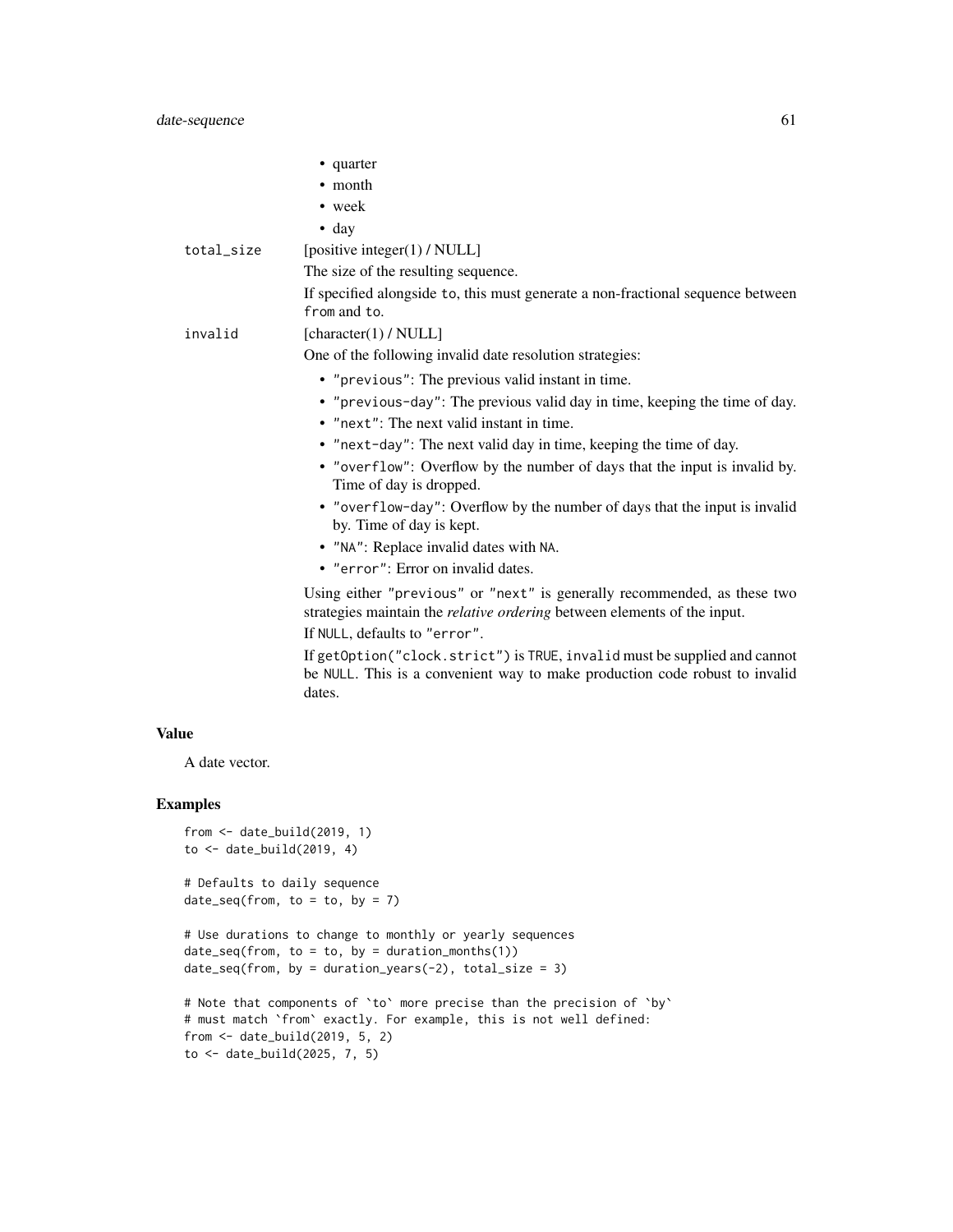```
try(data\_seq(from, to = to, by = duration\_years(1)))# The month and day components of `to` must match `from`
to <- date_build(2025, 5, 2)
date\_seq(from, to = to, by = duration\_years(1))# ---------------------------------------------------------------------------
# Invalid dates must be resolved with the 'invalid' argument
from <- date_build(2019, 1, 31)
to <- date_build(2019, 12, 31)
try(data\_seq(from, to = to, by = duration\_months(1)))date\_seq(from, to = to, by = duration\_months(1), invalid = "previous")# Compare this to the base R result, which is often a source of confusion
seq(from, to = to, by = "1 month")# This is equivalent to the overflow invalid resolution strategy
date\_seq(from, to = to, by = duration\_months(1), invalid = "overflow")# ---------------------------------------------------------------------------
# Usage of `to` and `total_size` must generate a non-fractional sequence
# between `from` and `to`
from <- date_build(2019, 1, 1)
to <- date_build(2019, 1, 4)
# These are fine
date_seq(from, to = to, total_size = 2)
date\_seq(from, to = to, total\_size = 4)# But this is not!
try(date_seq(from, to = to, total_size = 3))
```
<span id="page-61-0"></span>Date-setters *Setters: date*

### **Description**

These are Date methods for the [setter generics.](#page-39-0)

- set\_year() sets the year.
- set\_month() sets the month of the year. Valid values are in the range of [1, 12].
- set\_day() sets the day of the month. Valid values are in the range of [1, 31].

#### Usage

```
## S3 method for class 'Date'
set\_year(x, value, ..., invalid = NULL)
```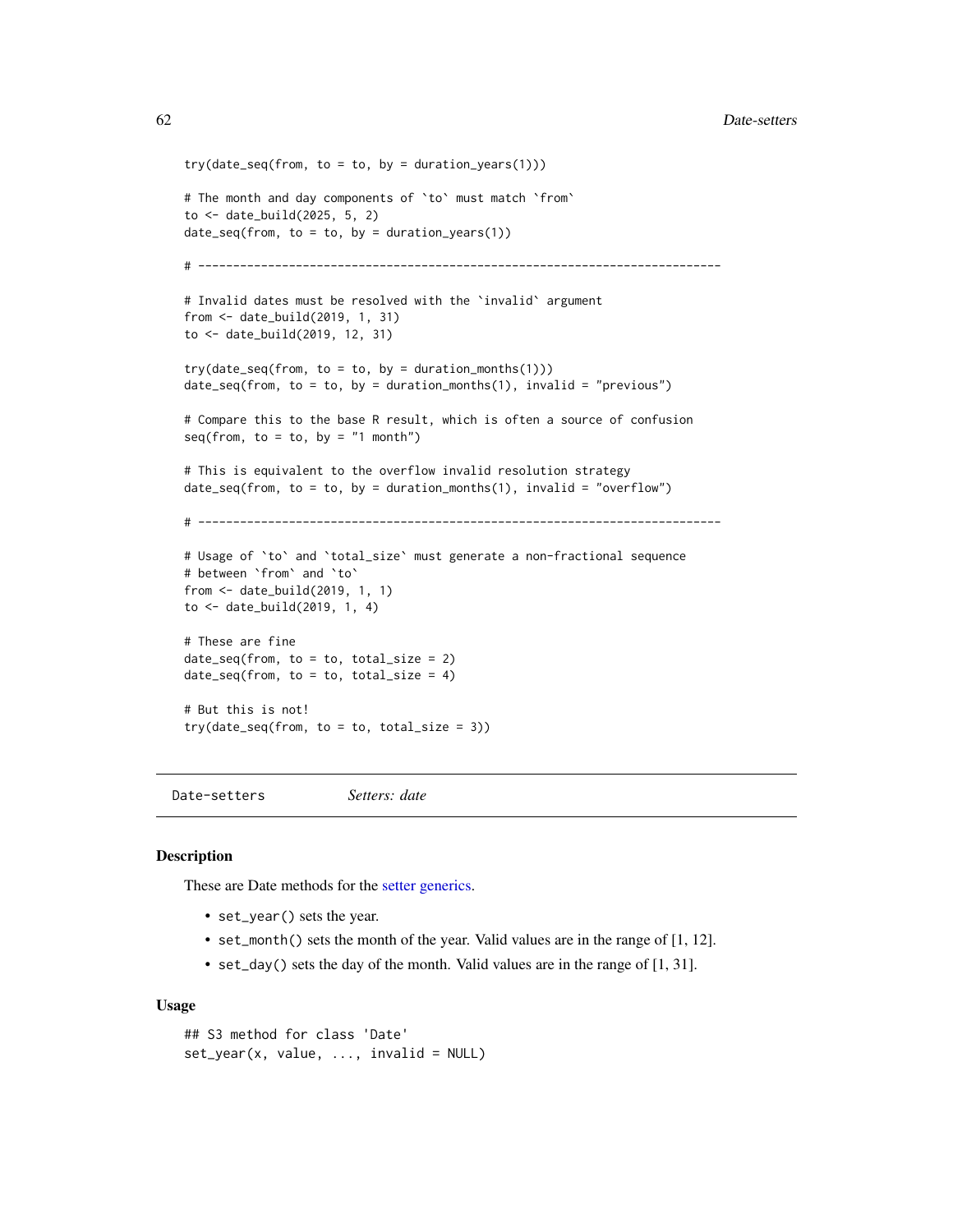```
## S3 method for class 'Date'
set\_month(x, value, ..., invalid = NULL)## S3 method for class 'Date'
set_day(x, value, ..., invalid = NULL)
```
# Arguments

| X       | [Date]                                                                                                                                                                                       |
|---------|----------------------------------------------------------------------------------------------------------------------------------------------------------------------------------------------|
|         | A Date vector.                                                                                                                                                                               |
| value   | [integer / "last"]                                                                                                                                                                           |
|         | The value to set the component to.                                                                                                                                                           |
|         | For set_day(), this can also be "last" to set the day to the last day of the<br>month.                                                                                                       |
| .       | These dots are for future extensions and must be empty.                                                                                                                                      |
| invalid | [character(1) / $NULL]$                                                                                                                                                                      |
|         | One of the following invalid date resolution strategies:                                                                                                                                     |
|         | • "previous": The previous valid instant in time.                                                                                                                                            |
|         | • "previous-day": The previous valid day in time, keeping the time of day.                                                                                                                   |
|         | • "next": The next valid instant in time.                                                                                                                                                    |
|         | • "next-day": The next valid day in time, keeping the time of day.                                                                                                                           |
|         | • "overflow": Overflow by the number of days that the input is invalid by.<br>Time of day is dropped.                                                                                        |
|         | • "overflow-day": Overflow by the number of days that the input is invalid<br>by. Time of day is kept.                                                                                       |
|         | • "NA": Replace invalid dates with NA.                                                                                                                                                       |
|         | • "error": Error on invalid dates.                                                                                                                                                           |
|         | Using either "previous" or "next" is generally recommended, as these two<br>strategies maintain the <i>relative ordering</i> between elements of the input.<br>If NULL, defaults to "error". |
|         | If getOption("clock.strict") is TRUE, invalid must be supplied and cannot<br>be NULL. This is a convenient way to make production code robust to invalid<br>dates.                           |

# Value

x with the component set.

# Examples

```
x <- as.Date("2019-02-01")
# Set the day
set_day(x, 12:14)
```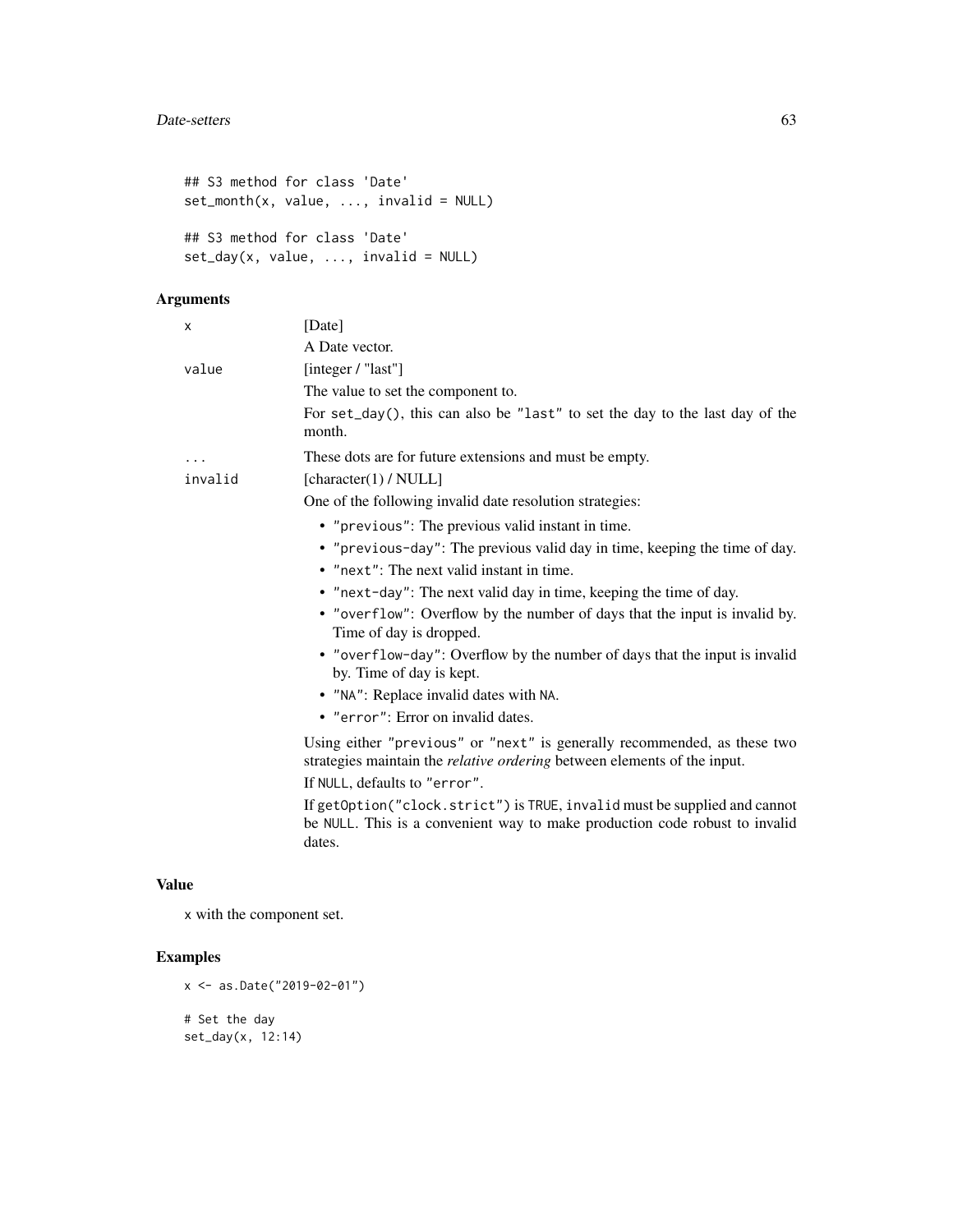```
# Set to the "last" day of the month
set_day(x, "last")
# You cannot set a Date to an invalid day like you can with
# a year-month-day. Instead, the default strategy is to error.
try(set_day(x, 31))
set_day(as_year_month_day(x), 31)
# You can resolve these issues while setting the day by specifying
# an invalid date resolution strategy with 'invalid'
set\_day(x, 31, invalid = "previous")
```
<span id="page-63-0"></span>date-shifting *Shifting: date*

# Description

date\_shift() shifts x to the target weekday. You can shift to the next or previous weekday. If x is currently on the target weekday, you can choose to leave it alone or advance it to the next instance of the target.

Weekday shifting is one of the easiest ways to floor by week while controlling what is considered the first day of the week. You can also accomplish this with the origin argument of [date\\_floor\(\)](#page-44-1), but this is slightly easier.

#### Usage

## S3 method for class 'Date' date\_shift(x, target,  $\dots$ , which = "next", boundary = "keep")

| x        | [Date]                                                                    |
|----------|---------------------------------------------------------------------------|
|          | A date vector.                                                            |
| target   | [weekday]                                                                 |
|          | A weekday created from weekday () to target.                              |
|          | Generally this is length 1, but can also be the same length as x.         |
| $\ddots$ | These dots are for future extensions and must be empty.                   |
| which    | [character(1)]                                                            |
|          | One of:                                                                   |
|          | • "next": Shift to the next instance of the target weekday.               |
|          | • "previous: Shift to the previous instance of the target weekday.        |
| boundary | [character(1)]                                                            |
|          | One of:                                                                   |
|          | • "keep": If x is currently on the target weekday, return it.             |
|          | • "advance": If x is currently on the target weekday, advance it anyways. |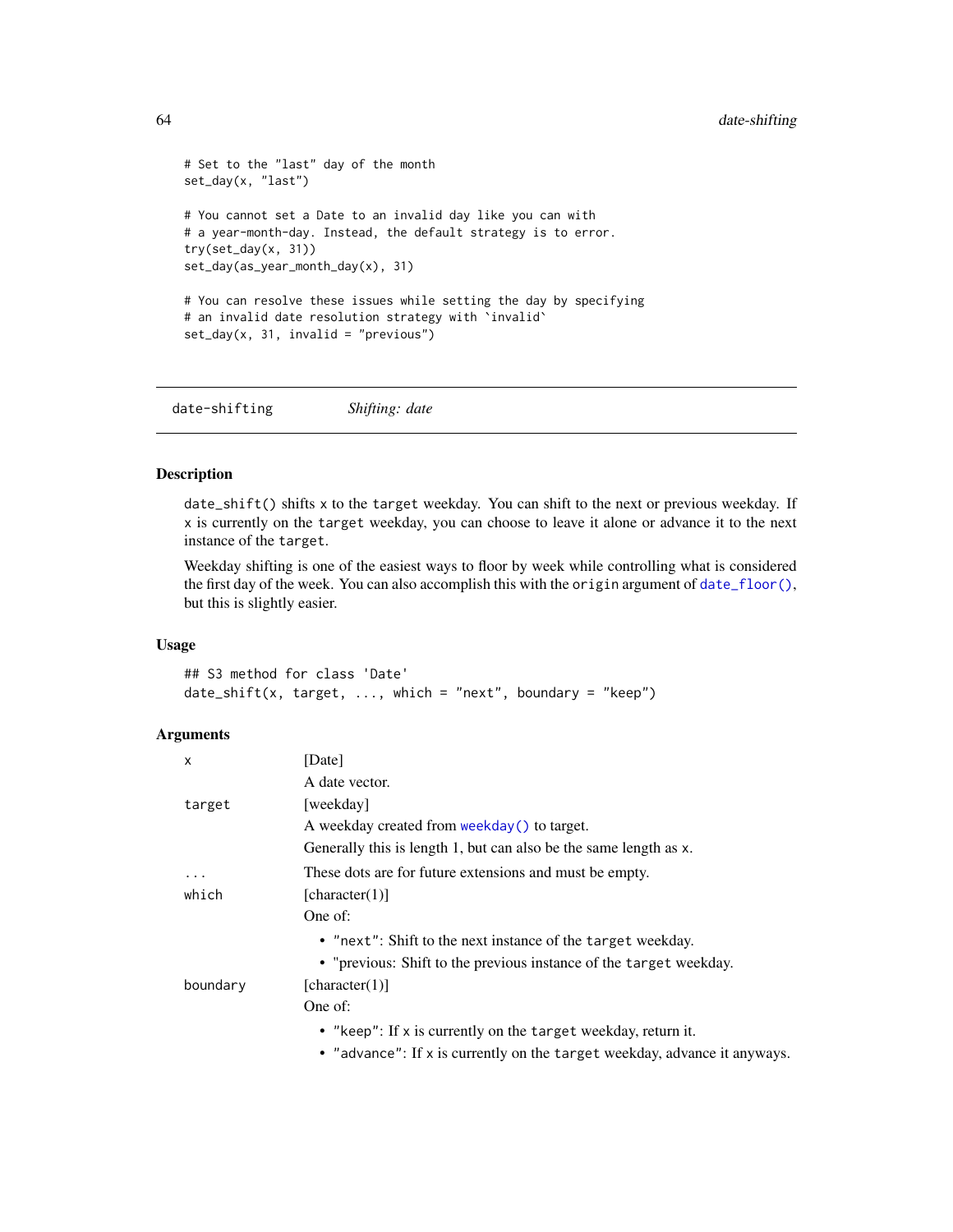date-time-parse 65

### Value

x shifted to the target weekday.

#### Examples

```
x <- as.Date("2019-01-01") + 0:1
# A Tuesday and Wednesday
as_weekday(x)
monday <- weekday(clock_weekdays$monday)
# Shift to the next Monday
date_shift(x, monday)
# Shift to the previous Monday
# This is an easy way to "floor by week" with a target weekday in mind
date_shift(x, monday, which = "previous")
# What about Tuesday?
tuesday <- weekday(clock_weekdays$tuesday)
# Notice that the day that was currently on a Tuesday was not shifted
date_shift(x, tuesday)
# You can force it to `"advance"`
date_shift(x, tuesday, boundary = "advance")
```
date-time-parse *Parsing: date-time*

#### **Description**

There are four parsers for parsing strings into POSIXct date-times, date\_time\_parse(), date\_time\_parse\_complete(), date\_time\_parse\_abbrev(), and date\_time\_parse\_RFC\_3339().

### date\_time\_parse():

date\_time\_parse() is useful for strings like "2019-01-01 00:00:00", where the UTC offset and full time zone name are not present in the string. The string is first parsed as a naive-time without any time zone assumptions, and is then converted to a POSIXct with the supplied zone.

Because converting from naive-time to POSIXct may result in nonexistent or ambiguous times due to daylight saving time, these must be resolved explicitly with the nonexistent and ambiguous arguments.

date\_time\_parse() completely ignores the %z and %Z commands. The only time zone specific information that is used is the zone.

The default format used is "%Y-%m-%d %H:%M:%S". This matches the default result from calling format() on a POSIXct date-time.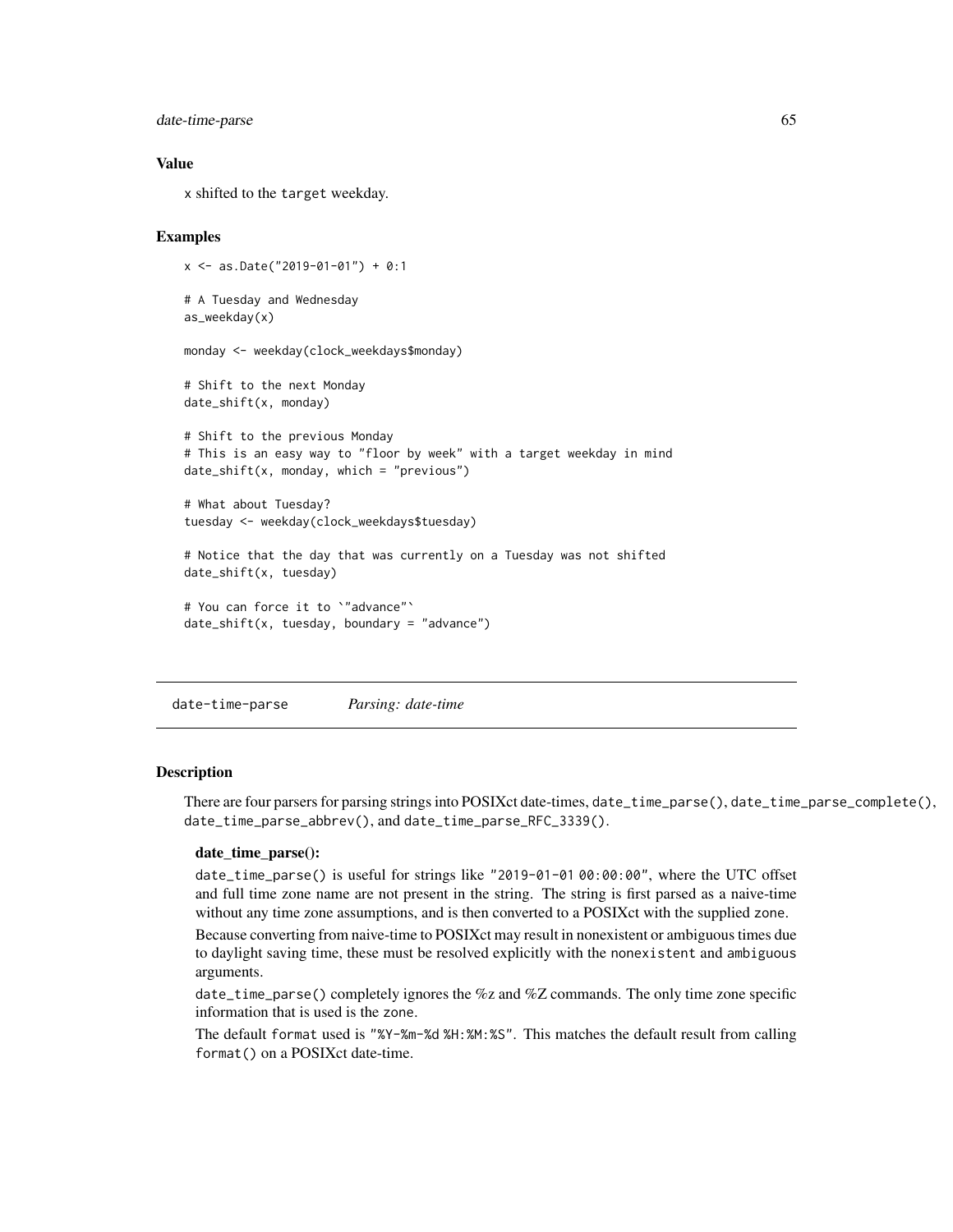#### date\_time\_parse\_complete():

date\_time\_parse\_complete() is a parser for *complete* date-time strings, like "2019-01-01T00:00:00-05:00[America/ A complete date-time string has both the time zone offset and full time zone name in the string, which is the only way for the string itself to contain all of the information required to unambiguously construct a zoned-time. Because of this, date\_time\_parse\_complete() requires both the %z and %Z commands to be supplied in the format string.

The default format used is "%Y-%m-%dT%H:%M:%S%Ez[%Z]". This matches the default result from calling date\_format() on a POSIXct date-time. Additionally, this format matches the de-facto standard extension to RFC 3339 for creating completely unambiguous date-times.

#### date\_time\_parse\_abbrev():

date\_time\_parse\_abbrev() is a parser for date-time strings containing only a time zone abbreviation, like "2019-01-01 00:00:00 EST". The time zone abbreviation is not enough to identify the full time zone name that the date-time belongs to, so the full time zone name must be supplied as the zone argument. However, the time zone abbreviation can help with resolving ambiguity around daylight saving time fallbacks.

For date\_time\_parse\_abbrev(), %Z must be supplied and is interpreted as the time zone abbreviation rather than the full time zone name.

If used, the %z command must parse correctly, but its value will be completely ignored.

The default format used is "%Y-%m-%d %H:%M:%S %Z". This matches the default result from calling print() or format(usetz = TRUE) on a POSIXct date-time.

### date\_time\_parse\_RFC\_3339():

date\_time\_parse\_RFC\_3339() is a parser for date-time strings in the extremely common datetime format outlined by [RFC 3339.](https://datatracker.ietf.org/doc/html/rfc3339) This document outlines a profile of the ISO 8601 format that is even more restrictive, but corresponds to the most common formats that are likely to be used in internet protocols (i.e. through APIs).

In particular, this function is intended to parse the following three formats:

2019-01-01T00:00:00Z 2019-01-01T00:00:00+0430 2019-01-01T00:00:00+04:30

This function defaults to parsing the first of these formats by using a format string of "%Y-%m-%dT%H:%M:%SZ". If your date-time strings use offsets from UTC rather than "Z", then set offset to one of the following:

- "%z" if the offset is of the form "+0430".
- "%Ez" if the offset is of the form "+04:30".

The RFC 3339 standard allows for replacing the "T" with a "t" or a space (" "). Set separator to adjust this as needed.

The date-times returned by this function will always be in the UTC time zone.

#### Usage

```
date_time_parse(
  x,
  zone,
  ...,
```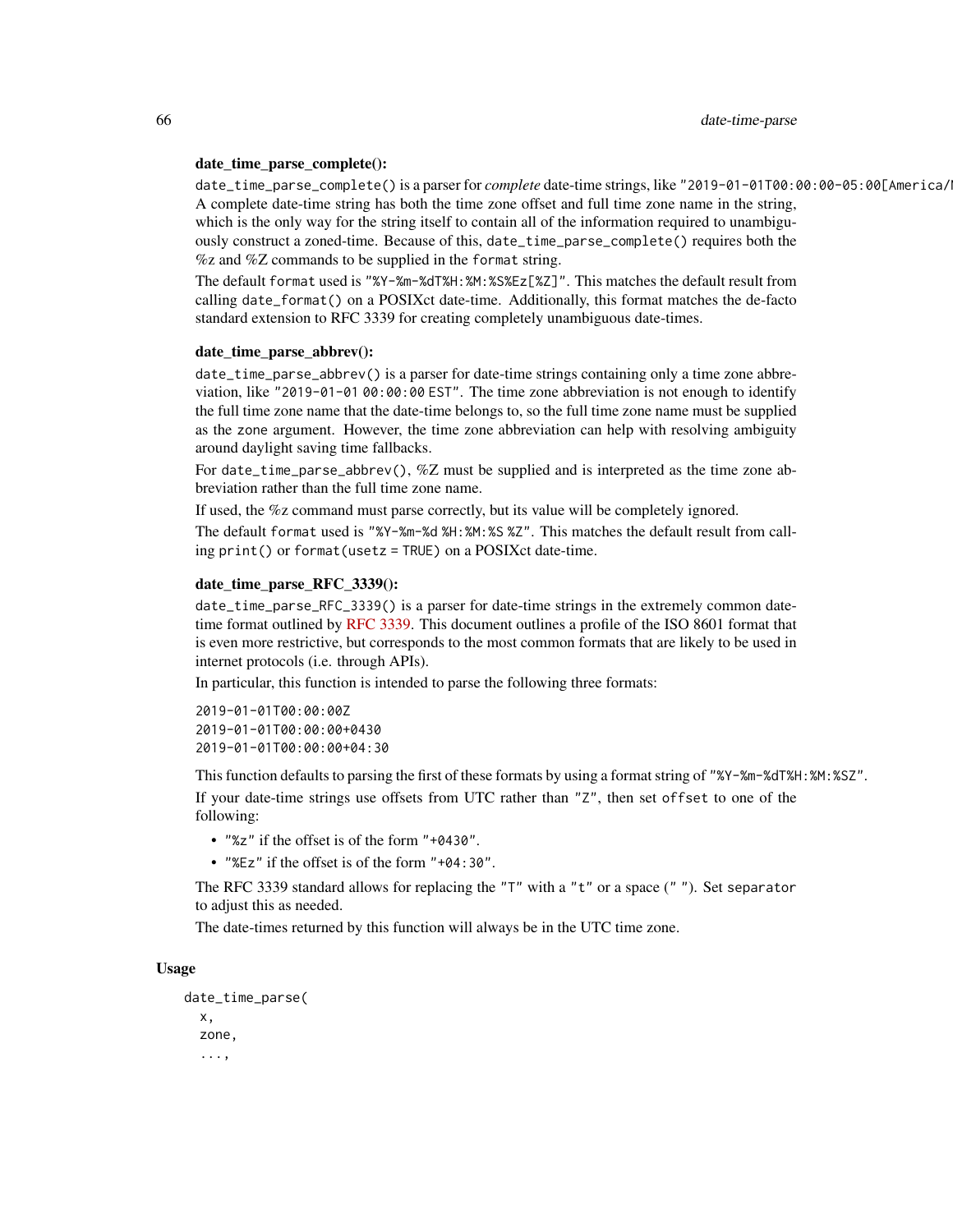# date-time-parse 67

```
format = NULL,locale = clock_locale(),
 nonexistent = NULL,
 ambiguous = NULL
\mathcal{L}date_time\_parse\_complete(x, ..., format = NULL, locale = clock\_ locale())date_time_parse_abbrev(x, zone, ..., format = NULL, locale = clock_locale())
date_time_parse_RFC_3339(x, ..., separator = "T", offset = "Z")
```

| х      | [character]                                                                                                                                                                                                                                                                                                                                                                                                                                                                                                            |
|--------|------------------------------------------------------------------------------------------------------------------------------------------------------------------------------------------------------------------------------------------------------------------------------------------------------------------------------------------------------------------------------------------------------------------------------------------------------------------------------------------------------------------------|
|        | A character vector to parse.                                                                                                                                                                                                                                                                                                                                                                                                                                                                                           |
| zone   | [character(1)]                                                                                                                                                                                                                                                                                                                                                                                                                                                                                                         |
|        | A full time zone name.                                                                                                                                                                                                                                                                                                                                                                                                                                                                                                 |
|        | These dots are for future extensions and must be empty.                                                                                                                                                                                                                                                                                                                                                                                                                                                                |
| format | [character / NULL]                                                                                                                                                                                                                                                                                                                                                                                                                                                                                                     |
|        | A format string. A combination of the following commands, or NULL, in which<br>case a default format string is used.                                                                                                                                                                                                                                                                                                                                                                                                   |
|        | A vector of multiple format strings can be supplied. They will be tried in the<br>order they are provided.                                                                                                                                                                                                                                                                                                                                                                                                             |
|        | <b>Year</b>                                                                                                                                                                                                                                                                                                                                                                                                                                                                                                            |
|        | • %C: The century as a decimal number. The modified command %NC<br>where N is a positive decimal integer specifies the maximum number of<br>characters to read. If not specified, the default is 2. Leading zeroes are<br>permitted but not required.                                                                                                                                                                                                                                                                  |
|        | • $\%$ y: The last two decimal digits of the year. If the century is not otherwise<br>specified (e.g. with $\%C$ ), values in the range [69 - 99] are presumed to refer<br>to the years $[1969 - 1999]$ , and values in the range $[00 - 68]$ are presumed<br>to refer to the years $[2000 - 2068]$ . The modified command %Ny, where N<br>is a positive decimal integer, specifies the maximum number of characters<br>to read. If not specified, the default is 2. Leading zeroes are permitted but<br>not required. |
|        | • $\%$ Y: The year as a decimal number. The modified command $\%$ NY where<br>N is a positive decimal integer specifies the maximum number of characters<br>to read. If not specified, the default is 4. Leading zeroes are permitted but<br>not required.                                                                                                                                                                                                                                                             |
|        | <b>Month</b>                                                                                                                                                                                                                                                                                                                                                                                                                                                                                                           |
|        | • %b, %B, %h: The locale's full or abbreviated case-insensitive month<br>name.<br>• %m: The month as a decimal number. January is 1. The modified command                                                                                                                                                                                                                                                                                                                                                              |
|        | %Nm where N is a positive decimal integer specifies the maximum number<br>of characters to read. If not specified, the default is 2. Leading zeroes are<br>permitted but not required.                                                                                                                                                                                                                                                                                                                                 |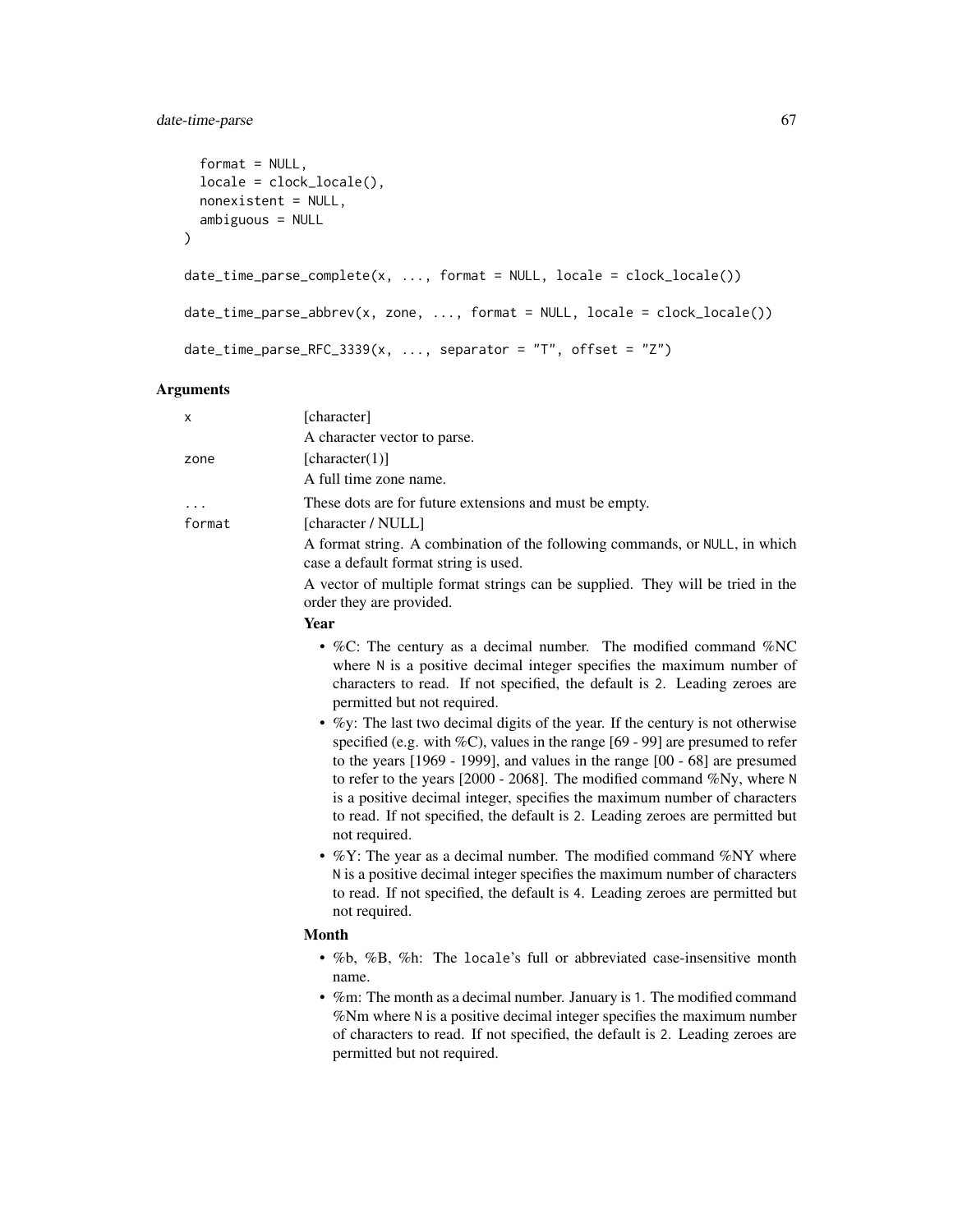#### Day

• %d, %e: The day of the month as a decimal number. The modified command %Nd where N is a positive decimal integer specifies the maximum number of characters to read. If not specified, the default is 2. Leading zeroes are permitted but not required.

#### Day of the week

- %a, %A: The locale's full or abbreviated case-insensitive weekday name.
- %w: The weekday as a decimal number  $(0-6)$ , where Sunday is 0. The modified command %Nw where N is a positive decimal integer specifies the maximum number of characters to read. If not specified, the default is 1. Leading zeroes are permitted but not required.

### ISO 8601 week-based year

- %g: The last two decimal digits of the ISO week-based year. The modified command %Ng where N is a positive decimal integer specifies the maximum number of characters to read. If not specified, the default is 2. Leading zeroes are permitted but not required.
- %G: The ISO week-based year as a decimal number. The modified command %NG where N is a positive decimal integer specifies the maximum number of characters to read. If not specified, the default is 4. Leading zeroes are permitted but not required.
- %V: The ISO week-based week number as a decimal number. The modified command %NV where N is a positive decimal integer specifies the maximum number of characters to read. If not specified, the default is 2. Leading zeroes are permitted but not required.
- %u: The ISO weekday as a decimal number  $(1-7)$ , where Monday is 1. The modified command %Nu where N is a positive decimal integer specifies the maximum number of characters to read. If not specified, the default is 1. Leading zeroes are permitted but not required.

### Week of the year

- %U: The week number of the year as a decimal number. The first Sunday of the year is the first day of week 01. Days of the same year prior to that are in week 00. The modified command %NU where N is a positive decimal integer specifies the maximum number of characters to read. If not specified, the default is 2. Leading zeroes are permitted but not required.
- %W: The week number of the year as a decimal number. The first Monday of the year is the first day of week 01. Days of the same year prior to that are in week 00. The modified command %NW where N is a positive decimal integer specifies the maximum number of characters to read. If not specified, the default is 2. Leading zeroes are permitted but not required.

# Day of the year

• %*i*: The day of the year as a decimal number. January 1 is 1. The modified command %Nj where N is a positive decimal integer specifies the maximum number of characters to read. If not specified, the default is 3. Leading zeroes are permitted but not required.

## Date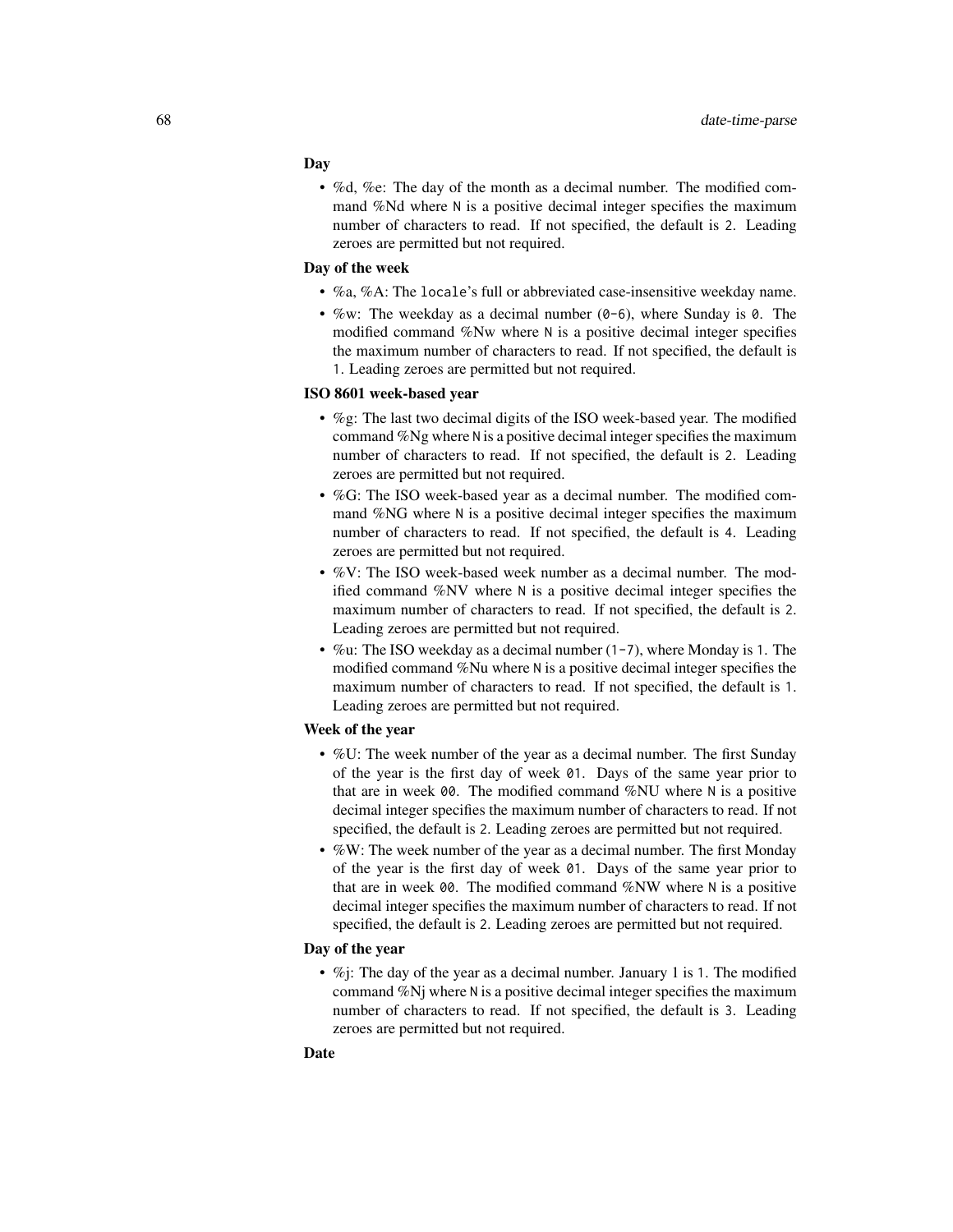- %D, %x: Equivalent to %m/%d/%y.
- %F: Equivalent to %Y-%m-%d. If modified with a width (like %NF), the width is applied to only %Y.

### Time of day

- %H: The hour (24-hour clock) as a decimal number. The modified command %NH where N is a positive decimal integer specifies the maximum number of characters to read. If not specified, the default is 2. Leading zeroes are permitted but not required.
- %I: The hour (12-hour clock) as a decimal number. The modified command %NI where N is a positive decimal integer specifies the maximum number of characters to read. If not specified, the default is 2. Leading zeroes are permitted but not required.
- %M: The minutes as a decimal number. The modified command %NM where N is a positive decimal integer specifies the maximum number of characters to read. If not specified, the default is 2. Leading zeroes are permitted but not required.
- %S: The seconds as a decimal number. Leading zeroes are permitted but not required. If encountered, the locale determines the decimal point character. Generally, the maximum number of characters to read is determined by the precision that you are parsing at. For example, a precision of "second" would read a maximum of 2 characters, while a precision of "millisecond" would read a maximum of 6 (2 for the values before the decimal point, 1 for the decimal point, and 3 for the values after it). The modified command %NS, where N is a positive decimal integer, can be used to exactly specify the maximum number of characters to read. This is only useful if you happen to have seconds with more than 1 leading zero.
- %p: The locale's equivalent of the AM/PM designations associated with a 12-hour clock. The command %I must precede %p in the format string.
- %R: Equivalent to %H:%M.
- $\%$ T,  $\%$ X: Equivalent to  $\%$ H: $\%$ M: $\%$ S.
- %r: Equivalent to %I:%M:%S %p.

# Time zone

- $\%$ z: The offset from UTC in the format [+l-]hh[mm]. For example -0430 refers to 4 hours 30 minutes behind UTC. And 04 refers to 4 hours ahead of UTC. The modified command %Ez parses a : between the hours and minutes and leading zeroes on the hour field are optional: [+|-]h[h][:mm]. For example -04:30 refers to 4 hours 30 minutes behind UTC. And 4 refers to 4 hours ahead of UTC.
- %Z: The full time zone name or the time zone abbreviation, depending on the function being used. A single word is parsed. This word can only contain characters that are alphanumeric, or one of  $'$   $\Box$ ,  $'/$ ,  $'$  -  $'$  or  $'$  + $'$ .

#### Miscellaneous

- %c: A date and time representation. Equivalent to %a %b %d %H:%M:%S %Y.
- %%: A % character.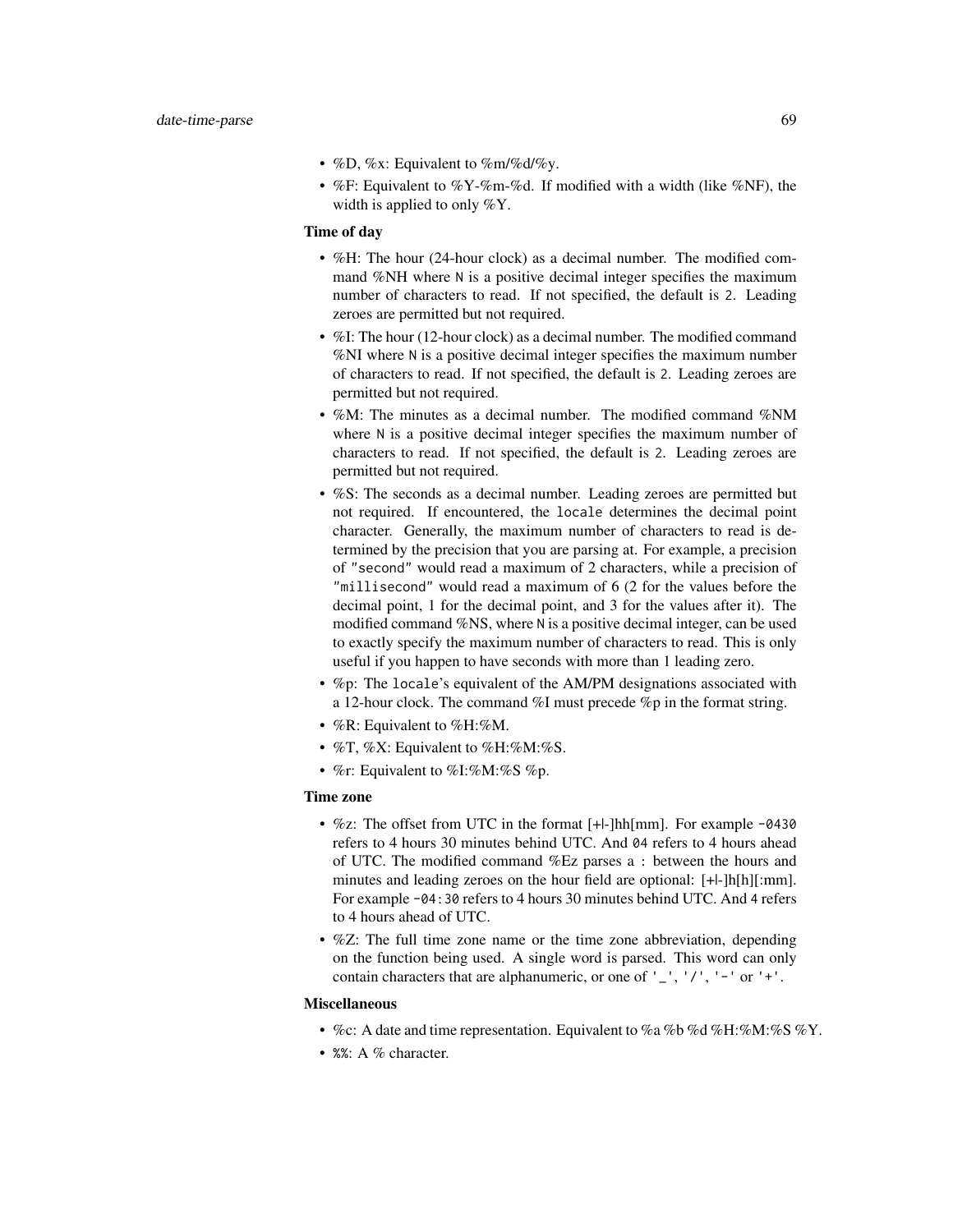|             | • %n: Matches one white space character. %n, %t, and a space can be com-<br>bined to match a wide range of white-space patterns. For example "%n"<br>matches one or more white space characters, and "%n%t%t" matches one to<br>three white space characters.                                                                                                                                                                                                                                                                                                                                                                                                |
|-------------|--------------------------------------------------------------------------------------------------------------------------------------------------------------------------------------------------------------------------------------------------------------------------------------------------------------------------------------------------------------------------------------------------------------------------------------------------------------------------------------------------------------------------------------------------------------------------------------------------------------------------------------------------------------|
|             | • %t: Matches zero or one white space characters.                                                                                                                                                                                                                                                                                                                                                                                                                                                                                                                                                                                                            |
| locale      | [clock_locale]                                                                                                                                                                                                                                                                                                                                                                                                                                                                                                                                                                                                                                               |
|             | A locale object created from clock_locale().                                                                                                                                                                                                                                                                                                                                                                                                                                                                                                                                                                                                                 |
| nonexistent | [character / NULL]<br>One of the following nonexistent time resolution strategies, allowed to be either<br>length 1, or the same length as the input:                                                                                                                                                                                                                                                                                                                                                                                                                                                                                                        |
|             | • "roll-forward": The next valid instant in time.                                                                                                                                                                                                                                                                                                                                                                                                                                                                                                                                                                                                            |
|             | • "roll-backward": The previous valid instant in time.                                                                                                                                                                                                                                                                                                                                                                                                                                                                                                                                                                                                       |
|             | • "shift-forward": Shift the nonexistent time forward by the size of the<br>daylight saving time gap.                                                                                                                                                                                                                                                                                                                                                                                                                                                                                                                                                        |
|             | · "shift-backward: Shift the nonexistent time backward by the size of the<br>daylight saving time gap.                                                                                                                                                                                                                                                                                                                                                                                                                                                                                                                                                       |
|             | • "NA": Replace nonexistent times with NA.                                                                                                                                                                                                                                                                                                                                                                                                                                                                                                                                                                                                                   |
|             | • "error": Error on nonexistent times.                                                                                                                                                                                                                                                                                                                                                                                                                                                                                                                                                                                                                       |
|             | Using either "roll-forward" or "roll-backward" is generally recommended<br>over shifting, as these two strategies maintain the relative ordering between el-<br>ements of the input.                                                                                                                                                                                                                                                                                                                                                                                                                                                                         |
|             | If NULL, defaults to "error".                                                                                                                                                                                                                                                                                                                                                                                                                                                                                                                                                                                                                                |
|             | If getOption("clock.strict") is TRUE, nonexistent must be supplied and<br>cannot be NULL. This is a convenient way to make production code robust to<br>nonexistent times.                                                                                                                                                                                                                                                                                                                                                                                                                                                                                   |
| ambiguous   | [character / zoned_time / POSIXct / list(2) / NULL]                                                                                                                                                                                                                                                                                                                                                                                                                                                                                                                                                                                                          |
|             | One of the following ambiguous time resolution strategies, allowed to be either<br>length 1, or the same length as the input:                                                                                                                                                                                                                                                                                                                                                                                                                                                                                                                                |
|             | • "earliest": Of the two possible times, choose the earliest one.                                                                                                                                                                                                                                                                                                                                                                                                                                                                                                                                                                                            |
|             | • "latest": Of the two possible times, choose the latest one.                                                                                                                                                                                                                                                                                                                                                                                                                                                                                                                                                                                                |
|             | • "NA": Replace ambiguous times with NA.                                                                                                                                                                                                                                                                                                                                                                                                                                                                                                                                                                                                                     |
|             | • "error": Error on ambiguous times.                                                                                                                                                                                                                                                                                                                                                                                                                                                                                                                                                                                                                         |
|             | Alternatively, ambiguous is allowed to be a zoned_time (or POSIXct) that is<br>either length 1, or the same length as the input. If an ambiguous time is en-<br>countered, the zoned_time is consulted. If the zoned_time corresponds to a<br>naive_time that is also ambiguous <i>and</i> uses the same daylight saving time tran-<br>sition point as the original ambiguous time, then the offset of the zoned_time is<br>used to resolve the ambiguity. If the ambiguity cannot be resolved by consulting<br>the zoned_time, then this method falls back to NULL.<br>Finally, ambiguous is allowed to be a list of size 2, where the first element of the |

list is a zoned\_time (as described above), and the second element of the list is an ambiguous time resolution strategy to use when the ambiguous time cannot be resolved by consulting the zoned\_time. Specifying a zoned\_time on its own is identical to list(<zoned\_time>, NULL).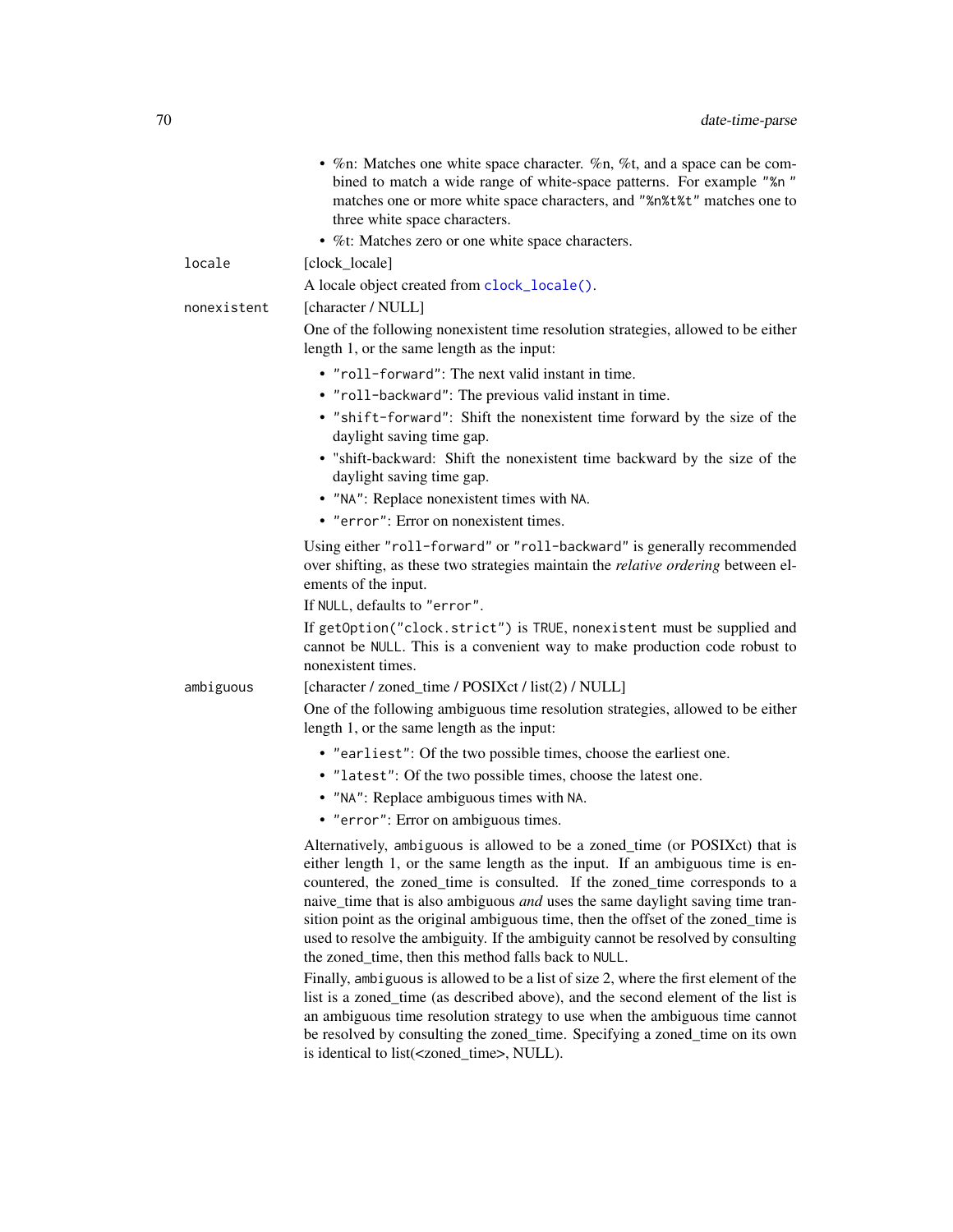|           | If NULL, defaults to "error".                                                                                                                                                                                                                                                                                                  |
|-----------|--------------------------------------------------------------------------------------------------------------------------------------------------------------------------------------------------------------------------------------------------------------------------------------------------------------------------------|
|           | If getOption("clock.strict") is TRUE, ambiguous must be supplied and can-<br>not be NULL. Additionally, ambiguous cannot be specified as a zoned_time on<br>its own, as this implies NULL for ambiguous times that the zoned_time cannot<br>resolve. Instead, it must be specified as a list alongside an ambiguous time reso- |
|           | lution strategy as described above. This is a convenient way to make production<br>code robust to ambiguous times.                                                                                                                                                                                                             |
| separator | [character(1)]                                                                                                                                                                                                                                                                                                                 |
|           | The separator between the date and time components of the string. One of:<br>$\bullet$ "T"<br>$\bullet$ " $\uparrow$ "<br>$\mathbf{n}$                                                                                                                                                                                         |
| offset    | [character(1)]                                                                                                                                                                                                                                                                                                                 |
|           | The format of the offset from UTC contained in the string. One of:<br>$\bullet$ "7"<br>$\bullet$ " $7$ "<br>• "%z" to parse a numeric offset of the form "+0430"<br>• "%Ez" to parse a numeric offset of the form "+04:30"                                                                                                     |
|           |                                                                                                                                                                                                                                                                                                                                |

### Details

If date\_time\_parse\_complete() is given input that is length zero, all NAs, or completely fails to parse, then no time zone will be able to be determined. In that case, the result will use "UTC".

If you have strings with sub-second components, then these date-time parsers are not appropriate for you. Remember that clock treats POSIXct as a second precision type, so parsing a string with fractional seconds directly into a POSIXct is ambiguous and undefined. Instead, fully parse the string, including its fractional seconds, into a clock type that can handle it, such as a naive-time with [naive\\_time\\_parse\(\)](#page-118-0), then round to seconds with whatever rounding convention is appropriate for your use case, such as [time\\_point\\_floor\(\)](#page-173-0), and finally convert that to POSIXct with [as\\_date\\_time\(\)](#page-13-0). This gives you complete control over how the fractional seconds are handled when converting to POSIXct.

#### Value

A POSIXct.

#### Examples

```
# Parse with a known `zone`, even though that information isn't in the string
date_time_parse("2020-01-01 05:06:07", "America/New_York")
# Same time as above, except this is a completely unambiguous parse that
# doesn't require a `zone` argument, because the zone name and offset are
# both present in the string
date_time_parse_complete("2020-01-01T05:06:07-05:00[America/New_York]")
# Only day components
date_time_parse("2020-01-01", "America/New_York", format = "%Y-%m-%d")
```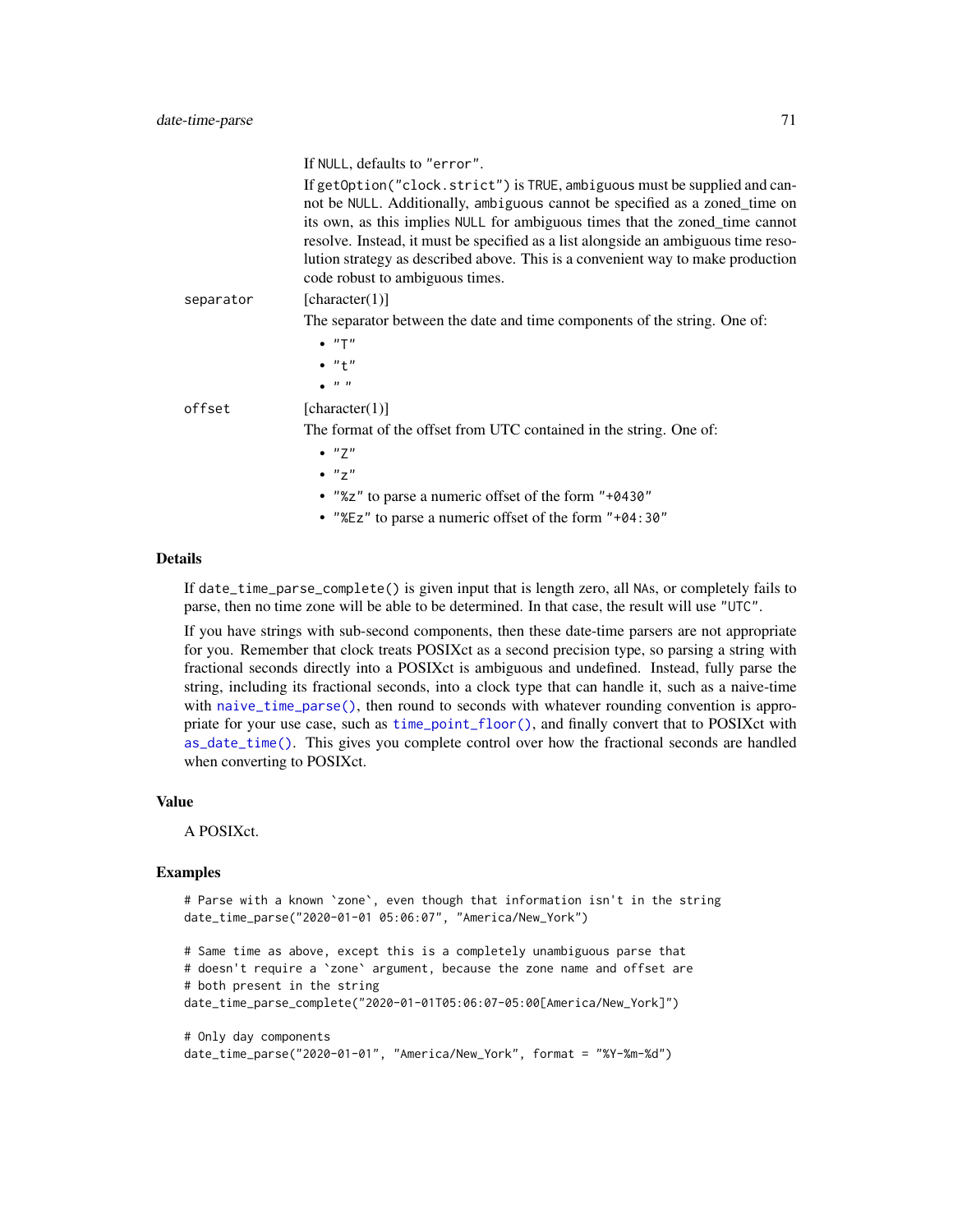```
# `date_time_parse()` may have issues with ambiguous times due to daylight
# saving time fallbacks. For example, there were two 1'oclock hours here:
x <- date_time_parse("1970-10-25 00:59:59", "America/New_York")
# First (earliest) 1'oclock hour
add_seconds(x, 1)
# Second (latest) 1'oclock hour
add_seconds(x, 3601)
# If you try to parse this ambiguous time directly, you'll get an error:
ambiguous_time <- "1970-10-25 01:00:00"
try(date_time_parse(ambiguous_time, "America/New_York"))
# Resolve it by specifying whether you'd like to use the
# `earliest` or `latest` of the two possible times
date_time_parse(ambiguous_time, "America/New_York", ambiguous = "earliest")
date_time_parse(ambiguous_time, "America/New_York", ambiguous = "latest")
# `date_time_parse_complete()` doesn't have these issues, as it requires
# that the offset and zone name are both in the string, which resolves
# the ambiguity
complete_times <- c(
  "1970-10-25T01:00:00-04:00[America/New_York]",
  "1970-10-25T01:00:00-05:00[America/New_York]"
)
date_time_parse_complete(complete_times)
# `date_time_parse_abbrev()` also doesn't have these issues, since it
# uses the time zone abbreviation name to resolve the ambiguity
abbrev_times <- c(
  "1970-10-25 01:00:00 EDT",
  "1970-10-25 01:00:00 EST"
\lambdadate_time_parse_abbrev(abbrev_times, "America/New_York")
# ---------------------------------------------------------------------------
# RFC 3339
# Typical UTC format
x <- "2019-01-01T00:01:02Z"
date_time_parse_RFC_3339(x)
# With a UTC offset containing a `:`
x <- "2019-01-01T00:01:02+02:30"
date_time_parse_RFC_3339(x, offset = "%Ez")
# With a space between the date and time and no `: ` in the offset
x <- "2019-01-01 00:01:02+0230"
date_time_parse_RFC_3339(x, separator = ", offset = "z")
# ---------------------------------------------------------------------------
```
# Sub-second components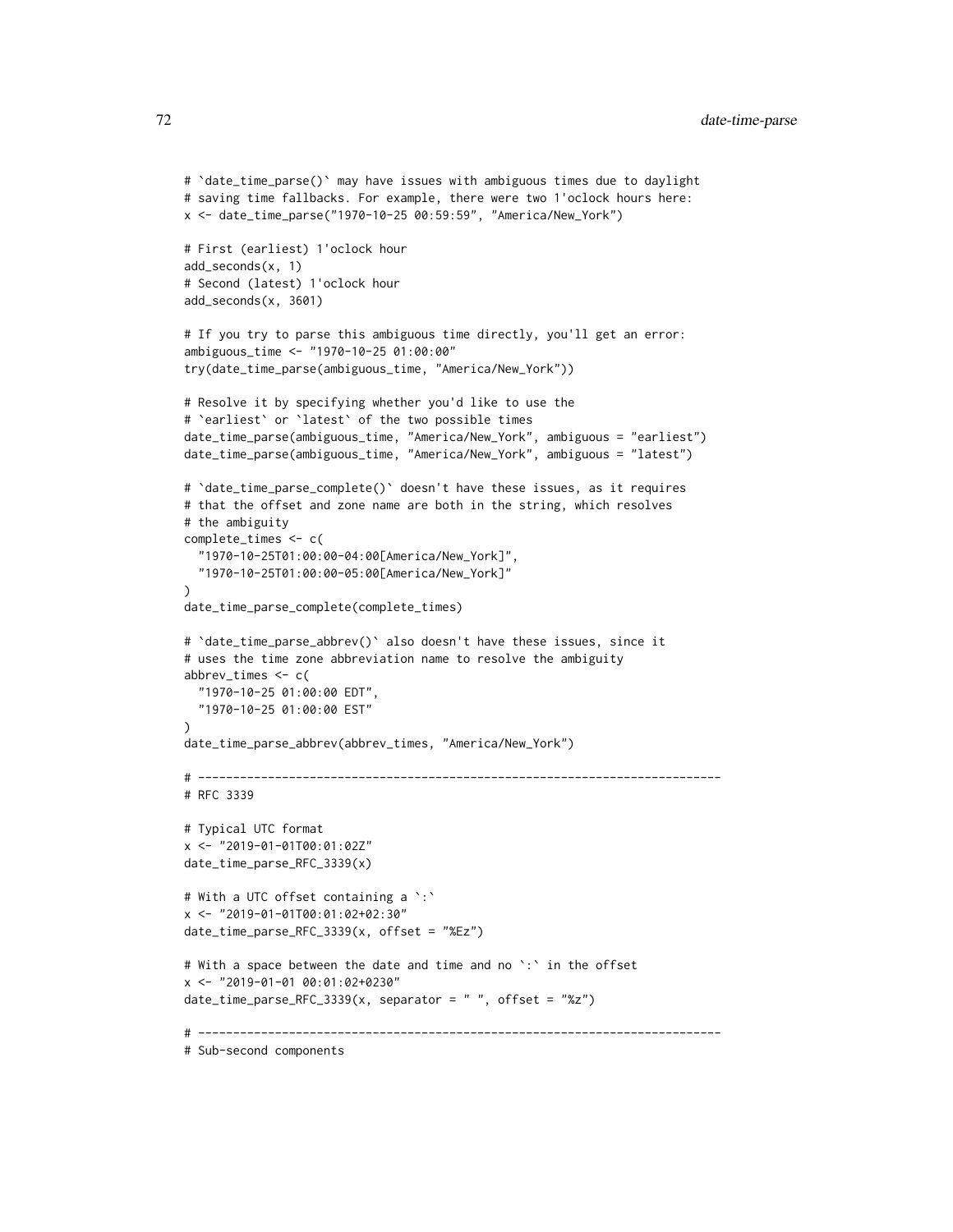# date-today 73

```
# If you have a string with sub-second components, but only require up to
# seconds, first parse them into a clock type that can handle sub-seconds to
# fully capture that information, then round using whatever convention is
# required for your use case before converting to a date-time.
x <- c("2019-01-01T00:00:01.1", "2019-01-01T00:00:01.78")
x \le naive_time_parse(x, precision = "millisecond")
x
time_point_floor(x, "second")
time_point_round(x, "second")
as_date_time(time_point_round(x, "second"), "America/New_York")
```
date-today *Current date and date-time*

# Description

- date\_today() returns the current date in the specified zone as a Date.
- date\_now() returns the current date-time in the specified zone as a POSIXct.

#### Usage

```
date_today(zone)
```

```
date_now(zone)
```
#### Arguments

zone [character(1)] A time zone to get the current time for.

#### Details

clock assumes that Date is a *naive* type, like naive-time. This means that date\_today() first looks up the current date-time in the specified zone, then converts that to a Date, retaining the printed time while dropping any information about that time zone.

# Value

- date\_today() a single Date.
- date\_now() a single POSIXct.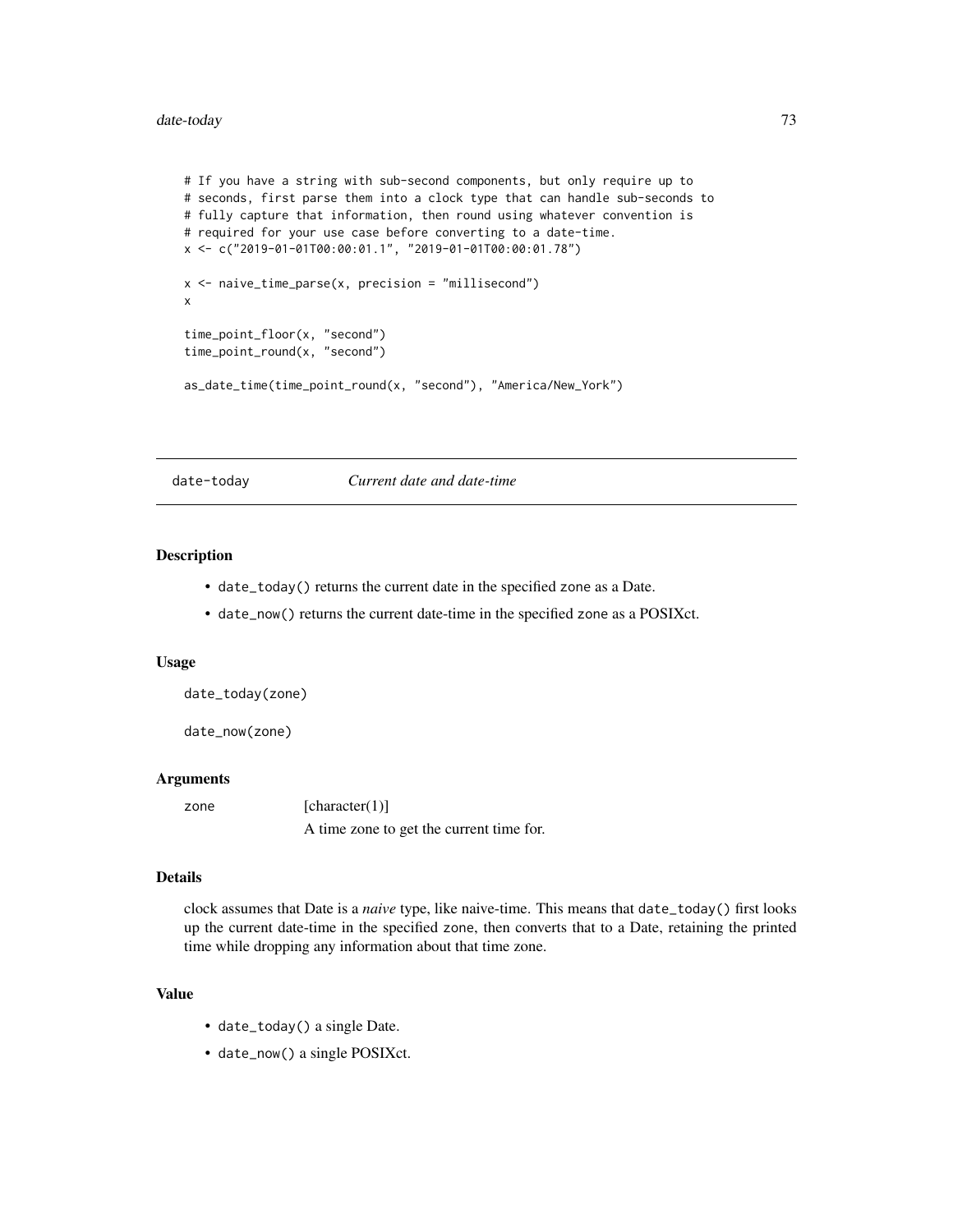## Examples

```
# Current date in the local time zone
date_today("")
# Current date in a specified time zone
date_today("Europe/London")
# Current date-time in that same time zone
date_now("Europe/London")
```
# date-zone *Get or set the time zone*

## Description

- date\_zone() gets the time zone.
- date\_set\_zone() sets the time zone. This retains the *underlying duration*, but changes the *printed time* depending on the zone that is chosen.

#### Usage

```
date_zone(x)
```
date\_set\_zone(x, zone)

#### Arguments

| x    | [POSIXct / POSIX]t]             |
|------|---------------------------------|
|      | A date-time vector.             |
| zone | [character(1)]                  |
|      | A valid time zone to switch to. |

# Details

This function is only valid for date-times, as clock treats R's Date class as a *naive* type, which always has a yet-to-be-specified time zone.

# Value

- date\_zone() returns a string containing the time zone.
- date\_set\_zone() returns x with an altered printed time. The underlying duration is not changed.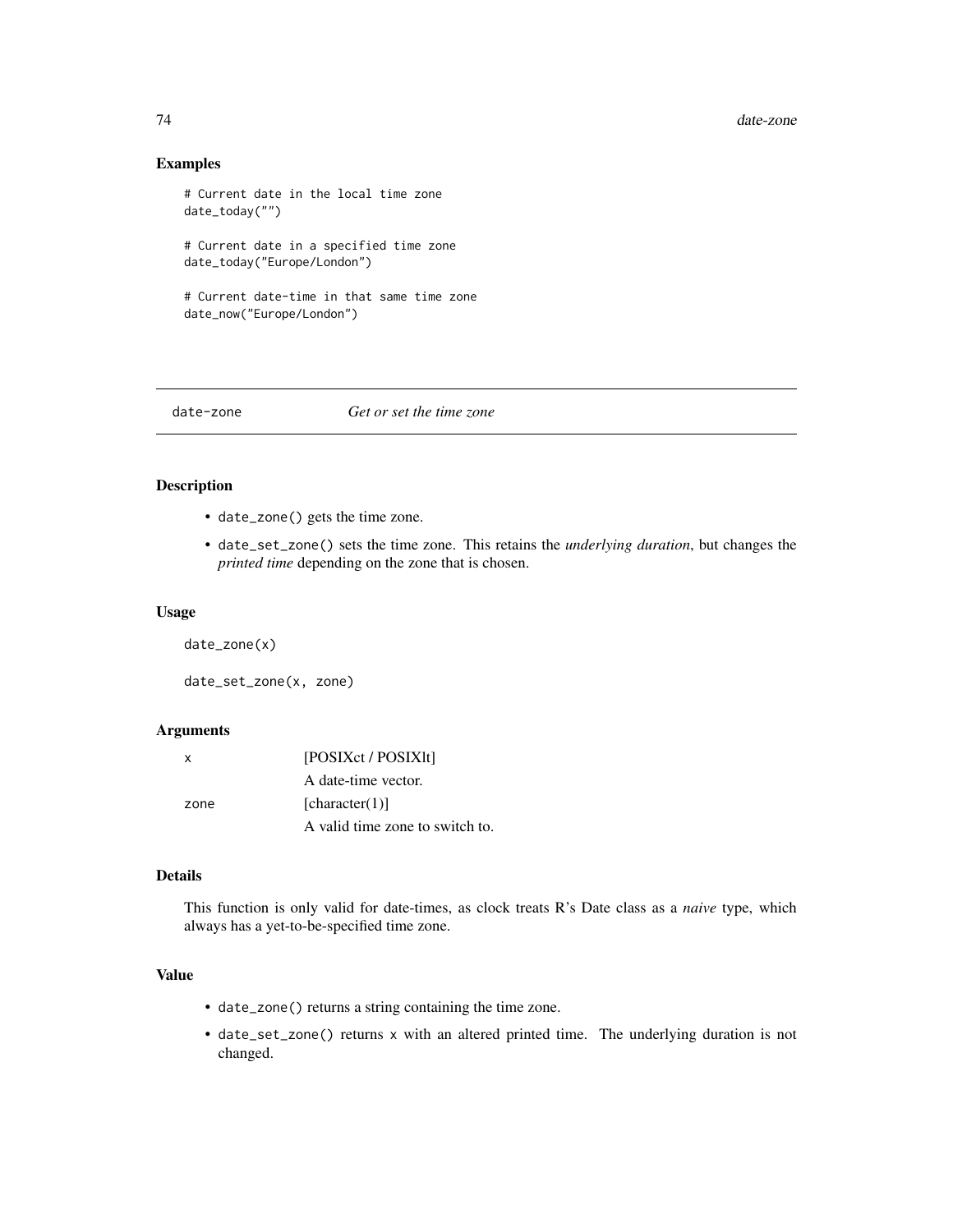#### date\_build 75

## Examples

```
library(magrittr)
# Cannot set or get the zone of Date.
# clock assumes that Dates are naive types, like naive-time.
x <- as.Date("2019-01-01")
try(date_zone(x))
try(date_set_zone(x, "America/New_York"))
x <- as.POSIXct("2019-01-02 01:30:00", tz = "America/New_York")
x
date_zone(x)
# If it is 1:30am in New York, what time is it in Los Angeles?
# Same underlying duration, new printed time
date_set_zone(x, "America/Los_Angeles")
# If you want to retain the printed time, but change the underlying duration,
# convert to a naive-time to drop the time zone, then convert back to a
# date-time. Be aware that this requires that you handle daylight saving time
# irregularities with the `nonexistent` and `ambiguous` arguments to
# `as.POSIXct()`!
x %>%
  as_naive_time() %>%
  as.POSIXct("America/Los_Angeles")
y <- as.POSIXct("2021-03-28 03:30:00", "America/New_York")
y
y_nt <- as_naive_time(y)
y_nt
# Helsinki had a daylight saving time gap where they jumped from
# 02:59:59 -> 04:00:00
try(as.POSIXct(y_nt, "Europe/Helsinki"))
as.POSIXct(y_nt, "Europe/Helsinki", nonexistent = "roll-forward")
as.POSIXct(y_nt, "Europe/Helsinki", nonexistent = "roll-backward")
```
date\_build *Building: date*

## Description

date\_build() builds a Date from it's individual components.

```
date_build(year, month = 1L, day = 1L, ..., invalid = NULL)
```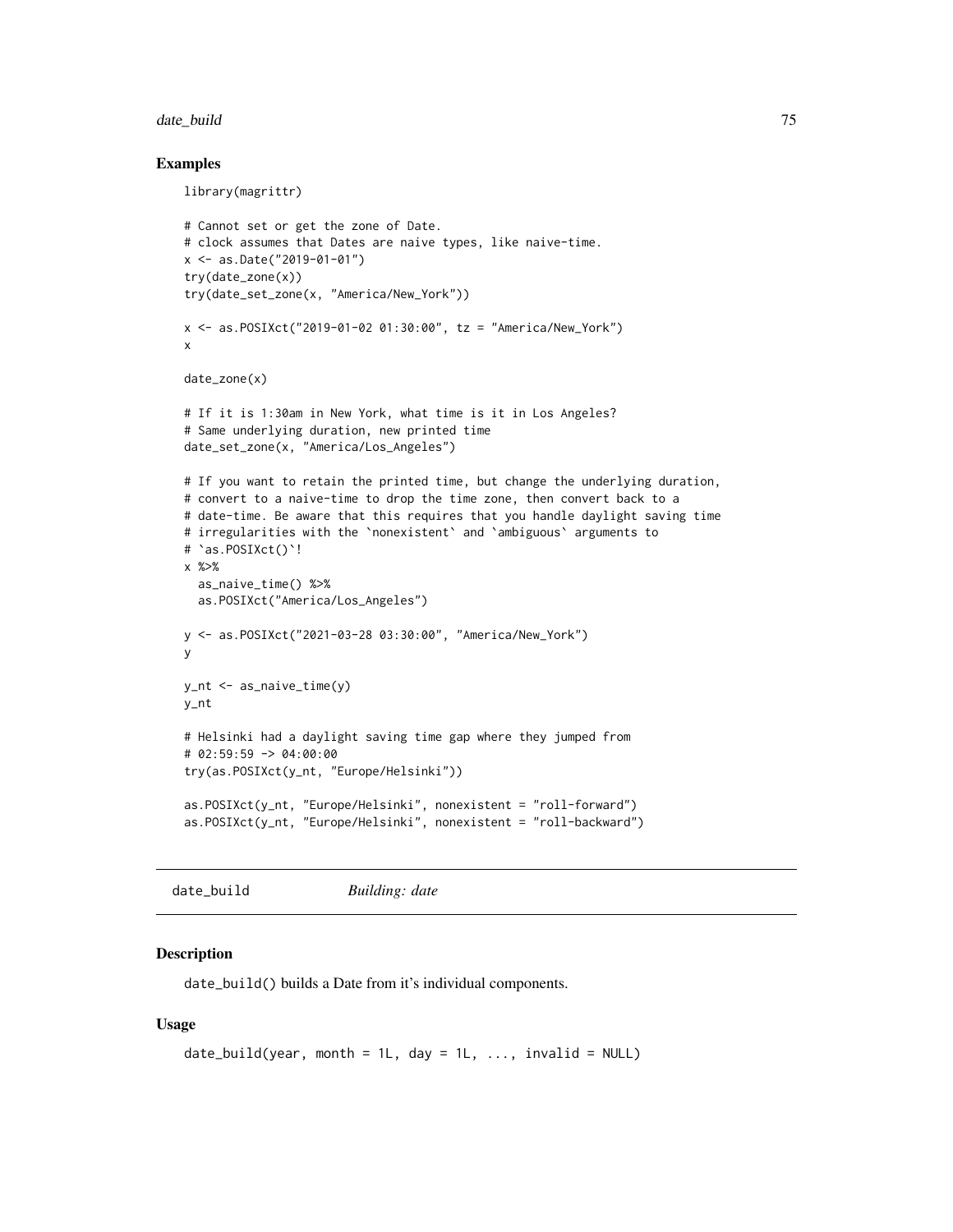| year     | [integer]                                                                                                                                                          |
|----------|--------------------------------------------------------------------------------------------------------------------------------------------------------------------|
|          | The year. Values [-32767, 32767] are generally allowed.                                                                                                            |
| month    | [integer]                                                                                                                                                          |
|          | The month. Values [1, 12] are allowed.                                                                                                                             |
| day      | [integer $/$ "last"]                                                                                                                                               |
|          | The day of the month. Values $[1, 31]$ are allowed.                                                                                                                |
|          | If "last", then the last day of the month is returned.                                                                                                             |
| $\cdots$ | These dots are for future extensions and must be empty.                                                                                                            |
| invalid  | [character(1) / $NULL]$                                                                                                                                            |
|          | One of the following invalid date resolution strategies:                                                                                                           |
|          | • "previous": The previous valid instant in time.                                                                                                                  |
|          | • "previous-day": The previous valid day in time, keeping the time of day.                                                                                         |
|          | • "next": The next valid instant in time.                                                                                                                          |
|          | • "next-day": The next valid day in time, keeping the time of day.                                                                                                 |
|          | • "overflow": Overflow by the number of days that the input is invalid by.<br>Time of day is dropped.                                                              |
|          | • "overflow-day": Overflow by the number of days that the input is invalid<br>by. Time of day is kept.                                                             |
|          | • "NA": Replace invalid dates with NA.                                                                                                                             |
|          | • "error": Error on invalid dates.                                                                                                                                 |
|          | Using either "previous" or "next" is generally recommended, as these two<br>strategies maintain the <i>relative ordering</i> between elements of the input.        |
|          | If NULL, defaults to "error".                                                                                                                                      |
|          | If getOption("clock.strict") is TRUE, invalid must be supplied and cannot<br>be NULL. This is a convenient way to make production code robust to invalid<br>dates. |

# Details

Components are recycled against each other.

# Value

A Date.

```
date_build(2019)
date_build(2019, 1:3)
# Generating invalid dates will trigger an error
try(date_build(2019, 1:12, 31))
# You can resolve this with `invalid`
date_buid(2019, 1:12, 31, invalid = "previous")
```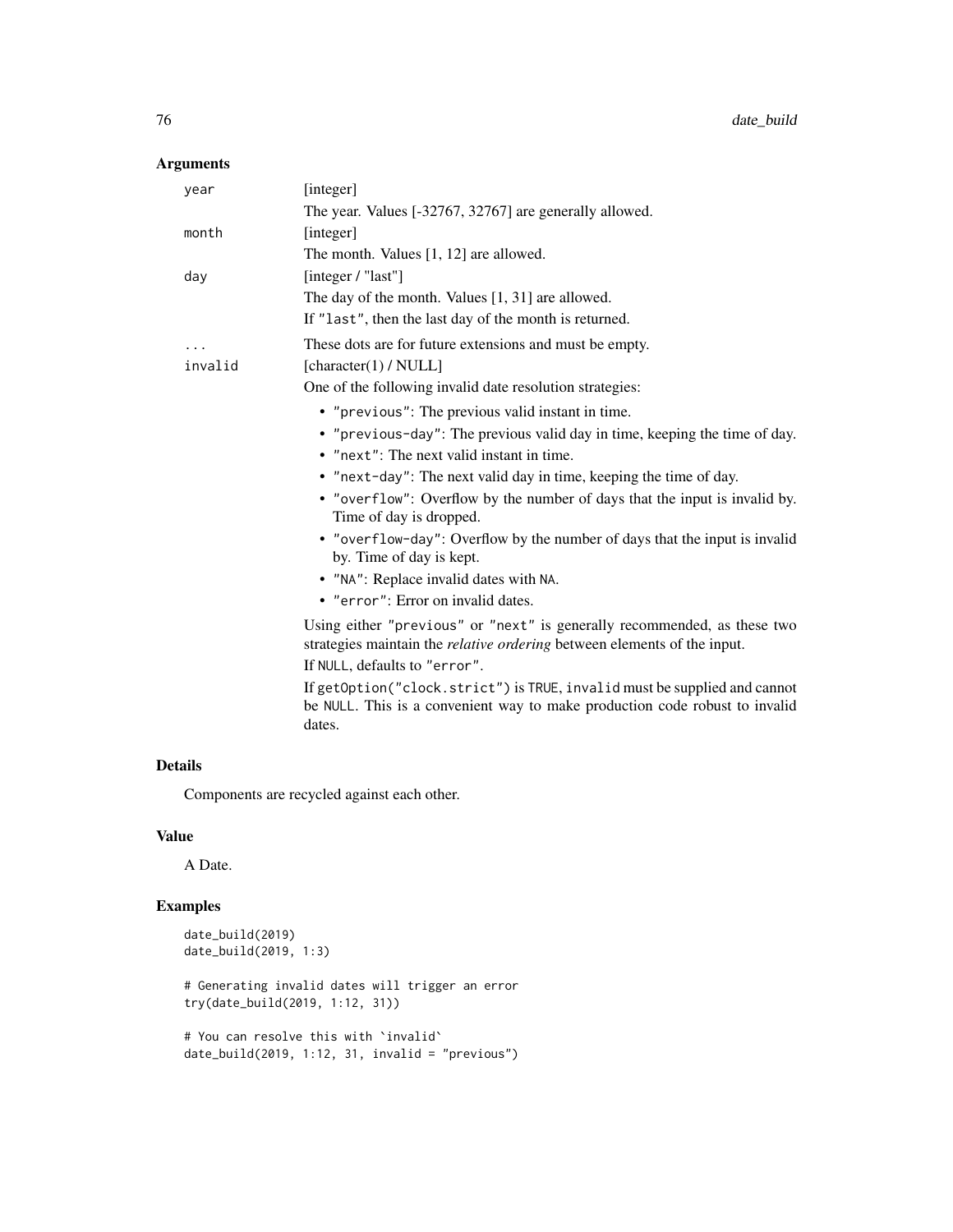date\_count\_between 77

```
# But this particular case (the last day of the month) is better
# specified as:
date_build(2019, 1:12, "last")
```
date\_count\_between *Counting: date and date-time*

#### Description

date\_count\_between() counts the number of precision units between start and end (i.e., the number of years or months or hours). This count corresponds to the *whole number* of units, and will never return a fractional value.

This is suitable for, say, computing the whole number of years or months between two dates, accounting for the day and time of day.

There are separate help pages for counting for dates and date-times:

- [dates \(Date\)](#page-50-0)
- [date-times \(POSIXct/POSIXlt\)](#page-130-0)

#### Usage

```
date_count_between(start, end, precision, ..., n = 1L)
```
#### Arguments

| start, end | [Date / POSIXct / POSIX1t]                                                        |
|------------|-----------------------------------------------------------------------------------|
|            | A pair of date or date-time vectors. These will be recycled to their common size. |
| precision  | [character(1)]                                                                    |
|            | A precision. Allowed precisions are dependent on the calendar used.               |
| .          | These dots are for future extensions and must be empty.                           |
| n          | [positive integer(1)]                                                             |
|            | A single positive integer specifying a multiple of precision to use.              |

### Value

An integer representing the number of precision units between start and end.

#### Comparison Direction

The computed count has the property that if start  $\leq$  end, then start  $+$   $\leq$  count $\geq$   $\leq$  end. Similarly, if start  $>=$  end, then start  $+$  <count $>=$  end. In other words, the comparison direction between start and end will never change after adding the count to start. This makes this function useful for repeated count computations at increasingly fine precisions.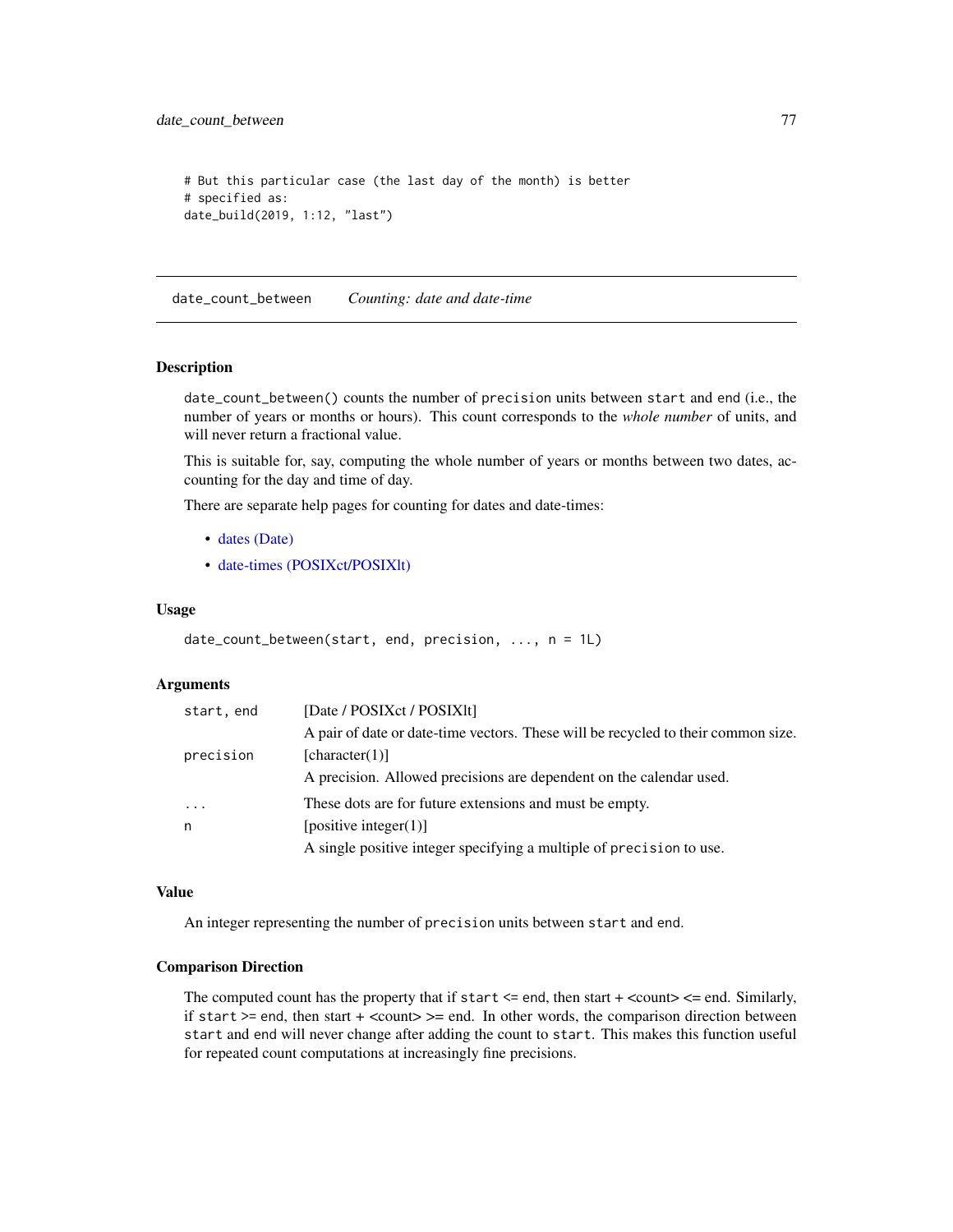## Examples

# See method specific documentation for more examples

```
start <- date_parse("2000-05-05")
end <- date_parse(c("2020-05-04", "2020-05-06"))
```

```
# Age in years
date_count_between(start, end, "year")
```

```
# Number of "whole" months between these dates
date_count_between(start, end, "month")
```
date\_format *Formatting: date and date-time*

# Description

date\_format() formats a date (Date) or date-time (POSIXct/POSIXlt) using a format string. There are separate help pages for formatting dates and date-times:

- [dates \(Date\)](#page-52-0)
- [date-times \(POSIXct/POSIXlt\)](#page-132-0)

# Usage

date\_format(x, ...)

#### Arguments

| X       | [Date / POSIXct / POSIX1t]                              |
|---------|---------------------------------------------------------|
|         | A date or date-time vector.                             |
| $\cdot$ | These dots are for future extensions and must be empty. |

# Value

A character vector of the formatted input.

## Examples

# See method specific documentation for more examples

```
x <- as.Date("2019-01-01")
date_format(x, format = "year: %Y, month: %m, day: %d")
```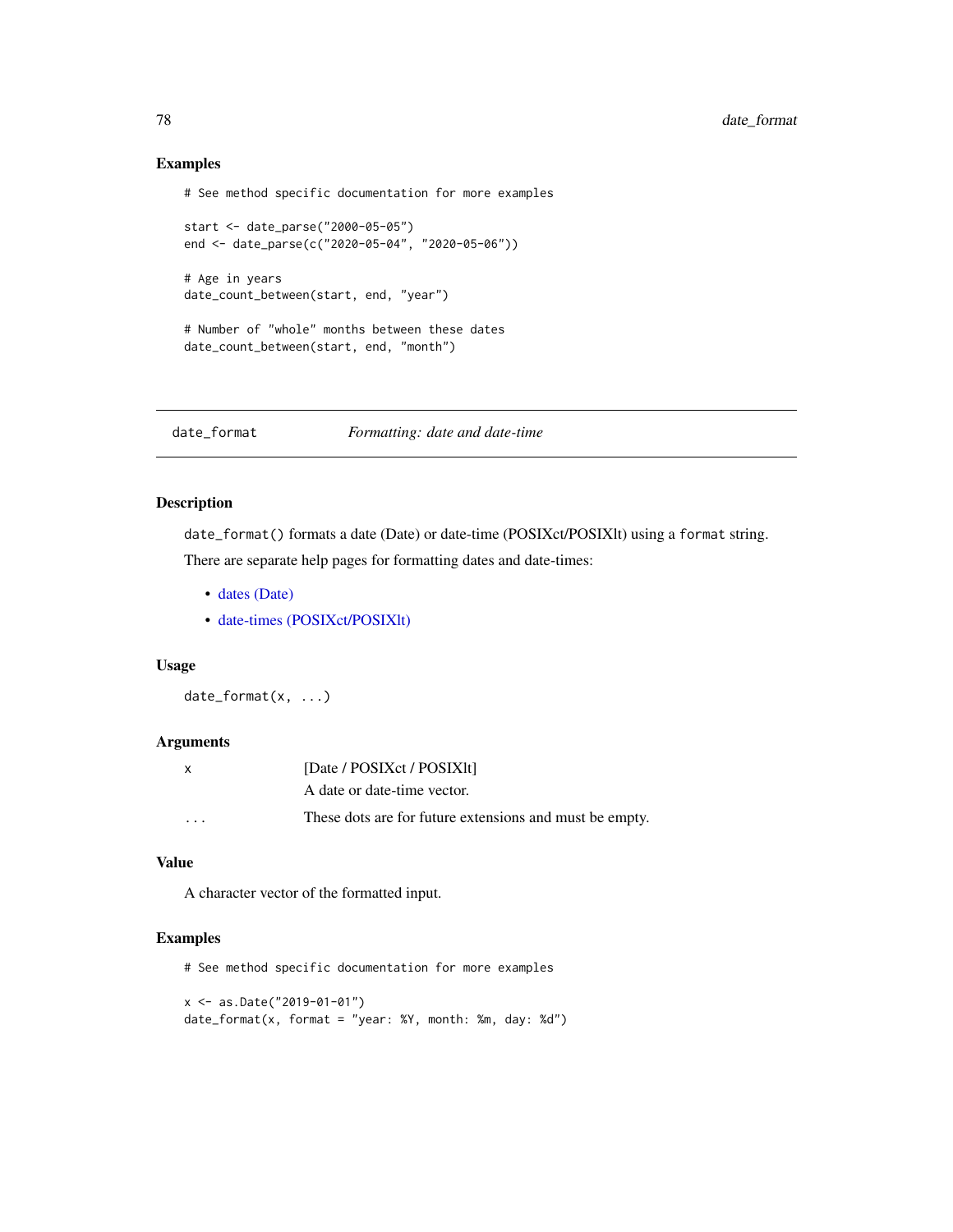# Description

date\_group() groups by a single component of a date-time, such as month of the year, or day of the month.

There are separate help pages for grouping dates and date-times:

- [dates \(Date\)](#page-56-0)
- [date-times \(POSIXct/POSIXlt\)](#page-137-0)

# Usage

```
date_group(x, precision, ..., n = 1L)
```
# Arguments

| $\mathsf{x}$ | [Date / POSIXct / POSIXIt]                                           |
|--------------|----------------------------------------------------------------------|
|              | A date or date-time vector.                                          |
| precision    | [character(1)]                                                       |
|              | A precision. Allowed precisions are dependent on the input used.     |
|              | These dots are for future extensions and must be empty.              |
| n            | [positive integer(1)]                                                |
|              | A single positive integer specifying a multiple of precision to use. |

# Value

x, grouped at precision.

```
# See type specific documentation for more examples
date_group(as.Date("2019-01-01") + 0:5, "day", n = 2)
```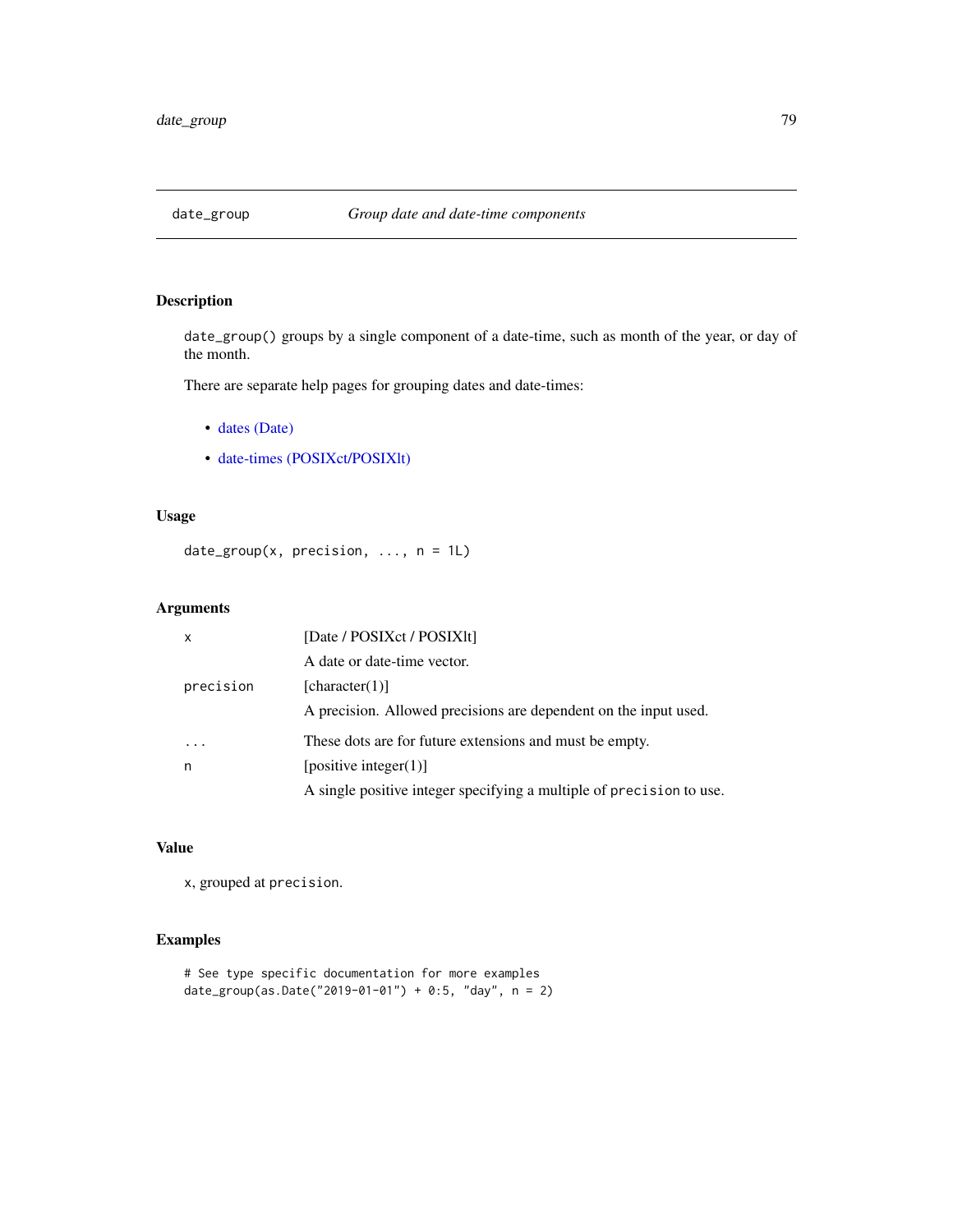date\_leap\_year *Is the year a leap year?*

#### Description

date\_leap\_year() detects if the year is a leap year.

# Usage

date\_leap\_year(x)

# Arguments

x [Date / POSIXct / POSIXlt] A date or date-time to detect leap years in.

## Value

A logical vector the same size as x. Returns TRUE if in a leap year, FALSE if not in a leap year, and NA if x is NA.

#### Examples

```
x <- as.Date("2019-01-01")
x \leftarrow add\_years(x, 0:5)date_leap_year(x)
y <- as.POSIXct("2019-01-01", "America/New_York")
y <- add_years(y, 0:5)
date_leap_year(y)
```
date\_month\_factor *Convert a date or date-time to an ordered factor of month names*

# Description

date\_month\_factor() extracts the month values from a date or date-time and converts them to an ordered factor of month names. This can be useful in combination with ggplot2, or for modeling.

```
date\_month_factor(x, ..., labels = "en", abbreviate = FALSE)
```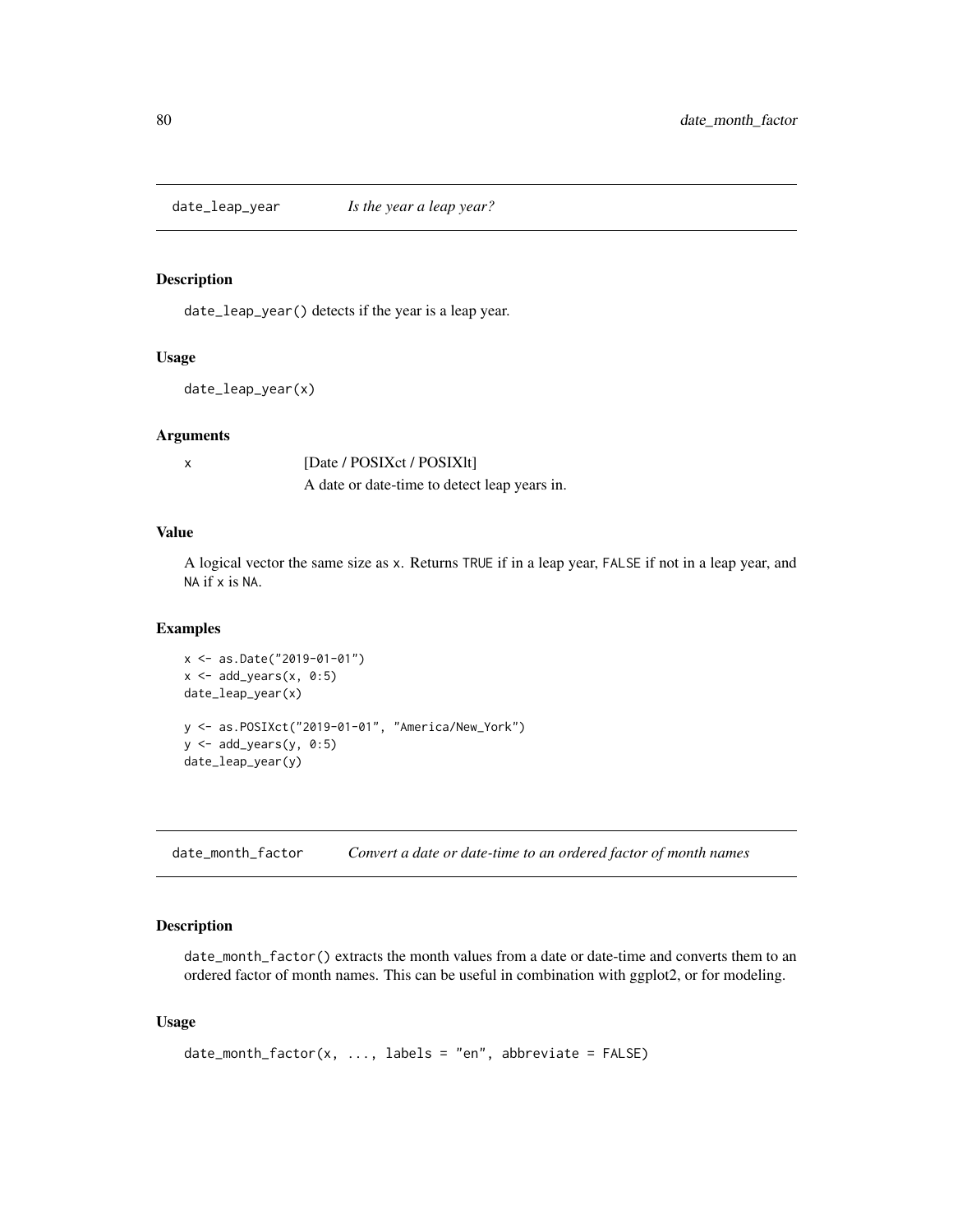# date\_parse 81

## Arguments

| $\mathsf{x}$ | [Date / POSIXct / POSIX1t]                                                                                                                                                                                 |
|--------------|------------------------------------------------------------------------------------------------------------------------------------------------------------------------------------------------------------|
|              | A date or date-time vector.                                                                                                                                                                                |
| $\ddotsc$    | These dots are for future extensions and must be empty.                                                                                                                                                    |
| labels       | [clock labels / character $(1)$ ]                                                                                                                                                                          |
|              | Character representations of localized weekday names, month names, and AM/PM<br>names. Either the language code as string (passed on to clock_labels_lookup()),<br>or an object created by clock_labels(). |
| abbreviate   | [logical(1)]                                                                                                                                                                                               |
|              | If TRUE, the abbreviated month names from labels will be used.                                                                                                                                             |
|              | If FALSE, the full month names from labels will be used.                                                                                                                                                   |

# Value

An ordered factor representing the months.

## Examples

```
x <- add_months(as.Date("2019-01-01"), 0:11)
date_month_factor(x)
date_month_factor(x, abbreviate = TRUE)
date_month_factor(x, labels = "fr")
```
<span id="page-80-0"></span>date\_parse *Parsing: date*

# Description

date\_parse() parses strings into a Date.

The default format used is "%Y-%m-%d". This matches the default result from calling print() or format() on a Date.

# Usage

date\_parse(x, ..., format = NULL, locale = clock\_locale())

# Arguments

| X                       | [character]                                             |
|-------------------------|---------------------------------------------------------|
|                         | A character vector to parse.                            |
| $\cdot$ $\cdot$ $\cdot$ | These dots are for future extensions and must be empty. |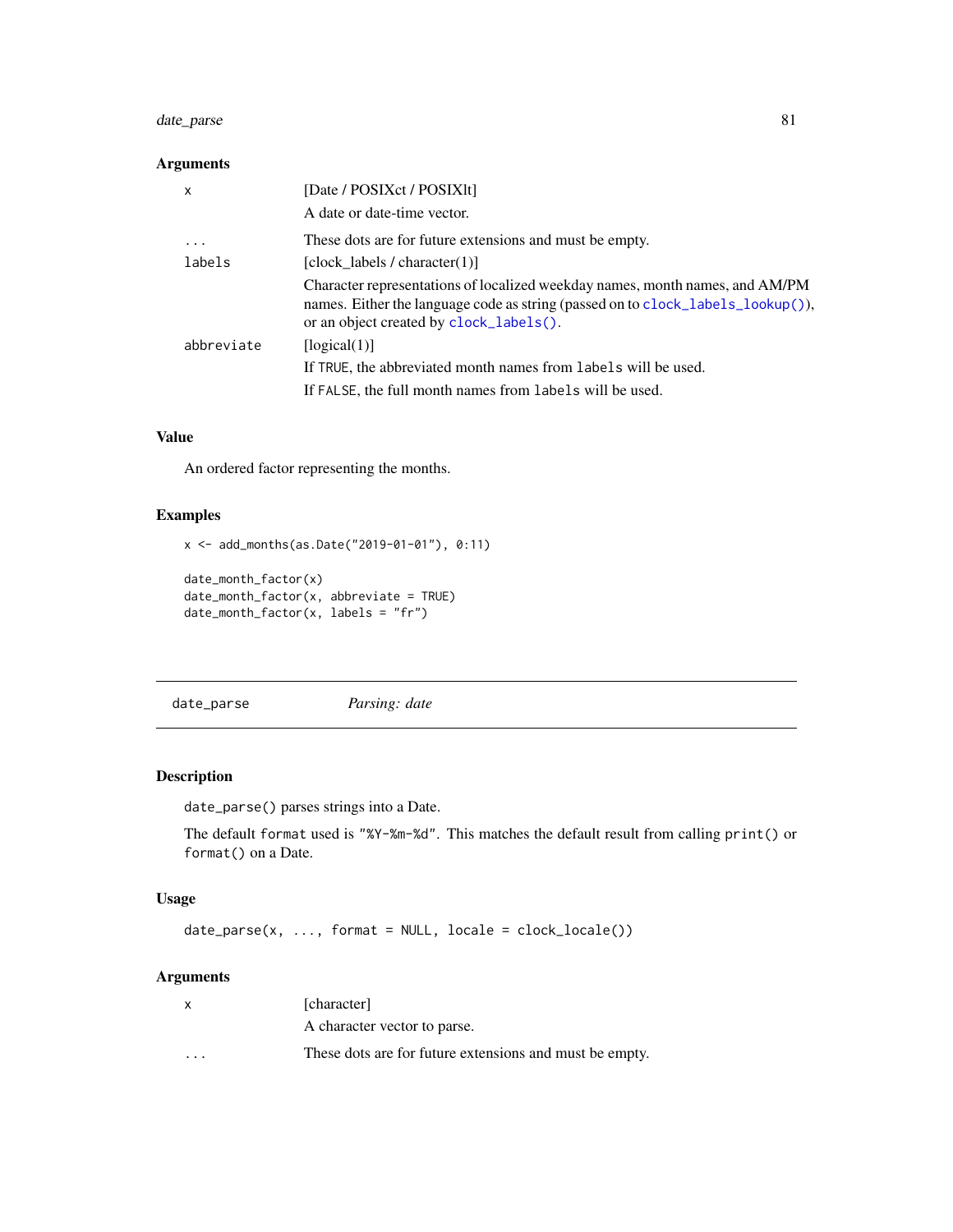# format [character / NULL]

A format string. A combination of the following commands, or NULL, in which case a default format string is used.

A vector of multiple format strings can be supplied. They will be tried in the order they are provided.

## Year

- %C: The century as a decimal number. The modified command %NC where N is a positive decimal integer specifies the maximum number of characters to read. If not specified, the default is 2. Leading zeroes are permitted but not required.
- $\%$ y: The last two decimal digits of the year. If the century is not otherwise specified (e.g. with  $\%C$ ), values in the range [69 - 99] are presumed to refer to the years [1969 - 1999], and values in the range [00 - 68] are presumed to refer to the years [2000 - 2068]. The modified command %Ny, where N is a positive decimal integer, specifies the maximum number of characters to read. If not specified, the default is 2. Leading zeroes are permitted but not required.
- %Y: The year as a decimal number. The modified command %NY where N is a positive decimal integer specifies the maximum number of characters to read. If not specified, the default is 4. Leading zeroes are permitted but not required.

#### Month

- %b, %B, %h: The locale's full or abbreviated case-insensitive month name.
- %m: The month as a decimal number. January is 1. The modified command %Nm where N is a positive decimal integer specifies the maximum number of characters to read. If not specified, the default is 2. Leading zeroes are permitted but not required.

#### Day

• %d, %e: The day of the month as a decimal number. The modified command %Nd where N is a positive decimal integer specifies the maximum number of characters to read. If not specified, the default is 2. Leading zeroes are permitted but not required.

#### Day of the week

- %a, %A: The locale's full or abbreviated case-insensitive weekday name.
- %w: The weekday as a decimal number  $(0-6)$ , where Sunday is 0. The modified command %Nw where N is a positive decimal integer specifies the maximum number of characters to read. If not specified, the default is 1. Leading zeroes are permitted but not required.

# ISO 8601 week-based year

• %g: The last two decimal digits of the ISO week-based year. The modified command %Ng where N is a positive decimal integer specifies the maximum number of characters to read. If not specified, the default is 2. Leading zeroes are permitted but not required.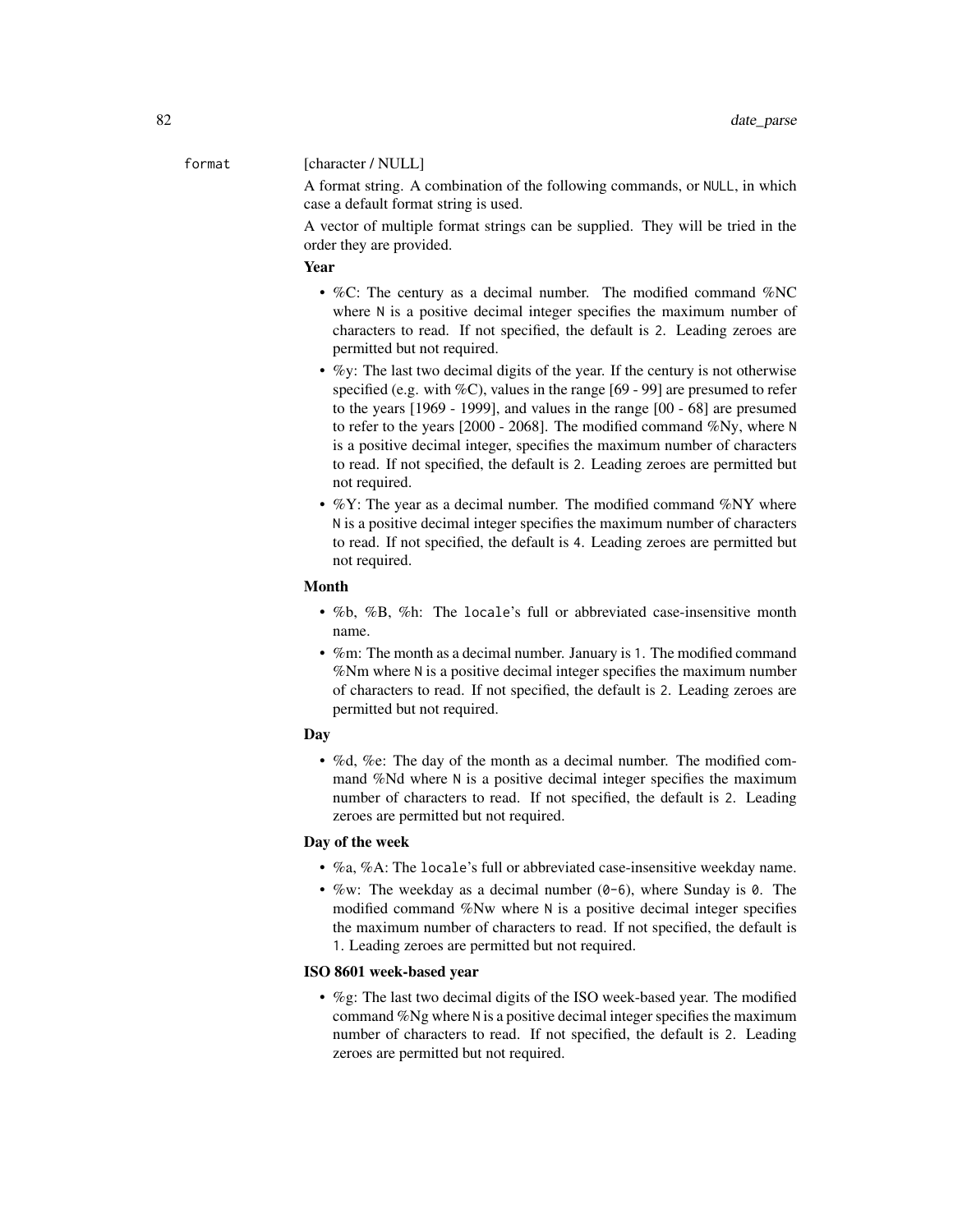- %G: The ISO week-based year as a decimal number. The modified command %NG where N is a positive decimal integer specifies the maximum number of characters to read. If not specified, the default is 4. Leading zeroes are permitted but not required.
- %V: The ISO week-based week number as a decimal number. The modified command %NV where N is a positive decimal integer specifies the maximum number of characters to read. If not specified, the default is 2. Leading zeroes are permitted but not required.
- %u: The ISO weekday as a decimal number (1-7), where Monday is 1. The modified command %Nu where N is a positive decimal integer specifies the maximum number of characters to read. If not specified, the default is 1. Leading zeroes are permitted but not required.

## Week of the year

- %U: The week number of the year as a decimal number. The first Sunday of the year is the first day of week 01. Days of the same year prior to that are in week 00. The modified command %NU where N is a positive decimal integer specifies the maximum number of characters to read. If not specified, the default is 2. Leading zeroes are permitted but not required.
- %W: The week number of the year as a decimal number. The first Monday of the year is the first day of week 01. Days of the same year prior to that are in week 00. The modified command %NW where N is a positive decimal integer specifies the maximum number of characters to read. If not specified, the default is 2. Leading zeroes are permitted but not required.

#### Day of the year

• %j: The day of the year as a decimal number. January 1 is 1. The modified command %Nj where N is a positive decimal integer specifies the maximum number of characters to read. If not specified, the default is 3. Leading zeroes are permitted but not required.

## Date

- %D, %x: Equivalent to %m/%d/%y.
- %F: Equivalent to %Y-%m-%d. If modified with a width (like %NF), the width is applied to only %Y.

# Time of day

- %H: The hour (24-hour clock) as a decimal number. The modified command %NH where N is a positive decimal integer specifies the maximum number of characters to read. If not specified, the default is 2. Leading zeroes are permitted but not required.
- %I: The hour (12-hour clock) as a decimal number. The modified command %NI where N is a positive decimal integer specifies the maximum number of characters to read. If not specified, the default is 2. Leading zeroes are permitted but not required.
- %M: The minutes as a decimal number. The modified command %NM where N is a positive decimal integer specifies the maximum number of characters to read. If not specified, the default is 2. Leading zeroes are permitted but not required.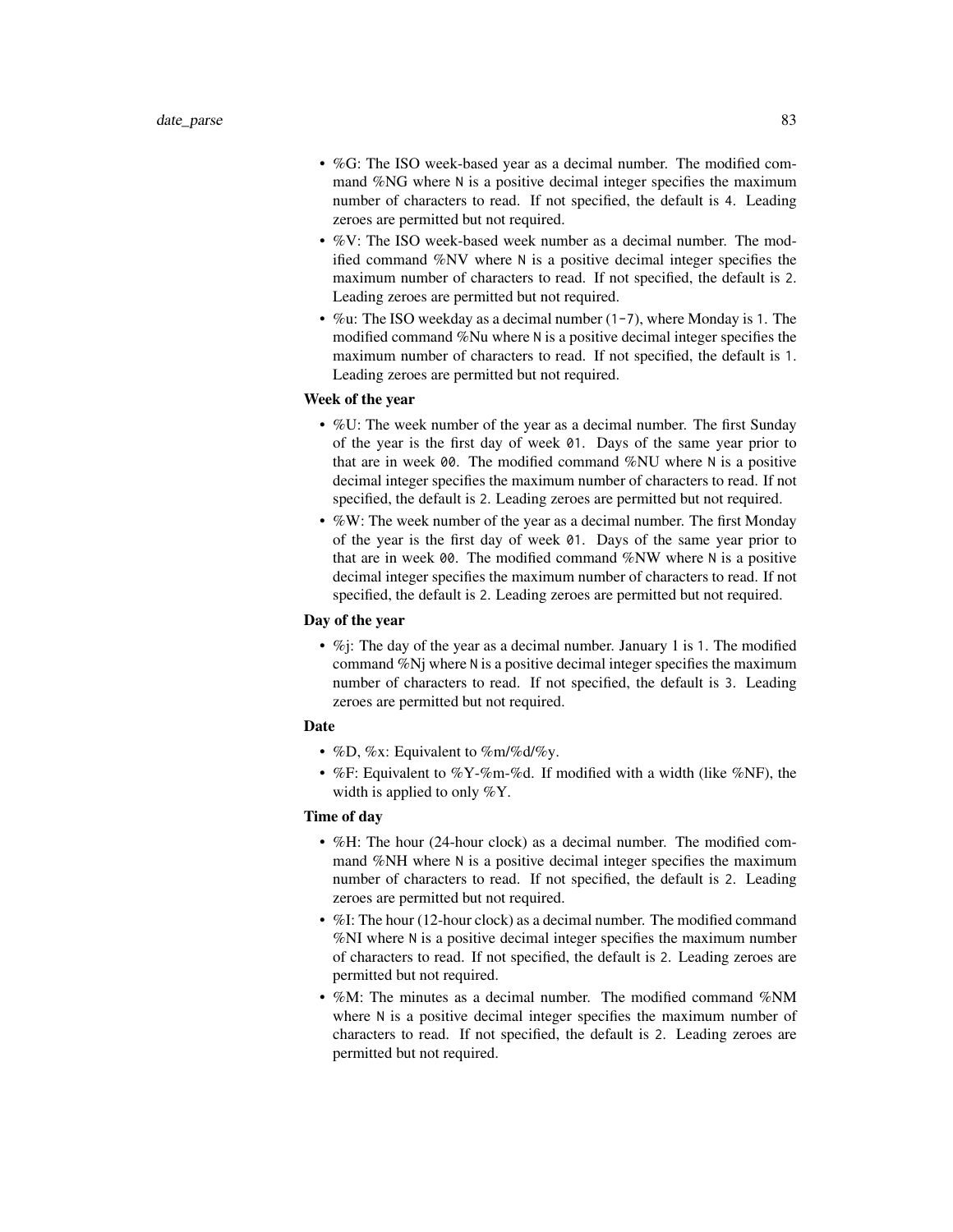- %S: The seconds as a decimal number. Leading zeroes are permitted but not required. If encountered, the locale determines the decimal point character. Generally, the maximum number of characters to read is determined by the precision that you are parsing at. For example, a precision of "second" would read a maximum of 2 characters, while a precision of "millisecond" would read a maximum of 6 (2 for the values before the decimal point, 1 for the decimal point, and 3 for the values after it). The modified command %NS, where N is a positive decimal integer, can be used to exactly specify the maximum number of characters to read. This is only useful if you happen to have seconds with more than 1 leading zero.
- %p: The locale's equivalent of the AM/PM designations associated with a 12-hour clock. The command %I must precede %p in the format string.
- %R: Equivalent to %H:%M.
- $\%$ T,  $\%$ X: Equivalent to  $\%$ H: $\%$ M: $\%$ S.
- %r: Equivalent to %I:%M:%S %p.

## Time zone

- %z: The offset from UTC in the format [+|-]hh[mm]. For example -0430 refers to 4 hours 30 minutes behind UTC. And 04 refers to 4 hours ahead of UTC. The modified command %Ez parses a : between the hours and minutes and leading zeroes on the hour field are optional: [+|-]h[h][:mm]. For example -04:30 refers to 4 hours 30 minutes behind UTC. And 4 refers to 4 hours ahead of UTC.
- %Z: The full time zone name or the time zone abbreviation, depending on the function being used. A single word is parsed. This word can only contain characters that are alphanumeric, or one of  $'$   $'$ ,  $'$ / $'$ ,  $'$  -  $'$  or  $'$  + $'$ .

#### Miscellaneous

- %c: A date and time representation. Equivalent to %a %b %d %H:%M:%S %Y.
- %%: A % character.
- %n: Matches one white space character. %n, %t, and a space can be combined to match a wide range of white-space patterns. For example "%n " matches one or more white space characters, and "%n%t%t" matches one to three white space characters.
- %t: Matches zero or one white space characters.

locale [clock\_locale]

A locale object created from [clock\\_locale\(\)](#page-42-0).

#### Details

date\_parse() *ignores both the* %z *and* %Z *commands,* as clock treats Date as a *naive* type, with a yet-to-be-specified time zone.

Parsing strings with sub-daily components, such as hours, minutes, or seconds, should generally be done with [date\\_time\\_parse\(\)](#page-64-0). If you only need the date components from a string with sub-daily components, choose one of the following:

• If the date components are at the front of the string, and you don't want the time components to affect the date in any way, you can use [date\\_parse\(\)](#page-80-0) to parse only the date components. For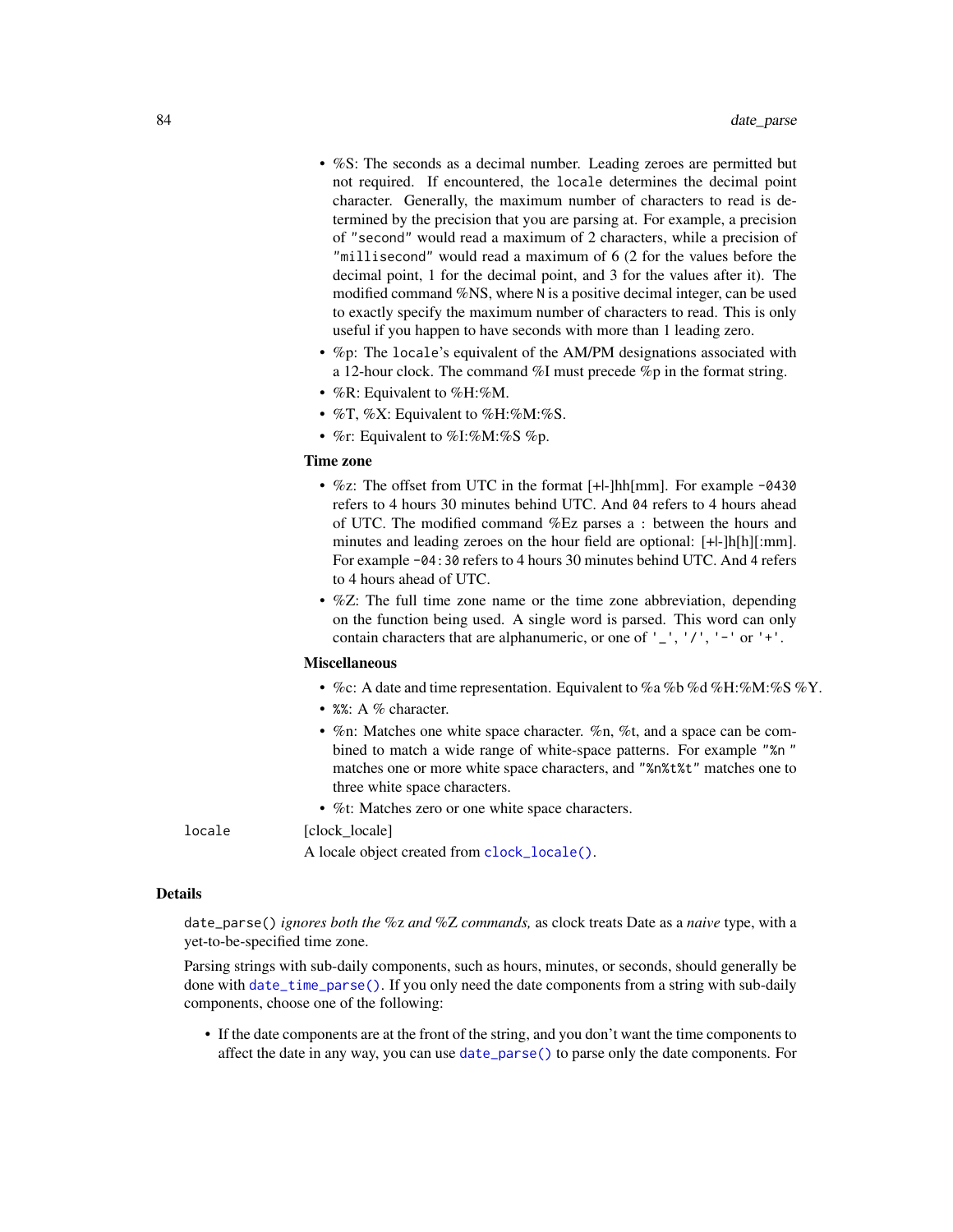# date\_parse 85

example, date\_parse("2019-01-05 00:01:02",format = "%Y-%m-%d") will parse through 05 and then stop.

• If you want the time components to influence the date, then parse the full string with [date\\_time\\_parse\(\)](#page-64-0), round to day precision with a rounding function like [date\\_round\(\)](#page-44-0), and cast to date with [as\\_date\(\)](#page-12-0).

Attempting to directly parse all components of a sub-daily string into a Date is ambiguous and undefined, and is unlikely to work as you might expect. For example, date\_parse("2019-01-05 00:01:02",format = "%Y-%m-%d %H:%M:%S") is not officially supported, even if it works in some cases.

#### Value

A Date.

```
date_parse("2020-01-01")
date_parse(
  "January 5, 2020",
  format = "&B %d, %Y"
)
# With a different locale
date_parse(
  "janvier 5, 2020",
  format = "%B %d, %Y",
  locale = clock_locale("fr")
\mathcal{L}# A neat feature of `date_parse()` is the ability to parse
# the ISO year-week-day format
date_parse("2020-W01-2", format = "%G-W%V-%u")
# ---------------------------------------------------------------------------
# Sub-daily components
# If you have a string with sub-daily components, but only require the date,
# first parse them as date-times to fully parse the sub-daily components,
# then round using whatever convention is required for your use case before
# converting to date.
x <- c("2019-01-01 11", "2019-01-01 12")
x \le - date_time_parse(x, zone = "UTC", format = "%Y-%m-%d %H")
x
date_floor(x, "day")
date_round(x, "day")
as_date(date_round(x, "day"))
```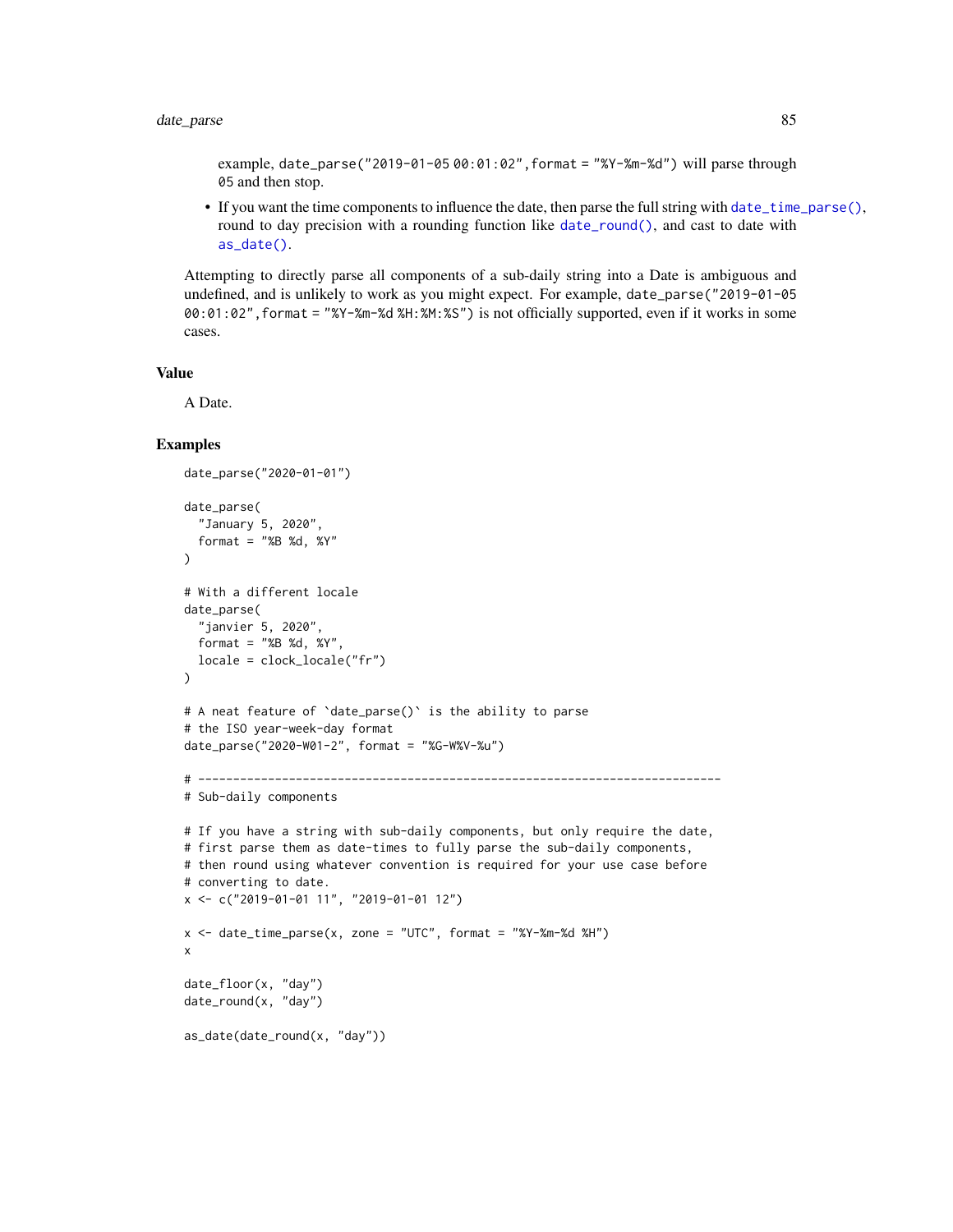# Description

date\_seq() generates a date (Date) or date-time (POSIXct/POSIXlt) sequence. There are separate help pages for generating sequences for dates and date-times:

- [dates \(Date\)](#page-59-0)
- [date-times \(POSIXct/POSIXlt\)](#page-143-0)

# Usage

 $date\_seq(from, ..., to = NULL, by = NULL, total\_size = NULL)$ 

# Arguments

| from       | [Date(1) / POSIXct(1) / POSIXIt(1)]                                              |
|------------|----------------------------------------------------------------------------------|
|            | A date or date-time to start the sequence from.                                  |
|            | from is always included in the result.                                           |
| .          | These dots are for future extensions and must be empty.                          |
| to         | $[Date(1) / POSIXct(1) / POSIXIt(1) / NULL]$                                     |
|            | A date or date-time to stop the sequence at.                                     |
|            | to is only included in the result if the resulting sequence divides the distance |
|            | between from and to exactly.                                                     |
| by         | $[integer(1) / clock\_duration(1) / NULL]$                                       |
|            | The unit to increment the sequence by.                                           |
|            | If to $\le$ from, then by must be positive.                                      |
|            | If to $>$ from, then by must be negative.                                        |
| total_size | [positive integer(1) / NULL]                                                     |
|            | The size of the resulting sequence.                                              |
|            | If specified alongside to, this must generate a non-fractional sequence between  |
|            | from and to.                                                                     |
|            |                                                                                  |

## Value

A date or date-time vector.

# Examples

# See method specific documentation for more examples

x <- as.Date("2019-01-01")  $date\_seq(x, by = duration\_months(2), total\_size = 20)$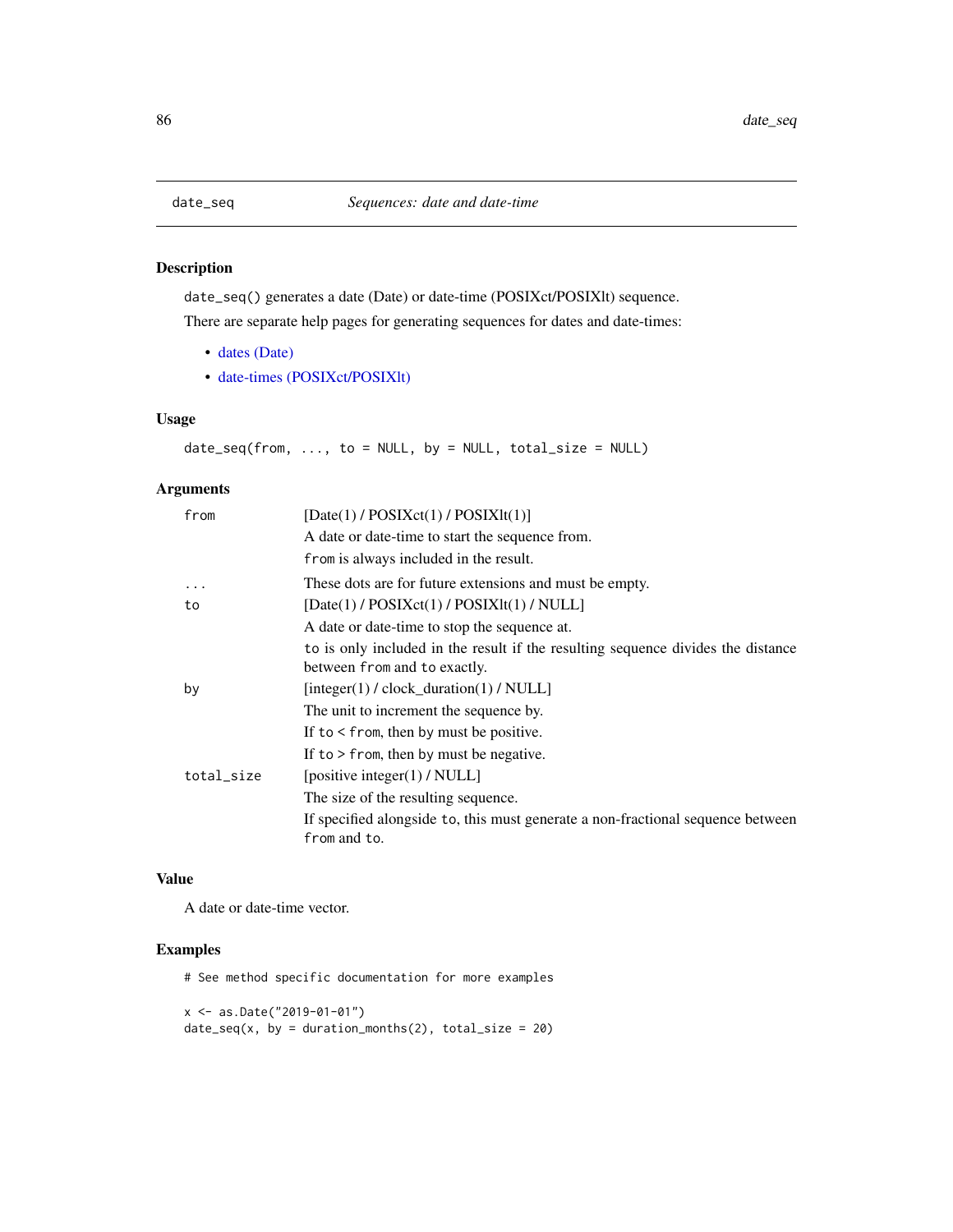# Description

date\_time\_build() builds a POSIXct from it's individual components. To build a POSIXct, it is required that you specify the zone.

# Usage

```
date_time_build(
 year,
 month = 1L,
 day = 1L,
 hour = OL,
 minute = 0L,second = 0L,...,
 zone,
  invalid = NULL,
 nonexistent = NULL,
  ambiguous = NULL
\mathcal{E}
```
# Arguments

| year   | [integer]                                                 |
|--------|-----------------------------------------------------------|
|        | The year. Values [-32767, 32767] are generally allowed.   |
| month  | [integer]                                                 |
|        | The month. Values [1, 12] are allowed.                    |
| day    | [integer / "last"]                                        |
|        | The day of the month. Values $[1, 31]$ are allowed.       |
|        | If "last", then the last day of the month is returned.    |
| hour   | [integer]                                                 |
|        | The hour. Values [0, 23] are allowed.                     |
| minute | [integer]                                                 |
|        | The minute. Values [0, 59] are allowed.                   |
| second | [integer]                                                 |
|        | The second. Values [0, 59] are allowed.                   |
| .      | These dots are for future extensions and must be empty.   |
| zone   | [character(1)]                                            |
|        | A valid time zone name.                                   |
|        | This argument is required, and must be specified by name. |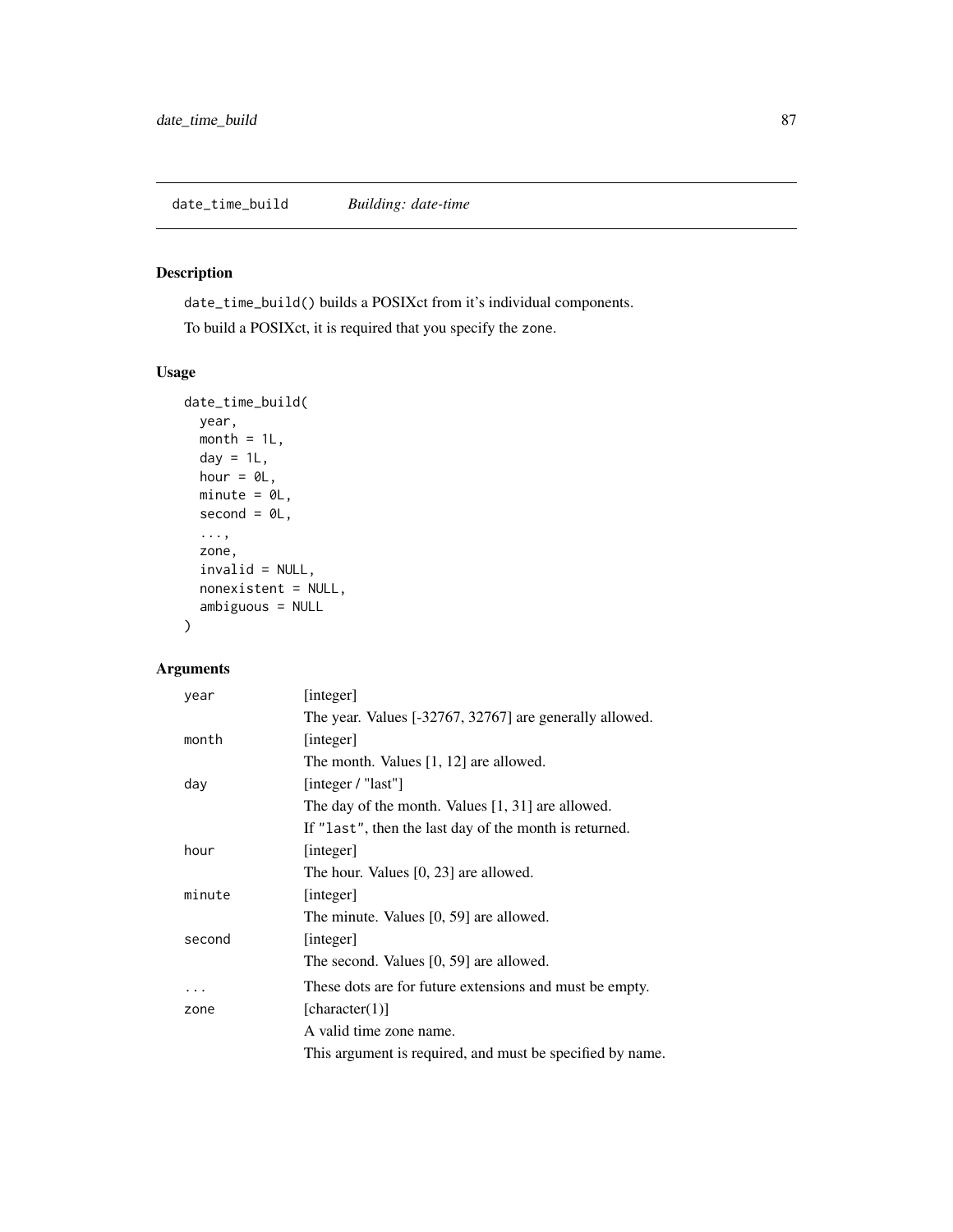| invalid     | [character(1) / $NULL]$<br>One of the following invalid date resolution strategies:                                                                                                         |
|-------------|---------------------------------------------------------------------------------------------------------------------------------------------------------------------------------------------|
|             |                                                                                                                                                                                             |
|             | • "previous": The previous valid instant in time.                                                                                                                                           |
|             | • "previous-day": The previous valid day in time, keeping the time of day.<br>• "next": The next valid instant in time.                                                                     |
|             | • "next-day": The next valid day in time, keeping the time of day.                                                                                                                          |
|             | • "overflow": Overflow by the number of days that the input is invalid by.<br>Time of day is dropped.                                                                                       |
|             | • "overflow-day": Overflow by the number of days that the input is invalid<br>by. Time of day is kept.                                                                                      |
|             | • "NA": Replace invalid dates with NA.                                                                                                                                                      |
|             | • "error": Error on invalid dates.                                                                                                                                                          |
|             | Using either "previous" or "next" is generally recommended, as these two<br>strategies maintain the <i>relative ordering</i> between elements of the input.                                 |
|             | If NULL, defaults to "error".                                                                                                                                                               |
|             | If getOption("clock.strict") is TRUE, invalid must be supplied and cannot<br>be NULL. This is a convenient way to make production code robust to invalid<br>dates.                          |
| nonexistent | [character / NULL]                                                                                                                                                                          |
|             | One of the following nonexistent time resolution strategies, allowed to be either<br>length 1, or the same length as the input:                                                             |
|             | • "roll-forward": The next valid instant in time.                                                                                                                                           |
|             | • "roll-backward": The previous valid instant in time.                                                                                                                                      |
|             | • "shift-forward": Shift the nonexistent time forward by the size of the<br>daylight saving time gap.                                                                                       |
|             | · "shift-backward: Shift the nonexistent time backward by the size of the<br>daylight saving time gap.                                                                                      |
|             | • "NA": Replace nonexistent times with NA.                                                                                                                                                  |
|             | • "error": Error on nonexistent times.                                                                                                                                                      |
|             | Using either "roll-forward" or "roll-backward" is generally recommended<br>over shifting, as these two strategies maintain the <i>relative ordering</i> between el-<br>ements of the input. |
|             | If NULL, defaults to "error".                                                                                                                                                               |
|             | If getOption("clock.strict") is TRUE, nonexistent must be supplied and<br>cannot be NULL. This is a convenient way to make production code robust to<br>nonexistent times.                  |
| ambiguous   | [character / zoned_time / POSIXct / list(2) / NULL]                                                                                                                                         |
|             | One of the following ambiguous time resolution strategies, allowed to be either<br>length 1, or the same length as the input:                                                               |
|             | • "earliest": Of the two possible times, choose the earliest one.<br>• "latest": Of the two possible times, choose the latest one.                                                          |

- "NA": Replace ambiguous times with NA.
- "error": Error on ambiguous times.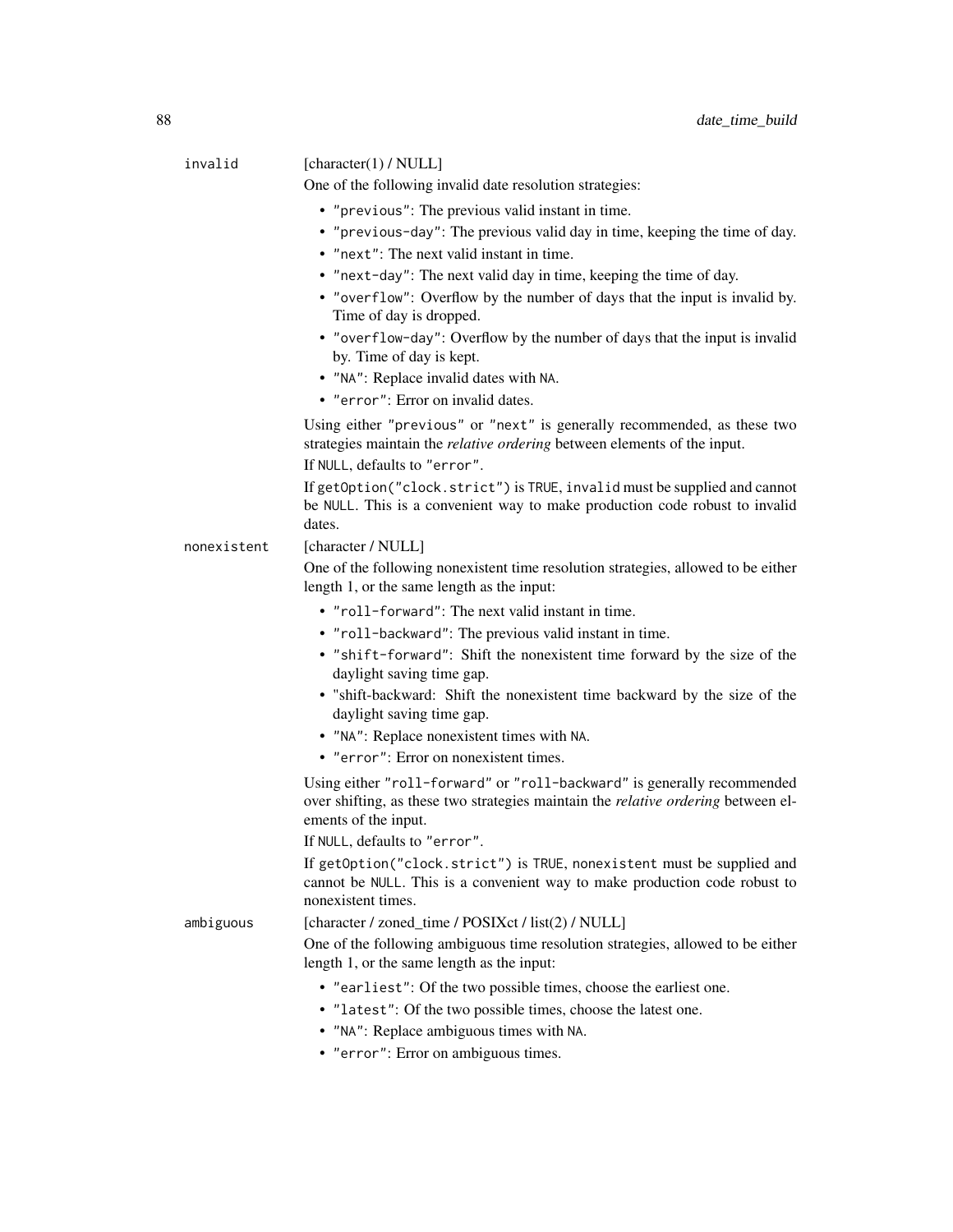Alternatively, ambiguous is allowed to be a zoned\_time (or POSIXct) that is either length 1, or the same length as the input. If an ambiguous time is encountered, the zoned\_time is consulted. If the zoned\_time corresponds to a naive\_time that is also ambiguous *and* uses the same daylight saving time transition point as the original ambiguous time, then the offset of the zoned time is used to resolve the ambiguity. If the ambiguity cannot be resolved by consulting the zoned time, then this method falls back to NULL.

Finally, ambiguous is allowed to be a list of size 2, where the first element of the list is a zoned\_time (as described above), and the second element of the list is an ambiguous time resolution strategy to use when the ambiguous time cannot be resolved by consulting the zoned\_time. Specifying a zoned\_time on its own is identical to list(<zoned\_time>, NULL).

If NULL, defaults to "error".

If getOption("clock.strict") is TRUE, ambiguous must be supplied and cannot be NULL. Additionally, ambiguous cannot be specified as a zoned\_time on its own, as this implies NULL for ambiguous times that the zoned\_time cannot resolve. Instead, it must be specified as a list alongside an ambiguous time resolution strategy as described above. This is a convenient way to make production code robust to ambiguous times.

#### Details

Components are recycled against each other.

# Value

A POSIXct.

```
# The zone argument is required!
# clock always requires you to be explicit about your choice of `zone`.
try(date_time_build(2020))
date_time_build(2020, zone = "America/New_York")
# Nonexistent time due to daylight saving time gap from 01:59:59 -> 03:00:00
try(date_time_build(1970, 4, 26, 1:12, 30, zone = "America/New_York"))
# Resolve with a nonexistent time resolution strategy
date_time_build(
 1970, 4, 26, 1:12, 30,
 zone = "America/New_York",
 nonexistent = "roll-forward"
)
```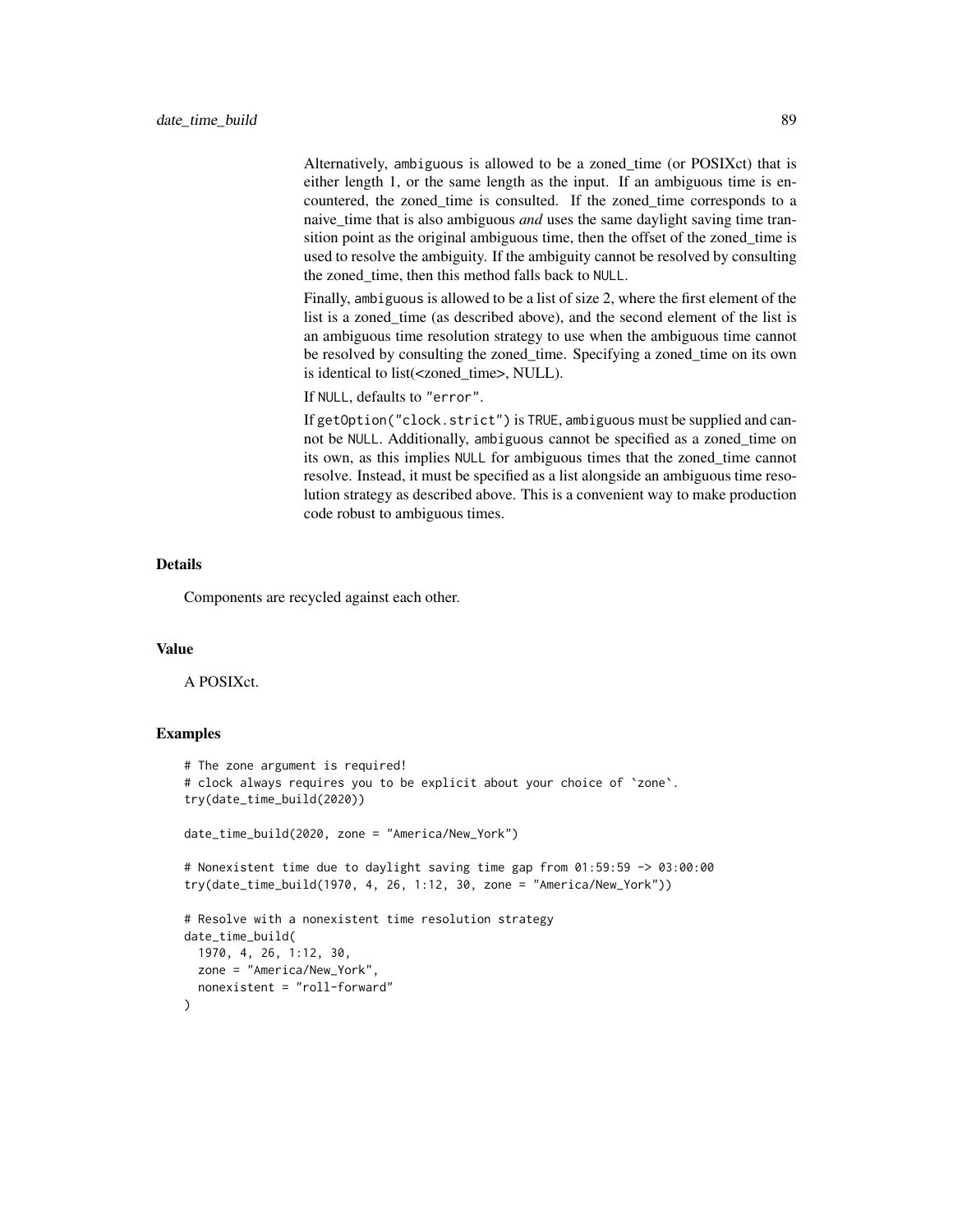date\_weekday\_factor *Convert a date or date-time to a weekday factor*

# Description

date\_weekday\_factor() converts a date or date-time to an ordered factor with levels representing the weekday. This can be useful in combination with ggplot2, or for modeling.

# Usage

```
date_weekday_factor(
  x,
  ...,
  labels = "en",
  abbreviate = TRUE,
  encoding = "western"
)
```
# Arguments

| [Date / POSIXct / POSIXlt]                                                                                                                                                                                 |
|------------------------------------------------------------------------------------------------------------------------------------------------------------------------------------------------------------|
| A date or date-time vector.                                                                                                                                                                                |
| These dots are for future extensions and must be empty.                                                                                                                                                    |
| [clock_labels / character(1)]                                                                                                                                                                              |
| Character representations of localized weekday names, month names, and AM/PM<br>names. Either the language code as string (passed on to clock_labels_lookup()),<br>or an object created by clock_labels(). |
| [logical(1)]                                                                                                                                                                                               |
| If TRUE, the abbreviated weekday names from labels will be used.                                                                                                                                           |
| If FALSE, the full weekday names from labels will be used.                                                                                                                                                 |
| [character(1)]                                                                                                                                                                                             |
| One of:                                                                                                                                                                                                    |
| • "western": Encode the weekdays as an ordered factor with levels from<br>Sunday -> Saturday.<br>• "iso": Encode the weekdays as an ordered factor with levels from Monday<br>-> Sunday.                   |
|                                                                                                                                                                                                            |

# Value

An ordered factor representing the weekdays.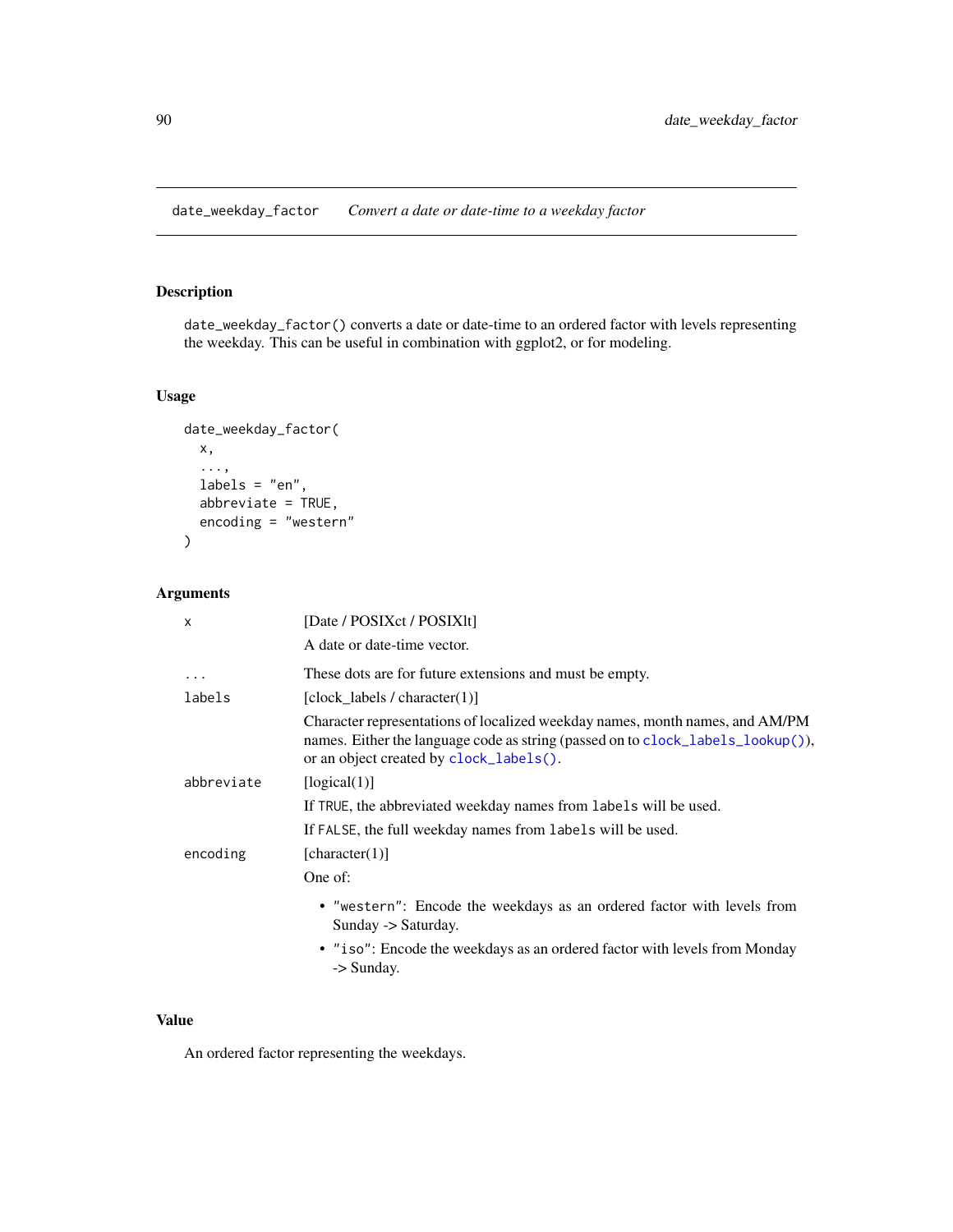# duration-arithmetic 91

## Examples

```
x <- as.Date("2019-01-01") + 0:6
# Default to Sunday -> Saturday
date_weekday_factor(x)
# ISO encoding is Monday -> Sunday
date_weekday_factor(x, encoding = "iso")
# With full names
date_weekday_factor(x, abbreviate = FALSE)
# Or a different language
date\_weekday_factor(x, labels = "fr")
```
duration-arithmetic *Arithmetic: duration*

## Description

These are duration methods for the [arithmetic generics.](#page-32-0)

- add\_years()
- add\_quarters()
- add\_months()
- add\_weeks()
- add\_days()
- add\_hours()
- add\_minutes()
- add\_seconds()
- add\_milliseconds()
- add\_microseconds()
- add\_nanoseconds()

When adding to a duration using one of these functions, a second duration is created based on the function name and n. The two durations are then added together, and the precision of the result is determined as the *more precise precision* of the two durations.

```
## S3 method for class 'clock_duration'
add\_years(x, n, ...)## S3 method for class 'clock_duration'
add_quarters(x, n, ...)
```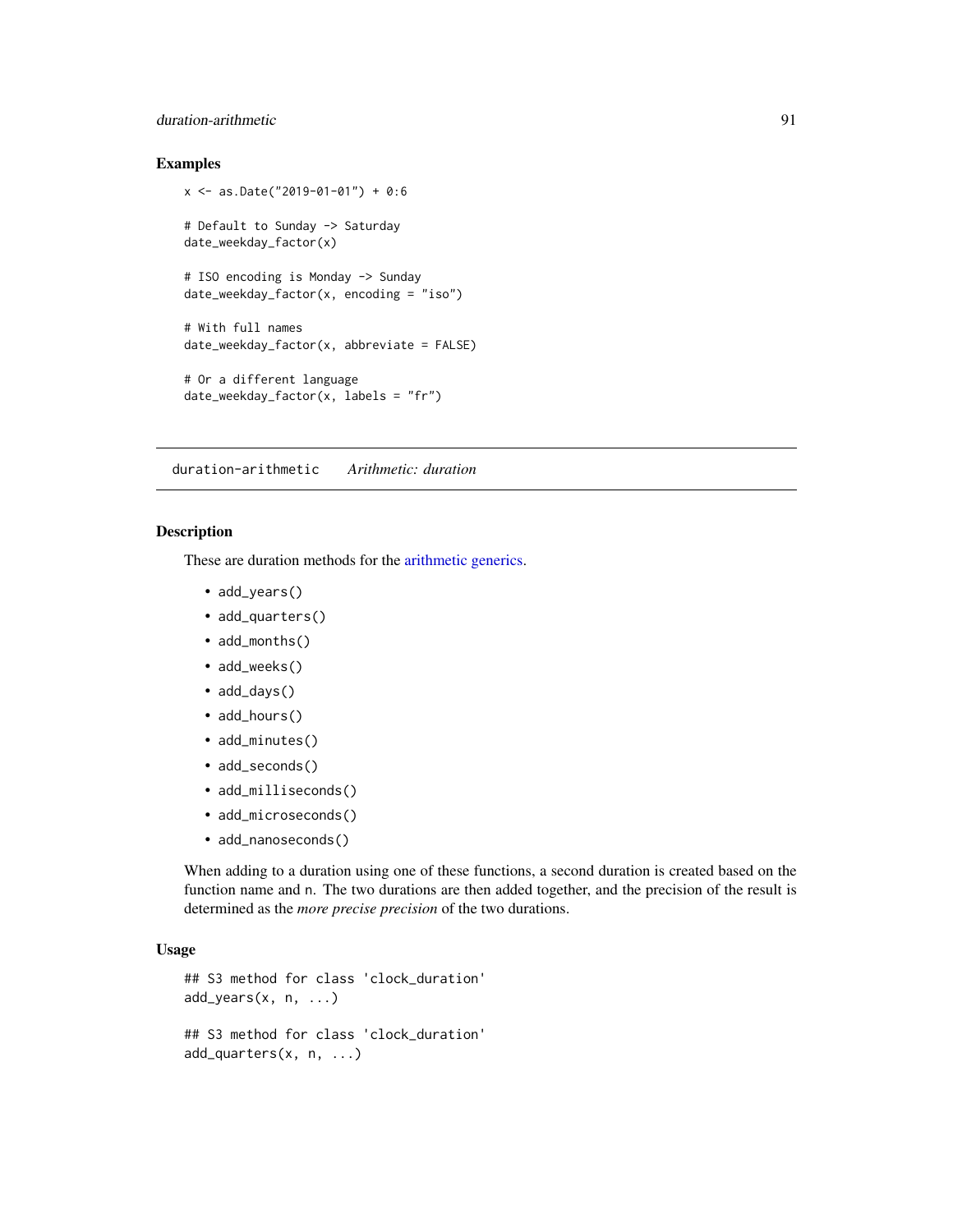```
## S3 method for class 'clock_duration'
add\_months(x, n, ...)## S3 method for class 'clock_duration'
add_weeks(x, n, ...)
## S3 method for class 'clock_duration'
add\_days(x, n, ...)## S3 method for class 'clock_duration'
add\_hours(x, n, ...)## S3 method for class 'clock_duration'
add_minutes(x, n, ...)
## S3 method for class 'clock_duration'
add_seconds(x, n, ...)
## S3 method for class 'clock_duration'
add_milliseconds(x, n, ...)
## S3 method for class 'clock_duration'
add_microseconds(x, n, ...)
## S3 method for class 'clock duration'
add_nanoseconds(x, n, ...)
```

| X | [clock duration]                                                                                                                                                                                                                    |
|---|-------------------------------------------------------------------------------------------------------------------------------------------------------------------------------------------------------------------------------------|
|   | A duration vector.                                                                                                                                                                                                                  |
| n | [integer / clock duration]                                                                                                                                                                                                          |
|   | An integer vector to be converted to a duration, or a duration corresponding to<br>the arithmetic function being used. This corresponds to the number of duration<br>units to add. n may be negative to subtract units of duration. |
|   | These dots are for future extensions and must be empty.                                                                                                                                                                             |

## Details

You can add calendrical durations to other calendrical durations, and chronological durations to other chronological durations, but you can't add a chronological duration to a calendrical duration (such as adding days and months). For more information, see the documentation on the [duration](#page-92-0) [helper](#page-92-0) page.

x and n are recycled against each other.

#### Value

x after performing the arithmetic, possibly with a more precise precision.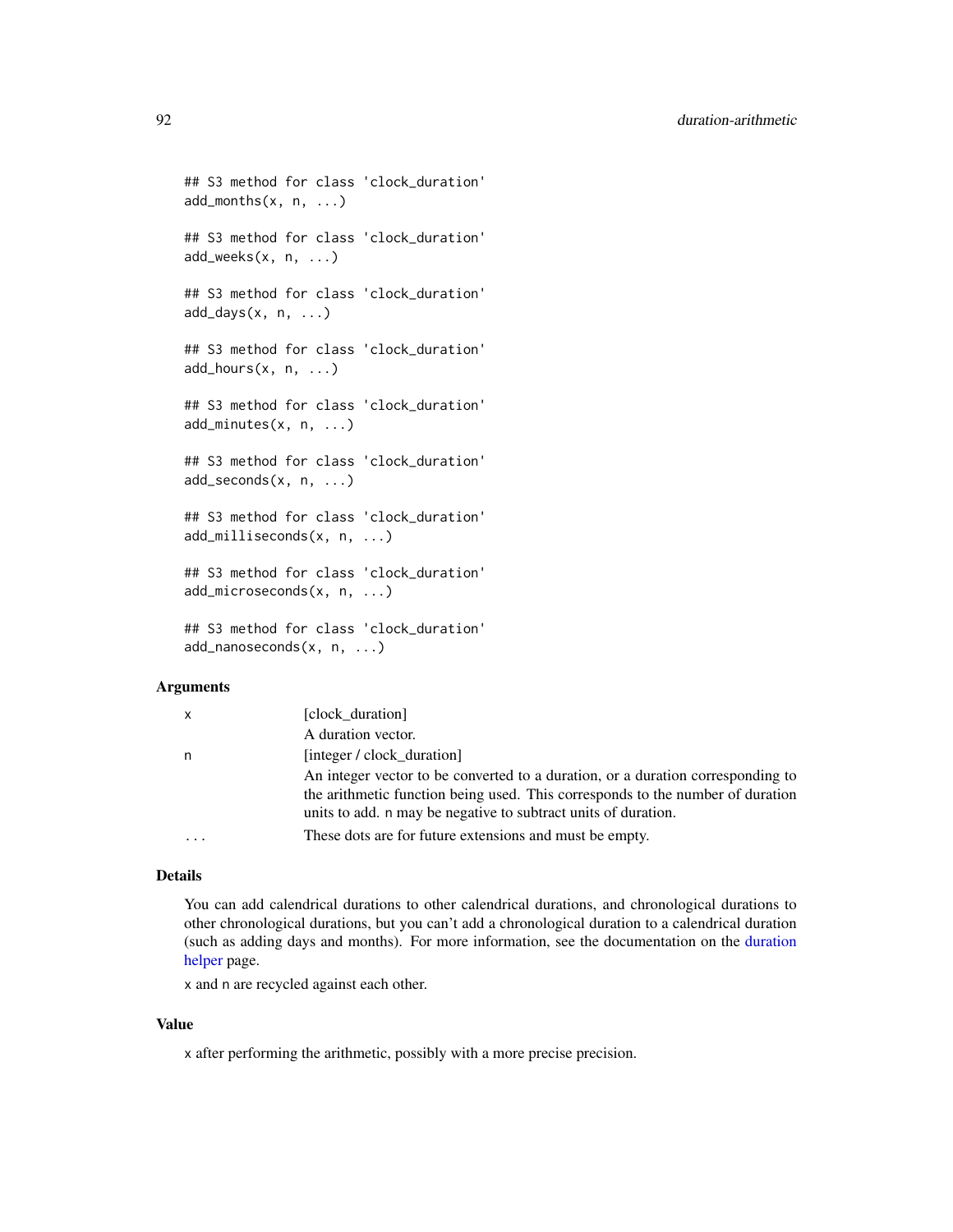# duration-helper 93

# Examples

```
x <- duration_seconds(5)
# Addition in the same precision
add_seconds(x, 1:10)
# Addition with days, defined as 86400 seconds
add_days(x, 1)
# Similarly, if you start with days and add seconds, you get the common
# precision of the two back, which is seconds
y <- duration_days(1)
add_seconds(y, 5)
# But you can't add a chronological duration (days) and
# a calendrical duration (months)
try(add_months(y, 1))
# You can add years to a duration of months, which adds
# an additional 12 months / year
z <- duration_months(5)
add_years(z, 1)
```
<span id="page-92-0"></span>duration-helper *Construct a duration*

## Description

These helpers construct durations of the specified precision. Durations represent units of time.

Durations are separated into two categories:

# **Calendrical**

- year
- quarter
- month

#### **Chronological**

- week
- day
- hour
- minute
- second
- millisecond
- microsecond
- nanosecond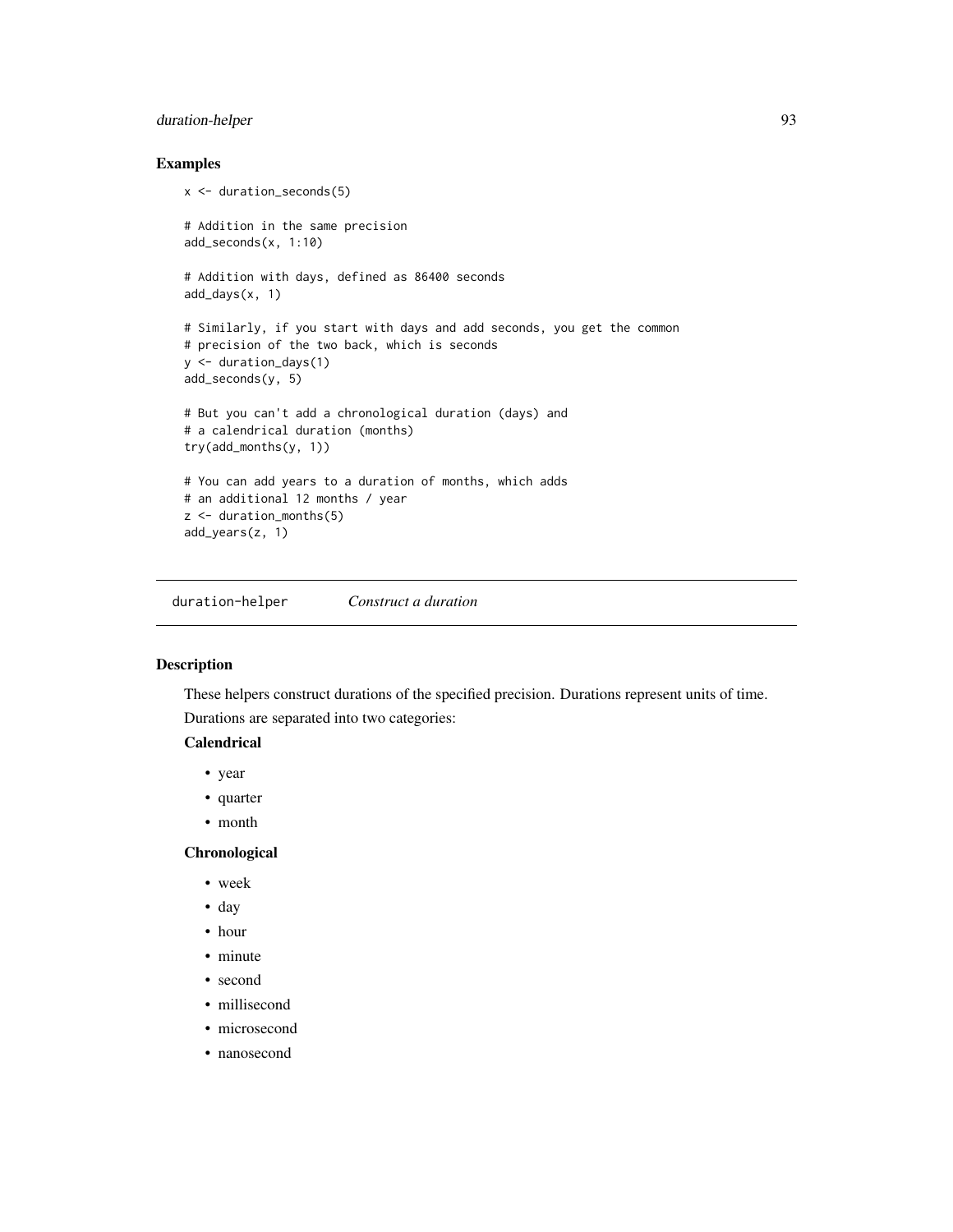Calendrical durations are generally used when manipulating calendar types, like year-month-day. Chronological durations are generally used when working with time points, like sys-time or naivetime.

#### Usage

```
duration\_years(n = integer())
```

```
duration_quarters(n = integer())
```
 $duration_m onths(n = integer())$ 

duration\_weeks(n = integer())

 $duration\_days(n = integer())$ 

```
duration_hours(n = integer())
```

```
duration_minutes(n = integer())
```
 $duration\_seconds(n = integer())$ 

duration\_milliseconds(n = integer())

duration\_microseconds(n = integer())

 $duration\_nanoseconds(n = integer())$ 

#### Arguments

n [integer]

The number of units of time to use when creating the duration.

#### Value

A duration of the specified precision.

## Internal Representation

Durations are internally represented as an integer number of "ticks" along with a ratio describing how it converts to a number of seconds. The following duration ratios are used in clock:

- 1 year  $=$  31556952 seconds
- $\cdot$  1 quarter = 7889238 seconds
- $\cdot$  1 month = 2629746 seconds
- $\cdot$  1 week == 604800 seconds
- $\cdot$  1 day =  $86400$  seconds
- $\cdot$  1 hour  $== 3600$  seconds
- 1 minute  $== 60$  seconds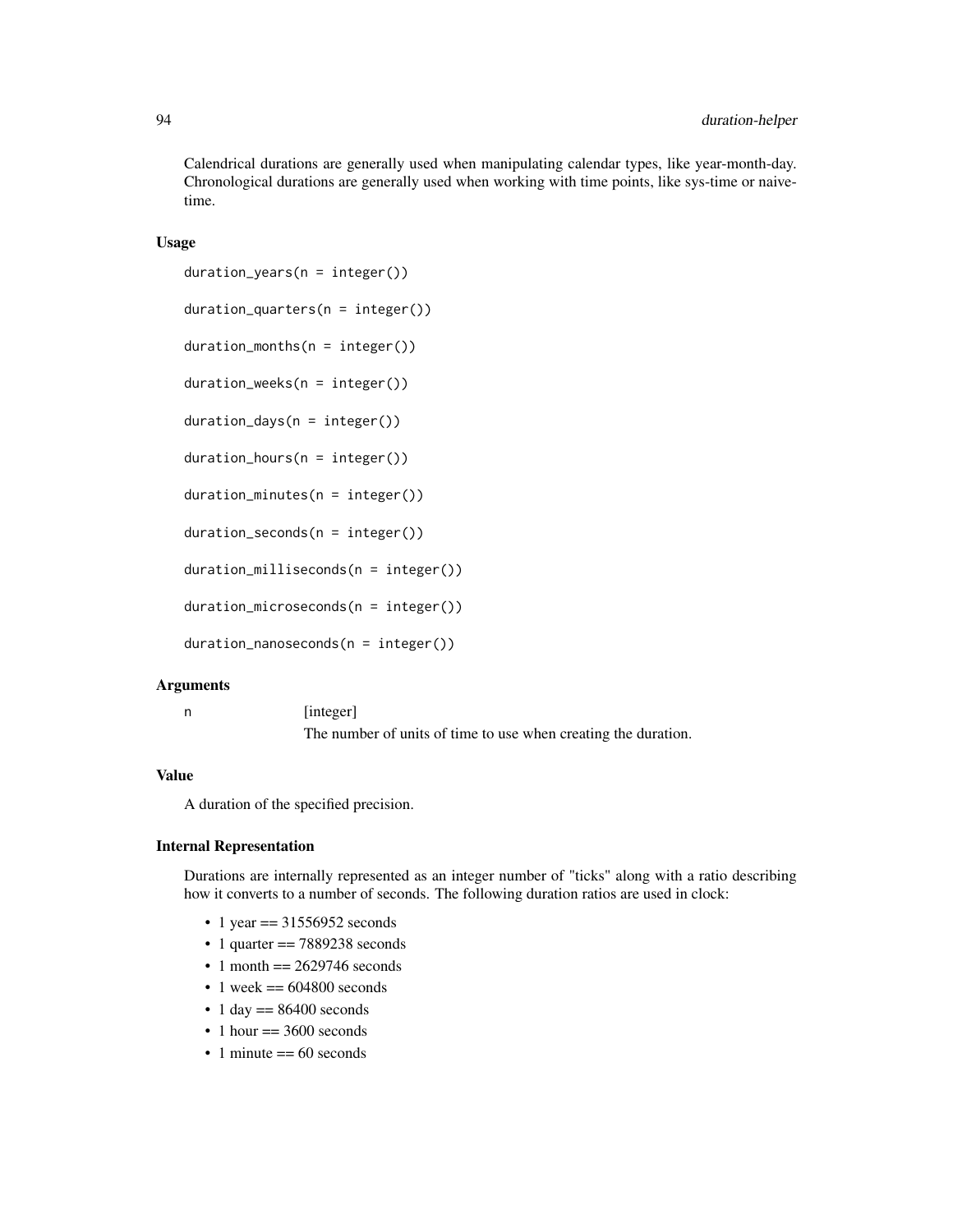# duration-rounding 95

- $\bullet$  1 second  $== 1$  second
- 1 millisecond  $== 1 / 1000$  seconds
- 1 microsecond  $=$  1/1000000 seconds
- 1 nanosecond  $== 1 / 1000000000$  seconds

A duration of 1 year is defined to correspond to the average length of a proleptic Gregorian year, i.e. 365.2425 days.

A duration of 1 month is defined as exactly 1/12 of a year.

A duration of 1 quarter is defined as exactly 1/4 of a year.

A duration of 1 week is defined as exactly 7 days.

These conversions come into play when doing operations like adding or flooring durations. Generally, you add two calendrical durations together to get a new calendrical duration, rather than adding a calendrical and a chronological duration together. The one exception is [duration\\_cast\(\)](#page-96-0), which can cast durations to any other precision, with a potential loss of information.

#### Examples

```
duration_years(1:5)
duration_nanoseconds(1:5)
```
duration-rounding *Duration rounding*

#### <span id="page-94-0"></span>**Description**

- duration\_floor() rounds a duration down to a multiple of the specified precision.
- duration\_ceiling() rounds a duration up to a multiple of the specified precision.
- duration\_round() rounds up or down depending on what is closer, rounding up on ties.

#### Usage

```
duration_floor(x, precision, ..., n = 1L)
```
duration\_ceiling(x, precision,  $\ldots$ , n = 1L)

duration\_round(x, precision,  $\ldots$ , n = 1L)

#### Arguments

| x         | [clock duration]     |
|-----------|----------------------|
|           | A duration.          |
| precision | [character(1)]       |
|           | A precision. One of: |
|           | $\bullet$ "year"     |

• "quarter"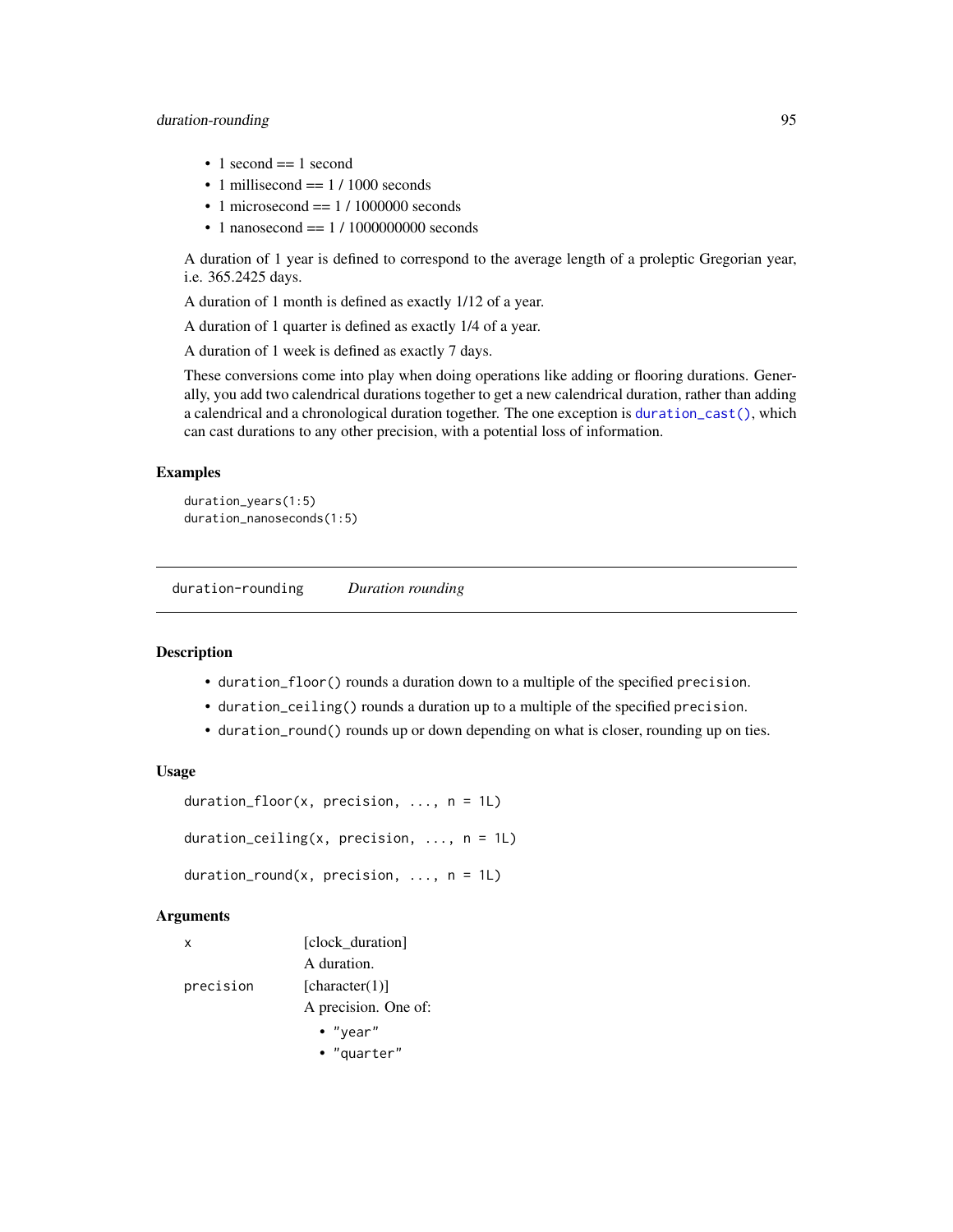|   | $\bullet$ "month"                                               |
|---|-----------------------------------------------------------------|
|   | $\cdot$ "week"                                                  |
|   | $\bullet$ "day"                                                 |
|   | $\bullet$ "hour"                                                |
|   | • "minute"                                                      |
|   | • "second"                                                      |
|   | • "millisecond"                                                 |
|   | • "microsecond"                                                 |
|   | • "nanosecond"                                                  |
| . | These dots are for future extensions and must be empty.         |
| n | [positive integer(1)]                                           |
|   | A positive integer specifying the multiple of precision to use. |

## Details

You can floor calendrical durations to other calendrical durations, and chronological durations to other chronological durations, but you can't floor a chronological duration to a calendrical duration (such as flooring from day to month). For more information, see the documentation on the [duration](#page-92-0) [helper](#page-92-0) page.

#### Value

x rounded to the precision.

# Examples

```
x <- duration_seconds(c(86399, 86401))
```

```
duration_floor(x, "day")
duration_ceiling(x, "day")
```

```
# Can't floor from a chronological duration (seconds)
# to a calendrical duration (months)
try(duration_floor(x, "month"))
```

```
# Every 2 days, using an origin of day 0
y \le - duration_seconds(c(0, 86400, 86400 * 2, 86400 * 3))
duration_floor(y, "day", n = 2)
```

```
# Shifting the origin to be day 1
origin <- duration_days(1)
duration_floor(y - origin, "day", n = 2) + origin
```

```
# Rounding will round ties up
half_day <- 86400 / 2
half_day_durations <- duration_seconds(c(half_day - 1, half_day, half_day + 1))
duration_round(half_day_durations, "day")
```
# With larger units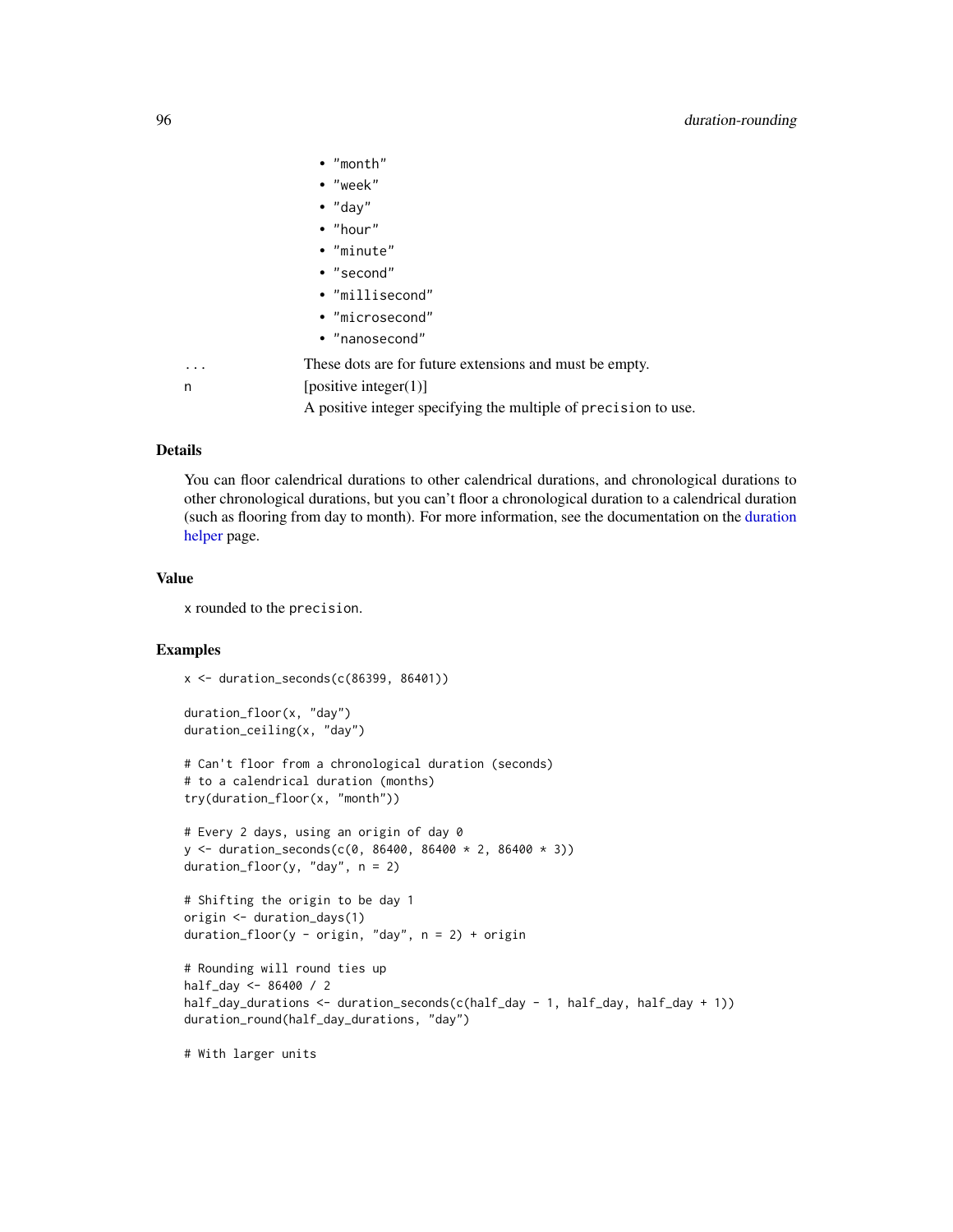# duration\_cast 97

```
x \le duration_months(c(0, 15, 24))
duration_floor(x, "year")
duration_floor(x, "quarter")
```
<span id="page-96-0"></span>duration\_cast *Cast a duration between precisions*

## Description

Casting is one way to change a duration's precision.

Casting to a less precise precision will completely drop information that is more precise than the precision that you are casting to. It does so in a way that makes it round towards zero.

Casting to a more precise precision is done through a multiplication by a conversion factor between the current precision and the new precision.

#### Usage

duration\_cast(x, precision)

#### Arguments

| x         | [clock_duration]     |
|-----------|----------------------|
|           | A duration.          |
| precision | [character(1)]       |
|           | A precision. One of: |
|           | • "year"             |
|           | • "quarter"          |
|           | $\bullet$ "month"    |
|           | • "week"             |
|           | $\bullet$ "day"      |
|           | $\bullet$ "hour"     |
|           | • "minute"           |
|           | $\cdot$ "second"     |
|           | • "millisecond"      |
|           | • "microsecond"      |
|           | • "nanosecond"       |

# Details

When you want to change to a less precise precision, you often want [duration\\_floor\(\)](#page-94-0) instead of duration\_cast(), as that rounds towards negative infinity, which is generally the desired behavior when working with time points (especially ones pre-1970, which are stored as negative durations).

## Value

x cast to the new precision.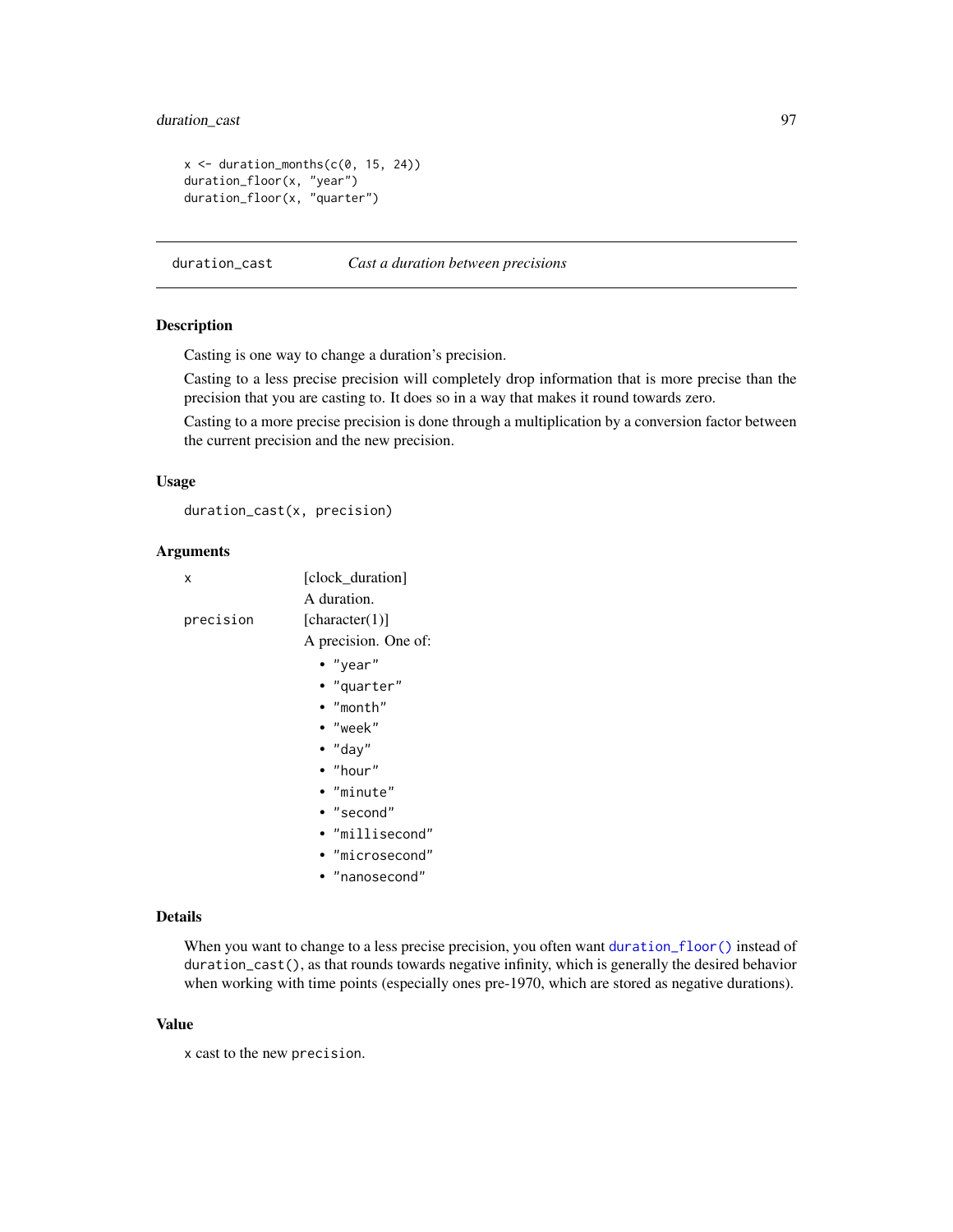## Examples

```
x \leftarrow duration_seconds(c(86401, -86401))
# Casting rounds towards 0
cast <- duration_cast(x, "day")
cast
# Flooring rounds towards negative infinity
floor <- duration_floor(x, "day")
floor
# Flooring is generally more useful when working with time points,
# note that the cast ends up rounding the pre-1970 date up to the next
# day, while the post-1970 date is rounded down.
as_sys_time(x)
as_sys_time(cast)
as_sys_time(floor)
# Casting to a more precise precision
duration_cast(x, "millisecond")
```
duration\_precision *Precision: duration*

# Description

duration\_precision() extracts the precision from a duration object. It returns the precision as a single string.

## Usage

```
duration_precision(x)
```
#### Arguments

```
x [clock_duration]
            A duration.
```
# Value

A single string holding the precision of the duration.

```
duration_precision(duration_seconds(1))
duration_precision(duration_nanoseconds(2))
duration_precision(duration_quarters(1:5))
```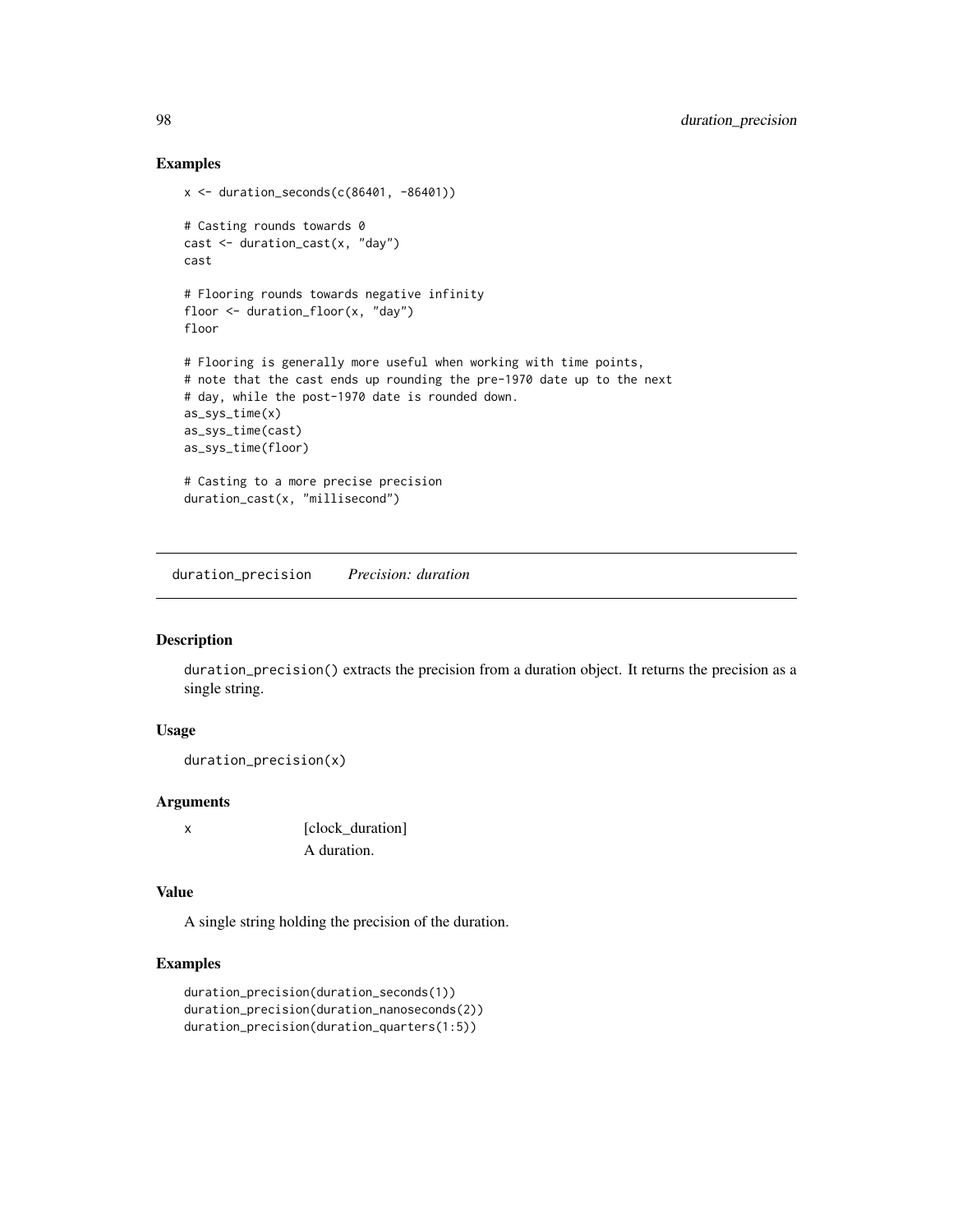format.clock\_zoned\_time

*Formatting: zoned-time*

# Description

This is a zoned-time method for the [format\(\)](#page-0-0) generic.

This function allows you to format a zoned-time using a flexible format string.

If format is NULL, a default format of "%Y-%m-%dT%H:%M:%S%Ez[%Z]" is used. This matches the default format that [zoned\\_time\\_parse\\_complete\(\)](#page-238-0) parses. Additionally, this format matches the de-facto standard extension to RFC 3339 for creating completely unambiguous date-times.

# Usage

```
## S3 method for class 'clock_zoned_time'
format(x, ..., format = NULL, locale = clock\_ locale(), abbreviate_zone = FALSE)
```
# Arguments

| X        | [clock_zoned_time]                                                                                                         |
|----------|----------------------------------------------------------------------------------------------------------------------------|
|          | A zoned-time.                                                                                                              |
| $\cdots$ | [dots]                                                                                                                     |
|          | Not used, but no error will be thrown if not empty to remain compatible with<br>usage of the format () generic.            |
| format   | [character(1) / NULL]                                                                                                      |
|          | If NULL, a default format is used, which depends on the type of the input.                                                 |
|          | Otherwise, a format string which is a combination of:                                                                      |
|          | <b>Year</b>                                                                                                                |
|          | • %C: The year divided by 100 using floored division. If the result is a single<br>decimal digit, it is prefixed with 0.   |
|          | • %y: The last two decimal digits of the year. If the result is a single digit it<br>is prefixed by 0.                     |
|          | • $\%$ Y: The year as a decimal number. If the result is less than four digits it is<br>left-padded with 0 to four digits. |
|          | <b>Month</b>                                                                                                               |
|          | • %b, %h: The locale's abbreviated month name.                                                                             |
|          | $\bullet$ %B: The locale's full month name.                                                                                |
|          | • %m: The month as a decimal number. January is $\theta$ 1. If the result is a single<br>digit, it is prefixed with 0.     |
|          | Day                                                                                                                        |
|          | • % of the day of month as a decimal number. If the result is a single decimal<br>digit, it is prefixed with 0.            |
|          | Day of the week                                                                                                            |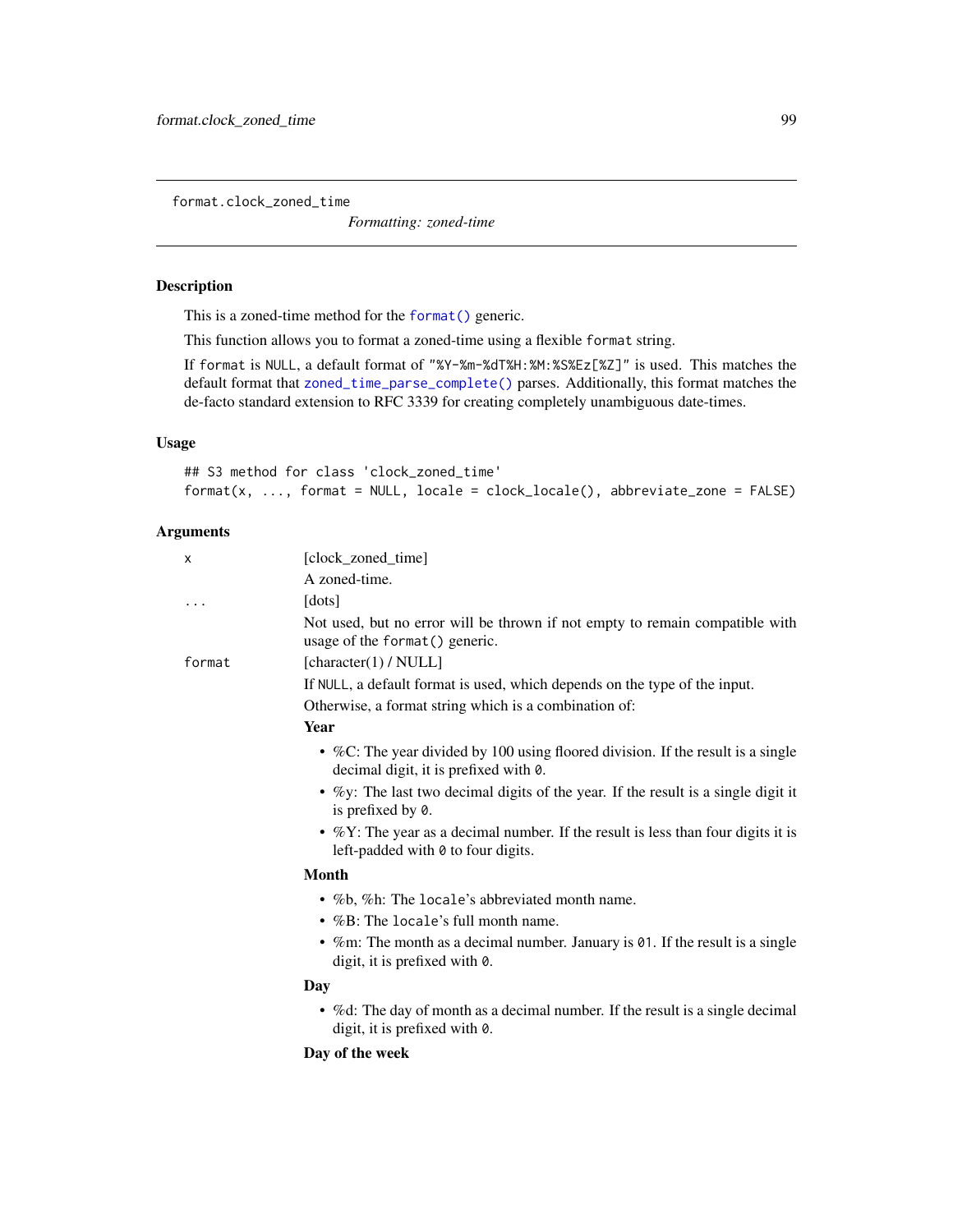- %a: The locale's abbreviated weekday name.
- %A: The locale's full weekday name.
- %w: The weekday as a decimal number  $(0-6)$ , where Sunday is 0.

#### ISO 8601 week-based year

- %g: The last two decimal digits of the ISO week-based year. If the result is a single digit it is prefixed by 0.
- %G: The ISO week-based year as a decimal number. If the result is less than four digits it is left-padded with  $\theta$  to four digits.
- %V: The ISO week-based week number as a decimal number. If the result is a single digit, it is prefixed with 0.
- %u: The ISO weekday as a decimal number (1-7), where Monday is 1.

# Week of the year

- %U: The week number of the year as a decimal number. The first Sunday of the year is the first day of week 01. Days of the same year prior to that are in week 00. If the result is a single digit, it is prefixed with 0.
- %W: The week number of the year as a decimal number. The first Monday of the year is the first day of week 01. Days of the same year prior to that are in week 00. If the result is a single digit, it is prefixed with 0.

# Day of the year

• %j: The day of the year as a decimal number. January 1 is 001. If the result is less than three digits, it is left-padded with  $\theta$  to three digits.

#### Date

- %D, %x: Equivalent to %m/%d/%y.
- %F: Equivalent to %Y-%m-%d.

#### Time of day

- %H: The hour (24-hour clock) as a decimal number. If the result is a single digit, it is prefixed with 0.
- %I: The hour (12-hour clock) as a decimal number. If the result is a single digit, it is prefixed with 0.
- %M: The minute as a decimal number. If the result is a single digit, it is prefixed with 0.
- %S: Seconds as a decimal number. Fractional seconds are printed at the precision of the input. The character for the decimal point is localized according to locale.
- %p: The locale's equivalent of the AM/PM designations associated with a 12-hour clock.
- %R: Equivalent to %H:%M.
- %T, %X: Equivalent to %H:%M:%S.
- %r: Nearly equivalent to %I:%M:%S %p, but seconds are always printed at second precision.

## Time zone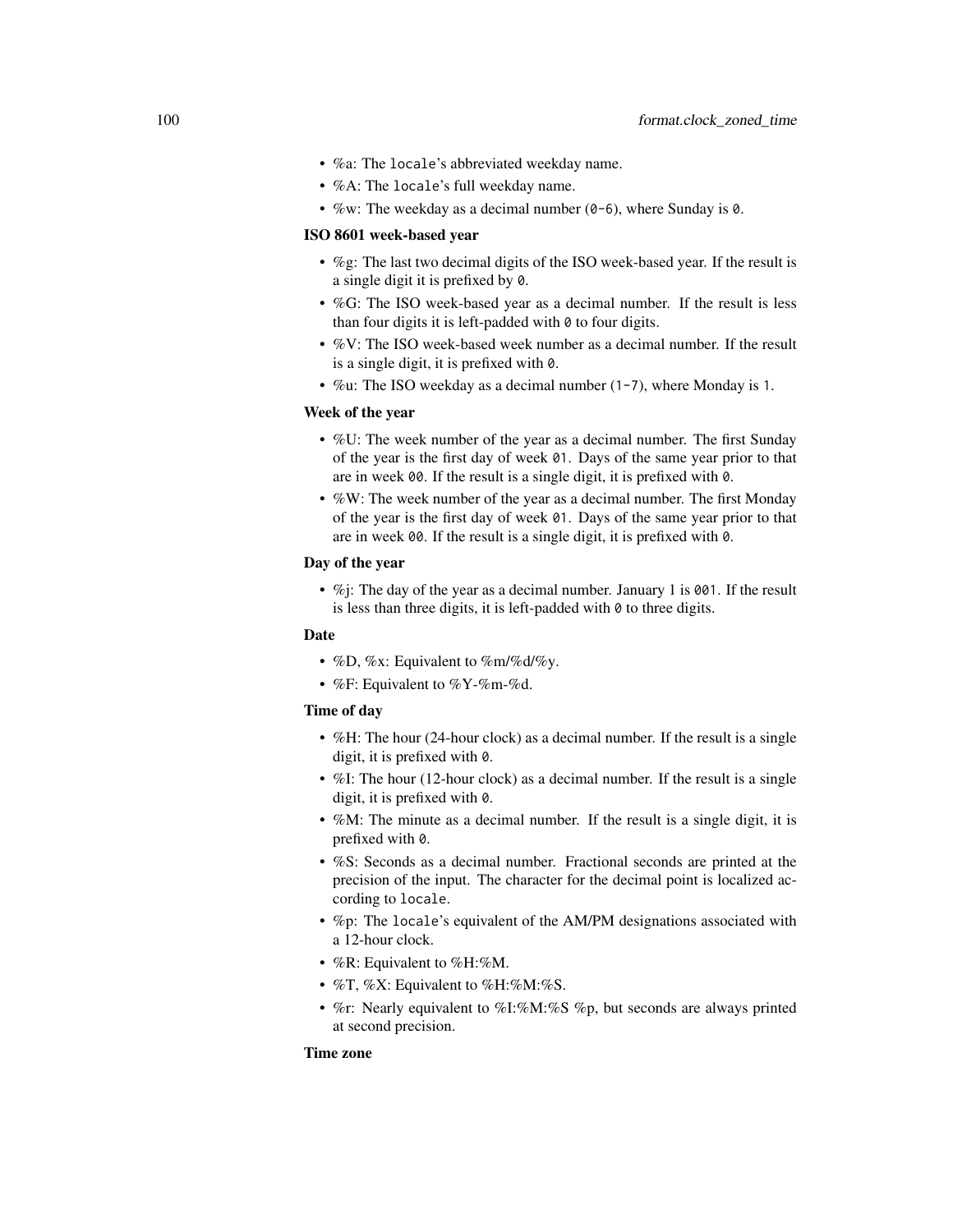- %z: The offset from UTC in the ISO 8601 format. For example -0430 refers to 4 hours 30 minutes behind UTC. If the offset is zero, +0000 is used. The modified command %Ez inserts a : between the hour and minutes, like  $-04.30$
- %Z: The full time zone name. If abbreviate\_zone is TRUE, the time zone abbreviation.

#### Miscellaneous

- %c: A date and time representation. Similar to, but not exactly the same as, %a %b %d %H:%M:%S %Y.
- %%: A % character.
- %n: A newline character.
- %t: A horizontal-tab character.

locale [clock locale]

A locale object created from [clock\\_locale\(\)](#page-42-0).

#### abbreviate\_zone

[logical(1)] If TRUE, %Z returns an abbreviated time zone name. If FALSE, %Z returns the full time zone name.

### Value

A character vector of the formatted input.

#### Examples

```
x \leq - year_month_day(2019, 1, 1)
x <- as_zoned_time(as_naive_time(x), "America/New_York")
format(x)
format(x, format = "&B %d, %Y")format(x, format = "&B %d, %Y", locale = clock\_ locale("fr"))
```
iso-year-week-day-arithmetic

*Arithmetic: iso-year-week-day*

## Description

These are iso-year-week-day methods for the [arithmetic generics.](#page-32-0)

• add\_years()

You cannot add weeks or days to an iso-year-week-day calendar. Adding days is much more efficiently done by converting to a time point first by using [as\\_naive\\_time\(\)](#page-18-0) or [as\\_sys\\_time\(\)](#page-19-0). Adding weeks is equally as efficient as adding 7 days. Additionally, adding weeks to an invalid iso-year-week object containing iso\_year\_week\_day(2019,53) would be undefined, as the 53rd ISO week of 2019 doesn't exist to begin with.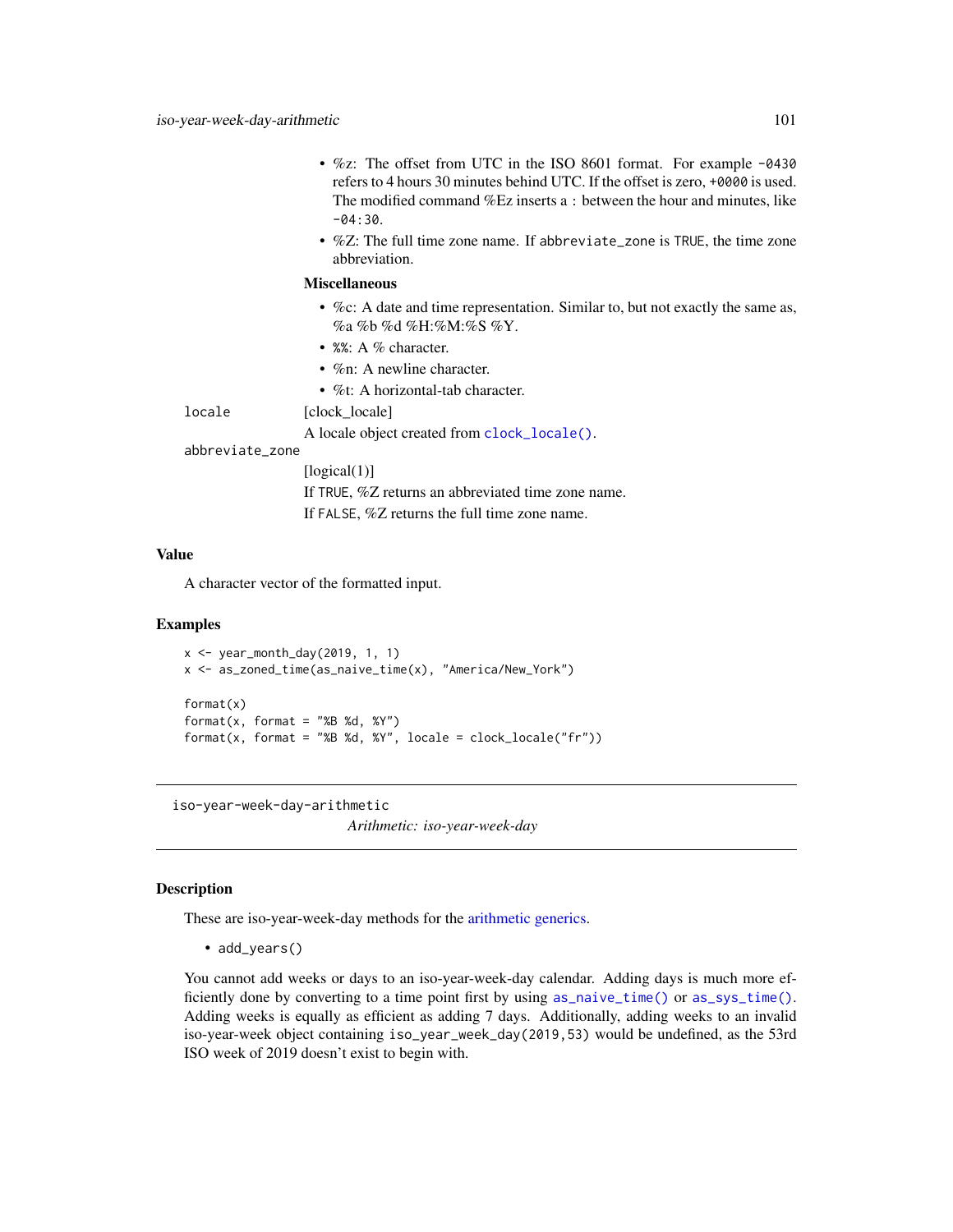# Usage

```
## S3 method for class 'clock_iso_year_week_day'
add_years(x, n, ...)
```
# Arguments

| x | [clock_iso_year_week_day]                                                                                                                                                                                                           |
|---|-------------------------------------------------------------------------------------------------------------------------------------------------------------------------------------------------------------------------------------|
|   | A iso-year-week-day vector.                                                                                                                                                                                                         |
| n | [integer / clock duration]                                                                                                                                                                                                          |
|   | An integer vector to be converted to a duration, or a duration corresponding to<br>the arithmetic function being used. This corresponds to the number of duration<br>units to add. n may be negative to subtract units of duration. |
| . | These dots are for future extensions and must be empty.                                                                                                                                                                             |

#### Details

x and n are recycled against each other.

# Value

x after performing the arithmetic.

# Examples

```
x <- iso_year_week_day(2019, 1, 1)
add_years(x, 1:2)
```
iso-year-week-day-boundary

*Boundaries: iso-year-week-day*

# Description

This is an iso-year-week-day method for the [calendar\\_start\(\)](#page-25-0) and [calendar\\_end\(\)](#page-25-0) generics. They adjust components of a calendar to the start or end of a specified precision.

```
## S3 method for class 'clock_iso_year_week_day'
calendar_start(x, precision)
## S3 method for class 'clock_iso_year_week_day'
calendar_end(x, precision)
```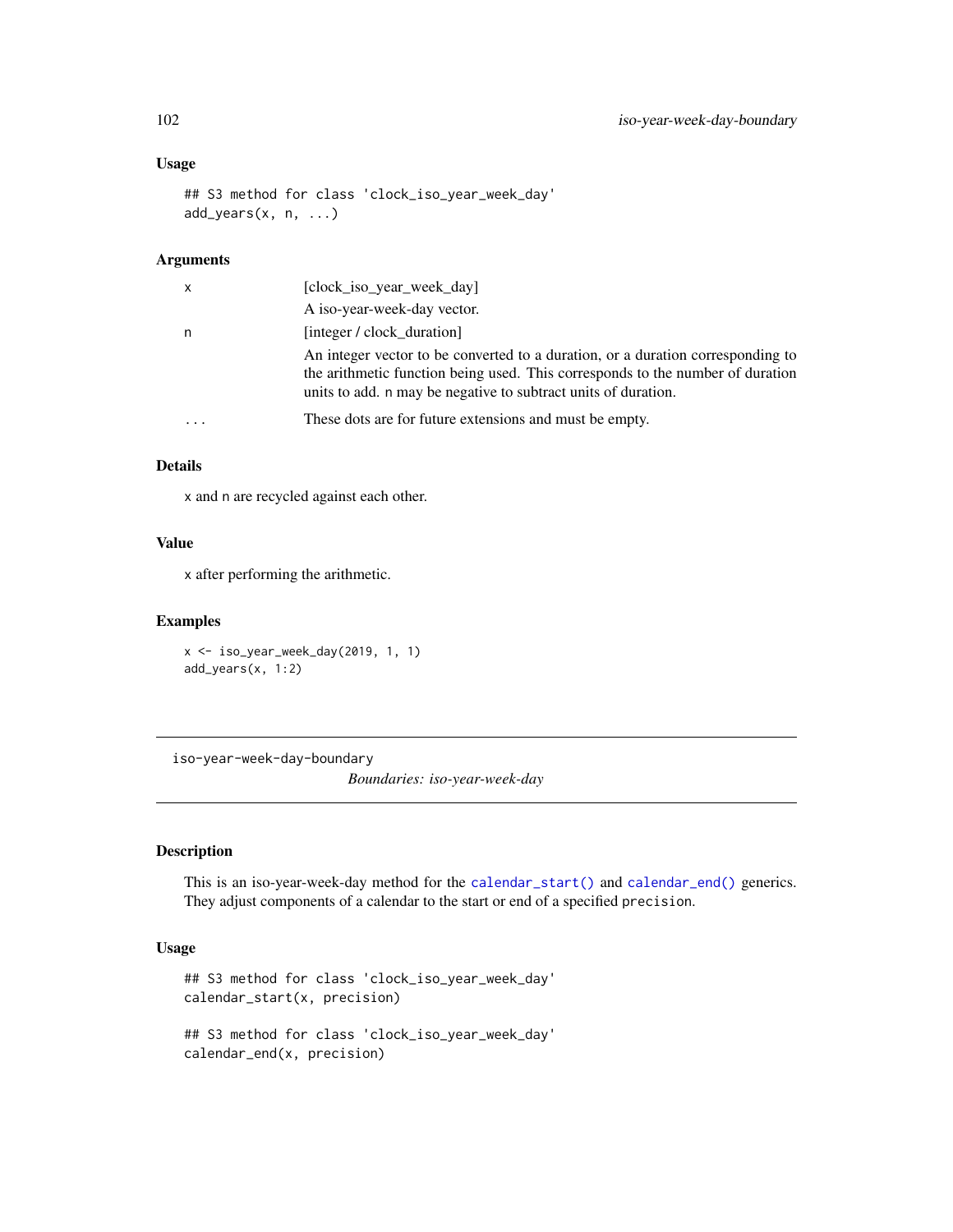| x         | [clock_iso_year_week_day]   |
|-----------|-----------------------------|
|           | A iso-year-week-day vector. |
| precision | [character(1)]              |
|           | One of:                     |
|           | $\bullet$ "year"            |
|           | • "week"                    |
|           | $\bullet$ "day"             |
|           | $\bullet$ "hour"            |
|           | • "minute"                  |
|           | $\bullet$ "second"          |
|           | • "millisecond"             |
|           | • "microsecond"             |
|           | • "nanosecond"              |

## Value

x at the same precision, but with some components altered to be at the boundary value.

## Examples

```
x <- iso_year_week_day(2019:2020, 5, 6, 10)
x
# Compute the last moment of the last iso week of the year
calendar_end(x, "year")
# Compare that to just setting the week to `"last"`,
# which doesn't affect the other components
set_week(x, "last")
```
iso-year-week-day-count-between *Counting: iso-year-week-day*

# Description

This is an iso-year-week-day method for the [calendar\\_count\\_between\(\)](#page-26-0) generic. It counts the number of precision units between start and end (i.e., the number of ISO years).

```
## S3 method for class 'clock_iso_year_week_day'
calendar_count_between(start, end, precision, ..., n = 1L)
```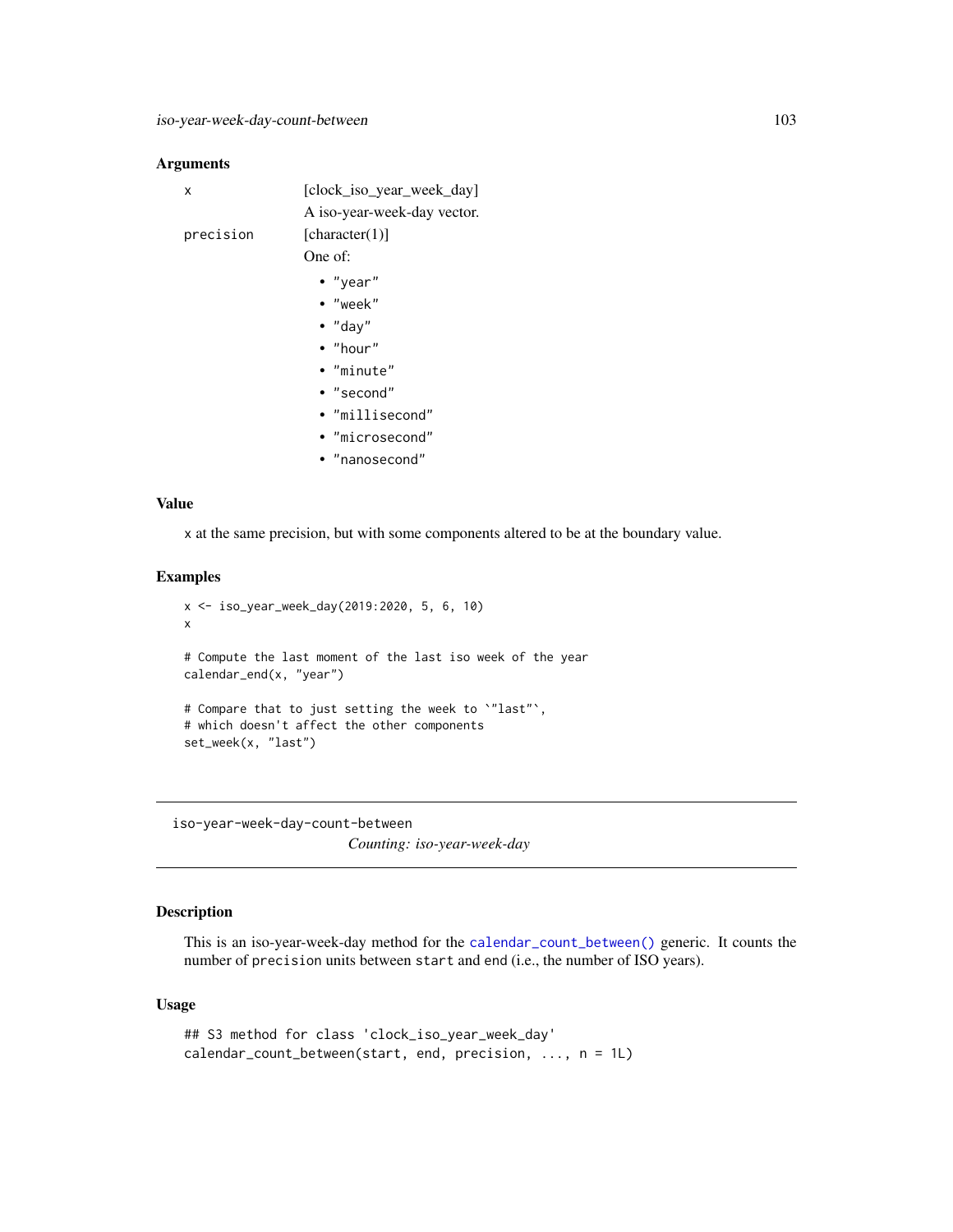| start, end | [clock_iso_year_week_day]                                                   |  |
|------------|-----------------------------------------------------------------------------|--|
|            | A pair of iso-year-week-day vectors. These will be recycled to their common |  |
|            | size.                                                                       |  |
| precision  | [character(1)]                                                              |  |
|            | One of:                                                                     |  |
|            | $\bullet$ "year"                                                            |  |
| $\ddotsc$  | These dots are for future extensions and must be empty.                     |  |
| n          | [positive integer $(1)$ ]                                                   |  |
|            | A single positive integer specifying a multiple of precision to use.        |  |
|            |                                                                             |  |

# Value

An integer representing the number of precision units between start and end.

#### Examples

```
# Compute the number of whole ISO years between two dates
x <- iso_year_week_day(2001, 1, 2)
y <- iso_year_week_day(2021, 1, c(1, 3))
calendar_count_between(x, y, "year")
```
iso-year-week-day-getters

*Getters: iso-year-week-day*

# Description

These are iso-year-week-day methods for the [getter generics.](#page-36-0)

- get\_year() returns the ISO year. Note that this can differ from the Gregorian year.
- get\_week() returns the ISO week of the current ISO year.
- get\_day() returns a value between 1-7 indicating the weekday of the current ISO week, where  $1 =$  Monday and  $7 =$  Sunday, in line with the ISO standard.
- There are sub-daily getters for extracting more precise components.

```
## S3 method for class 'clock_iso_year_week_day'
get_year(x)
## S3 method for class 'clock_iso_year_week_day'
get_week(x)
## S3 method for class 'clock_iso_year_week_day'
```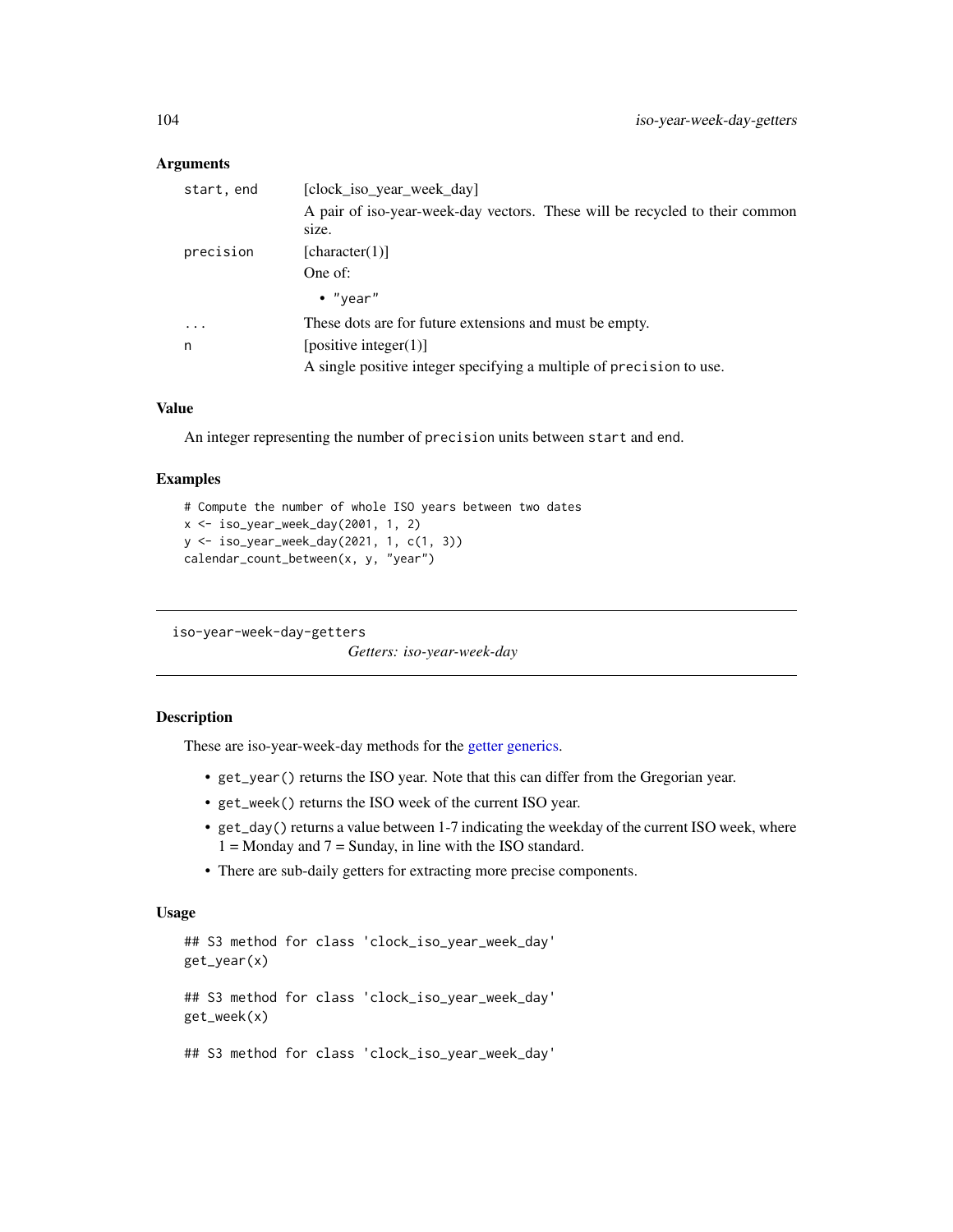```
get_day(x)
## S3 method for class 'clock_iso_year_week_day'
get_hour(x)
## S3 method for class 'clock_iso_year_week_day'
get_minute(x)
## S3 method for class 'clock_iso_year_week_day'
get_second(x)
## S3 method for class 'clock_iso_year_week_day'
get_millisecond(x)
## S3 method for class 'clock_iso_year_week_day'
get_microsecond(x)
## S3 method for class 'clock_iso_year_week_day'
get_nanosecond(x)
```
x [clock\_iso\_year\_week\_day] A iso-year-week-day to get the component from.

# Value

The component.

```
x <- iso_year_week_day(2019, 50:52, 1:3)
x
# Get the ISO week
get_week(x)
# Gets the weekday, 1 = Monday, 7 = Sunday
get_day(x)
# Note that the ISO year can differ from the Gregorian year
iso <- iso_year_week_day(2019, 1, 1)
ymd <- as_year_month_day(iso)
get_year(iso)
get_year(ymd)
```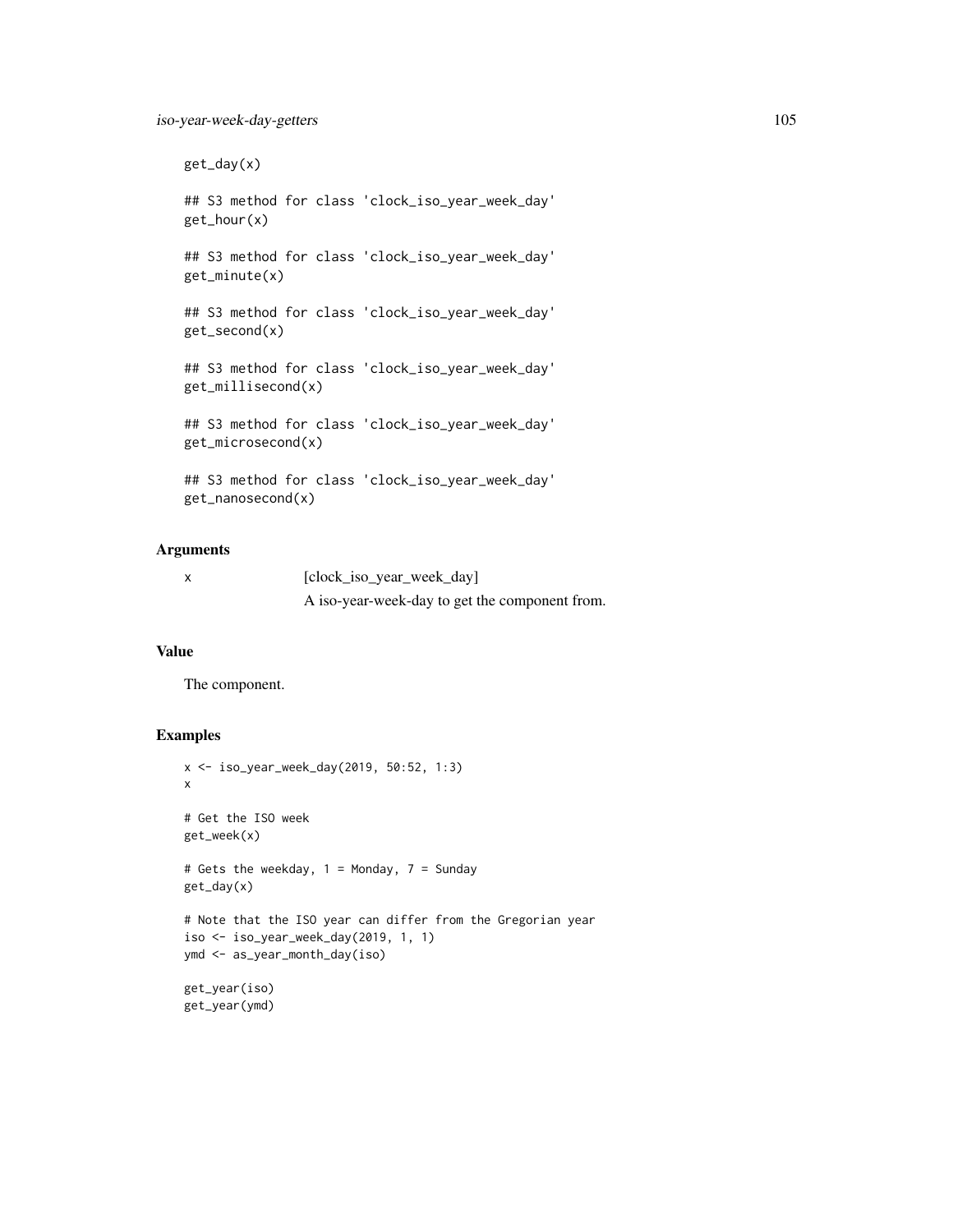iso-year-week-day-group

*Grouping: iso-year-week-day*

## Description

This is a iso-year-week-day method for the [calendar\\_group\(\)](#page-27-0) generic.

Grouping for a iso-year-week-day object can be done at any precision, as long as x is at least as precise as precision.

## Usage

```
## S3 method for class 'clock_iso_year_week_day'
calendar_group(x, precision, \dots, n = 1L)
```
# Arguments

| X         | [clock_iso_year_week_day]                                            |
|-----------|----------------------------------------------------------------------|
|           | A iso-year-week-day vector.                                          |
| precision | [character(1)]                                                       |
|           | One of:                                                              |
|           | $\cdot$ "year"                                                       |
|           | $\bullet$ "week"                                                     |
|           | $\bullet$ "day"                                                      |
|           | $\bullet$ "hour"                                                     |
|           | • "minute"                                                           |
|           | $\bullet$ "second"                                                   |
|           | • "millisecond"                                                      |
|           | • "microsecond"                                                      |
|           | • "nanosecond"                                                       |
| .         | These dots are for future extensions and must be empty.              |
| n         | [positive integer $(1)$ ]                                            |
|           | A single positive integer specifying a multiple of precision to use. |

#### Value

x grouped at the specified precision.

```
x <- iso_year_week_day(2019, 1:52)
# Group by 3 ISO weeks
calendar_group(x, "week", n = 3)
```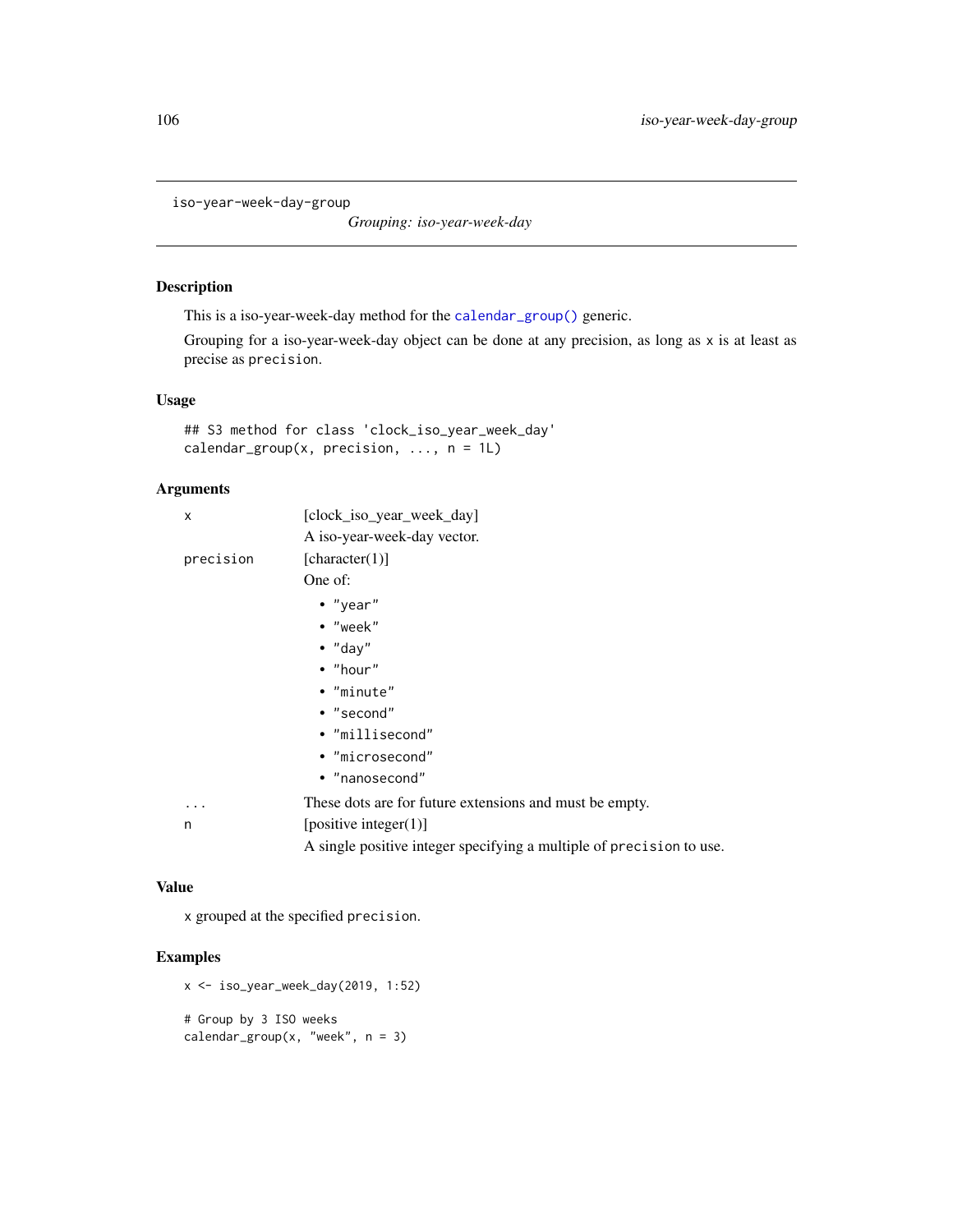```
y <- iso_year_week_day(2000:2020, 1, 1)
# Group by 2 ISO years
calendar_group(y, "year", n = 2)
```
iso-year-week-day-narrow

*Narrow: iso-year-week-day*

# Description

This is a iso-year-week-day method for the [calendar\\_narrow\(\)](#page-30-0) generic. It narrows a iso-yearweek-day vector to the specified precision.

# Usage

## S3 method for class 'clock\_iso\_year\_week\_day' calendar\_narrow(x, precision)

# Arguments

| x         | [clock_iso_year_week_day]   |
|-----------|-----------------------------|
|           | A iso-year-week-day vector. |
| precision | [character(1)]              |
|           | One of:                     |
|           | $\bullet$ "year"            |
|           | $\bullet$ "week"            |
|           | $\bullet$ "day"             |
|           | $\bullet$ "hour"            |
|           | • "minute"                  |
|           | $\bullet$ "second"          |
|           | • "millisecond"             |
|           | • "microsecond"             |
|           | • "nanosecond"              |

# Value

x narrowed to the supplied precision.

```
# Day precision
x <- iso_year_week_day(2019, 1, 5)
x
# Narrowed to week precision
calendar_narrow(x, "week")
```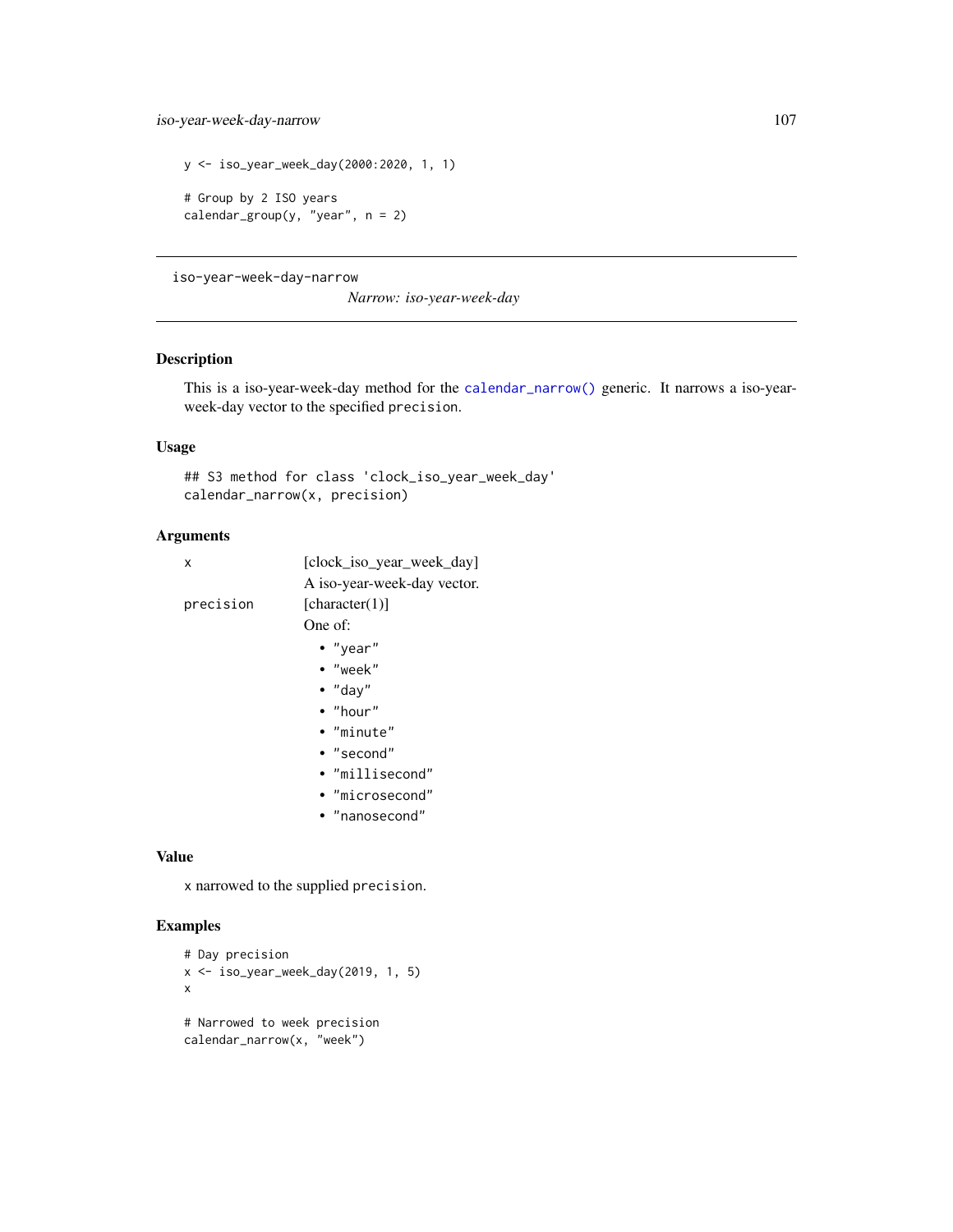```
iso-year-week-day-setters
```
*Setters: iso-year-week-day*

## **Description**

These are iso-year-week-day methods for the [setter generics.](#page-39-0)

- set\_year() sets the ISO year.
- set\_week() sets the ISO week of the year. Valid values are in the range of [1, 53].
- set\_day() sets the day of the week. Valid values are in the range of  $[1, 7]$ , with  $1 =$  Monday, and  $7 =$  Sunday.
- There are sub-daily setters for setting more precise components.

## Usage

```
## S3 method for class 'clock_iso_year_week_day'
set_year(x, value, ...)
## S3 method for class 'clock_iso_year_week_day'
set_week(x, value, ...)
## S3 method for class 'clock_iso_year_week_day'
set_day(x, value, ...)
## S3 method for class 'clock_iso_year_week_day'
set_hour(x, value, ...)
## S3 method for class 'clock_iso_year_week_day'
set_minute(x, value, ...)
## S3 method for class 'clock_iso_year_week_day'
set_second(x, value, ...)
## S3 method for class 'clock_iso_year_week_day'
set_millisecond(x, value, ...)
## S3 method for class 'clock_iso_year_week_day'
set_microsecond(x, value, ...)
## S3 method for class 'clock_iso_year_week_day'
```
set\_nanosecond(x, value, ...)

### Arguments

| X | [clock_iso_year_week_day]   |
|---|-----------------------------|
|   | A iso-year-week-day vector. |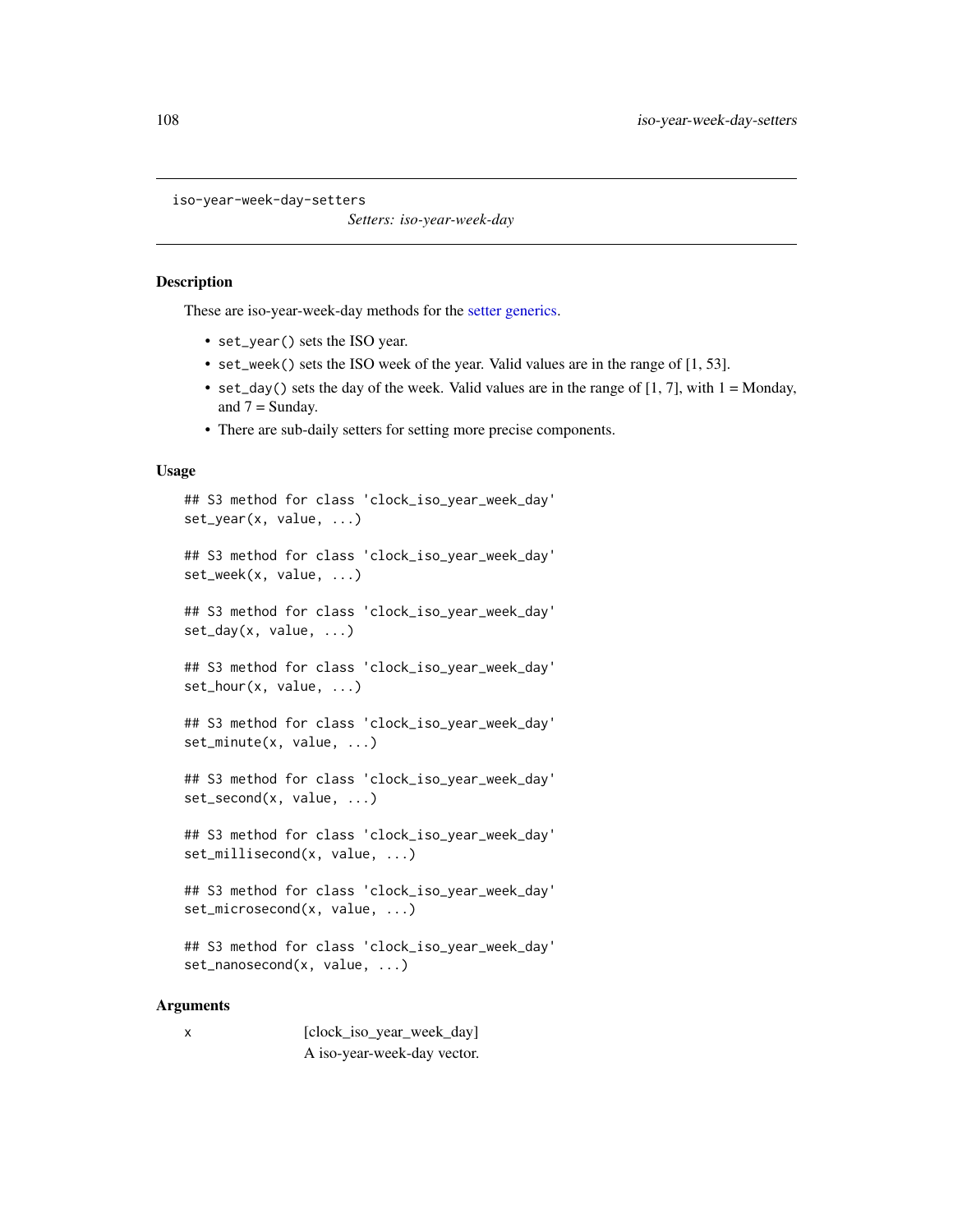| value    | [integer / " $last"$ ]                                                                         |
|----------|------------------------------------------------------------------------------------------------|
|          | The value to set the component to.                                                             |
|          | For set_week(), this can also be "last" to adjust to the last week of the current<br>ISO year. |
| $\cdots$ | These dots are for future extensions and must be empty.                                        |

## Value

x with the component set.

## Examples

```
# Year precision vector
x <- iso_year_week_day(2019:2023)
# Promote to week precision by setting the week
# (Note that some ISO weeks have 52 weeks, and others have 53)
x <- set_week(x, "last")
x
# Set to an invalid week
invalid \leq set_week(x, 53)
invalid
# Here are the invalid ones (they only have 52 weeks)
invalid[invalid_detect(invalid)]
# Resolve the invalid dates by choosing the previous/next valid moment
invalid_resolve(invalid, invalid = "previous")
invalid_resolve(invalid, invalid = "next")
```
iso-year-week-day-widen

*Widen: iso-year-week-day*

## Description

This is a iso-year-week-day method for the [calendar\\_widen\(\)](#page-31-0) generic. It widens a iso-year-weekday vector to the specified precision.

#### Usage

```
## S3 method for class 'clock_iso_year_week_day'
calendar_widen(x, precision)
```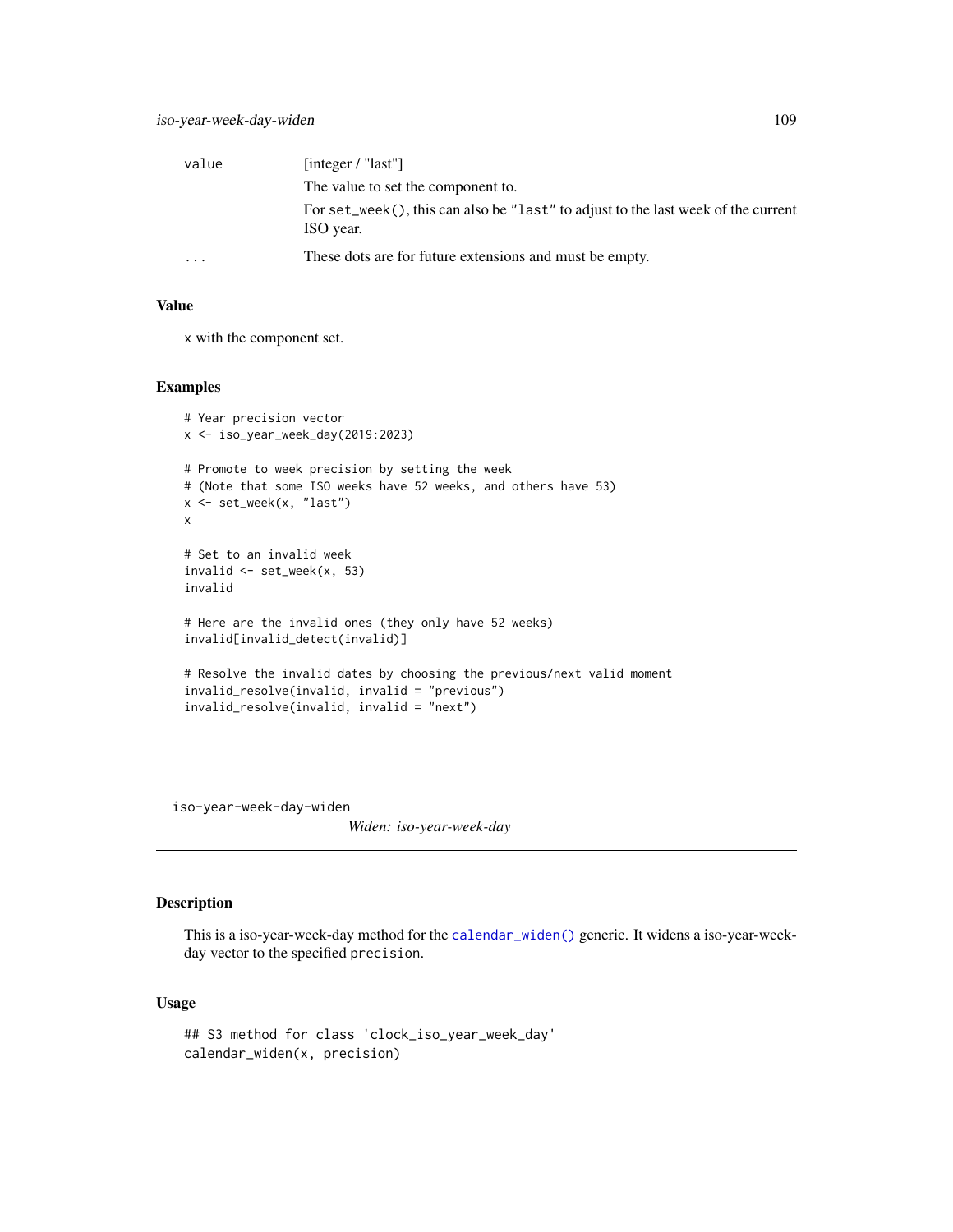## Arguments

| x         | [clock_iso_year_week_day]   |
|-----------|-----------------------------|
|           | A iso-year-week-day vector. |
| precision | [character(1)]              |
|           | One of:                     |
|           | • "year"                    |
|           | $\bullet$ "week"            |
|           | $\bullet$ "day"             |
|           | $\bullet$ "hour"            |
|           | • "minute"                  |
|           | • "second"                  |
|           | • "millisecond"             |
|           | · "microsecond"             |
|           | • "nanosecond"              |
|           |                             |

## Value

x widened to the supplied precision.

## Examples

```
# Week precision
x <- iso_year_week_day(2019, 1)
x
# Widen to day precision
# In the ISO calendar, the first day of the week is a Monday
calendar_widen(x, "day")
# Or second precision
sec <- calendar_widen(x, "second")
sec
```
iso\_year\_week\_day *Calendar: iso-year-week-day*

# Description

iso\_year\_week\_day() constructs a calendar from the ISO year, week number, and week day.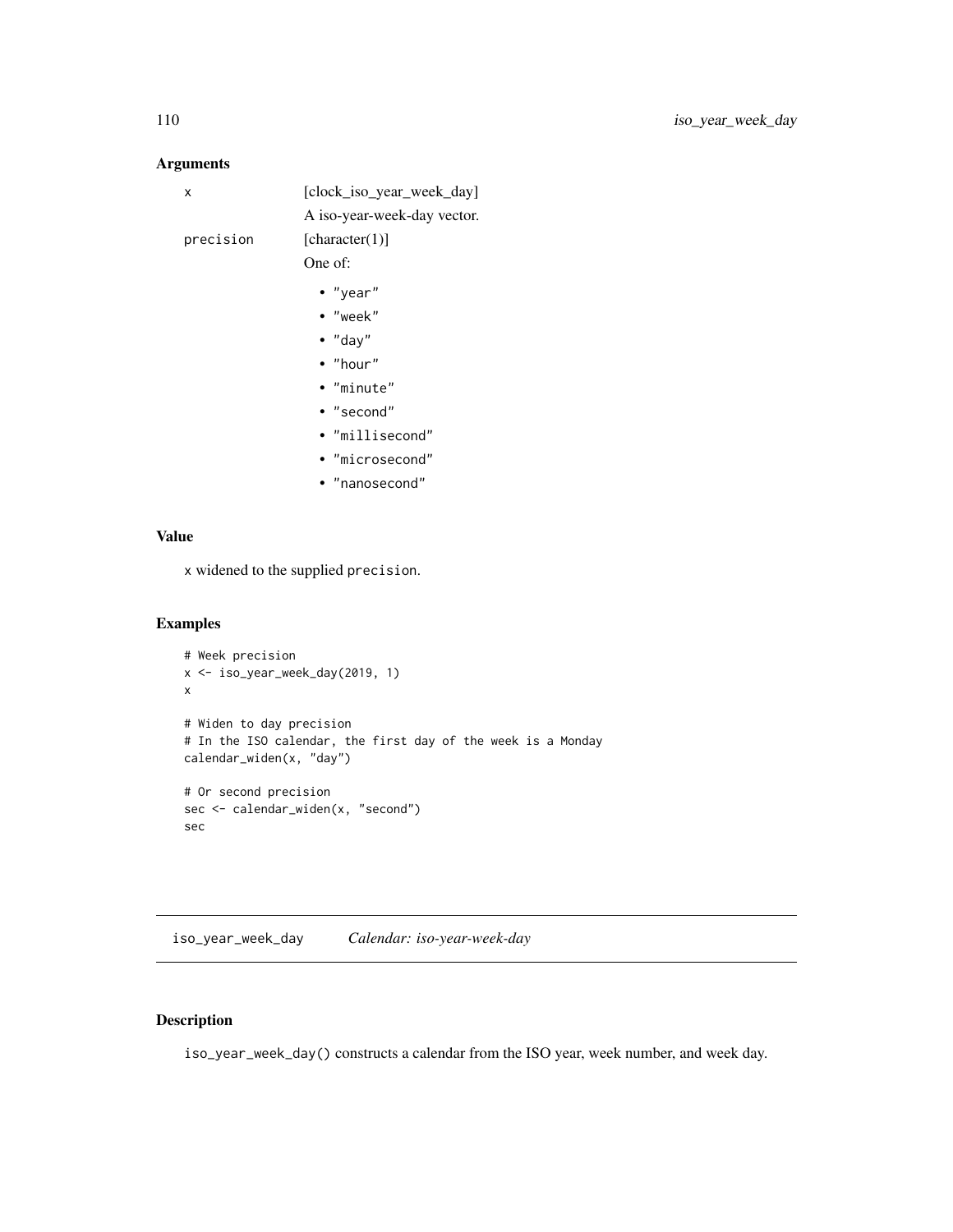iso\_year\_week\_day 111

# Usage

```
iso_year_week_day(
 year,
 week = NULL,day = NULL,
 hour = NULL,
 minute = NULL,
  second = NULL,
  subsecond = NULL,
  ...,
  subsecond_precision = NULL
\mathcal{L}
```
# Arguments

| year                | [integer]                                                                                                               |
|---------------------|-------------------------------------------------------------------------------------------------------------------------|
|                     | The ISO year. Values [-32767, 32767] are generally allowed.                                                             |
| week                | [integer / "last" / NULL]                                                                                               |
|                     | The ISO week. Values [1, 53] are allowed.                                                                               |
|                     | If "last", then the last week of the ISO year is returned.                                                              |
| day                 | [integer / NULL]                                                                                                        |
|                     | The day of the week. Values [1, 7] are allowed, with $1 =$ Monday and $7 =$                                             |
|                     | Sunday, in accordance with the ISO specifications.                                                                      |
| hour                | [integer / NULL]                                                                                                        |
|                     | The hour. Values [0, 23] are allowed.                                                                                   |
| minute              | [integer / NULL]                                                                                                        |
|                     | The minute. Values [0, 59] are allowed.                                                                                 |
| second              | [integer / NULL]                                                                                                        |
|                     | The second. Values [0, 59] are allowed.                                                                                 |
| subsecond           | [integer / NULL]                                                                                                        |
|                     | The subsecond. If specified, subsecond_precision must also be specified to<br>determine how to interpret the subsecond. |
|                     | If using milliseconds, values [0, 999] are allowed.                                                                     |
|                     | If using microseconds, values [0, 999999] are allowed.                                                                  |
|                     | If using nanoseconds, values [0, 999999999] are allowed.                                                                |
|                     | These dots are for future extensions and must be empty.                                                                 |
| subsecond_precision |                                                                                                                         |
|                     | [character(1) / NULL]                                                                                                   |
|                     | The precision to interpret subsecond as. One of: "millisecond", "microsecond",<br>or "nanosecond".                      |
|                     |                                                                                                                         |

## Details

Fields are recycled against each other.

Fields are collected in order until the first NULL field is located. No fields after the first NULL field are used.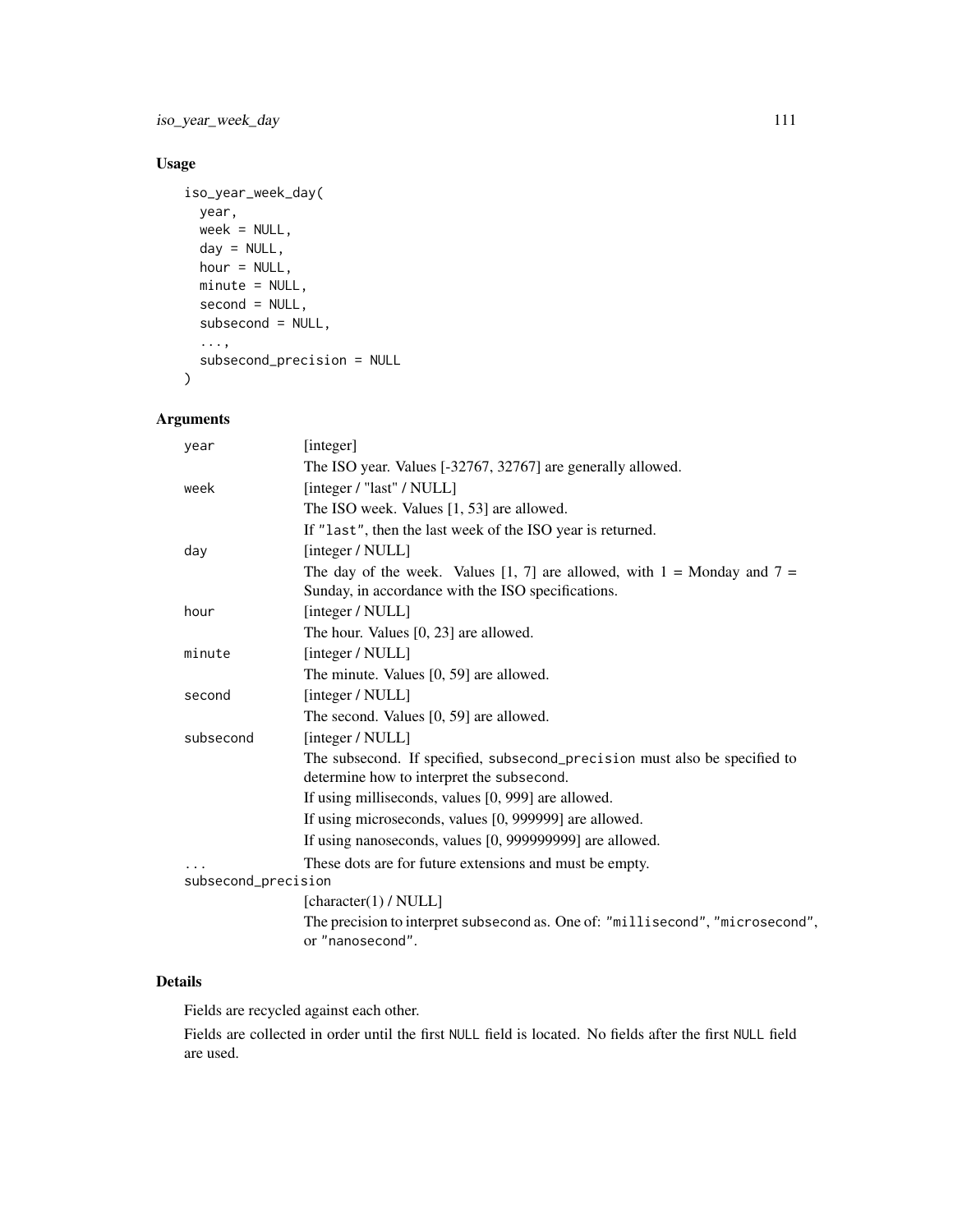# Value

A iso-year-week-day calendar vector.

#### Examples

```
# Year-week
x <- iso_year_week_day(2019:2025, 1)
x
# 2nd day of the first ISO week in multiple years
iso_days <- set_day(x, clock_iso_weekdays$tuesday)
iso_days
# What year-month-day is this?
```

```
as_year_month_day(iso_days)
```
is\_duration *Is* x *a duration?*

## Description

This function determines if the input is a duration object.

## Usage

is\_duration(x)

## Arguments

x [object] An object.

## Value

TRUE if x inherits from "clock\_duration", otherwise FALSE.

```
is_duration(1)
is_duration(duration_days(1))
```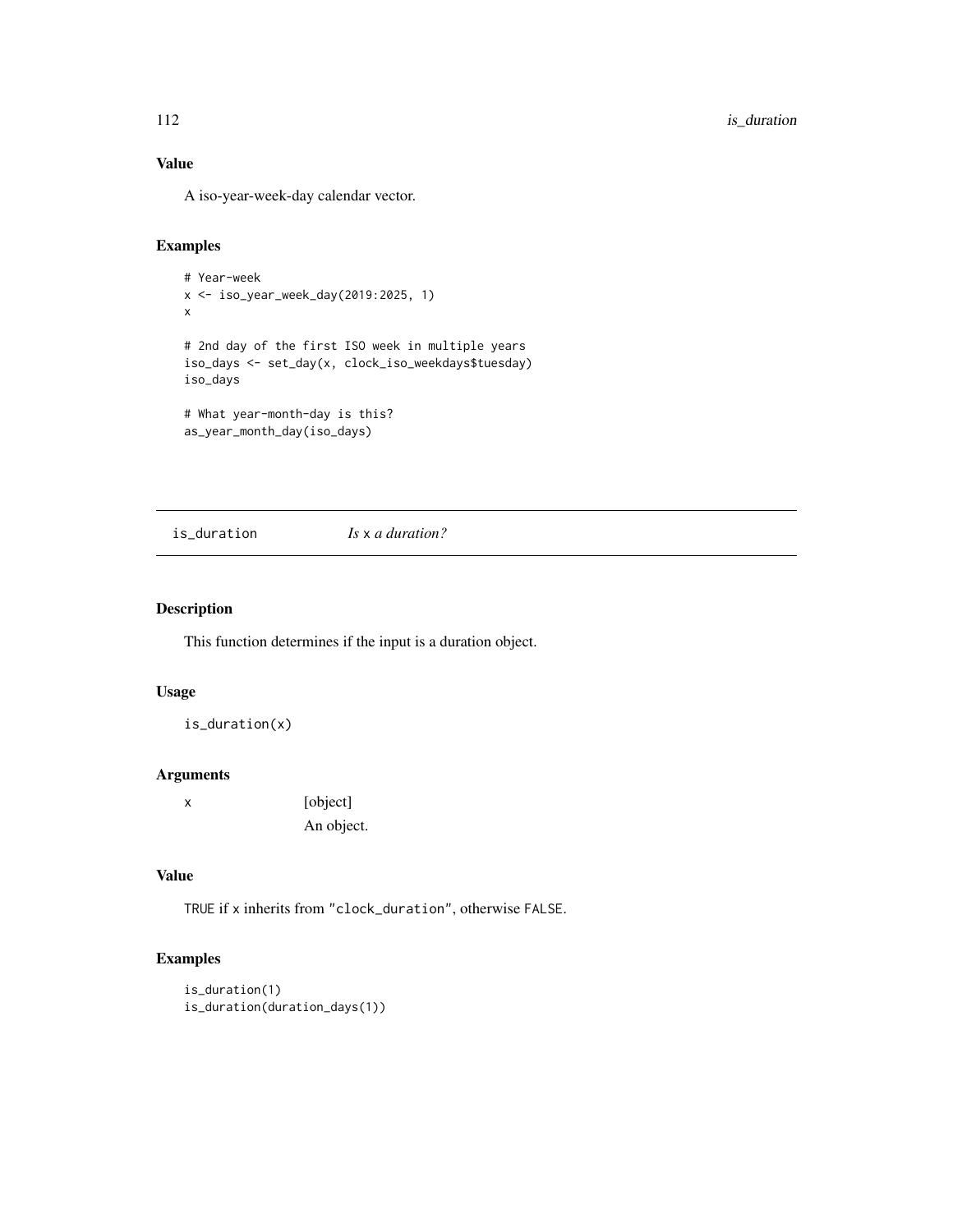is\_iso\_year\_week\_day *Is* x *a iso-year-week-day?*

## Description

Check if x is a iso-year-week-day.

#### Usage

is\_iso\_year\_week\_day(x)

#### Arguments

| х | [object]   |
|---|------------|
|   | An object. |

## Value

Returns TRUE if x inherits from "clock\_iso\_year\_week\_day", otherwise returns FALSE.

## Examples

is\_iso\_year\_week\_day(iso\_year\_week\_day(2019))

| is_naive_time | Is $\times$ a naive-time? |  |
|---------------|---------------------------|--|
|               |                           |  |

## Description

This function determines if the input is a naive-time object.

## Usage

is\_naive\_time(x)

#### Arguments

x [object] An object.

# Value

TRUE if x inherits from "clock\_naive\_time", otherwise FALSE.

```
is_naive_time(1)
is_naive_time(as_naive_time(duration_days(1)))
```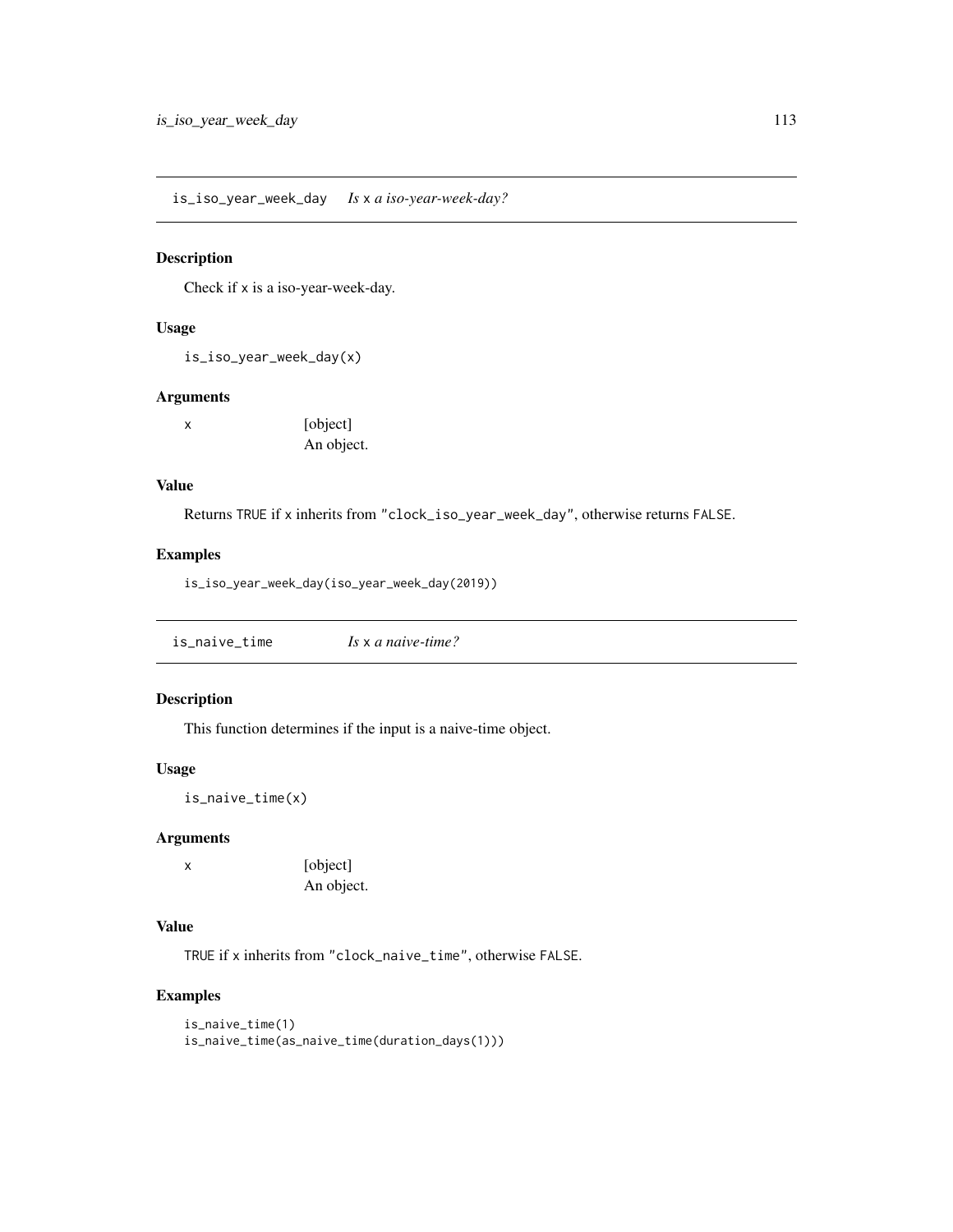is\_sys\_time *Is* x *a sys-time?*

## Description

This function determines if the input is a sys-time object.

## Usage

is\_sys\_time(x)

## Arguments

x [object] An object.

# Value

TRUE if x inherits from "clock\_sys\_time", otherwise FALSE.

# Examples

```
is_sys_time(1)
is_sys_time(as_sys_time(duration_days(1)))
```

| is_weekday | Is x a weekday? |  |
|------------|-----------------|--|
|------------|-----------------|--|

# Description

This function determines if the input is a weekday object.

## Usage

is\_weekday(x)

## Arguments

x [object] An object.

# Value

TRUE if x inherits from "clock\_weekday", otherwise FALSE.

```
is_weekday(1)
is_weekday(weekday(1))
```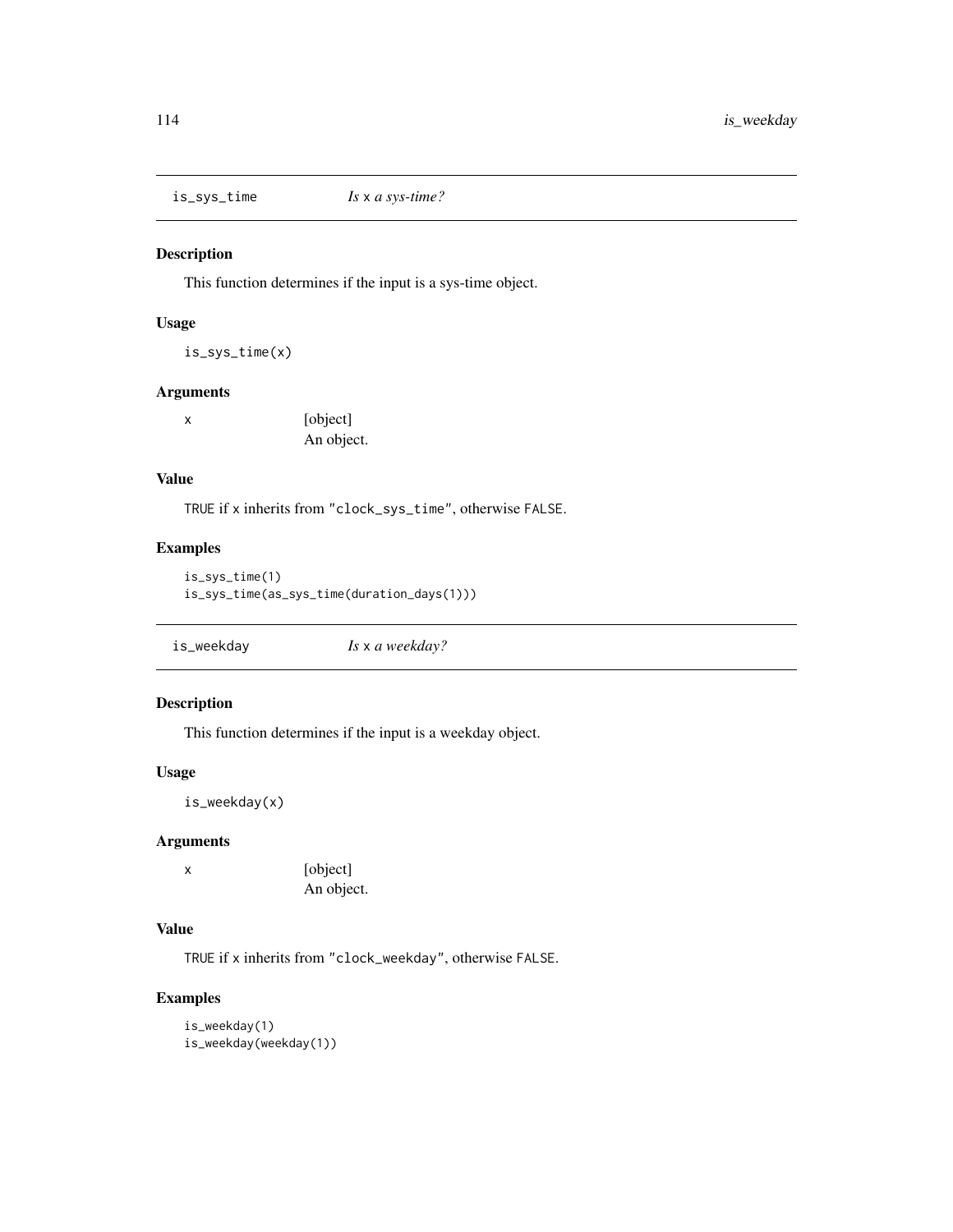is\_year\_day *Is* x *a year-day?*

## Description

Check if x is a year-day.

## Usage

is\_year\_day(x)

# Arguments

x [object] An object.

## Value

Returns TRUE if x inherits from "clock\_year\_day", otherwise returns FALSE.

## Examples

is\_year\_day(year\_day(2019))

is\_year\_month\_day *Is* x *a year-month-day?*

## Description

Check if x is a year-month-day.

#### Usage

is\_year\_month\_day(x)

## Arguments

x [object] An object.

# Value

Returns TRUE if x inherits from "clock\_year\_month\_day", otherwise returns FALSE.

## Examples

is\_year\_month\_day(year\_month\_day(2019))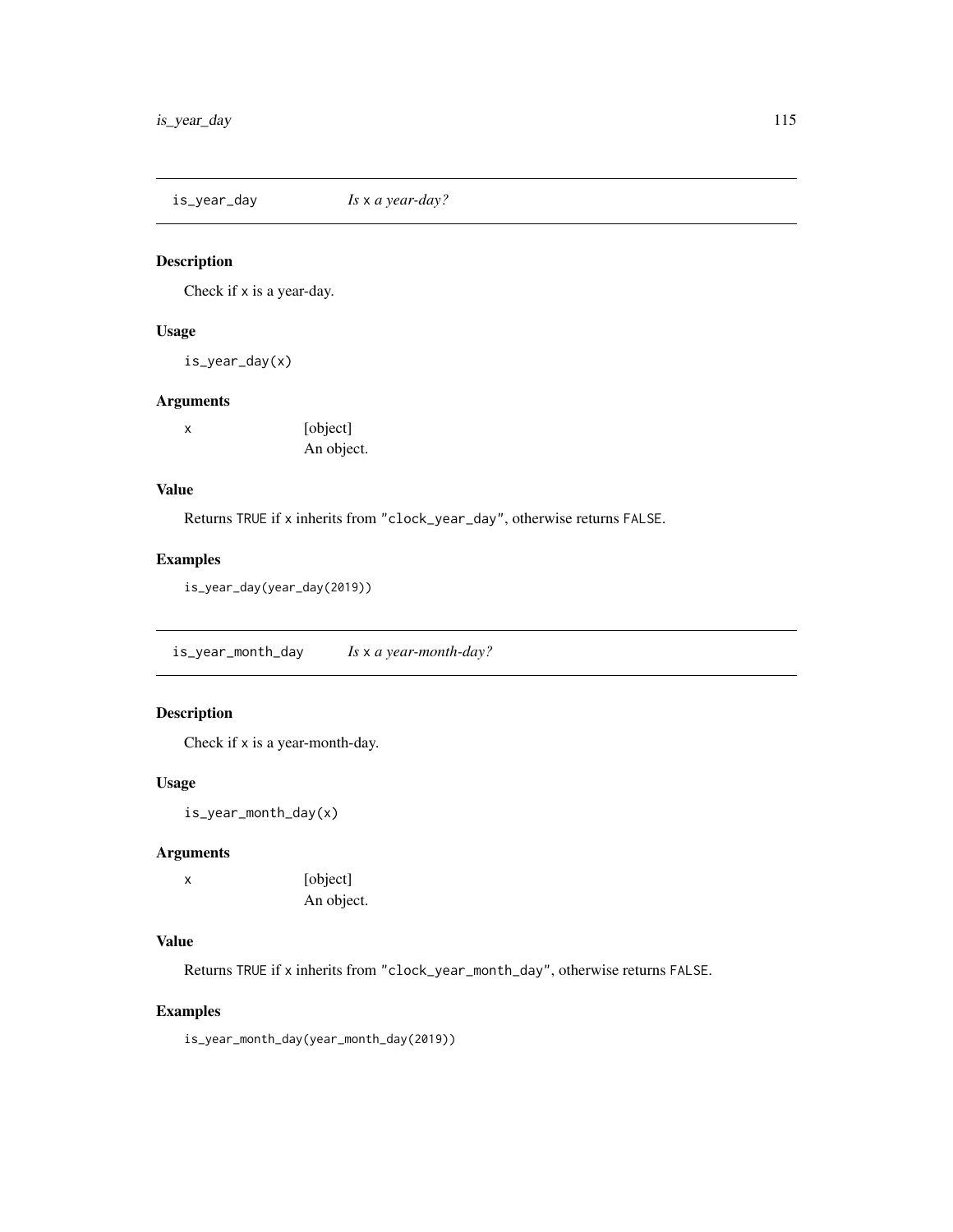is\_year\_month\_weekday *Is* x *a year-month-weekday?*

#### Description

Check if x is a year-month-weekday.

## Usage

is\_year\_month\_weekday(x)

## Arguments

| х | [object]   |
|---|------------|
|   | An object. |

## Value

Returns TRUE if x inherits from "clock\_year\_month\_weekday", otherwise returns FALSE.

## Examples

is\_year\_month\_weekday(year\_month\_weekday(2019))

is\_year\_quarter\_day *Is* x *a year-quarter-day?*

## Description

Check if x is a year-quarter-day.

#### Usage

```
is_year_quarter_day(x)
```
## Arguments

x [object] An object.

## Value

Returns TRUE if x inherits from "clock\_year\_quarter\_day", otherwise returns FALSE.

## Examples

is\_year\_quarter\_day(year\_quarter\_day(2019))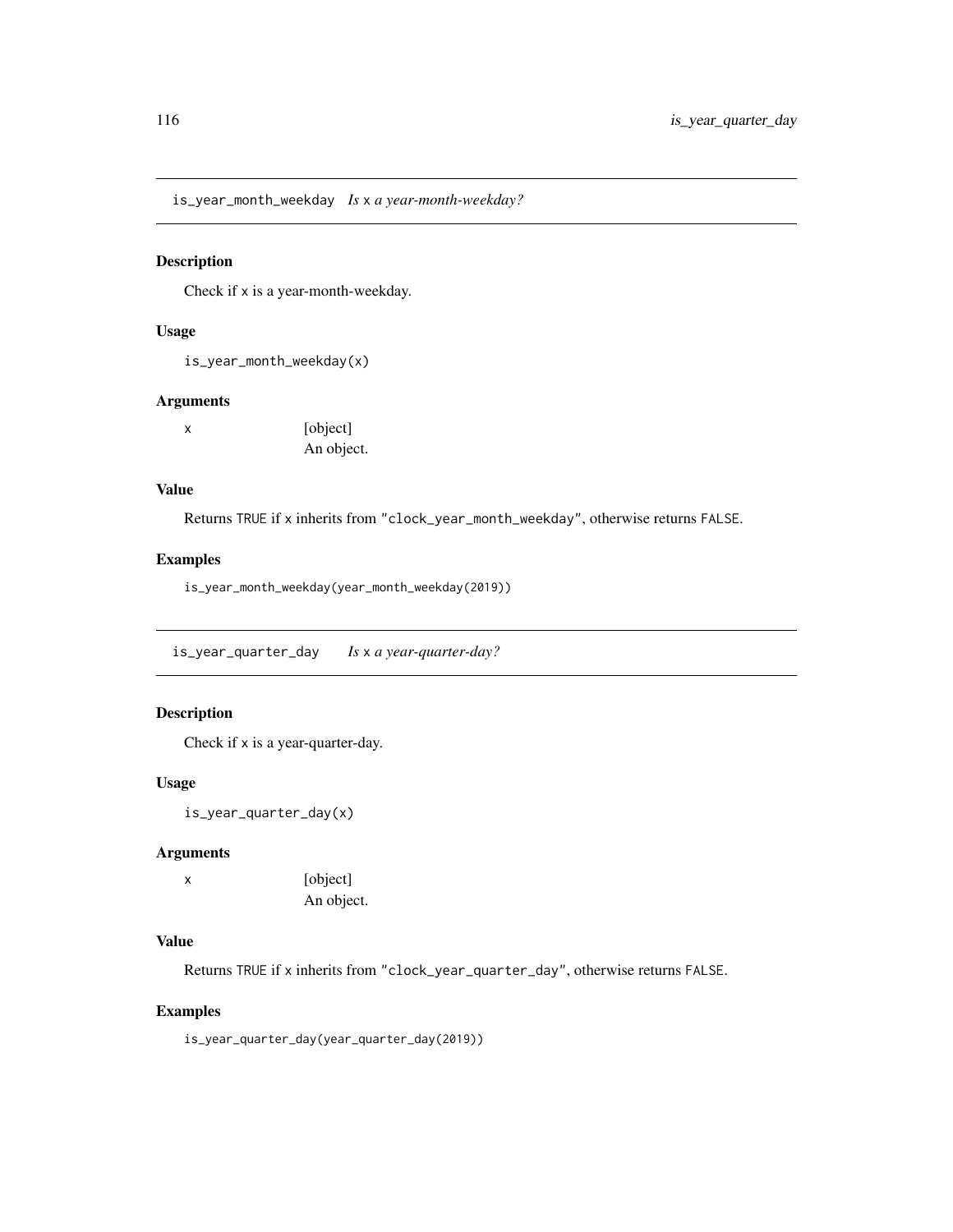is\_zoned\_time *Is* x *a zoned-time?*

#### Description

This function determines if the input is a zoned-time object.

## Usage

is\_zoned\_time(x)

#### Arguments

x [object] An object.

#### Value

TRUE if x inherits from "clock\_zoned\_time", otherwise FALSE.

#### Examples

```
is_zoned_time(1)
is_zoned_time(zoned_time_now("America/New_York"))
```
naive\_time\_info *Info: naive-time*

#### Description

naive\_time\_info() retrieves a set of low-level information generally not required for most datetime manipulations. It is used implicitly by as\_zoned\_time() when converting from a naive-time.

It returns a data frame with the following columns:

- type: A character vector containing one of:
	- "unique": The naive-time maps uniquely to a zoned-time that can be created with zone.
	- "nonexistent": The naive-time does not exist as a zoned-time that can be created with zone.
	- "ambiguous": The naive-time exists twice as a zoned-time that can be created with zone.
- first: A [sys\\_time\\_info\(\)](#page-168-0) data frame.
- second: A [sys\\_time\\_info\(\)](#page-168-0) data frame.

#### type == "unique":

• first will be filled out with sys-info representing daylight saving time information for that time point in zone.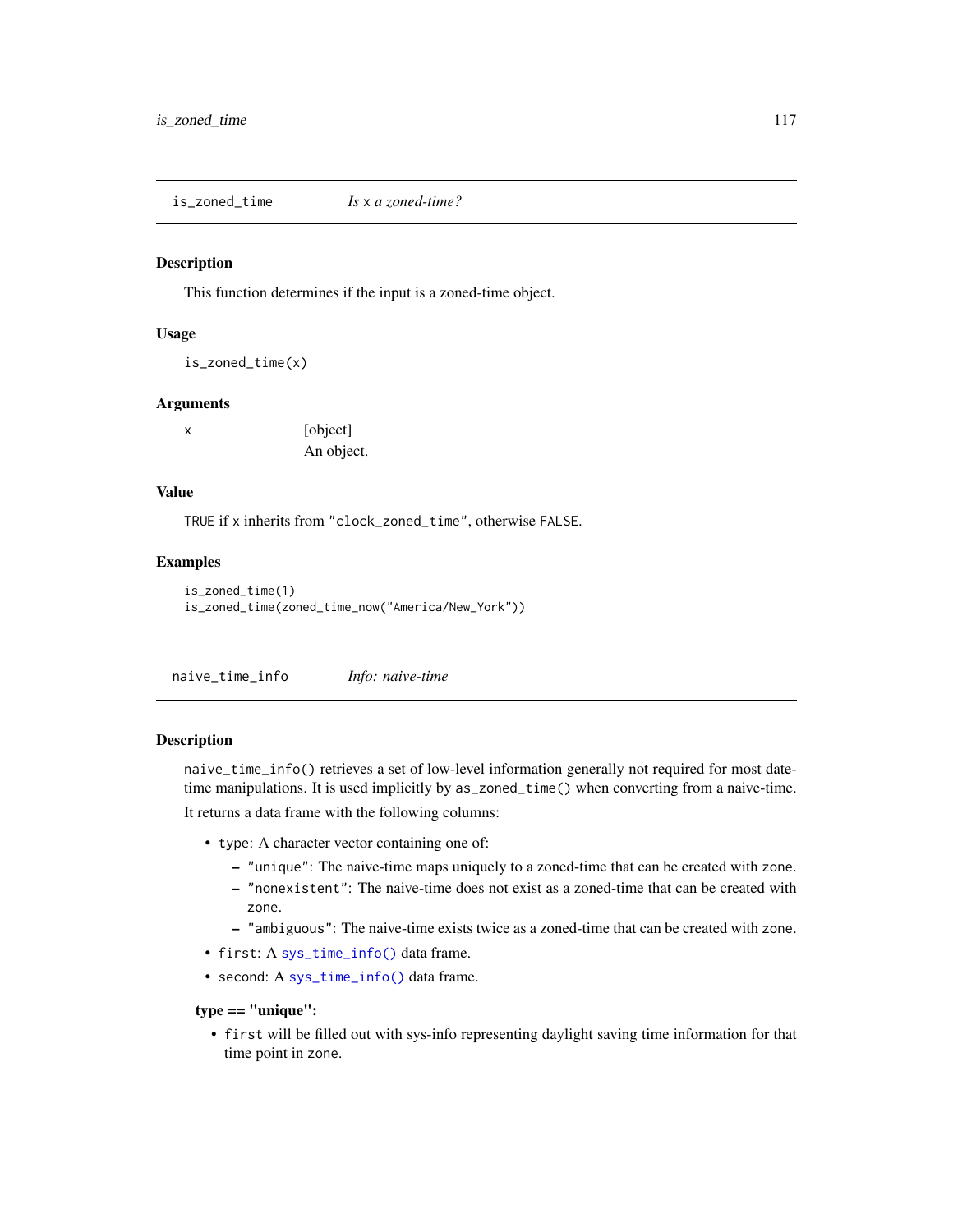• second will contain only NA values, as there is no ambiguity to represent information for.

# type == "nonexistent":

- first will be filled out with the sys-info that ends just prior to x.
- second will be filled out with the sys-info that begins just after x.

#### type == "ambiguous":

- first will be filled out with the sys-info that ends just after x.
- second will be filled out with the sys-info that starts just before x.

# Usage

```
naive_time_info(x, zone)
```
## Arguments

| $\mathsf{x}$ | [clock_naive_time]                                                                                    |
|--------------|-------------------------------------------------------------------------------------------------------|
|              | A naive-time.                                                                                         |
| zone         | [character]                                                                                           |
|              | A valid time zone name.                                                                               |
|              | Unlike most functions in clock, in naive_time_info() zone is vectorized and<br>is recycled against x. |

## Details

If the tibble package is installed, it is recommended to convert the output to a tibble with  $as\_tibble(),$ as that will print the df-cols much nicer.

## Value

A data frame of low level information.

## Examples

library(vctrs)

```
x <- year_month_day(1970, 04, 26, 02, 30, 00)
x \leq - as_naive_time(x)
# Maps uniquely to a time in London
naive_time_info(x, "Europe/London")
# This naive-time never existed in New York!
# A DST gap jumped the time from 01:59:59 -> 03:00:00,
# skipping the 2 o'clock hour
zone <- "America/New_York"
info <- naive_time_info(x, zone)
info
```
# You can recreate various `nonexistent` strategies with this info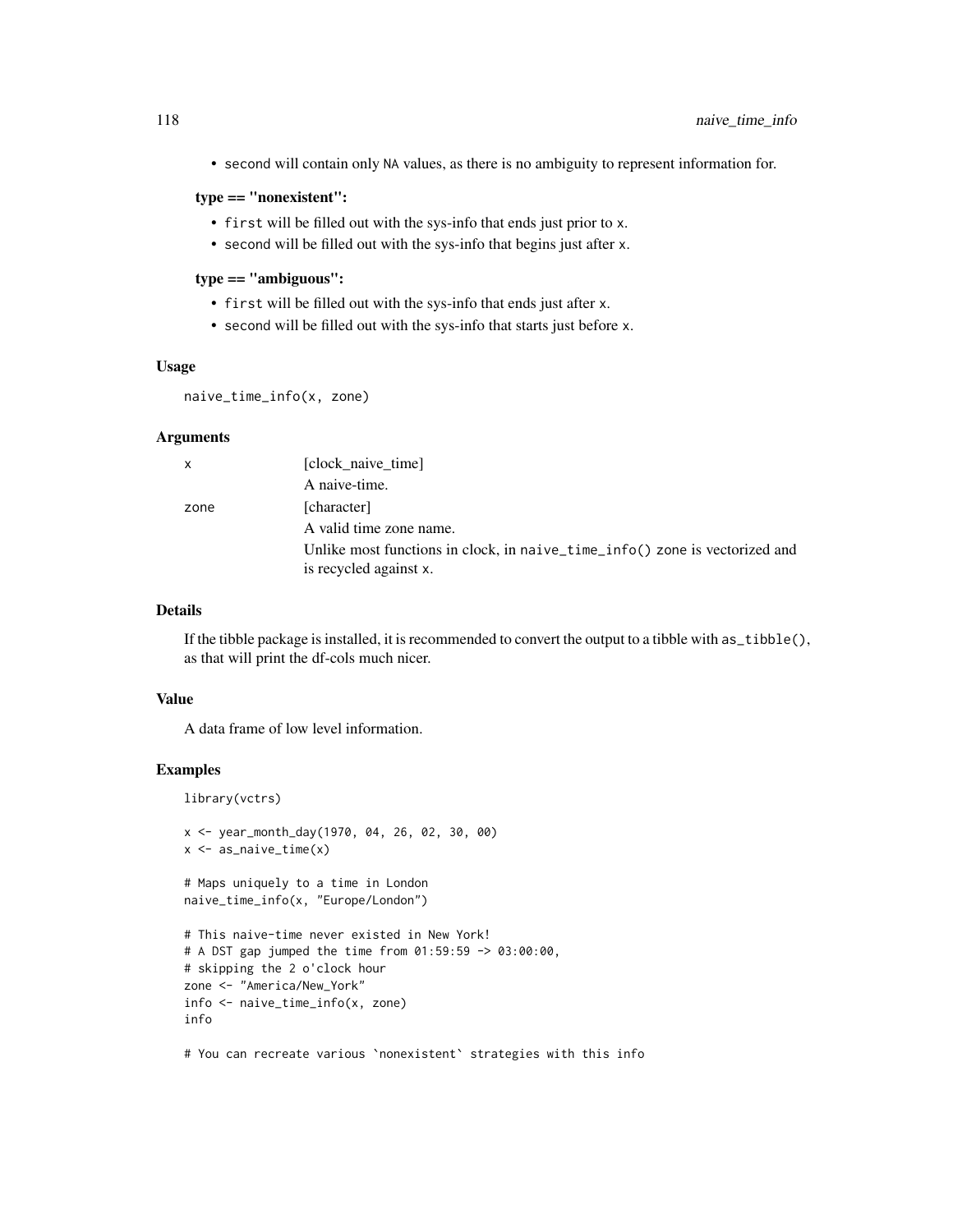```
as_zoned_time(x, zone, nonexistent = "roll-forward")
as_zoned_time(info$first$end, zone)
as_zoned_time(x, zone, nonexistent = "roll-backward")
as_zoned_time(info$first$end - 1, zone)
as_zoned_time(x, zone, nonexistent = "shift-forward")
as_zoned_time(as_sys_time(x) - info$first$offset, zone)
as_zoned_time(x, zone, nonexistent = "shift-backward")
as_zoned_time(as_sys_time(x) - info$second$offset, zone)
# ---------------------------------------------------------------------------
# Normalizing to UTC
# Imagine you had the following printed times, and knowledge that they
# are to be interpreted as in the corresponding time zones
df <- data_frame(
  x = c("2020-01-05 02:30:00", "2020-06-03 12:20:05"),zone = c("America/Los_Angeles", "Europe/London")
\mathcal{L}# The times are assumed to be naive-times, i.e. if you lived in the `zone`
# at the moment the time was recorded, then you would have seen that time
# printed on the clock. Currently, these are strings. To convert them to
# a time based type, you'll have to acknowledge that R only lets you have
# 1 time zone in a vector of date-times at a time. So you'll need to
# normalize these naive-times. The easiest thing to normalize them to
# is UTC.
df$naive <- naive_time_parse(df$x)
# Get info about the naive times using a vector of zones
info <- naive_time_info(df$naive, df$zone)
info
# We'll assume that some system generated these naive-times with no
# chance of them ever being nonexistent or ambiguous. So now all we have
# to do is use the offset to convert the naive-time to a sys-time. The
# relationship used is:
# offset = naive_time - sys_time
df$sys <- as_sys_time(df$naive) - info$first$offset
df
# At this point, both times are in UTC. From here, you can convert them
# both to either America/Los_Angeles or Europe/London as required.
as_zoned_time(df$sys, "America/Los_Angeles")
as_zoned_time(df$sys, "Europe/London")
```
naive\_time\_parse *Parsing: naive-time*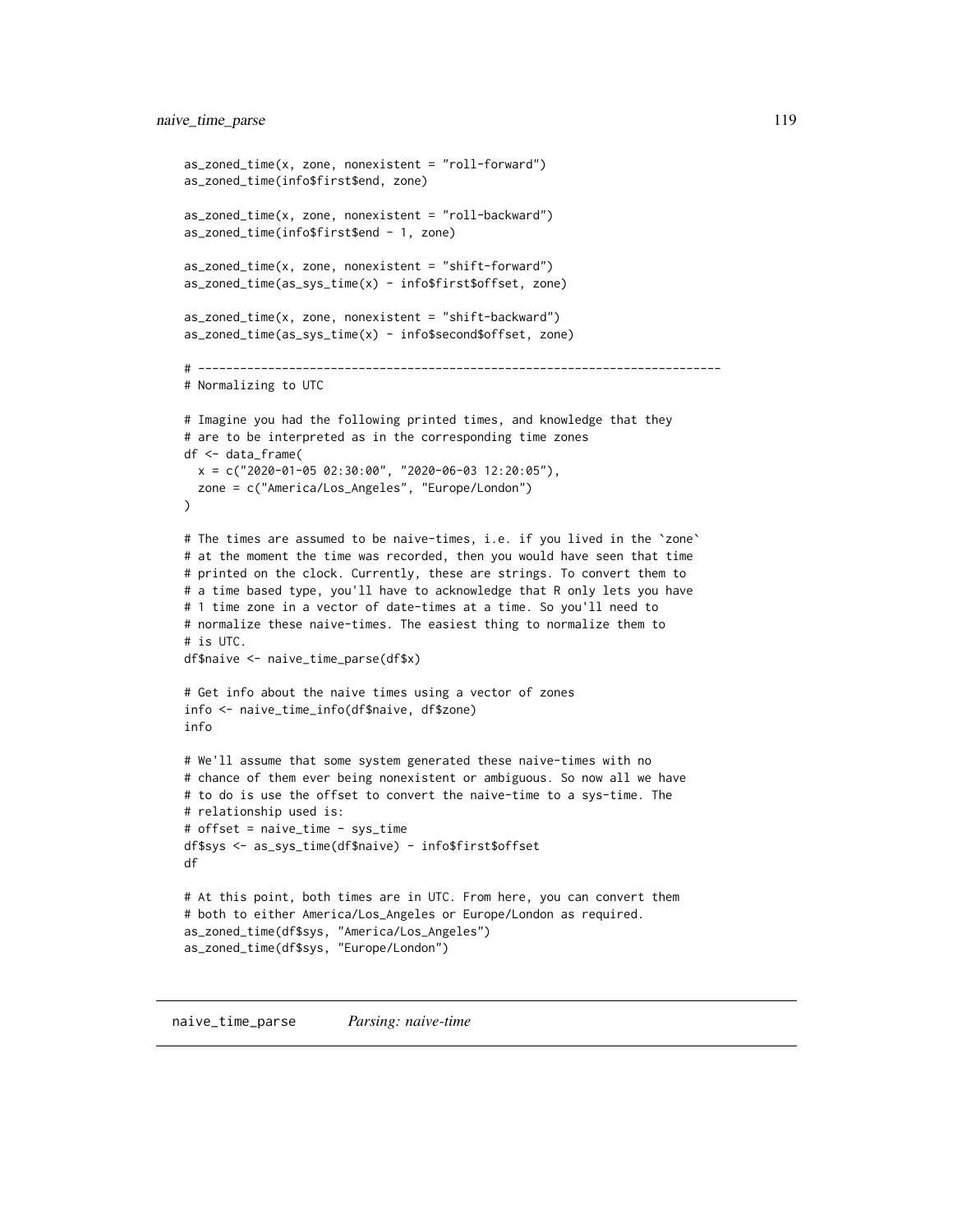## **Description**

naive\_time\_parse() is a parser into a naive-time.

naive\_time\_parse() is useful when you have date-time strings like "2020-01-01T01:04:30". If there is no attached UTC offset or time zone name, then parsing this string as a naive-time is your best option. If you know that this string should be interpreted in a specific time zone, parse as a naive-time, then use [as\\_zoned\\_time\(\)](#page-24-0).

The default options assume that x should be parsed at second precision, using a format string of "%Y-%m-%dT%H:%M:%S". This matches the default result from calling format() on a naive-time.

naive\_time\_parse() *ignores both the* %z *and* %Z *commands.*

not required.

If your date-time strings contain a full time zone name and a UTC offset, use [zoned\\_time\\_parse\\_complete\(\)](#page-238-0). If they contain a time zone abbreviation, use [zoned\\_time\\_parse\\_abbrev\(\)](#page-238-0).

If your date-time strings contain a UTC offset, but not a full time zone name, use [sys\\_time\\_parse\(\)](#page-162-0).

## Usage

```
naive_time_parse(
 x,
  ...,
  format = NULL,precision = "second",
 locale = clock_locale()
\lambda
```
#### Arguments

| x        | [character]                                                                                                                                                                                                                                                                                                                                                                                                          |
|----------|----------------------------------------------------------------------------------------------------------------------------------------------------------------------------------------------------------------------------------------------------------------------------------------------------------------------------------------------------------------------------------------------------------------------|
|          | A character vector to parse.                                                                                                                                                                                                                                                                                                                                                                                         |
| $\cdots$ | These dots are for future extensions and must be empty.                                                                                                                                                                                                                                                                                                                                                              |
| format   | [character / NULL]                                                                                                                                                                                                                                                                                                                                                                                                   |
|          | A format string. A combination of the following commands, or NULL, in which<br>case a default format string is used.                                                                                                                                                                                                                                                                                                 |
|          | A vector of multiple format strings can be supplied. They will be tried in the<br>order they are provided.                                                                                                                                                                                                                                                                                                           |
|          | Year                                                                                                                                                                                                                                                                                                                                                                                                                 |
|          | • %C: The century as a decimal number. The modified command % $NC$<br>where N is a positive decimal integer specifies the maximum number of<br>characters to read. If not specified, the default is 2. Leading zeroes are<br>permitted but not required.                                                                                                                                                             |
|          | • $\%$ y: The last two decimal digits of the year. If the century is not otherwise<br>specified (e.g. with $\%C$ ), values in the range [69 - 99] are presumed to refer<br>to the years $[1969 - 1999]$ , and values in the range $[00 - 68]$ are presumed<br>to refer to the years $[2000 - 2068]$ . The modified command %Ny, where N<br>is a positive decimal integer, specifies the maximum number of characters |

to read. If not specified, the default is 2. Leading zeroes are permitted but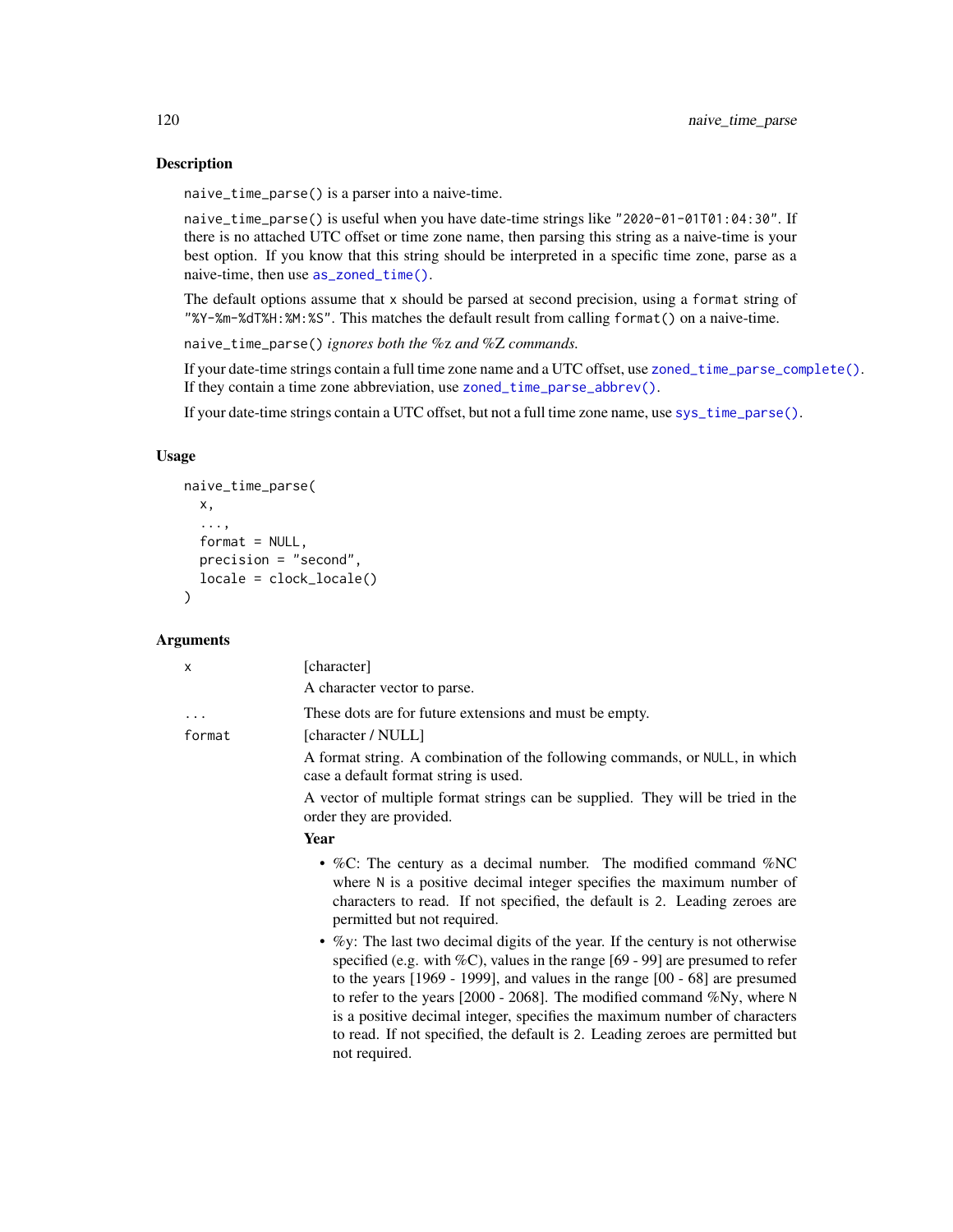•  $\%$ Y: The year as a decimal number. The modified command  $\%$ NY where N is a positive decimal integer specifies the maximum number of characters to read. If not specified, the default is 4. Leading zeroes are permitted but not required.

#### Month

- %b, %B, %h: The locale's full or abbreviated case-insensitive month name.
- %m: The month as a decimal number. January is 1. The modified command %Nm where N is a positive decimal integer specifies the maximum number of characters to read. If not specified, the default is 2. Leading zeroes are permitted but not required.

#### Day

• %d, %e: The day of the month as a decimal number. The modified command %Nd where N is a positive decimal integer specifies the maximum number of characters to read. If not specified, the default is 2. Leading zeroes are permitted but not required.

#### Day of the week

- %a, %A: The locale's full or abbreviated case-insensitive weekday name.
- %w: The weekday as a decimal number (0-6), where Sunday is 0. The modified command %Nw where N is a positive decimal integer specifies the maximum number of characters to read. If not specified, the default is 1. Leading zeroes are permitted but not required.

#### ISO 8601 week-based year

- %g: The last two decimal digits of the ISO week-based year. The modified command %Ng where N is a positive decimal integer specifies the maximum number of characters to read. If not specified, the default is 2. Leading zeroes are permitted but not required.
- %G: The ISO week-based year as a decimal number. The modified command %NG where N is a positive decimal integer specifies the maximum number of characters to read. If not specified, the default is 4. Leading zeroes are permitted but not required.
- %V: The ISO week-based week number as a decimal number. The modified command %NV where N is a positive decimal integer specifies the maximum number of characters to read. If not specified, the default is 2. Leading zeroes are permitted but not required.
- %u: The ISO weekday as a decimal number (1-7), where Monday is 1. The modified command %Nu where N is a positive decimal integer specifies the maximum number of characters to read. If not specified, the default is 1. Leading zeroes are permitted but not required.

#### Week of the year

• %U: The week number of the year as a decimal number. The first Sunday of the year is the first day of week 01. Days of the same year prior to that are in week 00. The modified command %NU where N is a positive decimal integer specifies the maximum number of characters to read. If not specified, the default is 2. Leading zeroes are permitted but not required.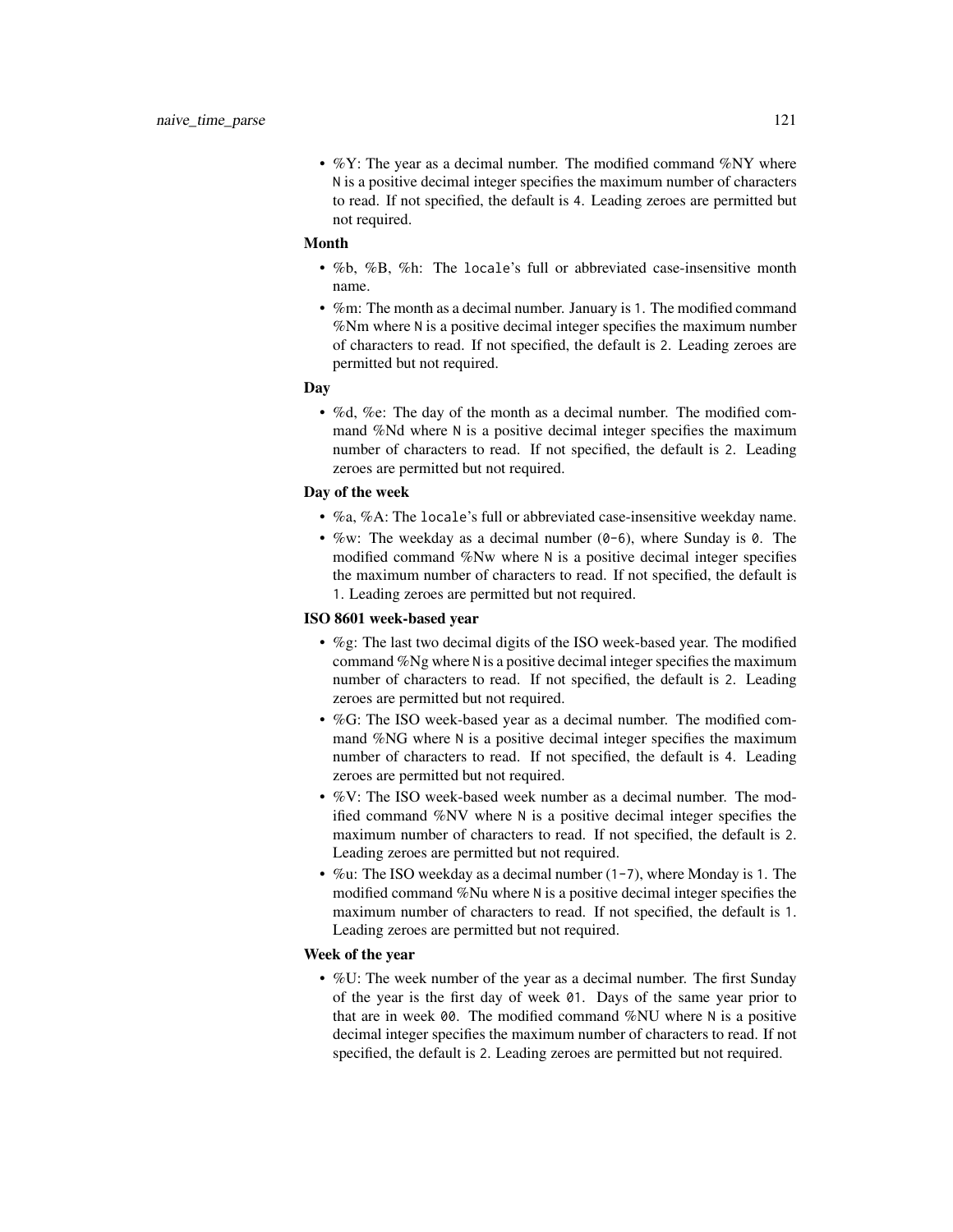• %W: The week number of the year as a decimal number. The first Monday of the year is the first day of week 01. Days of the same year prior to that are in week 00. The modified command %NW where N is a positive decimal integer specifies the maximum number of characters to read. If not specified, the default is 2. Leading zeroes are permitted but not required.

#### Day of the year

• %; The day of the year as a decimal number. January 1 is 1. The modified command %Nj where N is a positive decimal integer specifies the maximum number of characters to read. If not specified, the default is 3. Leading zeroes are permitted but not required.

## Date

- %D, %x: Equivalent to %m/%d/%y.
- %F: Equivalent to %Y-%m-%d. If modified with a width (like %NF), the width is applied to only %Y.

#### Time of day

- %H: The hour (24-hour clock) as a decimal number. The modified command %NH where N is a positive decimal integer specifies the maximum number of characters to read. If not specified, the default is 2. Leading zeroes are permitted but not required.
- %I: The hour (12-hour clock) as a decimal number. The modified command %NI where N is a positive decimal integer specifies the maximum number of characters to read. If not specified, the default is 2. Leading zeroes are permitted but not required.
- %M: The minutes as a decimal number. The modified command %NM where N is a positive decimal integer specifies the maximum number of characters to read. If not specified, the default is 2. Leading zeroes are permitted but not required.
- %S: The seconds as a decimal number. Leading zeroes are permitted but not required. If encountered, the locale determines the decimal point character. Generally, the maximum number of characters to read is determined by the precision that you are parsing at. For example, a precision of "second" would read a maximum of 2 characters, while a precision of "millisecond" would read a maximum of 6 (2 for the values before the decimal point, 1 for the decimal point, and 3 for the values after it). The modified command %NS, where N is a positive decimal integer, can be used to exactly specify the maximum number of characters to read. This is only useful if you happen to have seconds with more than 1 leading zero.
- %p: The locale's equivalent of the AM/PM designations associated with a 12-hour clock. The command %I must precede %p in the format string.
- %R: Equivalent to %H:%M.
- $\%$ T,  $\%$ X: Equivalent to  $\%$ H: $\%$ M: $\%$ S.
- %r: Equivalent to %I:%M:%S %p.

#### Time zone

• %z: The offset from UTC in the format [+|-]hh[mm]. For example -0430 refers to 4 hours 30 minutes behind UTC. And 04 refers to 4 hours ahead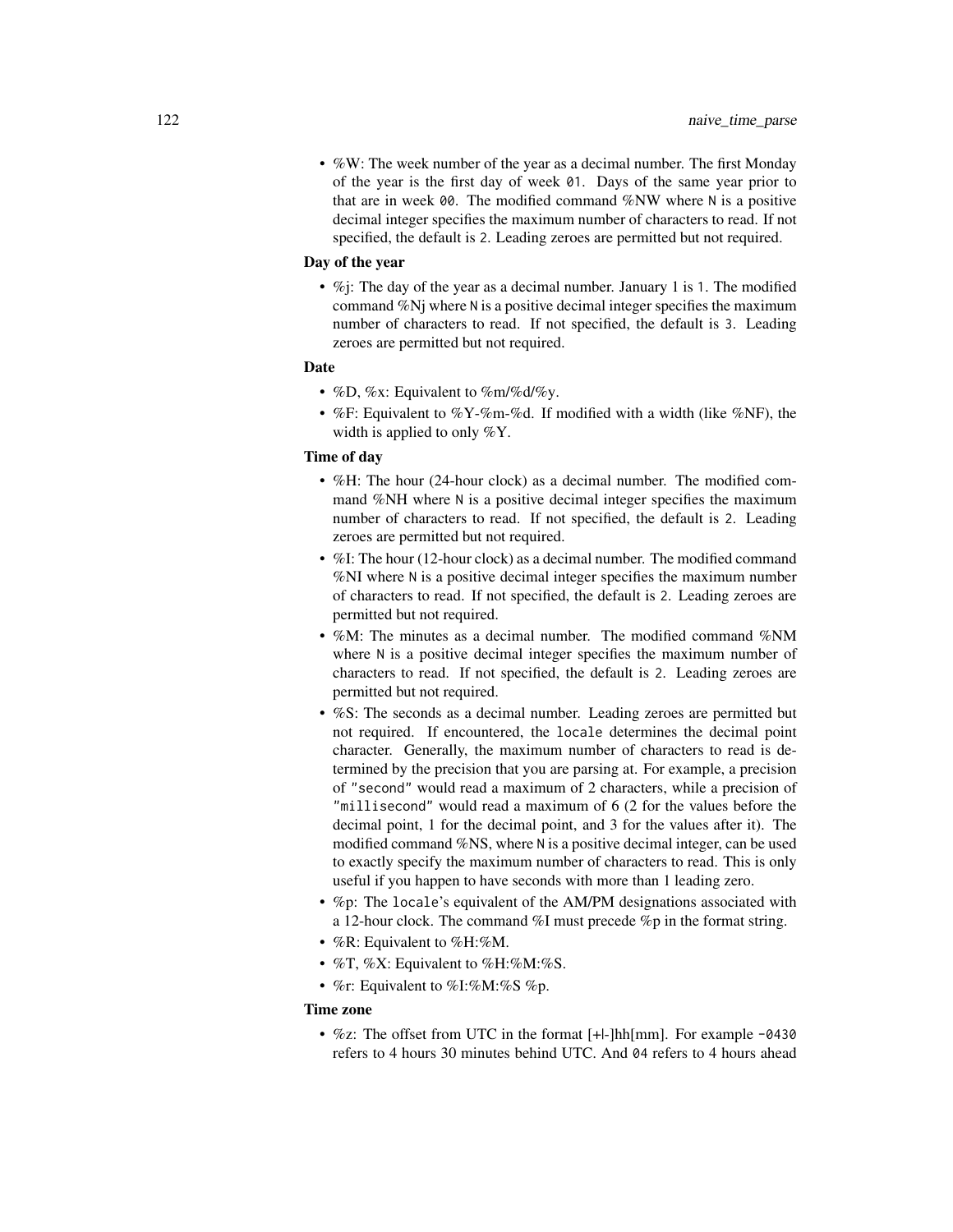| of UTC. The modified command %Ez parses a : between the hours and            |
|------------------------------------------------------------------------------|
| minutes and leading zeroes on the hour field are optional: [+ -]h[h][:mm].   |
| For example $-04$ : 30 refers to 4 hours 30 minutes behind UTC. And 4 refers |
| to 4 hours ahead of UTC.                                                     |

• %Z: The full time zone name or the time zone abbreviation, depending on the function being used. A single word is parsed. This word can only contain characters that are alphanumeric, or one of  $'$ ,  $'$ ,  $'$ ,  $'$ ,  $'$  -  $'$  or  $'$ + $'$ .

#### Miscellaneous

- %c: A date and time representation. Equivalent to %a %b %d %H:%M:%S %Y.
- %%: A % character.
- %n: Matches one white space character. %n, %t, and a space can be combined to match a wide range of white-space patterns. For example "%n " matches one or more white space characters, and "%n%t%t" matches one to three white space characters.
- %t: Matches zero or one white space characters.

#### precision [character(1)]

A precision for the resulting time point. One of:

- "day"
- "hour"
- "minute"
- "second"
- "millisecond"
- "microsecond"
- "nanosecond"

Setting the precision determines how much information %S attempts to parse.

## locale [clock\_locale]

A locale object created from [clock\\_locale\(\)](#page-42-0).

#### Value

A naive-time.

## Full Precision Parsing

It is highly recommended to parse all of the information in the date-time string into a type at least as precise as the string. For example, if your string has fractional seconds, but you only require seconds, specify a sub-second precision, then round to seconds manually using whatever convention is appropriate for your use case. Parsing such a string directly into a second precision result is ambiguous and undefined, and is unlikely to work as you might expect.

```
naive_time_parse("2020-01-01T05:06:07")
# Day precision
naive_time_parse("2020-01-01", precision = "day")
```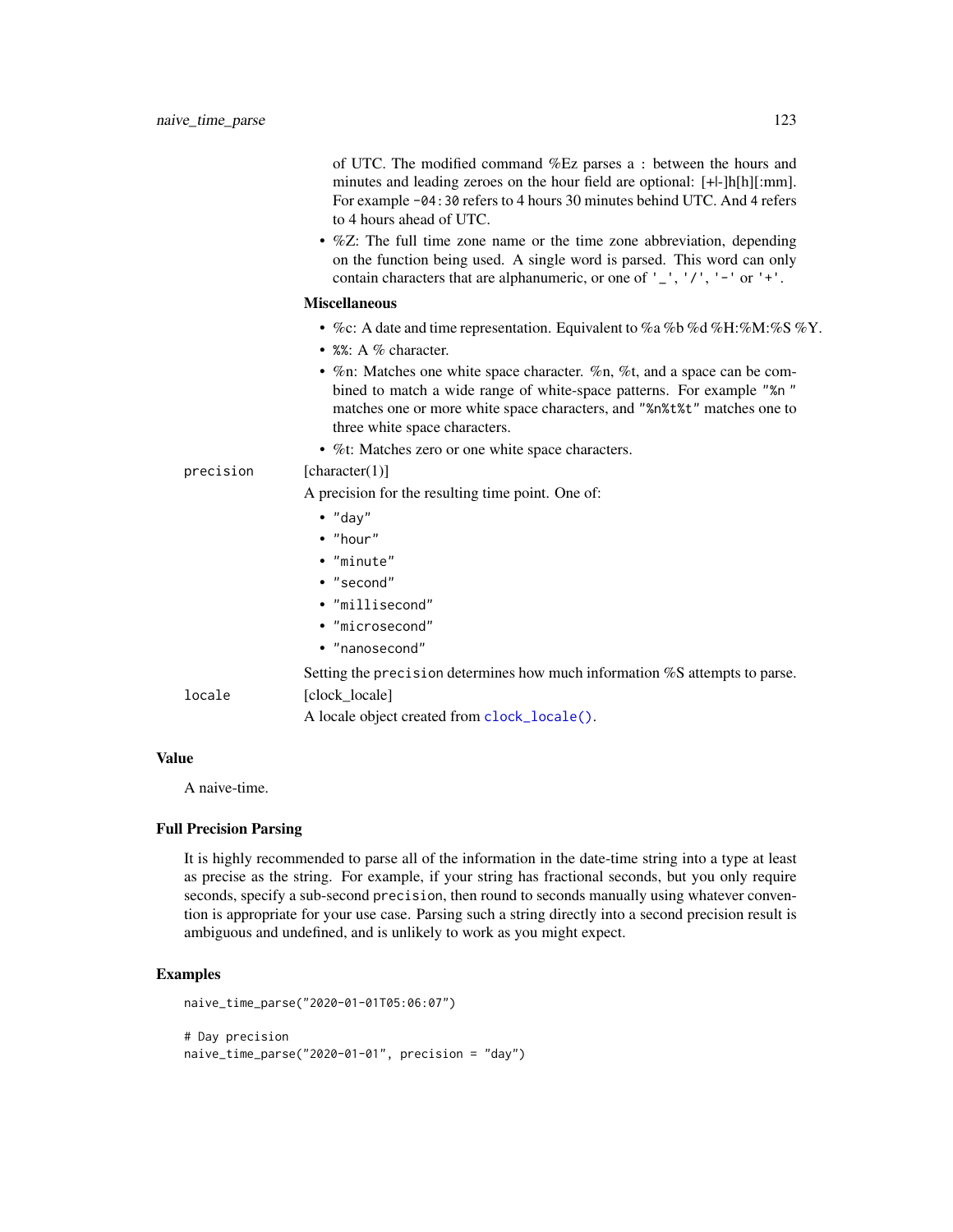```
# Nanosecond precision, but using a day based format
naive_time_parse("2020-01-01", format = "%Y-%m-%d", precision = "nanosecond")
# Remember that the `%z` and `%Z` commands are ignored entirely!
naive_time_parse(
 "2020-01-01 -4000 America/New_York",
 format = "%Y-%m-%d %z %Z"
\mathcal{L}# ---------------------------------------------------------------------------
# Fractional seconds and POSIXct
# If you have a string with fractional seconds and want to convert it to
# a POSIXct, remember that clock treats POSIXct as a second precision type.
# Ideally, you'd use a clock type that can support fractional seconds, but
# if you really want to parse it into a POSIXct, the correct way to do so
# is to parse the full fractional time point with the correct 'precision',
# then round to seconds using whatever convention you require, and finally
# convert that to POSIXct.
x <- c("2020-01-01T00:00:00.123", "2020-01-01T00:00:00.555")
# First, parse string with full precision
x <- naive_time_parse(x, precision = "millisecond")
x
# Then round to second with a floor, ceiling, or round to nearest
time_point_floor(x, "second")
time_point_round(x, "second")
# Finally, convert to POSIXct
as_date_time(time_point_round(x, "second"), zone = "UTC")
```
posixt-arithmetic *Arithmetic: date-time*

#### **Description**

These are POSIXct/POSIXlt methods for the [arithmetic generics.](#page-32-0)

Calendrical based arithmetic:

These functions convert to a naive-time, then to a year-month-day, perform the arithmetic, then convert back to a date-time.

- add\_years()
- add\_quarters()
- add\_months()

Naive-time based arithmetic:

These functions convert to a naive-time, perform the arithmetic, then convert back to a date-time.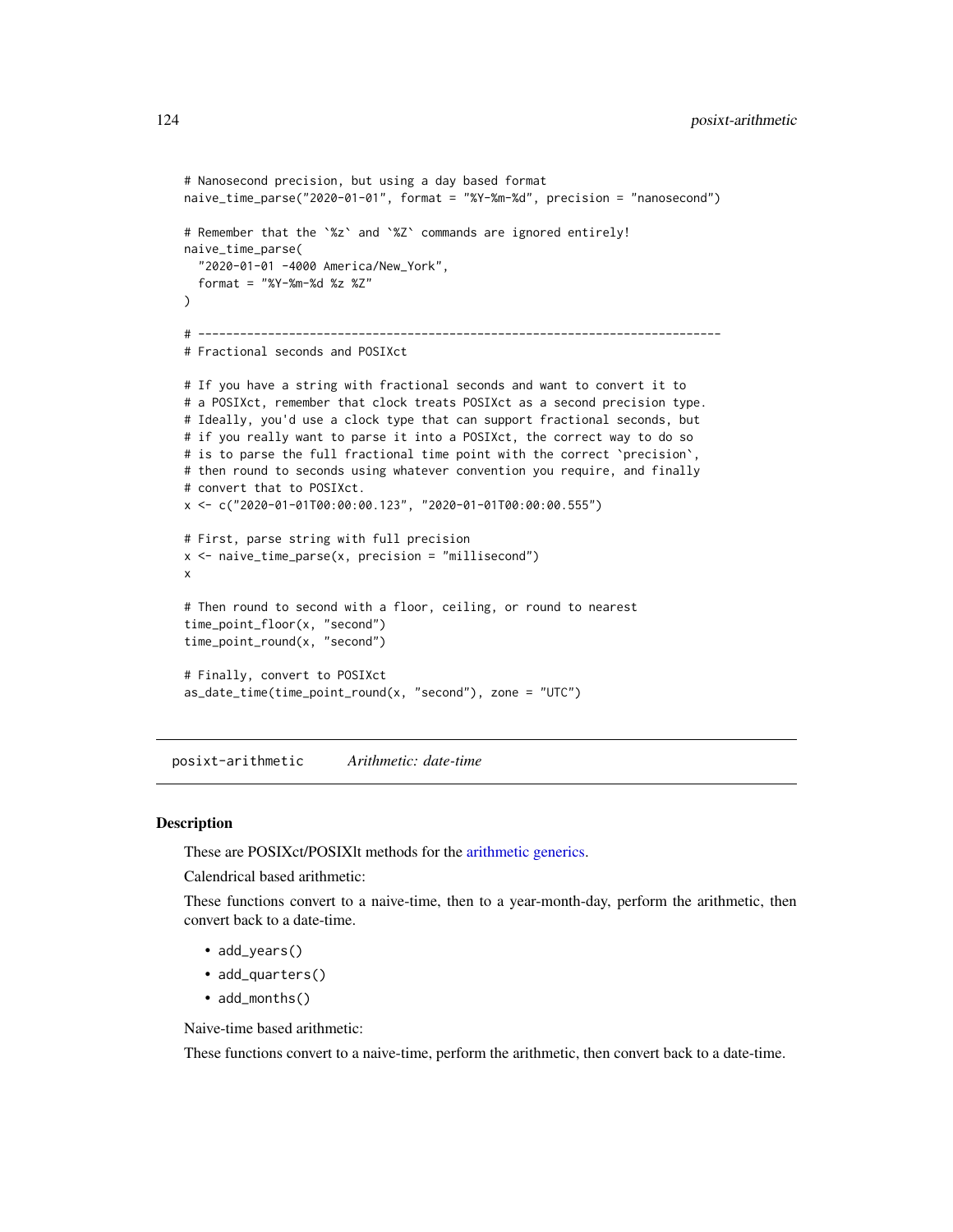- add\_weeks()
- add\_days()

Sys-time based arithmetic:

These functions convert to a sys-time, perform the arithmetic, then convert back to a date-time.

- add\_hours()
- add\_minutes()
- add\_seconds()

#### Usage

```
## S3 method for class 'POSIXt'
add\_years(x, n, ..., invalid = NULL, nonexistent = NULL, ambiguous = x)## S3 method for class 'POSIXt'
add\_quarters(x, n, ..., invalid = NULL, nonexistent = NULL, ambiguous = x)## S3 method for class 'POSIXt'
add\_months(x, n, ..., invalid = NULL, nonexistence = NULL, ambiguous = x)## S3 method for class 'POSIXt'
add\_weeks(x, n, ..., nonexistence = NULL, ambiguous = x)## S3 method for class 'POSIXt'
add\_days(x, n, \ldots, nonexistence = NULL, ambiguous = x)## S3 method for class 'POSIXt'
add_hours(x, n, ...)
## S3 method for class 'POSIXt'
add_minutes(x, n, ...)
## S3 method for class 'POSIXt'
add\_seconds(x, n, ...)
```
#### Arguments

| $\mathsf{x}$ | [POSIXct / POSIX]t]                                                                                                                                                                                                                 |
|--------------|-------------------------------------------------------------------------------------------------------------------------------------------------------------------------------------------------------------------------------------|
|              | A date-time vector.                                                                                                                                                                                                                 |
| n            | [integer / clock duration]                                                                                                                                                                                                          |
|              | An integer vector to be converted to a duration, or a duration corresponding to<br>the arithmetic function being used. This corresponds to the number of duration<br>units to add. n may be negative to subtract units of duration. |
| $\ddotsc$    | These dots are for future extensions and must be empty.                                                                                                                                                                             |
| invalid      | [character(1) / NULL]                                                                                                                                                                                                               |
|              | One of the following invalid date resolution strategies:                                                                                                                                                                            |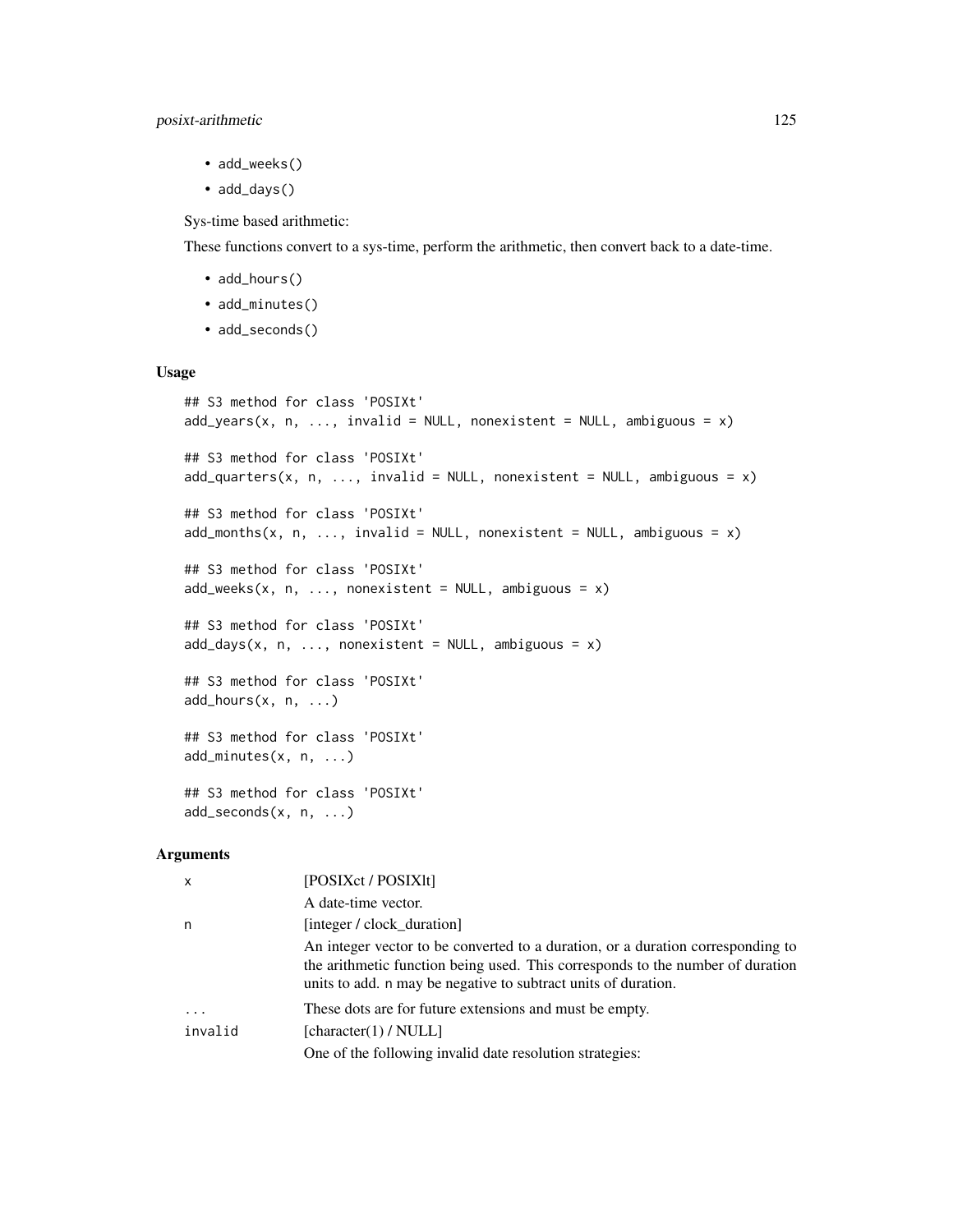- "previous": The previous valid instant in time.
- "previous-day": The previous valid day in time, keeping the time of day.
- "next": The next valid instant in time.
- "next-day": The next valid day in time, keeping the time of day.
- "overflow": Overflow by the number of days that the input is invalid by. Time of day is dropped.
- "overflow-day": Overflow by the number of days that the input is invalid by. Time of day is kept.
- "NA": Replace invalid dates with NA.
- "error": Error on invalid dates.

Using either "previous" or "next" is generally recommended, as these two strategies maintain the *relative ordering* between elements of the input. If NULL, defaults to "error".

If getOption("clock.strict") is TRUE, invalid must be supplied and cannot be NULL. This is a convenient way to make production code robust to invalid dates.

nonexistent [character / NULL]

One of the following nonexistent time resolution strategies, allowed to be either length 1, or the same length as the input:

- "roll-forward": The next valid instant in time.
- "roll-backward": The previous valid instant in time.
- "shift-forward": Shift the nonexistent time forward by the size of the daylight saving time gap.
- "shift-backward: Shift the nonexistent time backward by the size of the daylight saving time gap.
- "NA": Replace nonexistent times with NA.
- "error": Error on nonexistent times.

Using either "roll-forward" or "roll-backward" is generally recommended over shifting, as these two strategies maintain the *relative ordering* between elements of the input.

If NULL, defaults to "error".

If getOption("clock.strict") is TRUE, nonexistent must be supplied and cannot be NULL. This is a convenient way to make production code robust to nonexistent times.

ambiguous [character / zoned\_time / POSIXct / list(2) / NULL]

One of the following ambiguous time resolution strategies, allowed to be either length 1, or the same length as the input:

- "earliest": Of the two possible times, choose the earliest one.
- "latest": Of the two possible times, choose the latest one.
- "NA": Replace ambiguous times with NA.
- "error": Error on ambiguous times.

Alternatively, ambiguous is allowed to be a zoned\_time (or POSIXct) that is either length 1, or the same length as the input. If an ambiguous time is encountered, the zoned\_time is consulted. If the zoned\_time corresponds to a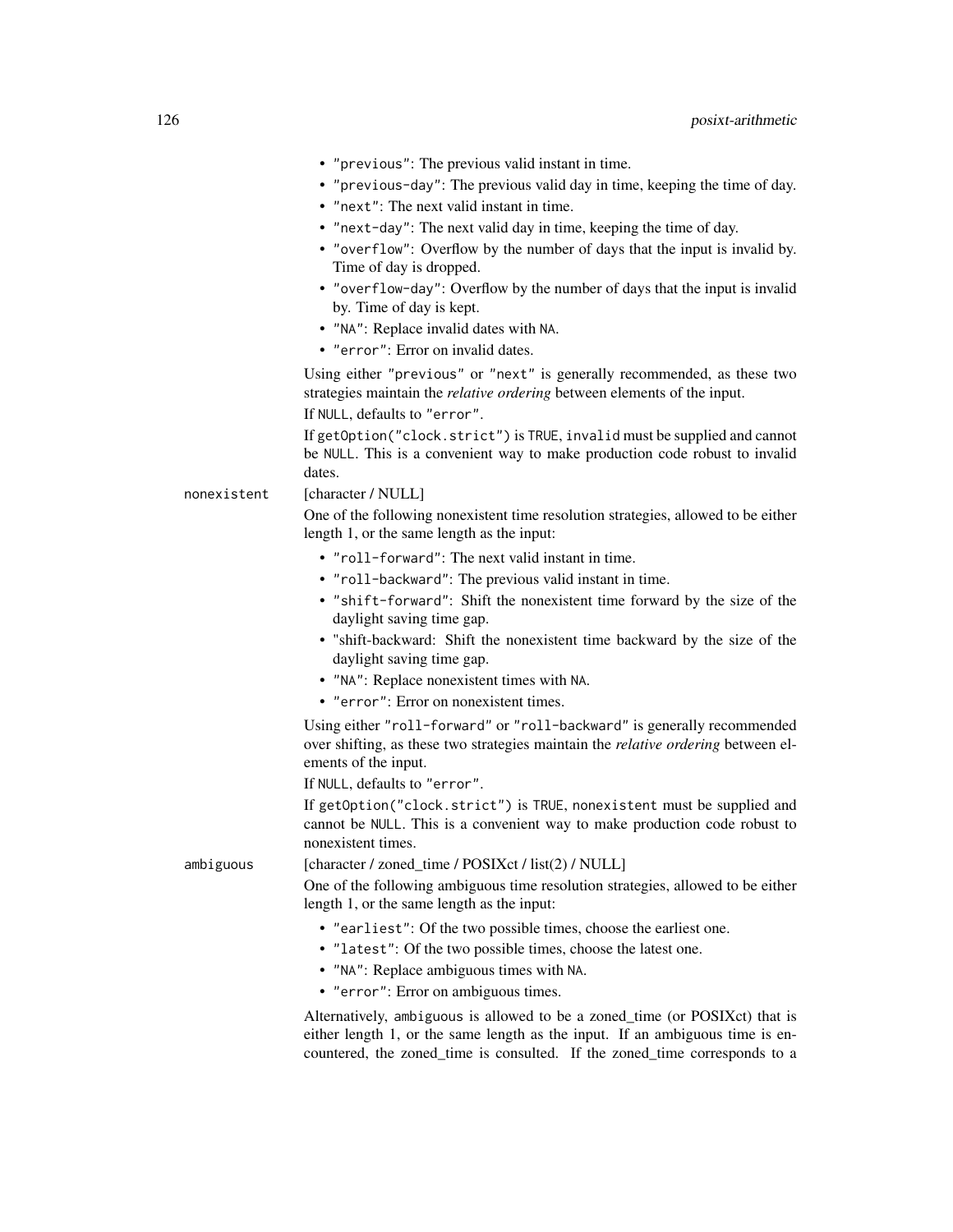naive\_time that is also ambiguous *and* uses the same daylight saving time transition point as the original ambiguous time, then the offset of the zoned time is used to resolve the ambiguity. If the ambiguity cannot be resolved by consulting the zoned time, then this method falls back to NULL.

Finally, ambiguous is allowed to be a list of size 2, where the first element of the list is a zoned\_time (as described above), and the second element of the list is an ambiguous time resolution strategy to use when the ambiguous time cannot be resolved by consulting the zoned\_time. Specifying a zoned\_time on its own is identical to list(<zoned\_time>, NULL).

If NULL, defaults to "error".

If getOption("clock.strict") is TRUE, ambiguous must be supplied and cannot be NULL. Additionally, ambiguous cannot be specified as a zoned\_time on its own, as this implies NULL for ambiguous times that the zoned\_time cannot resolve. Instead, it must be specified as a list alongside an ambiguous time resolution strategy as described above. This is a convenient way to make production code robust to ambiguous times.

#### Details

Adding a single quarter with add\_quarters() is equivalent to adding 3 months.

x and n are recycled against each other.

Calendrical based arithmetic has the potential to generate invalid dates (like the 31st of February), nonexistent times (due to daylight saving time gaps), and ambiguous times (due to daylight saving time fallbacks).

Naive-time based arithmetic will never generate an invalid date, but may generate a nonexistent or ambiguous time (i.e. you added 1 day and landed in a daylight saving time gap).

Sys-time based arithmetic operates in the UTC time zone, which means that it will never generate any invalid dates or nonexistent / ambiguous times.

The conversion from POSIXct/POSIXlt to the corresponding clock type uses a "best guess" about whether you want to do the arithmetic using a naive-time or a sys-time. For example, when adding months, you probably want to retain the printed time when converting to a year-month-day to perform the arithmetic, so the conversion goes through naive-time. However, when adding smaller units like seconds, you probably want "2020-03-08 01:59:59" + 1 second in the America/New\_York time zone to return "2020-03-08 03:00:00", taking into account the fact that there was a daylight saving time gap. This requires doing the arithmetic in sys-time, so that is what clock converts to. If you disagree with this heuristic for any reason, you can take control and perform the conversions yourself. For example, you could convert the previous example to a naive-time instead of a sys-time manually with [as\\_naive\\_time\(\)](#page-18-0), add 1 second giving "2020-03-08 02:00:00", then convert back to a POSIXct/POSIXlt, dealing with the nonexistent time that gets created by using the nonexistent argument of as.POSIXct().

#### Value

x after performing the arithmetic.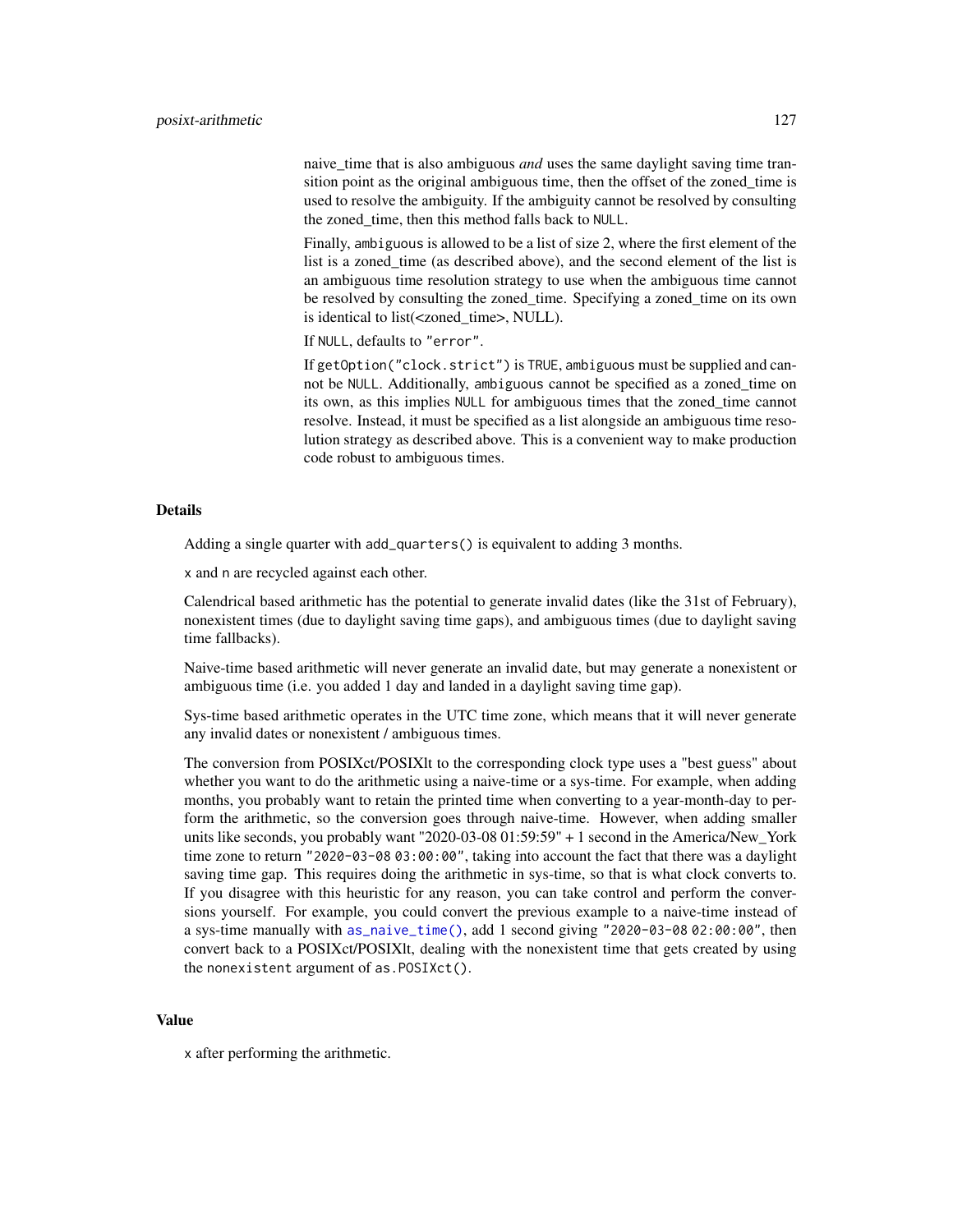## Examples

```
x \le - as.POSIXct("2019-01-01", tz = "America/New_York")
add_years(x, 1:5)
y <- as.POSIXct("2019-01-31 00:30:00", tz = "America/New_York")
# Adding 1 month to `y` generates an invalid date. Unlike year-month-day
# types, R's native date-time types cannot handle invalid dates, so you must
# resolve them immediately. If you don't you get an error:
try(add_months(y, 1:2))
add_months(as_year_month_day(y), 1:2)
# Resolve invalid dates by specifying an invalid date resolution strategy
# with the `invalid` argument. Using `"previous"` here sets the date-time to
# the previous valid moment in time - i.e. the end of the month. The
# time is set to the last moment in the day to retain the relative ordering
# within your input. If you are okay with potentially losing this, and
# want to retain your time of day, you can use `"previous-day"` to set the
# date-time to the previous valid day, while keeping the time of day.
add_months(y, 1:2, invalid = "previous")
add\_months(y, 1:2, invalid = "previous-day")
```
posixt-boundary *Boundaries: date-time*

#### **Description**

This is a POSIXct/POSIXlt method for the [date\\_start\(\)](#page-43-0) and [date\\_end\(\)](#page-43-0) generics.

#### Usage

```
## S3 method for class 'POSIXt'
date_start(
 x,
 precision,
  ...,
  invalid = NULL,
 nonexistent = NULL,
  ambiguous = x\lambda## S3 method for class 'POSIXt'
date_end(x, precision, ..., invalid = NULL, nonexistent = NULL, ambiguous = x)
```
## Arguments

| [POSIXct / POSIX]t] |
|---------------------|
| A date-time vector. |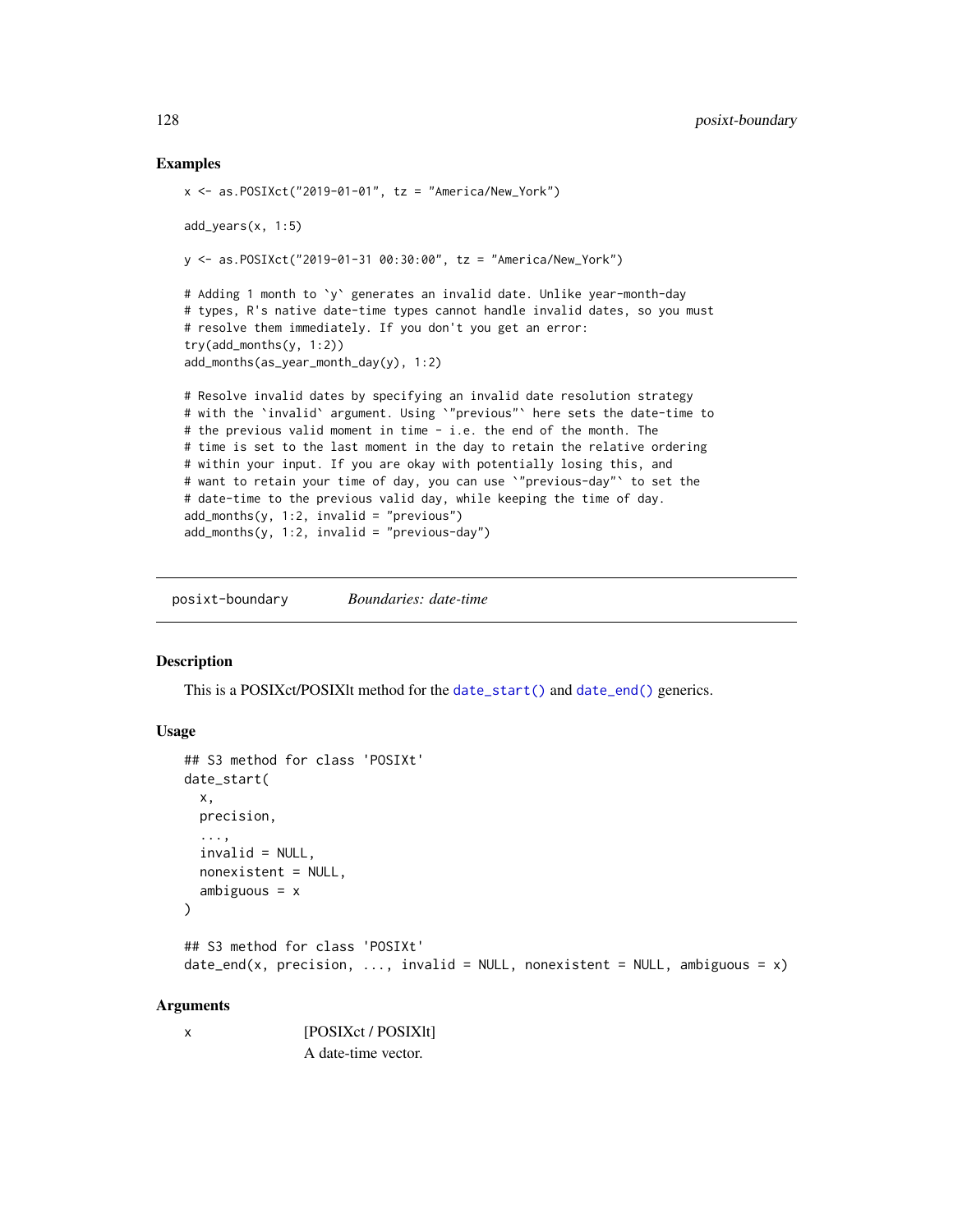| precision   | [character(1)]                                                                    |
|-------------|-----------------------------------------------------------------------------------|
|             | One of:                                                                           |
|             | • "year"                                                                          |
|             | • "month"                                                                         |
|             | $\bullet$ "day"                                                                   |
|             | • "hour"                                                                          |
|             | · "minute"                                                                        |
|             | • "second"                                                                        |
|             | These dots are for future extensions and must be empty.                           |
| invalid     | [character(1) / NULL]                                                             |
|             | One of the following invalid date resolution strategies:                          |
|             | • "previous": The previous valid instant in time.                                 |
|             | • "previous-day": The previous valid day in time, keeping the time of day.        |
|             | • "next": The next valid instant in time.                                         |
|             | • "next-day": The next valid day in time, keeping the time of day.                |
|             | • "overflow": Overflow by the number of days that the input is invalid by.        |
|             | Time of day is dropped.                                                           |
|             | • "overflow-day": Overflow by the number of days that the input is invalid        |
|             | by. Time of day is kept.                                                          |
|             | • "NA": Replace invalid dates with NA.                                            |
|             | • "error": Error on invalid dates.                                                |
|             | Using either "previous" or "next" is generally recommended, as these two          |
|             | strategies maintain the <i>relative ordering</i> between elements of the input.   |
|             | If NULL, defaults to "error".                                                     |
|             | If getOption("clock.strict") is TRUE, invalid must be supplied and cannot         |
|             | be NULL. This is a convenient way to make production code robust to invalid       |
|             | dates.                                                                            |
| nonexistent | [character / NULL]                                                                |
|             | One of the following nonexistent time resolution strategies, allowed to be either |
|             | length 1, or the same length as the input:                                        |
|             | • "roll-forward": The next valid instant in time.                                 |
|             | • "roll-backward": The previous valid instant in time.                            |
|             | • "shift-forward": Shift the nonexistent time forward by the size of the          |
|             | daylight saving time gap.                                                         |
|             | "shift-backward: Shift the nonexistent time backward by the size of the           |
|             | daylight saving time gap.                                                         |
|             | • "NA": Replace nonexistent times with NA.                                        |
|             | • "error": Error on nonexistent times.                                            |
|             | Using either "roll-forward" or "roll-backward" is generally recommended           |
|             | over shifting, as these two strategies maintain the relative ordering between el- |
|             | ements of the input.                                                              |
|             | If NULL, defaults to "error".                                                     |
|             | If getOption("clock.strict") is TRUE, nonexistent must be supplied and            |
|             | cannot be NULL. This is a convenient way to make production code robust to        |
|             | nonexistent times.                                                                |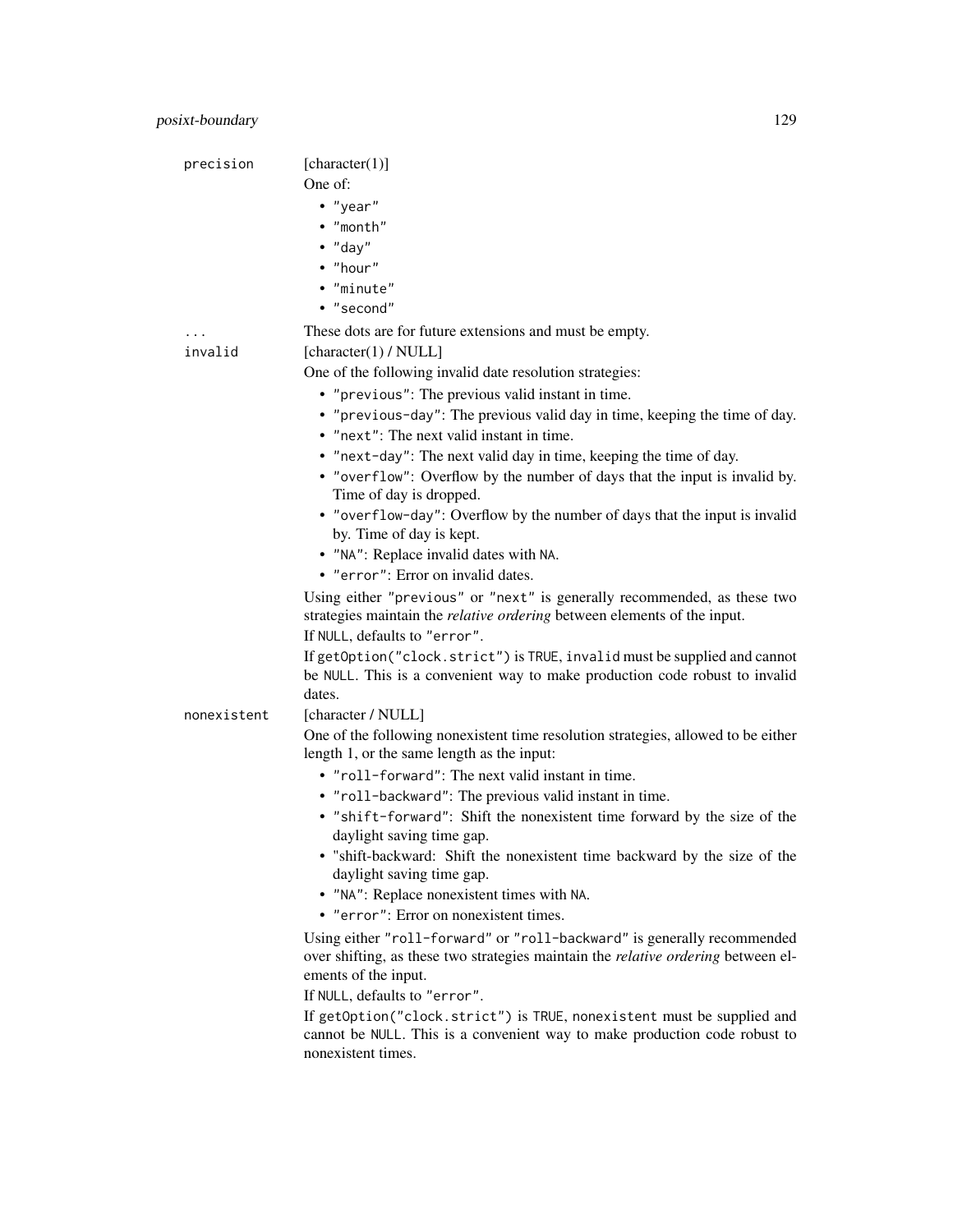# ambiguous [character / zoned\_time / POSIXct / list(2) / NULL]

One of the following ambiguous time resolution strategies, allowed to be either length 1, or the same length as the input:

- "earliest": Of the two possible times, choose the earliest one.
- "latest": Of the two possible times, choose the latest one.
- "NA": Replace ambiguous times with NA.
- "error": Error on ambiguous times.

Alternatively, ambiguous is allowed to be a zoned\_time (or POSIXct) that is either length 1, or the same length as the input. If an ambiguous time is encountered, the zoned time is consulted. If the zoned time corresponds to a naive\_time that is also ambiguous *and* uses the same daylight saving time transition point as the original ambiguous time, then the offset of the zoned\_time is used to resolve the ambiguity. If the ambiguity cannot be resolved by consulting the zoned time, then this method falls back to NULL.

Finally, ambiguous is allowed to be a list of size 2, where the first element of the list is a zoned\_time (as described above), and the second element of the list is an ambiguous time resolution strategy to use when the ambiguous time cannot be resolved by consulting the zoned\_time. Specifying a zoned\_time on its own is identical to list(<zoned\_time>, NULL).

If NULL, defaults to "error".

If getOption("clock.strict") is TRUE, ambiguous must be supplied and cannot be NULL. Additionally, ambiguous cannot be specified as a zoned\_time on its own, as this implies NULL for ambiguous times that the zoned\_time cannot resolve. Instead, it must be specified as a list alongside an ambiguous time resolution strategy as described above. This is a convenient way to make production code robust to ambiguous times.

#### Value

x but with some components altered to be at the boundary value.

```
x <- date_time_build(2019:2021, 2:4, 3:5, 4, 5, 6, zone = "America/New_York")
x
# Last moment of the month
date_end(x, "month")
# Notice that this is different from just setting the day to `"last"`
set_day(x, "last")
# Last moment of the year
date_end(x, "year")
# First moment of the hour
date_start(x, "hour")
```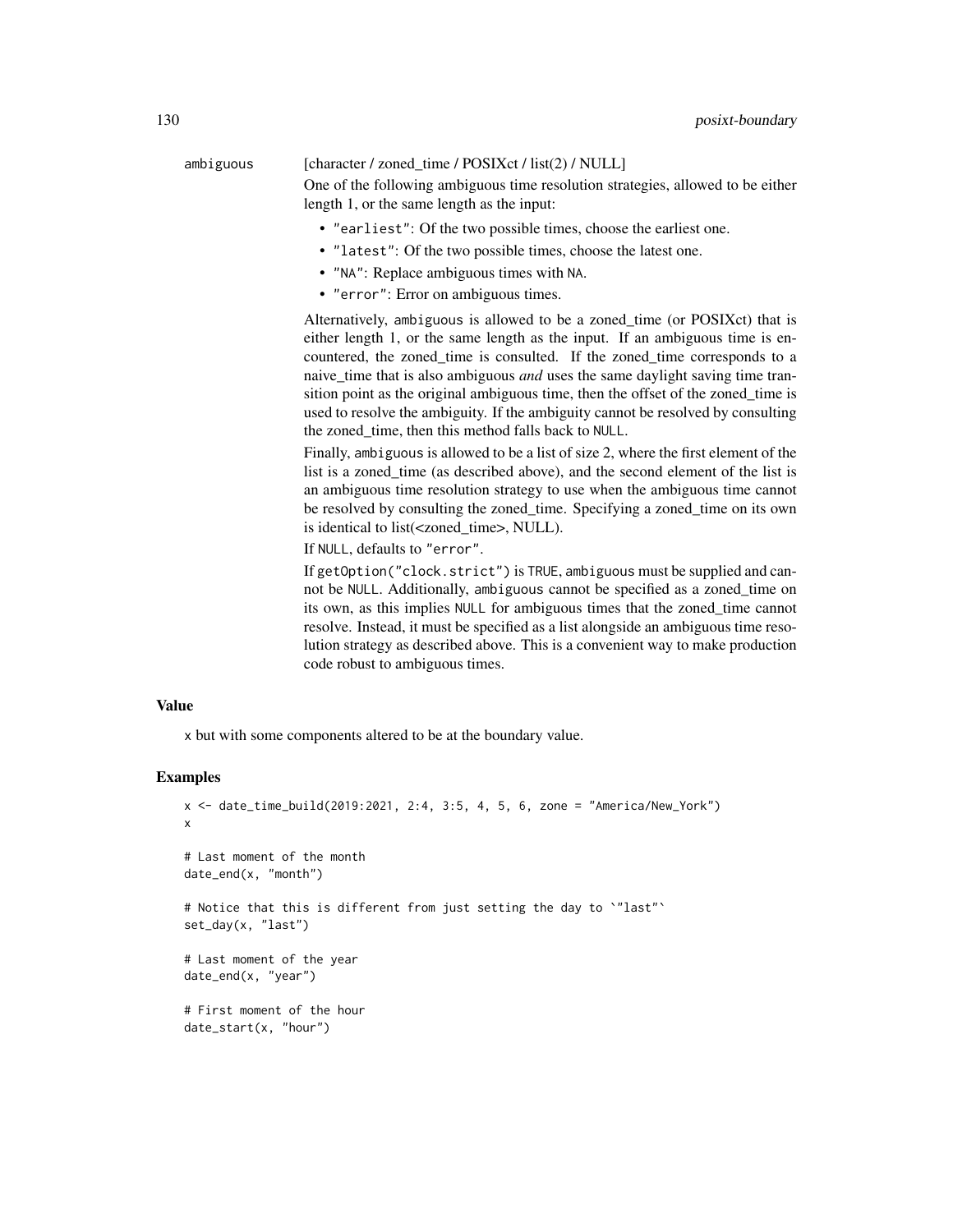#### posixt-count-between *Counting: date-times*

#### Description

This is a POSIXct/POSIXlt method for the [date\\_count\\_between\(\)](#page-76-0) generic.

date\_count\_between() counts the number of precision units between start and end (i.e., the number of years or months). This count corresponds to the *whole number* of units, and will never return a fractional value.

This is suitable for, say, computing the whole number of years or months between two dates, accounting for the day of the month and the time of day.

Internally, the date-time is converted to one of the following three clock types, and the counting is done directly on that type. The choice of type is based on the most common interpretation of each precision, but is ultimately a heuristic. See the examples for more information.

#### *Calendrical based counting:*

These precisions convert to a year-month-day calendar and count while in that type.

- "year"
- "quarter"
- "month"

#### *Naive-time based counting:*

These precisions convert to a naive-time and count while in that type.

- "week"
- $\bullet$  "day"

#### *Sys-time based counting:*

These precisions convert to a sys-time and count while in that type.

- "hour"
- "minute"
- "second"

#### Usage

```
## S3 method for class 'POSIXt'
date_count_between(start, end, precision, ..., n = 1L)
```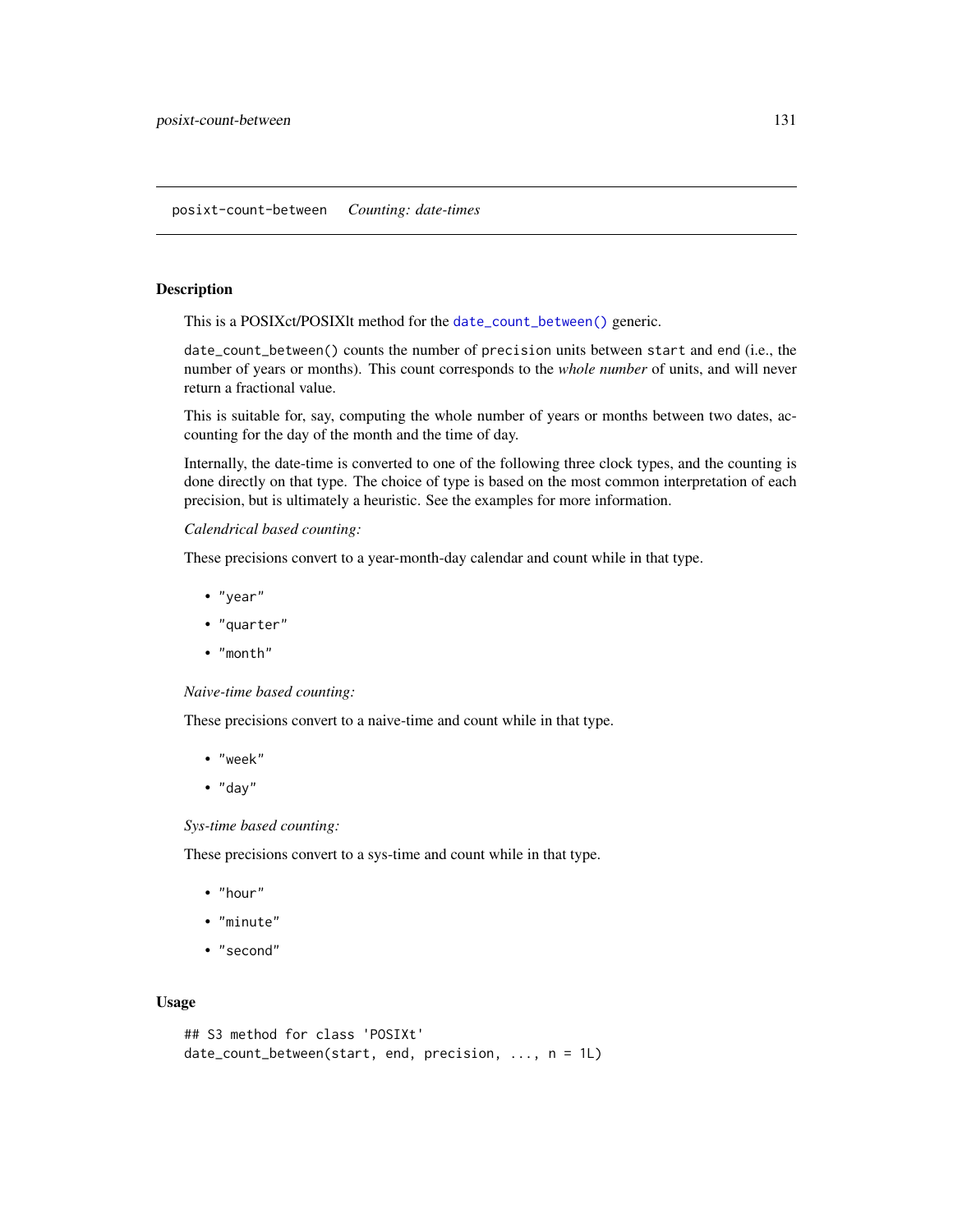#### **Arguments**

| start, end | [POSIXct / POSIX]t]                                                       |
|------------|---------------------------------------------------------------------------|
|            | A pair of date-time vectors. These will be recycled to their common size. |
| precision  | [character(1)]                                                            |
|            | One of:                                                                   |
|            | $\bullet$ "year"                                                          |
|            | • "quarter"                                                               |
|            | • "month"                                                                 |
|            | $\bullet$ "week"                                                          |
|            | $\bullet$ "day"                                                           |
|            | $\bullet$ "hour"                                                          |
|            | • "minute"                                                                |
|            | • "second"                                                                |
| .          | These dots are for future extensions and must be empty.                   |
| n          | [positive integer(1)]                                                     |
|            | A single positive integer specifying a multiple of precision to use.      |

## Details

"quarter" is equivalent to "month" precision with n set to  $n \times 3L$ .

### Value

An integer representing the number of precision units between start and end.

#### Comparison Direction

The computed count has the property that if start  $\leq$  end, then start  $+$   $\leq$  count $\geq$   $\leq$  end. Similarly, if start  $>=$  end, then start  $+$  <count $>=$  end. In other words, the comparison direction between start and end will never change after adding the count to start. This makes this function useful for repeated count computations at increasingly fine precisions.

```
start <- date_time_parse("2000-05-05 02:00:00", zone = "America/New_York")
end <- date_time_parse(
  c("2020-05-05 01:00:00", "2020-05-05 03:00:00"),
  zone = "America/New_York"
\mathcal{L}# Age in years
date_count_between(start, end, "year")
# Number of "whole" months between these dates. i.e.
# `2000-05-05 02:00:00 -> 2020-04-05 02:00:00` is 239 months
# `2000-05-05 02:00:00 -> 2020-05-05 02:00:00` is 240 months
# Since `2020-05-05 01:00:00` occurs before the 2nd hour,
# it gets a count of 239
```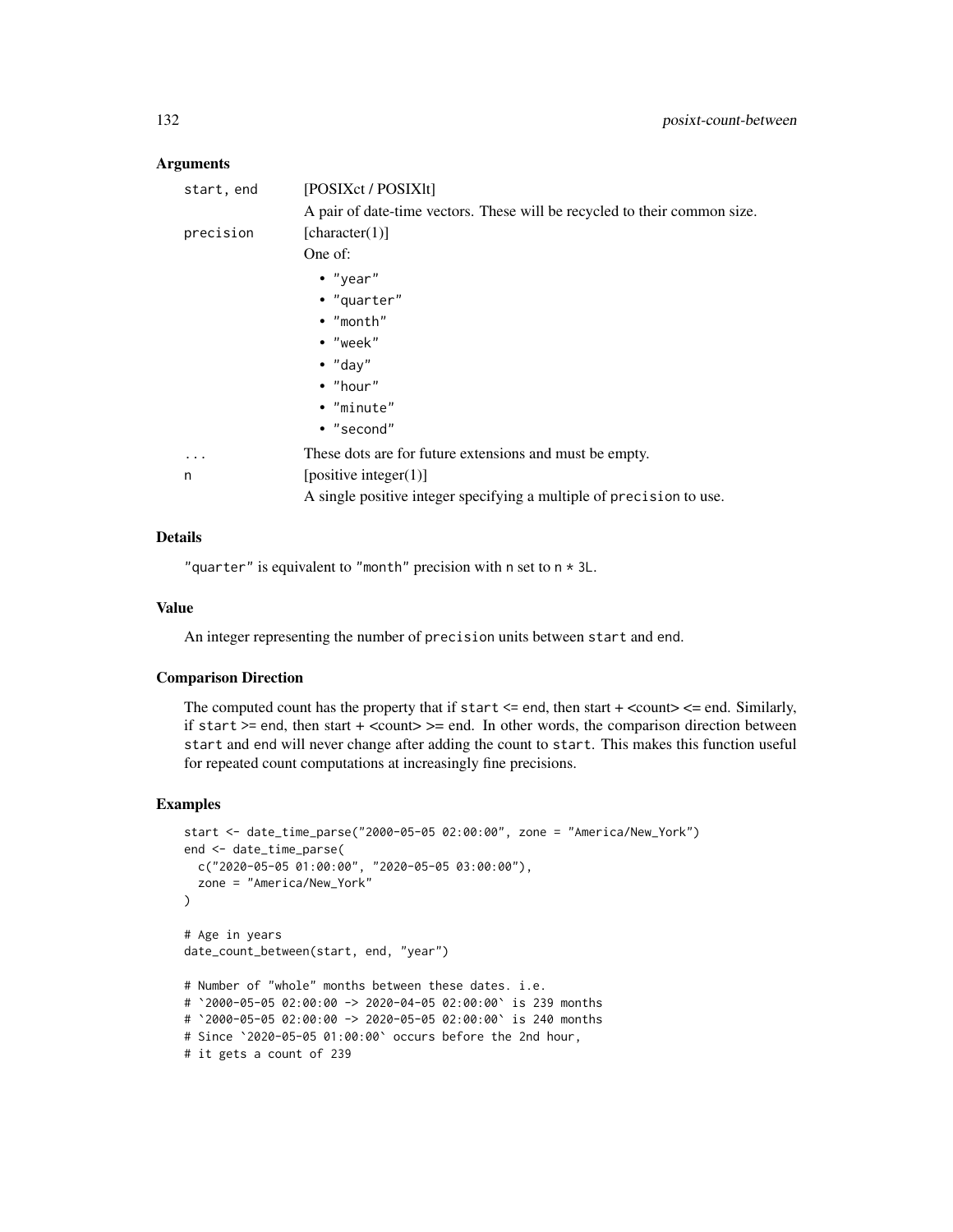#### posixt-formatting 133

```
date_count_between(start, end, "month")
# Number of seconds between
date_count_between(start, end, "second")
# ---------------------------------------------------------------------------
# Naive-time VS Sys-time interpretation
# The difference between whether `start` and `end` are converted to a
# naive-time vs a sys-time comes into play when dealing with daylight
# savings.
# Here are two times around a 1 hour DST gap where clocks jumped from
# 01:59:59 -> 03:00:00
x <- date_time_build(1970, 4, 26, 1, 50, 00, zone = "America/New_York")
y <- date_time_build(1970, 4, 26, 3, 00, 00, zone = "America/New_York")
# When treated like sys-times, these are considered to be 10 minutes apart,
# which is the amount of time that would have elapsed if you were watching
# a clock as it changed between these two times.
date_count_between(x, y, "minute")
# Lets add a 3rd date that is ~1 day ahead of these
z <- date_time_build(1970, 4, 27, 1, 55, 00, zone = "America/New_York")
# When treated like naive-times, `z` is considered to be at least 1 day ahead
# of `x`, because `01:55:00` is after `01:50:00`. This is probably what you
# expected.
date_count_between(x, z, "day")
# If these were interpreted like sys-times, then `z` would not be considered
# to be 1 day ahead. That would look something like this:
date_count_between(x, z, "second")
trunc(date_count_between(x, z, "second") / 86400)
# This is because there have only been 83,100 elapsed seconds since `x`,
# which isn't a full day's worth (86,400 seconds). But we'd generally
# consider `z` to be 1 day ahead of `x` (and ignore the DST gap), so that is
# how it is implemented.
# You can override this by converting directly to sys-time, then using
# `time_point_count_between()`
x_st <- as_sys_time(x)
x_st
z_st <- as_sys_time(z)
z_st
time_point_count_between(x_st, z_st, "day")
```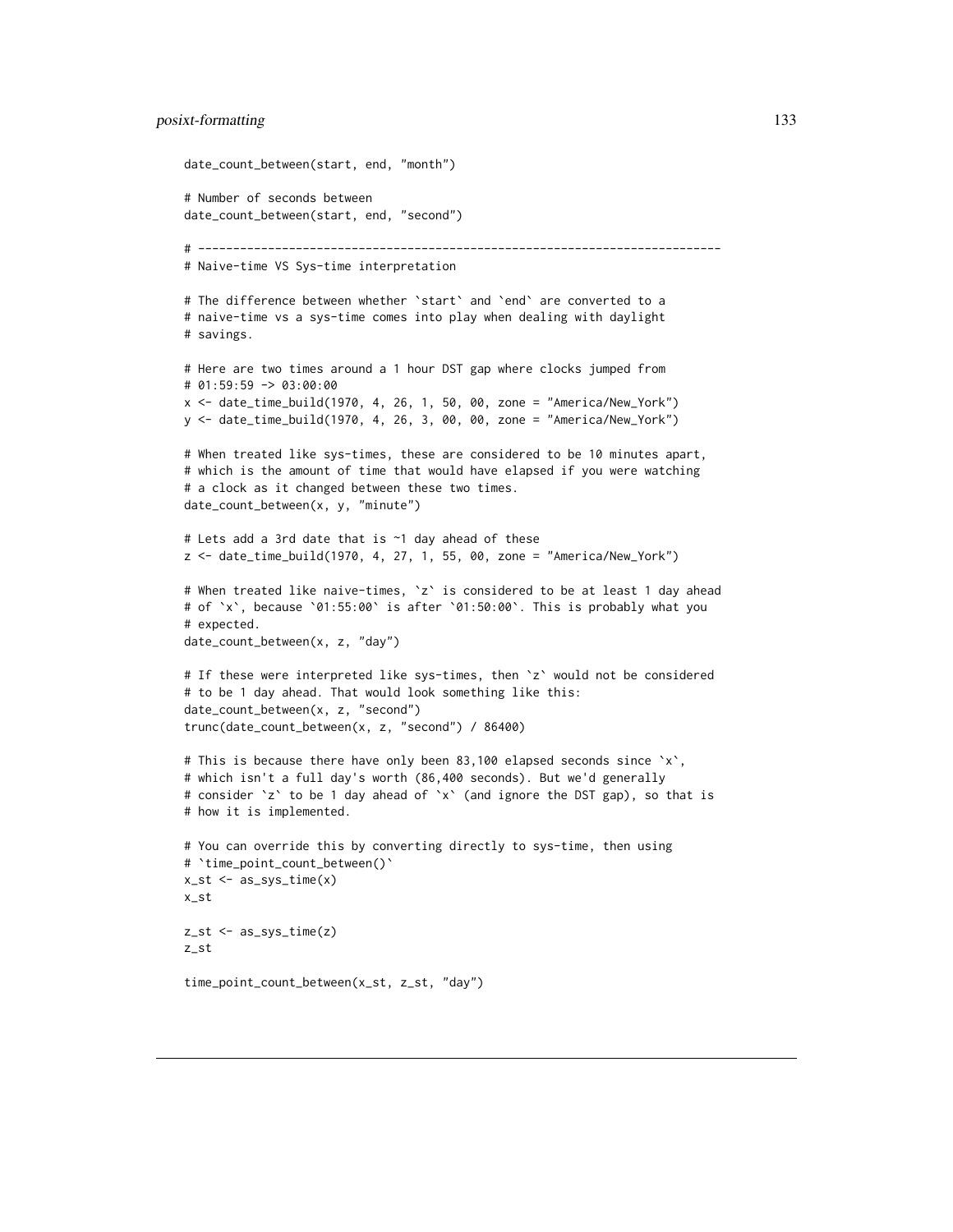posixt-formatting *Formatting: date-time*

## Description

This is a POSIXct method for the [date\\_format\(\)](#page-77-0) generic.

date\_format() formats a date-time (POSIXct) using a format string.

If format is NULL, a default format of "%Y-%m-%dT%H:%M:%S%Ez[%Z]" is used. This matches the default format that [date\\_time\\_parse\\_complete\(\)](#page-64-0) parses. Additionally, this format matches the de-facto standard extension to RFC 3339 for creating completely unambiguous date-times.

## Usage

```
## S3 method for class 'POSIXt'
date_format(
 x,
  ...,
 format = NULL,locale = clock_locale(),
 abbreviate_zone = FALSE
)
```
#### Arguments

| X      | [POSIXct / POSIX]t]                                                                                                            |
|--------|--------------------------------------------------------------------------------------------------------------------------------|
|        | A date-time vector.                                                                                                            |
| .      | These dots are for future extensions and must be empty.                                                                        |
| format | [character(1) / NULL]                                                                                                          |
|        | If NULL, a default format is used, which depends on the type of the input.                                                     |
|        | Otherwise, a format string which is a combination of:                                                                          |
|        | <b>Year</b>                                                                                                                    |
|        | • %C: The year divided by 100 using floored division. If the result is a single<br>decimal digit, it is prefixed with 0.       |
|        | • %y: The last two decimal digits of the year. If the result is a single digit it<br>is prefixed by 0.                         |
|        | • $\%$ Y: The year as a decimal number. If the result is less than four digits it is<br>left-padded with 0 to four digits.     |
|        | <b>Month</b>                                                                                                                   |
|        | • %b, %h: The locale's abbreviated month name.                                                                                 |
|        | • %B: The locale's full month name.                                                                                            |
|        | • %m: The month as a decimal number. January is $\theta$ 1. If the result is a single<br>digit, it is prefixed with $\theta$ . |
|        | Day                                                                                                                            |
|        | • % of the day of month as a decimal number. If the result is a single decimal<br>digit, it is prefixed with 0.                |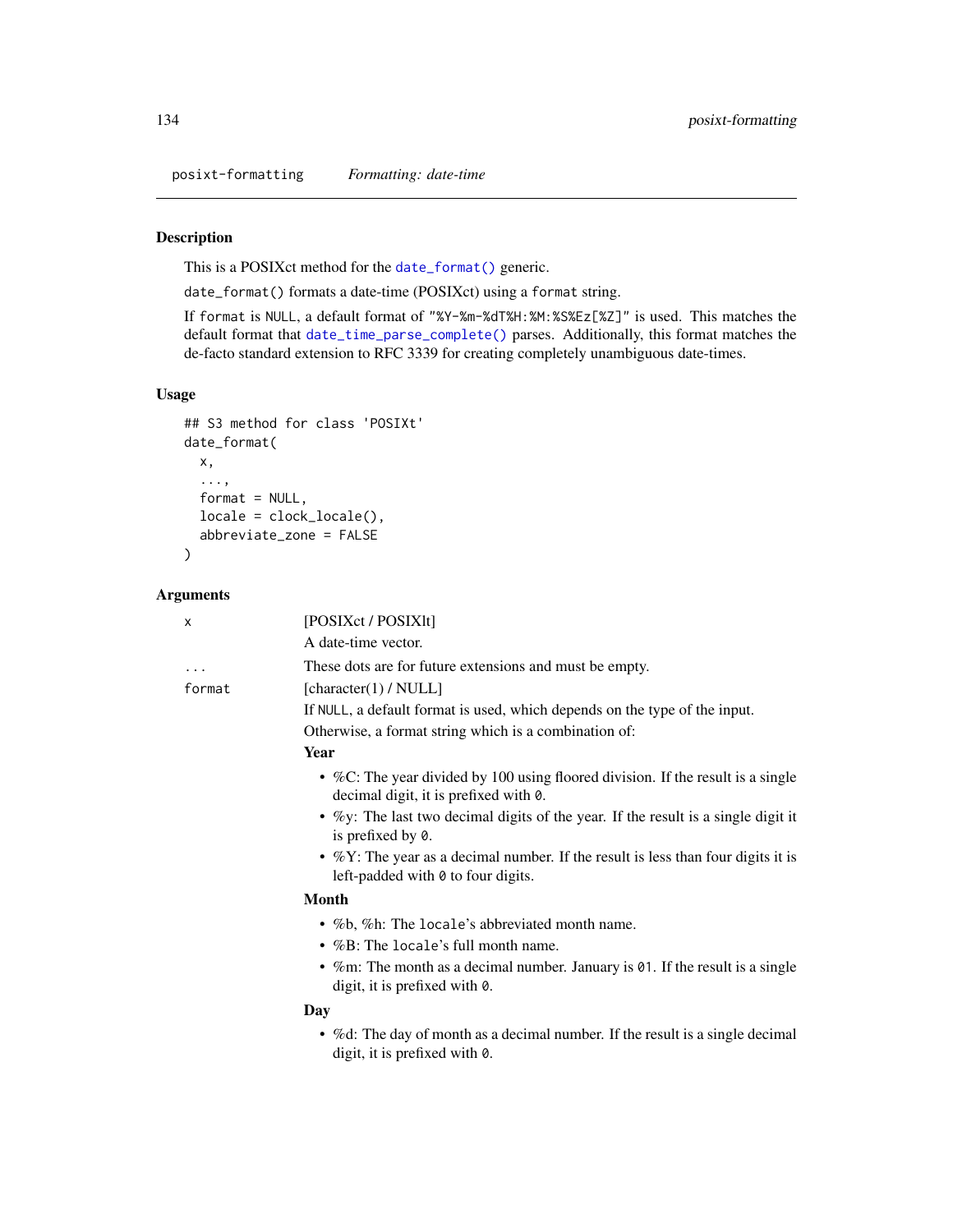#### Day of the week

- %a: The locale's abbreviated weekday name.
- %A: The locale's full weekday name.
- %w: The weekday as a decimal number  $(0-6)$ , where Sunday is 0.

## ISO 8601 week-based year

- %g: The last two decimal digits of the ISO week-based year. If the result is a single digit it is prefixed by 0.
- %G: The ISO week-based year as a decimal number. If the result is less than four digits it is left-padded with  $0$  to four digits.
- %V: The ISO week-based week number as a decimal number. If the result is a single digit, it is prefixed with 0.
- %u: The ISO weekday as a decimal number (1-7), where Monday is 1.

#### Week of the year

- %U: The week number of the year as a decimal number. The first Sunday of the year is the first day of week 01. Days of the same year prior to that are in week 00. If the result is a single digit, it is prefixed with 0.
- %W: The week number of the year as a decimal number. The first Monday of the year is the first day of week 01. Days of the same year prior to that are in week 00. If the result is a single digit, it is prefixed with 0.

## Day of the year

• %; The day of the year as a decimal number. January 1 is 001. If the result is less than three digits, it is left-padded with 0 to three digits.

#### Date

- %D, %x: Equivalent to %m/%d/%y.
- %F: Equivalent to %Y-%m-%d.

## Time of day

- %H: The hour (24-hour clock) as a decimal number. If the result is a single digit, it is prefixed with 0.
- %I: The hour (12-hour clock) as a decimal number. If the result is a single digit, it is prefixed with 0.
- %M: The minute as a decimal number. If the result is a single digit, it is prefixed with 0.
- %S: Seconds as a decimal number. Fractional seconds are printed at the precision of the input. The character for the decimal point is localized according to locale.
- %p: The locale's equivalent of the AM/PM designations associated with a 12-hour clock.
- %R: Equivalent to %H:%M.
- %T, %X: Equivalent to %H:%M:%S.
- %r: Nearly equivalent to %I:%M:%S %p, but seconds are always printed at second precision.

#### Time zone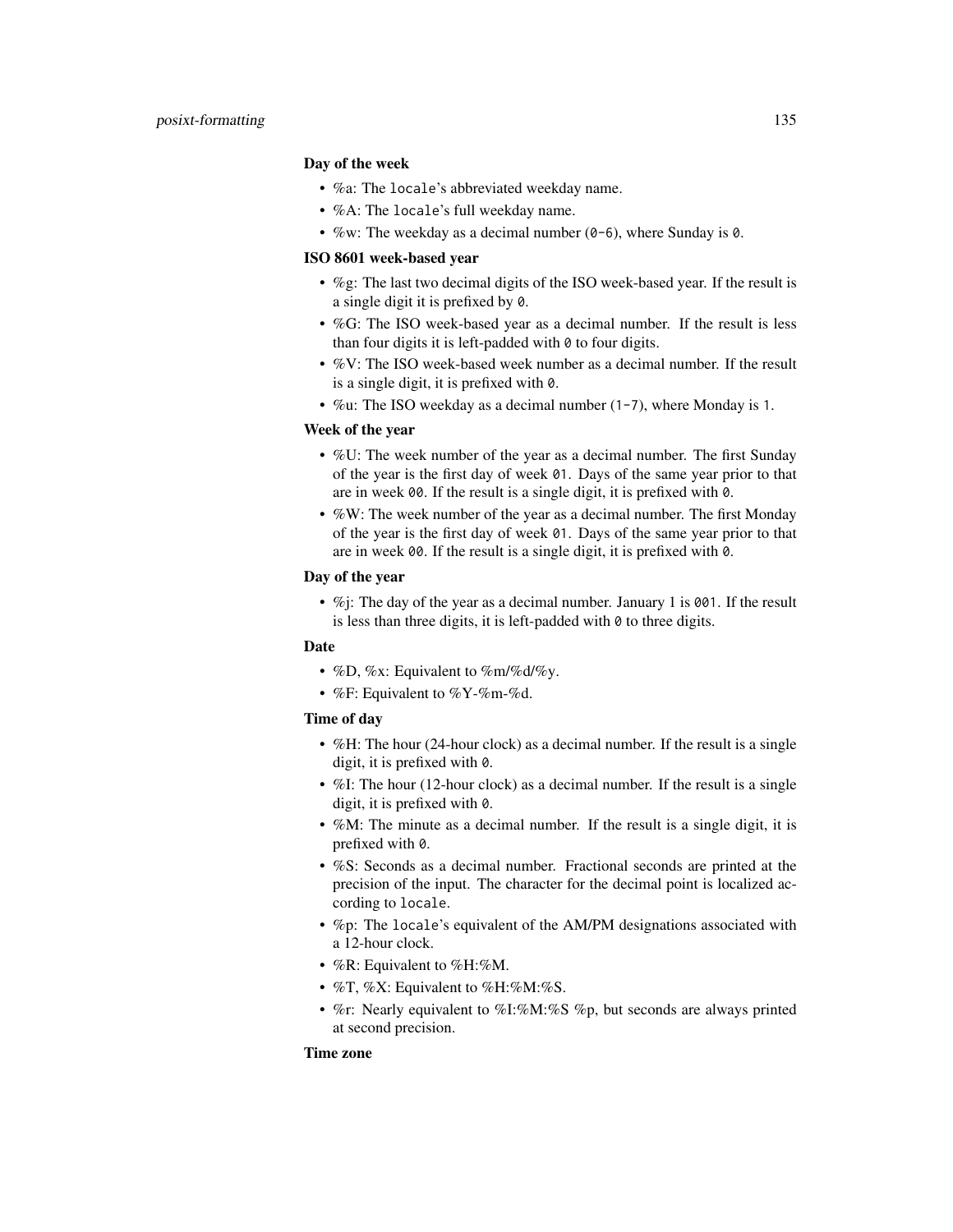- %z: The offset from UTC in the ISO 8601 format. For example -0430 refers to 4 hours 30 minutes behind UTC. If the offset is zero, +0000 is used. The modified command %Ez inserts a : between the hour and minutes, like  $-04:30.$
- %Z: The full time zone name. If abbreviate\_zone is TRUE, the time zone abbreviation.

#### Miscellaneous

- %c: A date and time representation. Similar to, but not exactly the same as, %a %b %d %H:%M:%S %Y.
- %%: A % character.
- %n: A newline character.
- %t: A horizontal-tab character.

locale [clock\_locale]

A locale object created from [clock\\_locale\(\)](#page-42-0).

## abbreviate\_zone

[logical(1)] If TRUE, %Z returns an abbreviated time zone name. If FALSE, %Z returns the full time zone name.

#### Value

A character vector of the formatted input.

```
x <- date_time_parse(
  c("1970-04-26 01:30:00", "1970-04-26 03:30:00"),
  zone = "America/New_York"
\lambda# Default
date_format(x)
# Which is parseable by `date_time_parse_complete()`
date_time_parse_complete(date_format(x))
date_format(x, format = "%B %d, %Y %H:%M:%S")
# By default, `%Z` uses the full zone name, but you can switch to the
# abbreviated name
date_format(x, format = "%z %Z")
date_format(x, format = "%z %Z", abbreviate_zone = TRUE)
```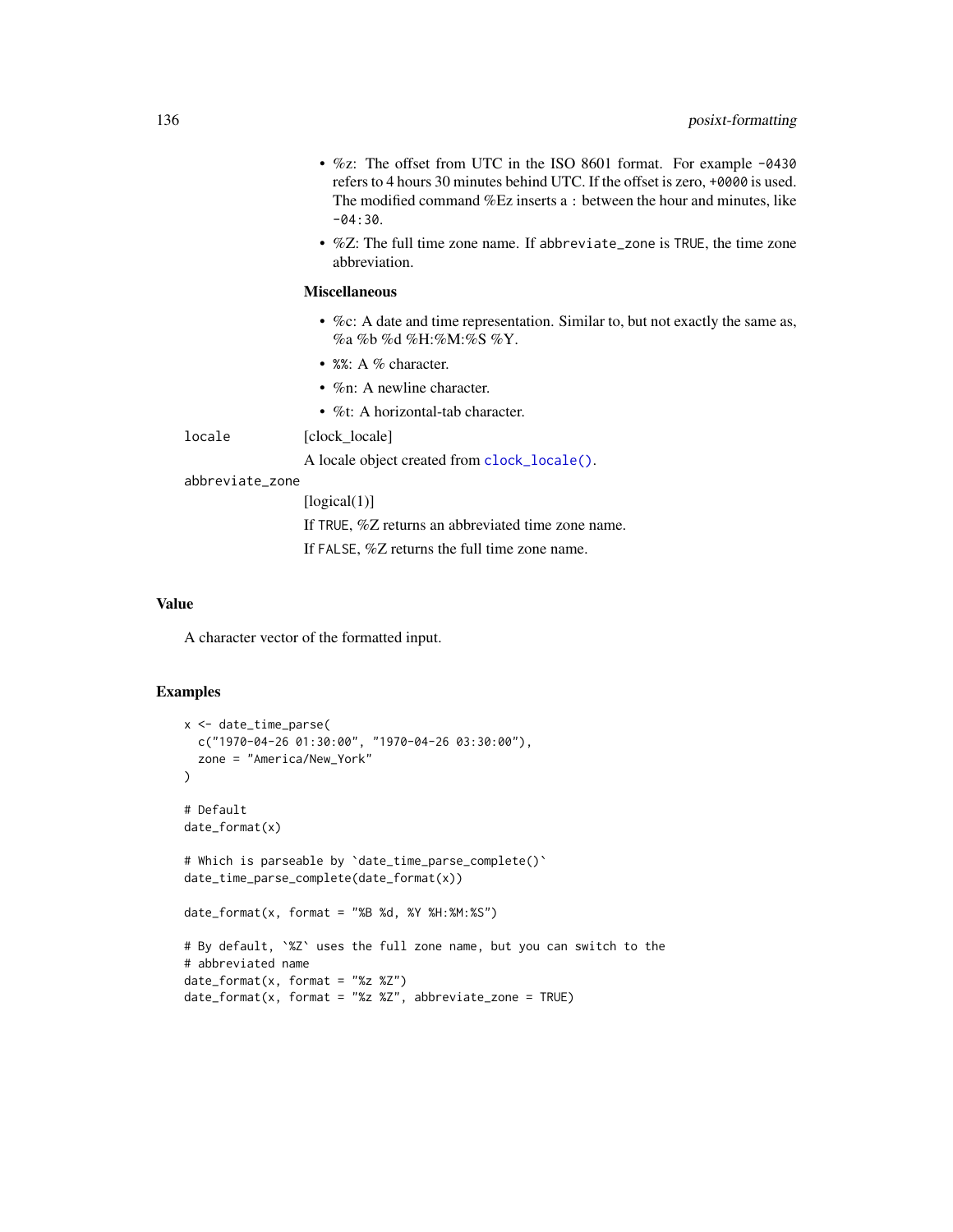## Description

These are POSIXct/POSIXlt methods for the [getter generics.](#page-36-0)

- get\_year() returns the Gregorian year.
- get\_month() returns the month of the year.
- get\_day() returns the day of the month.
- There are sub-daily getters for extracting more precise components, up to a precision of seconds.

For more advanced component extraction, convert to the calendar type that you are interested in.

## Usage

```
## S3 method for class 'POSIXt'
get_year(x)
## S3 method for class 'POSIXt'
get_month(x)
## S3 method for class 'POSIXt'
get_day(x)
## S3 method for class 'POSIXt'
get_hour(x)
## S3 method for class 'POSIXt'
get_minute(x)
## S3 method for class 'POSIXt'
get_second(x)
```
## Arguments

| [POSIXct / POSIX]t]                         |
|---------------------------------------------|
| A date-time type to get the component from. |

## Value

The component.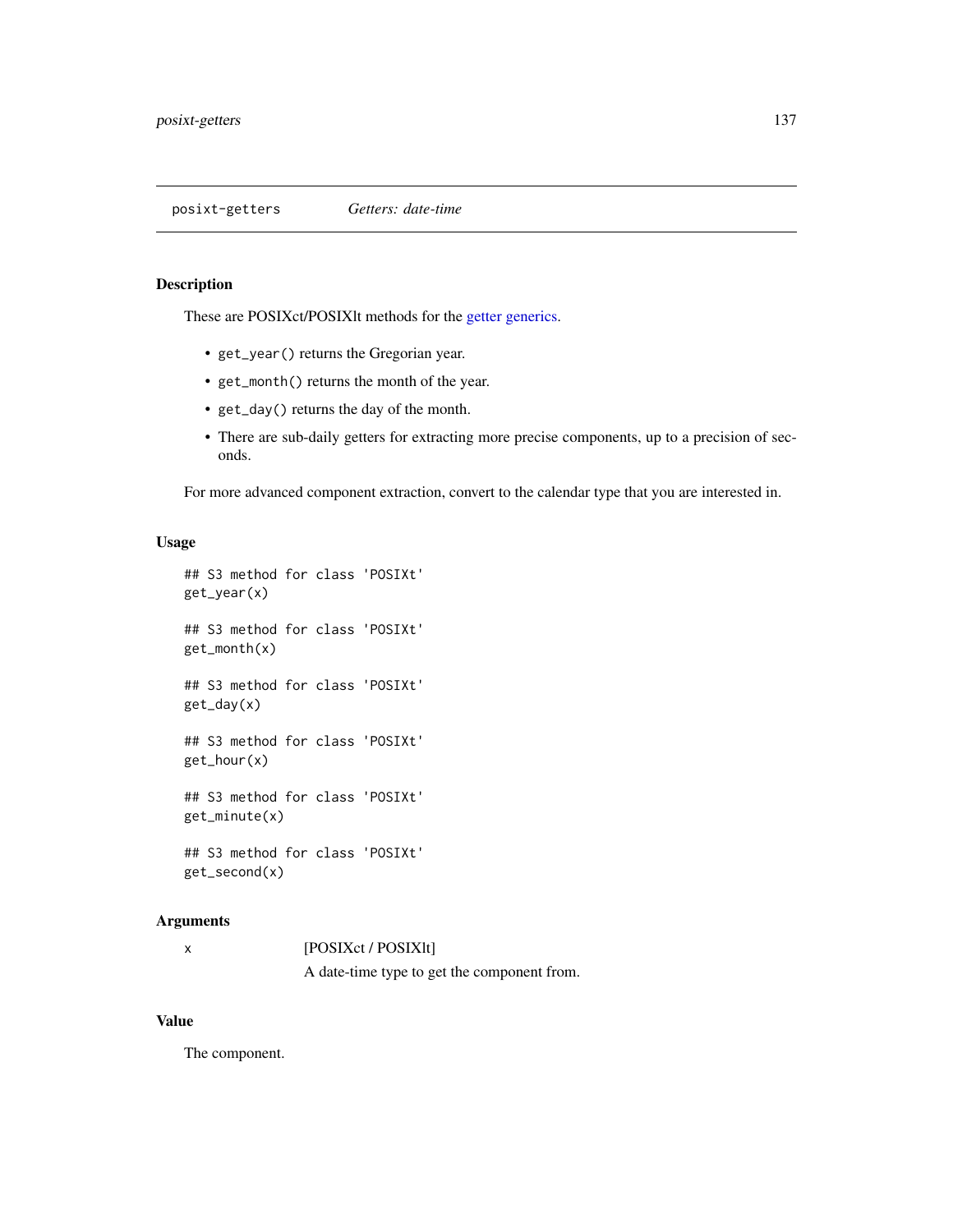# Examples

```
x \le - as.POSIXct("2019-01-01", tz = "America/New_York")
x \le - add_days(x, 0:5)
x \leftarrow set\_second(x, 10:15)get_day(x)
get_second(x)
```
posixt-group *Group date-time components*

# Description

This is a POSIXct/POSIXlt method for the [date\\_group\(\)](#page-78-0) generic.

date\_group() groups by a single component of a date-time, such as month of the year, day of the month, or hour of the day.

If you need to group by more complex components, like ISO weeks, or quarters, convert to a calendar type that contains the component you are interested in grouping by.

# Usage

```
## S3 method for class 'POSIXt'
date_group(
  x,
 precision,
  ...,
 n = 1L,
  invalid = NULL,
 nonexistent = NULL,
  ambiguous = x
)
```
#### Arguments

| x         | [POSIXct / POSIX]t] |
|-----------|---------------------|
|           | A date-time vector. |
| precision | [character(1)]      |
|           | One of:             |
|           | $\bullet$ "year"    |
|           | $\bullet$ "month"   |
|           | $\bullet$ "day"     |
|           | $\bullet$ "hour"    |
|           | $\bullet$ "minute"  |
|           | $\bullet$ "second"  |
|           |                     |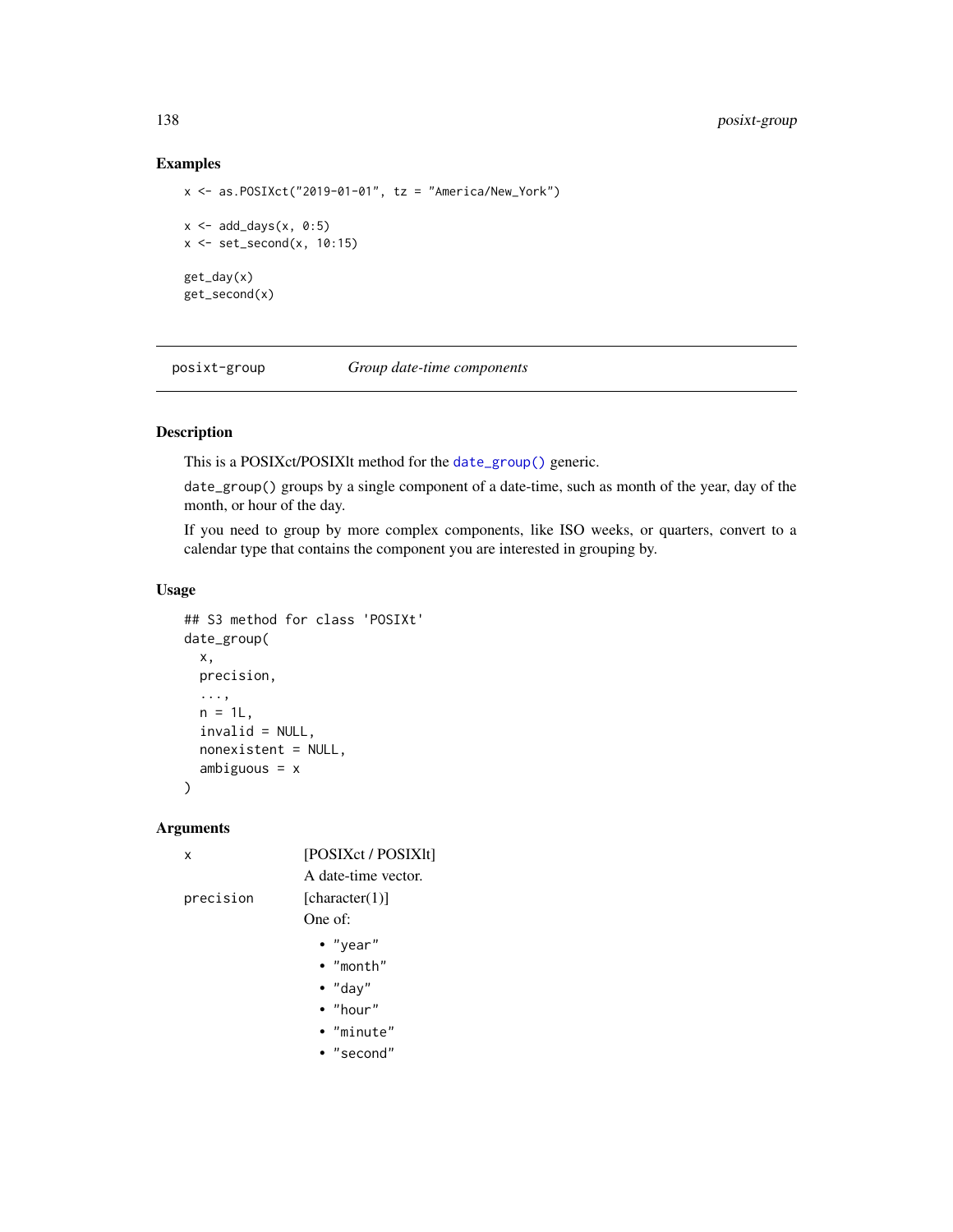# posixt-group 139

| $\cdots$    | These dots are for future extensions and must be empty.                                                                                                                                     |
|-------------|---------------------------------------------------------------------------------------------------------------------------------------------------------------------------------------------|
| n           | [positive integer $(1)$ ]                                                                                                                                                                   |
|             | A single positive integer specifying a multiple of precision to use.                                                                                                                        |
| invalid     | [character(1) / NULL]                                                                                                                                                                       |
|             | One of the following invalid date resolution strategies:                                                                                                                                    |
|             | • "previous": The previous valid instant in time.                                                                                                                                           |
|             | • "previous-day": The previous valid day in time, keeping the time of day.                                                                                                                  |
|             | • "next": The next valid instant in time.                                                                                                                                                   |
|             | • "next-day": The next valid day in time, keeping the time of day.                                                                                                                          |
|             | • "overflow": Overflow by the number of days that the input is invalid by.<br>Time of day is dropped.                                                                                       |
|             | • "overflow-day": Overflow by the number of days that the input is invalid<br>by. Time of day is kept.                                                                                      |
|             | • "NA": Replace invalid dates with NA.                                                                                                                                                      |
|             | • "error": Error on invalid dates.                                                                                                                                                          |
|             | Using either "previous" or "next" is generally recommended, as these two<br>strategies maintain the <i>relative ordering</i> between elements of the input.                                 |
|             | If NULL, defaults to "error".                                                                                                                                                               |
|             | If getOption("clock.strict") is TRUE, invalid must be supplied and cannot<br>be NULL. This is a convenient way to make production code robust to invalid<br>dates.                          |
| nonexistent | [character / NULL]                                                                                                                                                                          |
|             | One of the following nonexistent time resolution strategies, allowed to be either<br>length 1, or the same length as the input:                                                             |
|             | • "roll-forward": The next valid instant in time.                                                                                                                                           |
|             | • "roll-backward": The previous valid instant in time.                                                                                                                                      |
|             | • "shift-forward": Shift the nonexistent time forward by the size of the<br>daylight saving time gap.                                                                                       |
|             | · "shift-backward: Shift the nonexistent time backward by the size of the<br>daylight saving time gap.                                                                                      |
|             | • "NA": Replace nonexistent times with NA.                                                                                                                                                  |
|             | • "error": Error on nonexistent times.                                                                                                                                                      |
|             | Using either "roll-forward" or "roll-backward" is generally recommended<br>over shifting, as these two strategies maintain the <i>relative ordering</i> between el-<br>ements of the input. |
|             | If NULL, defaults to "error".                                                                                                                                                               |
|             | If getOption("clock.strict") is TRUE, nonexistent must be supplied and<br>cannot be NULL. This is a convenient way to make production code robust to<br>nonexistent times.                  |
| ambiguous   | [character / zoned_time / POSIXct / list(2) / NULL]                                                                                                                                         |
|             | One of the following ambiguous time resolution strategies, allowed to be either<br>length 1, or the same length as the input:                                                               |
|             | • "earliest": Of the two possible times, choose the earliest one.                                                                                                                           |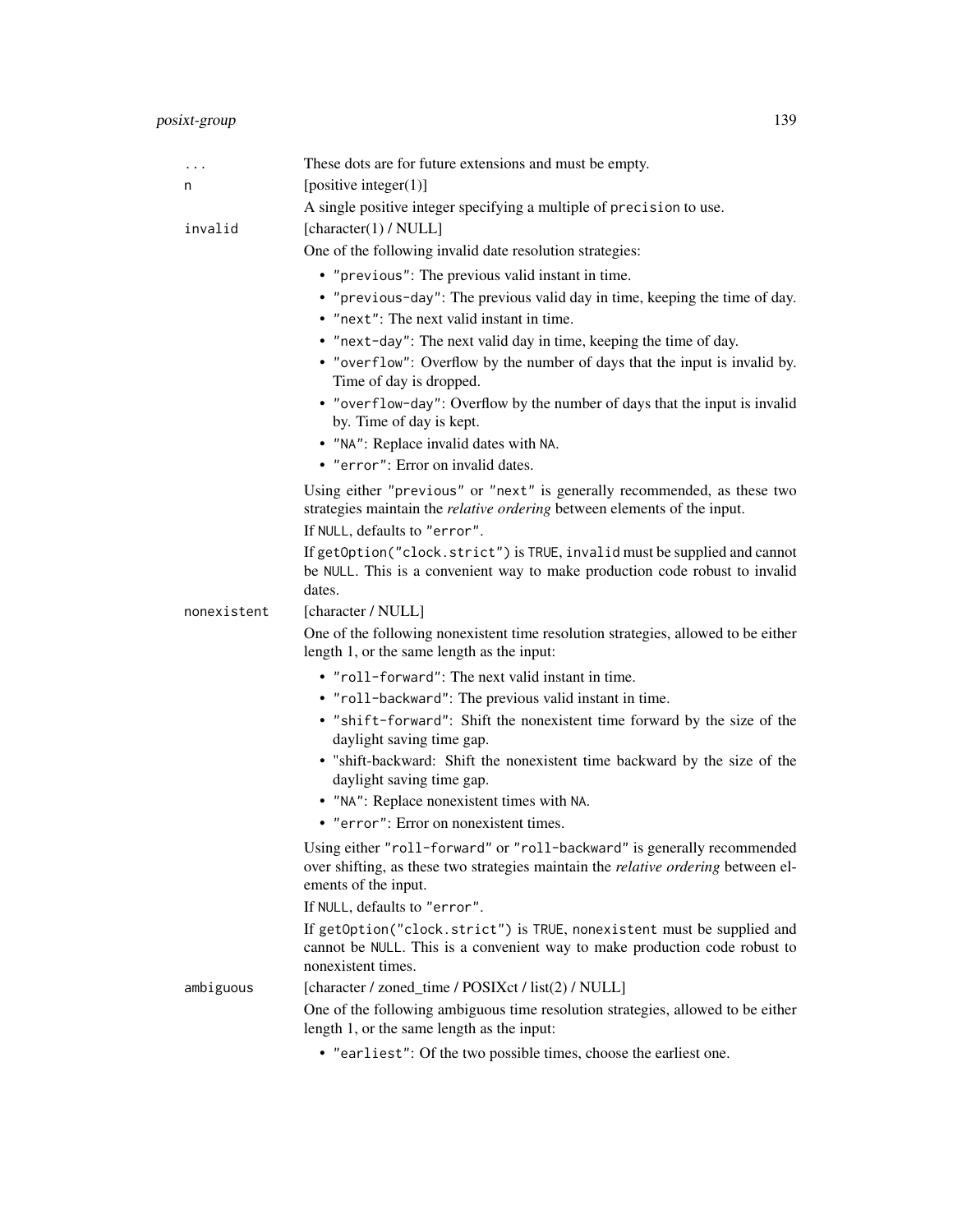- "latest": Of the two possible times, choose the latest one.
- "NA": Replace ambiguous times with NA.
- "error": Error on ambiguous times.

Alternatively, ambiguous is allowed to be a zoned\_time (or POSIXct) that is either length 1, or the same length as the input. If an ambiguous time is encountered, the zoned\_time is consulted. If the zoned\_time corresponds to a naive\_time that is also ambiguous *and* uses the same daylight saving time transition point as the original ambiguous time, then the offset of the zoned\_time is used to resolve the ambiguity. If the ambiguity cannot be resolved by consulting the zoned\_time, then this method falls back to NULL.

Finally, ambiguous is allowed to be a list of size 2, where the first element of the list is a zoned time (as described above), and the second element of the list is an ambiguous time resolution strategy to use when the ambiguous time cannot be resolved by consulting the zoned\_time. Specifying a zoned\_time on its own is identical to list(<zoned\_time>, NULL).

If NULL, defaults to "error".

If getOption("clock.strict") is TRUE, ambiguous must be supplied and cannot be NULL. Additionally, ambiguous cannot be specified as a zoned\_time on its own, as this implies NULL for ambiguous times that the zoned\_time cannot resolve. Instead, it must be specified as a list alongside an ambiguous time resolution strategy as described above. This is a convenient way to make production code robust to ambiguous times.

#### Value

x, grouped at precision.

```
x <- as.POSIXct("2019-01-01", "America/New_York")
x \le - add_days(x, -3:5)# Group by 2 days of the current month.
# Note that this resets at the beginning of the month, creating day groups
# of [29, 30] [31] [01, 02] [03, 04].
date\_group(x, "day", n = 2)# Group by month
date_group(x, "month")
# Group by hour of the day
y <- as.POSIXct("2019-12-30", "America/New_York")
y \le - add_hours(y, 0:12)
y
date\_group(y, "hour", n = 3)
```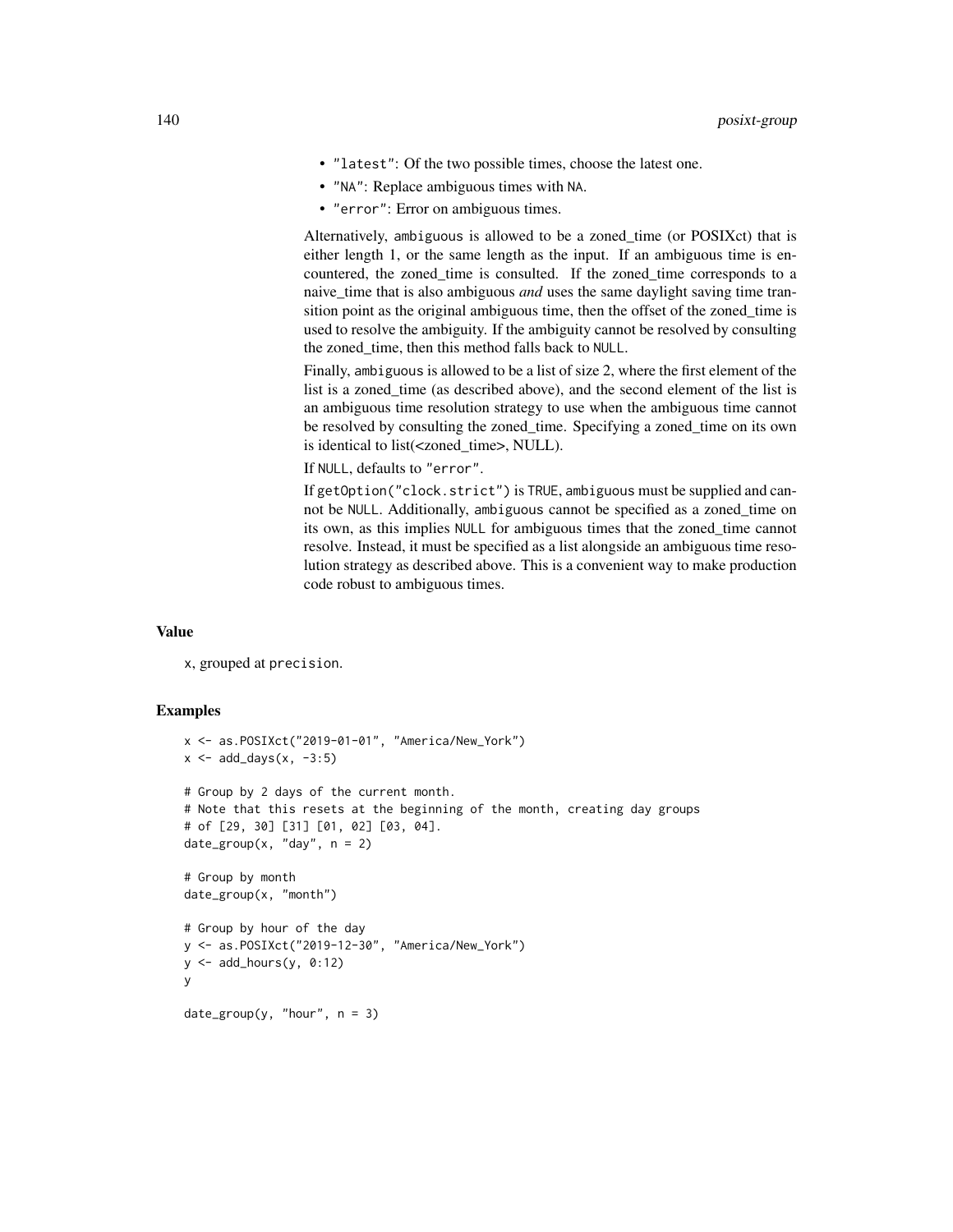## Description

These are POSIXct/POSIXlt methods for the [rounding generics.](#page-44-0)

- date\_floor() rounds a date-time down to a multiple of the specified precision.
- date\_ceiling() rounds a date-time up to a multiple of the specified precision.
- date\_round() rounds up or down depending on what is closer, rounding up on ties.

You can group by irregular periods such as "month" or "year" by using [date\\_group\(\)](#page-78-0).

#### Usage

```
## S3 method for class 'POSIXt'
date_floor(
 x,
 precision,
  ...,
 n = 1L,
 origin = NULL,
 nonexistent = NULL,
  ambiguous = x
)
## S3 method for class 'POSIXt'
date_ceiling(
 x,
 precision,
  ...,
 n = 1L,origin = NULL,
 nonexistent = NULL,
  ambiguous = x
)
## S3 method for class 'POSIXt'
date_round(
 x,
 precision,
  ...,
 n = 1L,
 origin = NULL,
 nonexistent = NULL,
  ambiguous = x)
```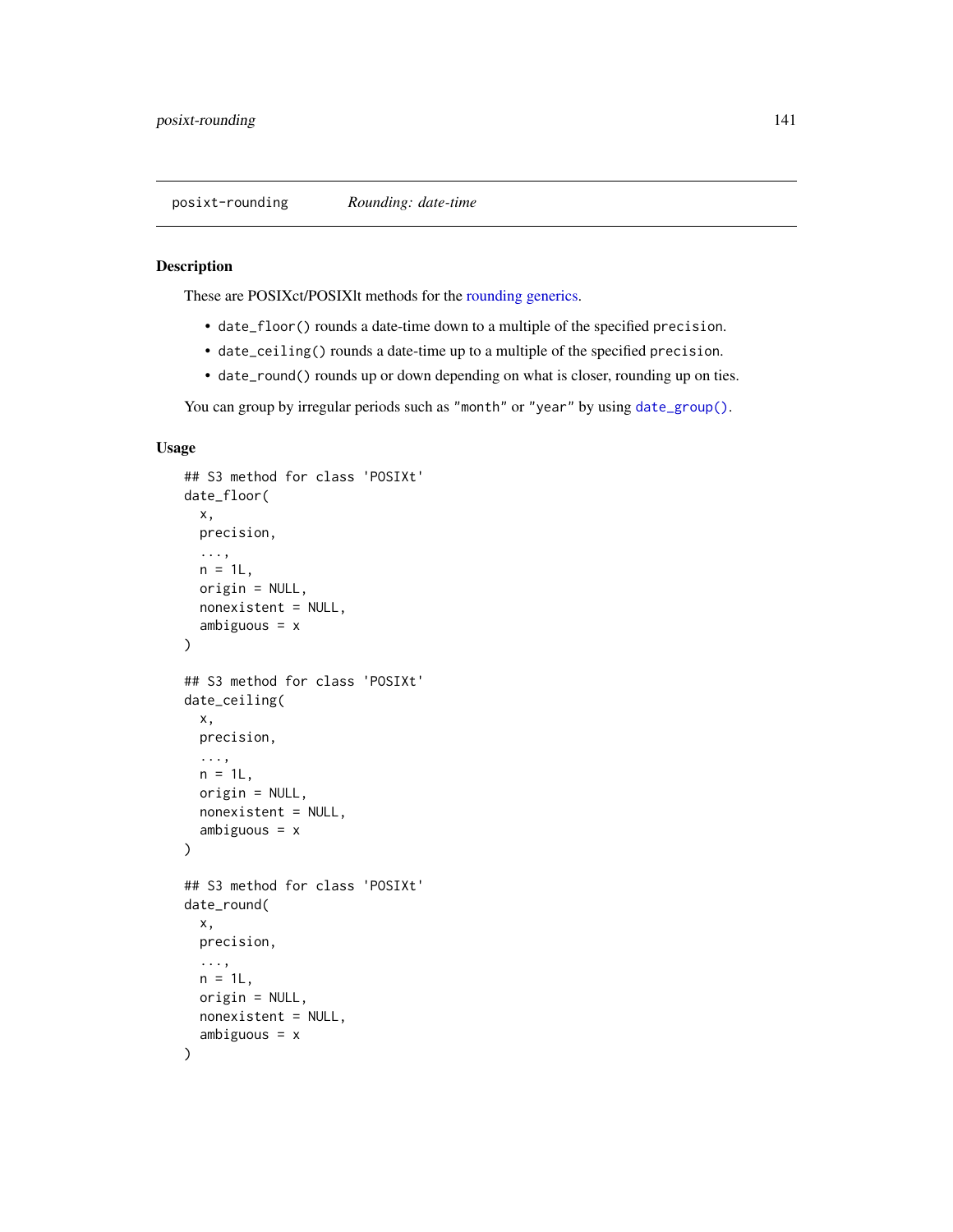# Arguments

| x           | [POSIXct / POSIX]t]                                                                                                                                                                         |
|-------------|---------------------------------------------------------------------------------------------------------------------------------------------------------------------------------------------|
|             | A date-time vector.                                                                                                                                                                         |
| precision   | [character(1)]                                                                                                                                                                              |
|             | One of:                                                                                                                                                                                     |
|             | · "week"                                                                                                                                                                                    |
|             | $\bullet$ "day"                                                                                                                                                                             |
|             | • "hour"                                                                                                                                                                                    |
|             | · "minute"                                                                                                                                                                                  |
|             | • "second"                                                                                                                                                                                  |
|             | "week" is an alias for "day" with $n \times 7$ .                                                                                                                                            |
|             | These dots are for future extensions and must be empty.                                                                                                                                     |
| n           | [positive integer $(1)$ ]                                                                                                                                                                   |
|             | A single positive integer specifying a multiple of precision to use.                                                                                                                        |
| origin      | [POSIXct(1)/POSIXlt(1)/NULL]                                                                                                                                                                |
|             | An origin to start counting from.                                                                                                                                                           |
|             | origin must have exactly the same time zone as x.                                                                                                                                           |
|             | origin will be floored to precision. If information is lost when flooring, a<br>warning will be thrown.                                                                                     |
|             | If NULL, defaults to midnight on 1970-01-01 in the time zone of x.                                                                                                                          |
| nonexistent | [character / NULL]                                                                                                                                                                          |
|             | One of the following nonexistent time resolution strategies, allowed to be either<br>length 1, or the same length as the input:                                                             |
|             | • "roll-forward": The next valid instant in time.                                                                                                                                           |
|             | • "roll-backward": The previous valid instant in time.                                                                                                                                      |
|             | • "shift-forward": Shift the nonexistent time forward by the size of the<br>daylight saving time gap.                                                                                       |
|             | · "shift-backward: Shift the nonexistent time backward by the size of the<br>daylight saving time gap.                                                                                      |
|             | • "NA": Replace nonexistent times with NA.                                                                                                                                                  |
|             | • "error": Error on nonexistent times.                                                                                                                                                      |
|             | Using either "roll-forward" or "roll-backward" is generally recommended<br>over shifting, as these two strategies maintain the <i>relative ordering</i> between el-<br>ements of the input. |
|             | If NULL, defaults to "error".                                                                                                                                                               |
|             | If getOption("clock.strict") is TRUE, nonexistent must be supplied and<br>cannot be NULL. This is a convenient way to make production code robust to<br>nonexistent times.                  |
| ambiguous   | [character / zoned_time / POSIXct / list(2) / NULL]                                                                                                                                         |
|             | One of the following ambiguous time resolution strategies, allowed to be either<br>length 1, or the same length as the input:                                                               |
|             |                                                                                                                                                                                             |

• "earliest": Of the two possible times, choose the earliest one.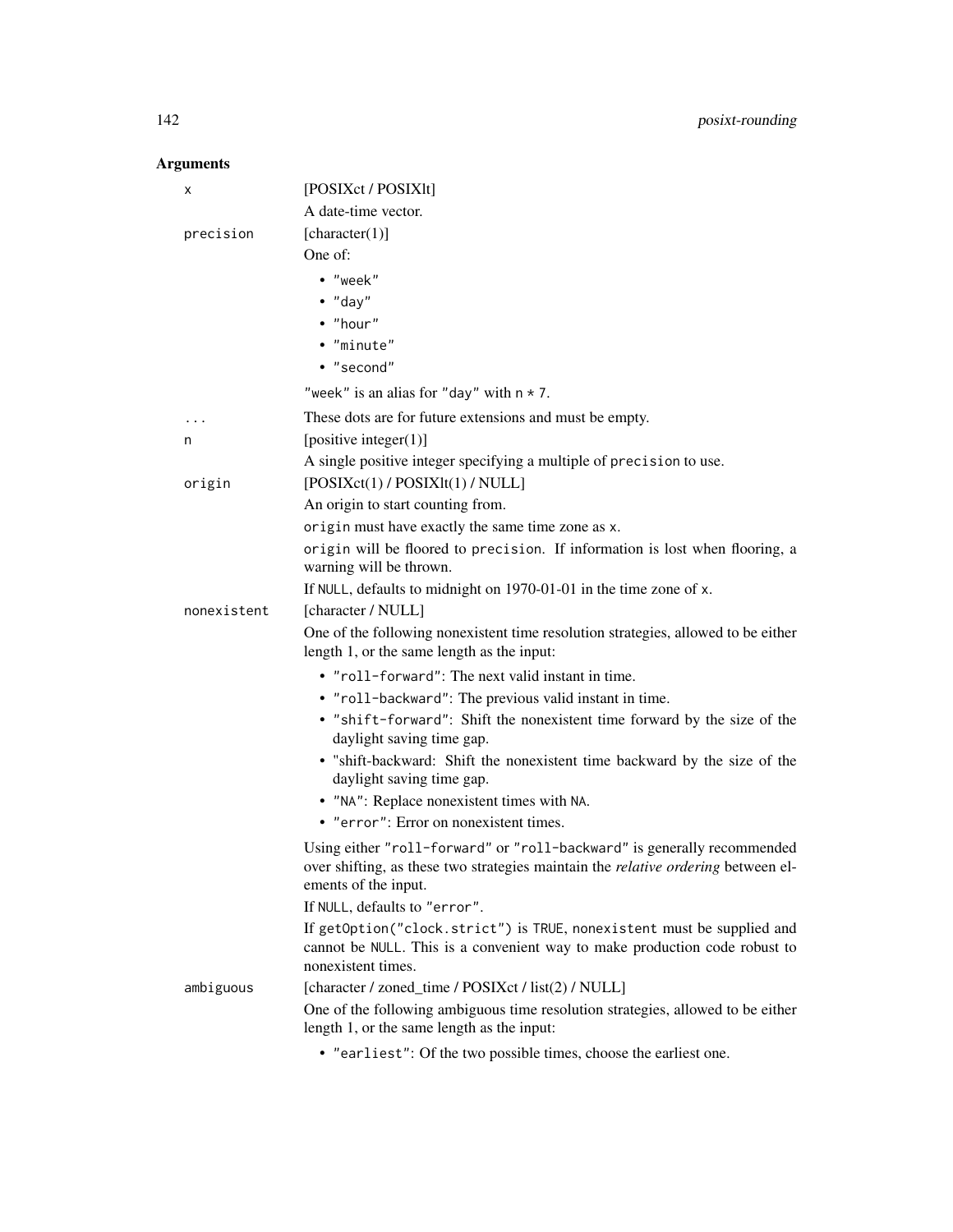- "latest": Of the two possible times, choose the latest one.
- "NA": Replace ambiguous times with NA.
- "error": Error on ambiguous times.

Alternatively, ambiguous is allowed to be a zoned\_time (or POSIXct) that is either length 1, or the same length as the input. If an ambiguous time is encountered, the zoned\_time is consulted. If the zoned\_time corresponds to a naive\_time that is also ambiguous *and* uses the same daylight saving time transition point as the original ambiguous time, then the offset of the zoned\_time is used to resolve the ambiguity. If the ambiguity cannot be resolved by consulting the zoned\_time, then this method falls back to NULL.

Finally, ambiguous is allowed to be a list of size 2, where the first element of the list is a zoned\_time (as described above), and the second element of the list is an ambiguous time resolution strategy to use when the ambiguous time cannot be resolved by consulting the zoned\_time. Specifying a zoned\_time on its own is identical to list(<zoned\_time>, NULL).

If NULL, defaults to "error".

If getOption("clock.strict") is TRUE, ambiguous must be supplied and cannot be NULL. Additionally, ambiguous cannot be specified as a zoned\_time on its own, as this implies NULL for ambiguous times that the zoned\_time cannot resolve. Instead, it must be specified as a list alongside an ambiguous time resolution strategy as described above. This is a convenient way to make production code robust to ambiguous times.

#### Details

When rounding by "week", remember that the origin determines the "week start". By default, 1970-01-01 is the implicit origin, which is a Thursday. If you would like to round by weeks with a different week start, just supply an origin on the weekday you are interested in.

#### Value

x rounded to the specified precision.

```
x <- as.POSIXct("2019-03-31", "America/New_York")
x \le - add_days(x, 0:5)# Flooring by 2 days, note that this is not tied to the current month,
# and instead counts from the specified `origin`, so groups can cross
# the month boundary
date_floor(x, "day", n = 2)# Compare to `date_group()`, which groups by the day of the month
date\_group(x, "day", n = 2)# Note that daylight saving time gaps can throw off rounding
x <- as.POSIXct("1970-04-26 01:59:59", "America/New_York") + c(0, 1)
x
```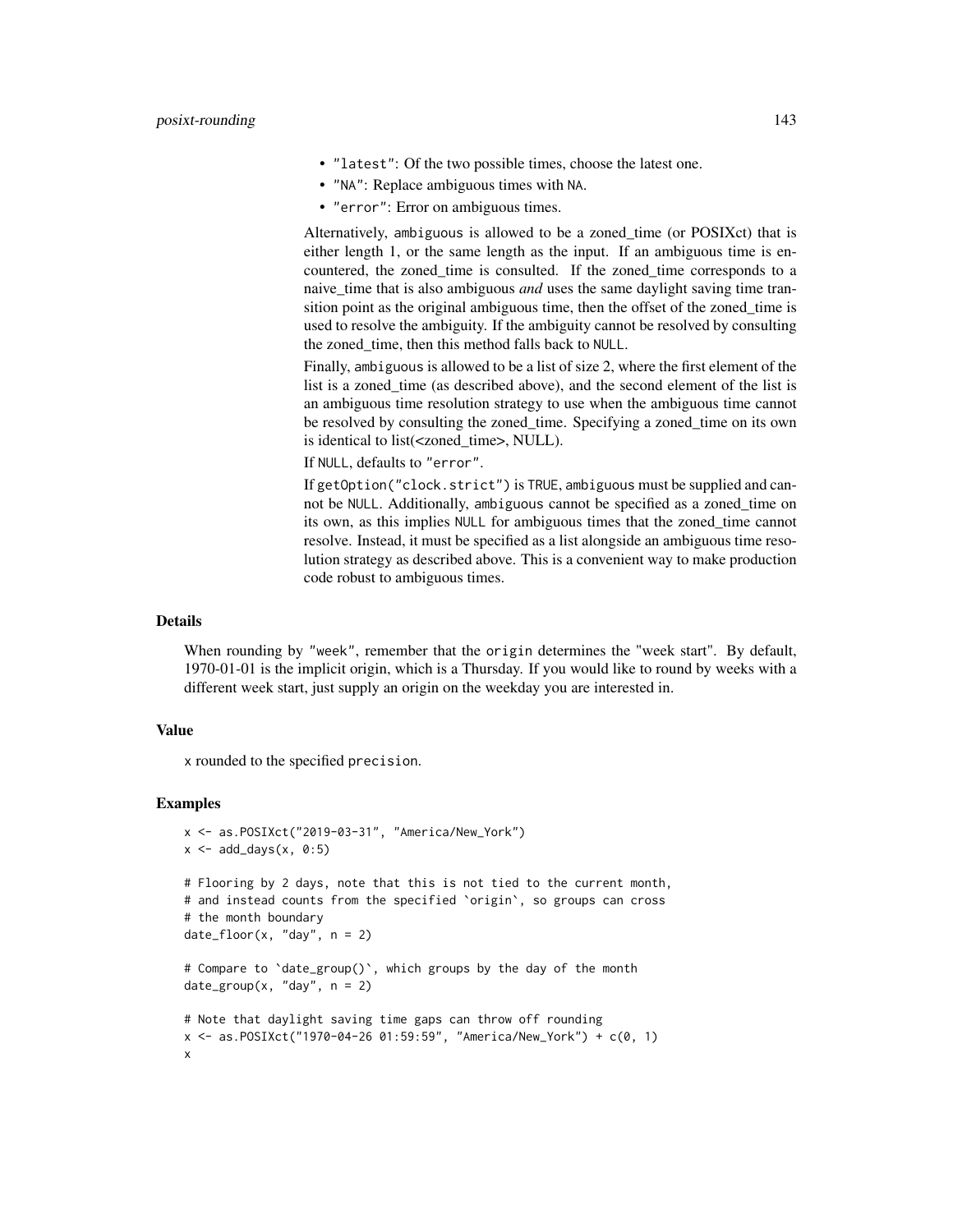```
# Rounding is done in naive-time, which means that rounding by 2 hours
# will attempt to generate a time of 1970-04-26 02:00:00, which doesn't
# exist in this time zone
try(data_floor(x, "hour", n = 2))# You can handle this by specifying a nonexistent time resolution strategy
date_floor(x, "hour", n = 2, nonexistent = "roll-forward")
```
posixt-sequence *Sequences: date-time*

## Description

This is a POSIXct method for the [date\\_seq\(\)](#page-85-0) generic.

date\_seq() generates a date-time (POSIXct) sequence.

When calling date\_seq(), exactly two of the following must be specified:

- to
- by
- total\_size

#### Usage

```
## S3 method for class 'POSIXt'
date_seq(
  from,
  ...,
  to = NULL,by = NULL,
  total_size = NULL,
  invalid = NULL,
  nonexistent = NULL,
  ambiguous = NULL
)
```
# Arguments

| from      | [POSIXct(1)/POSIXlt(1)]                                                          |
|-----------|----------------------------------------------------------------------------------|
|           | A date-time to start the sequence from.                                          |
|           | from is always included in the result.                                           |
| $\ddotsc$ | These dots are for future extensions and must be empty.                          |
| to        | [POSIXct(1)/POSIXIt(1)/NULL]                                                     |
|           | A date-time to stop the sequence at.                                             |
|           | to is only included in the result if the resulting sequence divides the distance |
|           | between from and to exactly.                                                     |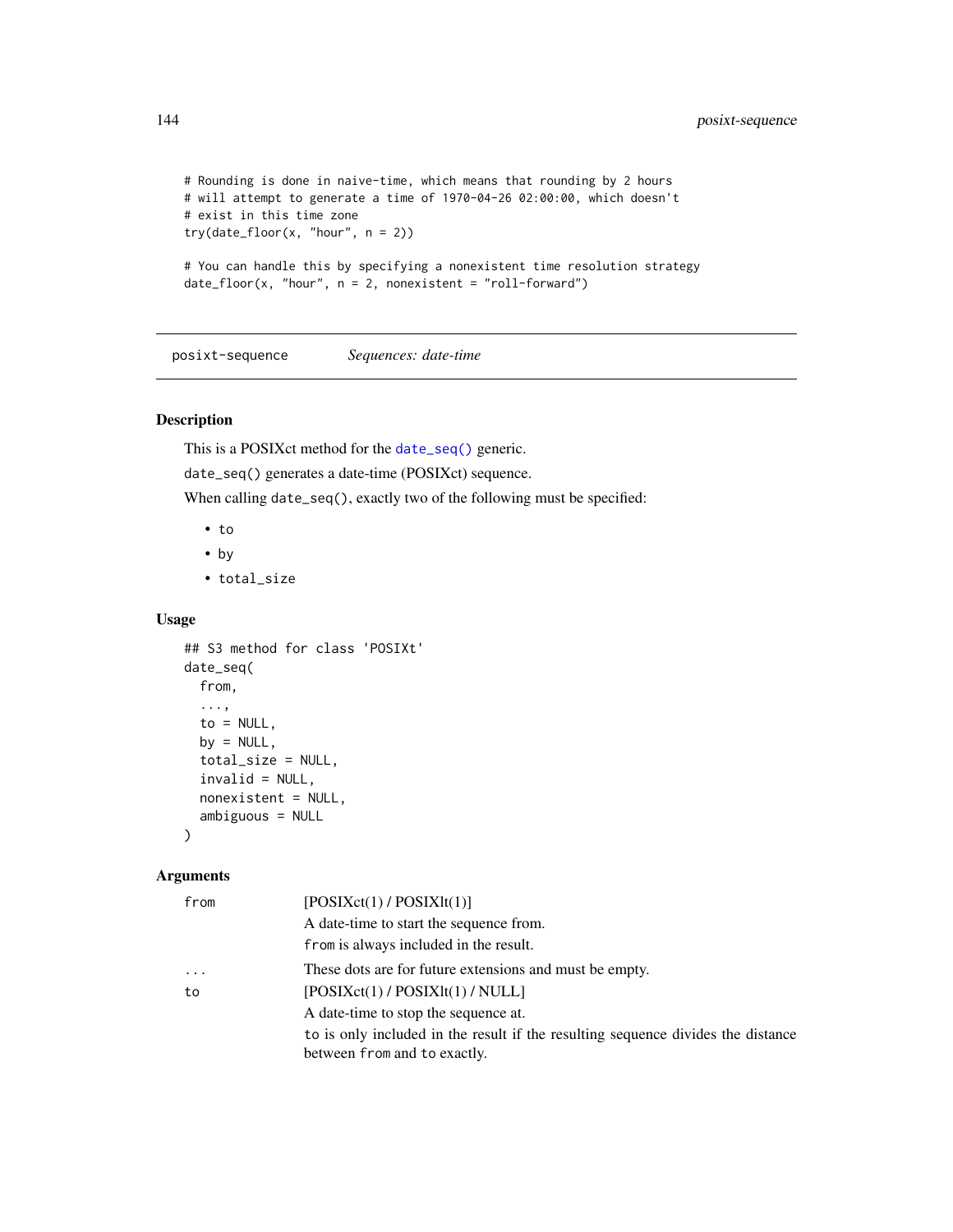|            | If to is supplied along with by, all components of to more precise than the preci-<br>sion of by must match from exactly. For example, if by = duration_months(1),<br>the day, hour, minute, and second components of to must match the correspond-<br>ing components of from. This ensures that the generated sequence is, at a mini-<br>mum, a weakly monotonic sequence of date-times.<br>The time zone of to must match the time zone of from exactly. |
|------------|------------------------------------------------------------------------------------------------------------------------------------------------------------------------------------------------------------------------------------------------------------------------------------------------------------------------------------------------------------------------------------------------------------------------------------------------------------|
| by         | [integer(1) / clock_duration(1) / NULL]                                                                                                                                                                                                                                                                                                                                                                                                                    |
|            | The unit to increment the sequence by.                                                                                                                                                                                                                                                                                                                                                                                                                     |
|            | If to $\le$ from, then by must be positive.                                                                                                                                                                                                                                                                                                                                                                                                                |
|            | If to $>$ from, then by must be negative.                                                                                                                                                                                                                                                                                                                                                                                                                  |
|            | If by is an integer, it is equivalent to duration_seconds(by).                                                                                                                                                                                                                                                                                                                                                                                             |
|            | If by is a duration, it is allowed to have a precision of:                                                                                                                                                                                                                                                                                                                                                                                                 |
|            | • year                                                                                                                                                                                                                                                                                                                                                                                                                                                     |
|            | • quarter                                                                                                                                                                                                                                                                                                                                                                                                                                                  |
|            | • month                                                                                                                                                                                                                                                                                                                                                                                                                                                    |
|            | • week                                                                                                                                                                                                                                                                                                                                                                                                                                                     |
|            | $\bullet$ day                                                                                                                                                                                                                                                                                                                                                                                                                                              |
|            | • hour                                                                                                                                                                                                                                                                                                                                                                                                                                                     |
|            | • minute                                                                                                                                                                                                                                                                                                                                                                                                                                                   |
|            | • second                                                                                                                                                                                                                                                                                                                                                                                                                                                   |
| total_size | [positive integer(1) / NULL]                                                                                                                                                                                                                                                                                                                                                                                                                               |
|            | The size of the resulting sequence.                                                                                                                                                                                                                                                                                                                                                                                                                        |
|            | If specified alongside to, this must generate a non-fractional sequence between<br>from and to.                                                                                                                                                                                                                                                                                                                                                            |
| invalid    | [character(1) / NULL]                                                                                                                                                                                                                                                                                                                                                                                                                                      |
|            | One of the following invalid date resolution strategies:                                                                                                                                                                                                                                                                                                                                                                                                   |
|            | • "previous": The previous valid instant in time.                                                                                                                                                                                                                                                                                                                                                                                                          |
|            | • "previous-day": The previous valid day in time, keeping the time of day.<br>• "next": The next valid instant in time.                                                                                                                                                                                                                                                                                                                                    |
|            | • "next-day": The next valid day in time, keeping the time of day.                                                                                                                                                                                                                                                                                                                                                                                         |
|            | • "overflow": Overflow by the number of days that the input is invalid by.<br>Time of day is dropped.                                                                                                                                                                                                                                                                                                                                                      |
|            | • "overflow-day": Overflow by the number of days that the input is invalid<br>by. Time of day is kept.                                                                                                                                                                                                                                                                                                                                                     |
|            | • "NA": Replace invalid dates with NA.                                                                                                                                                                                                                                                                                                                                                                                                                     |
|            | • "error": Error on invalid dates.                                                                                                                                                                                                                                                                                                                                                                                                                         |
|            | Using either "previous" or "next" is generally recommended, as these two<br>strategies maintain the <i>relative ordering</i> between elements of the input.<br>If NULL, defaults to "error".                                                                                                                                                                                                                                                               |
|            | If getOption("clock.strict") is TRUE, invalid must be supplied and cannot<br>be NULL. This is a convenient way to make production code robust to invalid<br>dates.                                                                                                                                                                                                                                                                                         |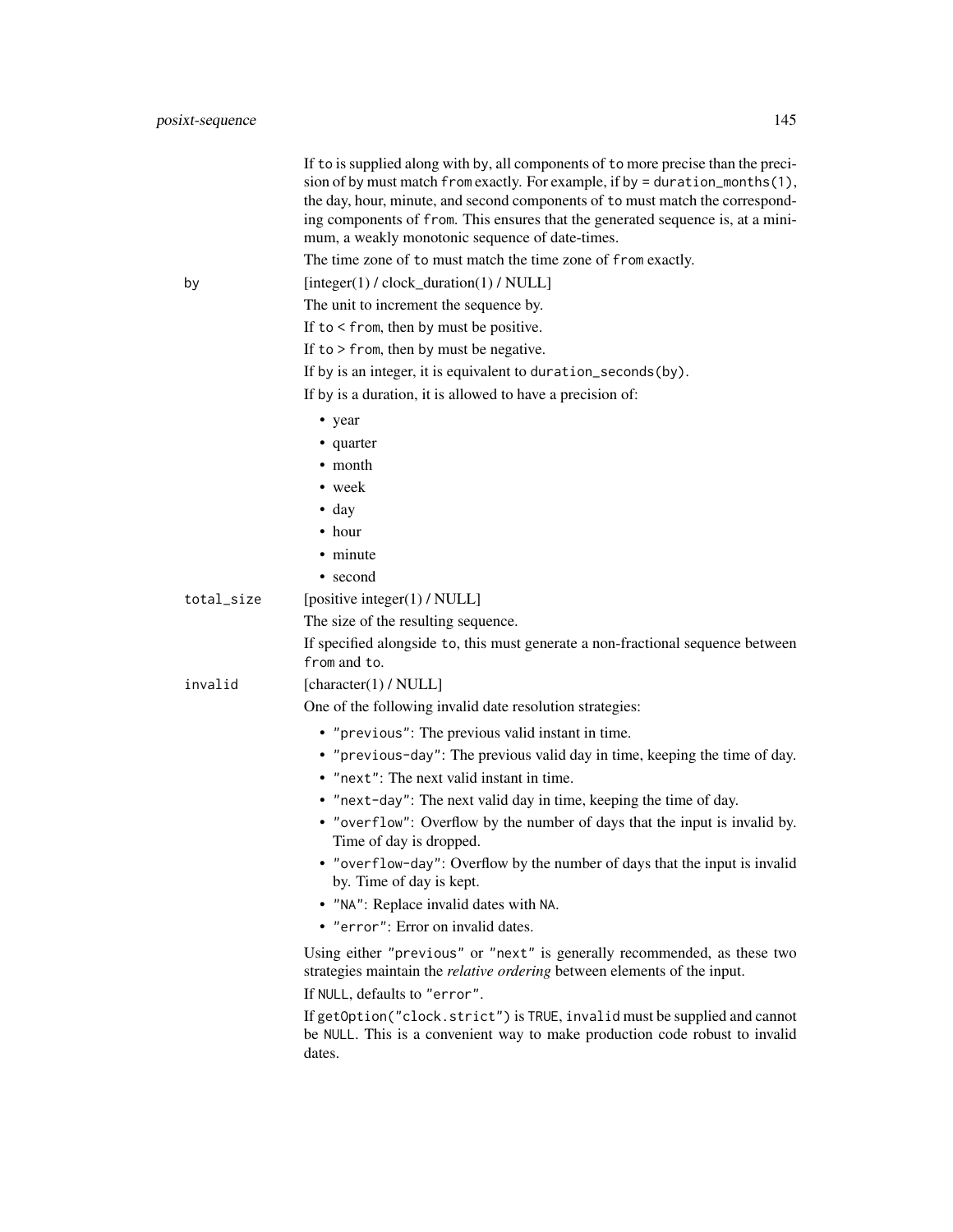## nonexistent [character / NULL]

One of the following nonexistent time resolution strategies, allowed to be either length 1, or the same length as the input:

- "roll-forward": The next valid instant in time.
- "roll-backward": The previous valid instant in time.
- "shift-forward": Shift the nonexistent time forward by the size of the daylight saving time gap.
- "shift-backward: Shift the nonexistent time backward by the size of the daylight saving time gap.
- "NA": Replace nonexistent times with NA.
- "error": Error on nonexistent times.

Using either "roll-forward" or "roll-backward" is generally recommended over shifting, as these two strategies maintain the *relative ordering* between elements of the input.

If NULL, defaults to "error".

If getOption("clock.strict") is TRUE, nonexistent must be supplied and cannot be NULL. This is a convenient way to make production code robust to nonexistent times.

ambiguous [character / zoned\_time / POSIXct / list(2) / NULL]

One of the following ambiguous time resolution strategies, allowed to be either length 1, or the same length as the input:

- "earliest": Of the two possible times, choose the earliest one.
- "latest": Of the two possible times, choose the latest one.
- "NA": Replace ambiguous times with NA.
- "error": Error on ambiguous times.

Alternatively, ambiguous is allowed to be a zoned\_time (or POSIXct) that is either length 1, or the same length as the input. If an ambiguous time is encountered, the zoned\_time is consulted. If the zoned\_time corresponds to a naive\_time that is also ambiguous *and* uses the same daylight saving time transition point as the original ambiguous time, then the offset of the zoned time is used to resolve the ambiguity. If the ambiguity cannot be resolved by consulting the zoned\_time, then this method falls back to NULL.

Finally, ambiguous is allowed to be a list of size 2, where the first element of the list is a zoned\_time (as described above), and the second element of the list is an ambiguous time resolution strategy to use when the ambiguous time cannot be resolved by consulting the zoned\_time. Specifying a zoned\_time on its own is identical to list(<zoned\_time>, NULL).

If NULL, defaults to "error".

If getOption("clock.strict") is TRUE, ambiguous must be supplied and cannot be NULL. Additionally, ambiguous cannot be specified as a zoned\_time on its own, as this implies NULL for ambiguous times that the zoned\_time cannot resolve. Instead, it must be specified as a list alongside an ambiguous time resolution strategy as described above. This is a convenient way to make production code robust to ambiguous times.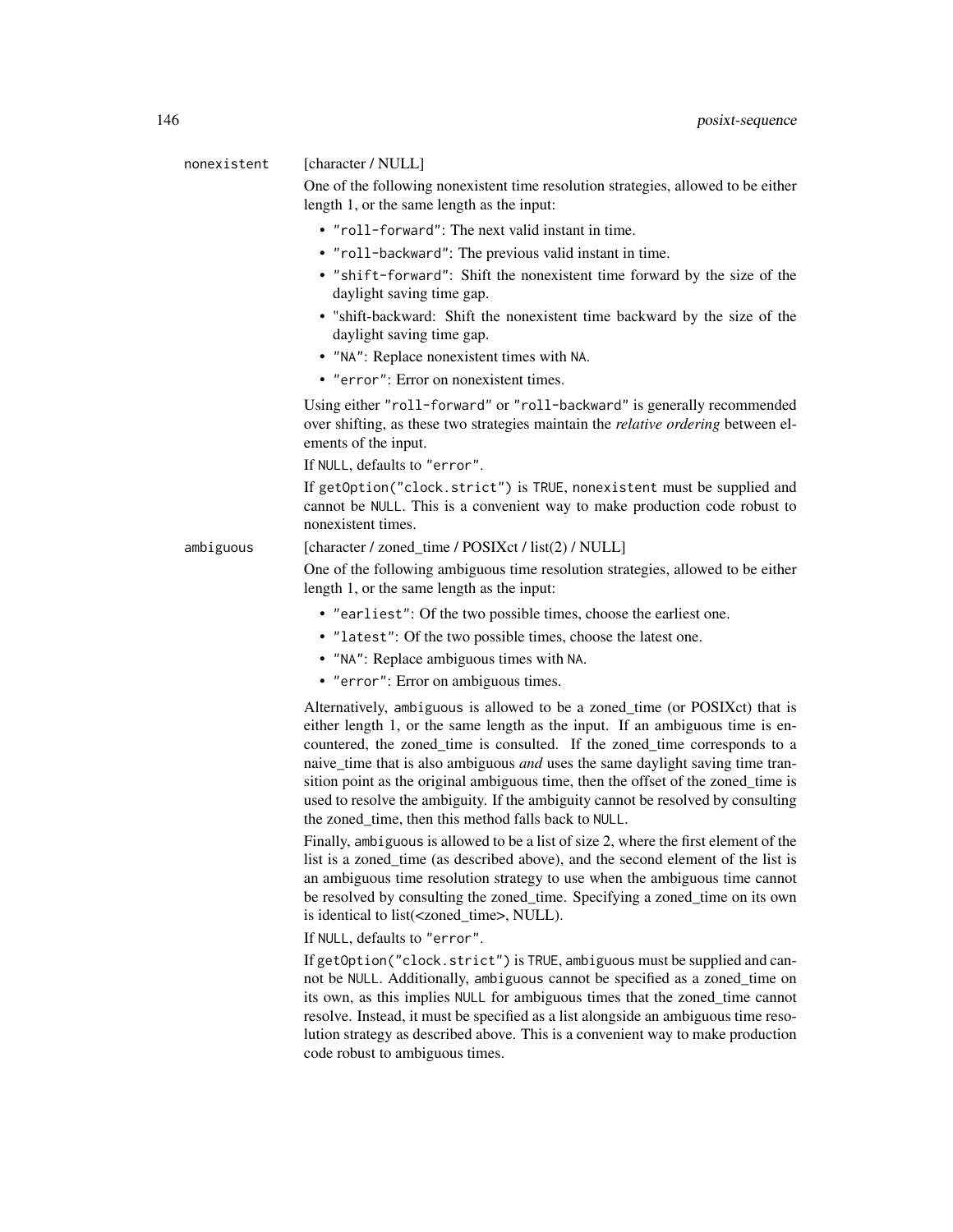posixt-sequence 147

## Value

A date-time vector.

#### Sequence Generation

Different methods are used to generate the sequences, depending on the precision implied by by. They are intended to generate the most intuitive sequences, especially around daylight saving time gaps and fallbacks.

See the examples for more details.

## Calendrical based sequences::

These convert to a naive-time, then to a year-month-day, generate the sequence, then convert back to a date-time.

- by = duration\_years()
- by = duration\_quarters()
- by = duration\_months()

#### Naive-time based sequences::

These convert to a naive-time, generate the sequence, then convert back to a date-time.

- by = duration\_weeks()
- by = duration\_days()

#### Sys-time based sequences::

These convert to a sys-time, generate the sequence, then convert back to a date-time.

- by = duration\_hours()
- by = duration\_minutes()
- by = duration\_seconds()

```
zone <- "America/New_York"
from <- date_time_build(2019, 1, zone = zone)
to \le date_time_build(2019, 1, second = 50, zone = zone)
# Defaults to second precision sequence
date_seq(from, to = to, by = 7)
to \le date_time_build(2019, 1, 5, zone = zone)
# Use durations to change to alternative precisions
date\_seq(from, to = to, by = duration\_days(1))date\_seq(from, to = to, by = duration\_hours(10))date\_seq(from, by = duration\_minutes(-2), total\_size = 3)
```

```
# Note that components of 'to' more precise than the precision of 'by'
# must match `from` exactly. For example, this is not well defined:
from <- date_time_build(2019, 1, 1, 0, 1, 30, zone = zone)
```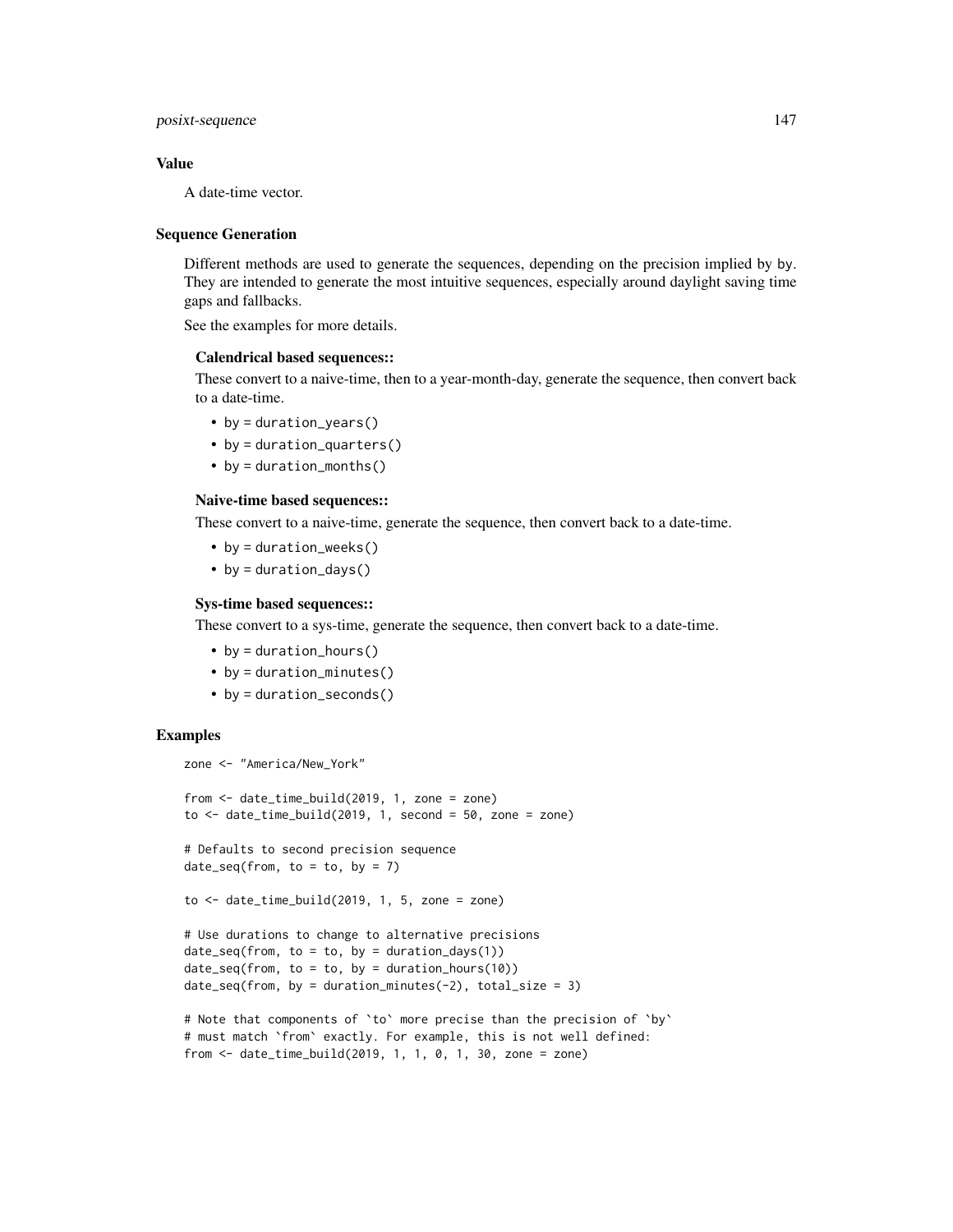148 posixt-sequence

```
to <- date_time_build(2019, 1, 1, 5, 2, 20, zone = zone)
try(data\_seq(from, to = to, by = duration\_hours(1)))# The minute and second components of `to` must match `from`
to <- date_time_build(2019, 1, 1, 5, 1, 30, zone = zone)
date\_seq(from, to = to, by = duration\_hours(1))# ---------------------------------------------------------------------------
# Invalid dates must be resolved with the `invalid` argument
from <- date_time_build(2019, 1, 31, zone = zone)
to < - date_time_build(2019, 12, 31, zone = zone)
try(data\_seq(from, to = to, by = duration\_months(1)))date\_seq(from, to = to, by = duration_months(1), invalid = "previous-day")# Compare this to the base R result, which is often a source of confusion
seq(from, to = to, by = "1 month")
# This is equivalent to the overflow invalid resolution strategy
date\_seq(from, to = to, by = duration\_months(1), invalid = "overflow")# ---------------------------------------------------------------------------
# This date-time is 2 days before a daylight saving time gap that occurred
# on 2021-03-14 between 01:59:59 -> 03:00:00
from <- as.POSIXct("2021-03-12 02:30:00", "America/New_York")
# So creating a daily sequence lands us in that daylight saving time gap,
# creating a nonexistent time
try(data\_seq(from, by = duration\_days(1), total\_size = 5))
# Resolve the nonexistent time with `nonexistent`. Note that this importantly
# allows times after the gap to retain the `02:30:00` time.
date_seq(from, by = duration_days(1), total_size = 5, nonexistent = "roll-forward")
# Compare this to the base R behavior, where the hour is adjusted from 2->3
# as you cross the daylight saving time gap, and is never restored. This is
# equivalent to always using sys-time (rather than naive-time, like clock
# uses for daily sequences).
seq(from, by = "1 day", length.out = 5)
# You can replicate this behavior by generating a second precision sequence
# of 86,400 seconds. Seconds always add in sys-time.
date_seq(from, by = duration_seconds(86400), total_size = 5)
# ---------------------------------------------------------------------------
# Usage of `to` and `total_size` must generate a non-fractional sequence
# between `from` and `to`
from <- date_time_build(2019, 1, 1, 0, 0, 0, zone = "America/New_York")
```
to <- date\_time\_build(2019, 1, 1, 0, 0, 3, zone = "America/New\_York")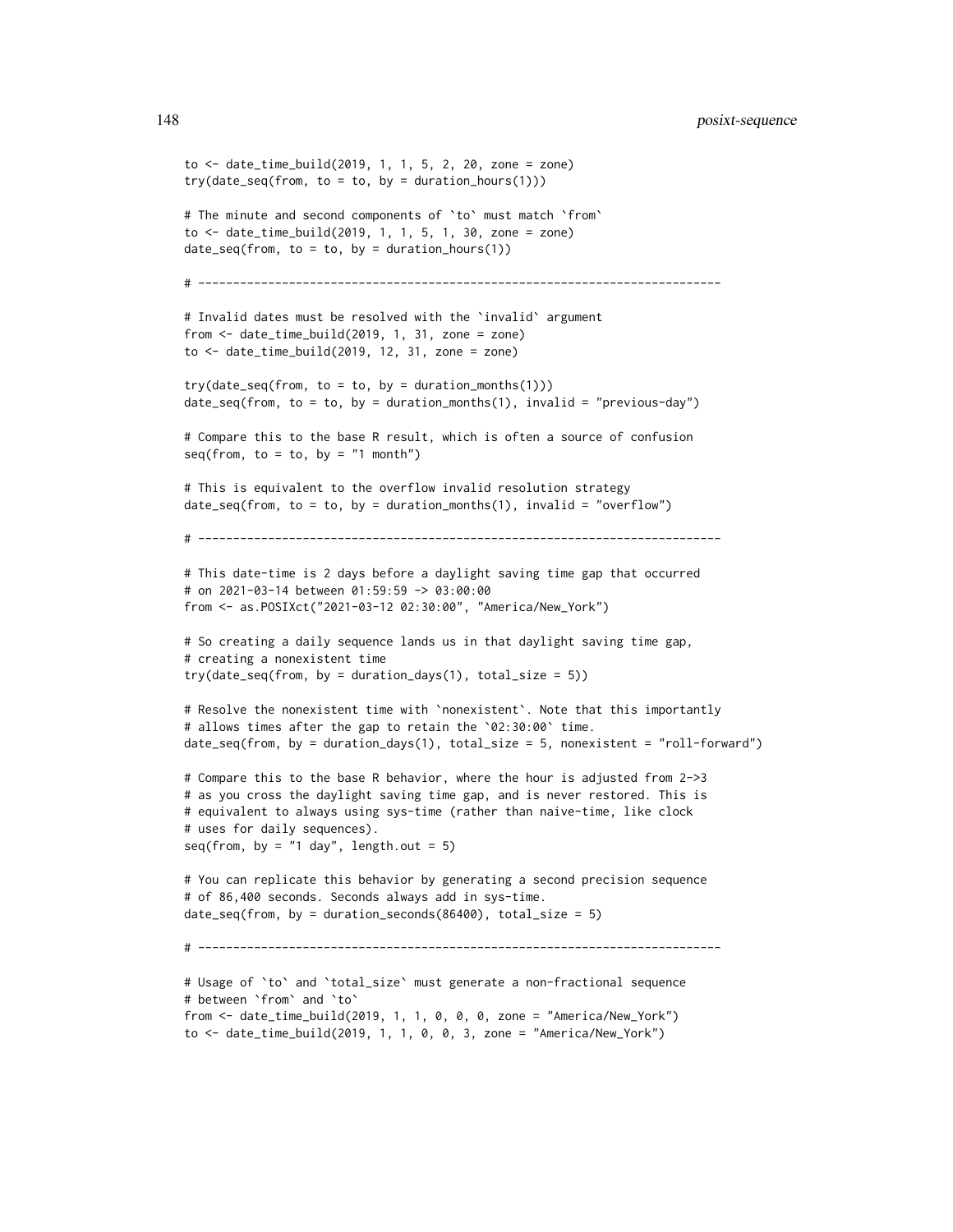## posixt-setters 149

```
# These are fine
date\_seq(from, to = to, total\_size = 2)date\_seq(from, to = to, total\_size = 4)# But this is not!
try(data\_seq(from, to = to, total\_size = 3))
```
posixt-setters *Setters: date-time*

#### Description

These are POSIXct/POSIXlt methods for the [setter generics.](#page-39-0)

- set\_year() sets the year.
- set\_month() sets the month of the year. Valid values are in the range of [1, 12].
- set\_day() sets the day of the month. Valid values are in the range of [1, 31].
- There are sub-daily setters for setting more precise components, up to a precision of seconds.

#### Usage

```
## S3 method for class 'POSIXt'
set\_year(x, value, ..., invalid = NULL, nonexistence = NULL, ambiguous = x)## S3 method for class 'POSIXt'
set_month(x, value, ..., invalid = NULL, nonexistent = NULL, ambiguous = x)
## S3 method for class 'POSIXt'
set\_day(x, value, ..., invalid = NULL, nonexistent = NULL, ambiguous = x)## S3 method for class 'POSIXt'
set\_hour(x, value, ..., invalid = NULL, nonexistence = NULL, ambiguous = x)## S3 method for class 'POSIXt'
set\_minute(x, value, ..., invalid = NULL, nonexistence = NULL, ambiguous = x)## S3 method for class 'POSIXt'
set\_second(x, value, ..., invalid = NULL, nonexistence = NULL, ambiguous = x)
```
#### Arguments

| x     | [POSIXct / POSIX]t]                                                          |
|-------|------------------------------------------------------------------------------|
|       | A date-time vector.                                                          |
| value | [integer / "last"]                                                           |
|       | The value to set the component to.                                           |
|       | For set_day(), this can also be "last" to set the day to the last day of the |
|       | month.                                                                       |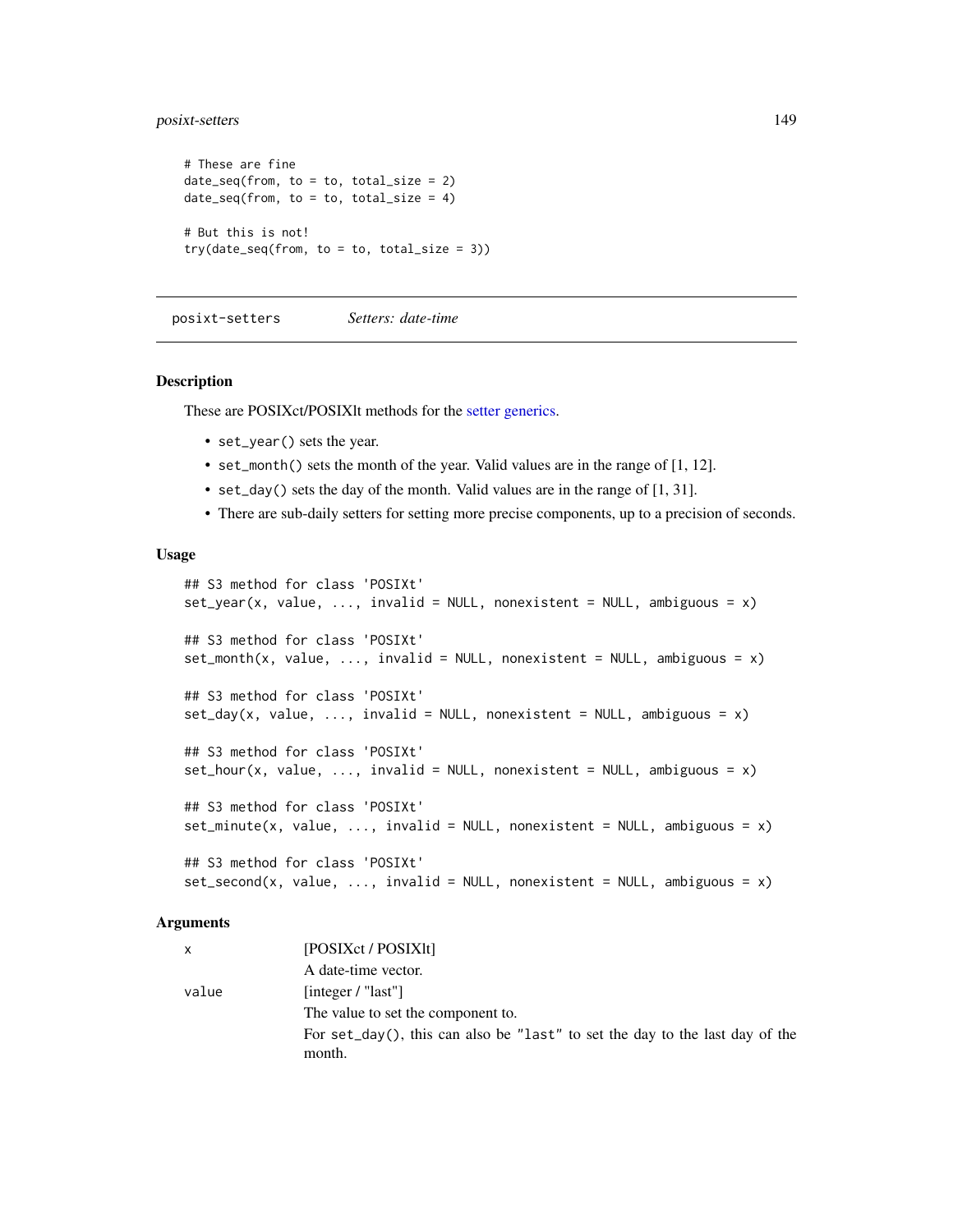| .           | These dots are for future extensions and must be empty.                                                                                                                                                                      |
|-------------|------------------------------------------------------------------------------------------------------------------------------------------------------------------------------------------------------------------------------|
| invalid     | [character(1) / $NULL]$                                                                                                                                                                                                      |
|             | One of the following invalid date resolution strategies:                                                                                                                                                                     |
|             | • "previous": The previous valid instant in time.                                                                                                                                                                            |
|             | • "previous-day": The previous valid day in time, keeping the time of day.                                                                                                                                                   |
|             | • "next": The next valid instant in time.                                                                                                                                                                                    |
|             | • "next-day": The next valid day in time, keeping the time of day.                                                                                                                                                           |
|             | • "overflow": Overflow by the number of days that the input is invalid by.<br>Time of day is dropped.                                                                                                                        |
|             | • "overflow-day": Overflow by the number of days that the input is invalid<br>by. Time of day is kept.                                                                                                                       |
|             | • "NA": Replace invalid dates with NA.                                                                                                                                                                                       |
|             | • "error": Error on invalid dates.                                                                                                                                                                                           |
|             | Using either "previous" or "next" is generally recommended, as these two<br>strategies maintain the <i>relative ordering</i> between elements of the input.                                                                  |
|             | If NULL, defaults to "error".                                                                                                                                                                                                |
|             | If getOption("clock.strict") is TRUE, invalid must be supplied and cannot<br>be NULL. This is a convenient way to make production code robust to invalid<br>dates.                                                           |
| nonexistent | [character / NULL]                                                                                                                                                                                                           |
|             | One of the following nonexistent time resolution strategies, allowed to be either<br>length 1, or the same length as the input:                                                                                              |
|             | • "roll-forward": The next valid instant in time.                                                                                                                                                                            |
|             | • "roll-backward": The previous valid instant in time.                                                                                                                                                                       |
|             | • "shift-forward": Shift the nonexistent time forward by the size of the<br>daylight saving time gap.                                                                                                                        |
|             | · "shift-backward: Shift the nonexistent time backward by the size of the<br>daylight saving time gap.                                                                                                                       |
|             | • "NA": Replace nonexistent times with NA.<br>• "error": Error on nonexistent times.                                                                                                                                         |
|             | Using either "roll-forward" or "roll-backward" is generally recommended<br>over shifting, as these two strategies maintain the <i>relative ordering</i> between el-<br>ements of the input.<br>If NULL, defaults to "error". |
|             |                                                                                                                                                                                                                              |
|             | If getOption("clock.strict") is TRUE, nonexistent must be supplied and<br>cannot be NULL. This is a convenient way to make production code robust to<br>nonexistent times.                                                   |
| ambiguous   | [character / zoned_time / POSIXct / list(2) / NULL]                                                                                                                                                                          |
|             | One of the following ambiguous time resolution strategies, allowed to be either<br>length 1, or the same length as the input:                                                                                                |
|             | • "earliest": Of the two possible times, choose the earliest one.                                                                                                                                                            |
|             | • "latest": Of the two possible times, choose the latest one.                                                                                                                                                                |

• "NA": Replace ambiguous times with NA.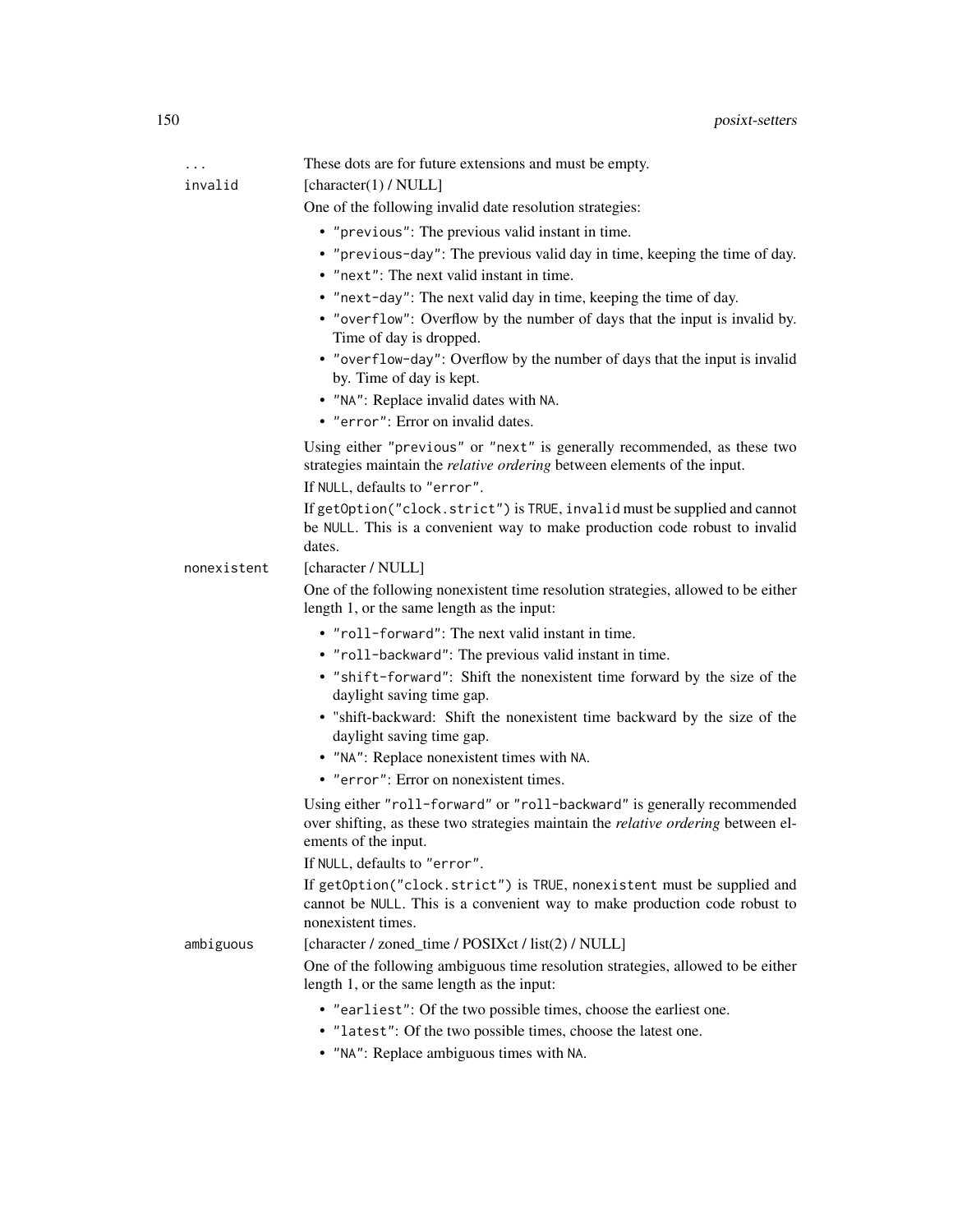• "error": Error on ambiguous times.

Alternatively, ambiguous is allowed to be a zoned\_time (or POSIXct) that is either length 1, or the same length as the input. If an ambiguous time is encountered, the zoned time is consulted. If the zoned time corresponds to a naive\_time that is also ambiguous *and* uses the same daylight saving time transition point as the original ambiguous time, then the offset of the zoned\_time is used to resolve the ambiguity. If the ambiguity cannot be resolved by consulting the zoned\_time, then this method falls back to NULL.

Finally, ambiguous is allowed to be a list of size 2, where the first element of the list is a zoned\_time (as described above), and the second element of the list is an ambiguous time resolution strategy to use when the ambiguous time cannot be resolved by consulting the zoned\_time. Specifying a zoned\_time on its own is identical to list(<zoned\_time>, NULL).

If NULL, defaults to "error".

If getOption("clock.strict") is TRUE, ambiguous must be supplied and cannot be NULL. Additionally, ambiguous cannot be specified as a zoned\_time on its own, as this implies NULL for ambiguous times that the zoned\_time cannot resolve. Instead, it must be specified as a list alongside an ambiguous time resolution strategy as described above. This is a convenient way to make production code robust to ambiguous times.

#### Value

x with the component set.

```
x <- as.POSIXct("2019-02-01", tz = "America/New_York")
# Set the day
set_day(x, 12:14)
# Set to the "last" day of the month
set_day(x, "last")
# You cannot set a date-time to an invalid date like you can with
# a year-month-day. Instead, the default strategy is to error.
try(set_day(x, 31))
set_day(as_year_month_day(x), 31)
# You can resolve these issues while setting the day by specifying
# an invalid date resolution strategy with `invalid`
set_{day}(x, 31, invalid = "previous")y <- as.POSIXct("2020-03-08 01:30:00", tz = "America/New_York")
# Nonexistent and ambiguous times must be resolved immediately when
# working with R's native date-time types. An error is thrown by default.
try(set_hour(y, 2))
set_hour(y, 2, nonexistent = "roll-forward")
```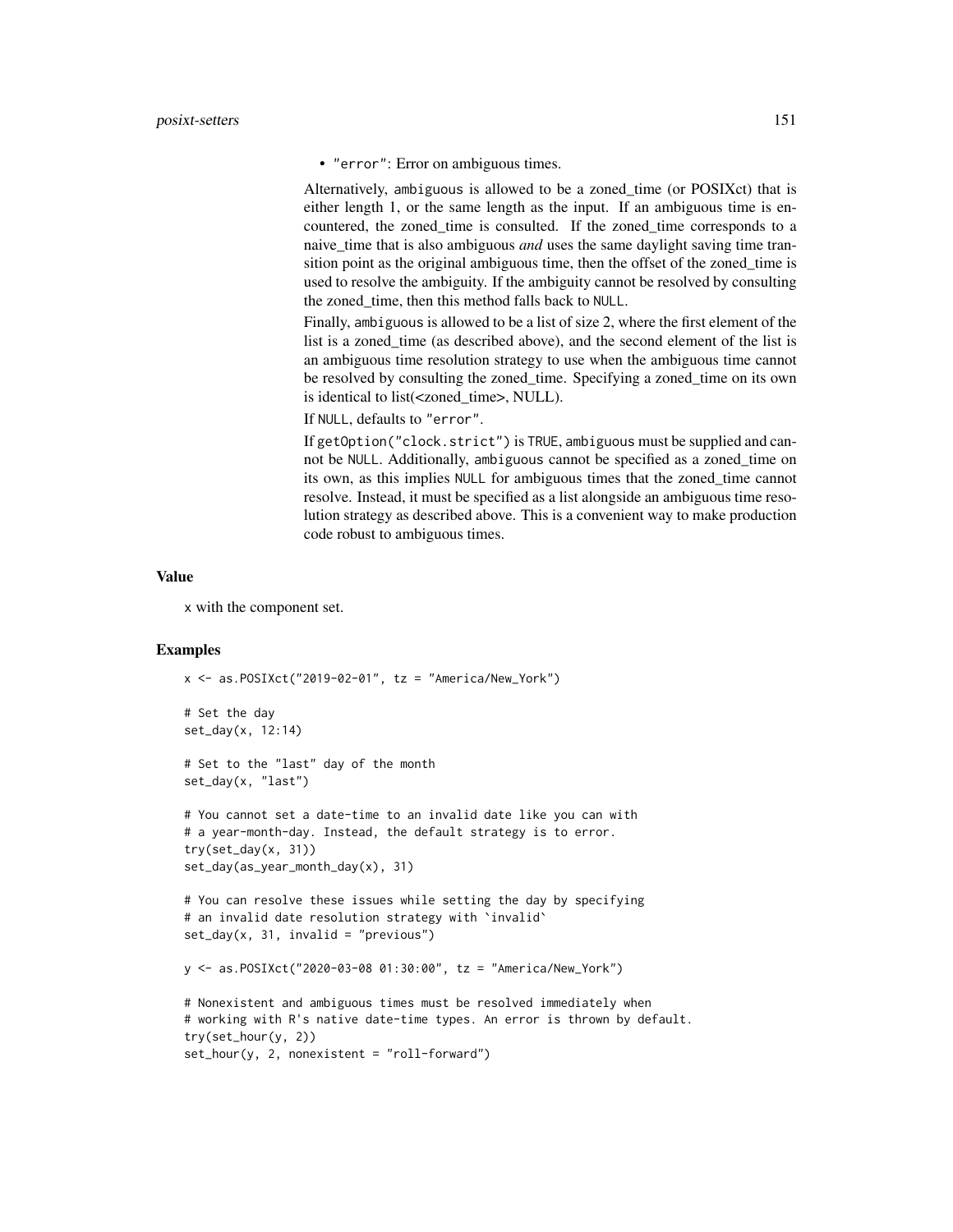set\_hour(y, 2, nonexistent = "roll-backward")

posixt-shifting *Shifting: date and date-time*

## Description

date\_shift() shifts x to the target weekday. You can shift to the next or previous weekday. If x is currently on the target weekday, you can choose to leave it alone or advance it to the next instance of the target.

Shifting with date-times retains the time of day where possible. Be aware that you can run into daylight saving time issues if you shift into a daylight saving time gap or fallback period.

## Usage

```
## S3 method for class 'POSIXt'
date_shift(
 x,
  target,
  ...,
 which = "next",
 boundary = "keep",
 nonexistent = NULL,
  ambiguous = x
)
```
#### Arguments

| X           | [POSIXct / POSIX1t]                                                                                                             |
|-------------|---------------------------------------------------------------------------------------------------------------------------------|
|             | A date-time vector.                                                                                                             |
| target      | [weekday]                                                                                                                       |
|             | A weekday created from weekday () to target.                                                                                    |
|             | Generally this is length 1, but can also be the same length as x.                                                               |
| $\ddotsc$   | These dots are for future extensions and must be empty.                                                                         |
| which       | [character(1)]                                                                                                                  |
|             | One of:                                                                                                                         |
|             | • "next": Shift to the next instance of the target weekday.                                                                     |
|             | • "previous: Shift to the previous instance of the target weekday.                                                              |
| boundary    | [character(1)]                                                                                                                  |
|             | One of:                                                                                                                         |
|             | • "keep": If x is currently on the target weekday, return it.                                                                   |
|             | • "advance": If x is currently on the target weekday, advance it anyways.                                                       |
| nonexistent | [character / NULL]                                                                                                              |
|             | One of the following nonexistent time resolution strategies, allowed to be either<br>length 1, or the same length as the input: |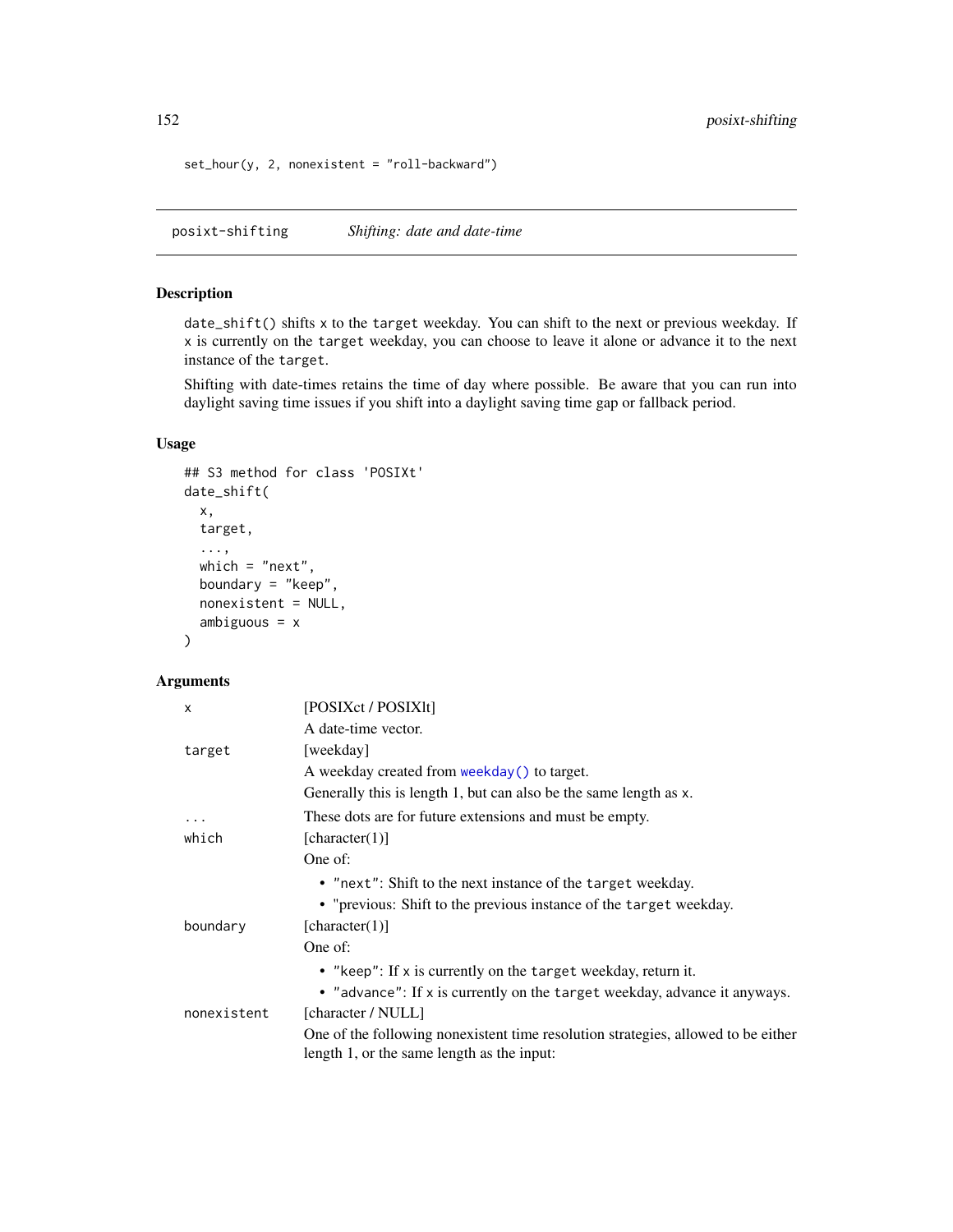- "roll-forward": The next valid instant in time.
- "roll-backward": The previous valid instant in time.
- "shift-forward": Shift the nonexistent time forward by the size of the daylight saving time gap.
- "shift-backward: Shift the nonexistent time backward by the size of the daylight saving time gap.
- "NA": Replace nonexistent times with NA.
- "error": Error on nonexistent times.

Using either "roll-forward" or "roll-backward" is generally recommended over shifting, as these two strategies maintain the *relative ordering* between elements of the input.

If NULL, defaults to "error".

If getOption("clock.strict") is TRUE, nonexistent must be supplied and cannot be NULL. This is a convenient way to make production code robust to nonexistent times.

## ambiguous [character / zoned\_time / POSIXct / list(2) / NULL]

One of the following ambiguous time resolution strategies, allowed to be either length 1, or the same length as the input:

- "earliest": Of the two possible times, choose the earliest one.
- "latest": Of the two possible times, choose the latest one.
- "NA": Replace ambiguous times with NA.
- "error": Error on ambiguous times.

Alternatively, ambiguous is allowed to be a zoned\_time (or POSIXct) that is either length 1, or the same length as the input. If an ambiguous time is encountered, the zoned\_time is consulted. If the zoned\_time corresponds to a naive\_time that is also ambiguous *and* uses the same daylight saving time transition point as the original ambiguous time, then the offset of the zoned\_time is used to resolve the ambiguity. If the ambiguity cannot be resolved by consulting the zoned time, then this method falls back to NULL.

Finally, ambiguous is allowed to be a list of size 2, where the first element of the list is a zoned\_time (as described above), and the second element of the list is an ambiguous time resolution strategy to use when the ambiguous time cannot be resolved by consulting the zoned\_time. Specifying a zoned\_time on its own is identical to list(<zoned\_time>, NULL).

If NULL, defaults to "error".

If getOption("clock.strict") is TRUE, ambiguous must be supplied and cannot be NULL. Additionally, ambiguous cannot be specified as a zoned\_time on its own, as this implies NULL for ambiguous times that the zoned\_time cannot resolve. Instead, it must be specified as a list alongside an ambiguous time resolution strategy as described above. This is a convenient way to make production code robust to ambiguous times.

### Value

x shifted to the target weekday.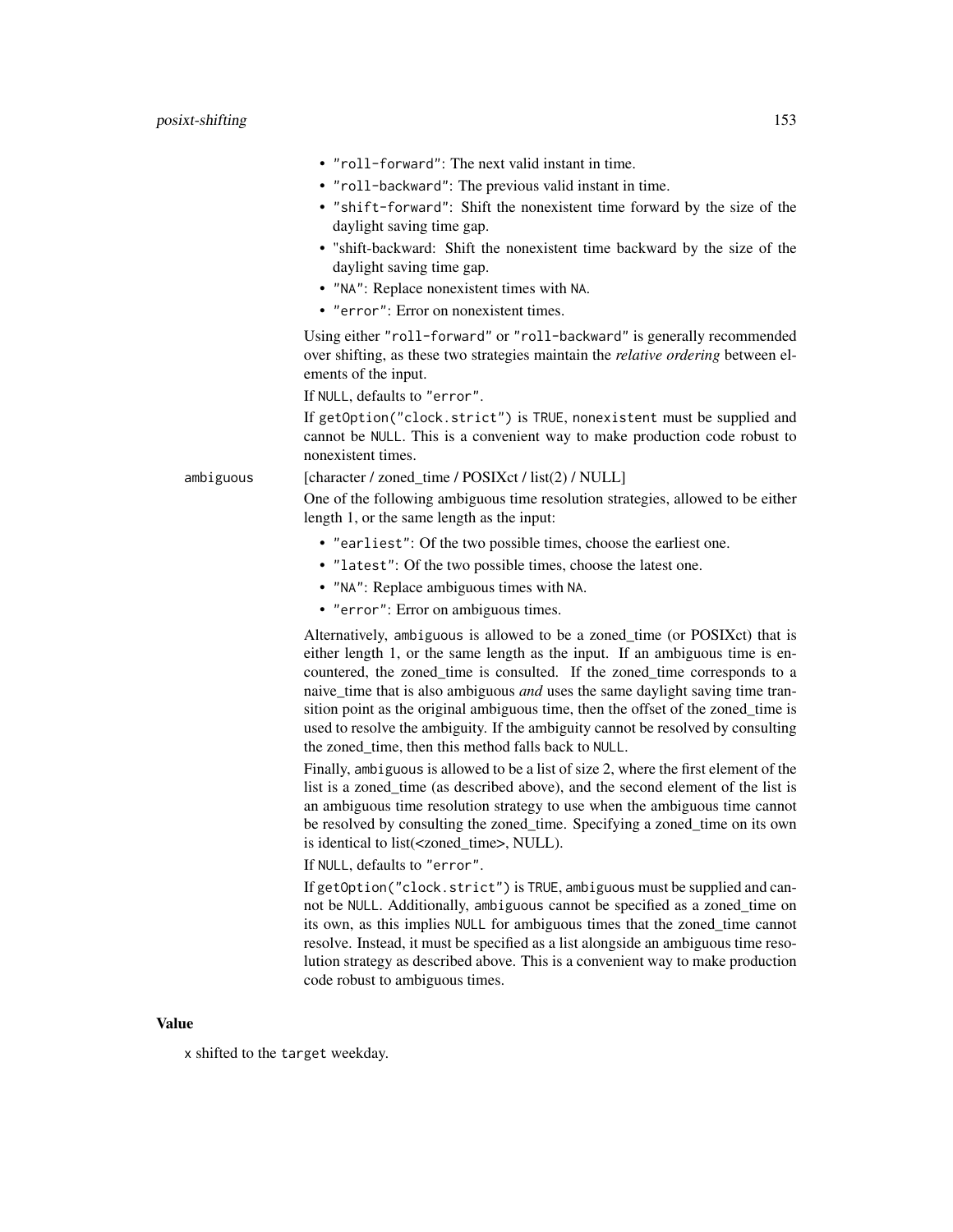### Examples

```
tuesday <- weekday(clock_weekdays$tuesday)
x <- as.POSIXct("1970-04-22 02:30:00", "America/New_York")
# Shift to the next Tuesday
date_shift(x, tuesday)
# Be aware that you can run into daylight saving time issues!
# Here we shift directly into a daylight saving time gap
# from 01:59:59 -> 03:00:00
sunday <- weekday(clock_weekdays$sunday)
try(date_shift(x, sunday))
# You can resolve this with the `nonexistent` argument
date\_shift(x, sunday, nonexistence = "roll-forward")
```
seq.clock\_duration *Sequences: duration*

## Description

This is a duration method for the [seq\(\)](#page-0-0) generic.

Using seq() on duration objects always retains the type of from.

When calling seq(), exactly two of the following must be specified:

- to
- by
- Either length.out or along.with

#### Usage

```
## S3 method for class 'clock_duration'
seq(from, to = NULL, by = NULL, length.out = NULL, along with = NULL, ...)
```
## Arguments

| from | [clock duration $(1)$ ]                                                          |
|------|----------------------------------------------------------------------------------|
|      | A duration to start the sequence from.                                           |
|      | from is always included in the result.                                           |
| to   | [clock_duration(1) / NULL]                                                       |
|      | A duration to stop the sequence at.                                              |
|      | to is cast to the type of from.                                                  |
|      | to is only included in the result if the resulting sequence divides the distance |
|      | between from and to exactly.                                                     |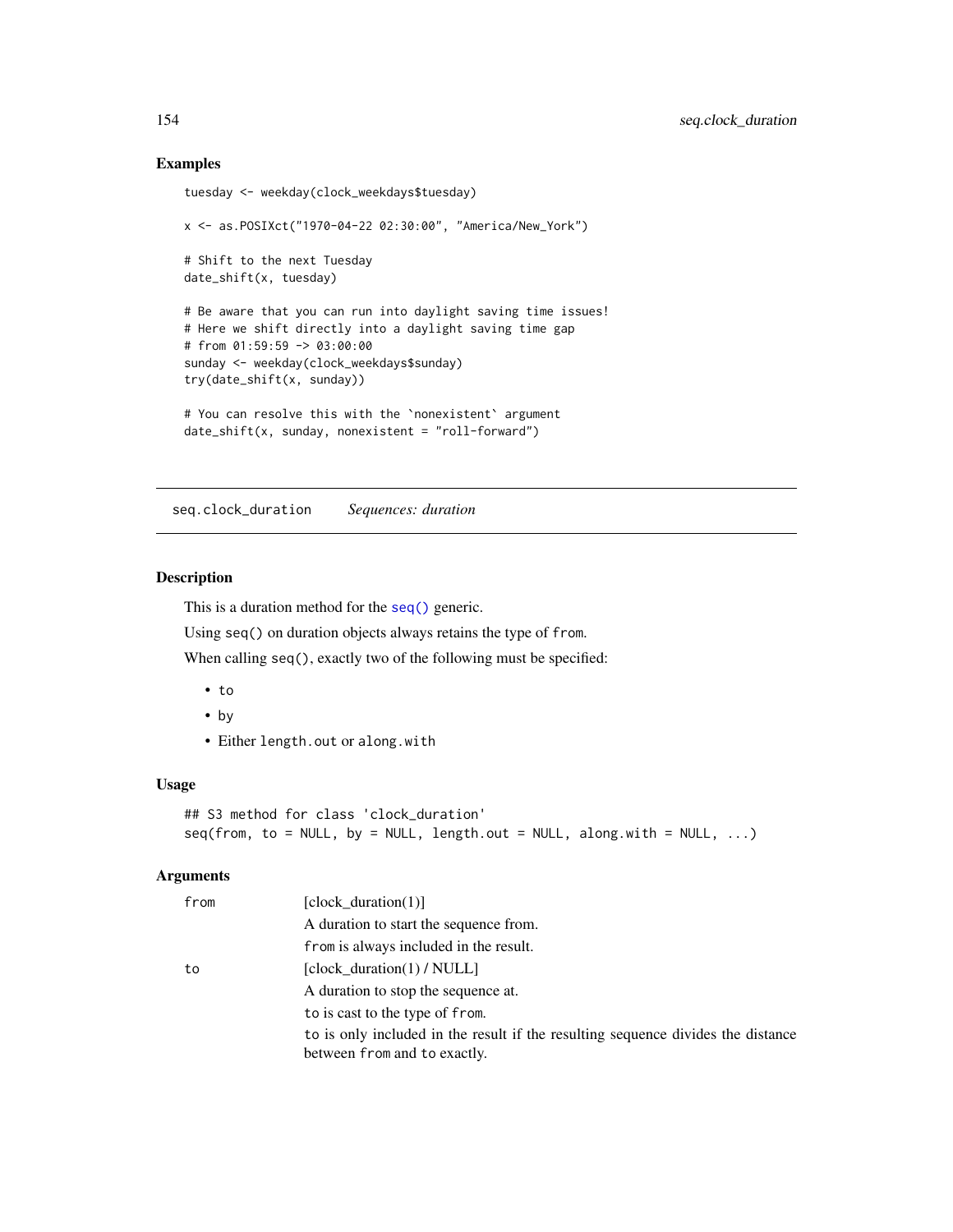| by         | $[integer(1) / clock_duration(1) / NULL]$                                          |
|------------|------------------------------------------------------------------------------------|
|            | The unit to increment the sequence by.                                             |
|            | If to $\le$ from, then by must be positive.                                        |
|            | If to $>$ from, then by must be negative.                                          |
|            | If by is an integer, it is transformed into a duration with the precision of from. |
|            | If by is a duration, it is cast to the type of from.                               |
| length.out | [positive integer(1) / NULL]                                                       |
|            | The length of the resulting sequence.                                              |
|            | If specified, along with must be NULL.                                             |
| along.with | [vector / NULL]                                                                    |
|            | A vector who's length determines the length of the resulting sequence.             |
|            | Equivalent to length.out = $vec_size$ (along.with).                                |
|            | If specified, length.out must be NULL.                                             |
|            | These dots are for future extensions and must be empty.                            |

## Value

A sequence with the type of from.

## Examples

```
seq(duration_days(0), duration_days(100), by = 5)# Using a duration `by`. Note that `by` is cast to the type of `from`.
seq(duration_days(0), duration_days(100), by = duration_weeks(1))
# `to` is cast from 5 years to 60 months
# `by` is cast from 1 quarter to 4 months
seq(duration_months(0), duration_years(5), by = duration_quarters(1))
seq(duration_days(20), by = 2, length.out = 5)
```
seq.clock\_iso\_year\_week\_day

*Sequences: iso-year-week-day*

## Description

This is a iso-year-week-day method for the [seq\(\)](#page-0-0) generic.

Sequences can only be generated for "year" precision iso-year-week-day vectors. If you need to generate week-based sequences, you'll have to convert to a time point first.

When calling seq(), exactly two of the following must be specified:

- to
- by
- Either length.out or along.with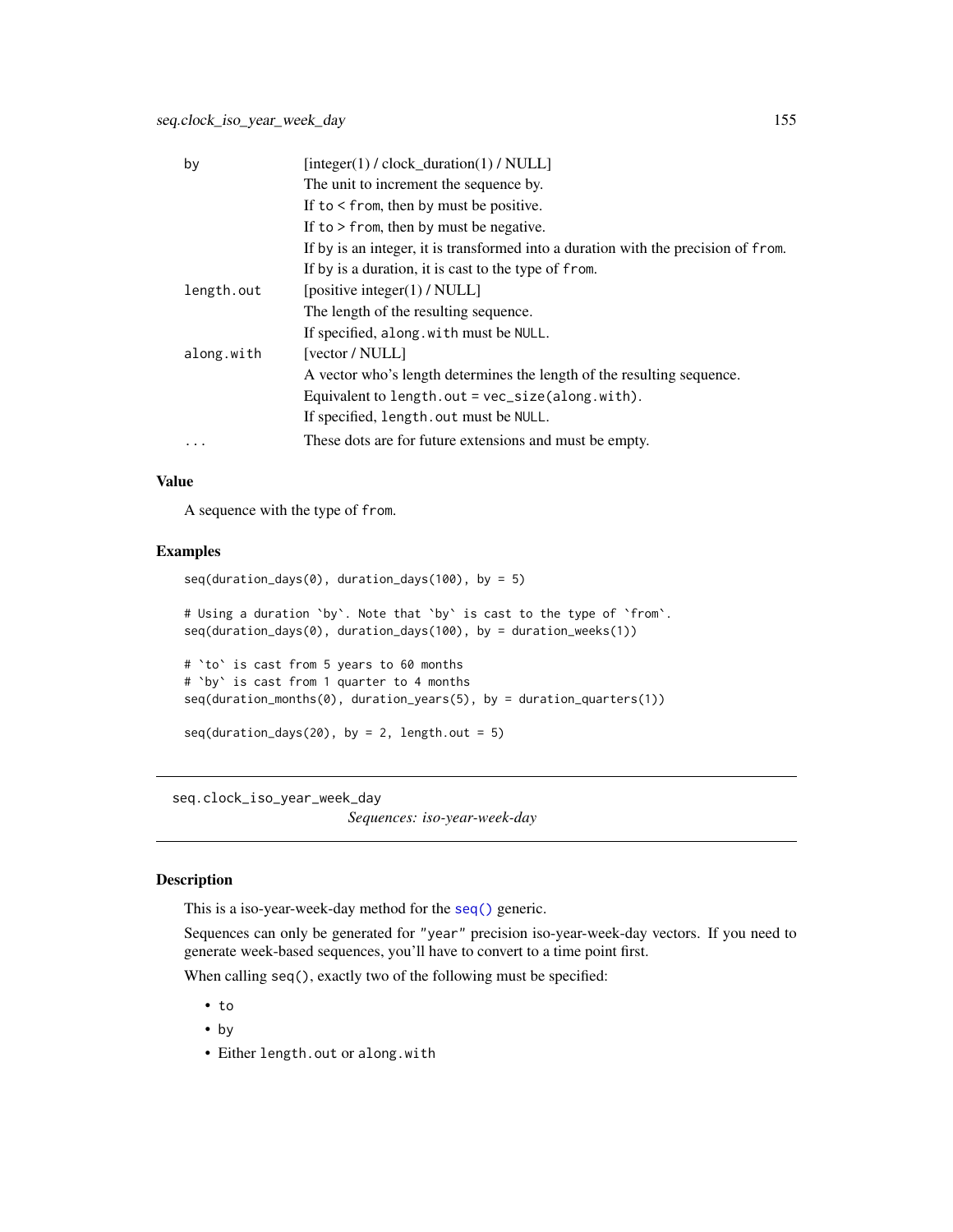## Usage

```
## S3 method for class 'clock_iso_year_week_day'
seq(from, to = NULL, by = NULL, length.out = NULL, along with = NULL, ...)
```
## Arguments

| from       | [clock_iso_year_week_day(1)]                                                                                     |
|------------|------------------------------------------------------------------------------------------------------------------|
|            | A "year" precision iso-year-week-day to start the sequence from.                                                 |
|            | from is always included in the result.                                                                           |
| to         | [clock_iso_year_week_day(1)/NULL]                                                                                |
|            | A "year" precision iso-year-week-day to stop the sequence at.                                                    |
|            | to is cast to the type of from.                                                                                  |
|            | to is only included in the result if the resulting sequence divides the distance<br>between from and to exactly. |
| by         | $[integer(1) / clock\_duration(1) / NULL]$                                                                       |
|            | The unit to increment the sequence by.                                                                           |
|            | If to $\le$ from, then by must be positive.                                                                      |
|            | If to $>$ from, then by must be negative.                                                                        |
|            | If by is an integer, it is transformed into a duration with the precision of from.                               |
|            | If by is a duration, it is cast to the type of from.                                                             |
| length.out | [positive integer(1) / NULL]                                                                                     |
|            | The length of the resulting sequence.                                                                            |
|            | If specified, along.with must be NULL.                                                                           |
| along.with | [vector / NULL]                                                                                                  |
|            | A vector who's length determines the length of the resulting sequence.                                           |
|            | Equivalent to length.out = vec_size(along.with).                                                                 |
|            | If specified, length.out must be NULL.                                                                           |
| .          | These dots are for future extensions and must be empty.                                                          |

## Value

A sequence with the type of from.

```
# Yearly sequence
x <- seq(iso_year_week_day(2020), iso_year_week_day(2026), by = 2)
x
# Which we can then set the week of.
# Some years have 53 ISO weeks, some have 52.
set_week(x, "last")
```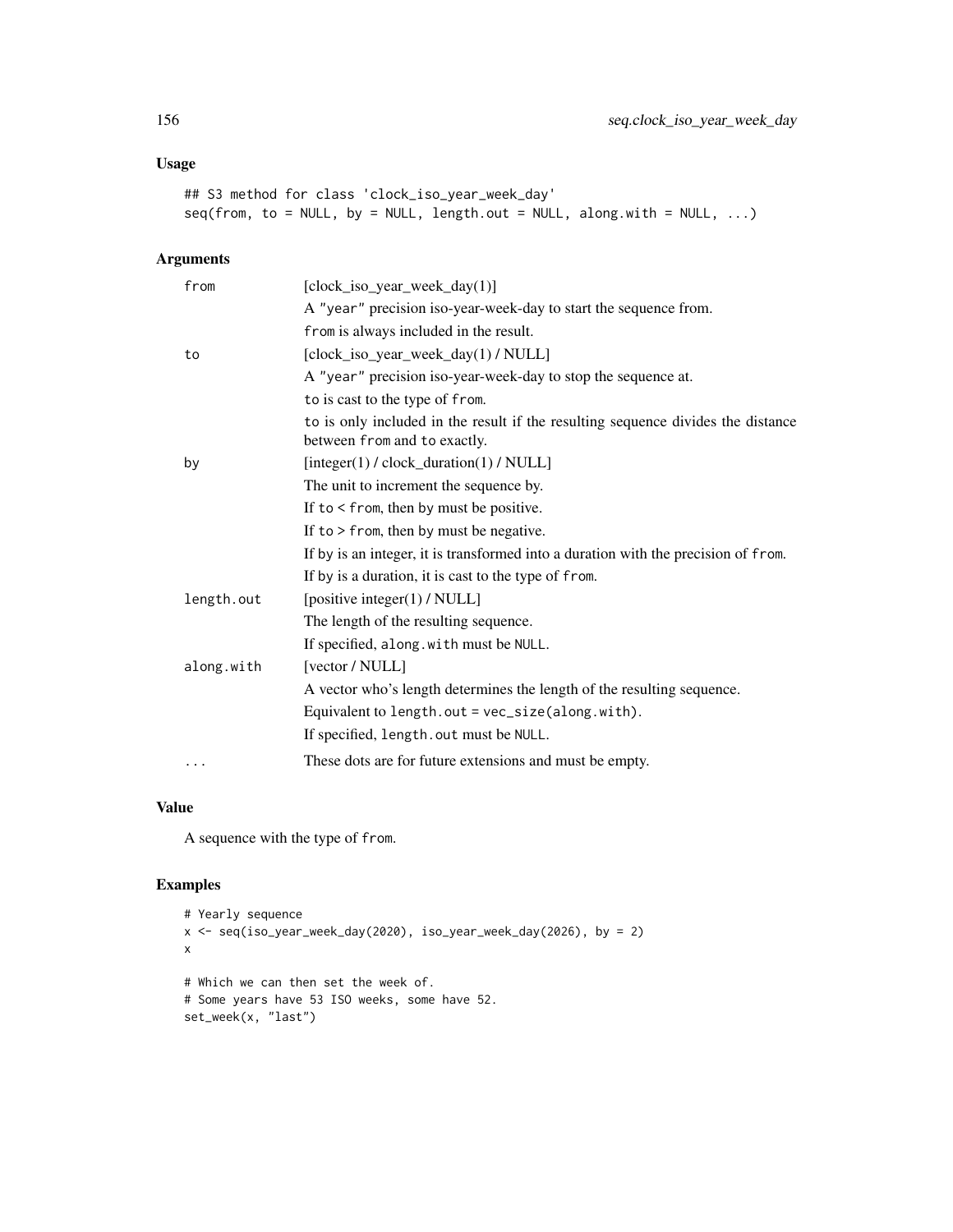## Description

This is a time point method for the [seq\(\)](#page-0-0) generic. It works for sys-time and naive-time vectors. Sequences can be generated for all valid time point precisions (daily through nanosecond). When calling seq(), exactly two of the following must be specified:

- to
- by
- Either length.out or along.with

## Usage

## S3 method for class 'clock\_time\_point'  $seq(from, to = NULL, by = NULL, length.out = NULL, along with = NULL, ...)$ 

## Arguments

| from       | $[clock\_sys_time(1) / clock\_naive_time(1)]$                                                                    |
|------------|------------------------------------------------------------------------------------------------------------------|
|            | A time point to start the sequence from.                                                                         |
|            | from is always included in the result.                                                                           |
| to         | [clock_sys_time(1) / clock_naive_time(1) / NULL]                                                                 |
|            | A time point to stop the sequence at.                                                                            |
|            | to is cast to the type of from.                                                                                  |
|            | to is only included in the result if the resulting sequence divides the distance<br>between from and to exactly. |
| by         | $[integer(1) / clock\_duration(1) / NULL]$                                                                       |
|            | The unit to increment the sequence by.                                                                           |
|            | If to $\le$ from, then by must be positive.                                                                      |
|            | If to $>$ from, then by must be negative.                                                                        |
|            | If by is an integer, it is transformed into a duration with the precision of from.                               |
|            | If by is a duration, it is cast to the type of from.                                                             |
| length.out | [positive integer(1) / NULL]                                                                                     |
|            | The length of the resulting sequence.                                                                            |
|            | If specified, along.with must be NULL.                                                                           |
| along.with | [vector / NULL]                                                                                                  |
|            | A vector who's length determines the length of the resulting sequence.                                           |
|            | Equivalent to length.out = $vec_size$ (along.with).                                                              |
|            | If specified, length.out must be NULL.                                                                           |
| .          | These dots are for future extensions and must be empty.                                                          |
|            |                                                                                                                  |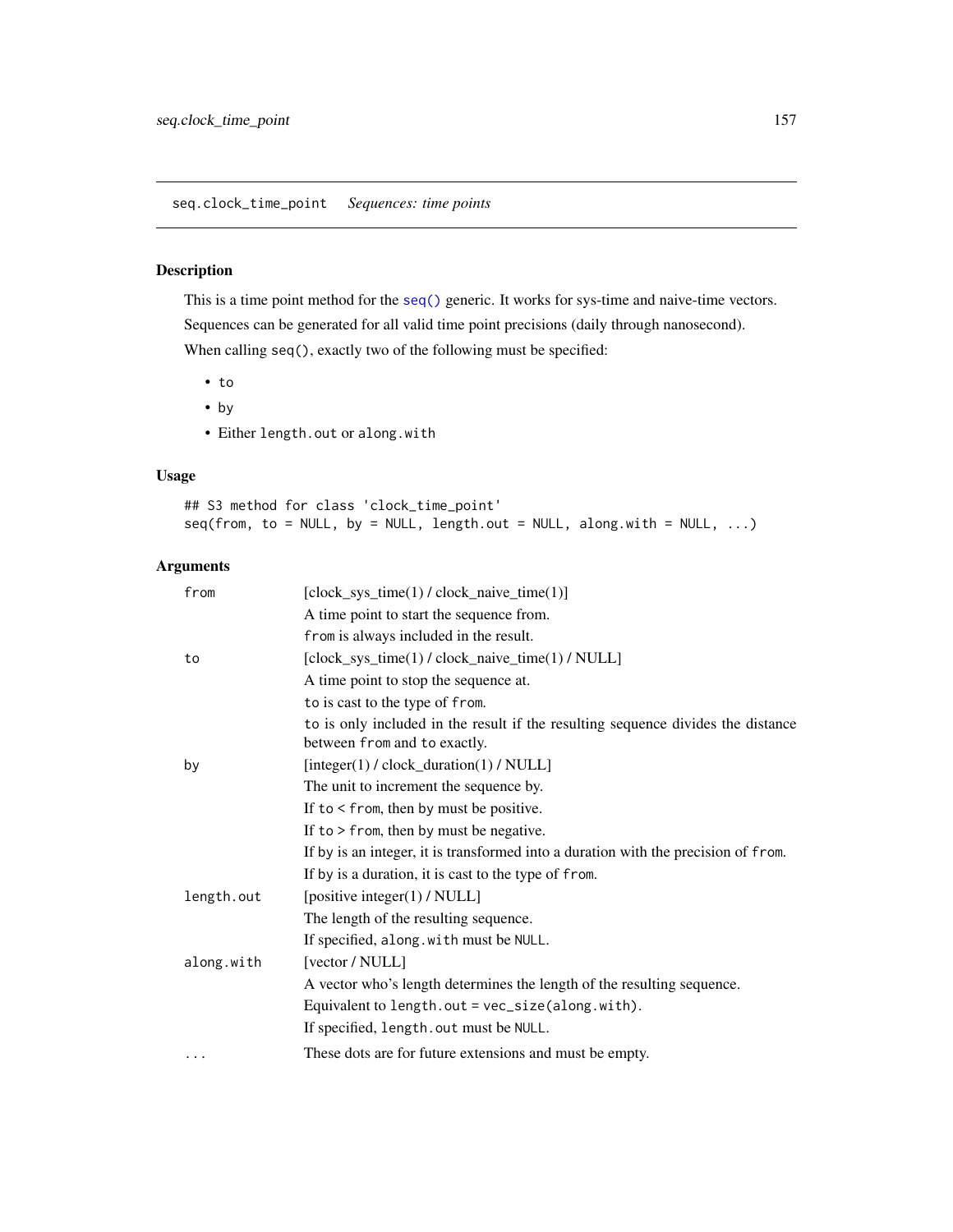## Value

A sequence with the type of from.

#### Examples

```
# Daily sequence
seq(
  as_naive_time(year_month_day(2019, 1, 1)),
  as_naive_time(year_month_day(2019, 2, 4)),
  by = 5\mathcal{L}# Minutely sequence using minute precision naive-time
x \leq -as_naive_time(year_month_day(2019, 1, 2, 3, 3))
x
seq(x, by = 4, length.out = 10)# You can use larger step sizes by using a duration-based `by`
seq(x, by = duration\_days(1), length.out = 5)# Nanosecond sequence
from <- as_naive_time(year_month_day(2019, 1, 1))
from <- time_point_cast(from, "nanosecond")
to <- from + 100
seq(from, to, by = 10)
```
seq.clock\_year\_day *Sequences: year-day*

## Description

This is a year-day method for the [seq\(\)](#page-0-0) generic.

Sequences can only be generated for "year" precision year-day vectors.

When calling seq(), exactly two of the following must be specified:

- to
- by
- Either length.out or along.with

## Usage

```
## S3 method for class 'clock_year_day'
seq(from, to = NULL, by = NULL, length.out = NULL, along with = NULL, ...)
```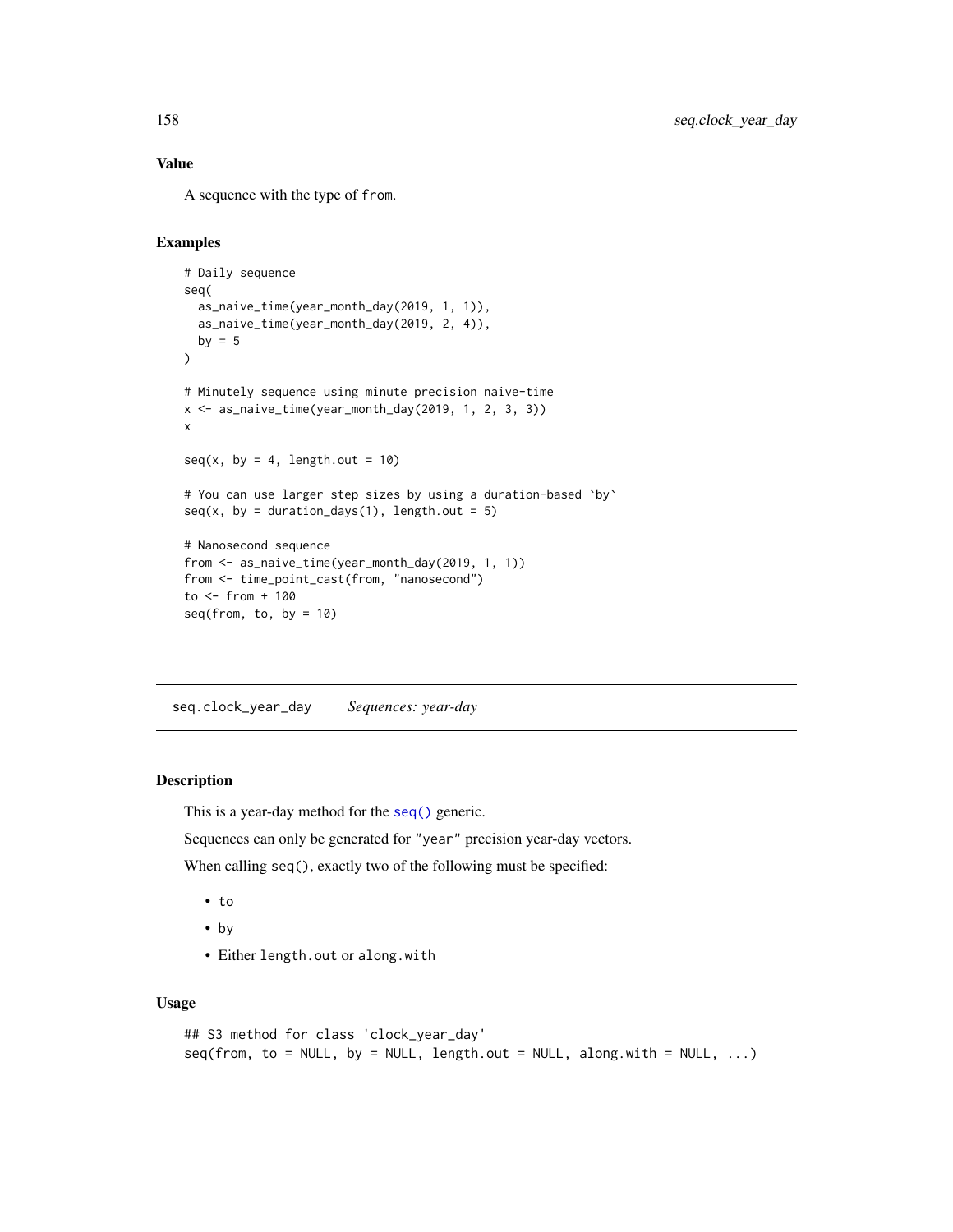## Arguments

| from       | $[clock\_year\_day(1)]$                                                                                          |
|------------|------------------------------------------------------------------------------------------------------------------|
|            | A "year" precision year-day to start the sequence from.                                                          |
|            | from is always included in the result.                                                                           |
| to         | [clock_year_day(1) / NULL]                                                                                       |
|            | A "year" precision year-day to stop the sequence at.                                                             |
|            | to is cast to the type of from.                                                                                  |
|            | to is only included in the result if the resulting sequence divides the distance<br>between from and to exactly. |
| by         | $[integer(1) / clock\_duration(1) / NULL]$                                                                       |
|            | The unit to increment the sequence by.                                                                           |
|            | If to $\le$ from, then by must be positive.                                                                      |
|            | If to $>$ from, then by must be negative.                                                                        |
|            | If by is an integer, it is transformed into a duration with the precision of from.                               |
|            | If by is a duration, it is cast to the type of from.                                                             |
| length.out | [positive integer(1) / NULL]                                                                                     |
|            | The length of the resulting sequence.                                                                            |
|            | If specified, along.with must be NULL.                                                                           |
| along.with | [vector / NULL]                                                                                                  |
|            | A vector who's length determines the length of the resulting sequence.                                           |
|            | Equivalent to length.out = vec_size(along.with).                                                                 |
|            | If specified, length.out must be NULL.                                                                           |
| .          | These dots are for future extensions and must be empty.                                                          |

## Value

A sequence with the type of from.

```
# Yearly sequence
x \leq -\text{seq}(\text{year}_day(2020), \text{year}_day(2040), \text{by} = 2)x
# Which we can then set the day of to get a sequence of end-of-year values
set_day(x, "last")
# Daily sequences are not allowed. Use a naive-time for this instead.
try(seq(year_day(2019, 1), by = 2, length.out = 2))as_year_day(seq(as_naive_time(year_day(2019, 1)), by = 2, length.out = 2))
```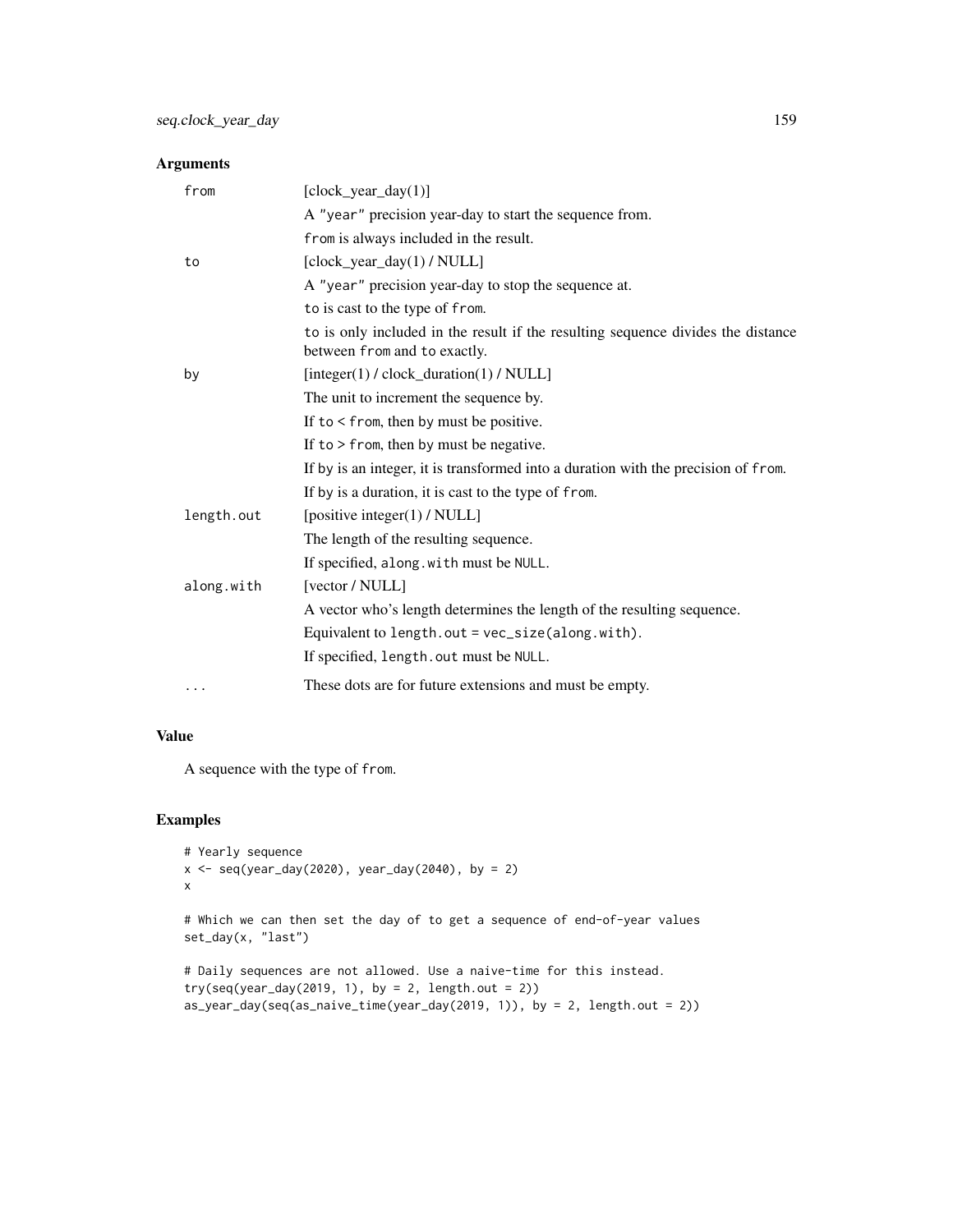seq.clock\_year\_month\_day

*Sequences: year-month-day*

## Description

This is a year-month-day method for the [seq\(\)](#page-0-0) generic.

Sequences can only be generated for "year" and "month" precision year-month-day vectors. When calling seq(), exactly two of the following must be specified:

- to
- by
- Either length.out or along.with

## Usage

## S3 method for class 'clock\_year\_month\_day'  $seq(from, to = NULL, by = NULL, length.out = NULL, along with = NULL, ...)$ 

## Arguments

| from       | $[clock\_year\_month\_day(1)]$                                                                                   |
|------------|------------------------------------------------------------------------------------------------------------------|
|            | A "year" or "month" precision year-month-day to start the sequence from.                                         |
|            | from is always included in the result.                                                                           |
| to         | [clock_year_month_day(1) / NULL]                                                                                 |
|            | A "year" or "month" precision year-month-day to stop the sequence at.                                            |
|            | to is cast to the type of from.                                                                                  |
|            | to is only included in the result if the resulting sequence divides the distance<br>between from and to exactly. |
| by         | [integer(1) / clock_duration(1) / NULL]                                                                          |
|            | The unit to increment the sequence by.                                                                           |
|            | If to $\le$ from, then by must be positive.                                                                      |
|            | If to $>$ from, then by must be negative.                                                                        |
|            | If by is an integer, it is transformed into a duration with the precision of from.                               |
|            | If by is a duration, it is cast to the type of from.                                                             |
| length.out | [positive integer(1) / NULL]                                                                                     |
|            | The length of the resulting sequence.                                                                            |
|            | If specified, along.with must be NULL.                                                                           |
| along.with | [vector / NULL]                                                                                                  |
|            | A vector who's length determines the length of the resulting sequence.                                           |
|            | Equivalent to length.out = $vec_size$ (along.with).                                                              |
|            | If specified, length.out must be NULL.                                                                           |
| $\cdots$   | These dots are for future extensions and must be empty.                                                          |
|            |                                                                                                                  |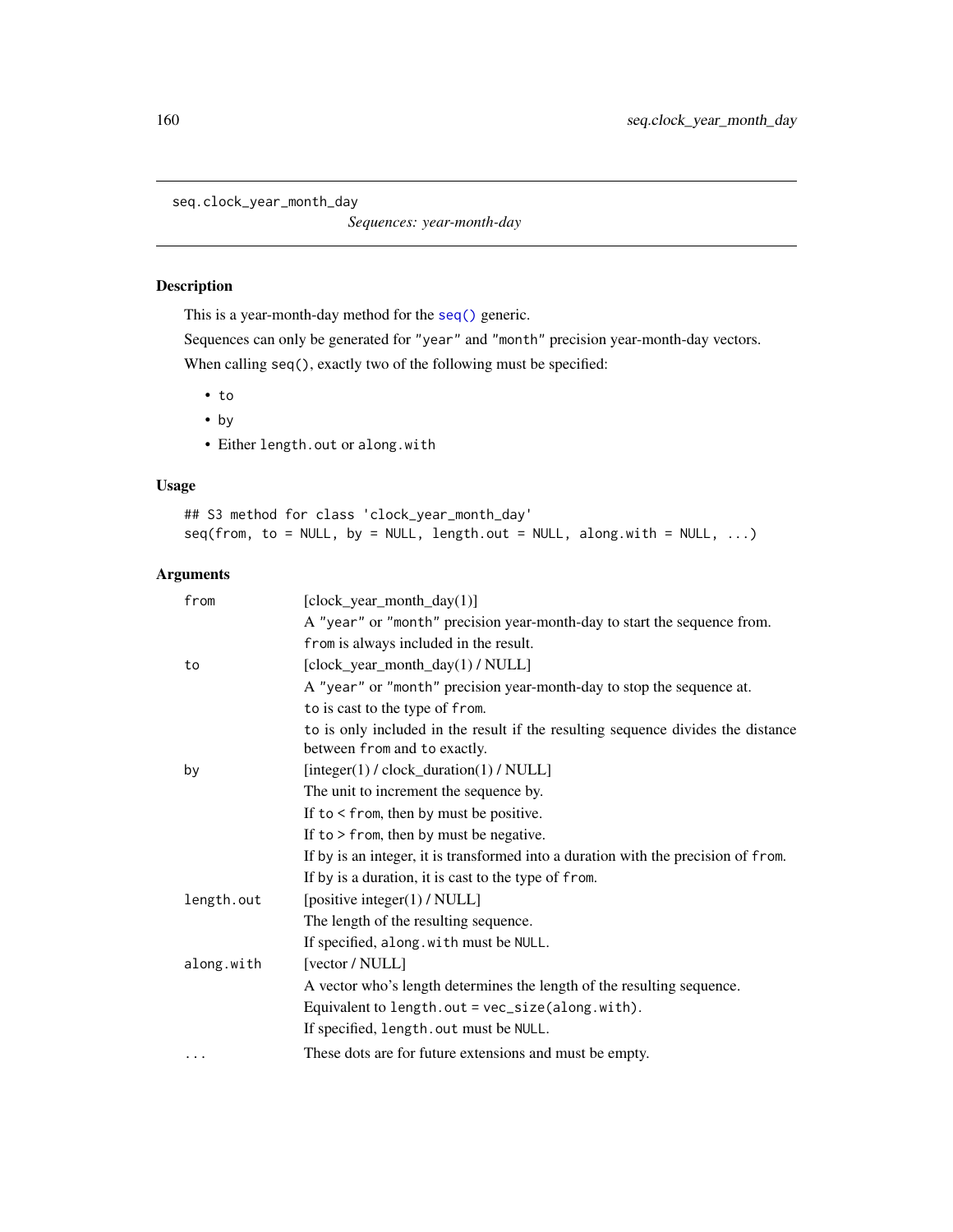# Value

A sequence with the type of from.

#### Examples

```
# Monthly sequence
x \leq - seq(year_month_day(2019, 1), year_month_day(2020, 12), by = 1)
x
# Which we can then set the day of to get a sequence of end-of-month values
set_day(x, "last")
# Daily sequences are not allowed. Use a naive-time for this instead.
try(seq(year_month_day(2019, 1, 1), by = 2, length.out = 2))seq(as\_naive\_time(year\_month\_day(2019, 1, 1)), by = 2, length.out = 2)
```
seq.clock\_year\_month\_weekday

*Sequences: year-month-weekday*

## Description

This is a year-month-weekday method for the [seq\(\)](#page-0-0) generic.

Sequences can only be generated for "year" and "month" precision year-month-weekday vectors.

When calling seq(), exactly two of the following must be specified:

- to
- by
- Either length.out or along.with

## Usage

```
## S3 method for class 'clock_year_month_weekday'
seq(from, to = NULL, by = NULL, length.out = NULL, along with = NULL, ...)
```
#### Arguments

| from | [clock year month weekday $(1)$ ]                                                |
|------|----------------------------------------------------------------------------------|
|      | A "year" or "month" precision year-month-weekday to start the sequence from.     |
|      | from is always included in the result.                                           |
| to   | [clock_year_month_weekday(1) / NULL]                                             |
|      | A "year" or "month" precision year-month-weekday to stop the sequence at.        |
|      | to is cast to the type of from.                                                  |
|      | to is only included in the result if the resulting sequence divides the distance |
|      | between from and to exactly.                                                     |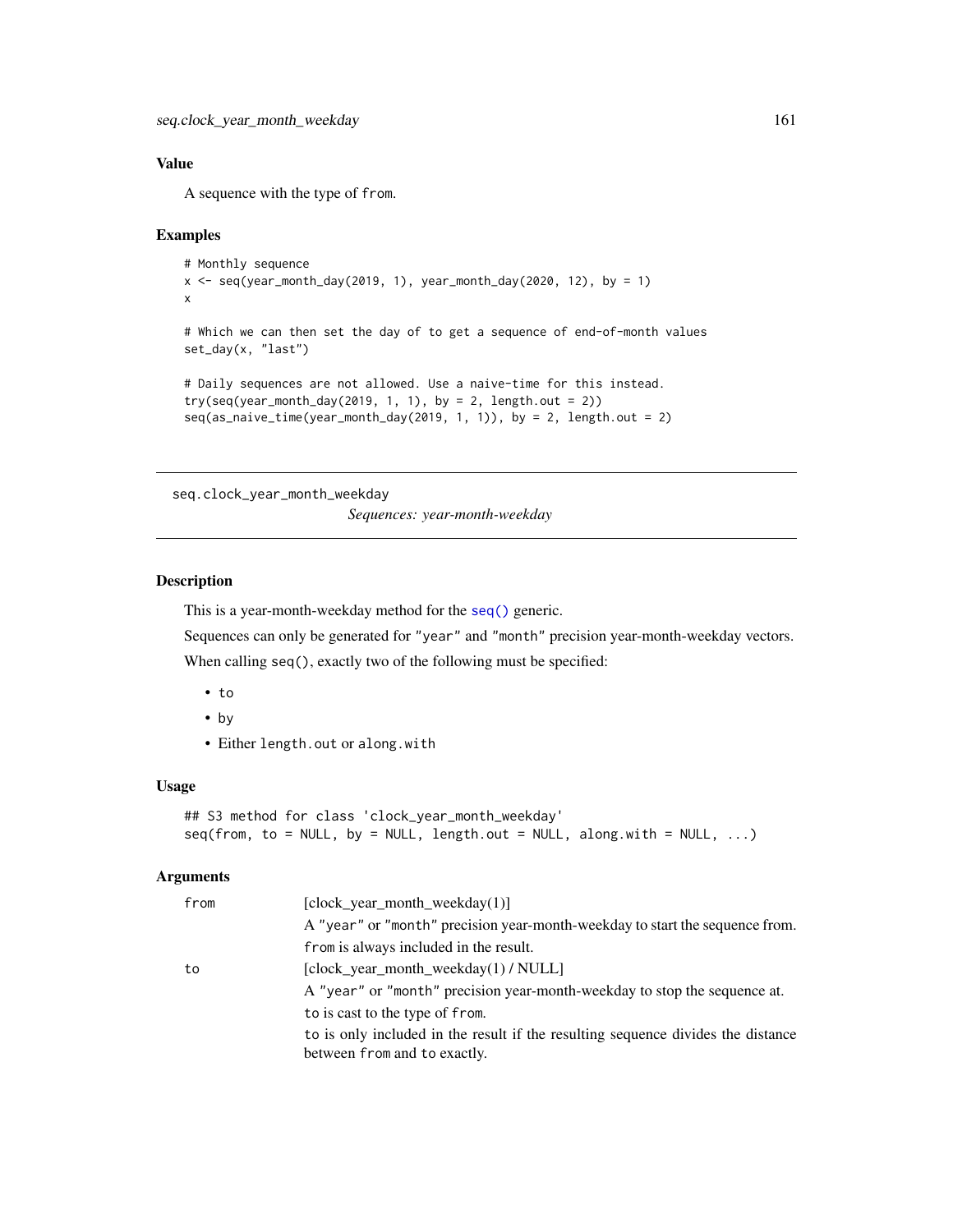| by         | $[integer(1) / clock_duration(1) / NULL]$                                          |
|------------|------------------------------------------------------------------------------------|
|            | The unit to increment the sequence by.                                             |
|            | If to $\le$ from, then by must be positive.                                        |
|            | If to $>$ from, then by must be negative.                                          |
|            | If by is an integer, it is transformed into a duration with the precision of from. |
|            | If by is a duration, it is cast to the type of from.                               |
| length.out | [positive integer(1) / NULL]                                                       |
|            | The length of the resulting sequence.                                              |
|            | If specified, along.with must be NULL.                                             |
| along.with | [vector / NULL]                                                                    |
|            | A vector who's length determines the length of the resulting sequence.             |
|            | Equivalent to length.out = vec_size(along.with).                                   |
|            | If specified, length.out must be NULL.                                             |
| $\cdot$    | These dots are for future extensions and must be empty.                            |
|            |                                                                                    |

## Value

A sequence with the type of from.

## Examples

```
# Monthly sequence
x <- seq(year_month_weekday(2019, 1), year_month_weekday(2020, 12), by = 1)
x
# Which we can then set the indexed weekday of
set_day(x, clock_weekdays$sunday, index = "last")
```
seq.clock\_year\_quarter\_day

*Sequences: year-quarter-day*

## Description

This is a year-quarter-day method for the [seq\(\)](#page-0-0) generic.

Sequences can only be generated for "year" and "quarter" precision year-quarter-day vectors. When calling seq(), exactly two of the following must be specified:

- to
- by
- Either length.out or along.with

### Usage

```
## S3 method for class 'clock_year_quarter_day'
seq(from, to = NULL, by = NULL, length.out = NULL, along with = NULL, ...)
```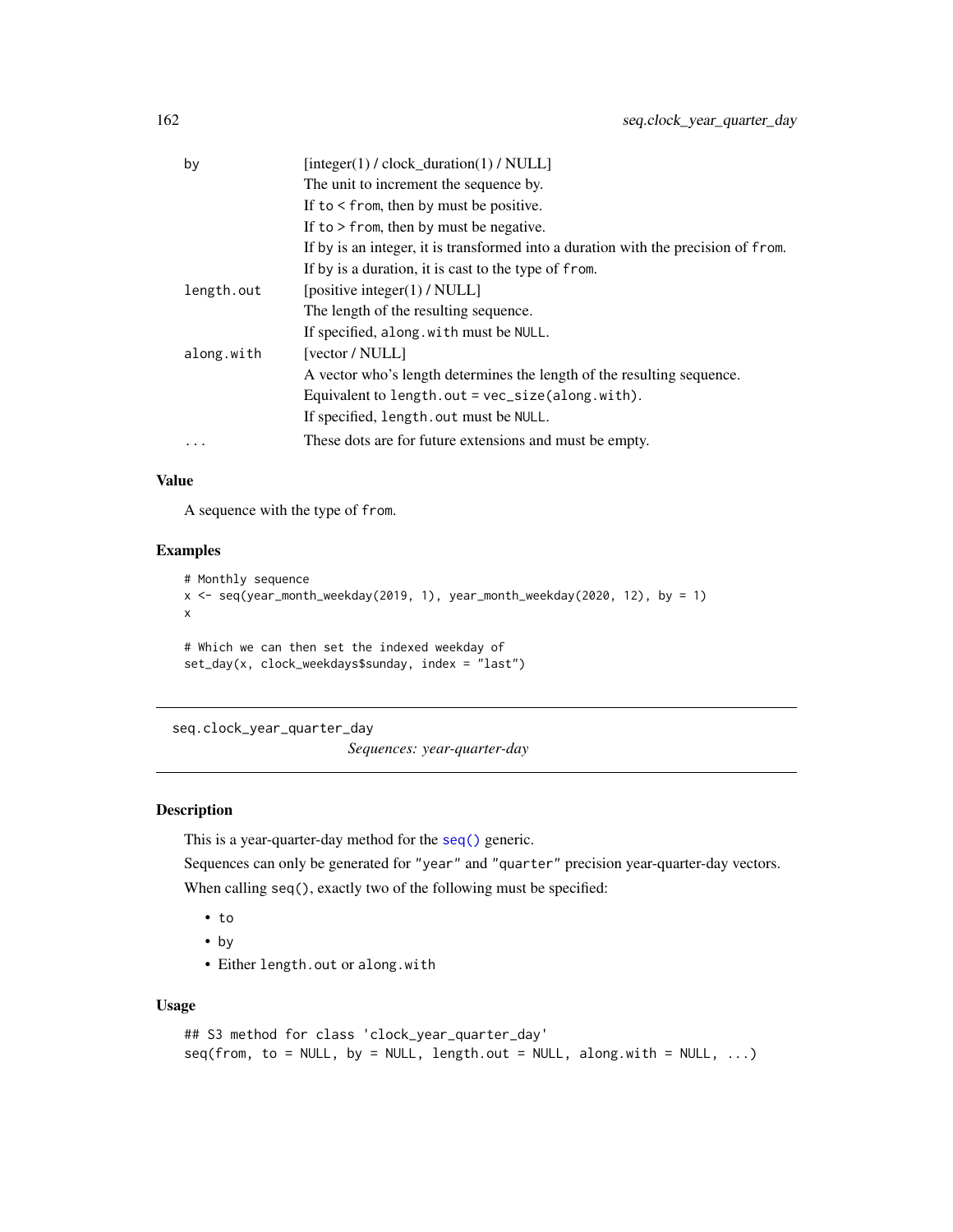# sys-parsing 163

## Arguments

| from       | $[clock\_year\_quarter\_day(1)]$                                                                                 |
|------------|------------------------------------------------------------------------------------------------------------------|
|            | A "year" or "quarter" precision year-quarter-day to start the sequence from.                                     |
|            | from is always included in the result.                                                                           |
| to         | [clock_year_quarter_day(1) / NULL]                                                                               |
|            | A "year" or "quarter" precision year-quarter-day to stop the sequence at.                                        |
|            | to is cast to the type of from.                                                                                  |
|            | to is only included in the result if the resulting sequence divides the distance<br>between from and to exactly. |
| by         | $[integer(1) / clock\_duration(1) / NULL]$                                                                       |
|            | The unit to increment the sequence by.                                                                           |
|            | If to $\le$ from, then by must be positive.                                                                      |
|            | If to $>$ from, then by must be negative.                                                                        |
|            | If by is an integer, it is transformed into a duration with the precision of from.                               |
|            | If by is a duration, it is cast to the type of from.                                                             |
| length.out | [positive integer(1) / NULL]                                                                                     |
|            | The length of the resulting sequence.                                                                            |
|            | If specified, along.with must be NULL.                                                                           |
| along.with | [vector / NULL]                                                                                                  |
|            | A vector who's length determines the length of the resulting sequence.                                           |
|            | Equivalent to length.out = vec_size(along.with).                                                                 |
|            | If specified, length.out must be NULL.                                                                           |
| $\cdots$   | These dots are for future extensions and must be empty.                                                          |

## Value

A sequence with the type of from.

```
# Quarterly sequence
x \le seq(year_quarter_day(2020, 1), year_quarter_day(2026, 3), by = 2)
x
# Which we can then set the day of the quarter of
set_day(x, "last")
```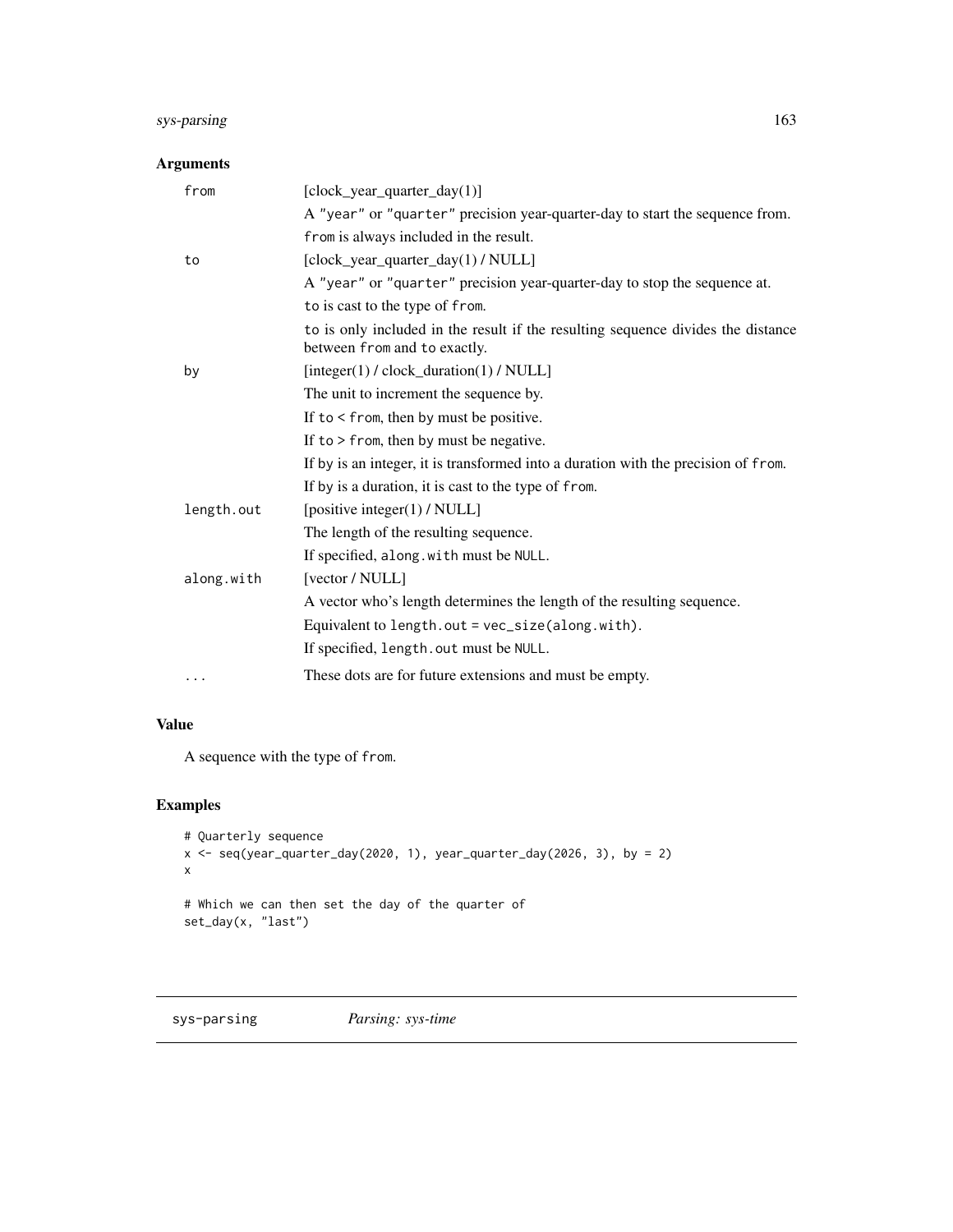#### **Description**

There are two parsers into a sys-time, sys\_time\_parse() and sys\_time\_parse\_RFC\_3339().

#### sys\_time\_parse():

sys\_time\_parse() is useful when you have date-time strings like "2020-01-01T01:04:30" that you know should be interpreted as UTC, or like "2020-01-01T01:04:30-04:00" with a UTC offset but no zone name. If you find yourself in the latter situation, then parsing this string as a sys-time using the %Ez command to capture the offset is probably your best option. If you know that this string should be interpreted in a specific time zone, parse as a sys-time to get the UTC equivalent, then use [as\\_zoned\\_time\(\)](#page-24-0).

The default options assume that x should be parsed at second precision, using a format string of "%Y-%m-%dT%H:%M:%S". This matches the default result from calling format() on a sys-time.

sys\_time\_parse() is nearly equivalent to [naive\\_time\\_parse\(\)](#page-118-0), except for the fact that the %z command is actually used. Using %z assumes that the rest of the date-time string should be interpreted as a naive-time, which is then shifted by the UTC offset found in %z. The returned time can then be validly interpreted as UTC.

sys\_time\_parse() *ignores the* %Z *command.*

#### sys\_time\_parse\_RFC\_3339():

sys\_time\_parse\_RFC\_3339() is a wrapper around sys\_time\_parse() that is intended to parse the extremely common date-time format outlined by [RFC 3339.](https://datatracker.ietf.org/doc/html/rfc3339) This document outlines a profile of the ISO 8601 format that is even more restrictive.

In particular, this function is intended to parse the following three formats:

```
2019-01-01T00:00:00Z
2019-01-01T00:00:00+0430
2019-01-01T00:00:00+04:30
```
This function defaults to parsing the first of these formats by using a format string of "%Y-%m-%dT%H:%M:%SZ". If your date-time strings use offsets from UTC rather than "Z", then set offset to one of the following:

- "%z" if the offset is of the form "+0430".
- "%Ez" if the offset is of the form "+04:30".

The RFC 3339 standard allows for replacing the "T" with a "t" or a space  $($ ""). Set separator to adjust this as needed.

For this function, the precision must be at least "second".

#### Usage

```
sys_time_parse(
  x,
  ...,
  format = NULL,
 precision = "second",
  locale = clock_locale()
)
sys_time_parse_RFC_3339(
```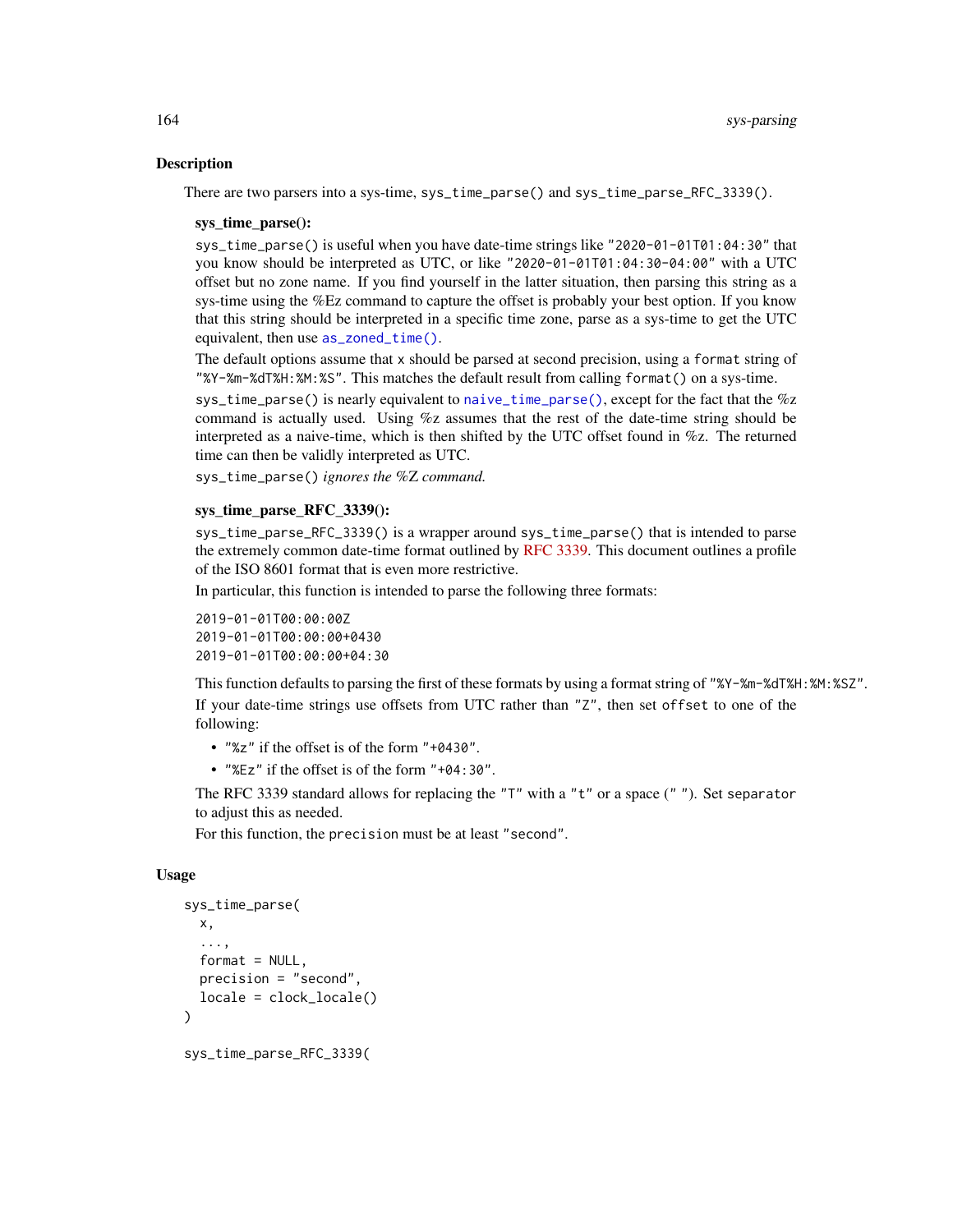# sys-parsing 165

```
x,
  ...,
  separator = "T",offset = "Z",precision = "second"
\mathcal{L}
```
# Arguments

| х      | [character]                                                                                                                                                                                                                                                                                                                                                                                                                      |
|--------|----------------------------------------------------------------------------------------------------------------------------------------------------------------------------------------------------------------------------------------------------------------------------------------------------------------------------------------------------------------------------------------------------------------------------------|
|        | A character vector to parse.                                                                                                                                                                                                                                                                                                                                                                                                     |
|        | These dots are for future extensions and must be empty.                                                                                                                                                                                                                                                                                                                                                                          |
| format | [character / NULL]                                                                                                                                                                                                                                                                                                                                                                                                               |
|        | A format string. A combination of the following commands, or NULL, in which<br>case a default format string is used.                                                                                                                                                                                                                                                                                                             |
|        | A vector of multiple format strings can be supplied. They will be tried in the<br>order they are provided.                                                                                                                                                                                                                                                                                                                       |
|        | Year                                                                                                                                                                                                                                                                                                                                                                                                                             |
|        | • %C: The century as a decimal number. The modified command %NC<br>where N is a positive decimal integer specifies the maximum number of<br>characters to read. If not specified, the default is 2. Leading zeroes are<br>permitted but not required.<br>• $\%$ y: The last two decimal digits of the year. If the century is not otherwise                                                                                      |
|        | specified (e.g. with $\%C$ ), values in the range [69 - 99] are presumed to refer<br>to the years $[1969 - 1999]$ , and values in the range $[00 - 68]$ are presumed<br>to refer to the years $[2000 - 2068]$ . The modified command %Ny, where N<br>is a positive decimal integer, specifies the maximum number of characters<br>to read. If not specified, the default is 2. Leading zeroes are permitted but<br>not required. |
|        | • $\%$ Y: The year as a decimal number. The modified command $\%$ NY where<br>N is a positive decimal integer specifies the maximum number of characters<br>to read. If not specified, the default is 4. Leading zeroes are permitted but<br>not required.                                                                                                                                                                       |
|        | <b>Month</b>                                                                                                                                                                                                                                                                                                                                                                                                                     |
|        | • %b, %B, %h: The locale's full or abbreviated case-insensitive month<br>name.                                                                                                                                                                                                                                                                                                                                                   |
|        | • %m: The month as a decimal number. January is 1. The modified command<br>%Nm where N is a positive decimal integer specifies the maximum number<br>of characters to read. If not specified, the default is 2. Leading zeroes are<br>permitted but not required.                                                                                                                                                                |
|        | Day                                                                                                                                                                                                                                                                                                                                                                                                                              |
|        | • %d, %e: The day of the month as a decimal number. The modified com-<br>mand %Nd where N is a positive decimal integer specifies the maximum<br>number of characters to read. If not specified, the default is 2. Leading<br>zeroes are permitted but not required.                                                                                                                                                             |

# Day of the week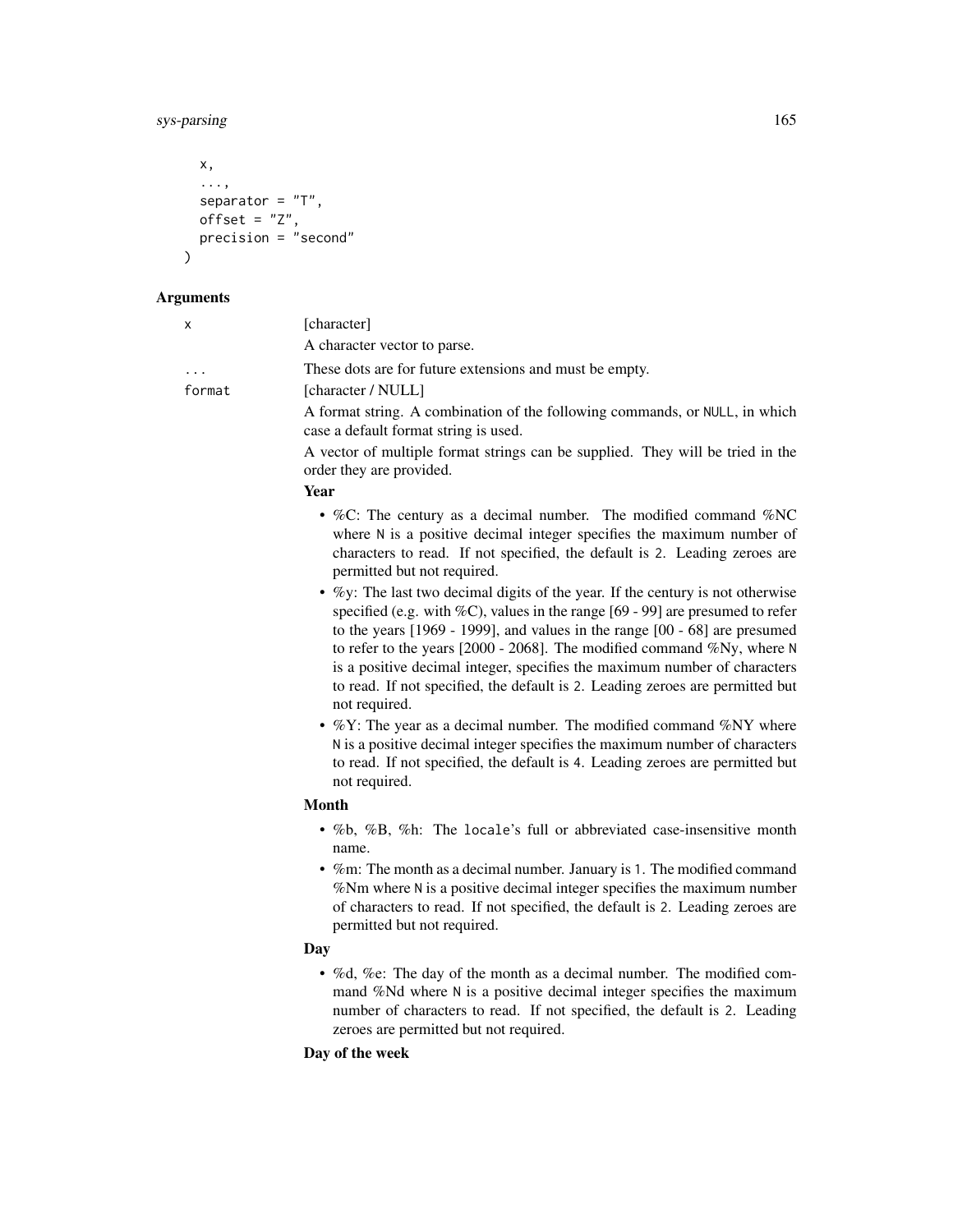- %a, %A: The locale's full or abbreviated case-insensitive weekday name.
- %w: The weekday as a decimal number  $(0-6)$ , where Sunday is 0. The modified command %Nw where N is a positive decimal integer specifies the maximum number of characters to read. If not specified, the default is 1. Leading zeroes are permitted but not required.

## ISO 8601 week-based year

- %g: The last two decimal digits of the ISO week-based year. The modified command %Ng where N is a positive decimal integer specifies the maximum number of characters to read. If not specified, the default is 2. Leading zeroes are permitted but not required.
- %G: The ISO week-based year as a decimal number. The modified command %NG where N is a positive decimal integer specifies the maximum number of characters to read. If not specified, the default is 4. Leading zeroes are permitted but not required.
- %V: The ISO week-based week number as a decimal number. The modified command %NV where N is a positive decimal integer specifies the maximum number of characters to read. If not specified, the default is 2. Leading zeroes are permitted but not required.
- %u: The ISO weekday as a decimal number (1-7), where Monday is 1. The modified command %Nu where N is a positive decimal integer specifies the maximum number of characters to read. If not specified, the default is 1. Leading zeroes are permitted but not required.

## Week of the year

- %U: The week number of the year as a decimal number. The first Sunday of the year is the first day of week 01. Days of the same year prior to that are in week 00. The modified command %NU where N is a positive decimal integer specifies the maximum number of characters to read. If not specified, the default is 2. Leading zeroes are permitted but not required.
- %W: The week number of the year as a decimal number. The first Monday of the year is the first day of week 01. Days of the same year prior to that are in week 00. The modified command %NW where N is a positive decimal integer specifies the maximum number of characters to read. If not specified, the default is 2. Leading zeroes are permitted but not required.

## Day of the year

• %*i*: The day of the year as a decimal number. January 1 is 1. The modified command %Nj where N is a positive decimal integer specifies the maximum number of characters to read. If not specified, the default is 3. Leading zeroes are permitted but not required.

## Date

- %D, %x: Equivalent to %m/%d/%y.
- %F: Equivalent to %Y-%m-%d. If modified with a width (like %NF), the width is applied to only %Y.

## Time of day

• %H: The hour (24-hour clock) as a decimal number. The modified command %NH where N is a positive decimal integer specifies the maximum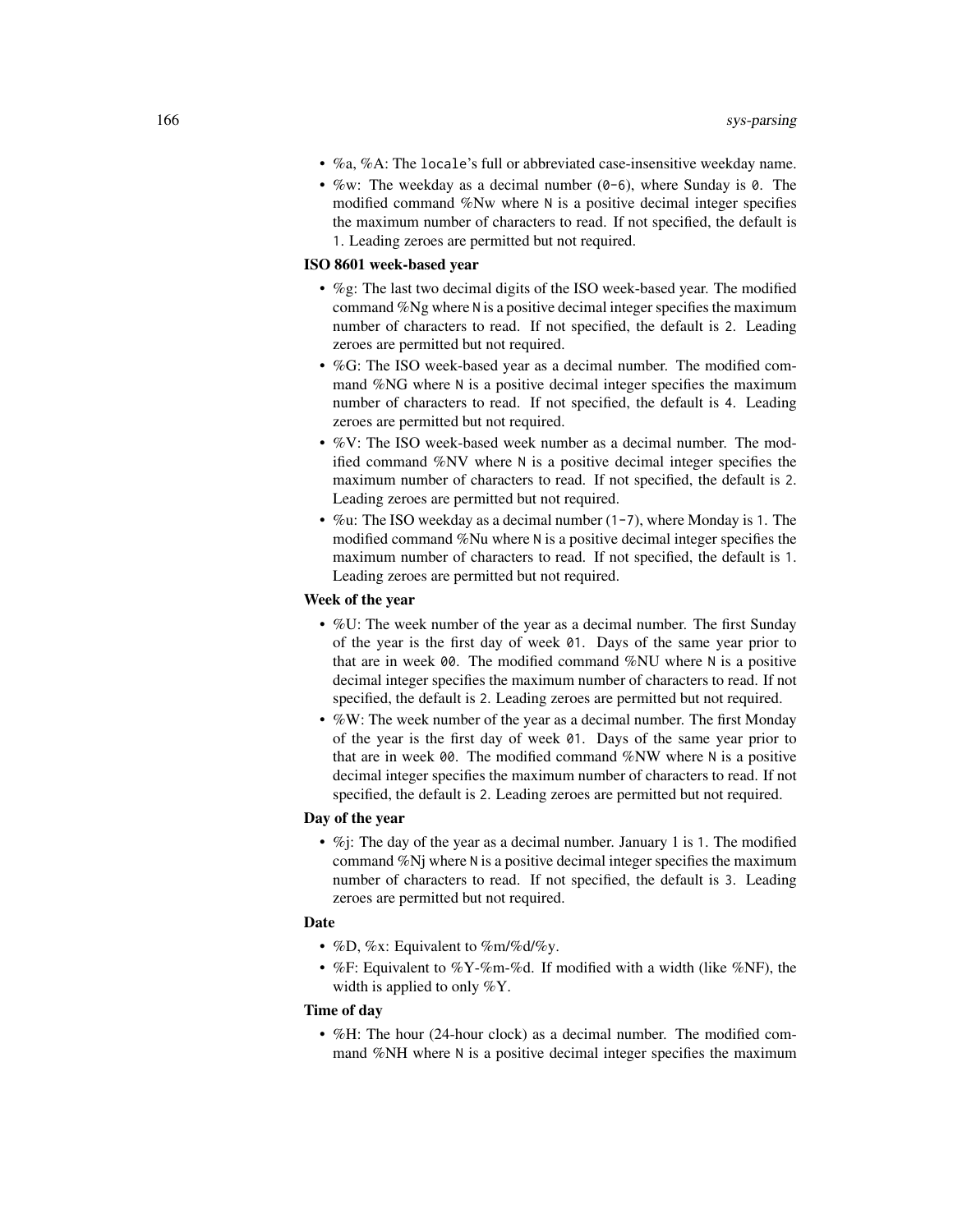number of characters to read. If not specified, the default is 2. Leading zeroes are permitted but not required.

- %I: The hour (12-hour clock) as a decimal number. The modified command %NI where N is a positive decimal integer specifies the maximum number of characters to read. If not specified, the default is 2. Leading zeroes are permitted but not required.
- %M: The minutes as a decimal number. The modified command %NM where N is a positive decimal integer specifies the maximum number of characters to read. If not specified, the default is 2. Leading zeroes are permitted but not required.
- %S: The seconds as a decimal number. Leading zeroes are permitted but not required. If encountered, the locale determines the decimal point character. Generally, the maximum number of characters to read is determined by the precision that you are parsing at. For example, a precision of "second" would read a maximum of 2 characters, while a precision of "millisecond" would read a maximum of 6 (2 for the values before the decimal point, 1 for the decimal point, and 3 for the values after it). The modified command %NS, where N is a positive decimal integer, can be used to exactly specify the maximum number of characters to read. This is only useful if you happen to have seconds with more than 1 leading zero.
- %p: The locale's equivalent of the AM/PM designations associated with a 12-hour clock. The command %I must precede %p in the format string.
- %R: Equivalent to %H:%M.
- $\%$ T,  $\%$ X: Equivalent to  $\%$ H: $\%$ M: $\%$ S.
- %r: Equivalent to %I:%M:%S %p.

### Time zone

- %z: The offset from UTC in the format [+|-]hh[mm]. For example -0430 refers to 4 hours 30 minutes behind UTC. And 04 refers to 4 hours ahead of UTC. The modified command %Ez parses a : between the hours and minutes and leading zeroes on the hour field are optional: [+|-]h[h][:mm]. For example -04:30 refers to 4 hours 30 minutes behind UTC. And 4 refers to 4 hours ahead of UTC.
- %Z: The full time zone name or the time zone abbreviation, depending on the function being used. A single word is parsed. This word can only contain characters that are alphanumeric, or one of  $'$   $'$ ,  $'$ / $'$ ,  $'$  - $'$  or  $'$  + $'$ .

#### Miscellaneous

- %c: A date and time representation. Equivalent to %a %b %d %H:%M:%S %Y.
- %%: A % character.
- %n: Matches one white space character. %n, %t, and a space can be combined to match a wide range of white-space patterns. For example "%n " matches one or more white space characters, and "%n%t%t" matches one to three white space characters.
- %t: Matches zero or one white space characters.

precision [character(1)]

A precision for the resulting time point. One of: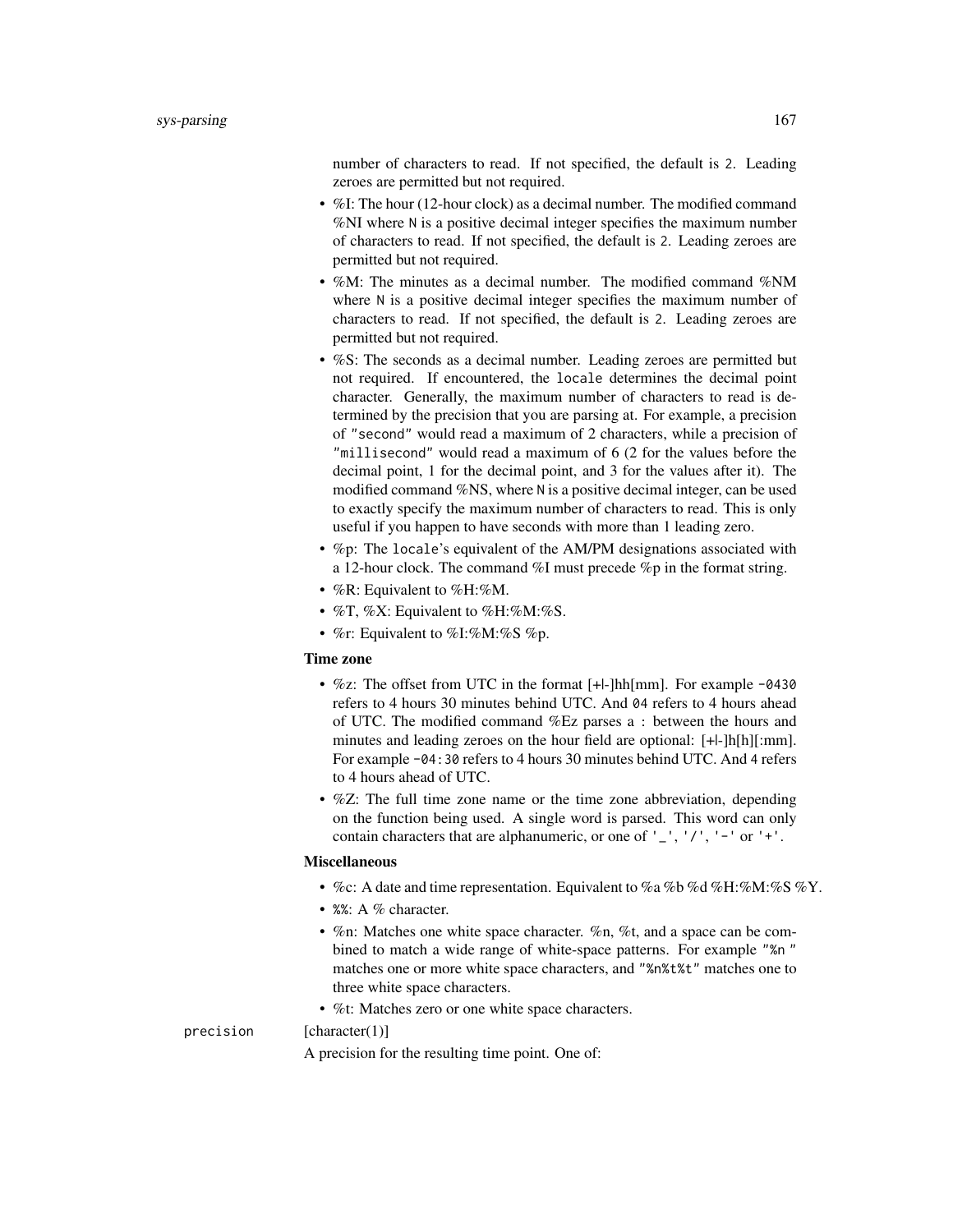|           | $\bullet$ "day"                                                             |
|-----------|-----------------------------------------------------------------------------|
|           | • "hour"                                                                    |
|           | • "minute"                                                                  |
|           | • "second"                                                                  |
|           | • "millisecond"                                                             |
|           | • "microsecond"                                                             |
|           | • "nanosecond"                                                              |
|           | Setting the precision determines how much information %S attempts to parse. |
| locale    | [clock_locale]                                                              |
|           | A locale object created from clock_locale().                                |
| separator | [character(1)]                                                              |
|           | The separator between the date and time components of the string. One of:   |
|           | $\bullet$ "T"                                                               |
|           | $\bullet$ "+"                                                               |
|           | - 11 - 11                                                                   |
| offset    | [character(1)]                                                              |
|           | The format of the offset from UTC contained in the string. One of:          |
|           | $\bullet$ "7"                                                               |
|           | $\bullet$ " $7$ "                                                           |
|           | • "%z" to parse a numeric offset of the form "+0430"                        |
|           | • "%Ez" to parse a numeric offset of the form "+04:30"                      |

## Details

If your date-time strings contain a full time zone name and a UTC offset, use [zoned\\_time\\_parse\\_complete\(\)](#page-238-0). If they contain a time zone abbreviation, use [zoned\\_time\\_parse\\_abbrev\(\)](#page-238-0).

If your date-time strings don't contain an offset from UTC and you aren't sure if they should be treated as UTC or not, you might consider using [naive\\_time\\_parse\(\)](#page-118-0), since the resulting naivetime doesn't come with an assumption of a UTC time zone.

## Value

A sys-time.

### Full Precision Parsing

It is highly recommended to parse all of the information in the date-time string into a type at least as precise as the string. For example, if your string has fractional seconds, but you only require seconds, specify a sub-second precision, then round to seconds manually using whatever convention is appropriate for your use case. Parsing such a string directly into a second precision result is ambiguous and undefined, and is unlikely to work as you might expect.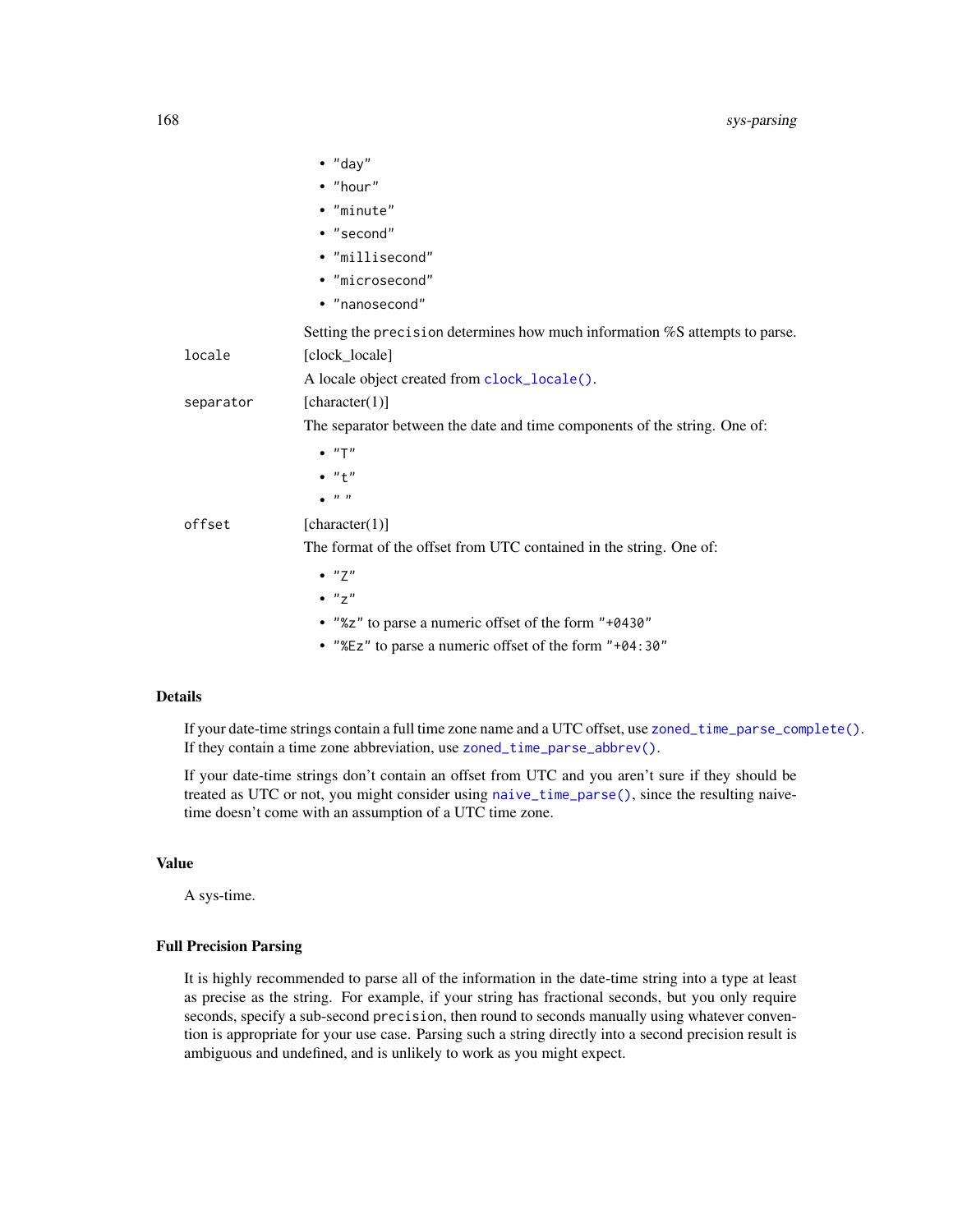## sys\_time\_info 169

## Examples

```
sys_time_parse("2020-01-01T05:06:07")
# Day precision
sys_time_parse("2020-01-01", precision = "day")
# Nanosecond precision, but using a day based format
sys_time_parse("2020-01-01", format = "%Y-%m-%d", precision = "nanosecond")
# Multiple format strings are allowed for heterogeneous times
sys_time_parse(
  c("2019-01-01", "2019/1/1"),
  format = c("%Y/%m/%d", "%Y-%m-%d"),
  precision = "day"
)
# The `%z` command shifts the date-time by subtracting the UTC offset so
# that the returned sys-time can be interpreted as UTC
sys_time_parse(
  "2020-01-01 02:00:00 -0400",
  format = "%Y-%m-%d %H:%M:%S %z"
)
# Remember that the `%Z` command is ignored entirely!
sys_time_parse("2020-01-01 America/New_York", format = "%Y-%m-%d %Z")
# ---------------------------------------------------------------------------
# RFC 3339
# Typical UTC format
x <- "2019-01-01T00:01:02Z"
sys_time_parse_RFC_3339(x)
# With a UTC offset containing a `:`
x <- "2019-01-01T00:01:02+02:30"
sys_time_parse_RFC_3339(x, offset = "%Ez")
# With a space between the date and time and no `:` in the offset
x <- "2019-01-01 00:01:02+0230"
sys_time\_parse\_RFC_3339(x, separator = " " , offset = "Xz")
```
sys\_time\_info *Info: sys-time*

#### Description

sys\_time\_info() retrieves a set of low-level information generally not required for most date-time manipulations. It returns a data frame with the following columns: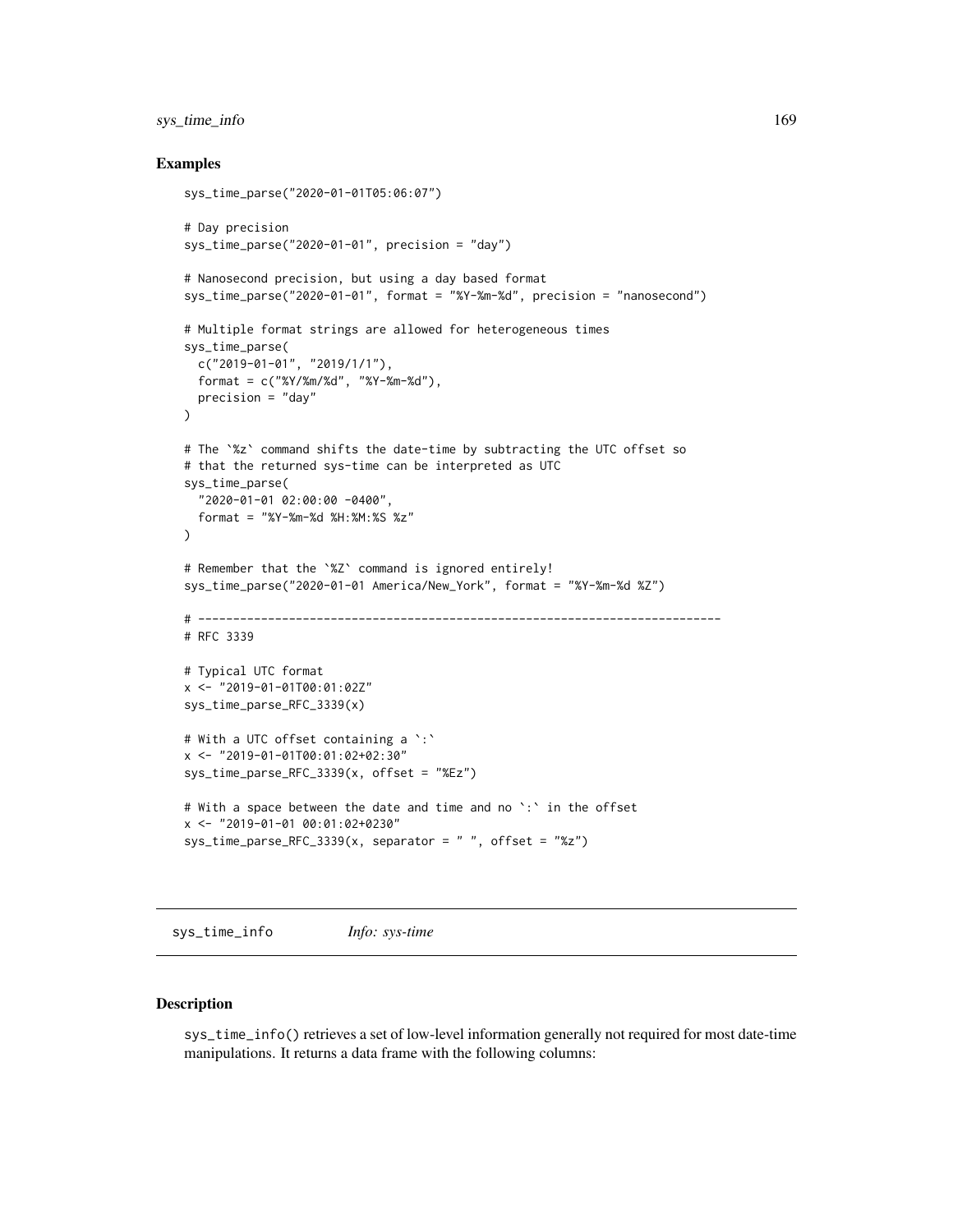- begin, end: Second precision sys-times specifying the range of the current daylight saving time rule. The range is a half-open interval of [begin, end).
- offset: A second precision duration specifying the offset from UTC.
- dst: A logical vector specifying if daylight saving time is currently active.
- abbreviation: The time zone abbreviation in use throughout this begin to end range.

#### Usage

sys\_time\_info(x, zone)

## Arguments

| X    | [clock sys time]                                                                                    |
|------|-----------------------------------------------------------------------------------------------------|
|      | A sys-time.                                                                                         |
| zone | [character]                                                                                         |
|      | A valid time zone name.                                                                             |
|      | Unlike most functions in clock, in sys_time_info() zone is vectorized and is<br>recycled against x. |
|      |                                                                                                     |

## Details

If there have never been any daylight saving time transitions, the minimum supported year value is returned for begin (typically, a year value of -32767).

If daylight saving time is no longer used in a time zone, the maximum supported year value is returned for end (typically, a year value of 32767).

The offset is the bridge between sys-time and naive-time for the zone being used. The relationship of the three values is:

offset = naive\_time - sys\_time

## Value

A data frame of low level information.

```
library(vctrs)
```

```
x <- year_month_day(2021, 03, 14, c(01, 03), c(59, 00), c(59, 00))
x \leq -as\_naive\_time(x)x <- as_zoned_time(x, "America/New_York")
# x[1] is in EST, x[2] is in EDT
x
x_sys <- as_sys_time(x)
info <- sys_time_info(x_sys, zoned_time_zone(x))
info
```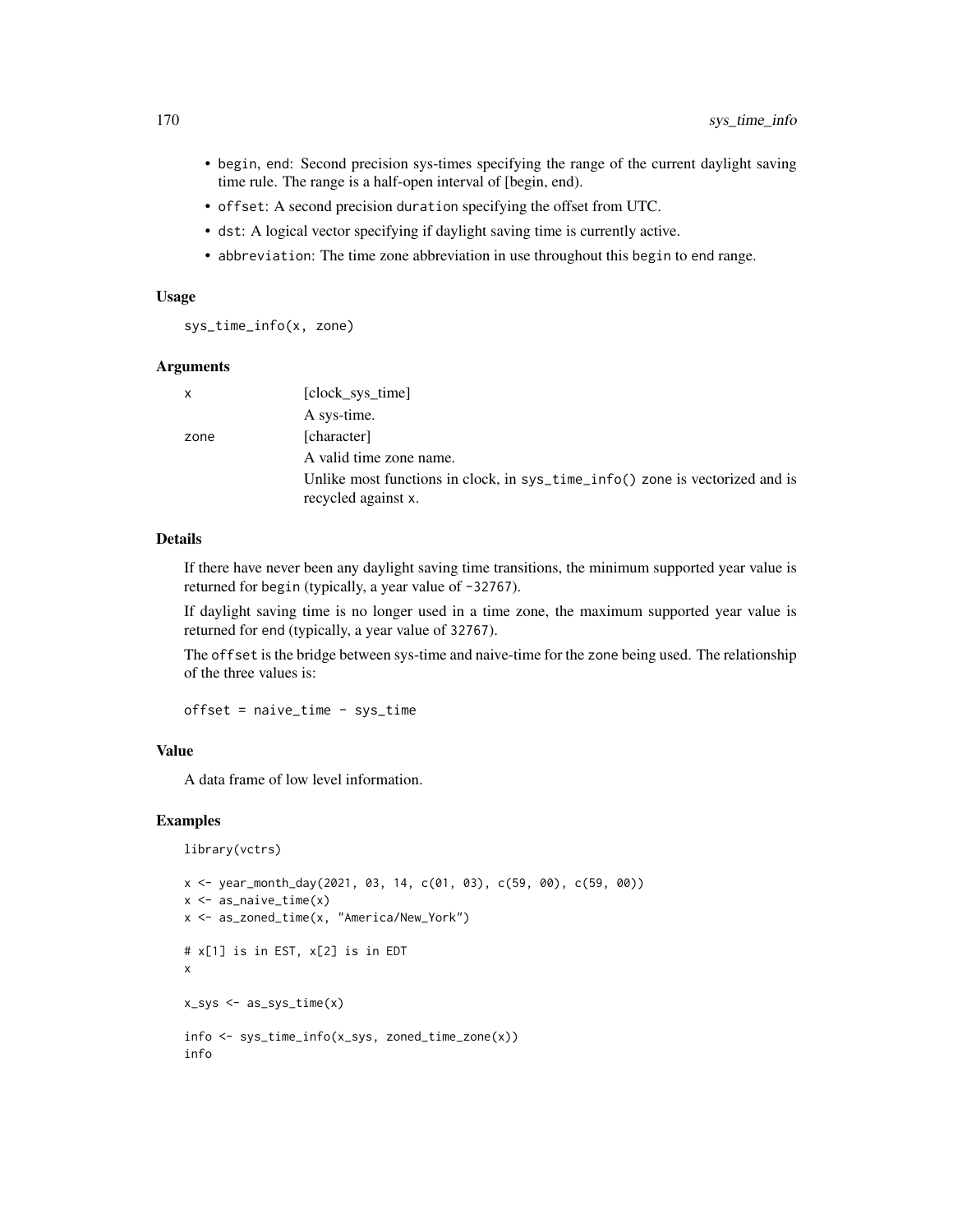```
# Convert `begin` and `end` to zoned-times to see the previous and
# next daylight saving time transitions
data_frame(
  x = x,
  begin = as_zoned_time(info$begin, zoned_time_zone(x)),
  end = as_zoned_time(info$end, zoned_time_zone(x))
\mathcal{L}# 'end' can be used to iterate through daylight saving time transitions
# by repeatedly calling `sys_time_info()`
sys_time_info(info$end, zoned_time_zone(x))
# Multiple `zone`s can be supplied to look up daylight saving time
# information in different time zones
zones <- c("America/New_York", "America/Los_Angeles")
info2 <- sys_time_info(x_sys[1], zones)
info2
# The offset can be used to display the naive-time (i.e. the printed time)
# in both of those time zones
data_frame(
  zone = zones,
  naive_time = x_sys[1] + info2$offset
)
```
sys\_time\_now *What is the current sys-time?*

## Description

sys\_time\_now() returns the current time in UTC.

#### Usage

sys\_time\_now()

## Details

The time is returned with a nanosecond precision, but the actual amount of data returned is OS dependent. Usually, information at at least the microsecond level is returned, with some platforms returning nanosecond information.

#### Value

A sys-time of the current time in UTC.

#### Examples

x <- sys\_time\_now()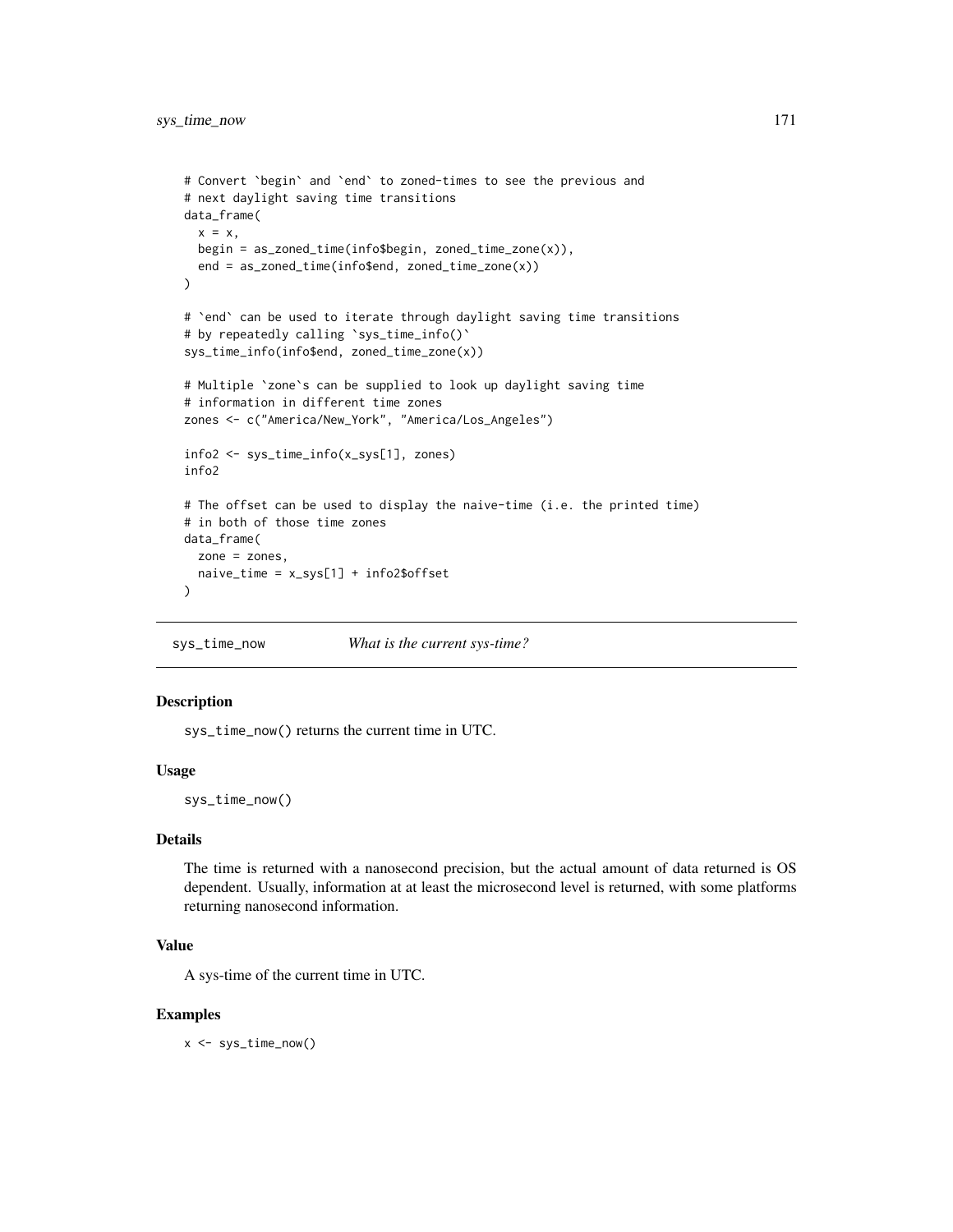time-point-arithmetic *Arithmetic: Time points*

## Description

These are naive-time and sys-time methods for the [arithmetic generics.](#page-32-0)

- add\_weeks()
- add\_days()
- add\_hours()
- add\_minutes()
- add\_seconds()
- add\_milliseconds()
- add\_microseconds()
- add\_nanoseconds()

When working with zoned times, generally you convert to either sys-time or naive-time, add the duration, then convert back to zoned time. Typically, *weeks and days* are added in *naive-time*, and *hours, minutes, seconds, and subseconds* are added in *sys-time*.

If you aren't using zoned times, arithmetic on sys-times and naive-time is equivalent.

If you need to add larger irregular units of time, such as months, quarters, or years, convert to a calendar type with a converter like [as\\_year\\_month\\_day\(\)](#page-21-0).

#### Usage

```
## S3 method for class 'clock_time_point'
add_weeks(x, n, ...)
## S3 method for class 'clock_time_point'
add\_days(x, n, ...)## S3 method for class 'clock_time_point'
add\_hours(x, n, ...)## S3 method for class 'clock_time_point'
add_minutes(x, n, ...)
## S3 method for class 'clock_time_point'
add_seconds(x, n, ...)
## S3 method for class 'clock_time_point'
add_milliseconds(x, n, ...)
## S3 method for class 'clock_time_point'
```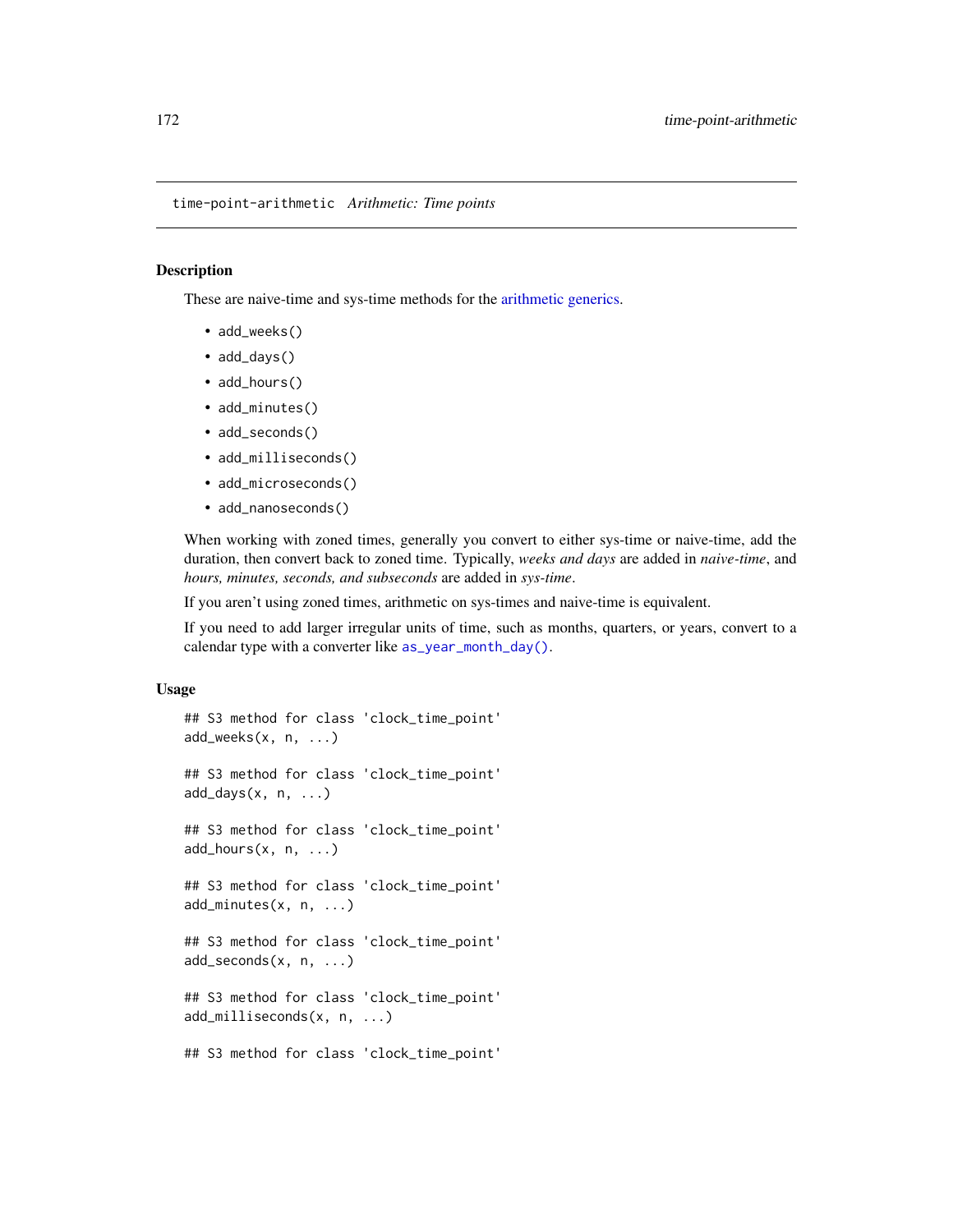```
add_microseconds(x, n, ...)
## S3 method for class 'clock_time_point'
add_nanoseconds(x, n, ...)
```
#### Arguments

| x | [clock_sys_time / clock_naive_time]                                                                                                                                                                                                 |
|---|-------------------------------------------------------------------------------------------------------------------------------------------------------------------------------------------------------------------------------------|
|   | A time point vector.                                                                                                                                                                                                                |
| n | [integer / clock duration]                                                                                                                                                                                                          |
|   | An integer vector to be converted to a duration, or a duration corresponding to<br>the arithmetic function being used. This corresponds to the number of duration<br>units to add. n may be negative to subtract units of duration. |
| . | These dots are for future extensions and must be empty.                                                                                                                                                                             |

## Details

x and n are recycled against each other.

#### Value

x after performing the arithmetic.

#### Examples

```
library(magrittr)
# Say you started with this zoned time, and you want to add 1 day to it
```

```
x <- as_naive_time(year_month_day(1970, 04, 25, 02, 30, 00))
x <- as_zoned_time(x, "America/New_York")
x
# Note that there was a daylight saving time gap on 1970-04-26 where
```

```
# we jumped from 01:59:59 -> 03:00:00.
```

```
# You can choose to add 1 day in "system time", by first converting to
# sys-time (the equivalent UTC time), adding the day, then converting back to
# zoned time. If you sat still for exactly 86,400 seconds, this is the
# time that you would see after daylight saving time adjusted the clock
# (note that the hour field is shifted forward by the size of the gap)
as_sys_time(x)
```

```
x %>%
  as_sys_time() %>%
  add_days(1) %>%
  as_zoned_time(zoned_time_zone(x))
```
# Alternatively, you can add 1 day in "naive time". Naive time represents # a clock time with a yet-to-be-specified time zone. It tries to maintain # smaller units where possible, so adding 1 day would attempt to return # "1970-04-26T02:30:00" in the America/New\_York time zone, but...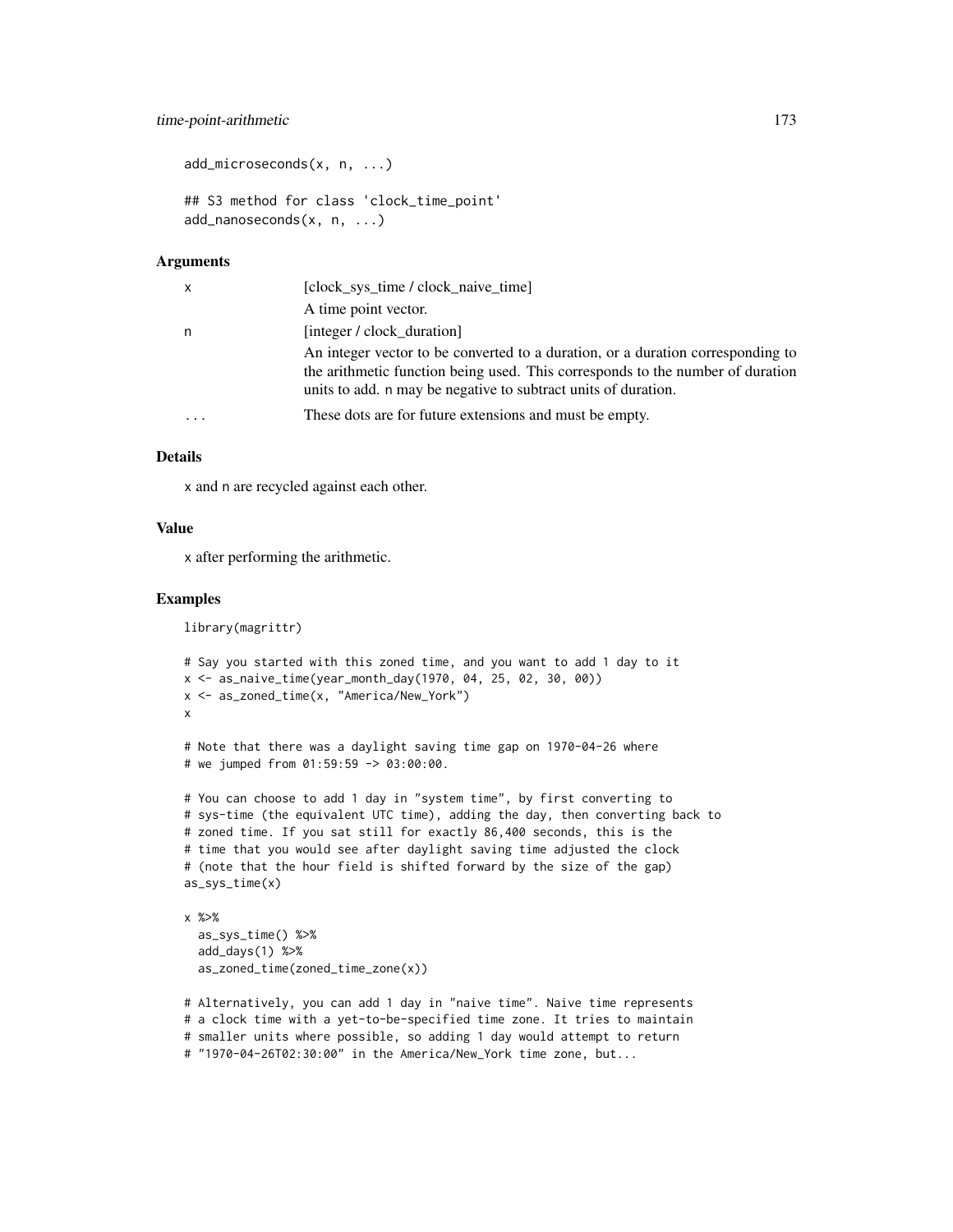```
as_naive_time(x)
try({
x %>%
  as_naive_time() %>%
  add_days(1) %>%
  as_zoned_time(zoned_time_zone(x))
})
# ...this time doesn't exist in that time zone! It is "nonexistent".
# You can resolve nonexistent times by setting the 'nonexistent' argument
# when converting to zoned time. Let's roll forward to the next available
# moment in time.
x %>%
  as_naive_time() %>%
  add_days(1) %>%
  as\_zoned\_time(zoned\_time\_zone(x), nonexistence = "roll-forward")
```
time-point-rounding *Time point rounding*

#### <span id="page-173-0"></span>Description

- time\_point\_floor() rounds a sys-time or naive-time down to a multiple of the specified precision.
- time\_point\_ceiling() rounds a sys-time or naive-time up to a multiple of the specified precision.
- time\_point\_round() rounds up or down depending on what is closer, rounding up on ties.

Rounding time points is mainly useful for rounding sub-daily time points up to daily time points.

It can also be useful for flooring by a set number of days (like 20) with respect to some origin. By default, the origin is 1970-01-01 00:00:00.

If you want to group by components, such as "day of the month", rather than by "n days", see [calendar\\_group\(\)](#page-27-0).

## Usage

```
time\_point\_floor(x, precision, ..., n = 1L, origin = NULL)time_point_ceiling(x, precision, ..., n = 1L, origin = NULL)
time\_point\_round(x, precision, ..., n = 1L, origin = NULL)
```
#### Arguments

x [clock\_sys\_time / clock\_naive\_time] A sys-time or naive-time.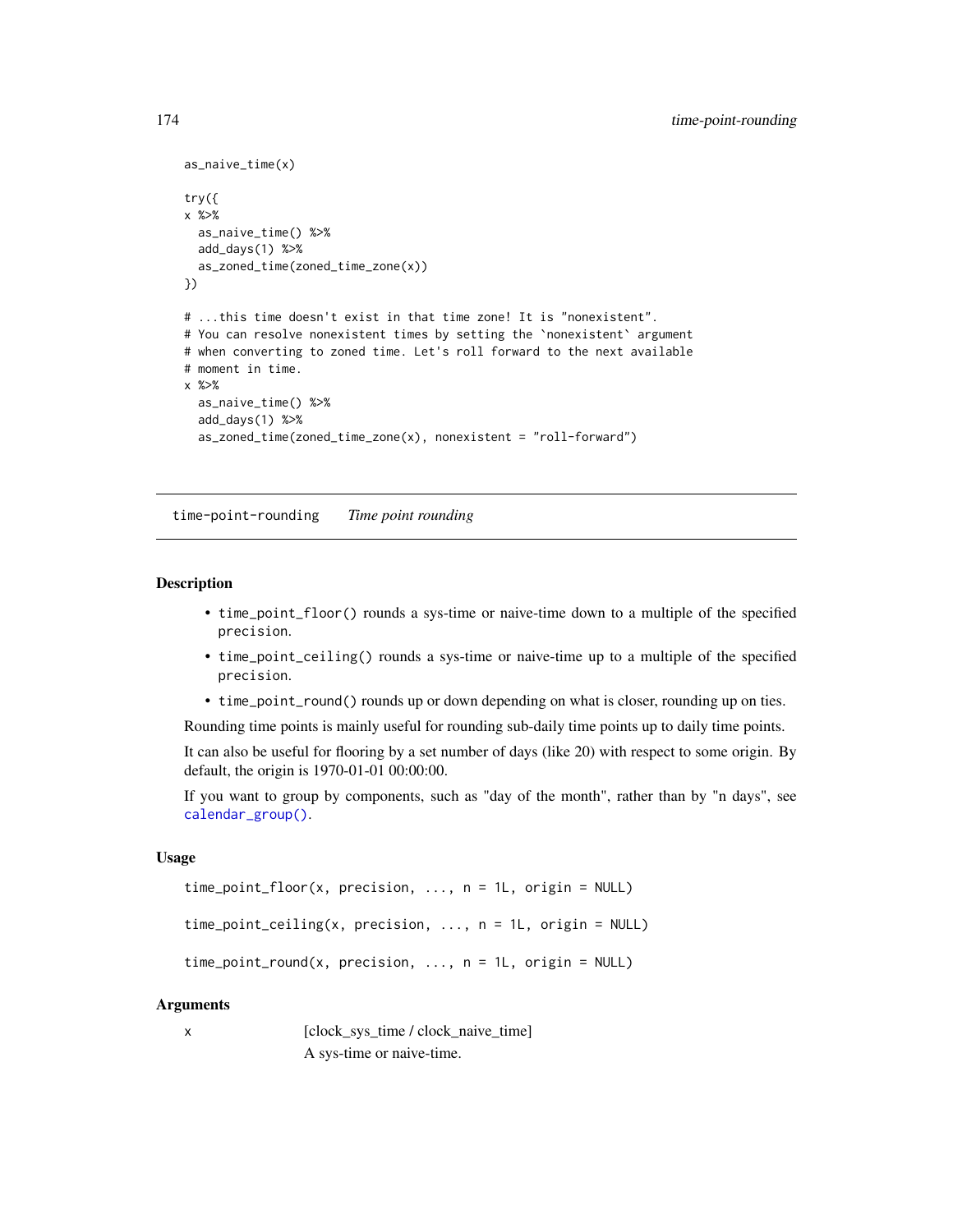| precision | [character(1)]                                                                                                               |
|-----------|------------------------------------------------------------------------------------------------------------------------------|
|           | A time point precision. One of:                                                                                              |
|           | $\bullet$ "day"                                                                                                              |
|           | $\bullet$ "hour"                                                                                                             |
|           | • "minute"                                                                                                                   |
|           | • "second"                                                                                                                   |
|           | • "millisecond"                                                                                                              |
|           | · "microsecond"                                                                                                              |
|           | • "nanosecond"                                                                                                               |
| .         | These dots are for future extensions and must be empty.                                                                      |
| n         | [positive integer $(1)$ ]                                                                                                    |
|           | A positive integer specifying the multiple of precision to use.                                                              |
| origin    | [clock_sys_time(1) / clock_naive_time(1) / NULL]                                                                             |
|           | An origin to begin counting from. Mostly useful when $n > 1$ and you want to<br>control how the rounding groups are created. |
|           | If $x$ is a sys-time, origin must be a sys-time.                                                                             |
|           | If $x$ is a naive-time, origin must be a naive-time.                                                                         |
|           | The precision of origin must be equally precise as or less precise than precision.                                           |
|           | If NULL, a default origin of midnight on 1970-01-01 is used.                                                                 |
|           |                                                                                                                              |

## Value

x rounded to the new precision.

## Boundary Handling

To understand how flooring and ceiling work, you need to know how they create their intervals for rounding.

- time\_point\_floor() constructs intervals of [lower,upper) that bound each element of x, then always chooses the *left-hand side*.
- time\_point\_ceiling() constructs intervals of (lower,upper] that bound each element of x, then always chooses the *right-hand side*.

As an easy example, consider 2020-01-02 00:00:05.

To floor this to the nearest day, the following interval is constructed, and the left-hand side is returned at day precision:

[2020-01-02 00:00:00,2020-01-03 00:00:00)

To ceiling this to the nearest day, the following interval is constructed, and the right-hand side is returned at day precision:

(2020-01-02 00:00:00,2020-01-03 00:00:00]

Here is another example, this time with a time point on a boundary, 2020-01-02 00:00:00.

To floor this to the nearest day, the following interval is constructed, and the left-hand side is returned at day precision: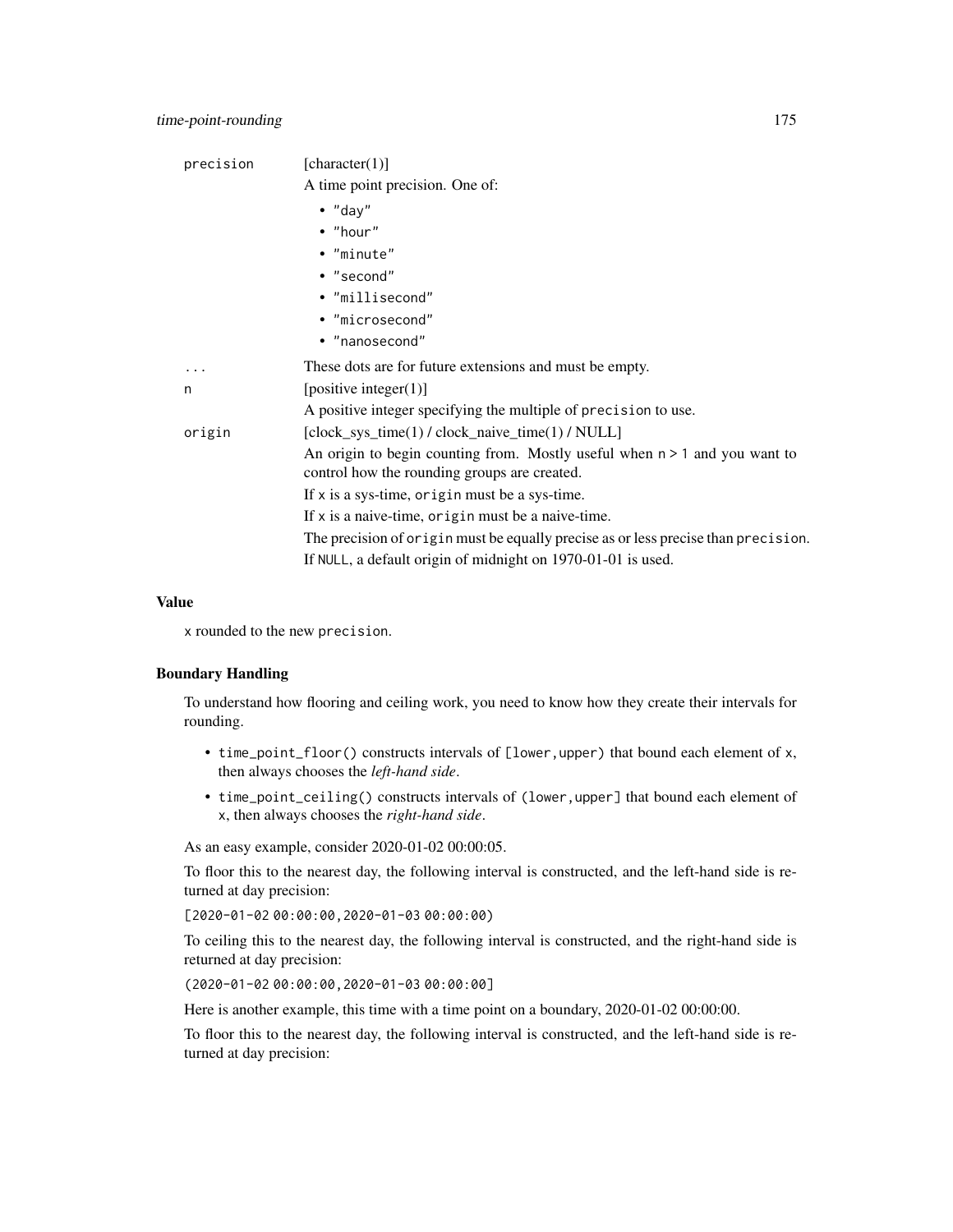[2020-01-02 00:00:00,2020-01-03 00:00:00)

To ceiling this to the nearest day, the following interval is constructed, and the right-hand side is returned at day precision:

(2020-01-01 00:00:00,2020-01-02 00:00:00]

Notice that, regardless of whether you are doing a floor or ceiling, if the input falls on a boundary then it will be returned as is.

## Examples

```
library(magrittr)
```

```
x <- as_naive_time(year_month_day(2019, 01, 01))
x \le - add_days(x, 0:40)head(x)
# Floor by sets of 20 days
# The implicit origin to start the 20 day counter is 1970-01-01
time_point_floor(x, "day", n = 20)
# You can easily customize the origin by creating a duration out of the
# origin date of interest...
origin <- year_month_day(2019, 01, 01) %>%
  as_naive_time() %>%
  as_duration()
# Which you can subtract from, floor, and then add to your input
time_point_floor(x - origin, "day", n = 20) + origin
# For times on the boundary, floor and ceiling both return the input
# at the new precision. Notice how the first element is on the boundary,
# and the second is 1 second after the boundary.
y <- as_naive_time(year_month_day(2020, 01, 02, 00, 00, c(00, 01)))
time_point_floor(y, "day")
time_point_ceiling(y, "day")
```
time\_point\_cast *Cast a time point between precisions*

#### Description

Casting is one way to change a time point's precision.

Casting to a less precise precision will completely drop information that is more precise than the precision that you are casting to. It does so in a way that makes it round towards zero. When converting time points to a less precise precision, you often want [time\\_point\\_floor\(\)](#page-173-0) instead of time\_point\_cast(), as that handles pre-1970 dates (which are stored as negative durations) in a more intuitive manner.

Casting to a more precise precision is done through a multiplication by a conversion factor between the current precision and the new precision.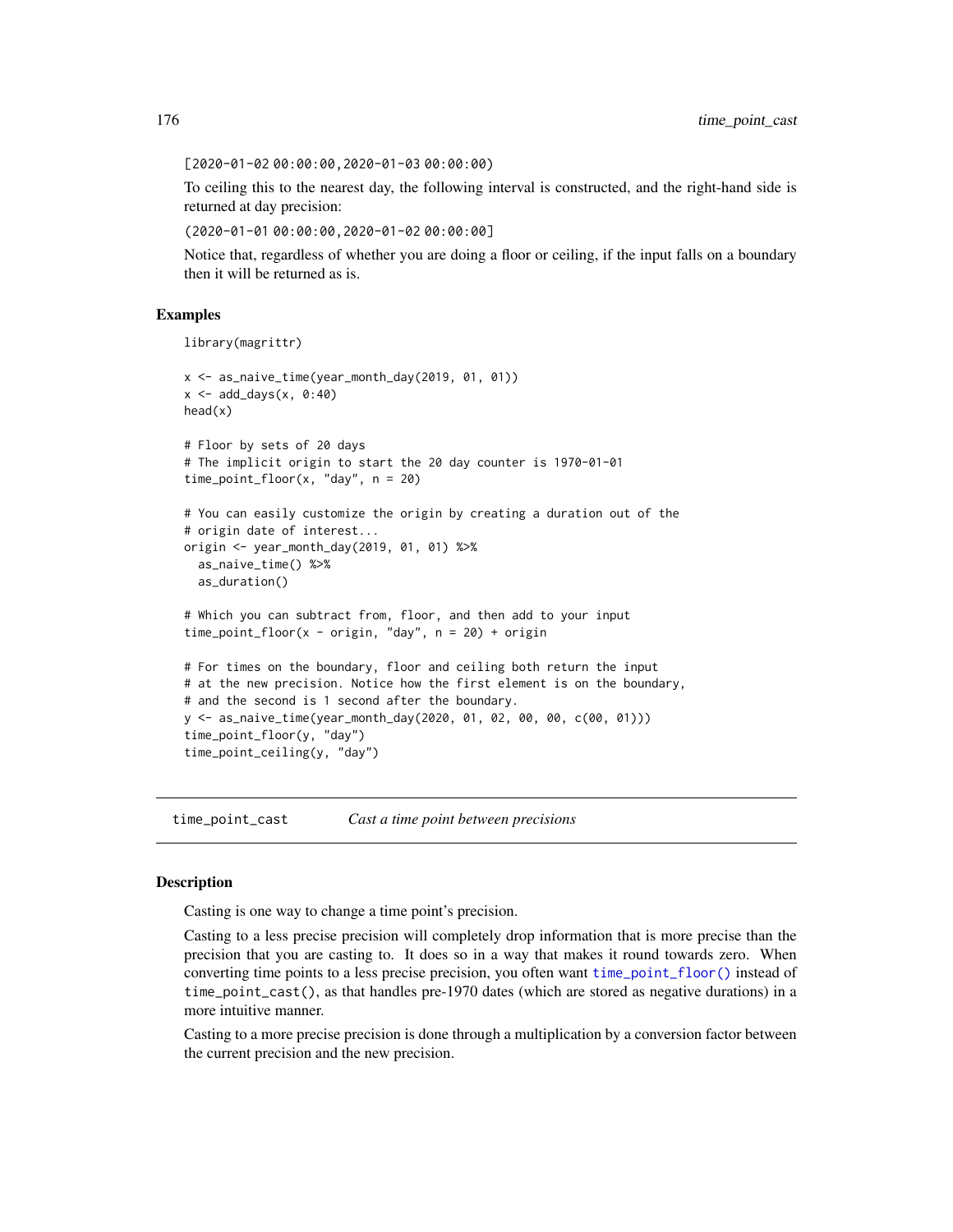## time\_point\_cast 177

## Usage

time\_point\_cast(x, precision)

## Arguments

| X         | [clock_sys_time / clock_naive_time] |
|-----------|-------------------------------------|
|           | A sys-time or naive-time.           |
| precision | [character(1)]                      |
|           | A time point precision. One of:     |
|           | • "day"                             |
|           | $\bullet$ "hour"                    |
|           | $\bullet$ "minute"                  |
|           | $\cdot$ "second"                    |
|           | • "millisecond"                     |
|           | • "microsecond"                     |
|           | • "nanosecond"                      |
|           |                                     |

## Value

x cast to the new precision.

```
# Hour precision time points
# One is pre-1970, one is post-1970
x \leftarrow duration_hours(c(25, -25))
x <- as_naive_time(x)
x
# Casting rounds the underlying duration towards 0
cast <- time_point_cast(x, "day")
cast
# Flooring rounds the underlying duration towards negative infinity,
# which is often more intuitive for time points.
# Note that the cast ends up rounding the pre-1970 date up to the next
# day, while the post-1970 date is rounded down.
floor <- time_point_floor(x, "day")
floor
```

```
# Casting to a more precise precision, hour->millisecond
time_point_cast(x, "millisecond")
```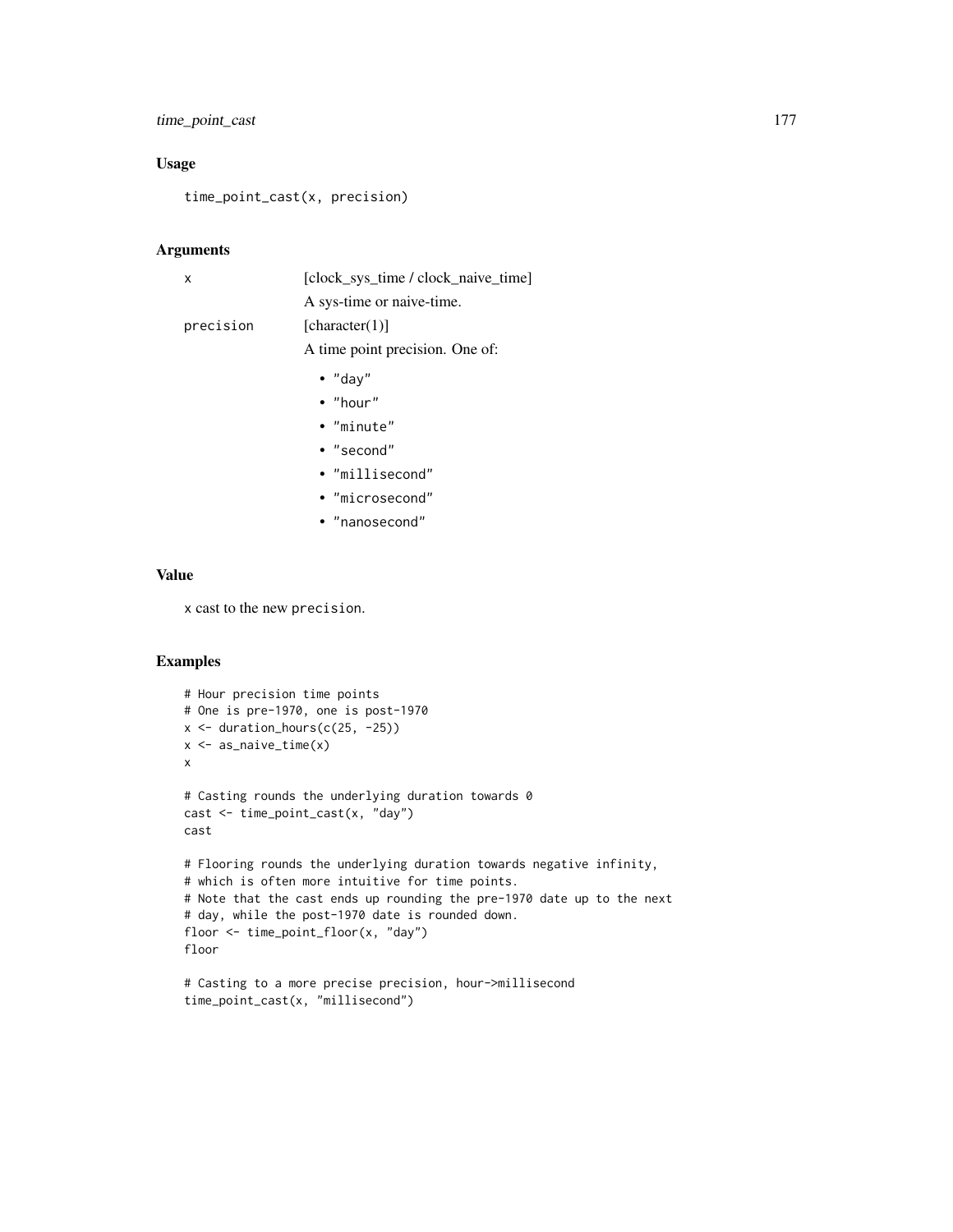time\_point\_count\_between

*Counting: time point*

## Description

time\_point\_count\_between() counts the number of precision units between start and end (i.e., the number of days or hours). This count corresponds to the *whole number* of units, and will never return a fractional value.

This is suitable for, say, computing the whole number of days between two time points, accounting for the time of day.

#### Usage

```
time_point_count_between(start, end, precision, ..., n = 1L)
```
## Arguments

| start, end | [clock_time_point]                                                   |
|------------|----------------------------------------------------------------------|
|            | A pair of time points. These will be recycled to their common size.  |
| precision  | [character(1)]                                                       |
|            | One of:                                                              |
|            | $\bullet$ "week"                                                     |
|            | $\bullet$ "day"                                                      |
|            | $\bullet$ "hour"                                                     |
|            | • "minute"                                                           |
|            | • "second"                                                           |
|            | • "millisecond"                                                      |
|            | • "microsecond"                                                      |
|            | • "nanosecond"                                                       |
|            | These dots are for future extensions and must be empty.              |
| n          | [positive integer $(1)$ ]                                            |
|            | A single positive integer specifying a multiple of precision to use. |

## Details

Remember that time\_point\_count\_between() returns an integer vector. With extremely fine precisions, such as nanoseconds, the count can quickly exceed the maximum value that is allowed in an integer. In this case, an NA will be returned with a warning.

#### Value

An integer representing the number of precision units between start and end.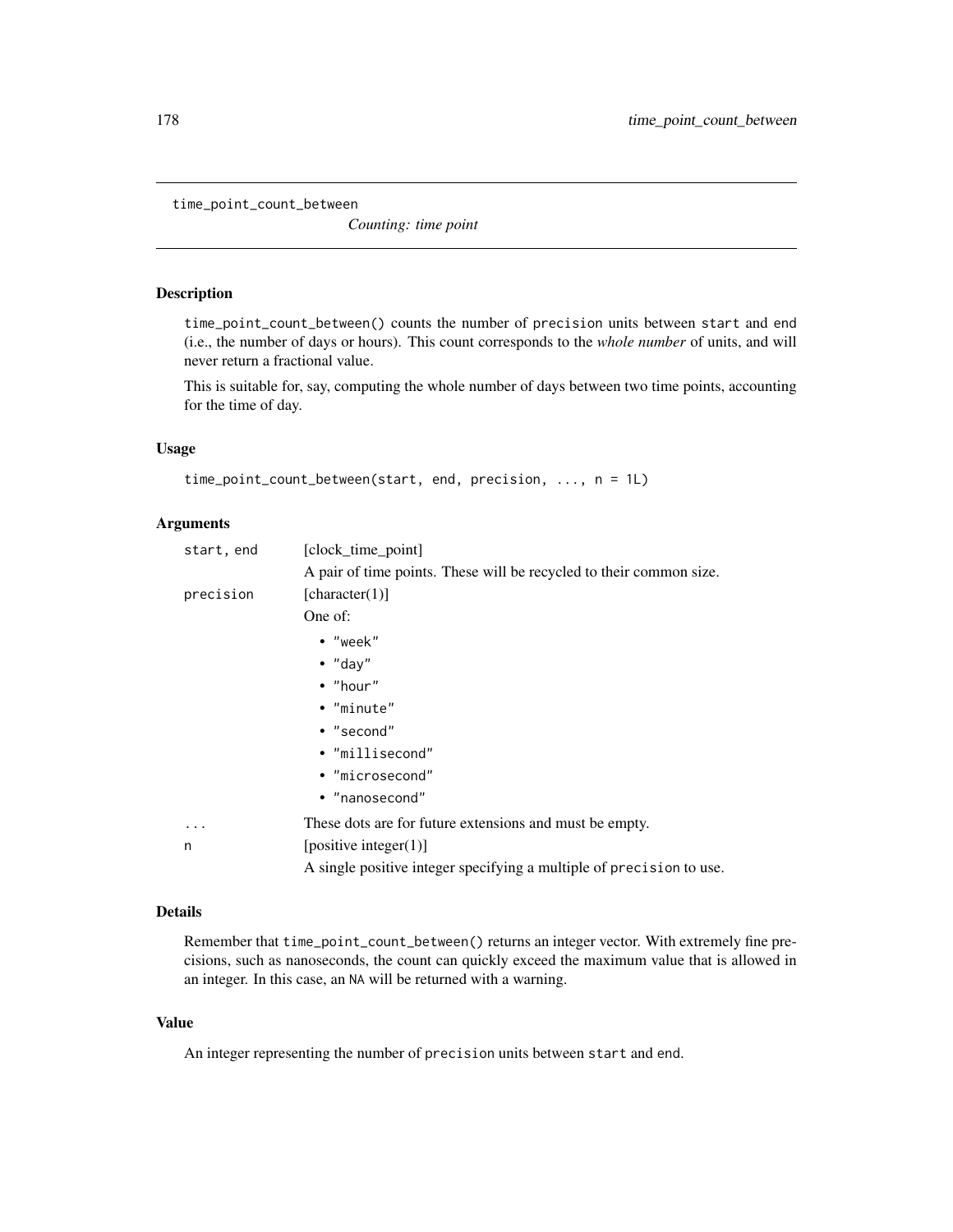### Comparison Direction

The computed count has the property that if start  $\leq$  end, then start  $+$   $\leq$  count $\geq$   $\leq$  end. Similarly, if start  $>=$  end, then start  $+$  <count $>=$  end. In other words, the comparison direction between start and end will never change after adding the count to start. This makes this function useful for repeated count computations at increasingly fine precisions.

```
x <- as_naive_time(year_month_day(2019, 2, 3))
y <- as_naive_time(year_month_day(2019, 2, 10))
# Whole number of days or hours between two time points
time_point_count_between(x, y, "day")
time_point_count_between(x, y, "hour")
# Whole number of 2-day units
time_point_count_between(x, y, "day", n = 2)
# Leap years are taken into account
x <- as_naive_time(year_month_day(c(2020, 2021), 2, 28))
y <- as_naive_time(year_month_day(c(2020, 2021), 3, 01))
time_point_count_between(x, y, "day")
# Time of day is taken into account.
# `2020-02-02T04 -> 2020-02-03T03` is not a whole day (because of the hour)
# `2020-02-02T04 -> 2020-02-03T05` is a whole day
x \le - as_naive_time(year_month_day(2020, 2, 2, 4))
y \le - as naive time(year month day(2020, 2, 3, c(3, 5)))
time_point_count_between(x, y, "day")
time_point_count_between(x, y, "hour")
# Can compute negative counts (using the same example from above)
time_point_count_between(y, x, "day")
time_point_count_between(y, x, "hour")
# Repeated computation at increasingly fine precisions
x <- as_naive_time(year_month_day(
  2020, 2, 2, 4, 5, 6, 200,
  subsecond_precision = "microsecond"
))
y <- as_naive_time(year_month_day(
  2020, 3, 1, 8, 9, 10, 100,
  subsecond_precision = "microsecond"
))
days <- time_point_count_between(x, y, "day")
x \leftarrow x + duration\_days (days)
hours <- time_point_count_between(x, y, "hour")
x \leftarrow x + duration_hours(hours)minutes \le time_point_count_between(x, y, "minute")
```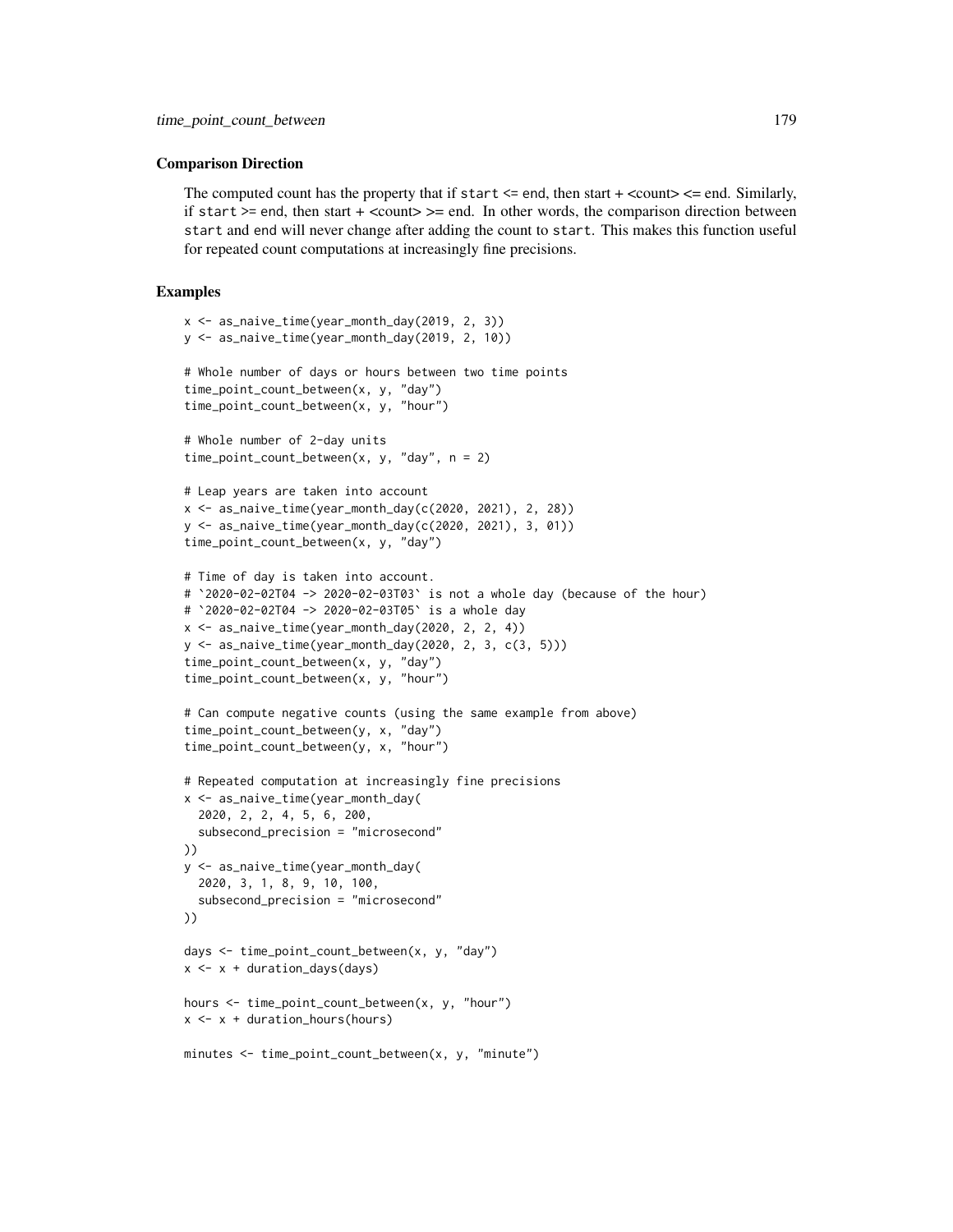```
x \leftarrow x + duration\_minutes(minutes)seconds <- time_point_count_between(x, y, "second")
x \leftarrow x + duration\_seconds(seconds)microseconds <- time_point_count_between(x, y, "microsecond")
x <- x + duration_microseconds(microseconds)
data.frame(
  days = days,
  hours = hours,
 minutes = minutes,
  seconds = seconds,
  microseconds = microseconds
)
```
time\_point\_precision *Precision: time point*

## Description

time\_point\_precision() extracts the precision from a time point, such as a sys-time or naivetime. It returns the precision as a single string.

## Usage

time\_point\_precision(x)

#### **Arguments**

x [clock\_time\_point] A time point.

## Value

A single string holding the precision of the time point.

```
time_point_precision(sys_time_now())
time_point_precision(as_naive_time(duration_days(1)))
```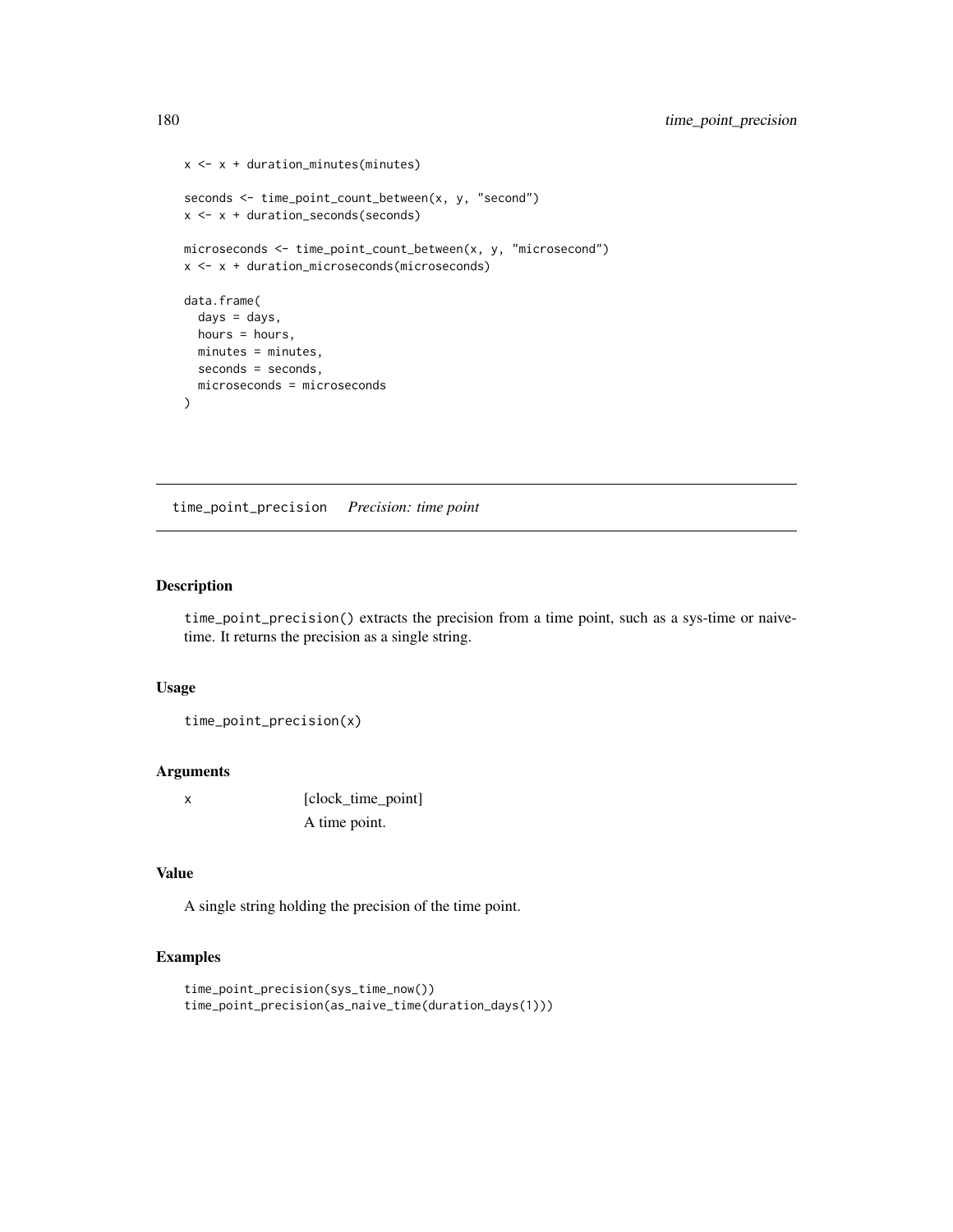#### Description

time\_point\_shift() shifts x to the target weekday. You can shift to the next or previous weekday. If x is currently on the target weekday, you can choose to leave it alone or advance it to the next instance of the target.

Weekday shifting is one of the easiest ways to floor by week while controlling what is considered the first day of the week. You can also accomplish this with the origin argument of [time\\_point\\_floor\(\)](#page-173-0), but this is slightly easier.

## Usage

```
time_point_shift(x, target, \dots, which = "next", boundary = "keep")
```
#### Arguments

| X        | [clock_time_point]                                                        |
|----------|---------------------------------------------------------------------------|
|          | A time point.                                                             |
| target   | [weekday]                                                                 |
|          | A weekday created from weekday() to target.                               |
|          | Generally this is length 1, but can also be the same length as x.         |
| .        | These dots are for future extensions and must be empty.                   |
| which    | [character(1)]                                                            |
|          | One of:                                                                   |
|          | • "next": Shift to the next instance of the target weekday.               |
|          | • "previous: Shift to the previous instance of the target weekday.        |
| boundary | [character(1)]                                                            |
|          | One of:                                                                   |
|          | • "keep": If x is currently on the target weekday, return it.             |
|          | • "advance": If x is currently on the target weekday, advance it anyways. |

#### Value

x shifted to the target weekday.

#### Examples

x <- as\_naive\_time(year\_month\_day(2019, 1, 1:2)) # A Tuesday and Wednesday as\_weekday(x)

monday <- weekday(clock\_weekdays\$monday)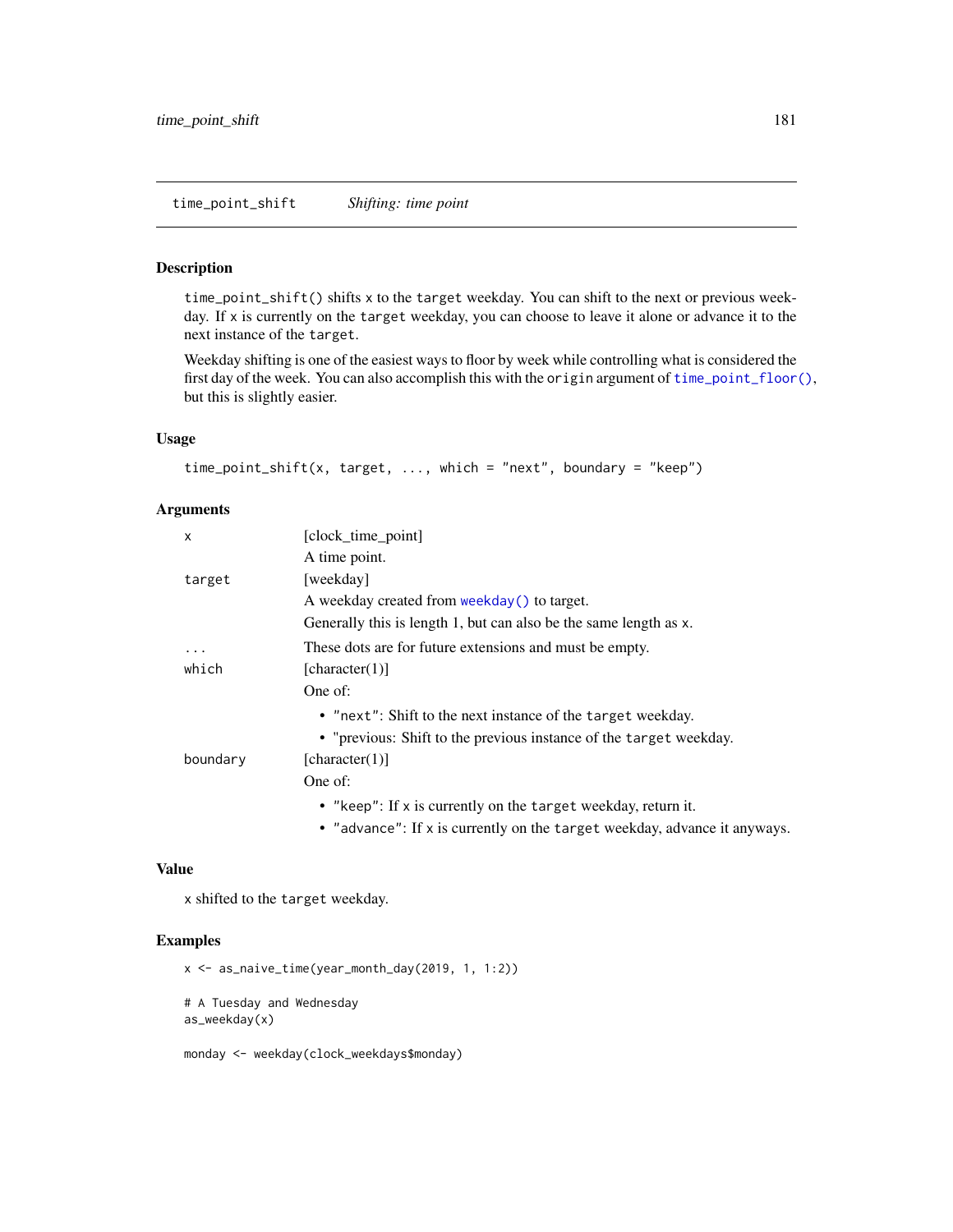```
# Shift to the next Monday
time_point_shift(x, monday)
# Shift to the previous Monday
# This is an easy way to "floor by week" with a target weekday in mind
time_point_shift(x, monday, which = "previous")
# What about Tuesday?
tuesday <- weekday(clock_weekdays$tuesday)
# Notice that the day that was currently on a Tuesday was not shifted
time_point_shift(x, tuesday)
# You can force it to `"advance"`
time_point_shift(x, tuesday, boundary = "advance")
```
vec\_arith.clock\_year\_day

*Support for vctrs arithmetic*

#### Description

Support for vctrs arithmetic

#### Usage

```
## S3 method for class 'clock_year_day'
vec_arith(op, x, y, ...)
## S3 method for class 'clock_year_month_day'
vec_arith(op, x, y, ...)
## S3 method for class 'clock_year_month_weekday'
vec_arith(op, x, y, ...)
## S3 method for class 'clock_iso_year_week_day'
vec_arith(op, x, y, ...)
## S3 method for class 'clock_naive_time'
vec_arith(op, x, y, ...)
## S3 method for class 'clock_year_quarter_day'
vec_arith(op, x, y, ...)
## S3 method for class 'clock_sys_time'
vec_arith(op, x, y, ...)
```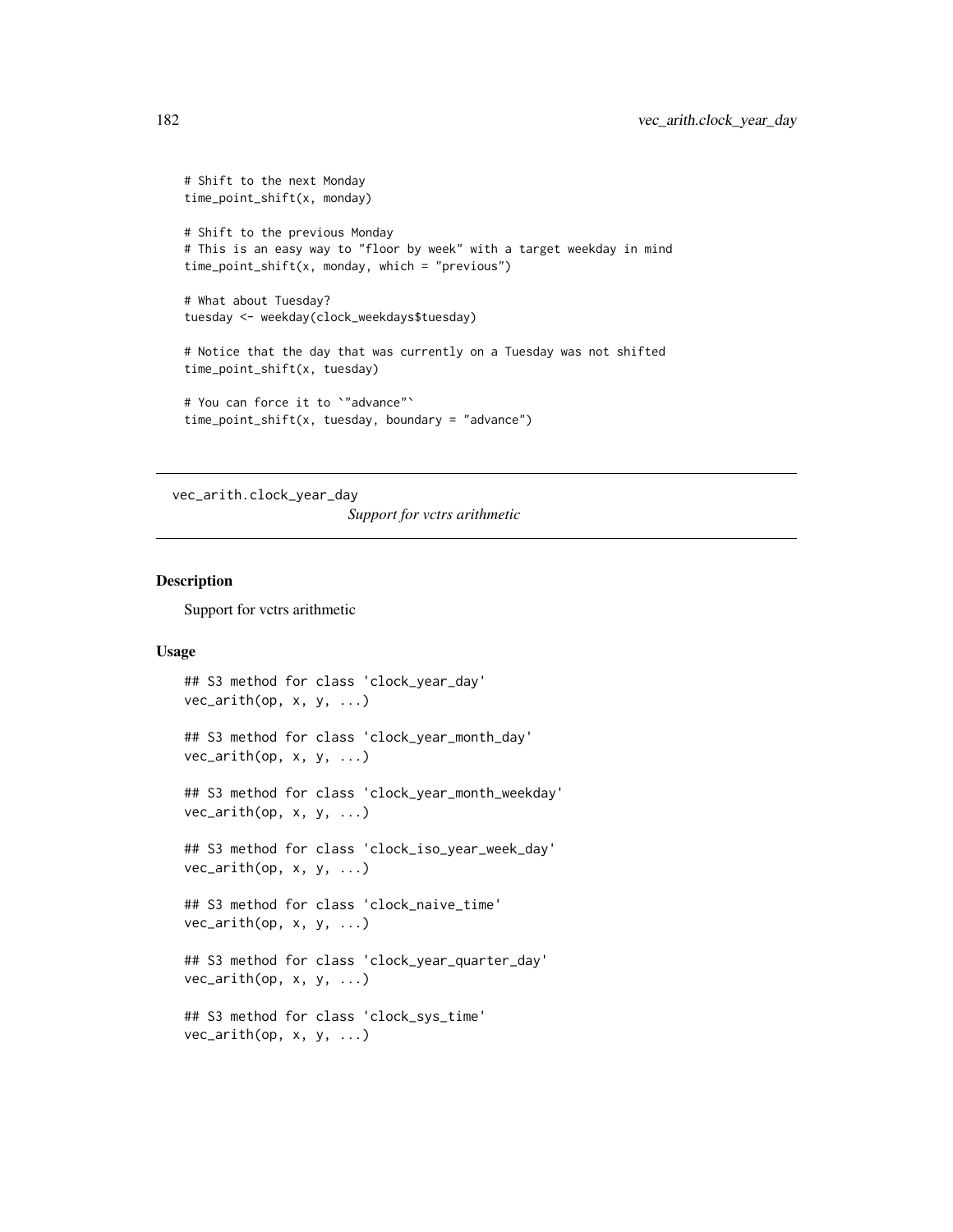#### weekday and the state of the state of the state of the state of the state of the state of the state of the state of the state of the state of the state of the state of the state of the state of the state of the state of th

## S3 method for class 'clock\_weekday' vec\_arith(op, x, y, ...)

# Arguments

| op | An arithmetic operator as a string                                                                                              |
|----|---------------------------------------------------------------------------------------------------------------------------------|
| x  | A pair of vectors. For !, unary + and unary -, y will be a sentinel object of class<br>MISSING, as created by MISSING().        |
|    | A pair of vectors. For $\cdot$ , unary + and unary -, y will be a sentinel object of class<br>MISSING, as created by MISSING(). |
| .  | These dots are for future extensions and must be empty.                                                                         |
|    |                                                                                                                                 |

# Value

The result of the arithmetic operation.

# Examples

```
vctrs::vec_arith("+", year_month_day(2019), 1)
```
<span id="page-182-0"></span>weekday *Construct a weekday vector*

# Description

A weekday is a simple type that represents a day of the week.

The most interesting thing about the weekday type is that it implements *circular arithmetic*, which makes determining the "next Monday" or "previous Tuesday" from a sys-time or naive-time easy to compute. See the examples.

#### Usage

```
weekday(code = integer(), ..., encoding = "western")
```
# Arguments

| code     | [integer]                                                                                                                |
|----------|--------------------------------------------------------------------------------------------------------------------------|
|          | Integer codes between $[1, 7]$ representing days of the week. The interpretation<br>of these values depends on encoding. |
| .        | These dots are for future extensions and must be empty.                                                                  |
| encoding | [character(1)]                                                                                                           |
|          | One of:                                                                                                                  |
|          | • "western": Encode weekdays assuming $1 ==$ Sunday and $7 ==$ Saturday.                                                 |
|          | • "iso": Encode weekdays assuming $1 ==$ Monday and $7 ==$ Sunday. This is<br>in line with the ISO standard.             |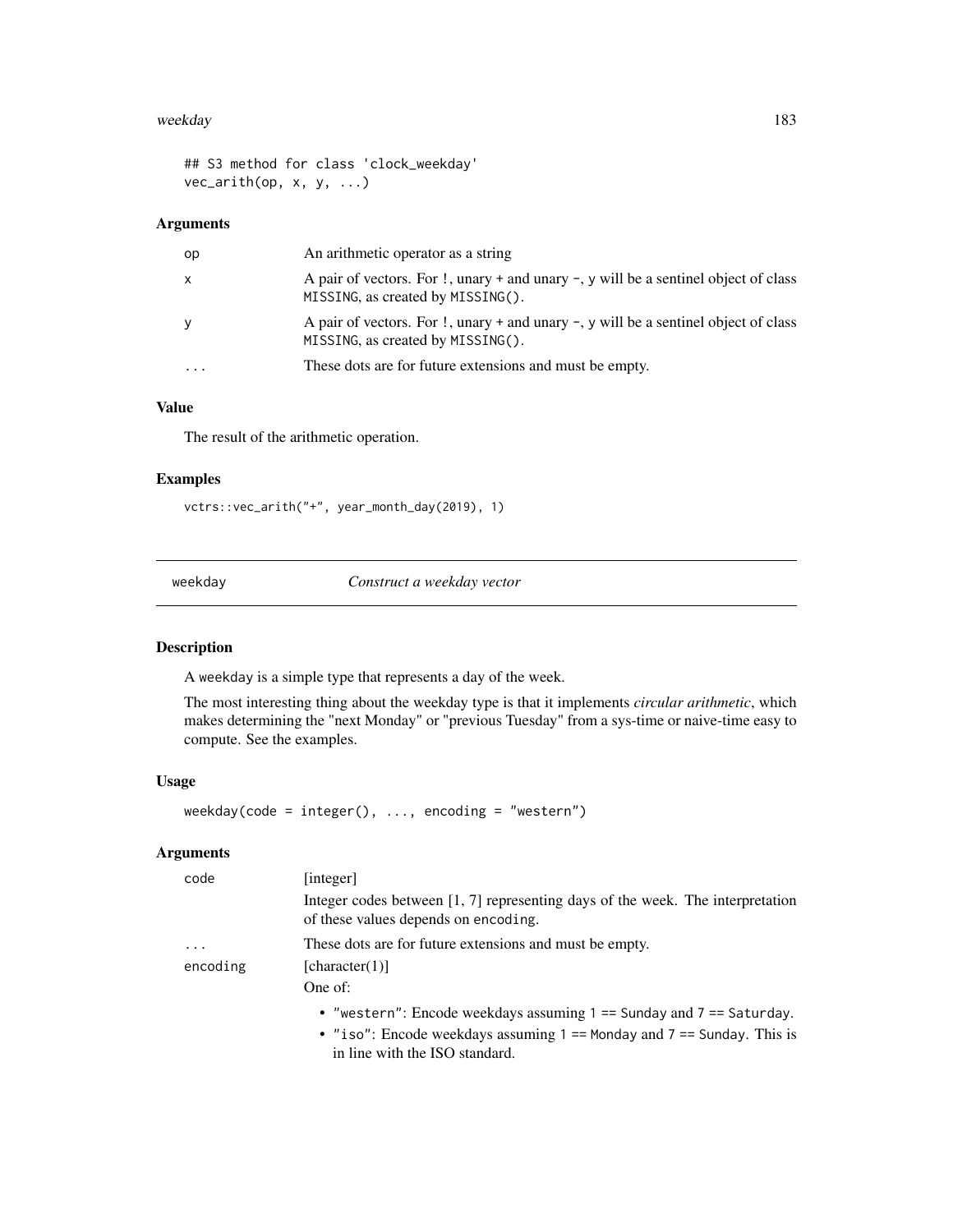A weekday vector.

#### Examples

```
x <- as_naive_time(year_month_day(2019, 01, 05))
# This is a Saturday!
as_weekday(x)
```

```
# Adjust to the next Wednesday
wednesday <- weekday(clock_weekdays$wednesday)
```

```
# This returns the number of days until the next Wednesday using
# circular arithmetic
# "Wednesday - Saturday = 4 days until next Wednesday"
wednesday - as_weekday(x)
# Advance to the next Wednesday
x_next_wednesday <- x + (wednesday - as_weekday(x))
as_weekday(x_next_wednesday)
# What about the previous Tuesday?
tuesday <- weekday(clock_weekdays$tuesday)
x - (as_weekday(x) - tuesday)
# What about the next Saturday?
# With an additional condition that if today is a Saturday,
# then advance to the next one.
saturday <- weekday(clock_weekdays$saturday)
x + 1L + (saturday - as_weekday(x + 1L))# You can supply an ISO coding for `code` as well, where 1 == Monday.
weekday(1:7, encoding = "western")
weekday(1:7, encoding = "iso")
```
weekday-arithmetic *Arithmetic: weekday*

# Description

These are weekday methods for the [arithmetic generics.](#page-32-0)

• add\_days()

Also check out the examples on the [weekday\(\)](#page-182-0) page for more advanced usage.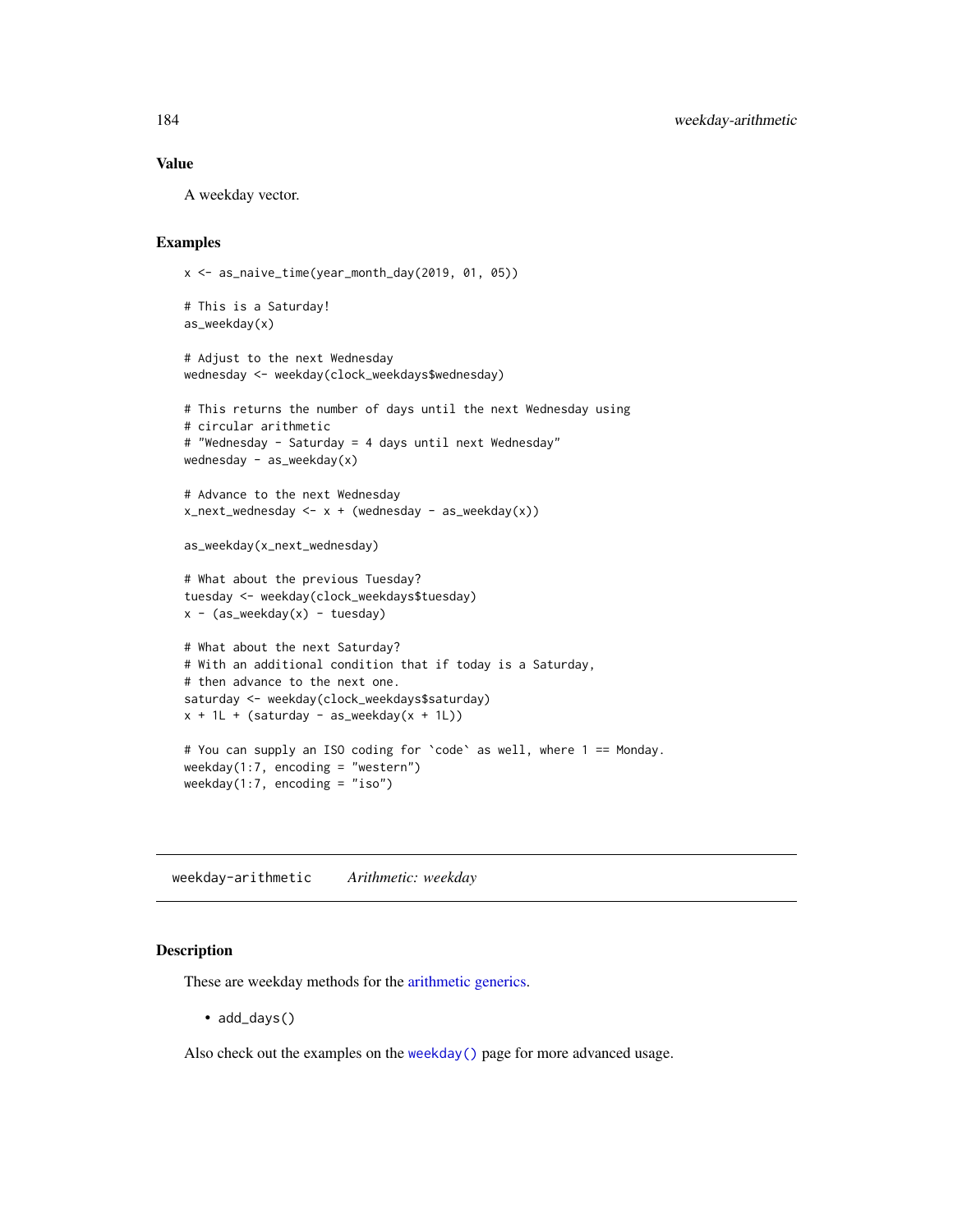# weekday\_code 185

## Usage

```
## S3 method for class 'clock_weekday'
add\_days(x, n, ...)
```
#### Arguments

| x | [clock weekday]                                                                                                                                                                                                                     |
|---|-------------------------------------------------------------------------------------------------------------------------------------------------------------------------------------------------------------------------------------|
|   | A weekday vector.                                                                                                                                                                                                                   |
| n | [integer / clock duration]                                                                                                                                                                                                          |
|   | An integer vector to be converted to a duration, or a duration corresponding to<br>the arithmetic function being used. This corresponds to the number of duration<br>units to add. n may be negative to subtract units of duration. |
|   | These dots are for future extensions and must be empty.                                                                                                                                                                             |

# Details

x and n are recycled against each other.

## Value

x after performing the arithmetic.

# Examples

```
saturday <- weekday(clock_weekdays$saturday)
saturday
```

```
add_days(saturday, 1)
add_days(saturday, 2)
```
weekday\_code *Extract underlying weekday codes*

# Description

weekday\_code() extracts out the integer code for the weekday.

## Usage

```
weekday\_code(x, ..., encoding = "western")
```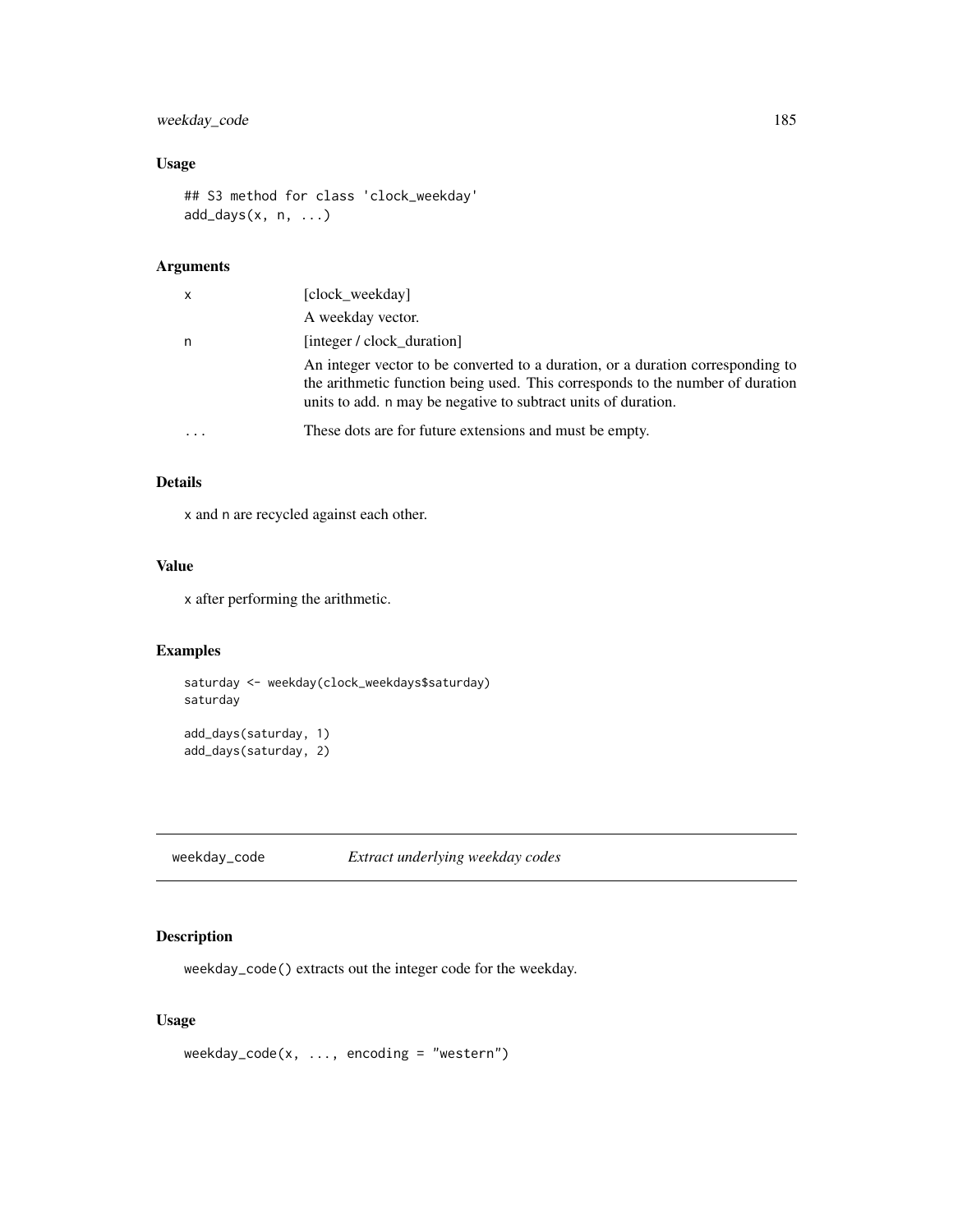## Arguments

| $\mathsf{x}$ | [weekday]                                                                  |
|--------------|----------------------------------------------------------------------------|
|              | A weekday vector.                                                          |
| $\cdot$      | These dots are for future extensions and must be empty.                    |
| encoding     | [character(1)]                                                             |
|              | One of:                                                                    |
|              | • "western": Encode weekdays assuming $1 ==$ Sunday and $7 ==$ Saturday.   |
|              | • "iso": Encode weekdays assuming $1 ==$ Monday and $7 ==$ Sunday. This is |
|              | in line with the ISO standard.                                             |

## Value

An integer vector of codes.

# Examples

```
# Here we supply a western encoding to `weekday()`
x \le - weekday(1:7)
x
# We can extract out the codes using different encodings
weekday_code(x, encoding = "western")
weekday_code(x, encoding = "iso")
```
weekday\_factor *Convert a weekday to an ordered factor*

# Description

weekday\_factor() converts a weekday object to an ordered factor. This can be useful in combination with ggplot2, or for modeling.

## Usage

```
weekday_factor(x, ..., labels = "en", abbreviate = TRUE, encoding = "western")
```
## Arguments

| $\mathsf{x}$            | [weekday]                                                                                                                                                                                                  |
|-------------------------|------------------------------------------------------------------------------------------------------------------------------------------------------------------------------------------------------------|
|                         | A weekday vector.                                                                                                                                                                                          |
| $\cdot$ $\cdot$ $\cdot$ | These dots are for future extensions and must be empty.                                                                                                                                                    |
| labels                  | [clock labels / character $(1)$ ]                                                                                                                                                                          |
|                         | Character representations of localized weekday names, month names, and AM/PM<br>names. Either the language code as string (passed on to clock_labels_lookup()),<br>or an object created by clock_labels(). |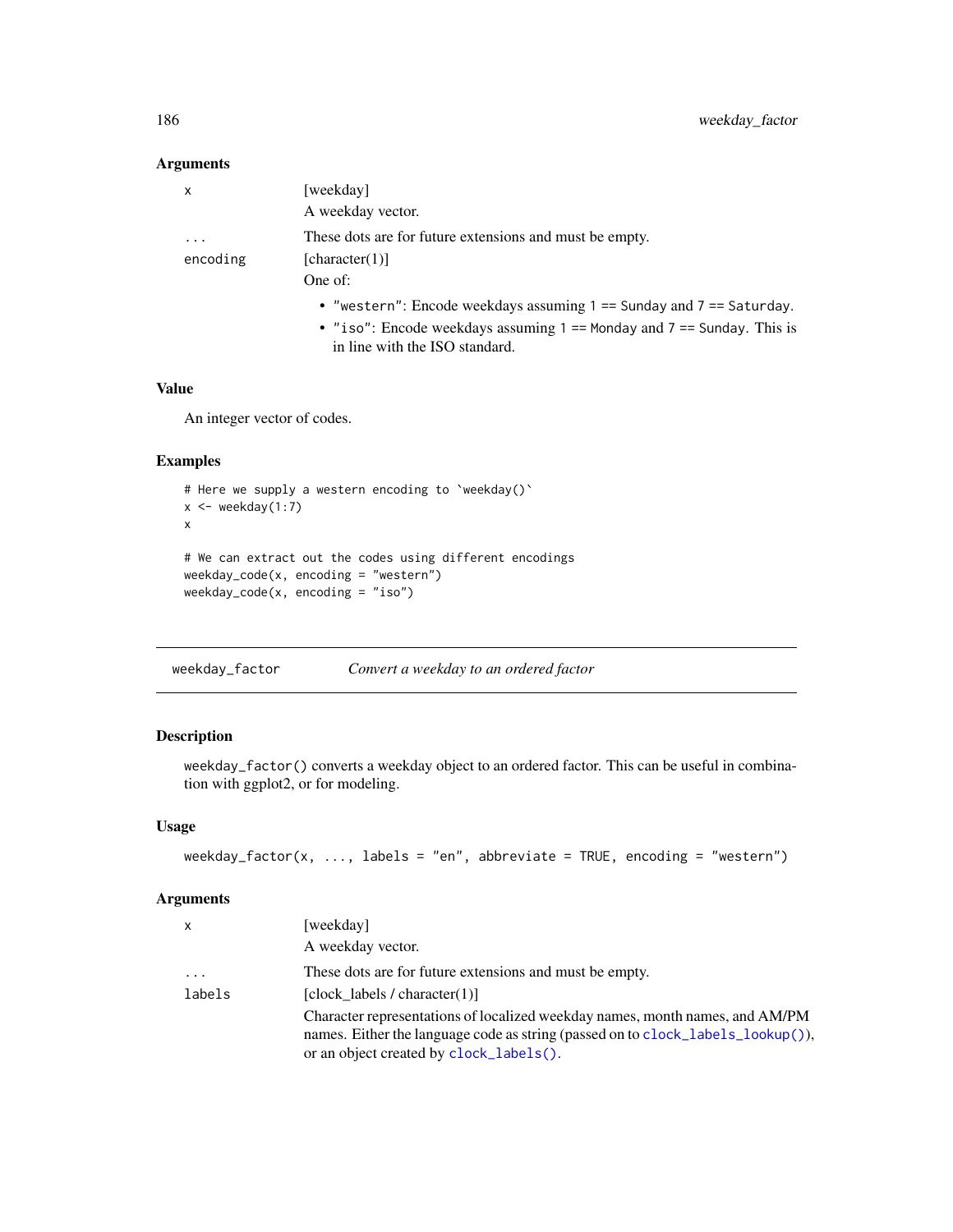| abbreviate | [logical(1)]                                                                                  |
|------------|-----------------------------------------------------------------------------------------------|
|            | If TRUE, the abbreviated weekday names from labels will be used.                              |
|            | If FALSE, the full weekday names from labels will be used.                                    |
| encoding   | [character(1)]                                                                                |
|            | One of:                                                                                       |
|            | • "western": Encode the weekdays as an ordered factor with levels from<br>Sunday -> Saturday. |
|            | • "iso": Encode the weekdays as an ordered factor with levels from Monday<br>-> Sunday.       |

An ordered factor representing the weekdays.

# Examples

```
x \leftarrow weekday(1:7)
# Default to Sunday -> Saturday
weekday_factor(x)
# ISO encoding is Monday -> Sunday
weekday_factor(x, encoding = "iso")
# With full names
weekday_factor(x, abbreviate = FALSE)
# Or a different language
weekday_factor(x, labels = "fr")
```
year-day-arithmetic *Arithmetic: year-day*

# Description

These are year-day methods for the [arithmetic generics.](#page-32-0)

• add\_years()

Notably, *you cannot add days to a year-day*. For day-based arithmetic, first convert to a time point with [as\\_naive\\_time\(\)](#page-18-0) or [as\\_sys\\_time\(\)](#page-19-0).

# Usage

```
## S3 method for class 'clock_year_day'
add\_years(x, n, ...)
```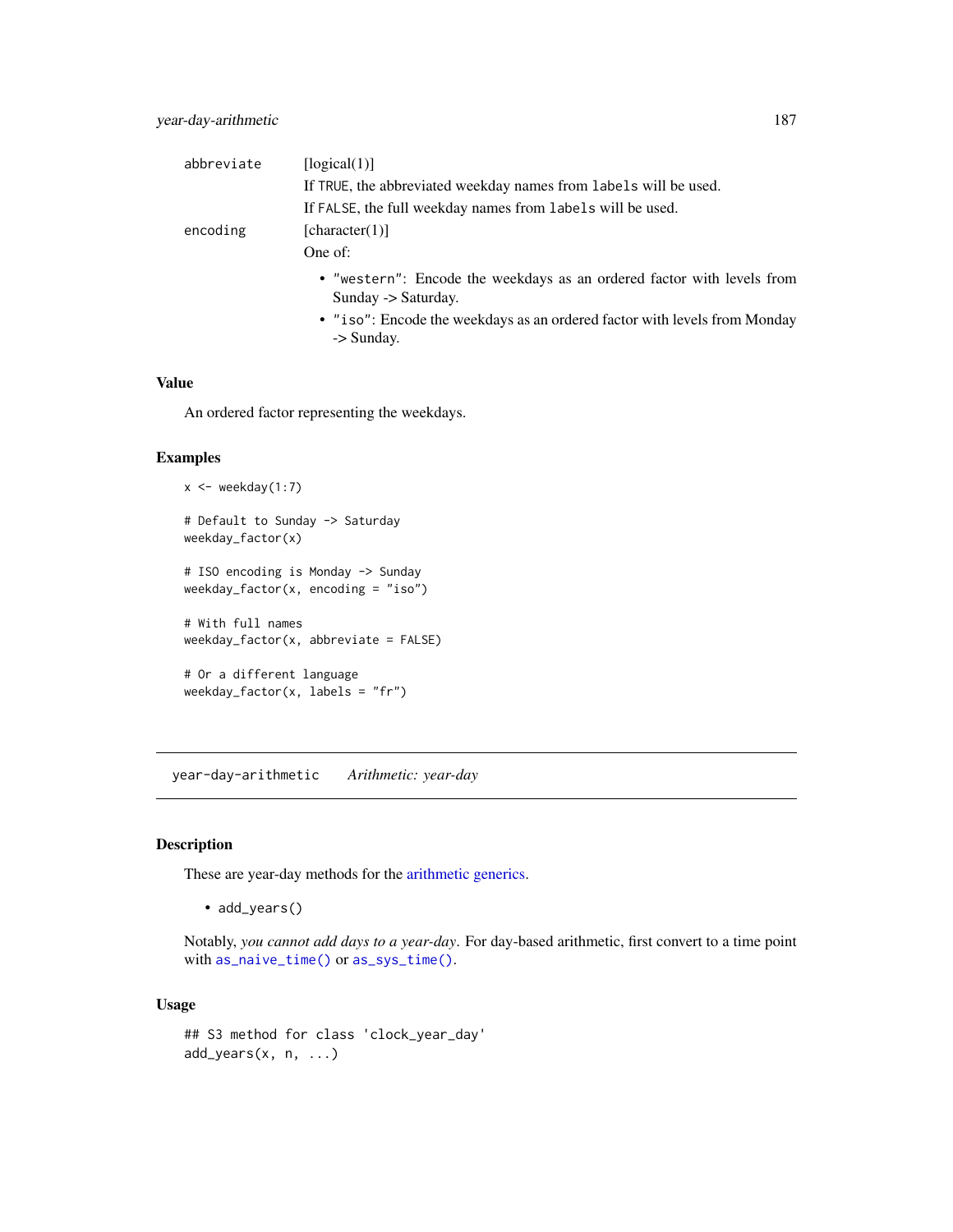## Arguments

| X         | [clock_year_day]                                                                                                                                                                                                                    |
|-----------|-------------------------------------------------------------------------------------------------------------------------------------------------------------------------------------------------------------------------------------|
|           | A year-day vector.                                                                                                                                                                                                                  |
| n         | [integer / clock_duration]                                                                                                                                                                                                          |
|           | An integer vector to be converted to a duration, or a duration corresponding to<br>the arithmetic function being used. This corresponds to the number of duration<br>units to add. n may be negative to subtract units of duration. |
| $\ddotsc$ | These dots are for future extensions and must be empty.                                                                                                                                                                             |

# Details

x and n are recycled against each other.

## Value

x after performing the arithmetic.

#### Examples

```
x <- year_day(2019, 10)
add_years(x, 1:5)
# A valid day in a leap year
y <- year_day(2020, 366)
y
# Adding 1 year to `y` generates an invalid date
y_plus <- add_years(y, 1)
y_plus
# Invalid dates are fine, as long as they are eventually resolved
# by either manually resolving, or by calling 'invalid_resolve()'
# Resolve by returning the previous / next valid moment in time
invalid_resolve(y_plus, invalid = "previous")
invalid_resolve(y_plus, invalid = "next")
# Manually resolve by setting to the last day of the year
invalid <- invalid_detect(y_plus)
y_plus[invalid] <- set_day(y_plus[invalid], "last")
y_plus
```
year-day-boundary *Boundaries: year-day*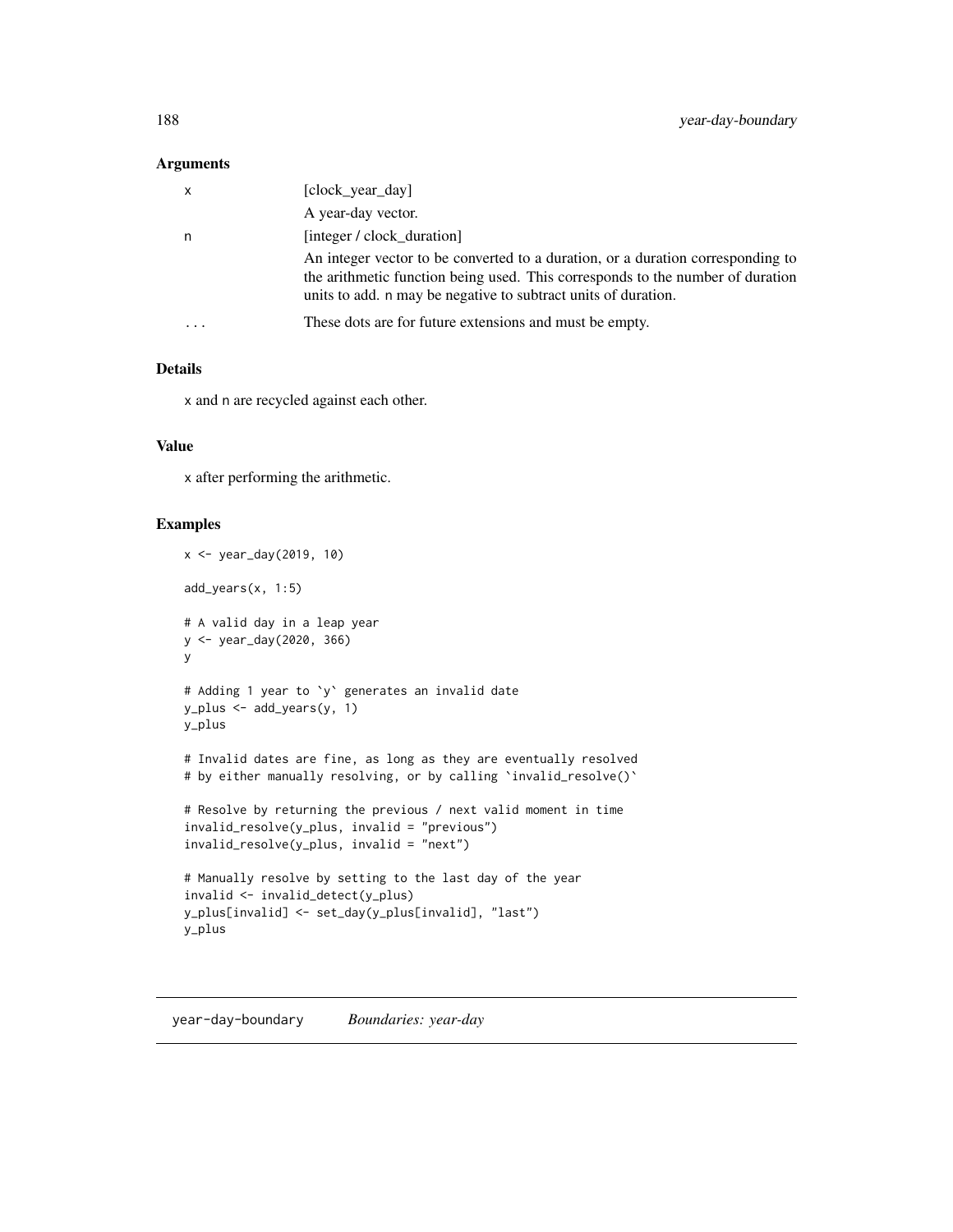# Description

This is a year-day method for the [calendar\\_start\(\)](#page-25-0) and [calendar\\_end\(\)](#page-25-0) generics. They adjust components of a calendar to the start or end of a specified precision.

#### Usage

```
## S3 method for class 'clock_year_day'
calendar_start(x, precision)
```

```
## S3 method for class 'clock_year_day'
calendar_end(x, precision)
```
# Arguments

| x         | [clock_year_day]   |
|-----------|--------------------|
|           | A year-day vector. |
| precision | [character(1)]     |
|           | One of:            |
|           | • "year"           |
|           | $\bullet$ "day"    |
|           | $\bullet$ "hour"   |
|           | • "minute"         |
|           | • "second"         |
|           | • "millisecond"    |
|           | • "microsecond"    |
|           | • "nanosecond"     |

## Value

x at the same precision, but with some components altered to be at the boundary value.

#### Examples

```
# Day precision
x <- year_day(2019:2020, 5)
x
# Compute the last day of the year
calendar_end(x, "year")
```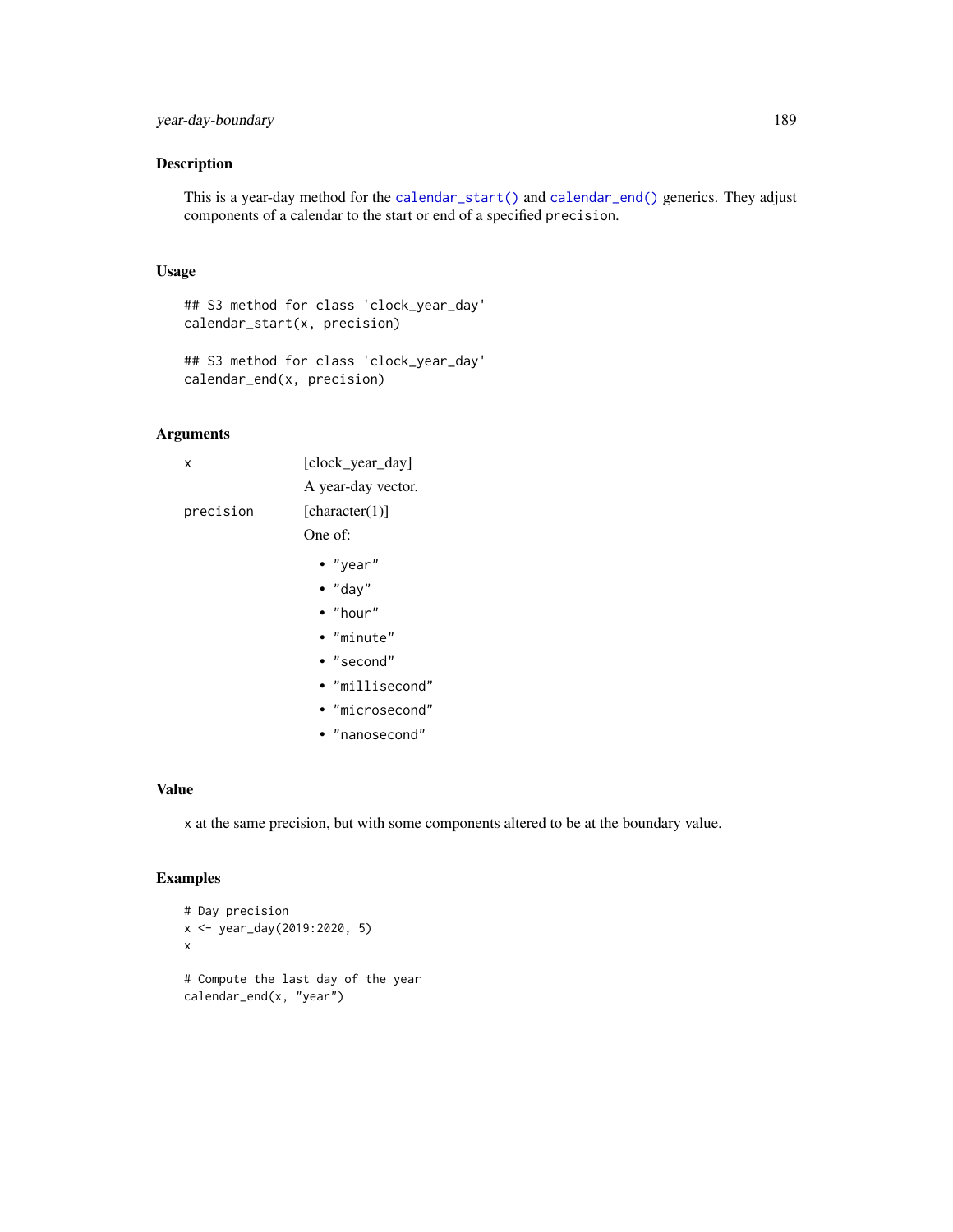year-day-count-between

*Counting: year-day*

## Description

This is a year-day method for the [calendar\\_count\\_between\(\)](#page-26-0) generic. It counts the number of precision units between start and end (i.e., the number of years).

## Usage

```
## S3 method for class 'clock_year_day'
calendar_count_between(start, end, precision, ..., n = 1L)
```
# Arguments

| start, end | [clock year day]                                                         |
|------------|--------------------------------------------------------------------------|
|            | A pair of year-day vectors. These will be recycled to their common size. |
| precision  | [character(1)]                                                           |
|            | One of:                                                                  |
|            | $\bullet$ "year"                                                         |
| $\ddots$ . | These dots are for future extensions and must be empty.                  |
| n          | [positive integer(1)]                                                    |
|            | A single positive integer specifying a multiple of precision to use.     |

# Value

An integer representing the number of precision units between start and end.

#### Examples

```
# Compute an individual's age in years
x <- year_day(2001, 100)
y <- year_day(2021, c(99, 101))
calendar_count_between(x, y, "year")
# Or in a whole number multiple of years
calendar_count_between(x, y, "year", n = 3)
```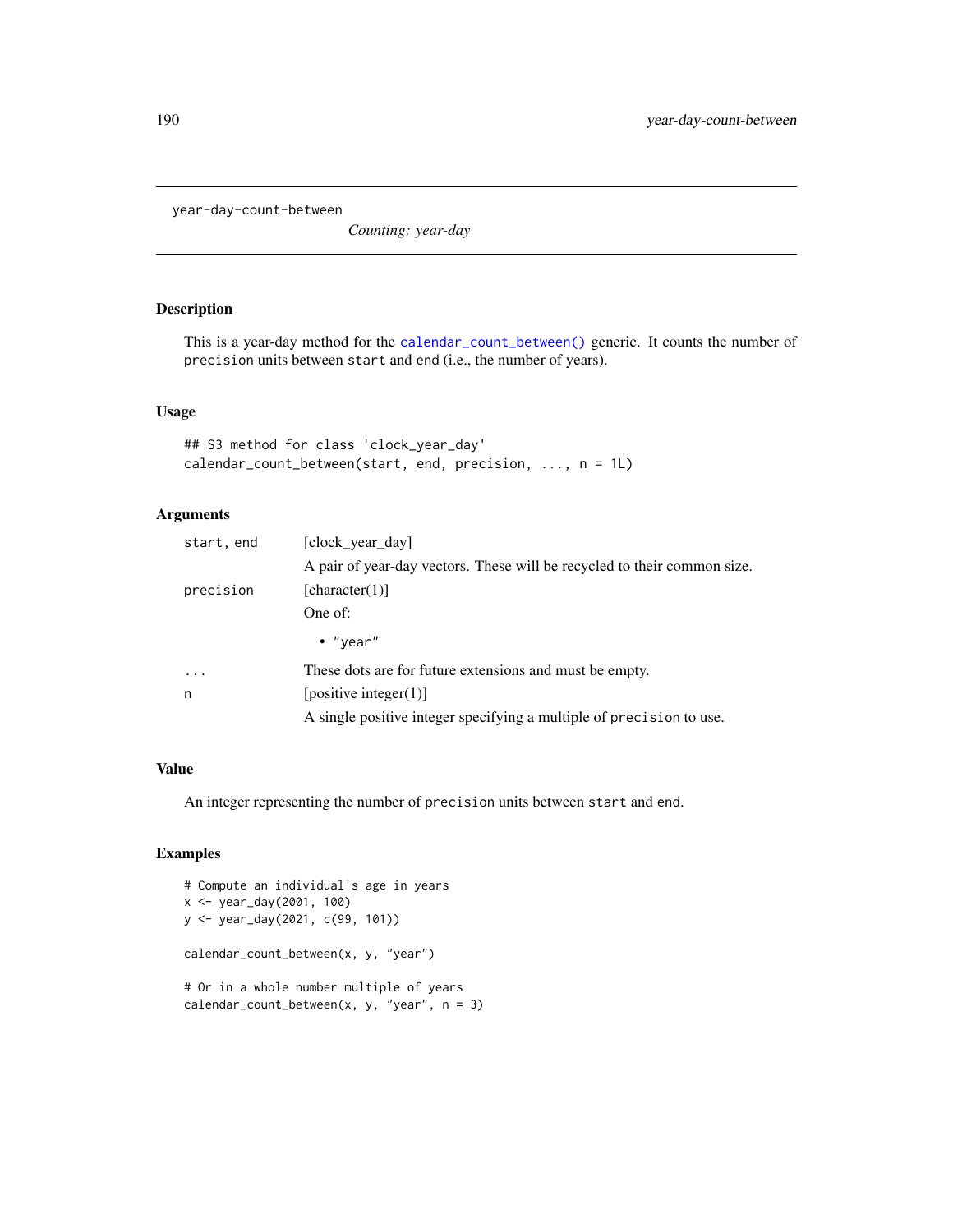year-day-getters *Getters: year-day*

#### Description

These are year-day methods for the [getter generics.](#page-36-0)

- get\_year() returns the Gregorian year.
- get\_day() returns the day of the year.
- There are sub-daily getters for extracting more precise components.

# Usage

```
## S3 method for class 'clock_year_day'
get_year(x)
## S3 method for class 'clock_year_day'
get_day(x)
## S3 method for class 'clock_year_day'
get_hour(x)
## S3 method for class 'clock_year_day'
```
get\_minute(x)

```
## S3 method for class 'clock_year_day'
get_second(x)
```
## S3 method for class 'clock\_year\_day' get\_millisecond(x)

## S3 method for class 'clock\_year\_day' get\_microsecond(x)

```
## S3 method for class 'clock_year_day'
get_nanosecond(x)
```
#### Arguments

| [clock_year_day]                      |
|---------------------------------------|
| A year-day to get the component from. |

#### Value

The component.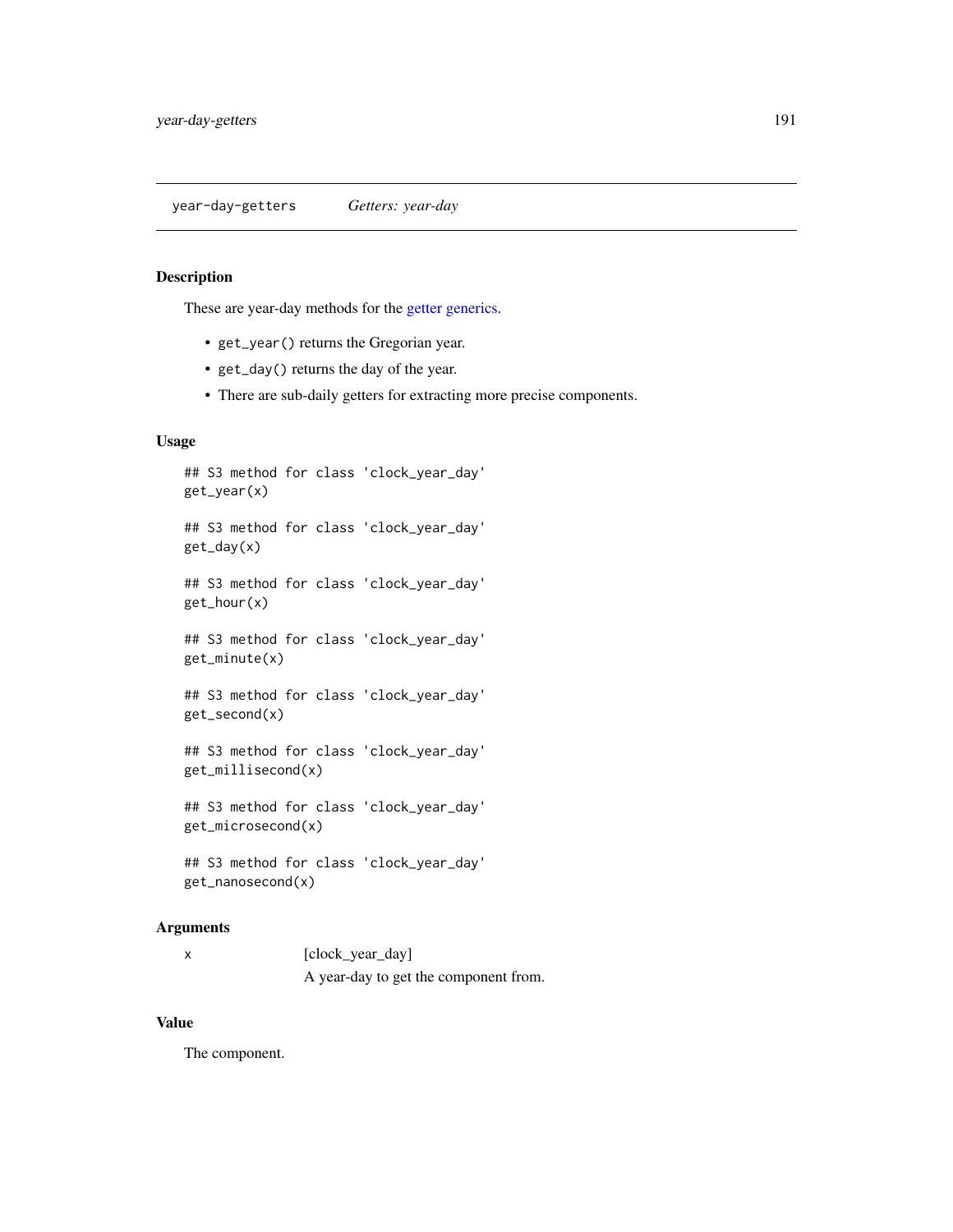# Examples

```
x <- year_day(2019, 101:105, 1, 20, 30)
get_day(x)
get_second(x)
# Cannot extract more precise components
y <- year_day(2019, 1)
try(get_hour(y))
# Cannot extract components that don't exist for this calendar
try(get_quarter(x))
```
year-day-group *Grouping: year-day*

# Description

This is a year-day method for the [calendar\\_group\(\)](#page-27-0) generic.

Grouping for a year-day object can be done at any precision, as long as x is at least as precise as precision.

# Usage

```
## S3 method for class 'clock_year_day'
calendar_group(x, precision, \dots, n = 1L)
```
#### Arguments

| X         | [clock_year_day]                                                     |
|-----------|----------------------------------------------------------------------|
|           | A year-day vector.                                                   |
| precision | [character(1)]                                                       |
|           | One of:                                                              |
|           | $\bullet$ "year"                                                     |
|           | $\bullet$ "day"                                                      |
|           | $\bullet$ "hour"                                                     |
|           | • "minute"                                                           |
|           | • "second"                                                           |
|           | • "millisecond"                                                      |
|           | • "microsecond"                                                      |
|           | • "nanosecond"                                                       |
| .         | These dots are for future extensions and must be empty.              |
| n         | [positive integer $(1)$ ]                                            |
|           | A single positive integer specifying a multiple of precision to use. |
|           |                                                                      |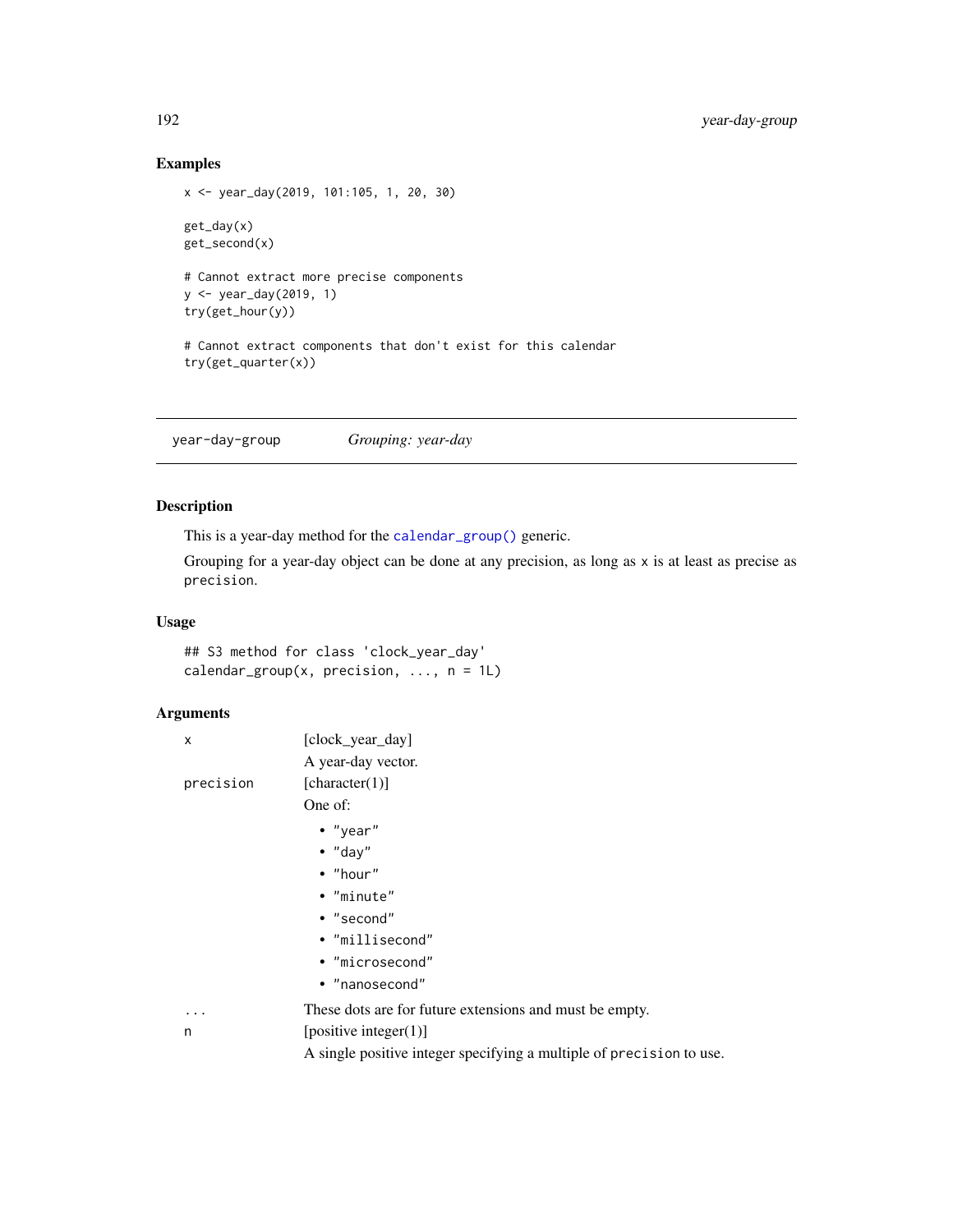# year-day-narrow 193

# Value

x grouped at the specified precision.

# Examples

```
x \le seq(as_naive_time(year_month_day(2019, 1, 1)), by = 5, length.out = 20)
x \leftarrow as\_year\_day(x)x
# Group by day of the current year
calendar_group(x, "day", n = 20)
```
year-day-narrow *Narrow: year-day*

# Description

This is a year-day method for the [calendar\\_narrow\(\)](#page-30-0) generic. It narrows a year-day vector to the specified precision.

## Usage

## S3 method for class 'clock\_year\_day' calendar\_narrow(x, precision)

# Arguments

| x         | [clock_year_day]<br>A year-day vector. |
|-----------|----------------------------------------|
| precision | [character(1)]                         |
|           | One of:                                |
|           | • "year"                               |
|           | $\bullet$ "day"                        |
|           | • "hour"                               |
|           | • "minute"                             |
|           | $\bullet$ "second"                     |
|           | • "millisecond"                        |
|           | • "microsecond"                        |
|           | • "nanosecond"                         |
|           |                                        |
| ^ יי      |                                        |

#### Value

x narrowed to the supplied precision.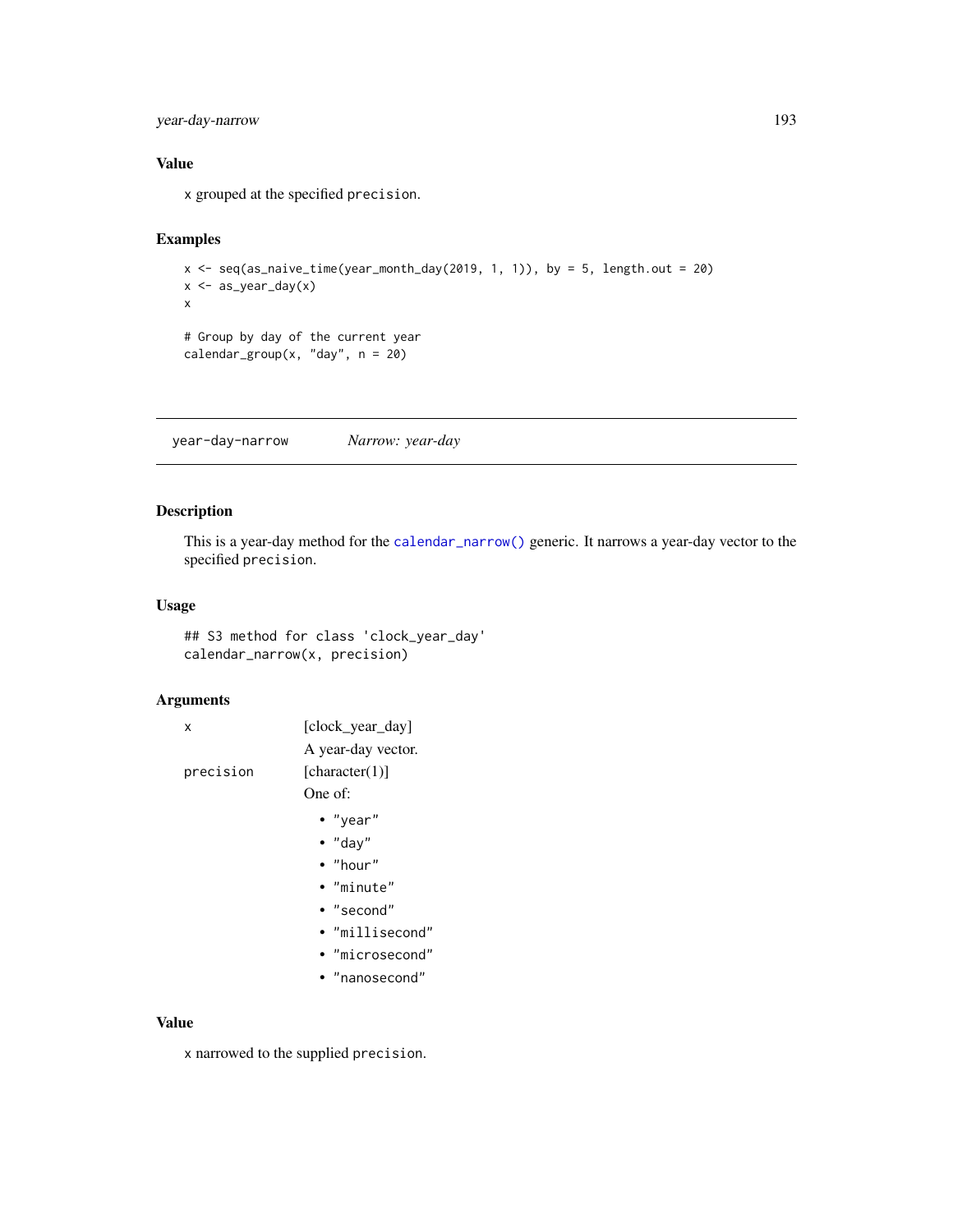#### Examples

```
# Hour precision
x <- year_day(2019, 3, 4)
x
# Narrowed to day precision
calendar_narrow(x, "day")
# Or year precision
calendar_narrow(x, "year")
# Subsecond precision can be narrowed to second precision
milli <- calendar_widen(x, "millisecond")
micro <- calendar_widen(x, "microsecond")
milli
micro
calendar_narrow(milli, "second")
calendar_narrow(micro, "second")
# But once you have "locked in" a subsecond precision, it can't be
# narrowed to another subsecond precision
try(calendar_narrow(micro, "millisecond"))
```
year-day-setters *Setters: year-day*

## Description

These are year-day methods for the [setter generics.](#page-39-0)

- set\_year() sets the Gregorian year.
- set\_day() sets the day of the year. Valid values are in the range of [1, 366].
- There are sub-daily setters for setting more precise components.

## Usage

```
## S3 method for class 'clock_year_day'
set_year(x, value, ...)
## S3 method for class 'clock_year_day'
set_day(x, value, ...)
## S3 method for class 'clock_year_day'
set_hour(x, value, ...)
## S3 method for class 'clock_year_day'
set_minute(x, value, ...)
```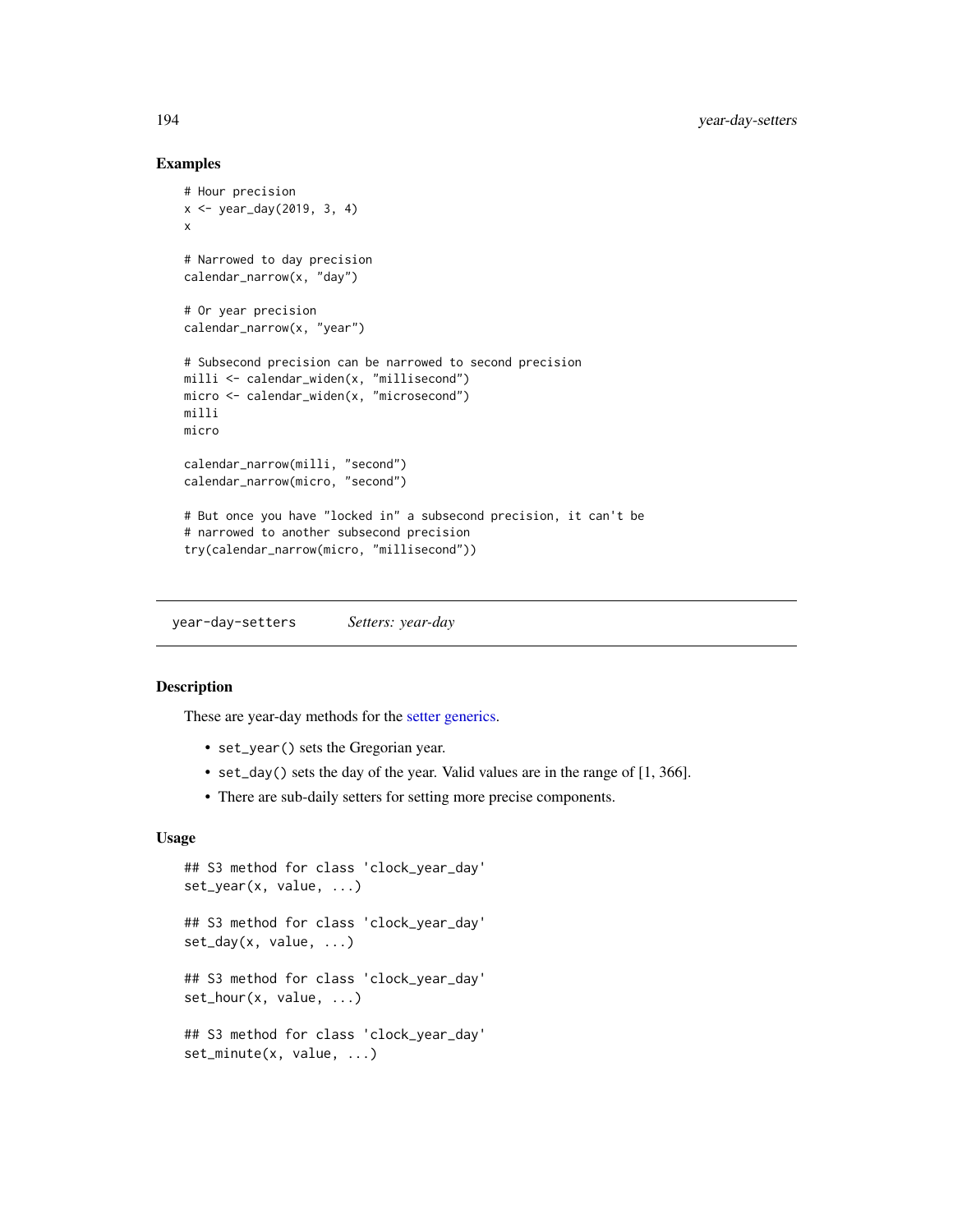```
## S3 method for class 'clock_year_day'
set_second(x, value, ...)
## S3 method for class 'clock_year_day'
set_millisecond(x, value, ...)
## S3 method for class 'clock_year_day'
set_microsecond(x, value, ...)
## S3 method for class 'clock_year_day'
set_nanosecond(x, value, ...)
```
# Arguments

| $\mathsf{x}$ | [clock year day]                                                                       |
|--------------|----------------------------------------------------------------------------------------|
|              | A year-day vector.                                                                     |
| value        | [integer / "last"]                                                                     |
|              | The value to set the component to.                                                     |
|              | For $set\_day()$ , this can also be "last" to set the day to the last day of the year. |
| $\cdots$     | These dots are for future extensions and must be empty.                                |

#### Value

x with the component set.

# Examples

```
x <- year_day(2019)
# Set the day
set_day(x, 12:14)
# Set to the "last" day of the year
set_day(x, "last")
# Set to an invalid day of the year
invalid \leq set_day(x, 366)
invalid
# Then resolve the invalid day by choosing the next valid day
invalid_resolve(invalid, invalid = "next")
```

```
# Cannot set a component two levels more precise than where you currently are
try(set_hour(x, 5))
```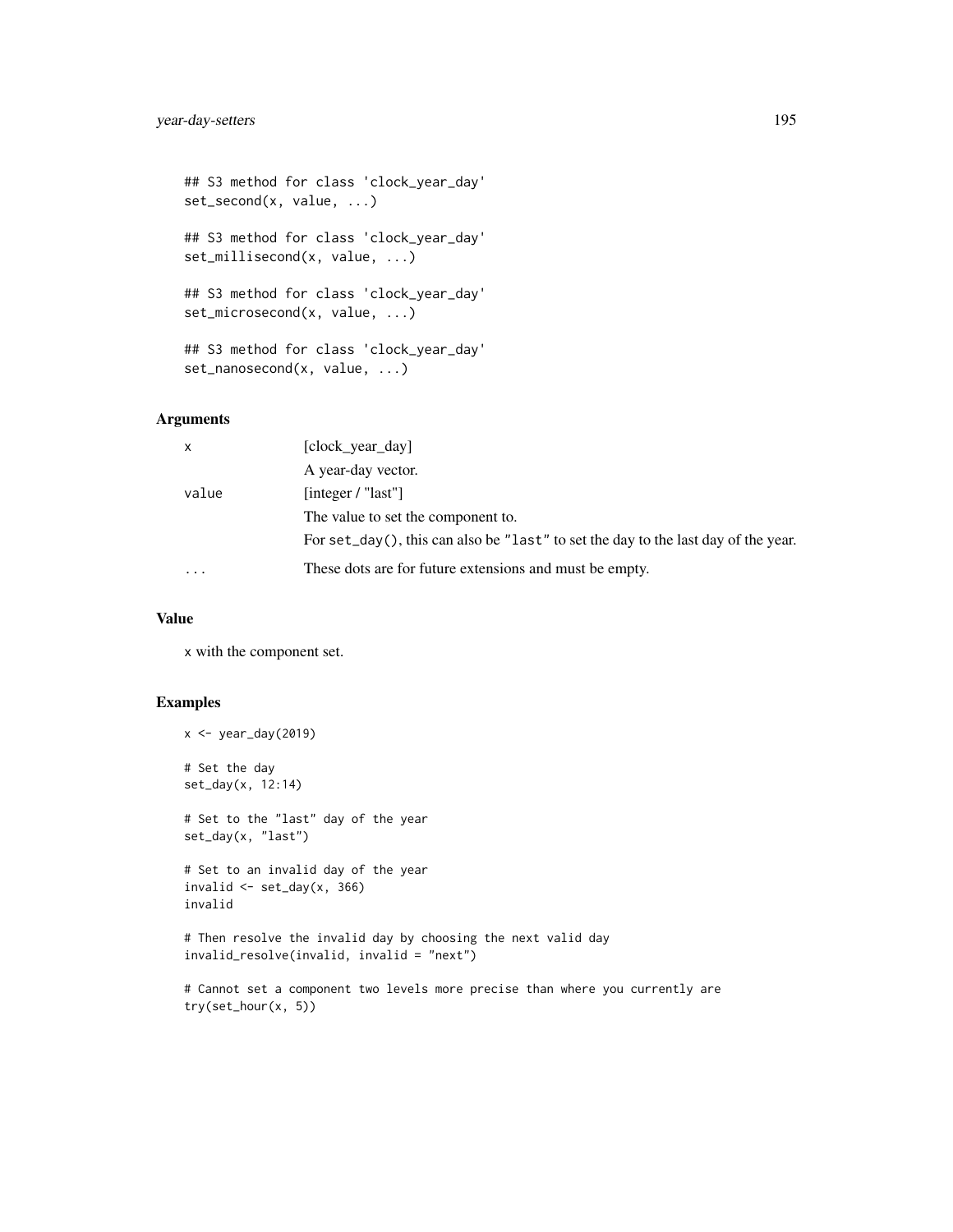year-day-widen *Widen: year-day*

#### Description

This is a year-day method for the [calendar\\_widen\(\)](#page-31-0) generic. It widens a year-day vector to the specified precision.

#### Usage

## S3 method for class 'clock\_year\_day' calendar\_widen(x, precision)

#### Arguments

x [clock\_year\_day] A year-day vector. precision [character(1)] One of: • "year" • "day" • "hour"

- "minute"
- "second"
- "millisecond"
- "microsecond"
- "nanosecond"

#### Value

x widened to the supplied precision.

# Examples

```
# Year precision
x \leftarrow \text{year\_day}(2019)x
# Widen to day precision
calendar_widen(x, "day")
# Or second precision
sec <- calendar_widen(x, "second")
sec
# Second precision can be widened to subsecond precision
milli <- calendar_widen(sec, "millisecond")
```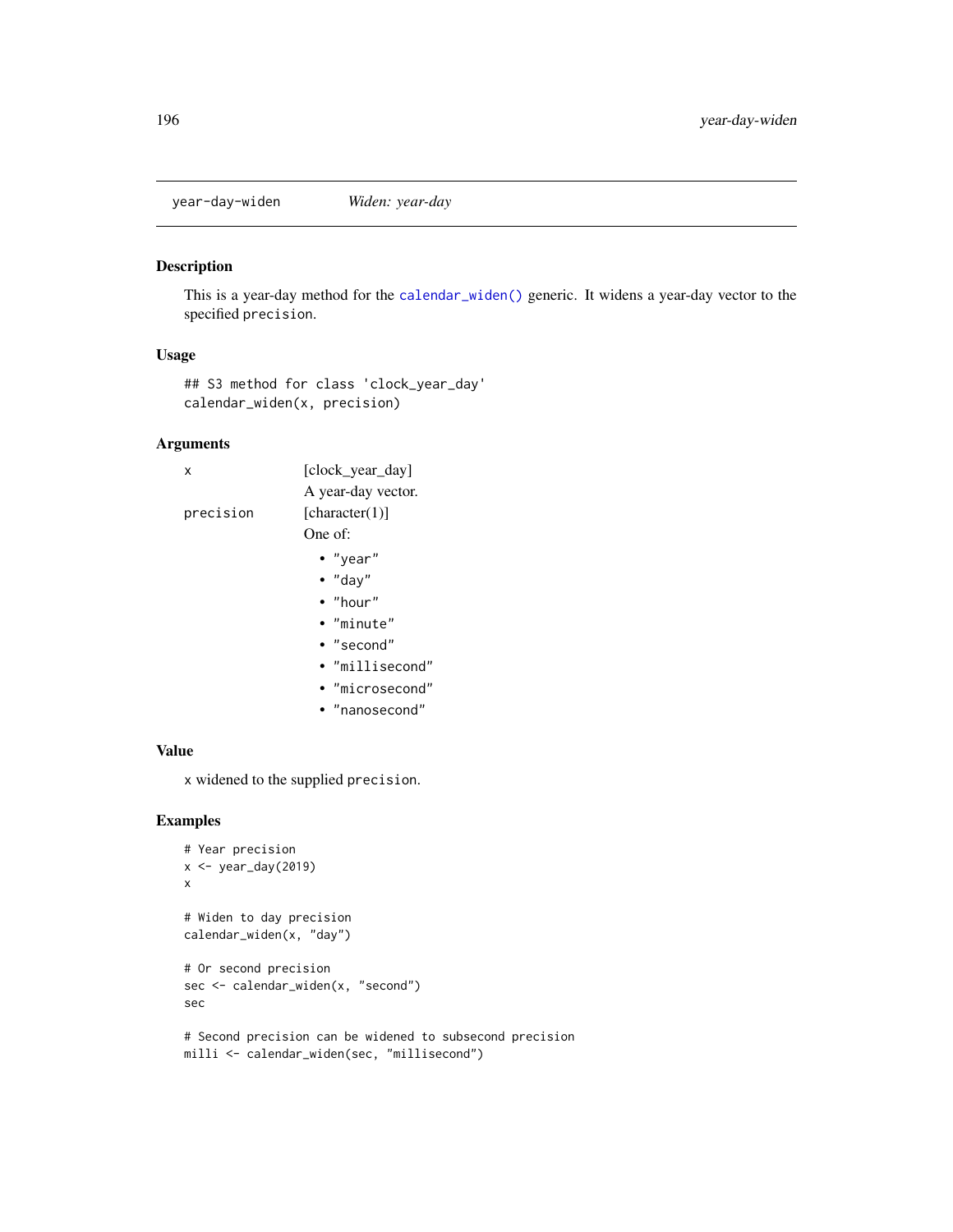year-month-day-arithmetic 197

```
micro <- calendar_widen(sec, "microsecond")
milli
micro
# But once you have "locked in" a subsecond precision, it can't
# be widened again
try(calendar_widen(milli, "microsecond"))
```

```
year-month-day-arithmetic
```
*Arithmetic: year-month-day*

# Description

These are year-month-day methods for the [arithmetic generics.](#page-32-0)

- add\_years()
- add\_quarters()
- add\_months()

Notably, *you cannot add days to a year-month-day*. For day-based arithmetic, first convert to a time point with [as\\_naive\\_time\(\)](#page-18-0) or [as\\_sys\\_time\(\)](#page-19-0).

## Usage

## S3 method for class 'clock\_year\_month\_day' add\_years(x, n, ...)

```
## S3 method for class 'clock_year_month_day'
add_quarters(x, n, ...)
```

```
## S3 method for class 'clock_year_month_day'
add\_months(x, n, ...)
```
#### **Arguments**

| $\mathsf{x}$ | [clock year month day]                                                                                                                                                                                                              |
|--------------|-------------------------------------------------------------------------------------------------------------------------------------------------------------------------------------------------------------------------------------|
|              | A year-month-day vector.                                                                                                                                                                                                            |
| n            | [integer / clock duration]                                                                                                                                                                                                          |
|              | An integer vector to be converted to a duration, or a duration corresponding to<br>the arithmetic function being used. This corresponds to the number of duration<br>units to add. n may be negative to subtract units of duration. |
|              | These dots are for future extensions and must be empty.                                                                                                                                                                             |

# Details

Adding a single quarter with add\_quarters() is equivalent to adding 3 months.

x and n are recycled against each other.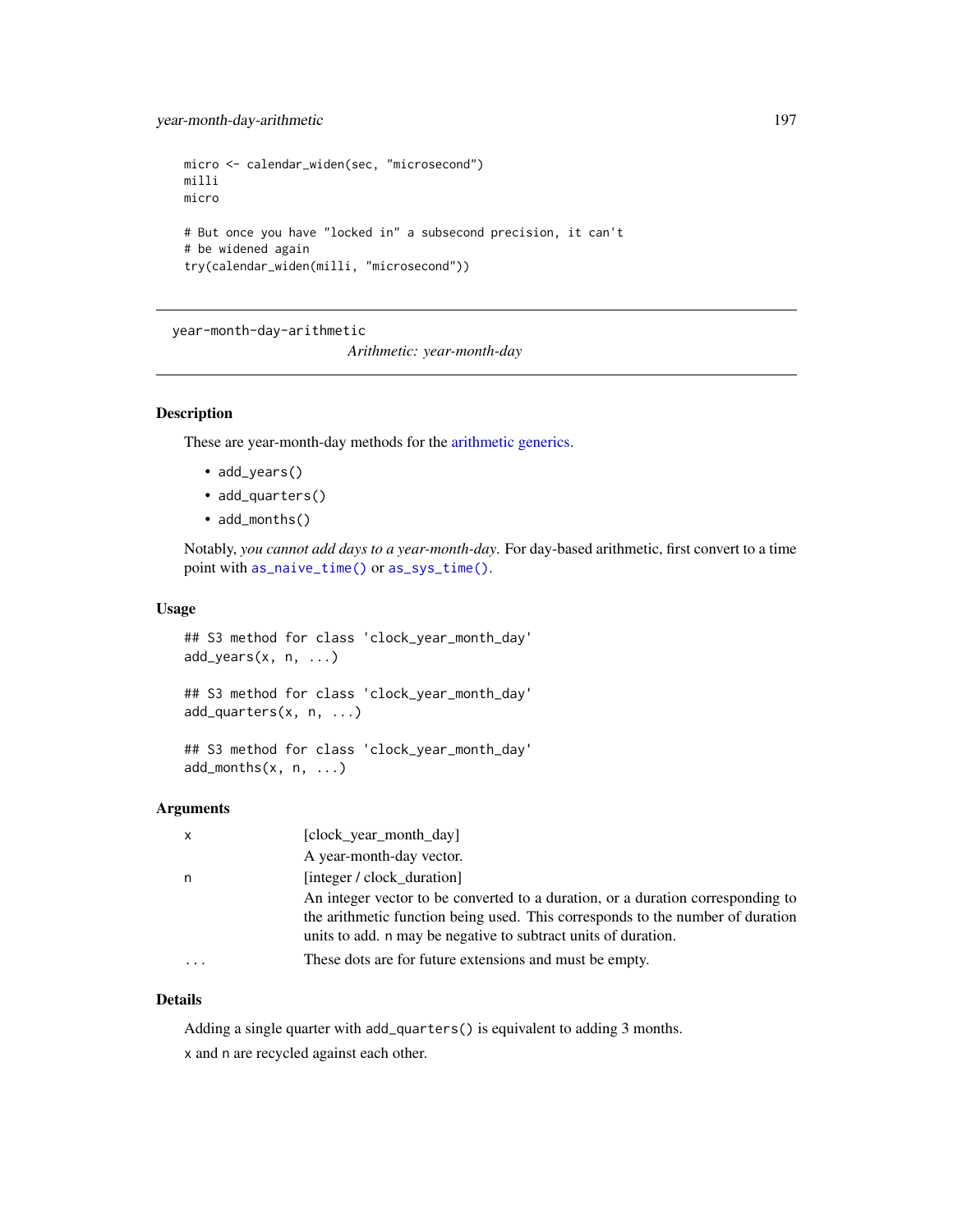x after performing the arithmetic.

## Examples

```
x <- year_month_day(2019, 1, 1)
add_years(x, 1:5)
y <- year_month_day(2019, 1, 31)
# Adding 1 month to `y` generates an invalid date
y_plus <- add_months(y, 1:2)
y_plus
# Invalid dates are fine, as long as they are eventually resolved
# by either manually resolving, or by calling 'invalid_resolve()'
# Resolve by returning the previous / next valid moment in time
invalid_resolve(y_plus, invalid = "previous")
invalid_resolve(y_plus, invalid = "next")
# Manually resolve by setting to the last day of the month
invalid <- invalid_detect(y_plus)
y_plus[invalid] <- set_day(y_plus[invalid], "last")
y_plus
```
year-month-day-boundary

*Boundaries: year-month-day*

# Description

This is a year-month-day method for the [calendar\\_start\(\)](#page-25-0) and [calendar\\_end\(\)](#page-25-0) generics. They adjust components of a calendar to the start or end of a specified precision.

#### Usage

```
## S3 method for class 'clock_year_month_day'
calendar_start(x, precision)
```

```
## S3 method for class 'clock_year_month_day'
calendar_end(x, precision)
```
#### Arguments

x [clock\_year\_month\_day] A year-month-day vector.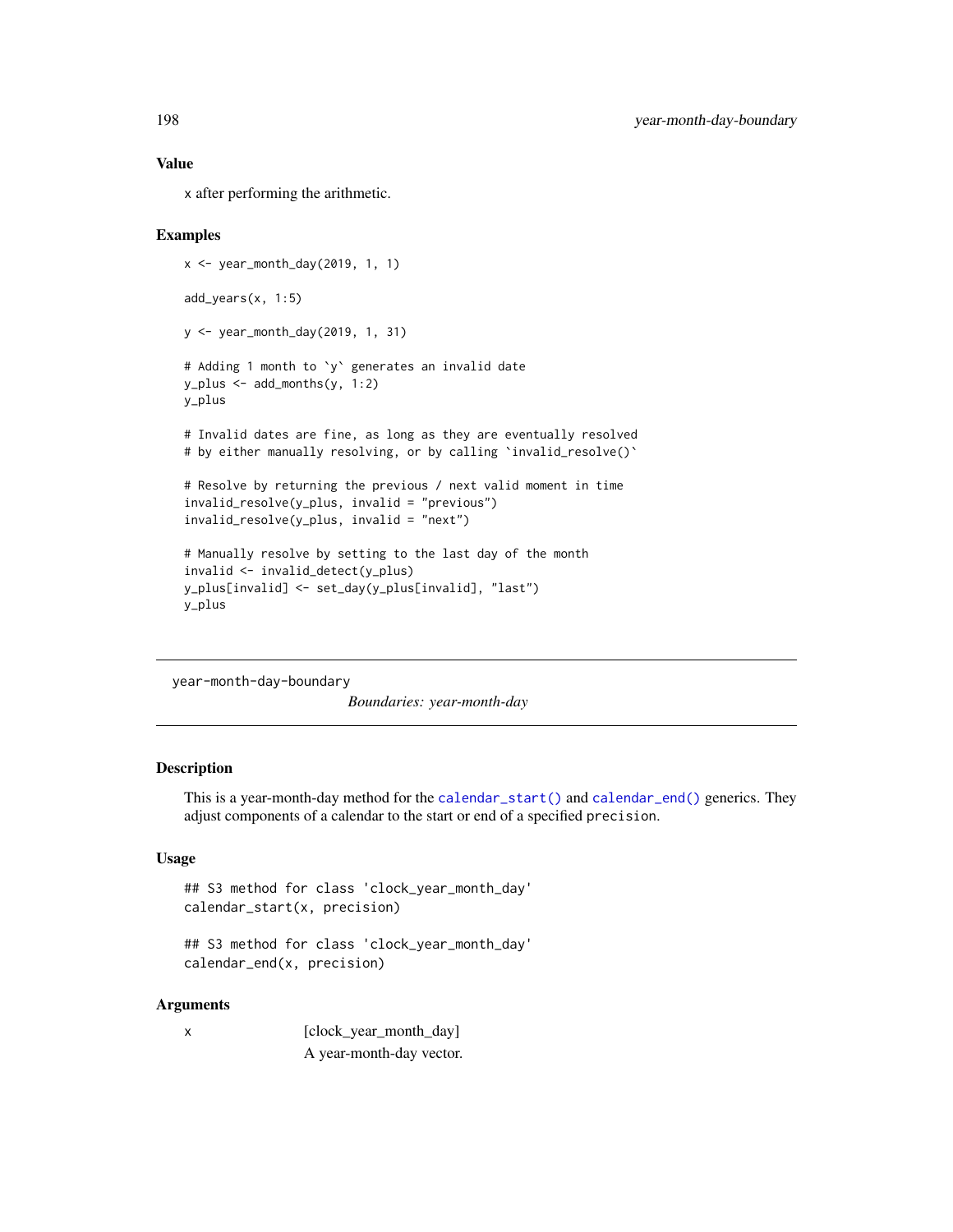```
precision [character(1)]
                One of:
                  • "year"
                  • "month"
                  • "day"
                  • "hour"
                  • "minute"
                  • "second"
                  • "millisecond"
                  • "microsecond"
                  • "nanosecond"
```
x at the same precision, but with some components altered to be at the boundary value.

#### Examples

```
# Hour precision
x <- year_month_day(2019, 2:4, 5, 6)
x
# Compute the start of the month
calendar_start(x, "month")
# Or the end of the month, notice that the hour value is adjusted as well
calendar_end(x, "month")
# Compare that with just setting the day of the month to `"last"`, which
# doesn't adjust any other components
set_day(x, "last")
# You can't compute the start / end at a more precise precision than
# the input is at
try(calendar_start(x, "second"))
```
year-month-day-count-between

*Counting: year-month-day*

# Description

This is a year-month-day method for the [calendar\\_count\\_between\(\)](#page-26-0) generic. It counts the number of precision units between start and end (i.e., the number of years or months).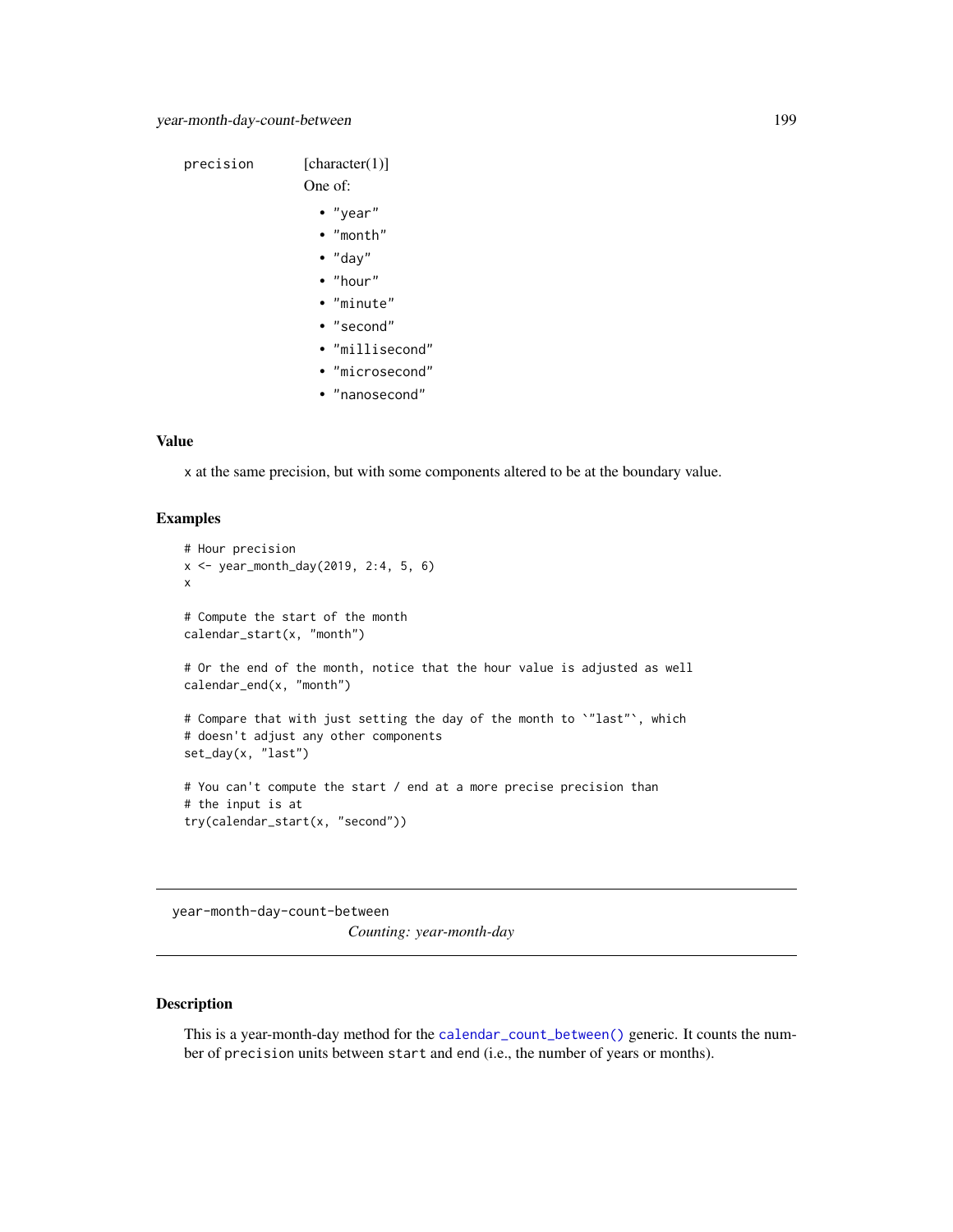# Usage

```
## S3 method for class 'clock_year_month_day'
calendar_count_between(start, end, precision, ..., n = 1L)
```
#### Arguments

| start, end | [clock year month day]                                                         |
|------------|--------------------------------------------------------------------------------|
|            | A pair of year-month-day vectors. These will be recycled to their common size. |
| precision  | [character(1)]                                                                 |
|            | One of:                                                                        |
|            | • "year"                                                                       |
|            | • "quarter"                                                                    |
|            | $\bullet$ "month"                                                              |
| $\cdots$   | These dots are for future extensions and must be empty.                        |
| n          | [positive integer(1)]                                                          |
|            | A single positive integer specifying a multiple of precision to use.           |
|            |                                                                                |

# Details

"quarter" is equivalent to "month" precision with n set to  $n \times 3L$ .

#### Value

An integer representing the number of precision units between start and end.

# Examples

```
# Compute an individual's age in years
x \leq - year_month_day(2001, 2, 4)
today <- year_month_day(2021, 11, 30)
calendar_count_between(x, today, "year")
# Compute the number of months between two dates, taking
# into account the day of the month and time of day
x <- year_month_day(2000, 4, 2, 5)
y <- year_month_day(2000, 7, c(1, 2, 2), c(3, 4, 6))
calendar_count_between(x, y, "month")
```
year-month-day-getters

*Getters: year-month-day*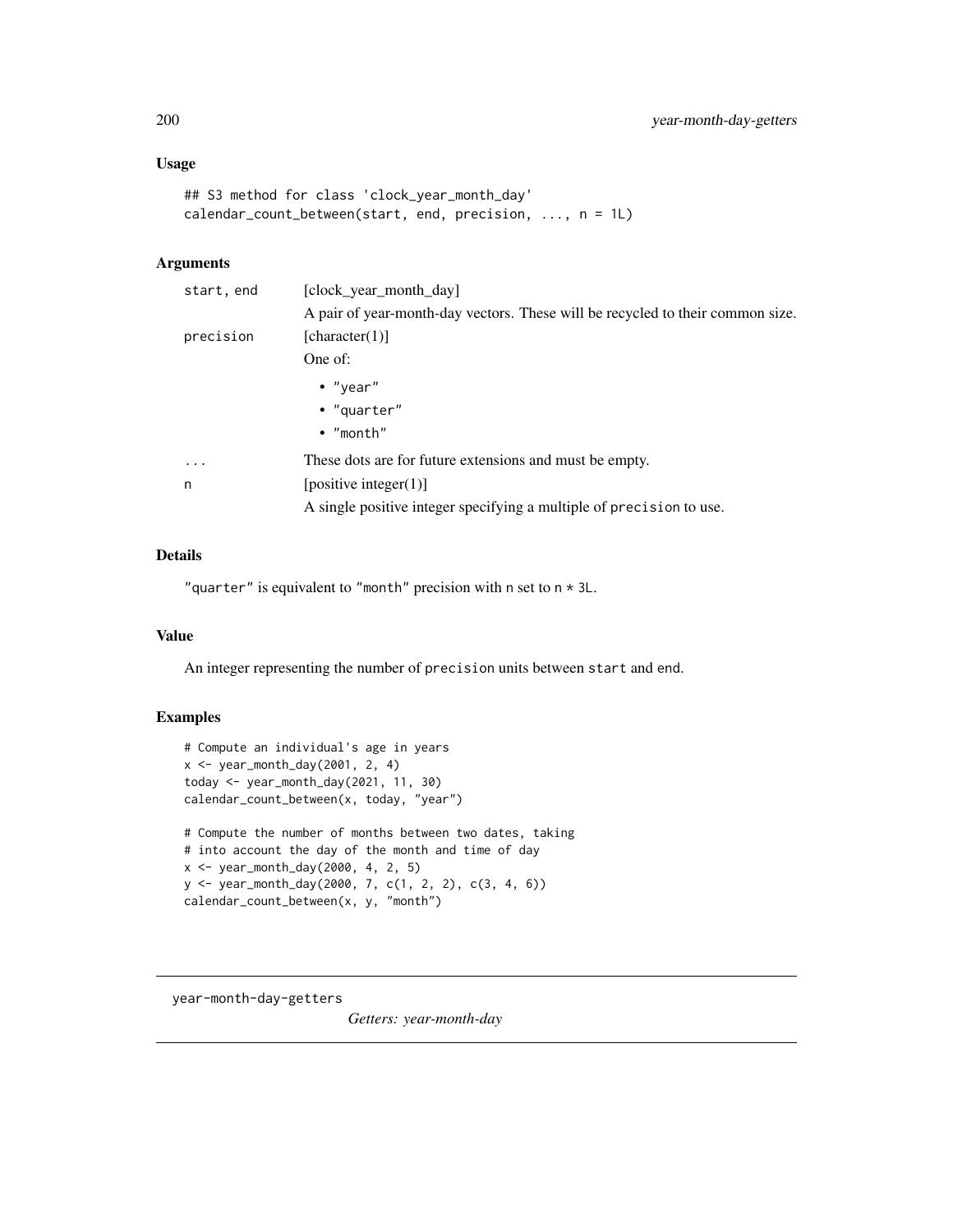## Description

These are year-month-day methods for the [getter generics.](#page-36-0)

- get\_year() returns the Gregorian year.
- get\_month() returns the month of the year.
- get\_day() returns the day of the month.
- There are sub-daily getters for extracting more precise components.

# Usage

```
## S3 method for class 'clock_year_month_day'
get_year(x)
## S3 method for class 'clock_year_month_day'
get_month(x)
## S3 method for class 'clock_year_month_day'
get_day(x)
## S3 method for class 'clock_year_month_day'
get_hour(x)
## S3 method for class 'clock_year_month_day'
get_minute(x)
## S3 method for class 'clock_year_month_day'
get_second(x)
## S3 method for class 'clock_year_month_day'
get_millisecond(x)
## S3 method for class 'clock_year_month_day'
get_microsecond(x)
## S3 method for class 'clock_year_month_day'
get_nanosecond(x)
```
#### Arguments

x [clock\_year\_month\_day] A year-month-day to get the component from.

## Value

The component.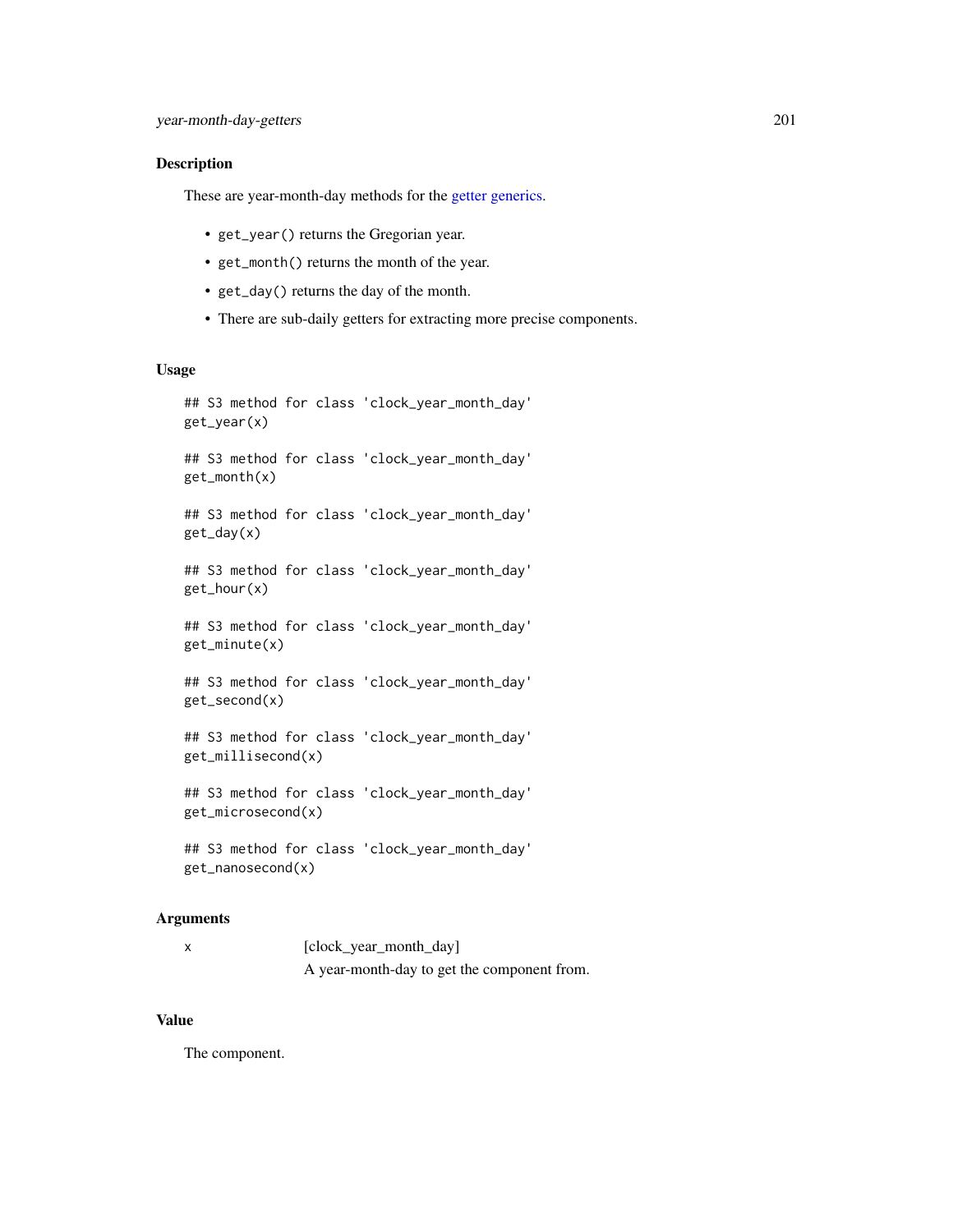# Examples

```
x <- year_month_day(2019, 1:3, 5:7, 1, 20, 30)
get_month(x)
get_day(x)
get_second(x)
# Cannot extract more precise components
y <- year_month_day(2019, 1)
try(get_day(y))
# Cannot extract components that don't exist for this calendar
try(get_quarter(x))
```
year-month-day-group *Grouping: year-month-day*

# Description

This is a year-month-day method for the [calendar\\_group\(\)](#page-27-0) generic.

Grouping for a year-month-day object can be done at any precision, as long as x is at least as precise as precision.

# Usage

## S3 method for class 'clock\_year\_month\_day' calendar\_group(x, precision, ...,  $n = 1L$ )

# Arguments

| X         | [clock_year_month_day]                                               |
|-----------|----------------------------------------------------------------------|
|           | A year-month-day vector.                                             |
| precision | [character(1)]                                                       |
|           | One of:                                                              |
|           | $\bullet$ "year"                                                     |
|           | $\bullet$ "month"                                                    |
|           | $\bullet$ "day"                                                      |
|           | $\bullet$ "hour"                                                     |
|           | • "minute"                                                           |
|           | • "second"                                                           |
|           | • "millisecond"                                                      |
|           | • "microsecond"                                                      |
|           | • "nanosecond"                                                       |
| $\cdots$  | These dots are for future extensions and must be empty.              |
| n         | [positive integer(1)]                                                |
|           | A single positive integer specifying a multiple of precision to use. |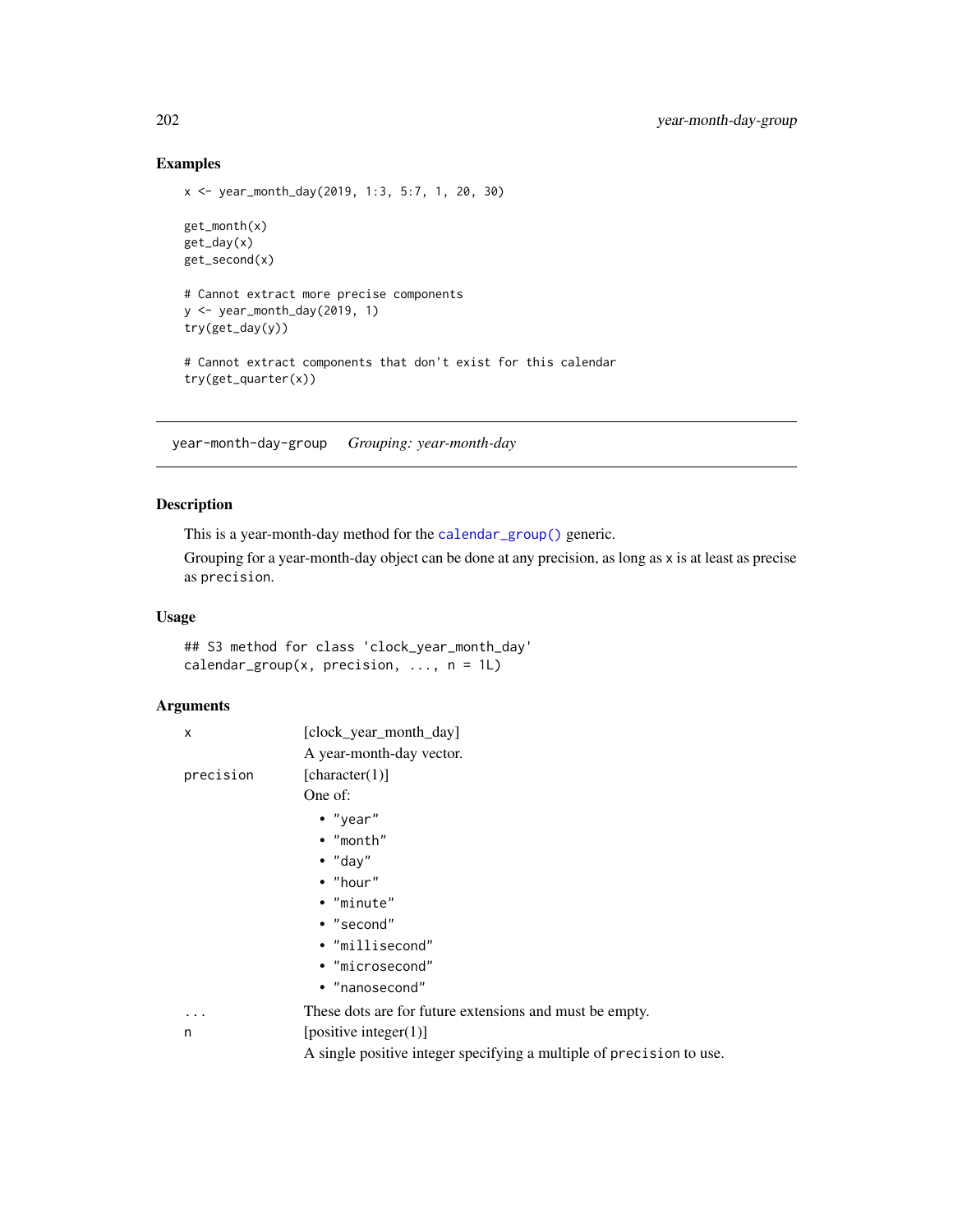```
year-month-day-narrow 203
```
x grouped at the specified precision.

#### Examples

```
steps <- duration_days(seq(0, 100, by = 5))
x <- year_month_day(2019, 1, 1)
x \leftarrow as\_naive\_time(x) + stepsx <- as_year_month_day(x)
x
# Group by a single month
calendar_group(x, "month")
# Or multiple months
calendar_group(x, "month", n = 2)
# Group 3 days of the month together
y <- year_month_day(2019, 1, 1:12)
calendar_group(y, "day", n = 3)
# Group by 5 nanosecond of the current second
z <- year_month_day(
  2019, 1, 2, 1, 5, 20, 1:20,
  subsecond_precision = "nanosecond"
)
calendar_group(z, "nanosecond", n = 5)
```
year-month-day-narrow *Narrow: year-month-day*

## Description

This is a year-month-day method for the [calendar\\_narrow\(\)](#page-30-0) generic. It narrows a year-month-day vector to the specified precision.

#### Usage

```
## S3 method for class 'clock_year_month_day'
calendar_narrow(x, precision)
```
## Arguments

| х         | [clock_year_month_day]   |
|-----------|--------------------------|
|           | A year-month-day vector. |
| precision | [character(1)]           |
|           | One of:                  |
|           | $\bullet$ "year"         |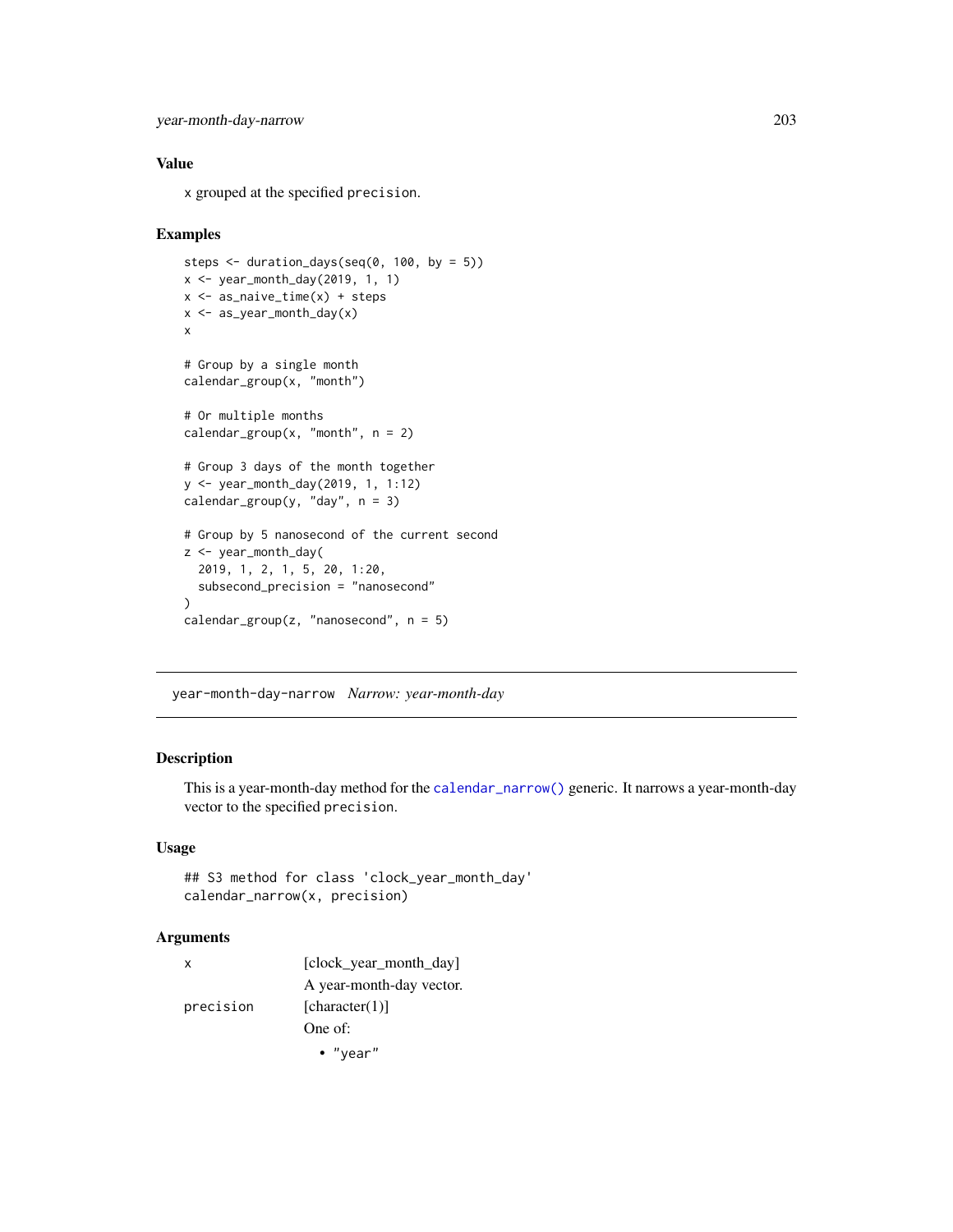- "month"
- "day"
- "hour"
- "minute"
- "second"
- "millisecond"
- "microsecond"
- "nanosecond"

x narrowed to the supplied precision.

#### Examples

```
# Hour precision
x <- year_month_day(2019, 1, 3, 4)
x
# Narrowed to day precision
calendar_narrow(x, "day")
# Or month precision
calendar_narrow(x, "month")
# Subsecond precision can be narrowed to second precision
milli <- calendar_widen(x, "millisecond")
micro <- calendar_widen(x, "microsecond")
milli
micro
calendar_narrow(milli, "second")
calendar_narrow(micro, "second")
# But once you have "locked in" a subsecond precision, it can't be
# narrowed to another subsecond precision
try(calendar_narrow(micro, "millisecond"))
```
year-month-day-setters

```
Setters: year-month-day
```
#### Description

These are year-month-day methods for the [setter generics.](#page-39-0)

- set\_year() sets the Gregorian year.
- set\_month() sets the month of the year. Valid values are in the range of [1, 12].
- set\_day() sets the day of the month. Valid values are in the range of [1, 31].
- There are sub-daily setters for setting more precise components.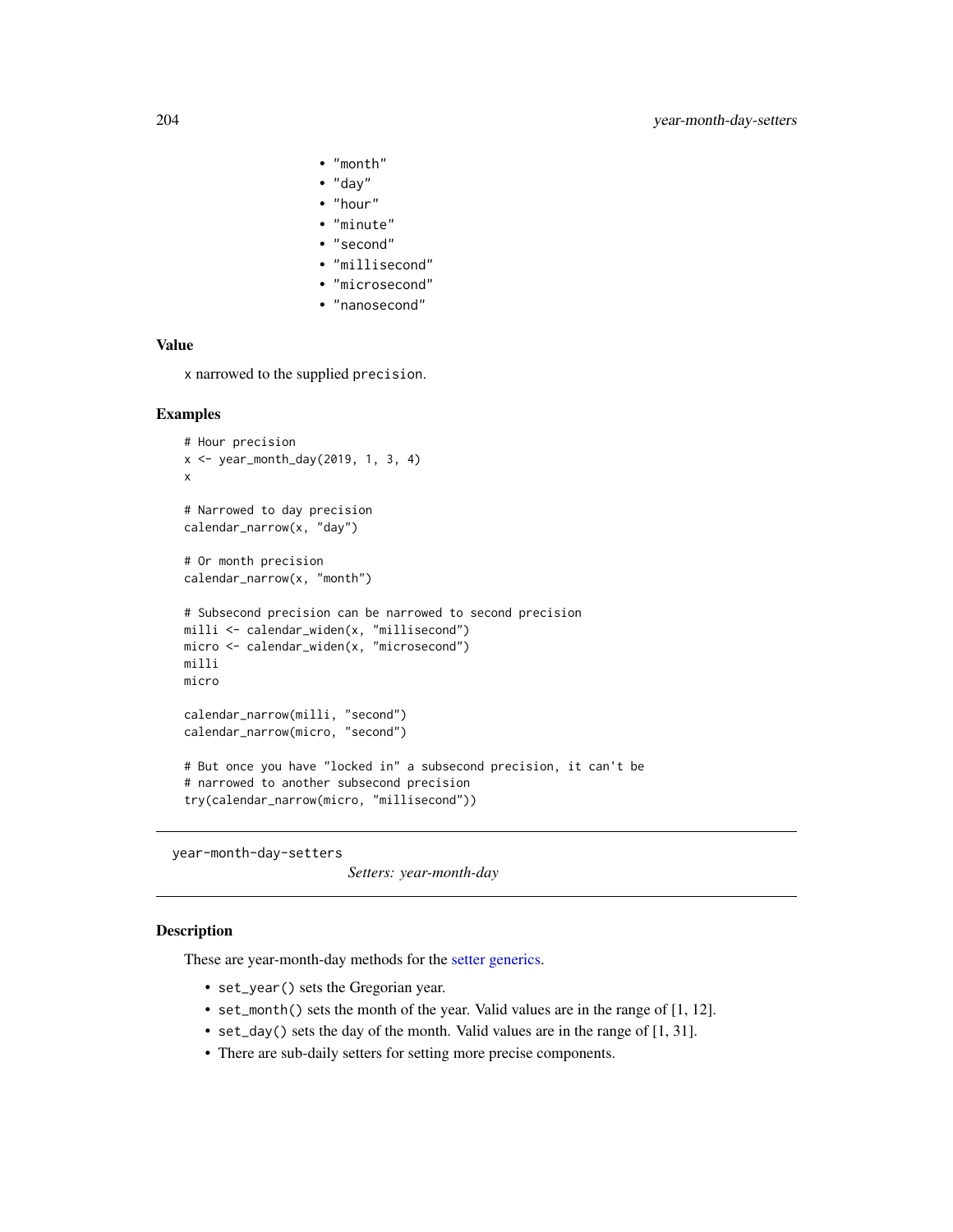#### Usage

```
## S3 method for class 'clock_year_month_day'
set_year(x, value, ...)
## S3 method for class 'clock_year_month_day'
set_month(x, value, ...)
## S3 method for class 'clock_year_month_day'
set_day(x, value, ...)
## S3 method for class 'clock_year_month_day'
set_hour(x, value, ...)
## S3 method for class 'clock_year_month_day'
set_minute(x, value, ...)
## S3 method for class 'clock_year_month_day'
set_second(x, value, ...)
## S3 method for class 'clock_year_month_day'
set_millisecond(x, value, ...)
## S3 method for class 'clock_year_month_day'
set_microsecond(x, value, ...)
## S3 method for class 'clock_year_month_day'
set_nanosecond(x, value, ...)
```
# Arguments

| x         | [clock_year_month_day]                                                                 |  |
|-----------|----------------------------------------------------------------------------------------|--|
|           | A year-month-day vector.                                                               |  |
| value     | [integer / "last"]                                                                     |  |
|           | The value to set the component to.                                                     |  |
|           | For set_day(), this can also be "last" to set the day to the last day of the<br>month. |  |
| $\ddotsc$ | These dots are for future extensions and must be empty.                                |  |

## Value

x with the component set.

## Examples

```
x \leftarrow \text{year\_month\_day}(2019, 1:3)# Set the day
set_day(x, 12:14)
```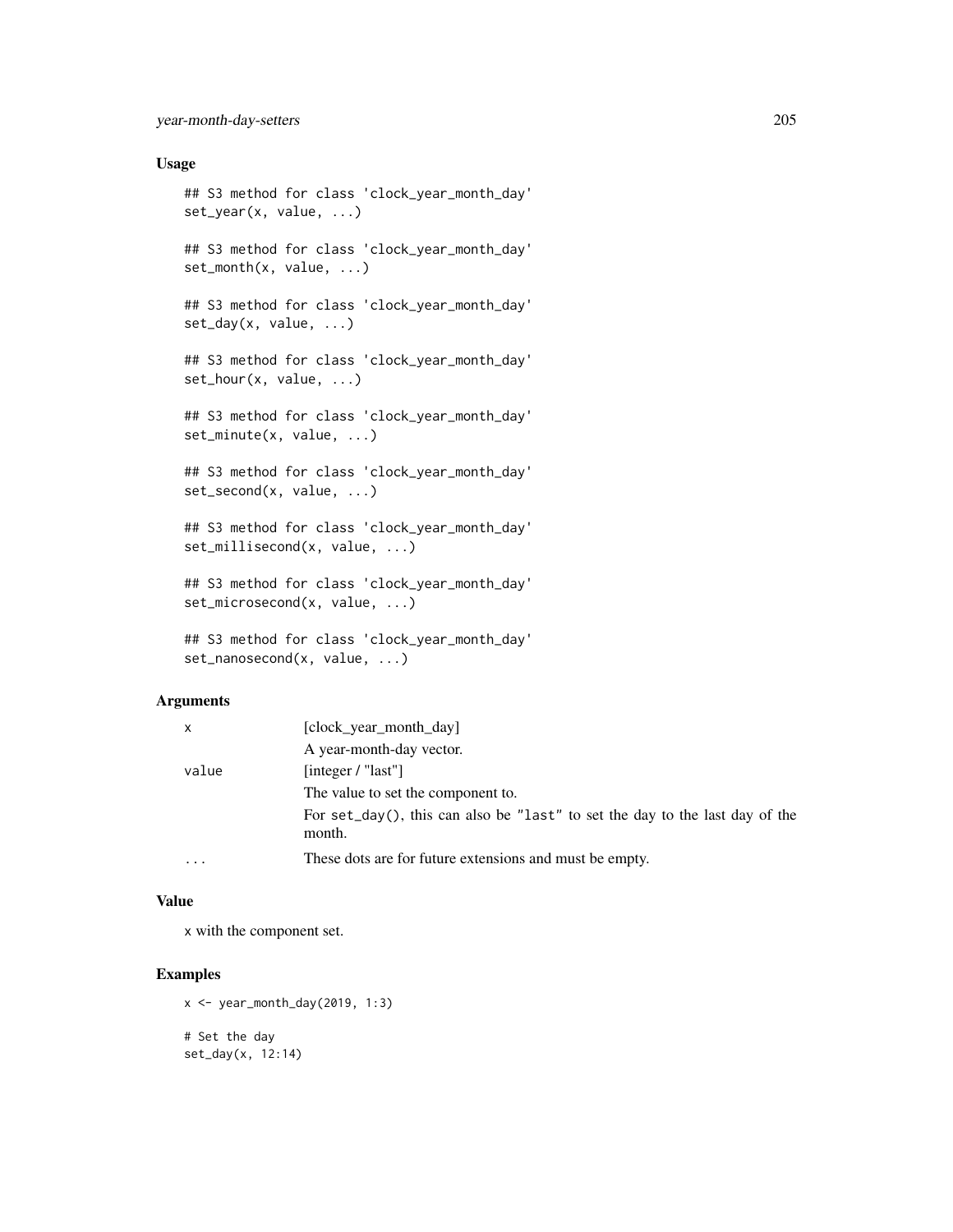```
# Set to the "last" day of the month
set_day(x, "last")
# Set to an invalid day of the month
invalid \leq set_day(x, 31)
invalid
# Then resolve the invalid day by choosing the next valid day
invalid_resolve(invalid, invalid = "next")
# Cannot set a component two levels more precise than where you currently are
try(set_hour(x, 5))
```
year-month-day-widen *Widen: year-month-day*

## Description

This is a year-month-day method for the [calendar\\_widen\(\)](#page-31-0) generic. It widens a year-month-day vector to the specified precision.

## Usage

## S3 method for class 'clock\_year\_month\_day' calendar\_widen(x, precision)

#### Arguments

| x         | [clock_year_month_day]   |
|-----------|--------------------------|
|           | A year-month-day vector. |
| precision | [character(1)]           |
|           | One of:                  |
|           | $\bullet$ "year"         |
|           | $\bullet$ "month"        |
|           | $\bullet$ "day"          |
|           | $\bullet$ "hour"         |
|           | $\bullet$ "minute"       |
|           | $\bullet$ "second"       |
|           | • "millisecond"          |
|           | • "microsecond"          |
|           | • "nanosecond"           |
|           |                          |
|           |                          |

# Value

x widened to the supplied precision.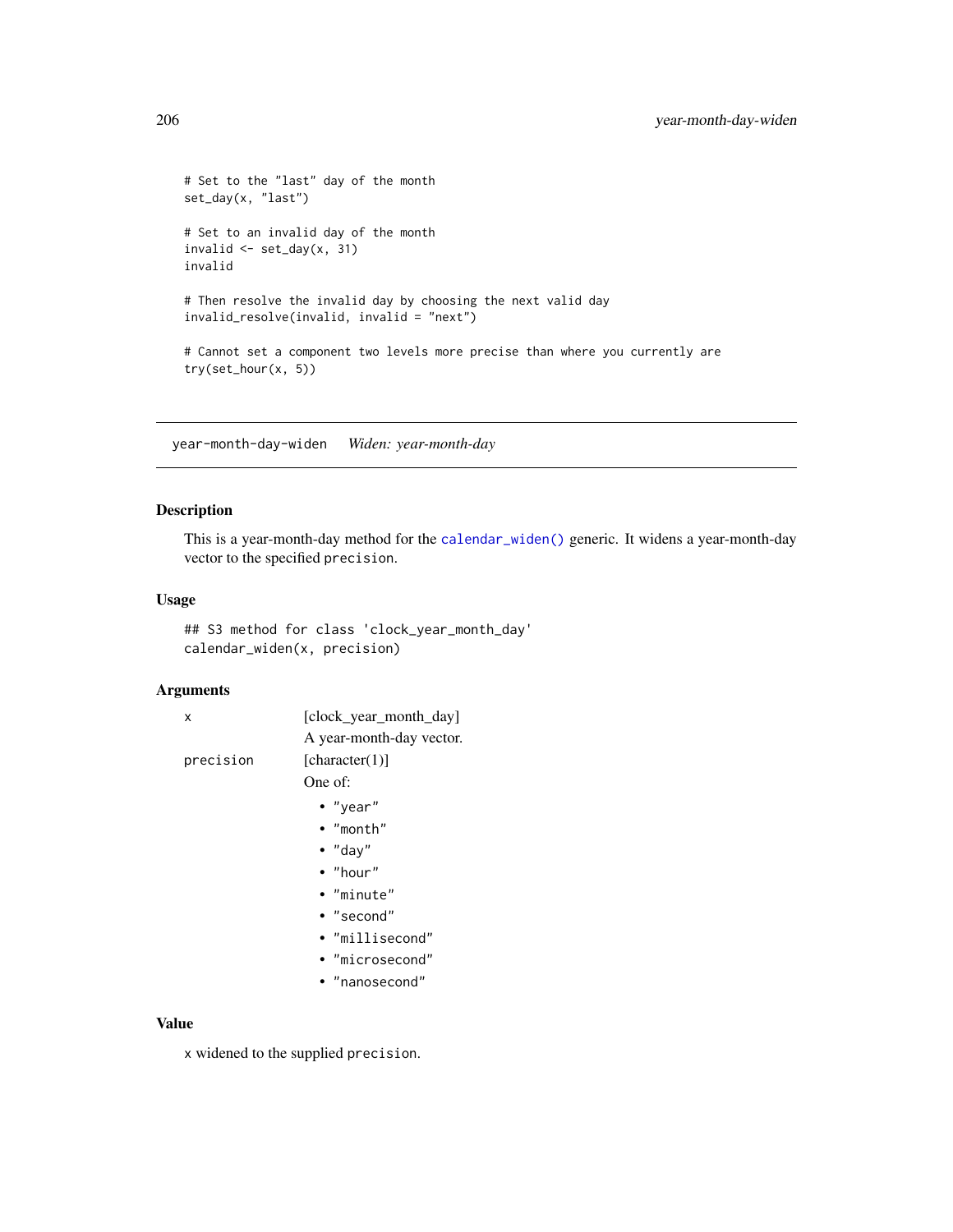#### Examples

```
# Month precision
x \leq - year_month_day(2019, 1)
x
# Widen to day precision
calendar_widen(x, "day")
# Or second precision
sec <- calendar_widen(x, "second")
sec
# Second precision can be widened to subsecond precision
milli <- calendar_widen(sec, "millisecond")
micro <- calendar_widen(sec, "microsecond")
milli
micro
# But once you have "locked in" a subsecond precision, it can't
# be widened again
try(calendar_widen(milli, "microsecond"))
```
year-month-weekday-arithmetic

*Arithmetic: year-month-weekday*

## Description

These are year-month-weekday methods for the [arithmetic generics.](#page-32-0)

- add\_years()
- add\_quarters()
- add\_months()

Notably, *you cannot add days to a year-month-weekday*. For day-based arithmetic, first convert to a time point with [as\\_naive\\_time\(\)](#page-18-0) or [as\\_sys\\_time\(\)](#page-19-0).

#### Usage

```
## S3 method for class 'clock_year_month_weekday'
add_years(x, n, ...)
## S3 method for class 'clock_year_month_weekday'
add_quarters(x, n, ...)
## S3 method for class 'clock_year_month_weekday'
add\_months(x, n, ...)
```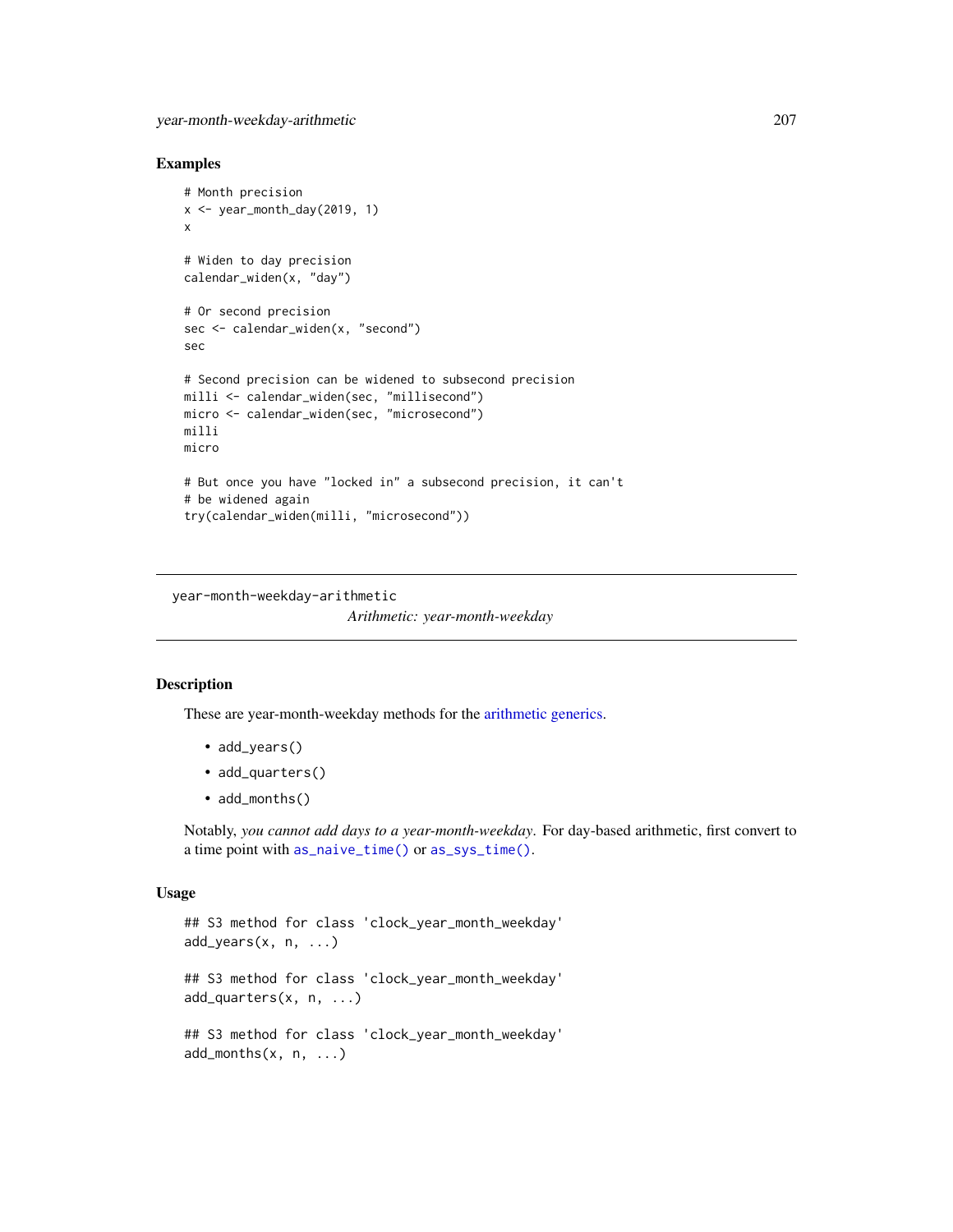#### Arguments

| $\boldsymbol{\mathsf{x}}$ | [clock_year_month_weekday]                                                                                                                                                                                                          |
|---------------------------|-------------------------------------------------------------------------------------------------------------------------------------------------------------------------------------------------------------------------------------|
|                           | A year-month-weekday vector.                                                                                                                                                                                                        |
| n                         | [integer / clock duration]                                                                                                                                                                                                          |
|                           | An integer vector to be converted to a duration, or a duration corresponding to<br>the arithmetic function being used. This corresponds to the number of duration<br>units to add. n may be negative to subtract units of duration. |
|                           | These dots are for future extensions and must be empty.                                                                                                                                                                             |

#### Details

Adding a single quarter with add\_quarters() is equivalent to adding 3 months.

x and n are recycled against each other.

#### Value

x after performing the arithmetic.

#### Examples

```
# 2nd Friday in January, 2019
x <- year_month_weekday(2019, 1, clock_weekdays$friday, 2)
x
add_months(x, 1:5)
# These don't necessarily correspond to the same day of the month
as_year_month_day(add_months(x, 1:5))
```
year-month-weekday-boundary

*Boundaries: year-month-weekday*

# Description

This is a year-month-weekday method for the [calendar\\_start\(\)](#page-25-0) and [calendar\\_end\(\)](#page-25-0) generics. They adjust components of a calendar to the start or end of a specified precision.

This method is restricted to only "year" and "month" precisions, and x can't be more precise than month precision. Computing the "start" of a day precision year-month-weekday object isn't defined because a year-month-weekday with day  $= 1$ , index  $= 1$  doesn't necessarily occur earlier (chronologically) than day  $= 2$ , index  $= 1$ . Because of these restrictions, this method isn't particularly useful, but is included for completeness.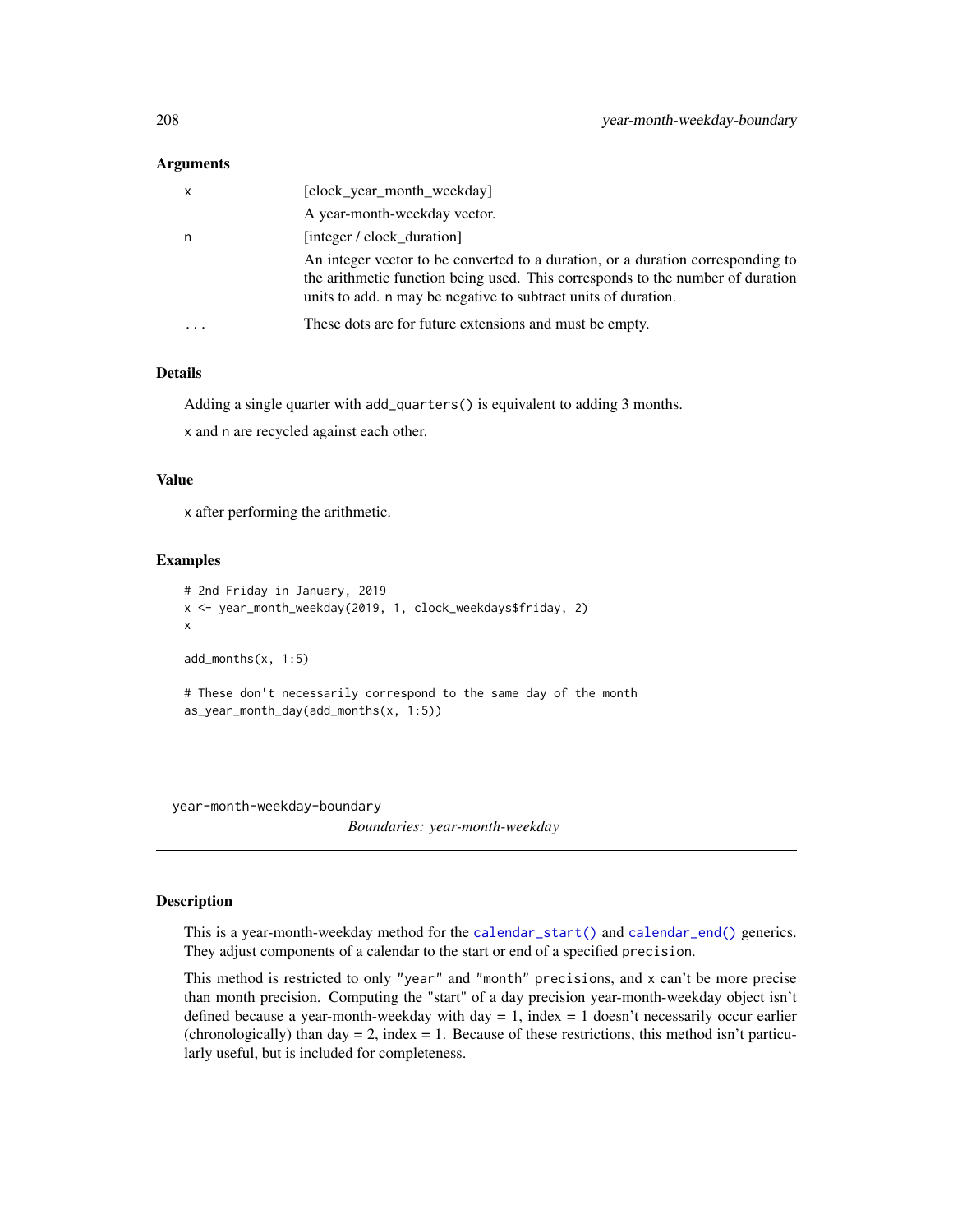# Usage

```
## S3 method for class 'clock_year_month_weekday'
calendar_start(x, precision)
## S3 method for class 'clock_year_month_weekday'
```
calendar\_end(x, precision)

## Arguments

| x         | [clock year month weekday]   |
|-----------|------------------------------|
|           | A year-month-weekday vector. |
| precision | [character(1)]               |
|           | One of:                      |
|           | $\cdot$ "year"               |
|           | $\bullet$ "month"            |

#### Value

x at the same precision, but with some components altered to be at the boundary value.

#### Examples

```
# Month precision
x <- year_month_weekday(2019, 1:5)
x
# Compute the last month of the year
calendar_end(x, "year")
```
year-month-weekday-count-between *Counting: year-month-weekday*

## Description

This is a year-month-weekday method for the [calendar\\_count\\_between\(\)](#page-26-0) generic. It counts the number of precision units between start and end (i.e., the number of years or months).

# Usage

```
## S3 method for class 'clock_year_month_weekday'
calendar_count_between(start, end, precision, ..., n = 1L)
```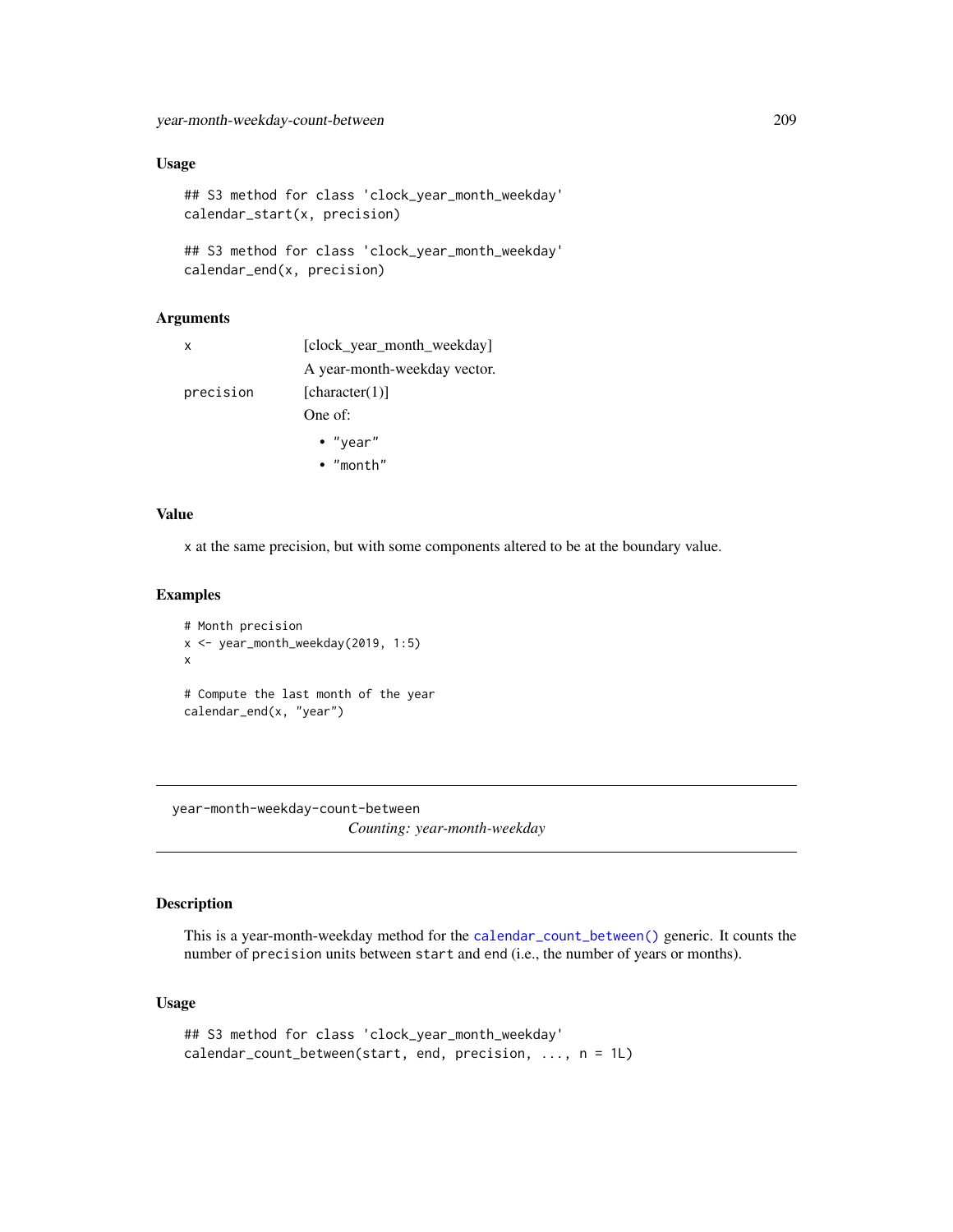# Arguments

| start, end | [clock_year_month_weekday]                                                            |
|------------|---------------------------------------------------------------------------------------|
|            | A pair of year-month-weekday vectors. These will be recycled to their common<br>size. |
| precision  | [character(1)]                                                                        |
|            | One of:                                                                               |
|            | $\bullet$ "year"                                                                      |
|            | • "quarter"                                                                           |
|            | $\bullet$ "month"                                                                     |
| $\ddotsc$  | These dots are for future extensions and must be empty.                               |
| n          | [positive integer(1)]                                                                 |
|            | A single positive integer specifying a multiple of precision to use.                  |

#### Details

Remember that year-month-weekday is not comparable when it is "day" precision or finer, so this method is only defined for "year" and "month" precision year-month-weekday objects.

"quarter" is equivalent to "month" precision with n set to  $n \times 3L$ .

# Value

An integer representing the number of precision units between start and end.

# Examples

```
# Compute the number of months between two dates
x <- year_month_weekday(2001, 2)
y <- year_month_weekday(2021, c(1, 3))
calendar_count_between(x, y, "month")
# Remember that day precision or finer year-month-weekday objects
# are not comparable, so this won't work
x <- year_month_weekday(2001, 2, 1, 1)
try(calendar_count_between(x, x, "month"))
```
year-month-weekday-getters

*Getters: year-month-weekday*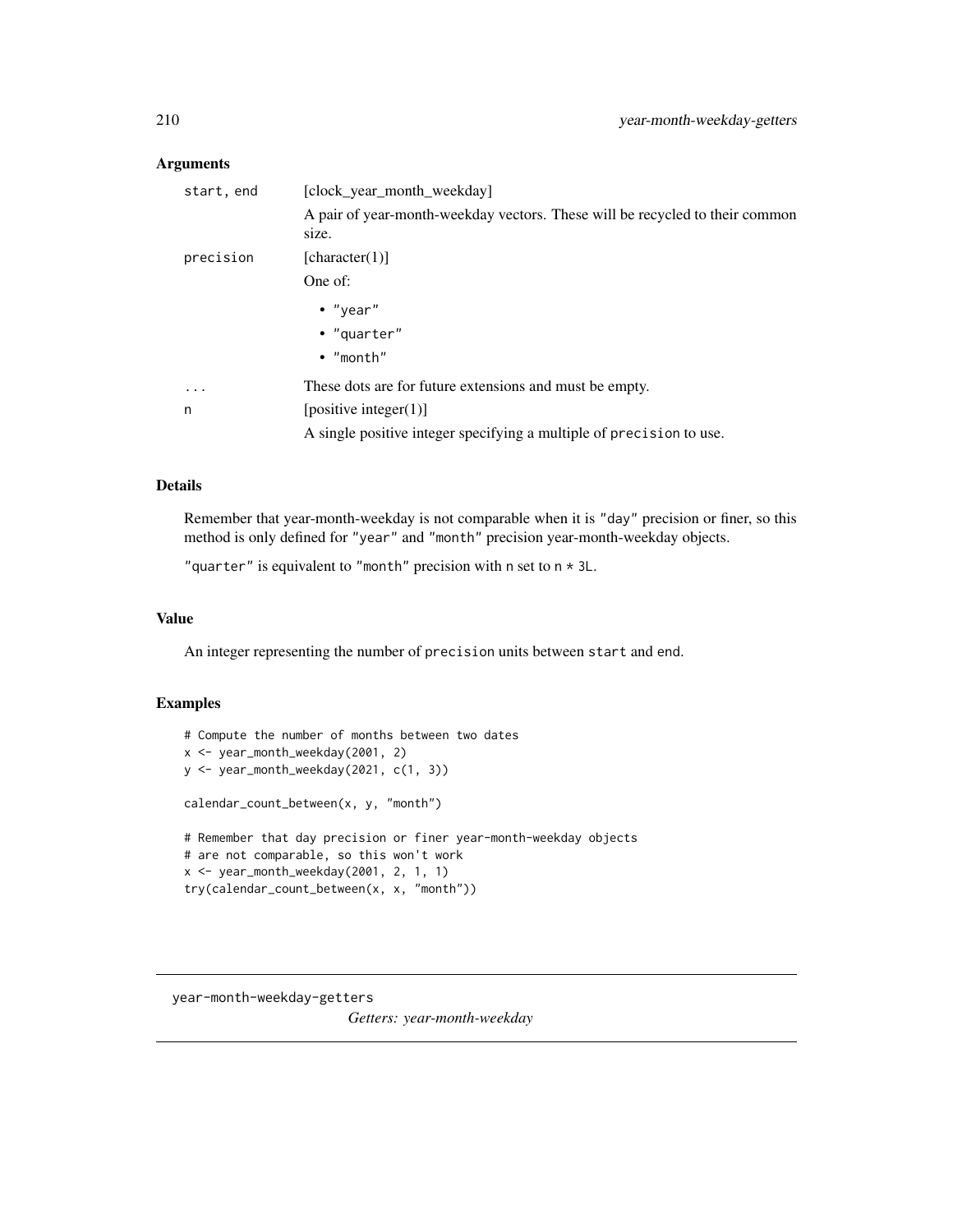#### Description

These are year-month-weekday methods for the [getter generics.](#page-36-0)

- get\_year() returns the Gregorian year.
- get\_month() returns the month of the year.
- get\_day() returns the day of the week encoded from 1-7, where  $1 =$  Sunday and  $7 =$  Saturday.
- get\_index() returns a value from 1-5 indicating that the corresponding weekday is the n-th instance of that weekday in the current month.
- There are sub-daily getters for extracting more precise components.

#### Usage

```
## S3 method for class 'clock_year_month_weekday'
get_year(x)
## S3 method for class 'clock_year_month_weekday'
get_month(x)
## S3 method for class 'clock_year_month_weekday'
get_day(x)
## S3 method for class 'clock_year_month_weekday'
get_index(x)
## S3 method for class 'clock_year_month_weekday'
get_hour(x)
## S3 method for class 'clock_year_month_weekday'
get_minute(x)
## S3 method for class 'clock_year_month_weekday'
get_second(x)
## S3 method for class 'clock_year_month_weekday'
get_millisecond(x)
## S3 method for class 'clock_year_month_weekday'
get_microsecond(x)
```

```
## S3 method for class 'clock_year_month_weekday'
get_nanosecond(x)
```
# **Arguments**

x [clock\_year\_month\_weekday] A year-month-weekday to get the component from.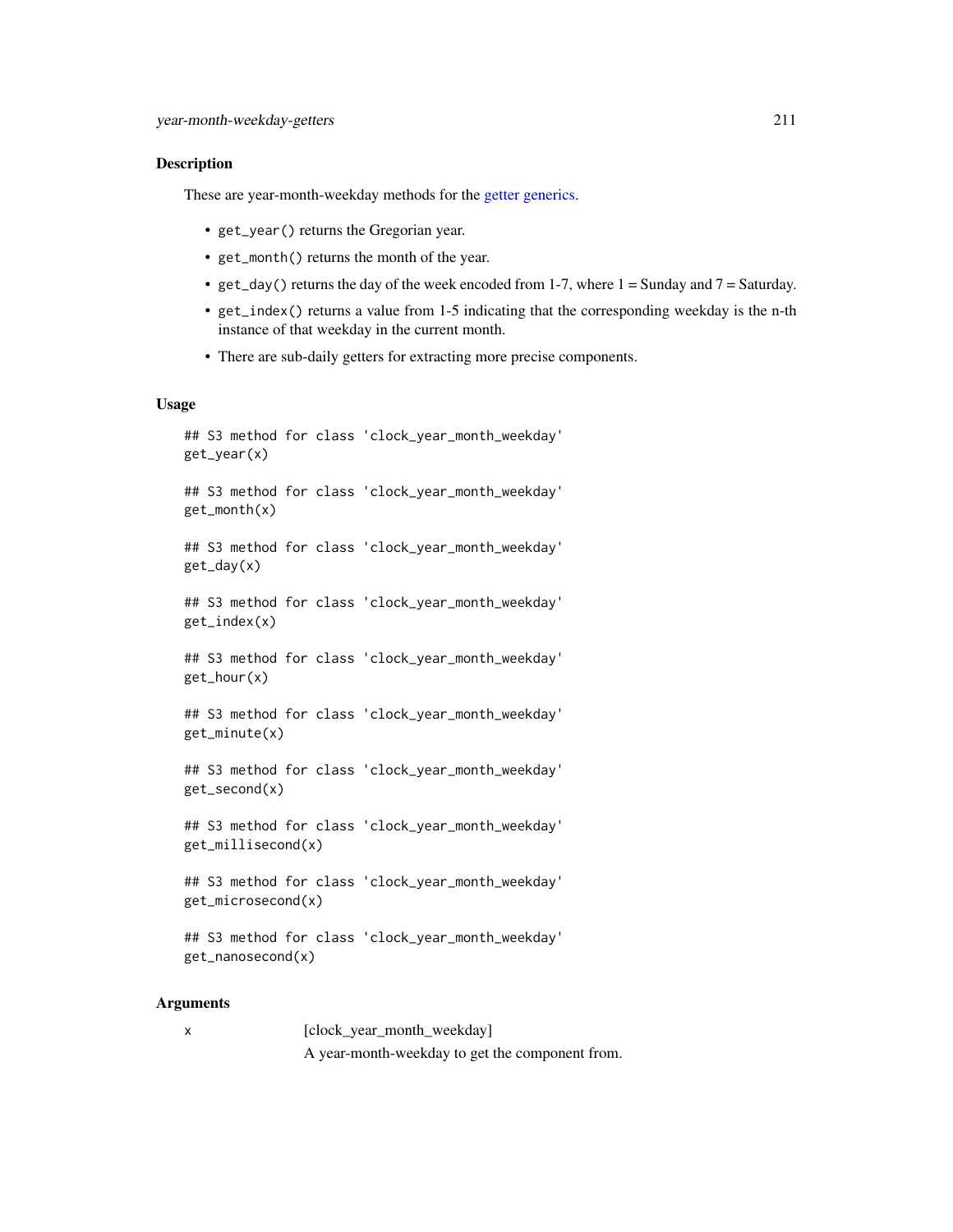The component.

#### Examples

```
monday <- clock_weekdays$monday
thursday <- clock_weekdays$thursday
x <- year_month_weekday(2019, 1, monday:thursday, 1:4)
x
# Gets the weekday, 1 = Sunday, 7 = Saturday
get_day(x)
# Gets the index indicating which instance of that particular weekday
# it is in the current month (i.e. the "1st Monday of January, 2019")
get_index(x)
```
year-month-weekday-group

*Grouping: year-month-weekday*

## Description

This is a year-month-weekday method for the [calendar\\_group\(\)](#page-27-0) generic.

Grouping for a year-month-weekday object can be done at any precision except for "day", as long as x is at least as precise as precision.

# Usage

```
## S3 method for class 'clock_year_month_weekday'
calendar_group(x, precision, ..., n = 1L)
```
#### Arguments

| x         | [clock_year_month_weekday]   |
|-----------|------------------------------|
|           | A year-month-weekday vector. |
| precision | [character(1)]               |
|           | One of:                      |
|           | $\bullet$ "year"             |
|           | $\bullet$ "month"            |
|           | $\bullet$ "hour"             |
|           | • "minute"                   |
|           | $\bullet$ "second"           |
|           | • "millisecond"              |
|           | • "microsecond"              |
|           |                              |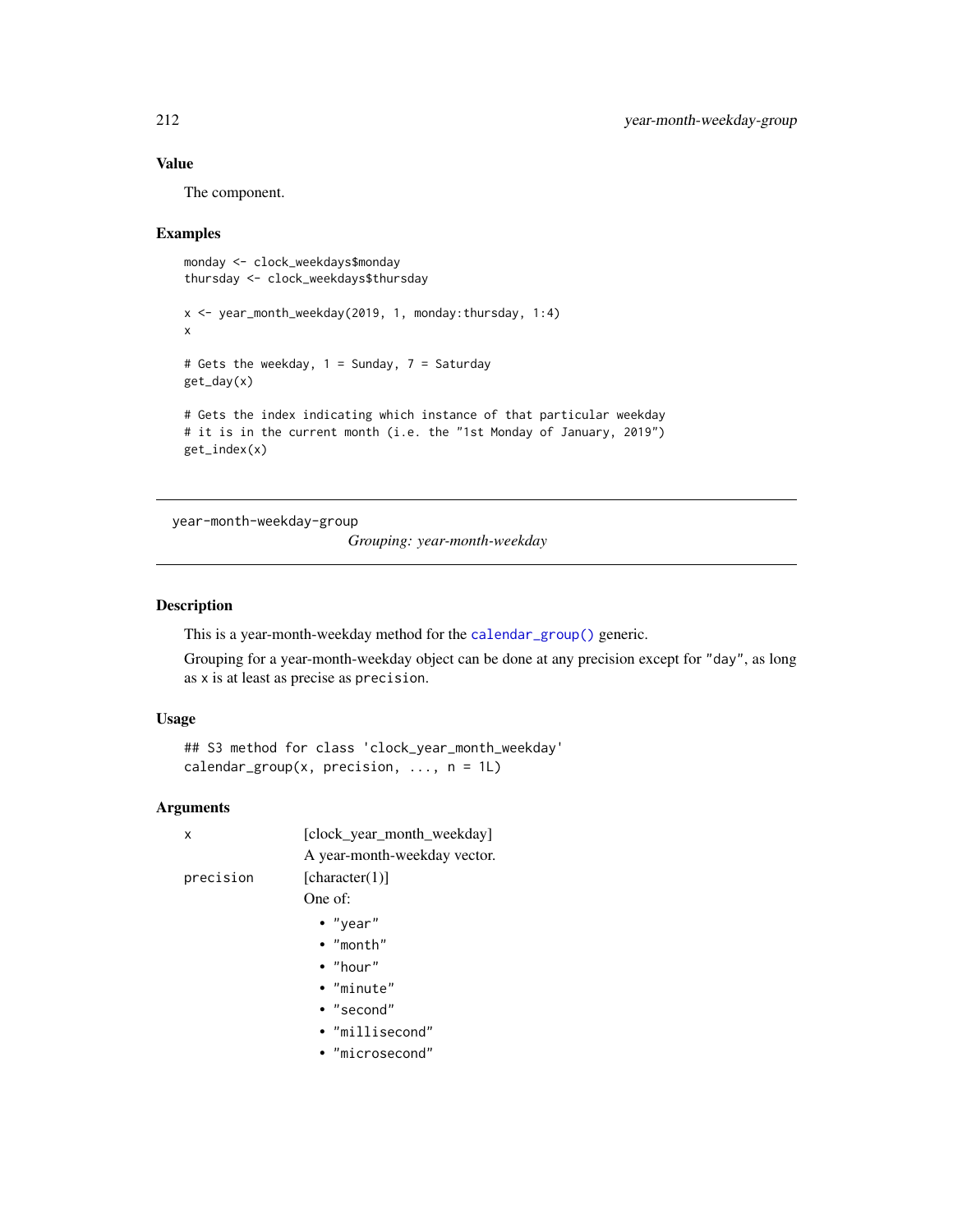|                         | • "nanosecond"                                                       |
|-------------------------|----------------------------------------------------------------------|
| $\cdot$ $\cdot$ $\cdot$ | These dots are for future extensions and must be empty.              |
| n                       | [positive integer(1)]                                                |
|                         | A single positive integer specifying a multiple of precision to use. |

# Details

Grouping by "day" is undefined for a year-month-weekday because there are two day fields, the weekday and the index, and there is no clear way to define how to group by that.

# Value

x grouped at the specified precision.

# Examples

```
x <- year_month_weekday(2019, 1:12, clock_weekdays$sunday, 1, 00, 05, 05)
x
# Group by 3 months - drops more precise components!
```
calendar\_group(x, "month",  $n = 3$ )

year-month-weekday-narrow

*Narrow: year-month-weekday*

# Description

This is a year-month-weekday method for the [calendar\\_narrow\(\)](#page-30-0) generic. It narrows a yearmonth-weekday vector to the specified precision.

#### Usage

```
## S3 method for class 'clock_year_month_weekday'
calendar_narrow(x, precision)
```
# Arguments

| x         | [clock_year_month_weekday]   |
|-----------|------------------------------|
|           | A year-month-weekday vector. |
| precision | [character(1)]               |
|           | One of:                      |
|           | $\bullet$ "year"             |
|           | $\bullet$ "month"            |
|           | $\bullet$ "day"              |
|           | $\bullet$ "hour"             |
|           |                              |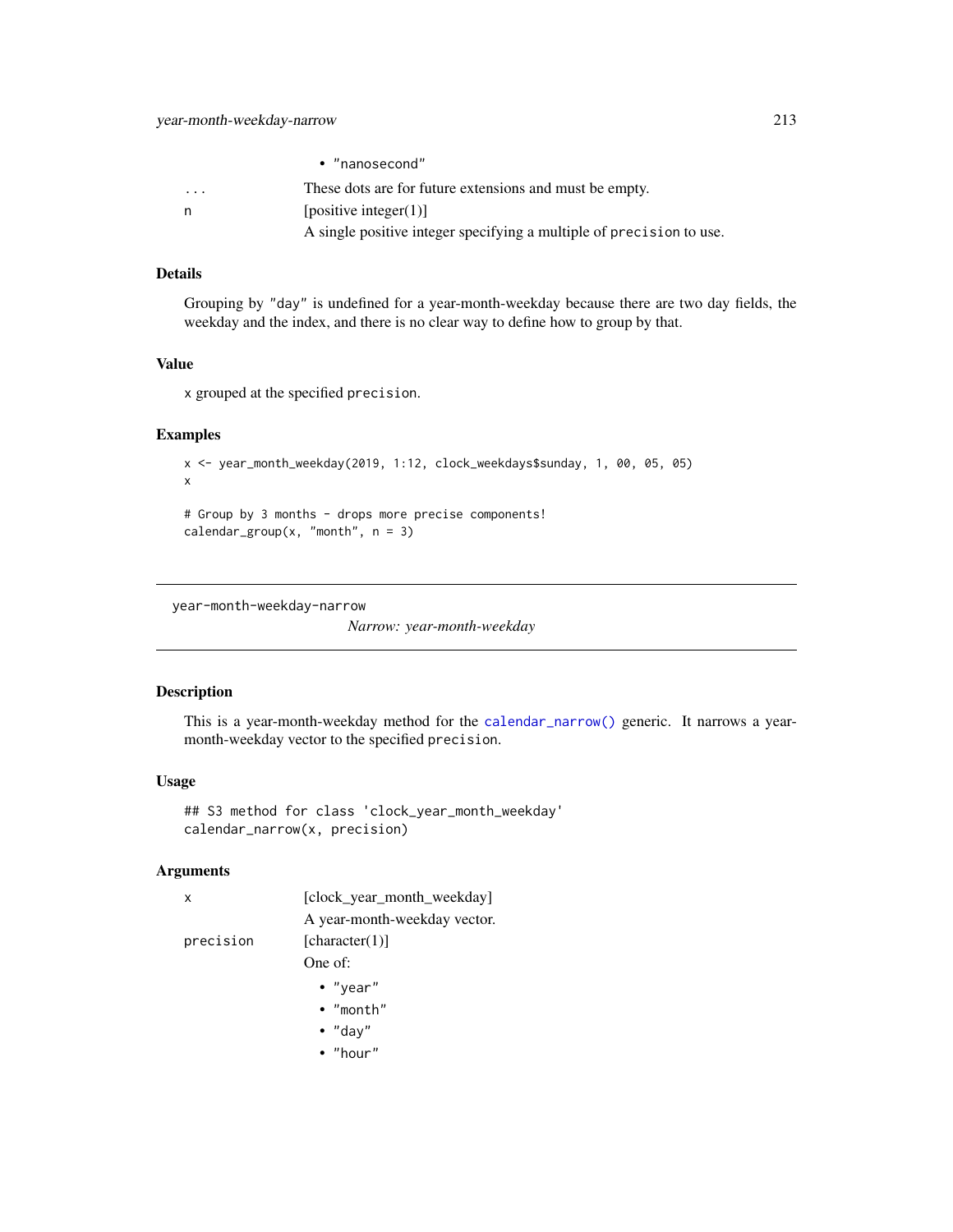- "minute"
- "second"
- "millisecond"
- "microsecond"
- "nanosecond"

x narrowed to the supplied precision.

#### Examples

```
# Day precision
x <- year_month_weekday(2019, 1, 1, 2)
x
# Narrowed to month precision
calendar_narrow(x, "month")
```
year-month-weekday-setters

*Setters: year-month-weekday*

#### Description

These are year-month-weekday methods for the [setter generics.](#page-39-0)

- set\_year() sets the Gregorian year.
- set\_month() sets the month of the year. Valid values are in the range of [1, 12].
- set\_day() sets the day of the week. Valid values are in the range of  $[1, 7]$ , with  $1 =$  Sunday, and  $7 =$  Saturday.
- set\_index() sets the index indicating that the corresponding weekday is the n-th instance of that weekday in the current month. Valid values are in the range of [1, 5].
- There are sub-daily setters for setting more precise components.

#### Usage

```
## S3 method for class 'clock_year_month_weekday'
set_year(x, value, ...)
## S3 method for class 'clock_year_month_weekday'
set_month(x, value, ...)
## S3 method for class 'clock_year_month_weekday'
set\_day(x, value, ..., index = NULL)
```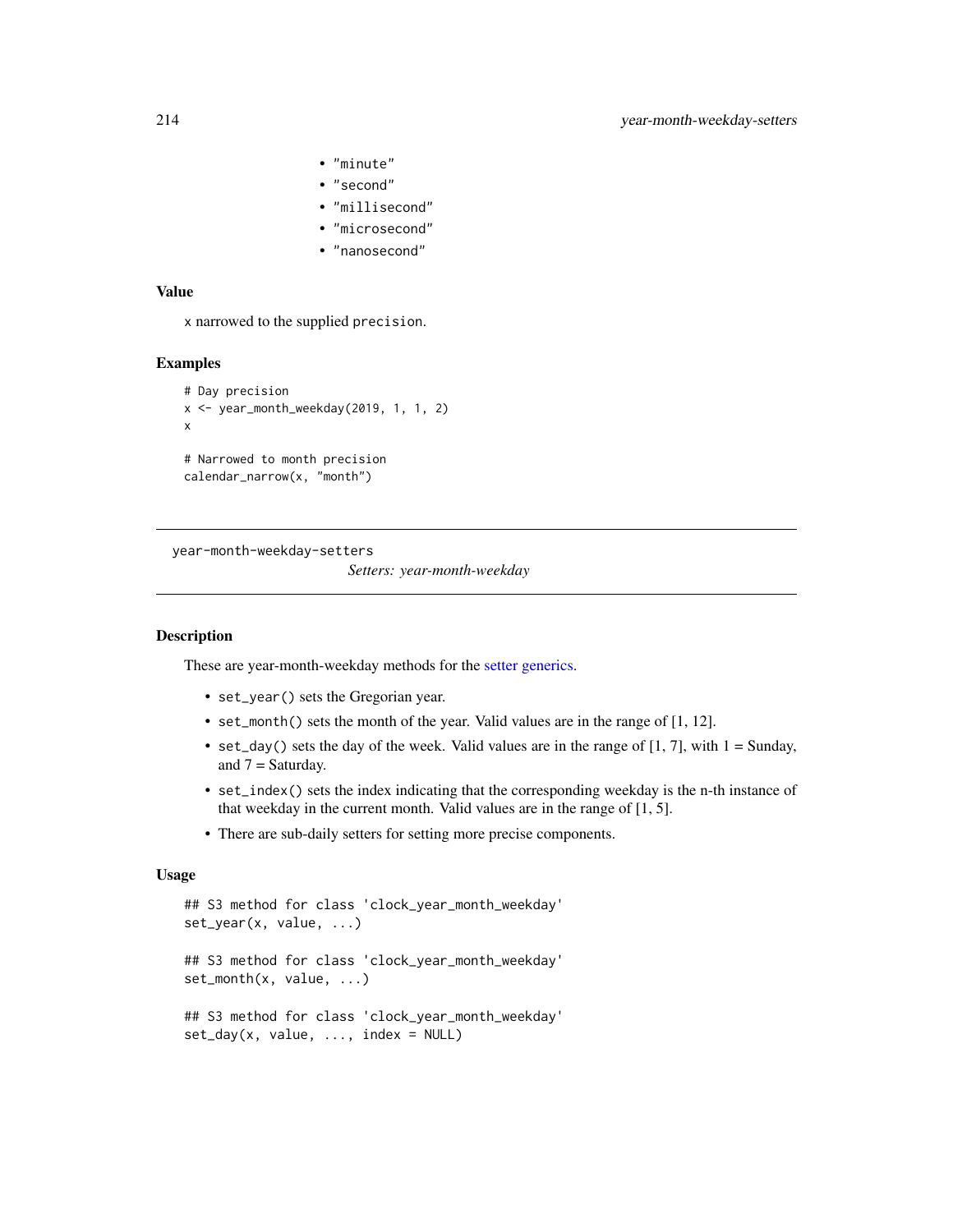```
## S3 method for class 'clock_year_month_weekday'
set_index(x, value, ...)
## S3 method for class 'clock_year_month_weekday'
set_hour(x, value, ...)
## S3 method for class 'clock_year_month_weekday'
set_minute(x, value, ...)
## S3 method for class 'clock_year_month_weekday'
set_second(x, value, ...)
## S3 method for class 'clock_year_month_weekday'
set_millisecond(x, value, ...)
## S3 method for class 'clock_year_month_weekday'
set_microsecond(x, value, ...)
## S3 method for class 'clock_year_month_weekday'
```

```
set_nanosecond(x, value, ...)
```
# Arguments

| X        | [clock_year_month_weekday]                                                                                                                                                              |
|----------|-----------------------------------------------------------------------------------------------------------------------------------------------------------------------------------------|
|          | A year-month-weekday vector.                                                                                                                                                            |
| value    | [integer / "last"]                                                                                                                                                                      |
|          | The value to set the component to.                                                                                                                                                      |
|          | For set_index(), this can also be "last" to adjust to the last instance of the<br>corresponding weekday in that month.                                                                  |
| $\cdots$ | These dots are for future extensions and must be empty.                                                                                                                                 |
| index    | [NULL / integer / "last"]                                                                                                                                                               |
|          | This argument is only used with set_day(), and allows you to set the index<br>while also setting the weekday.                                                                           |
|          | If $x$ is a month precision year-month-weekday, index is required to be set, as<br>you must specify the weekday and the index simultaneously to promote from<br>month to day precision. |
|          |                                                                                                                                                                                         |

## Value

x with the component set.

# Examples

```
x <- year_month_weekday(2019, 1:3)
```
set\_year(x, 2020:2022)

# Setting the weekday on a month precision year-month-weekday requires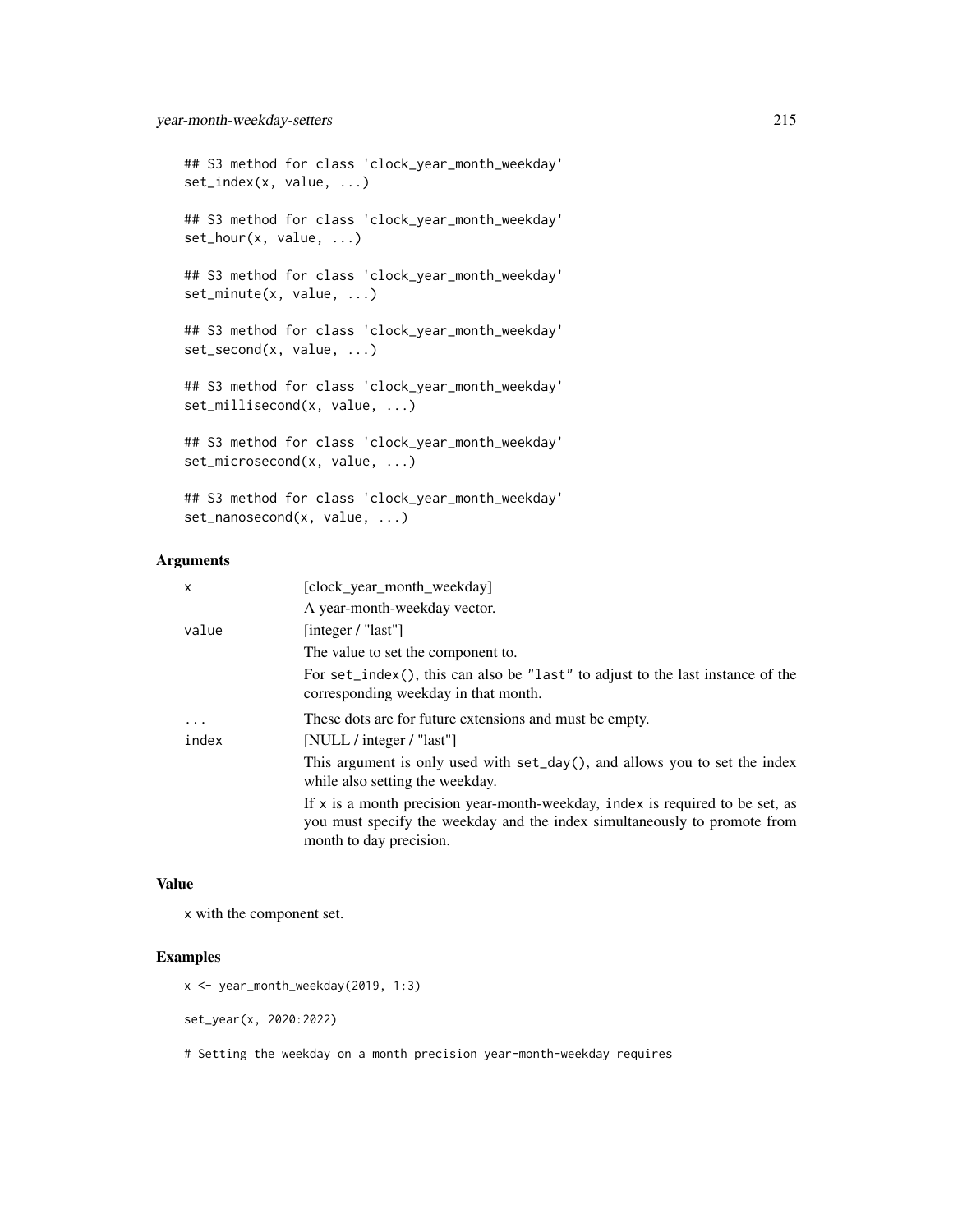```
# also setting the `index` to fully specify the day information
x \le - set_day(x, clock_weekdays$sunday, index = 1)
x
# Once you have at least day precision, you can set the weekday and
# the index separately
set_day(x, clock_weekdays$monday)
set_index(x, 3)
# Set to the "last" instance of the corresponding weekday in this month
# (Note that some months have 4 Sundays, and others have 5)
set_index(x, "last")
# Set to an invalid index
# January and February of 2019 don't have 5 Sundays!
invalid <- set_index(x, 5)
invalid
# Resolve the invalid dates by choosing the previous/next valid moment
invalid_resolve(invalid, invalid = "previous")
invalid_resolve(invalid, invalid = "next")
# You can also "overflow" the index. This keeps the weekday, but resets
# the index to 1 and increments the month value by 1.
invalid_resolve(invalid, invalid = "overflow")
```
year-month-weekday-widen

*Widen: year-month-weekday*

# Description

This is a year-month-weekday method for the [calendar\\_widen\(\)](#page-31-0) generic. It widens a year-monthweekday vector to the specified precision.

#### Usage

```
## S3 method for class 'clock_year_month_weekday'
calendar_widen(x, precision)
```
#### Arguments

| $\mathsf{X}$ | [clock_year_month_weekday]   |
|--------------|------------------------------|
|              | A year-month-weekday vector. |
| precision    | [character(1)]               |
|              | One of:                      |
|              | $\bullet$ "year"             |

• "month"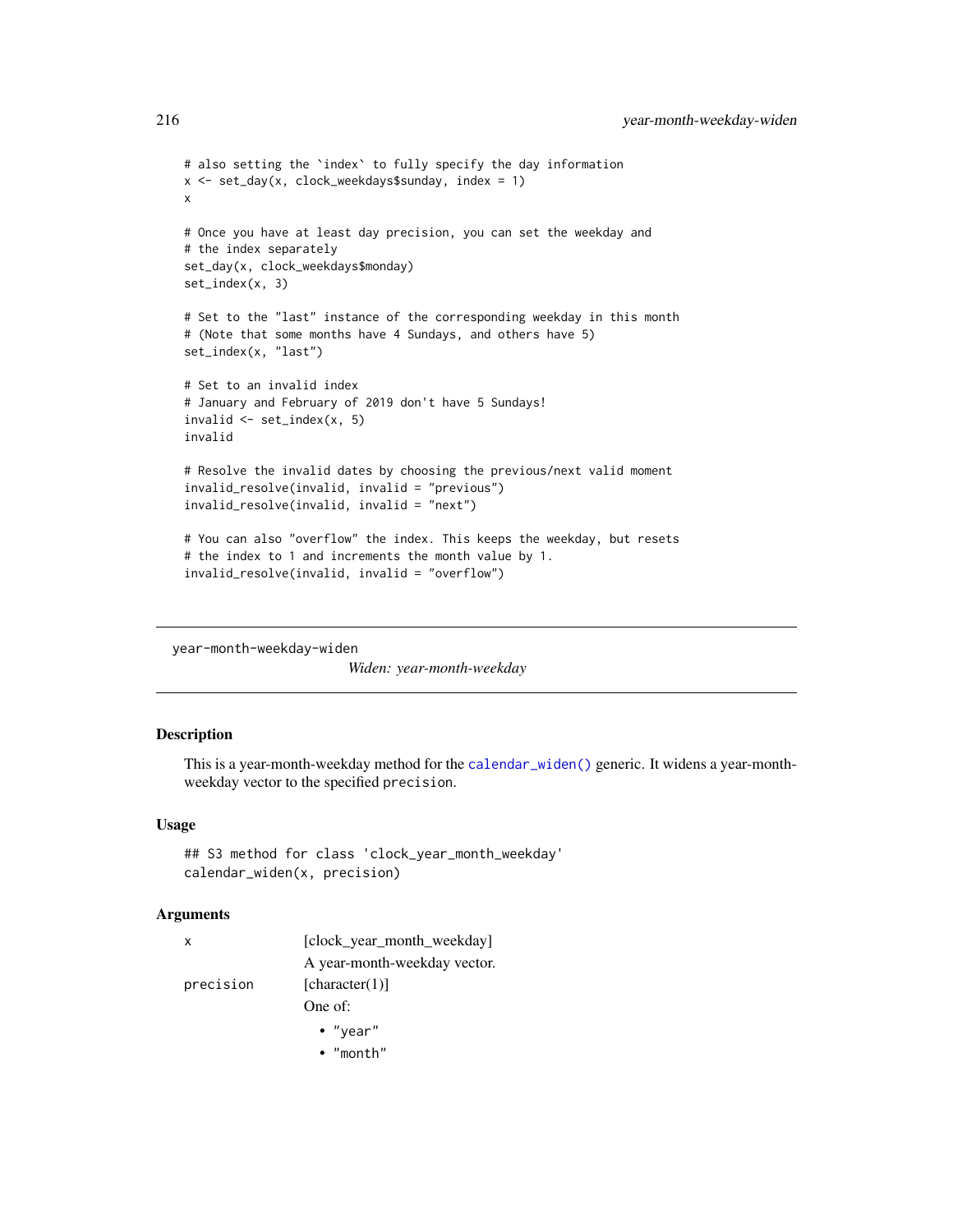- <span id="page-216-0"></span>• "day"
- "hour"
- "minute"
- "second"
- "millisecond"
- "microsecond"
- "nanosecond"

# Details

Widening a month precision year-month-weekday to day precision will set the day and the index to 1. This sets the weekday components to the first Sunday of the month.

#### Value

x widened to the supplied precision.

#### Examples

```
# Month precision
x <- year_month_weekday(2019, 1)
x
# Widen to day precision
# Note that this sets both the day and index to 1,
# i.e. the first Sunday of the month.
calendar_widen(x, "day")
# Or second precision
sec <- calendar_widen(x, "second")
sec
```
year-quarter-day-arithmetic *Arithmetic: year-quarter-day*

#### Description

These are year-quarter-day methods for the [arithmetic generics.](#page-32-0)

- add\_years()
- add\_quarters()

Notably, *you cannot add days to a year-quarter-day*. For day-based arithmetic, first convert to a time point with [as\\_naive\\_time\(\)](#page-18-0) or [as\\_sys\\_time\(\)](#page-19-0).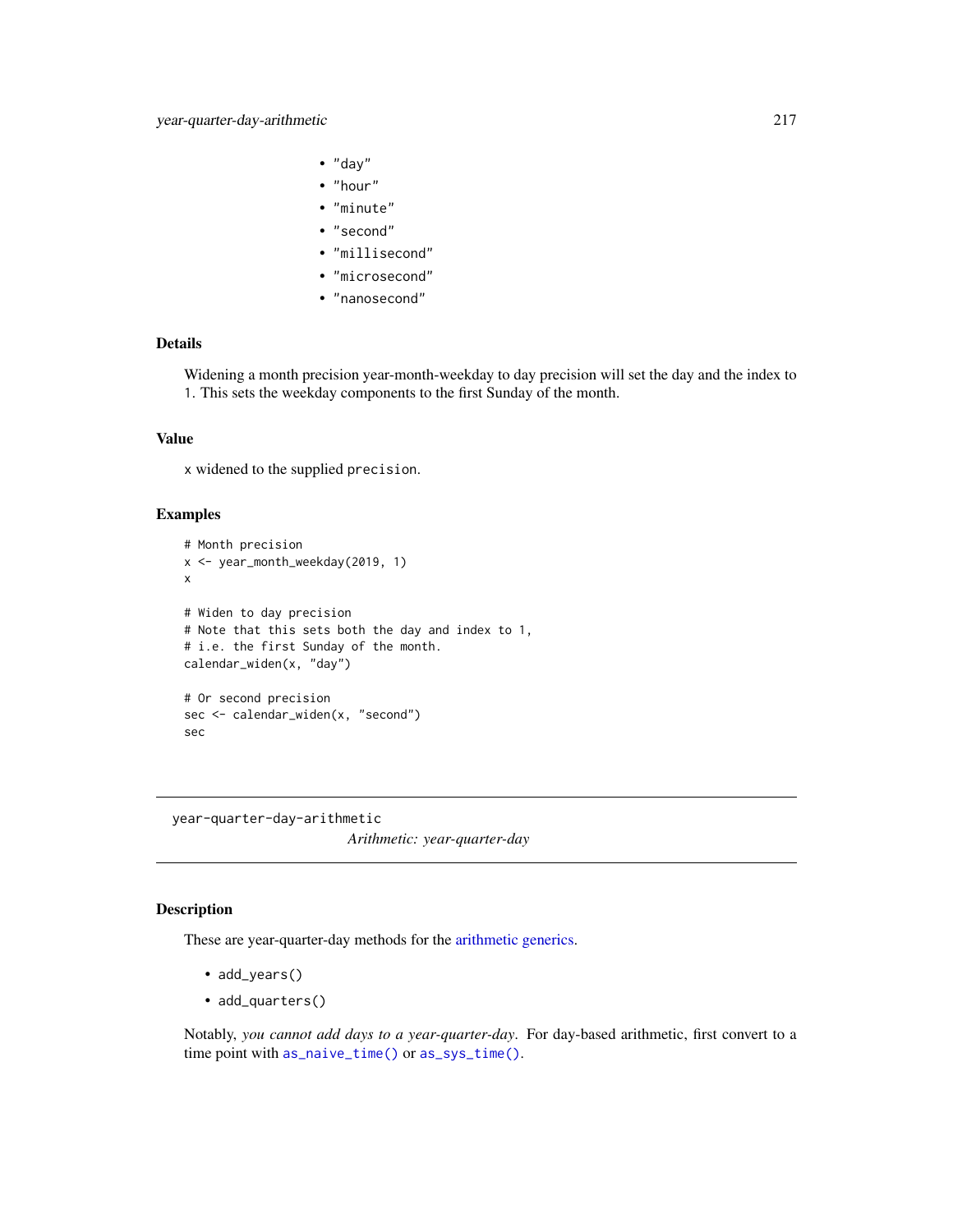# Usage

```
## S3 method for class 'clock_year_quarter_day'
add\_years(x, n, ...)## S3 method for class 'clock_year_quarter_day'
```

```
add_quarters(x, n, ...)
```
# Arguments

| $\mathsf{x}$ | [clock_year_quarter_day]                                                                                                                                                                                                            |
|--------------|-------------------------------------------------------------------------------------------------------------------------------------------------------------------------------------------------------------------------------------|
|              | A year-quarter-day vector.                                                                                                                                                                                                          |
| n            | [integer / clock duration]                                                                                                                                                                                                          |
|              | An integer vector to be converted to a duration, or a duration corresponding to<br>the arithmetic function being used. This corresponds to the number of duration<br>units to add. n may be negative to subtract units of duration. |
|              | These dots are for future extensions and must be empty.                                                                                                                                                                             |

# Details

x and n are recycled against each other.

#### Value

x after performing the arithmetic.

#### Examples

```
x <- year_quarter_day(2019, 1:3)
x
add_quarters(x, 2)
# Make the fiscal year start in March
y <- year_quarter_day(2019, 1:2, 1, start = 3)
y
add_quarters(y, 1)
# What year-month-day does this correspond to?
# Note that the fiscal year doesn't necessarily align with the Gregorian
# year!
as_year_month_day(add_quarters(y, 1))
```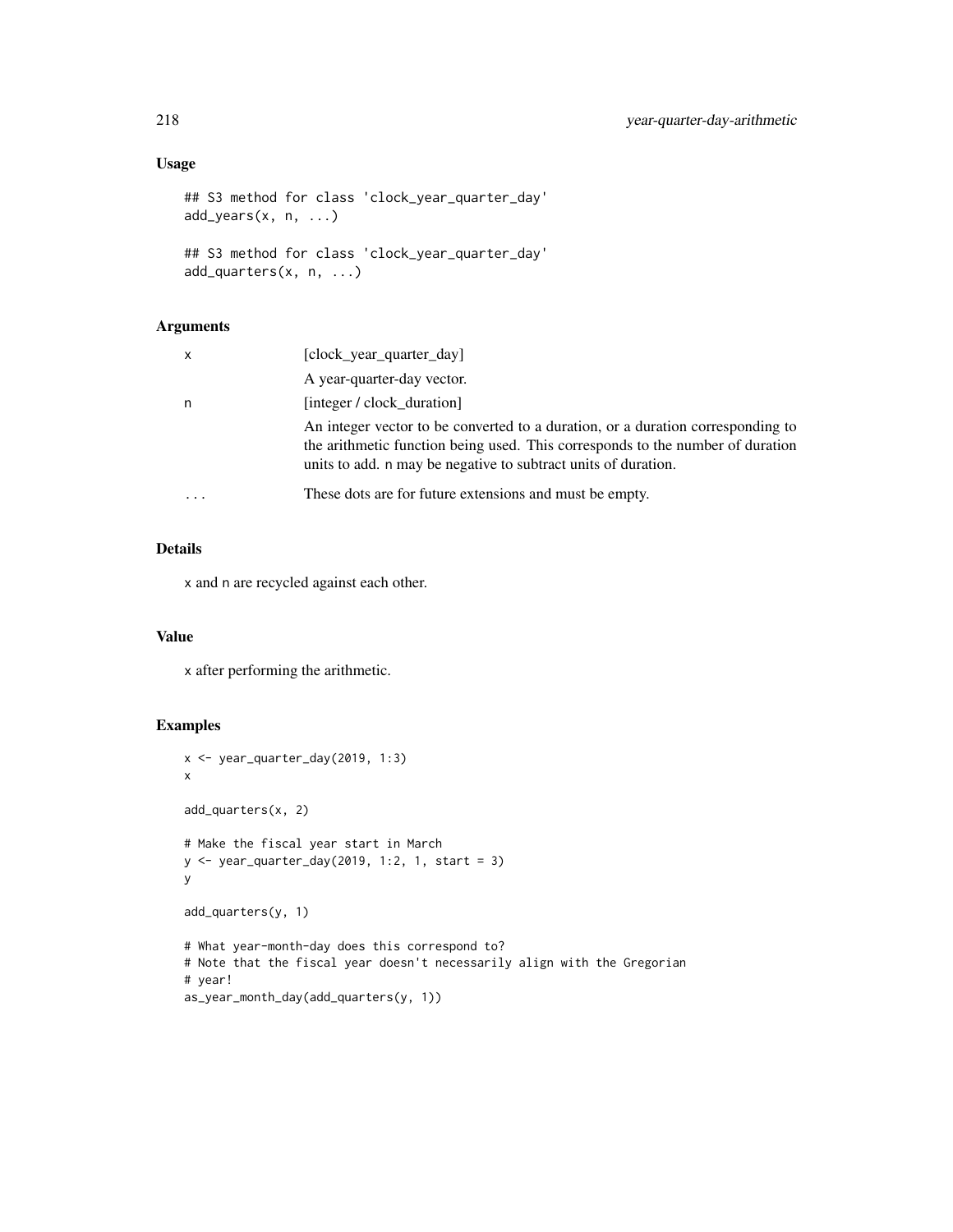<span id="page-218-0"></span>year-quarter-day-boundary

*Boundaries: year-quarter-day*

#### Description

This is a year-quarter-day method for the [calendar\\_start\(\)](#page-25-0) and [calendar\\_end\(\)](#page-25-0) generics. They adjust components of a calendar to the start or end of a specified precision.

# Usage

```
## S3 method for class 'clock_year_quarter_day'
calendar_start(x, precision)
```

```
## S3 method for class 'clock_year_quarter_day'
calendar_end(x, precision)
```
#### Arguments

| x         | [clock year quarter day]<br>A year-quarter-day vector. |  |
|-----------|--------------------------------------------------------|--|
| precision | [character(1)]                                         |  |
|           | One of:                                                |  |
|           | $\bullet$ "year"                                       |  |
|           | • "quarter"                                            |  |
|           | $\bullet$ "day"                                        |  |
|           | $\bullet$ "hour"                                       |  |
|           | $\bullet$ "minute"                                     |  |
|           | $\bullet$ "second"                                     |  |

- 
- "millisecond"
- "microsecond"
- "nanosecond"

#### Value

x at the same precision, but with some components altered to be at the boundary value.

#### Examples

```
x <- year_quarter_day(2019:2020, 2:3, 5, 6, 7, 8, start = clock_months$march)
x
# Compute the last moment of the fiscal quarter
calendar_end(x, "quarter")
# Compare that to just setting the day to `"last"`,
```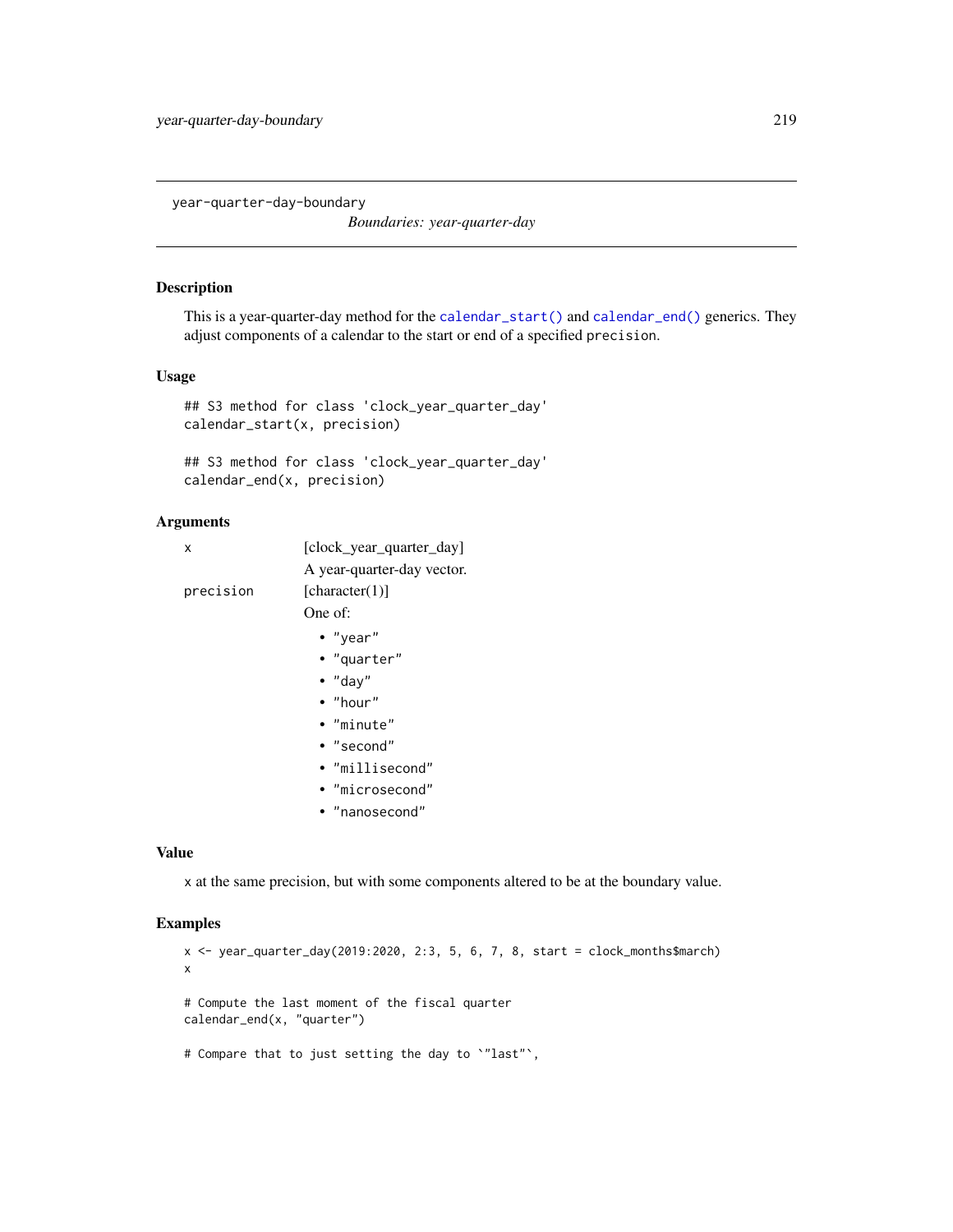```
# which doesn't affect the other components
set_day(x, "last")
# Compute the start of the fiscal year
calendar_start(x, "year")
as_date(calendar_start(x, "year"))
```
year-quarter-day-count-between

*Counting: year-quarter-day*

#### Description

This is a year-quarter-day method for the [calendar\\_count\\_between\(\)](#page-26-0) generic. It counts the number of precision units between start and end (i.e., the number of years or quarters).

#### Usage

```
## S3 method for class 'clock_year_quarter_day'
calendar_count_between(start, end, precision, ..., n = 1L)
```
#### **Arguments**

| start, end | [clock year quarter day]                                                         |
|------------|----------------------------------------------------------------------------------|
|            | A pair of year-quarter-day vectors. These will be recycled to their common size. |
| precision  | [character(1)]                                                                   |
|            | One of:                                                                          |
|            | $\bullet$ "year"                                                                 |
|            | $\bullet$ "quarter"                                                              |
| $\ddotsc$  | These dots are for future extensions and must be empty.                          |
| n          | [positive integer(1)]                                                            |
|            | A single positive integer specifying a multiple of precision to use.             |

#### Value

An integer representing the number of precision units between start and end.

# Examples

```
# Compute the number of whole quarters between two dates
x <- year_quarter_day(2020, 3, 91)
y <- year_quarter_day(2025, 4, c(90, 92))
calendar_count_between(x, y, "quarter")
# Note that this is not always the same as the number of whole 3 month
```
# periods between two dates

<span id="page-219-0"></span>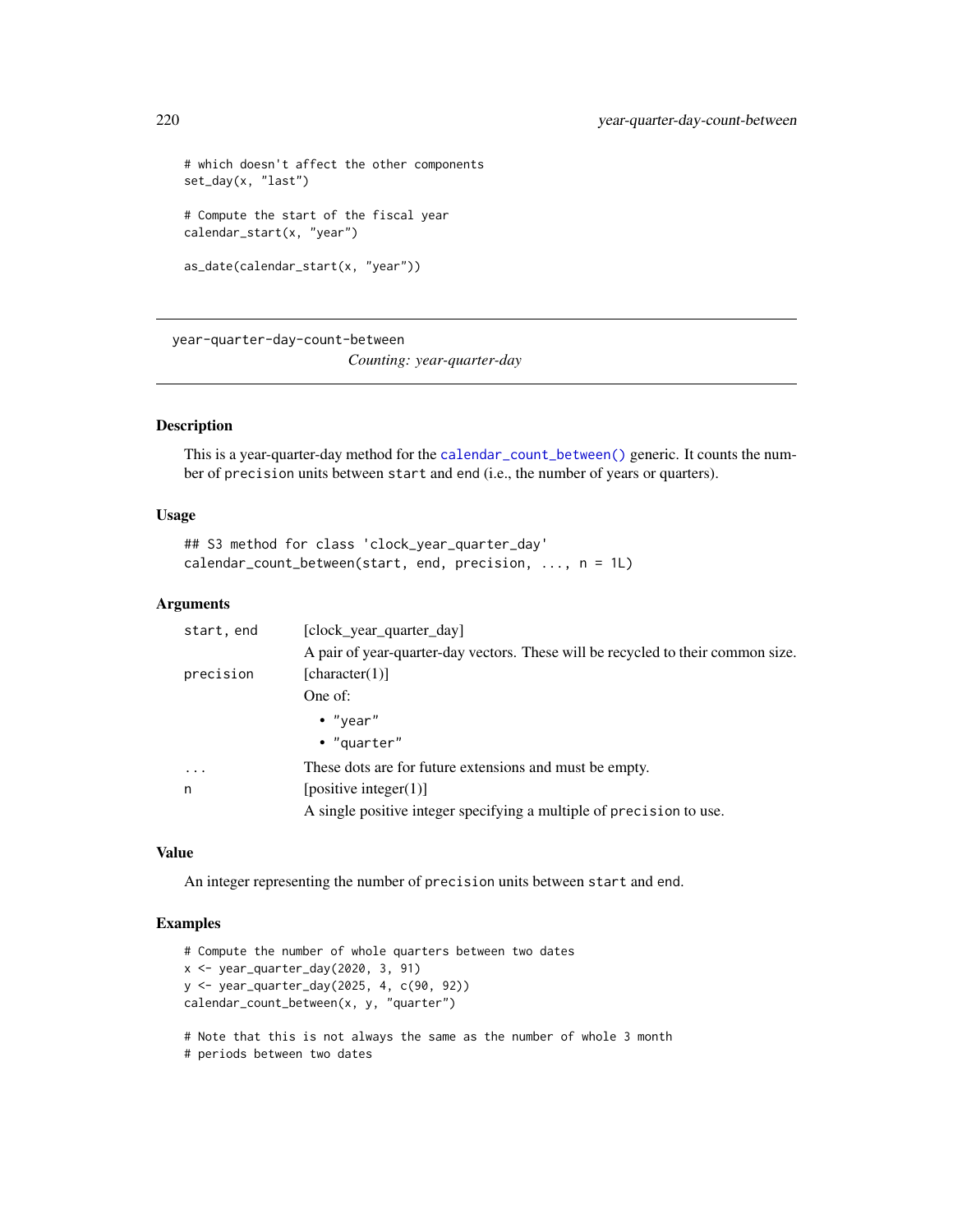```
x \leq - as_year_month_day(x)
y <- as_year_month_day(y)
calendar_count_between(x, y, "month", n = 3)
```
year-quarter-day-getters

*Getters: year-quarter-day*

#### Description

These are year-quarter-day methods for the [getter generics.](#page-36-0)

- get\_year() returns the fiscal year. Note that this can differ from the Gregorian year if start  $!= 1L$ .
- get\_quarter() returns the fiscal quarter as a value between 1-4.
- get\_day() returns the day of the fiscal quarter as a value between 1-92.
- There are sub-daily getters for extracting more precise components.

#### Usage

```
## S3 method for class 'clock_year_quarter_day'
get_year(x)
## S3 method for class 'clock_year_quarter_day'
get_quarter(x)
## S3 method for class 'clock_year_quarter_day'
get_day(x)
## S3 method for class 'clock_year_quarter_day'
get_hour(x)
## S3 method for class 'clock_year_quarter_day'
get_minute(x)
## S3 method for class 'clock_year_quarter_day'
get_second(x)
## S3 method for class 'clock_year_quarter_day'
get_millisecond(x)
## S3 method for class 'clock_year_quarter_day'
```
get\_microsecond(x)

```
## S3 method for class 'clock_year_quarter_day'
get_nanosecond(x)
```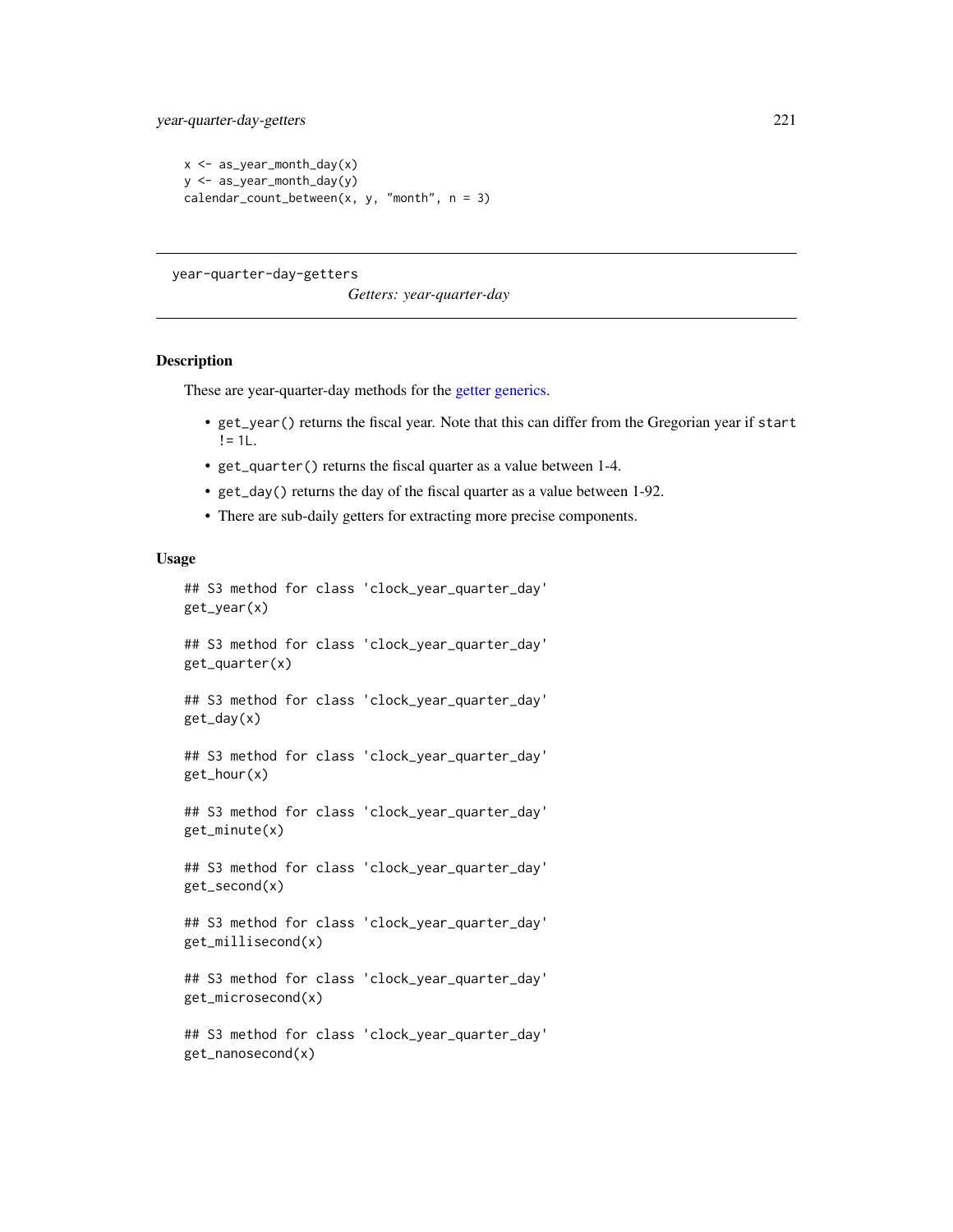# <span id="page-221-0"></span>Arguments

| [clock_year_quarter_day]                      |
|-----------------------------------------------|
| A year-quarter-day to get the component from. |

# Value

The component.

#### Examples

```
x <- year_quarter_day(2020, 1:4)
get_quarter(x)
# Set and then get the last day of the quarter
x <- set_day(x, "last")
get_day(x)
# Start the fiscal year in November and choose the 50th day in
# each quarter of 2020
november <- 11
y <- year_quarter_day(2020, 1:4, 50, start = 11)
y
get_day(y)
# What does that map to in year-month-day?
as_year_month_day(y)
```
year-quarter-day-group

*Grouping: year-quarter-day*

# Description

This is a year-quarter-day method for the [calendar\\_group\(\)](#page-27-0) generic.

Grouping for a year-quarter-day object can be done at any precision, as long as  $x$  is at least as precise as precision.

# Usage

```
## S3 method for class 'clock_year_quarter_day'
calendar_group(x, precision, \dots, n = 1L)
```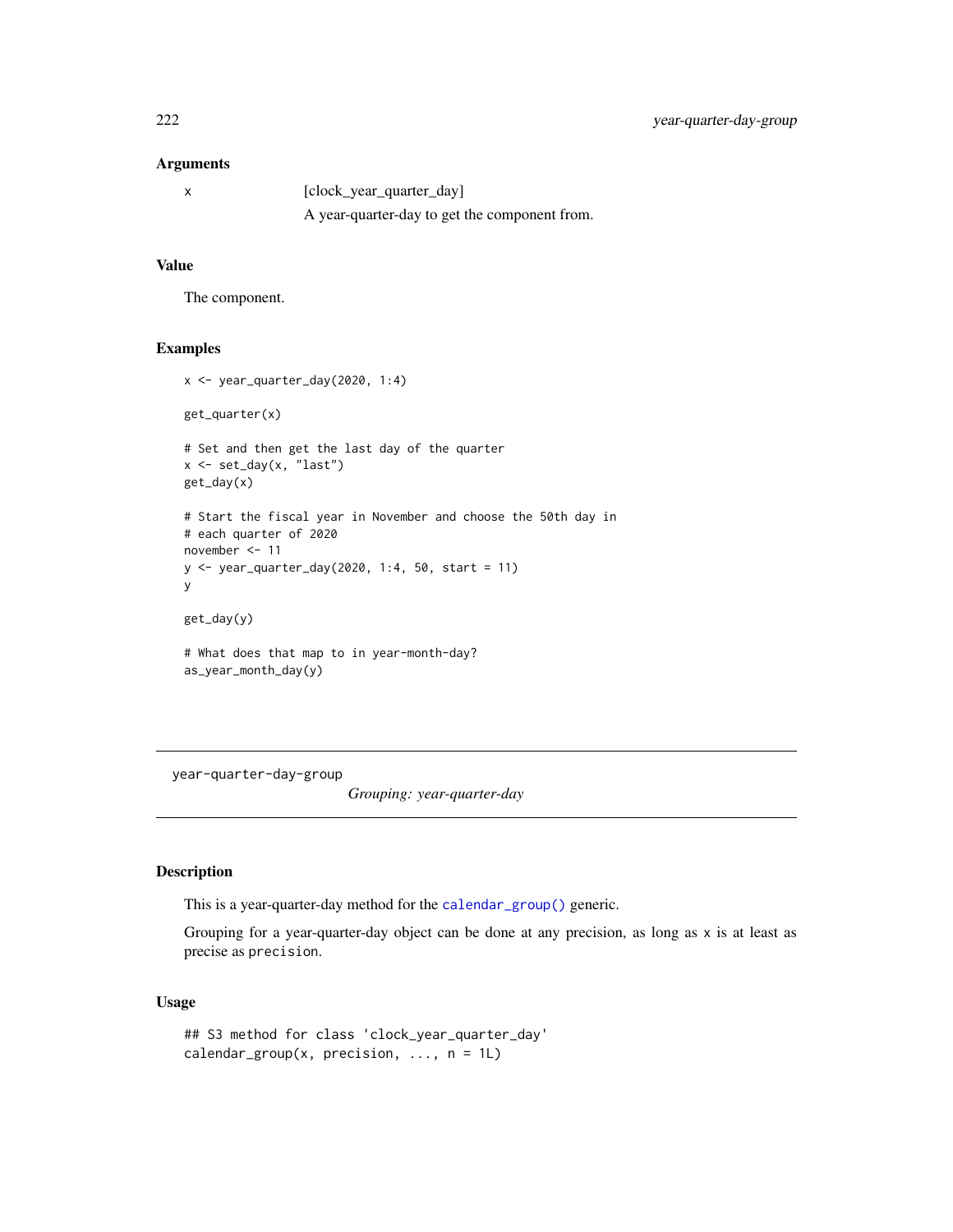#### <span id="page-222-0"></span>Arguments

| X         | [clock_year_quarter_day]                                |
|-----------|---------------------------------------------------------|
|           | A year-quarter-day vector.                              |
| precision | [character(1)]                                          |
|           | One of:                                                 |
|           | • "year"                                                |
|           | • "quarter"                                             |
|           | $\cdot$ "day"                                           |
|           | $\bullet$ "hour"                                        |
|           | • "minute"                                              |
|           | • "second"                                              |
|           | • "millisecond"                                         |
|           | • "microsecond"                                         |
|           | • "nanosecond"                                          |
|           | These dots are for future extensions and must be empty. |
| n         | [positive integer $(1)$ ]                               |
|           |                                                         |

# A single positive integer specifying a multiple of precision to use.

# Value

x grouped at the specified precision.

#### Examples

```
x \leftarrow year_quarter_day(2019, 1:4)
x <- c(x, set_year(x, 2020))
# Group by 3 quarters
# Note that this is a grouping of 3 quarters of the current year
# (i.e. the count resets at the beginning of the next year)
calendar_group(x, "quarter", n = 3)
# Group by 5 days of the current quarter
y <- year_quarter_day(2019, 1, 1:90)
calendar_group(y, "day", n = 5)
```
year-quarter-day-narrow

*Narrow: year-quarter-day*

# Description

This is a year-quarter-day method for the [calendar\\_narrow\(\)](#page-30-0) generic. It narrows a year-quarterday vector to the specified precision.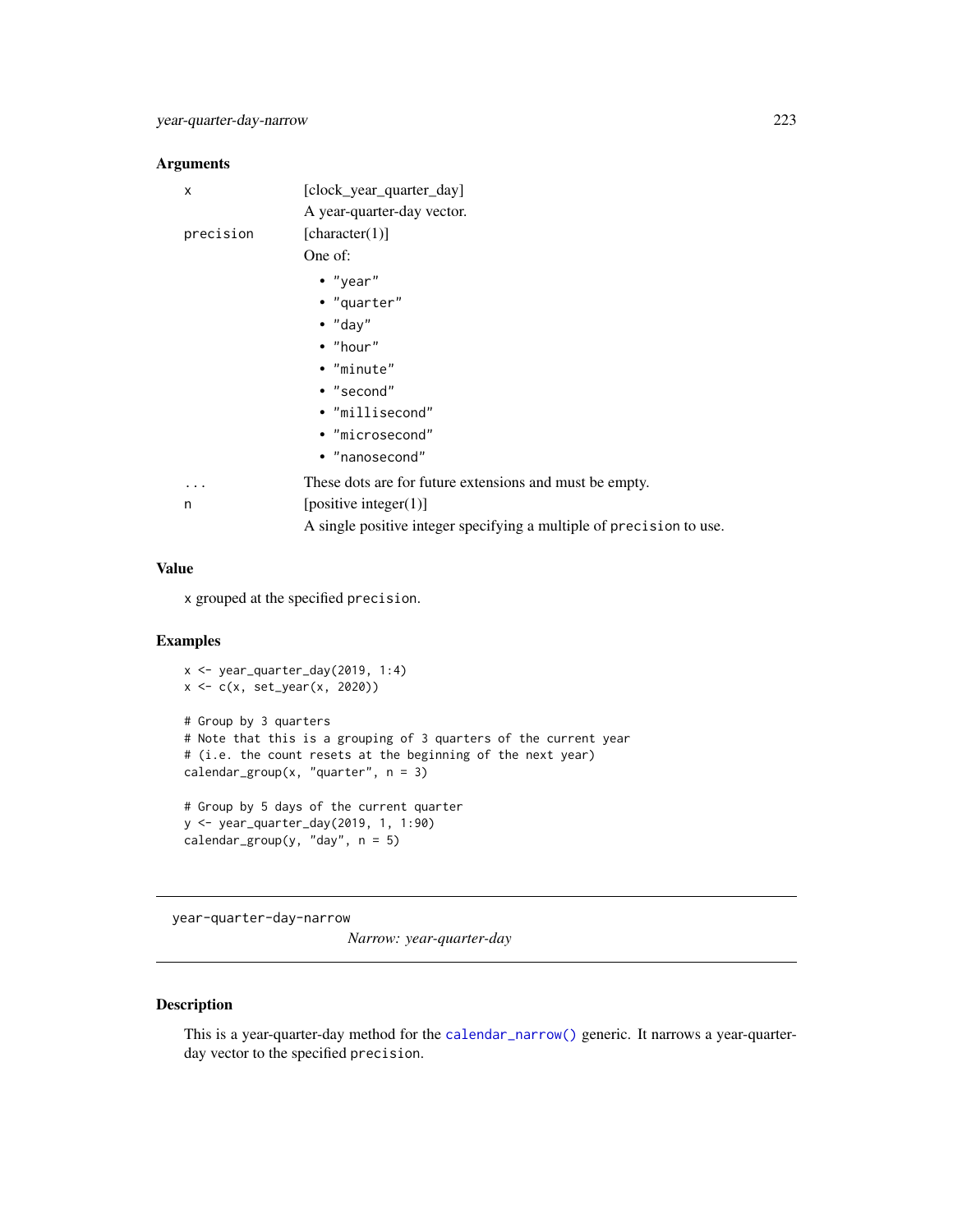# Usage

```
## S3 method for class 'clock_year_quarter_day'
calendar_narrow(x, precision)
```
# Arguments

| x         | [clock_year_quarter_day]   |
|-----------|----------------------------|
|           | A year-quarter-day vector. |
| precision | [character(1)]             |
|           | One of:                    |
|           | • "year"                   |
|           | • "quarter"                |
|           | $\bullet$ "day"            |
|           | $\bullet$ "hour"           |
|           | • "minute"                 |
|           | • "second"                 |
|           | • "millisecond"            |
|           | · "microsecond"            |
|           | • "nanosecond"             |
|           |                            |
|           |                            |

# Value

x narrowed to the supplied precision.

# Examples

```
# Day precision
x \leq -year\_quarter\_day(2019, 1, 5)x
# Narrow to quarter precision
calendar_narrow(x, "quarter")
```
year-quarter-day-setters *Setters: year-quarter-day*

# Description

These are year-quarter-day methods for the [setter generics.](#page-39-0)

- set\_year() sets the fiscal year.
- set\_quarter() sets the fiscal quarter of the year. Valid values are in the range of [1, 4].
- set\_day() sets the day of the fiscal quarter. Valid values are in the range of [1, 92].
- There are sub-daily setters for setting more precise components.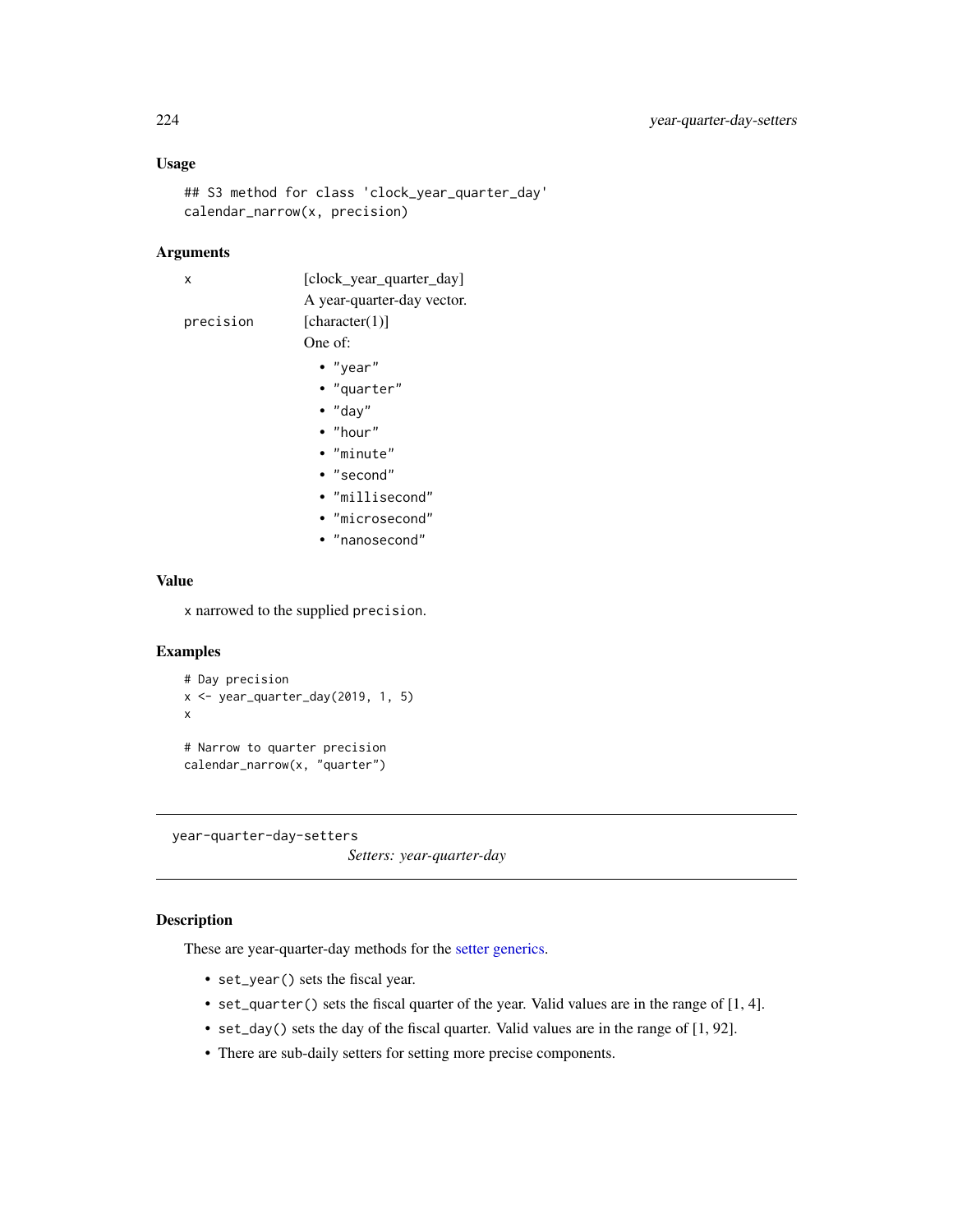# Usage

```
## S3 method for class 'clock_year_quarter_day'
set_year(x, value, ...)
## S3 method for class 'clock_year_quarter_day'
set_quarter(x, value, ...)
## S3 method for class 'clock_year_quarter_day'
set_day(x, value, ...)
## S3 method for class 'clock_year_quarter_day'
set_hour(x, value, ...)
## S3 method for class 'clock_year_quarter_day'
set_minute(x, value, ...)
## S3 method for class 'clock_year_quarter_day'
set_second(x, value, ...)
## S3 method for class 'clock_year_quarter_day'
set_millisecond(x, value, ...)
## S3 method for class 'clock_year_quarter_day'
set_microsecond(x, value, ...)
## S3 method for class 'clock_year_quarter_day'
set_nanosecond(x, value, ...)
```
### Arguments

| X     | [clock_year_quarter_day]                                                                           |
|-------|----------------------------------------------------------------------------------------------------|
|       | A year-quarter-day vector.                                                                         |
| value | [integer / " $last"$ ]                                                                             |
|       | The value to set the component to.                                                                 |
|       | For set_day(), this can also be "last" to adjust to the last day of the current<br>fiscal quarter. |
|       | These dots are for future extensions and must be empty.                                            |

# Value

x with the component set.

# Examples

library(magrittr)

```
# Quarter precision vector
x \leftarrow year_quarter_day(2019, 1:4)
```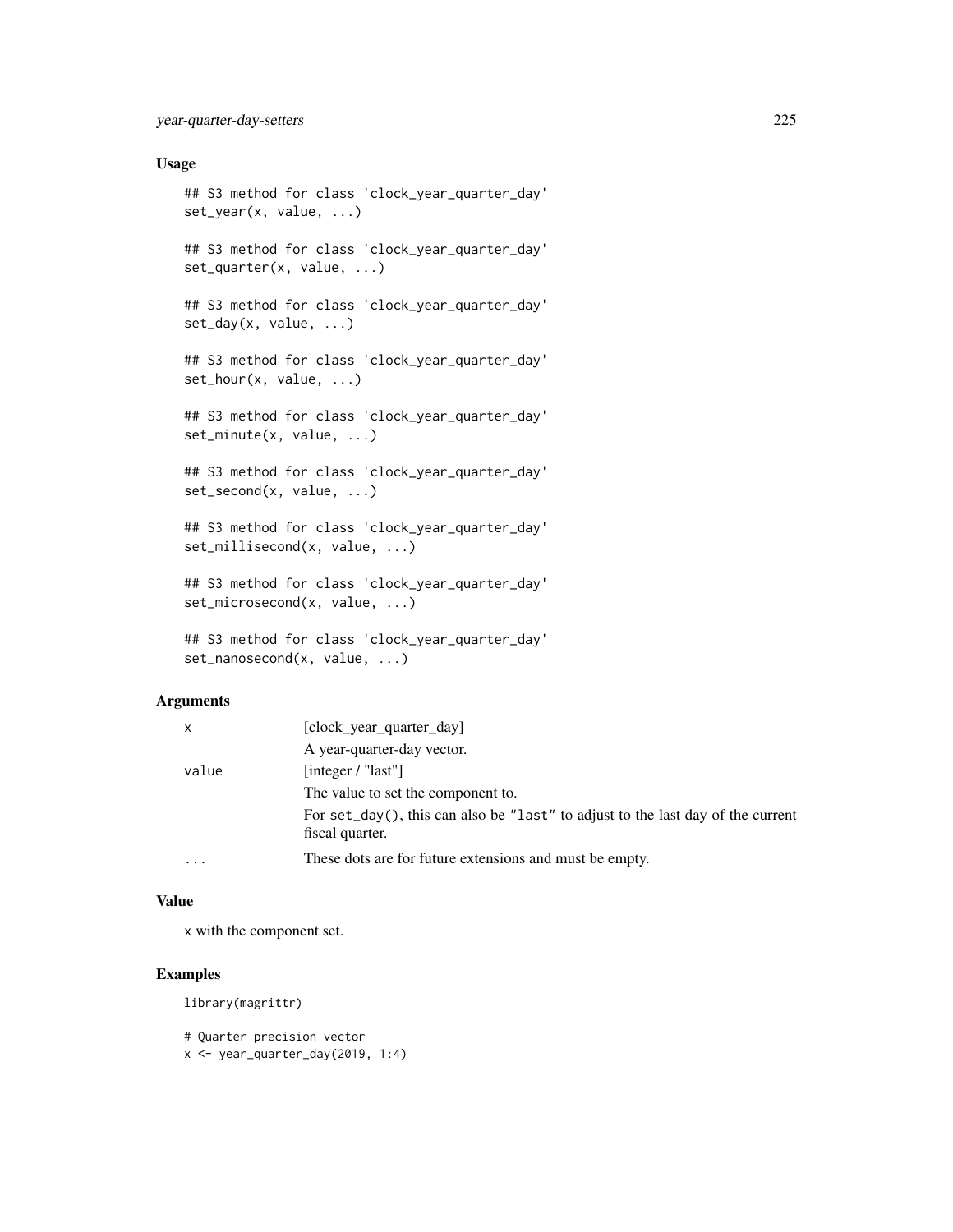```
# Promote to day precision by setting the day
x \leftarrow set\_day(x, 1)x
# Or set to the last day of the quarter
x <- set_day(x, "last")
x
# What year-month-day is this?
as_year_month_day(x)
# Set to an invalid day of the quarter
# (not all quarters have 92 days)
invalid \leq set_day(x, 92)
invalid
# Here are the invalid ones
invalid[invalid_detect(invalid)]
# Resolve the invalid dates by choosing the previous/next valid moment
invalid_resolve(invalid, invalid = "previous")
invalid_resolve(invalid, invalid = "next")
# Or resolve by "overflowing" by the number of days that you have
# gone past the last valid day
invalid_resolve(invalid, invalid = "overflow")
# This is similar to
days <- get_day(invalid) - 1L
invalid %>%
 set_day(1) %>%
  as_naive_time() %>%
  add_days(days) %>%
  as_year_quarter_day()
```
year-quarter-day-widen

*Widen: year-quarter-day*

# Description

This is a year-quarter-day method for the [calendar\\_widen\(\)](#page-31-0) generic. It widens a year-quarter-day vector to the specified precision.

#### Usage

```
## S3 method for class 'clock_year_quarter_day'
calendar_widen(x, precision)
```
<span id="page-225-0"></span>

x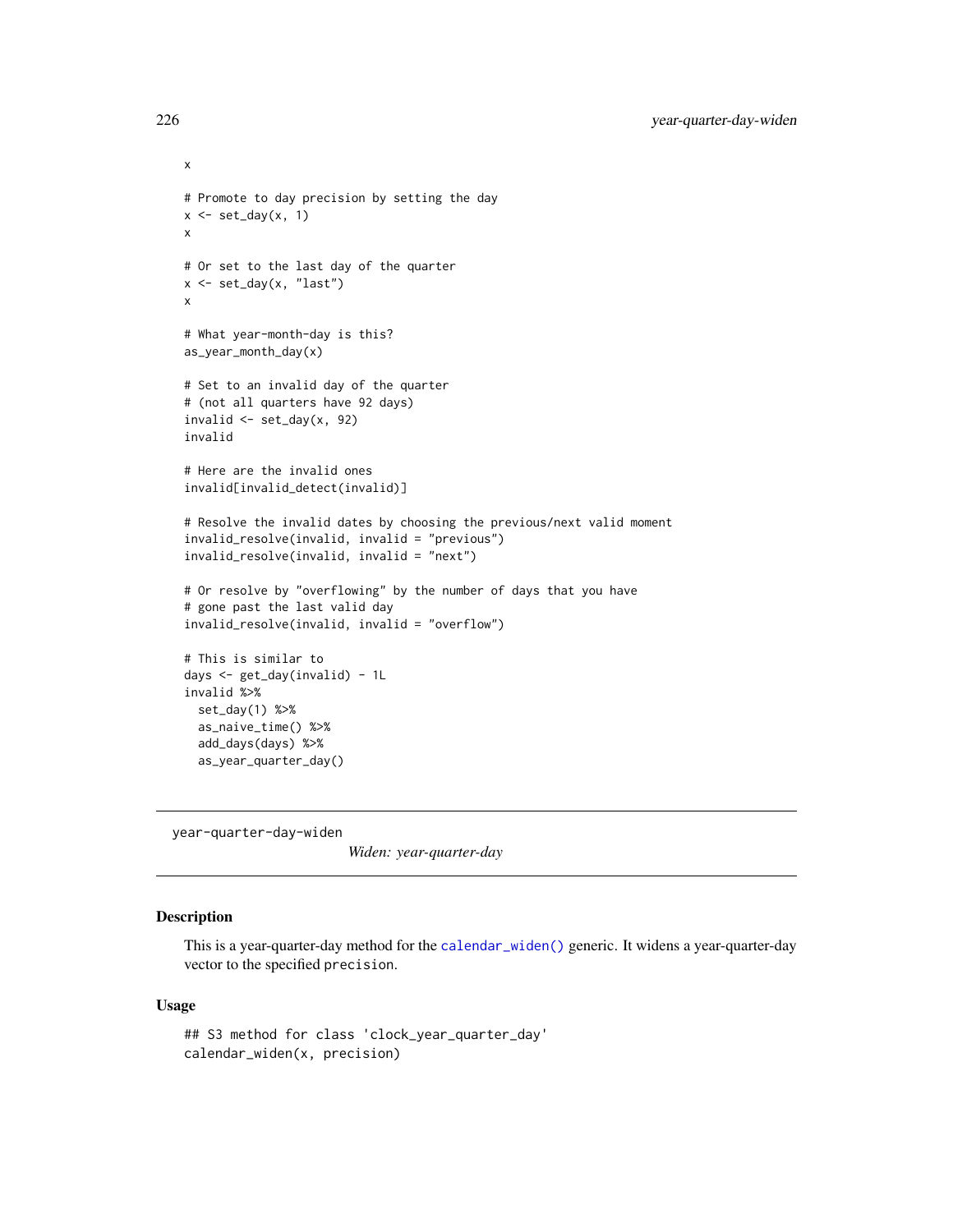#### year\_day 227

# Arguments

| x         | [clock_year_quarter_day]   |
|-----------|----------------------------|
|           | A year-quarter-day vector. |
| precision | [character(1)]             |
|           | One of:                    |
|           | $\bullet$ "year"           |
|           | • "quarter"                |
|           | $\bullet$ "day"            |
|           | $\bullet$ "hour"           |
|           | $\bullet$ "minute"         |
|           | • "second"                 |
|           | • "millisecond"            |
|           | • "microsecond"            |
|           | • "nanosecond"             |
|           |                            |

# Value

x widened to the supplied precision.

# Examples

```
# Quarter precision
x <- year_quarter_day(2019, 1)
x
# Widen to day precision
calendar_widen(x, "day")
# Or second precision
sec <- calendar_widen(x, "second")
sec
```
year\_day *Calendar: year-day*

# Description

year\_day() constructs a calendar vector from the Gregorian year and day of the year.

# Usage

```
year_day(
 year,
 day = NULL,hour = NULL,
 minute = NULL,
```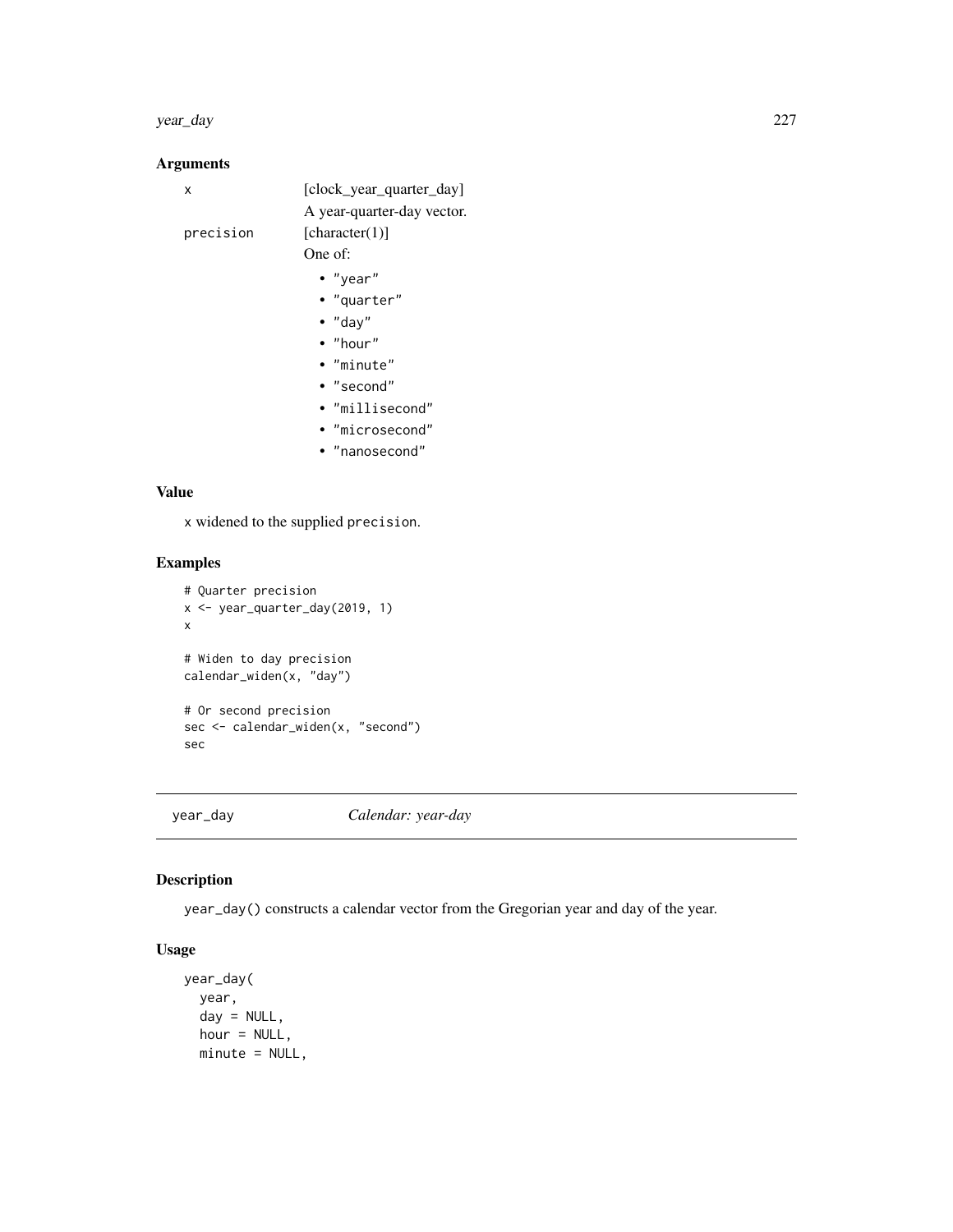```
second = NULL,
 subsecond = NULL,
 ...,
 subsecond_precision = NULL
)
```
# Arguments

| year                | [integer]                                                                                                               |
|---------------------|-------------------------------------------------------------------------------------------------------------------------|
|                     | The year. Values [-32767, 32767] are generally allowed.                                                                 |
| day                 | [integer / NULL]                                                                                                        |
|                     | The day of the year. Values [1, 366] are allowed.                                                                       |
| hour                | [integer / NULL]                                                                                                        |
|                     | The hour. Values [0, 23] are allowed.                                                                                   |
| minute              | [integer / NULL]                                                                                                        |
|                     | The minute. Values [0, 59] are allowed.                                                                                 |
| second              | [integer / NULL]                                                                                                        |
|                     | The second. Values [0, 59] are allowed.                                                                                 |
| subsecond           | [integer / NULL]                                                                                                        |
|                     | The subsecond. If specified, subsecond_precision must also be specified to<br>determine how to interpret the subsecond. |
|                     | If using milliseconds, values [0, 999] are allowed.                                                                     |
|                     | If using microseconds, values [0, 999999] are allowed.                                                                  |
|                     | If using nanoseconds, values [0, 999999999] are allowed.                                                                |
|                     | These dots are for future extensions and must be empty.                                                                 |
| subsecond_precision |                                                                                                                         |
|                     | [character(1) / NULL]                                                                                                   |
|                     | The precision to interpret subsecond as. One of: "millisecond", "microsecond",<br>or "nanosecond".                      |
|                     |                                                                                                                         |

# Details

Fields are recycled against each other.

Fields are collected in order until the first NULL field is located. No fields after the first NULL field are used.

# Value

A year-day calendar vector.

# Examples

```
# Just the year
x <- year_day(2019:2025)
x
year_day(2020, 1:10)
```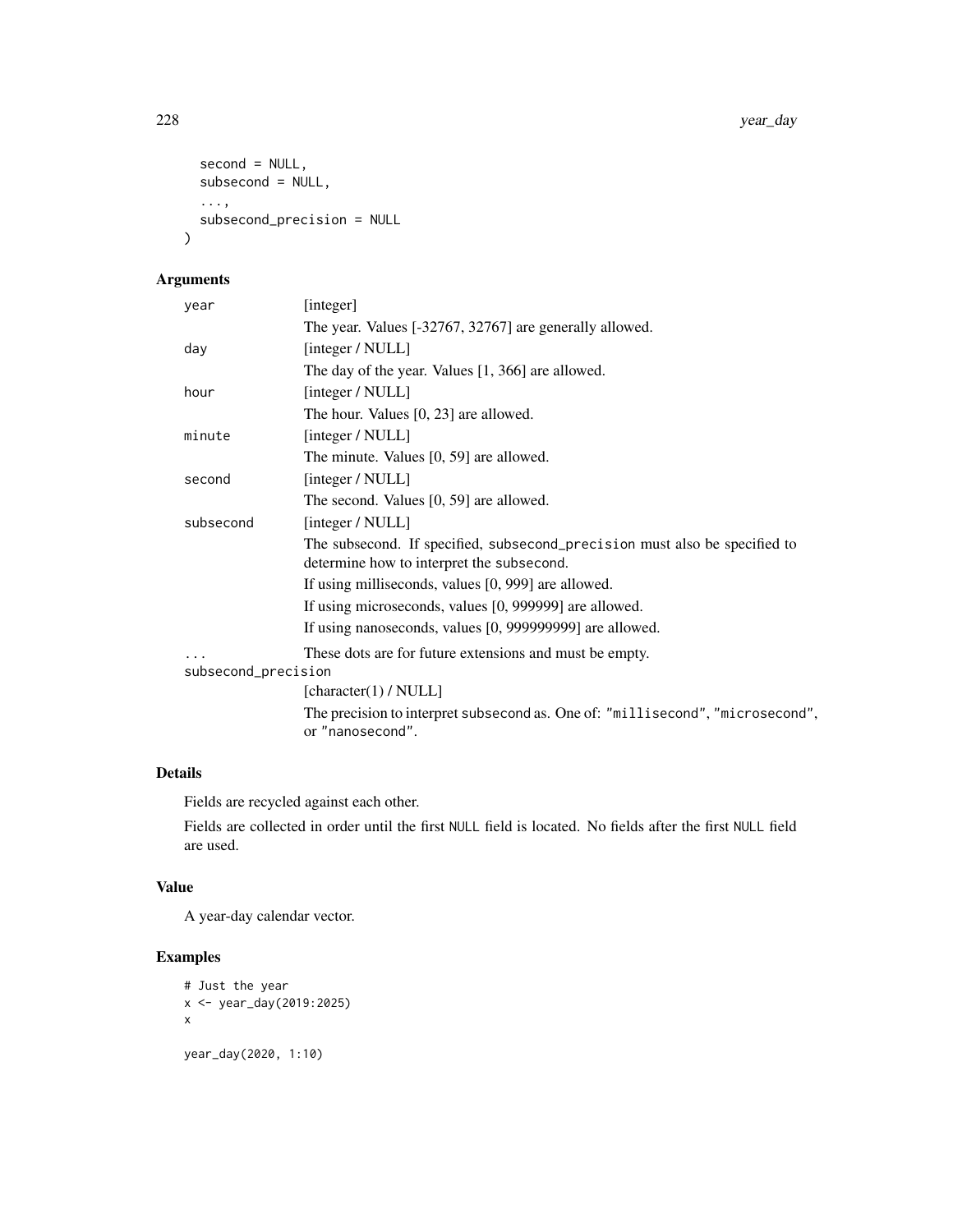```
# Last day of the year, accounting for leap years
year_day(2019:2021, "last")
# Precision can go all the way out to nanosecond
year_day(2019, 100, 2, 40, 45, 200, subsecond_precision = "nanosecond")
```
year\_month\_day *Calendar: year-month-day*

#### Description

year\_month\_day() constructs the most common calendar type using the Gregorian year, month, day, and time of day components.

#### Usage

```
year_month_day(
 year,
 month = NULL,
 day = NULL,hour = NULL,
 minute = NULL,
  second = NULL,
  subsecond = NULL,
  ...,
  subsecond_precision = NULL
\lambda
```

```
Arguments
```

| year   | [integer]                                               |
|--------|---------------------------------------------------------|
|        | The year. Values [-32767, 32767] are generally allowed. |
| month  | [integer / NULL]                                        |
|        | The month. Values $[1, 12]$ are allowed.                |
| day    | [integer / "last" / NULL]                               |
|        | The day of the month. Values $[1, 31]$ are allowed.     |
|        | If "last", then the last day of the month is returned.  |
| hour   | [integer / NULL]                                        |
|        | The hour. Values [0, 23] are allowed.                   |
| minute | [integer / NULL]                                        |
|        | The minute. Values [0, 59] are allowed.                 |
| second | [integer / NULL]                                        |
|        | The second. Values [0, 59] are allowed.                 |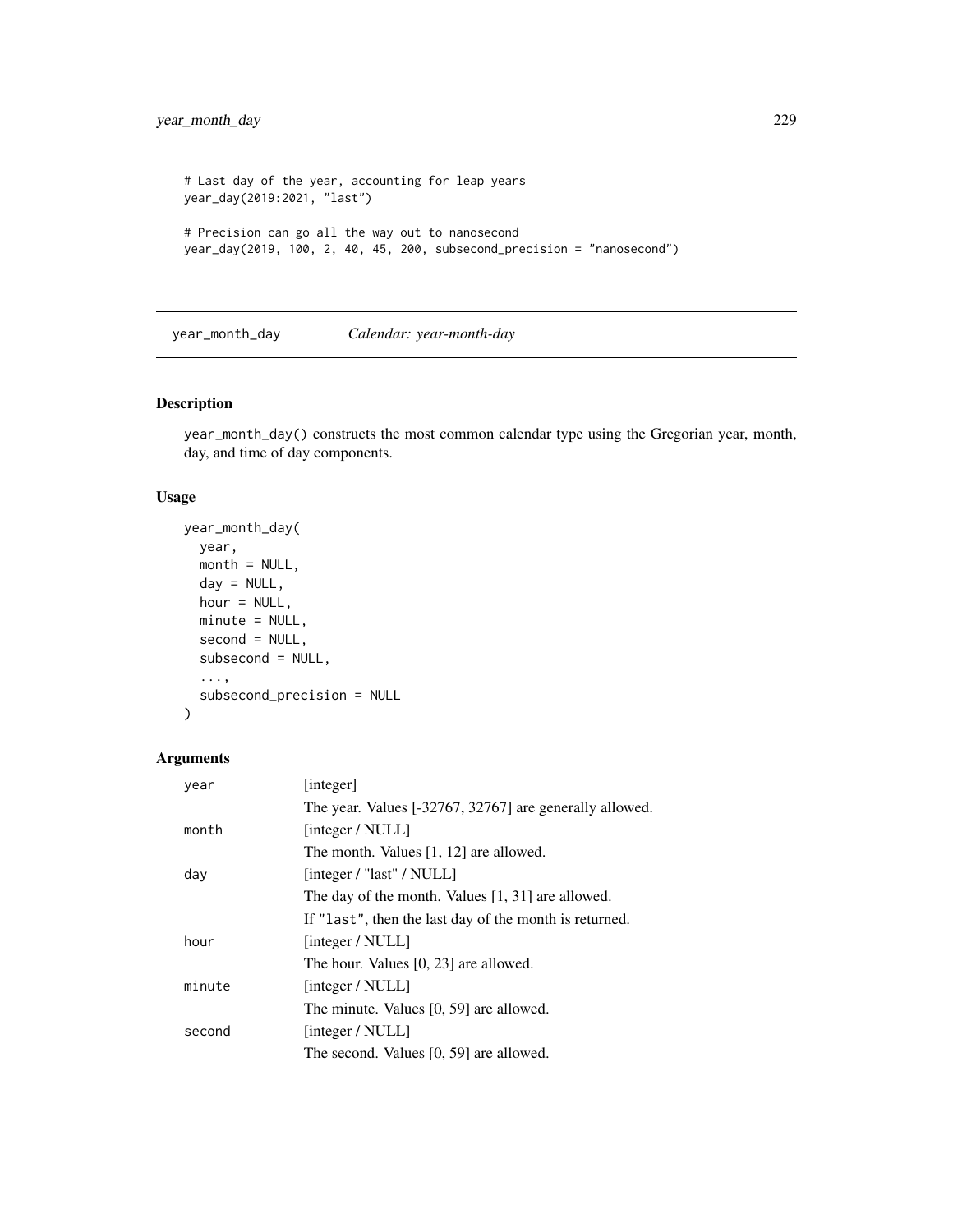<span id="page-229-0"></span>

| subsecond           | [integer / NULL]                                                                                   |
|---------------------|----------------------------------------------------------------------------------------------------|
|                     | The subsecond. If specified, subsecond_precision must also be specified to                         |
|                     | determine how to interpret the subsecond.                                                          |
|                     | If using milliseconds, values [0, 999] are allowed.                                                |
|                     | If using microseconds, values [0, 999999] are allowed.                                             |
|                     | If using nanoseconds, values [0, 999999999] are allowed.                                           |
| $\cdot$             | These dots are for future extensions and must be empty.                                            |
| subsecond_precision |                                                                                                    |
|                     | [character(1) / NULL]                                                                              |
|                     | The precision to interpret subsecond as. One of: "millisecond", "microsecond",<br>or "nanosecond". |
|                     |                                                                                                    |

# Details

Fields are recycled against each other.

Fields are collected in order until the first NULL field is located. No fields after the first NULL field are used.

#### Value

A year-month-day calendar vector.

#### Examples

```
# Just the year
x <- year_month_day(2019:2025)
# Year-month type
year_month_day(2020, 1:12)
# The most common use case involves year, month, and day fields
x <- year_month_day(2020, clock_months$january, 1:5)
x
# Precision can go all the way out to nanosecond
year_month_day(2019, 1, 2, 2, 40, 45, 200, subsecond_precision = "nanosecond")
```
year\_month\_day\_parse *Parsing: year-month-day*

#### Description

year\_month\_day\_parse() parses strings into a year-month-day.

The default options assume x should be parsed at day precision, using a format string of "%Y-%m-%d".

If a more precise precision than day is used, then time components will also be parsed. The default format separates date and time components by a "T" and the time components by a ":". For example, setting the precision to "second" will use a default format of "%Y-%m-%dT%H:%M:%S". This is aligned with the [format\(\)](#page-0-0) method for year-month-day, and with the RFC 3339 standard.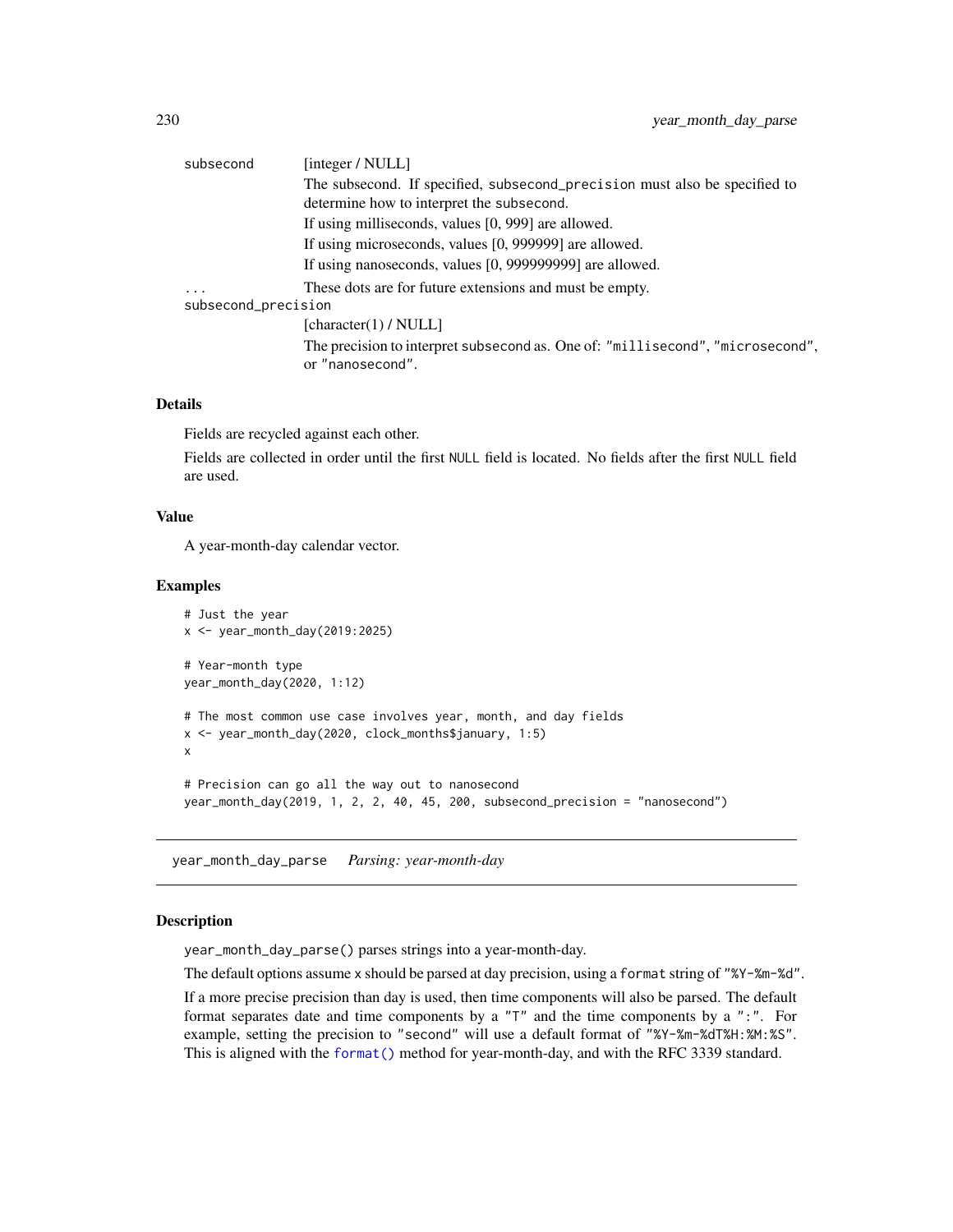year\_month\_day\_parse 231

#### Usage

```
year_month_day_parse(
  x,
  ...,
  format = NULL,precision = "day",
  locale = clock_locale()
)
```
#### Arguments

|  | [character] |
|--|-------------|
|--|-------------|

A character vector to parse. These dots are for future extensions and must be empty. format [character / NULL] A format string. A combination of the following commands, or NULL, in which

case a default format string is used.

A vector of multiple format strings can be supplied. They will be tried in the order they are provided.

Year

- %C: The century as a decimal number. The modified command %NC where N is a positive decimal integer specifies the maximum number of characters to read. If not specified, the default is 2. Leading zeroes are permitted but not required.
- $\%$ y: The last two decimal digits of the year. If the century is not otherwise specified (e.g. with %C), values in the range [69 - 99] are presumed to refer to the years [1969 - 1999], and values in the range [00 - 68] are presumed to refer to the years [2000 - 2068]. The modified command %Ny, where N is a positive decimal integer, specifies the maximum number of characters to read. If not specified, the default is 2. Leading zeroes are permitted but not required.
- $\%$ Y: The year as a decimal number. The modified command  $\%$ NY where N is a positive decimal integer specifies the maximum number of characters to read. If not specified, the default is 4. Leading zeroes are permitted but not required.

#### Month

- %b, %B, %h: The locale's full or abbreviated case-insensitive month name.
- %m: The month as a decimal number. January is 1. The modified command %Nm where N is a positive decimal integer specifies the maximum number of characters to read. If not specified, the default is 2. Leading zeroes are permitted but not required.

# Day

• %d, %e: The day of the month as a decimal number. The modified command %Nd where N is a positive decimal integer specifies the maximum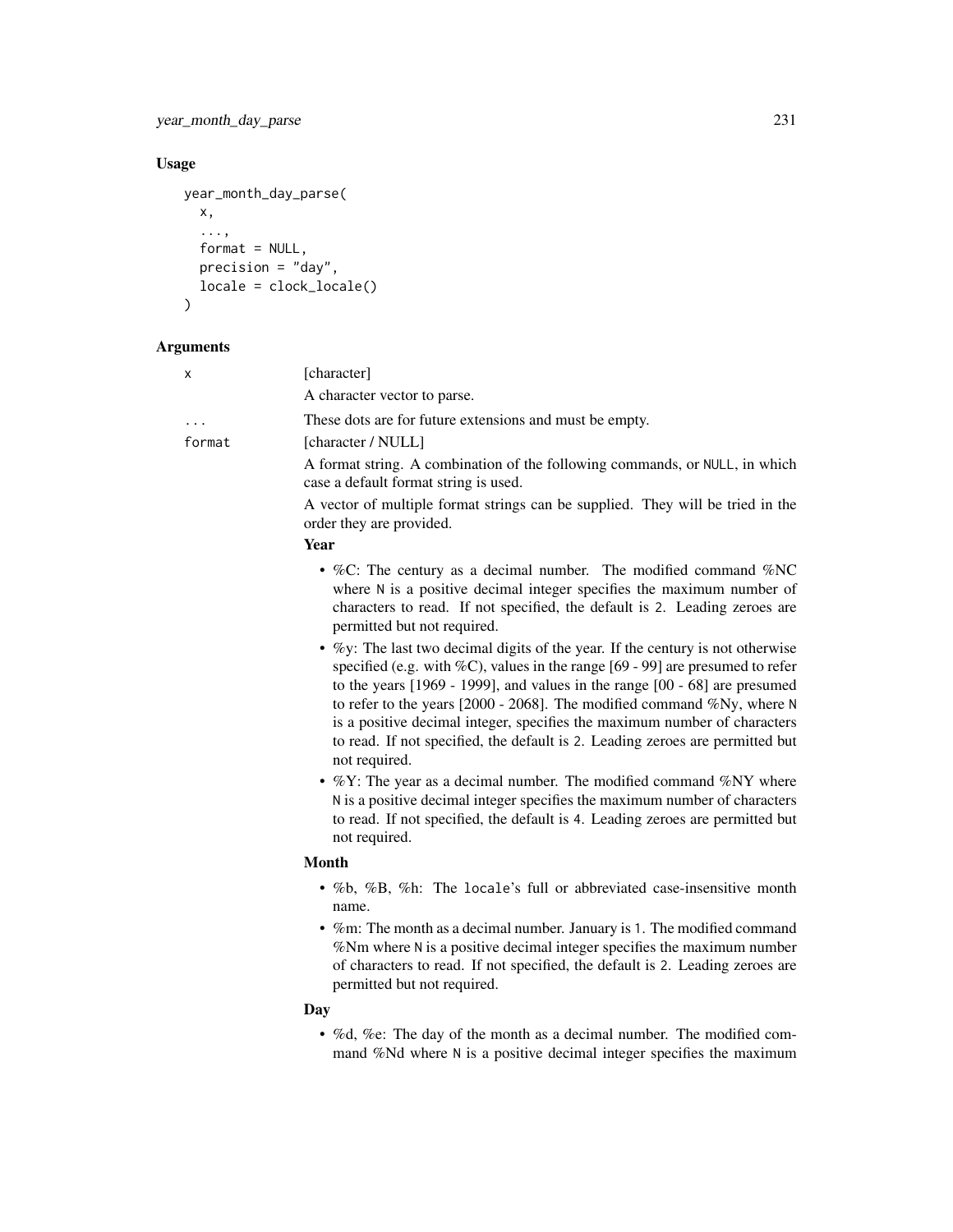number of characters to read. If not specified, the default is 2. Leading zeroes are permitted but not required.

# Day of the week

- %a, %A: The locale's full or abbreviated case-insensitive weekday name.
- %w: The weekday as a decimal number  $(0-6)$ , where Sunday is 0. The modified command %Nw where N is a positive decimal integer specifies the maximum number of characters to read. If not specified, the default is 1. Leading zeroes are permitted but not required.

#### ISO 8601 week-based year

- %g: The last two decimal digits of the ISO week-based year. The modified command %Ng where N is a positive decimal integer specifies the maximum number of characters to read. If not specified, the default is 2. Leading zeroes are permitted but not required.
- %G: The ISO week-based year as a decimal number. The modified command %NG where N is a positive decimal integer specifies the maximum number of characters to read. If not specified, the default is 4. Leading zeroes are permitted but not required.
- %V: The ISO week-based week number as a decimal number. The modified command %NV where N is a positive decimal integer specifies the maximum number of characters to read. If not specified, the default is 2. Leading zeroes are permitted but not required.
- %u: The ISO weekday as a decimal number (1-7), where Monday is 1. The modified command %Nu where N is a positive decimal integer specifies the maximum number of characters to read. If not specified, the default is 1. Leading zeroes are permitted but not required.

# Week of the year

- %U: The week number of the year as a decimal number. The first Sunday of the year is the first day of week 01. Days of the same year prior to that are in week 00. The modified command %NU where N is a positive decimal integer specifies the maximum number of characters to read. If not specified, the default is 2. Leading zeroes are permitted but not required.
- %W: The week number of the year as a decimal number. The first Monday of the year is the first day of week 01. Days of the same year prior to that are in week 00. The modified command %NW where N is a positive decimal integer specifies the maximum number of characters to read. If not specified, the default is 2. Leading zeroes are permitted but not required.

#### Day of the year

• %*j*: The day of the year as a decimal number. January 1 is 1. The modified command %Nj where N is a positive decimal integer specifies the maximum number of characters to read. If not specified, the default is 3. Leading zeroes are permitted but not required.

#### Date

- %D, %x: Equivalent to %m/%d/%y.
- %F: Equivalent to %Y-%m-%d. If modified with a width (like %NF), the width is applied to only %Y.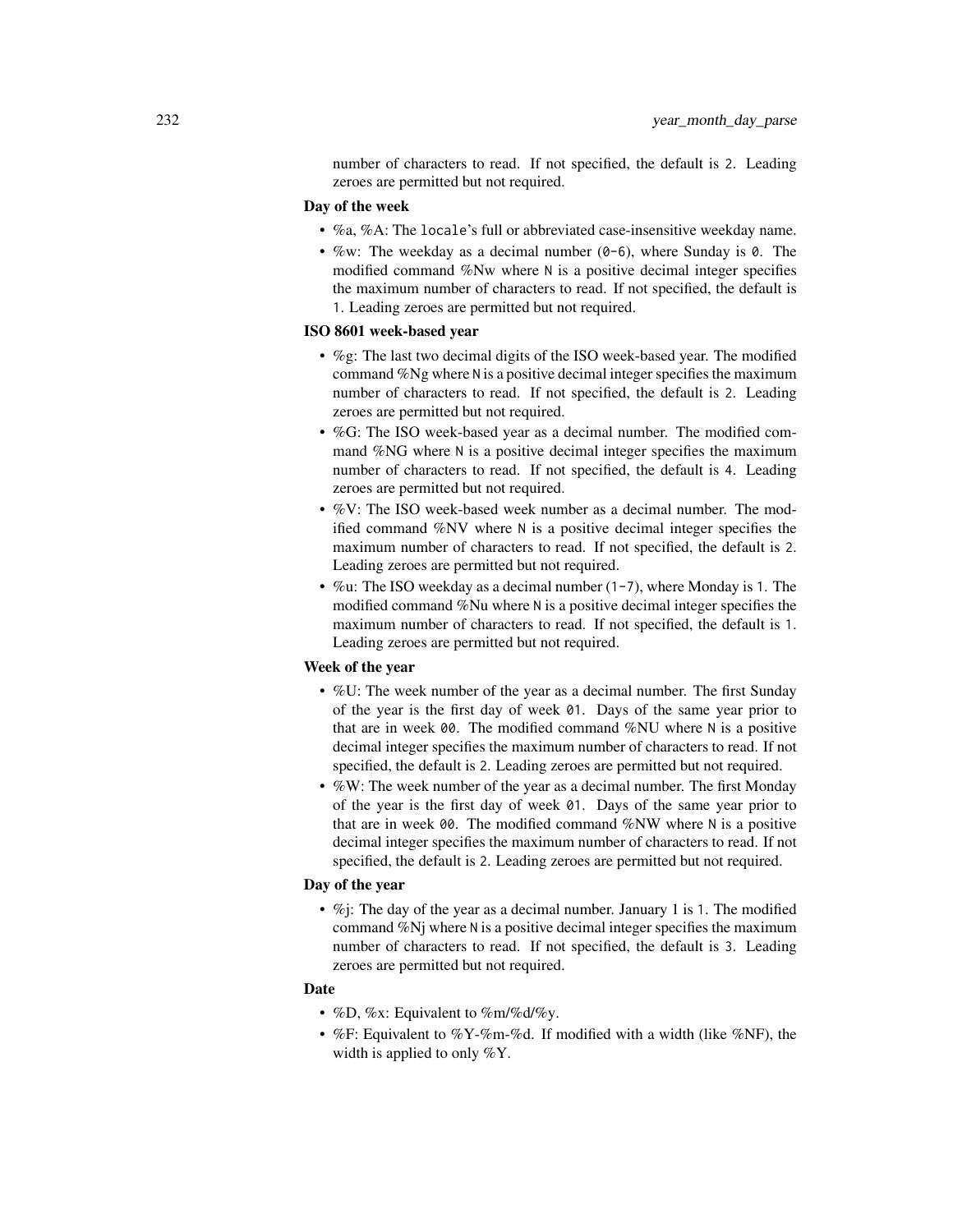#### Time of day

- %H: The hour (24-hour clock) as a decimal number. The modified command %NH where N is a positive decimal integer specifies the maximum number of characters to read. If not specified, the default is 2. Leading zeroes are permitted but not required.
- %I: The hour (12-hour clock) as a decimal number. The modified command %NI where N is a positive decimal integer specifies the maximum number of characters to read. If not specified, the default is 2. Leading zeroes are permitted but not required.
- %M: The minutes as a decimal number. The modified command %NM where N is a positive decimal integer specifies the maximum number of characters to read. If not specified, the default is 2. Leading zeroes are permitted but not required.
- %S: The seconds as a decimal number. Leading zeroes are permitted but not required. If encountered, the locale determines the decimal point character. Generally, the maximum number of characters to read is determined by the precision that you are parsing at. For example, a precision of "second" would read a maximum of 2 characters, while a precision of "millisecond" would read a maximum of 6 (2 for the values before the decimal point, 1 for the decimal point, and 3 for the values after it). The modified command %NS, where N is a positive decimal integer, can be used to exactly specify the maximum number of characters to read. This is only useful if you happen to have seconds with more than 1 leading zero.
- %p: The locale's equivalent of the AM/PM designations associated with a 12-hour clock. The command %I must precede %p in the format string.
- $%R:$  Equivalent to  $%H:\%M$ .
- %T, %X: Equivalent to %H:%M:%S.
- %r: Equivalent to %I:%M:%S %p.

#### Time zone

- %z: The offset from UTC in the format [+|-]hh[mm]. For example -0430 refers to 4 hours 30 minutes behind UTC. And 04 refers to 4 hours ahead of UTC. The modified command %Ez parses a : between the hours and minutes and leading zeroes on the hour field are optional: [+|-]h[h][:mm]. For example -04:30 refers to 4 hours 30 minutes behind UTC. And 4 refers to 4 hours ahead of UTC.
- %Z: The full time zone name or the time zone abbreviation, depending on the function being used. A single word is parsed. This word can only contain characters that are alphanumeric, or one of  $'$   $'$ ,  $'$ / $'$ ,  $'$  - $'$  or  $'$  + $'$ .

#### Miscellaneous

- %c: A date and time representation. Equivalent to %a %b %d %H:%M:%S %Y.
- %%: A % character.
- %n: Matches one white space character. %n, %t, and a space can be combined to match a wide range of white-space patterns. For example "%n " matches one or more white space characters, and "%n%t%t" matches one to three white space characters.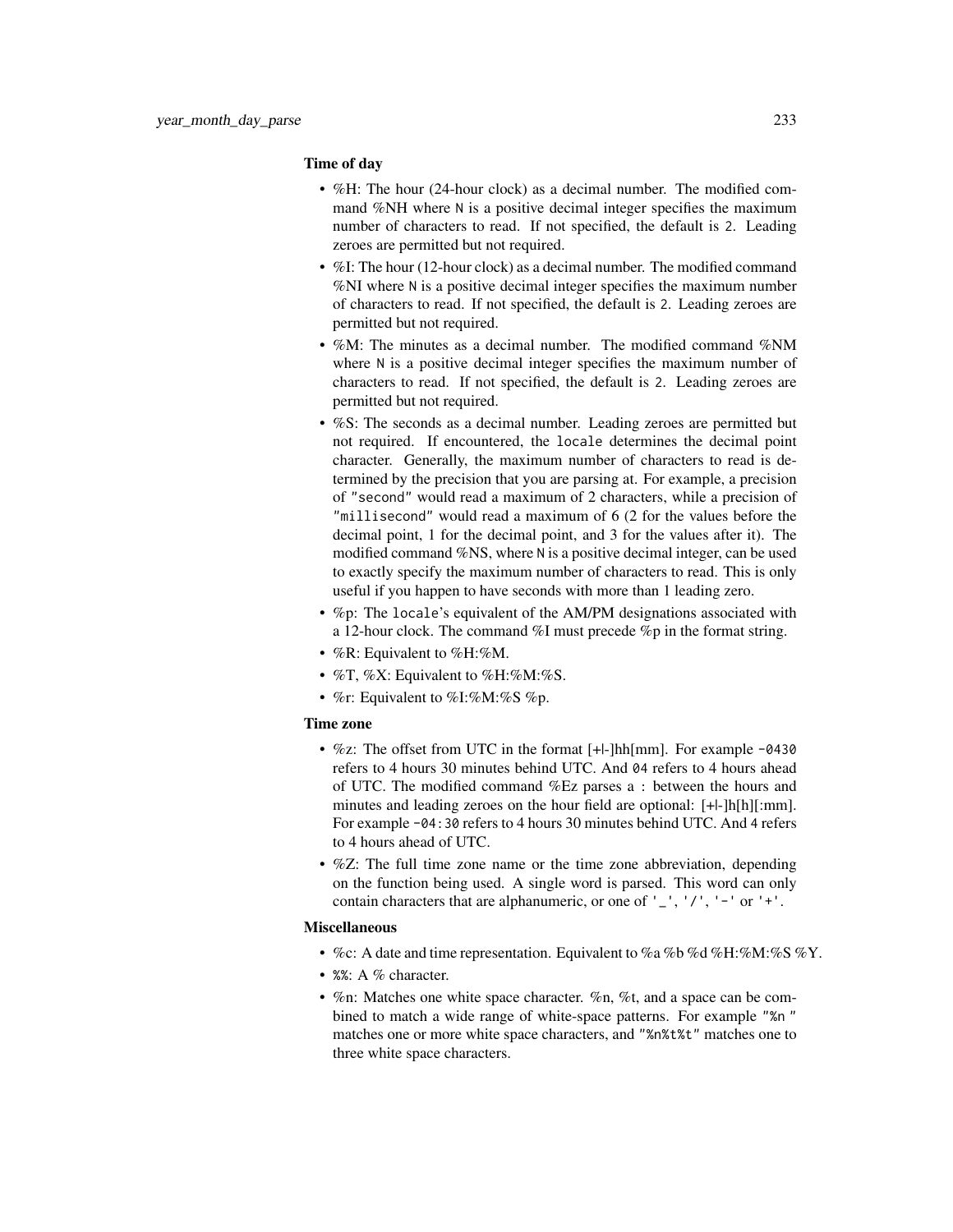<span id="page-233-0"></span>

|           | • %t: Matches zero or one white space characters.                           |
|-----------|-----------------------------------------------------------------------------|
| precision | [character(1)]                                                              |
|           | A precision for the resulting year-month-day. One of:                       |
|           | $\bullet$ "year"                                                            |
|           | $\bullet$ "month"                                                           |
|           | $\bullet$ "day"                                                             |
|           | $\bullet$ "hour"                                                            |
|           | • "minute"                                                                  |
|           | $\cdot$ "second"                                                            |
|           | • "millisecond"                                                             |
|           | • "microsecond"                                                             |
|           | • "nanosecond"                                                              |
|           | Setting the precision determines how much information %S attempts to parse. |
| locale    | [clock locale]                                                              |
|           | A locale object created by clock_locale().                                  |
|           |                                                                             |

#### Details

year\_month\_day\_parse() completely ignores the %z and %Z commands.

#### Value

A year-month-day calendar vector. If a parsing fails, NA is returned.

# Full Precision Parsing

It is highly recommended to parse all of the information in the date-time string into a type at least as precise as the string. For example, if your string has fractional seconds, but you only require seconds, specify a sub-second precision, then round to seconds manually using whatever convention is appropriate for your use case. Parsing such a string directly into a second precision result is ambiguous and undefined, and is unlikely to work as you might expect.

# Examples

```
x <- "2019-01-01"
# Default parses at day precision
year_month_day_parse(x)
# Can parse at less precise precisions too
year_month_day_parse(x, precision = "month")
year_month_day_parse(x, precision = "year")
# Even invalid dates can be round-tripped through format<->parse calls
invalid <- year_month_day(2019, 2, 30)
year_month_day_parse(format(invalid))
```
# Can parse with time of day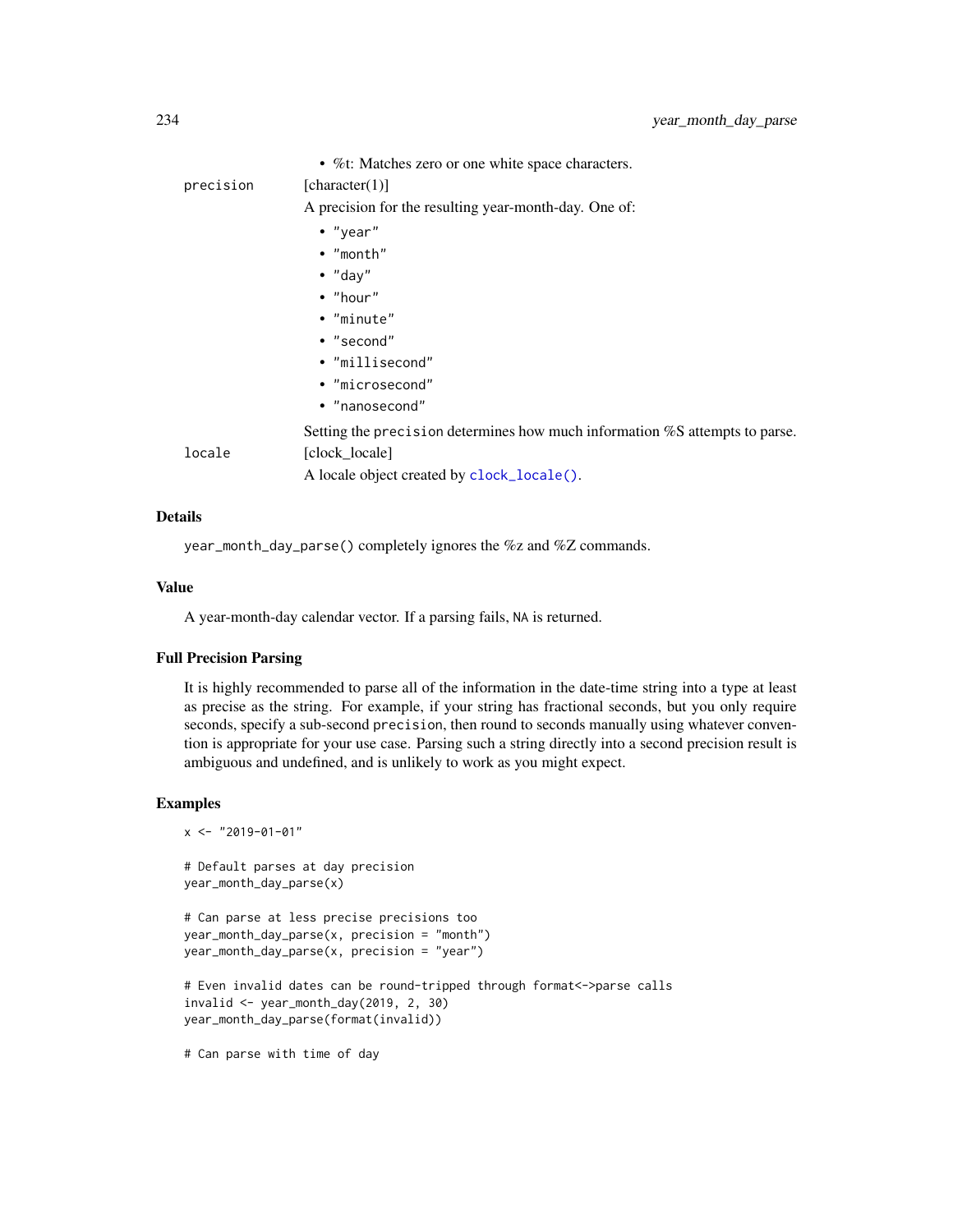```
year_month_day_parse(
  "2019-01-30T02:30:00.123456789",
  precision = "nanosecond"
\lambda# Can parse using multiple format strings, which will be tried
# in the order they are provided
x <- c("2019-01-01", "2020-01-01", "2021/2/3")
formats <- c("%Y-%m-%d", "%Y/%m/%d")
year_month_day_parse(x, format = formats)
# Can parse using other format tokens as well
year_month_day_parse(
  "January, 2019",
  format = "&B, %Y"precision = "month"
\mathcal{L}# Parsing a French year-month-day
year_month_day_parse(
  "octobre 1, 2000",
  format = "%B %d, %Y",
  locale = clock_locale("fr")
)
```
year\_month\_weekday *Calendar: year-month-weekday*

# Description

year\_month\_weekday() constructs a calendar vector from the Gregorian year, month, weekday, and index specifying that this is the n-th weekday of the month.

#### Usage

```
year_month_weekday(
  year,
  month = NULL,day = NULL,index = NULL,hour = NULL,
  minute = NULL,
  second = NULL,subsecond = NULL,
  ...,
  subsecond_precision = NULL
)
```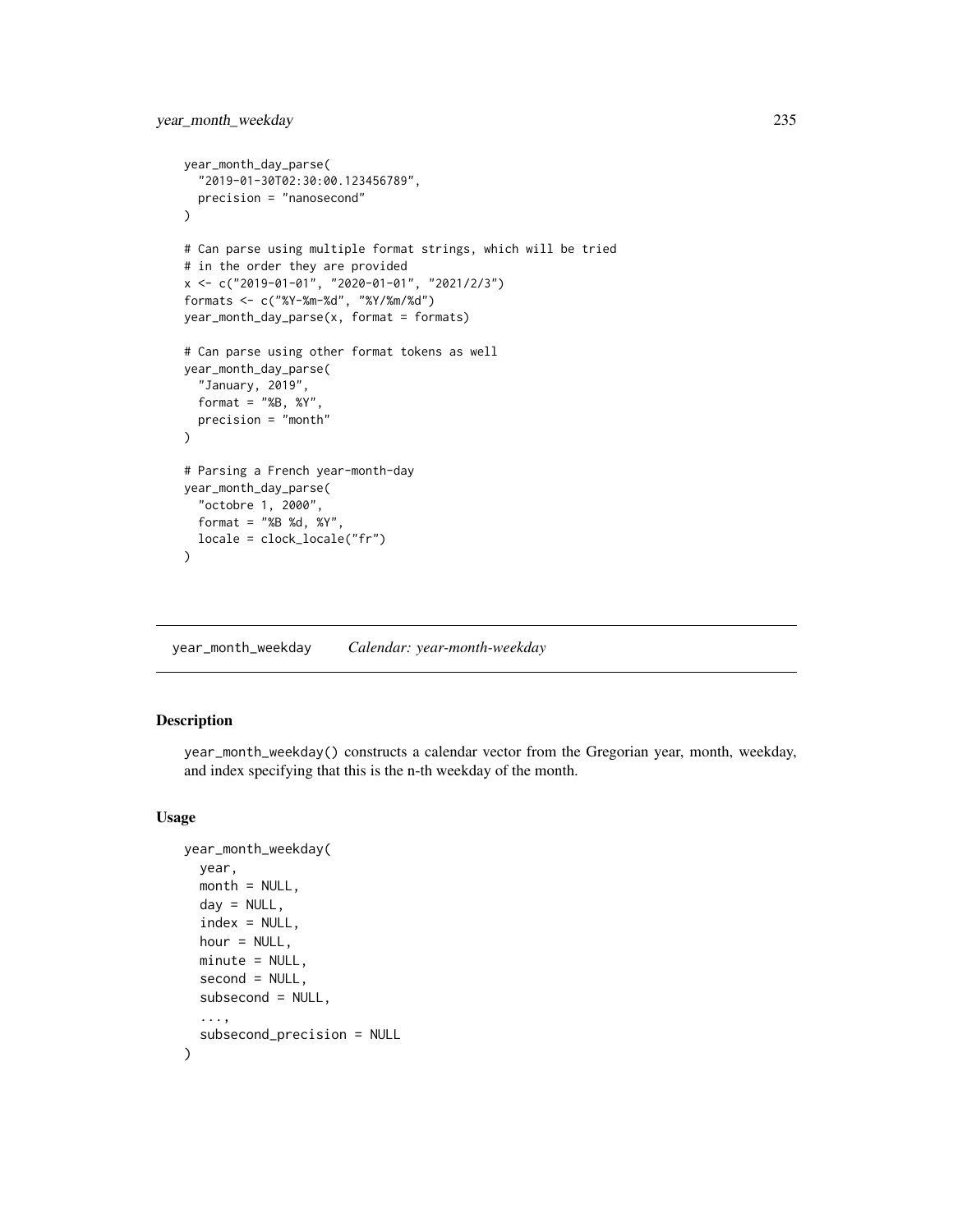# Arguments

| year                | [integer]                                                                                                               |
|---------------------|-------------------------------------------------------------------------------------------------------------------------|
|                     | The year. Values [-32767, 32767] are generally allowed.                                                                 |
| month               | [integer / NULL]                                                                                                        |
|                     | The month. Values $[1, 12]$ are allowed.                                                                                |
| day                 | [integer / NULL]                                                                                                        |
|                     | The weekday of the month. Values $[1, 7]$ are allowed, where 1 is Sunday and 7                                          |
|                     | is Saturday.                                                                                                            |
| index               | [integer / "last" / NULL]                                                                                               |
|                     | The index specifying that day is the n-th weekday of the month. Values $[1, 5]$<br>are allowed.                         |
|                     | If "last", then the last instance of day in the current month is returned.                                              |
| hour                | [integer / NULL]                                                                                                        |
|                     | The hour. Values [0, 23] are allowed.                                                                                   |
| minute              | [integer / NULL]                                                                                                        |
|                     | The minute. Values [0, 59] are allowed.                                                                                 |
| second              | [integer / NULL]                                                                                                        |
|                     | The second. Values [0, 59] are allowed.                                                                                 |
| subsecond           | [integer / NULL]                                                                                                        |
|                     | The subsecond. If specified, subsecond_precision must also be specified to<br>determine how to interpret the subsecond. |
|                     | If using milliseconds, values [0, 999] are allowed.                                                                     |
|                     | If using microseconds, values [0, 999999] are allowed.                                                                  |
|                     | If using nanoseconds, values [0, 999999999] are allowed.                                                                |
|                     | These dots are for future extensions and must be empty.                                                                 |
| subsecond_precision |                                                                                                                         |
|                     | [character(1) / $NULL$ ]                                                                                                |
|                     | The precision to interpret subsecond as. One of: "millisecond", "microsecond",<br>or "nanosecond".                      |

# Details

Fields are recycled against each other.

Fields are collected in order until the first NULL field is located. No fields after the first NULL field are used.

# Value

A year-month-weekday calendar vector.

# Examples

# All Fridays in January, 2019 # Note that there was no 5th Friday in January x <- year\_month\_weekday(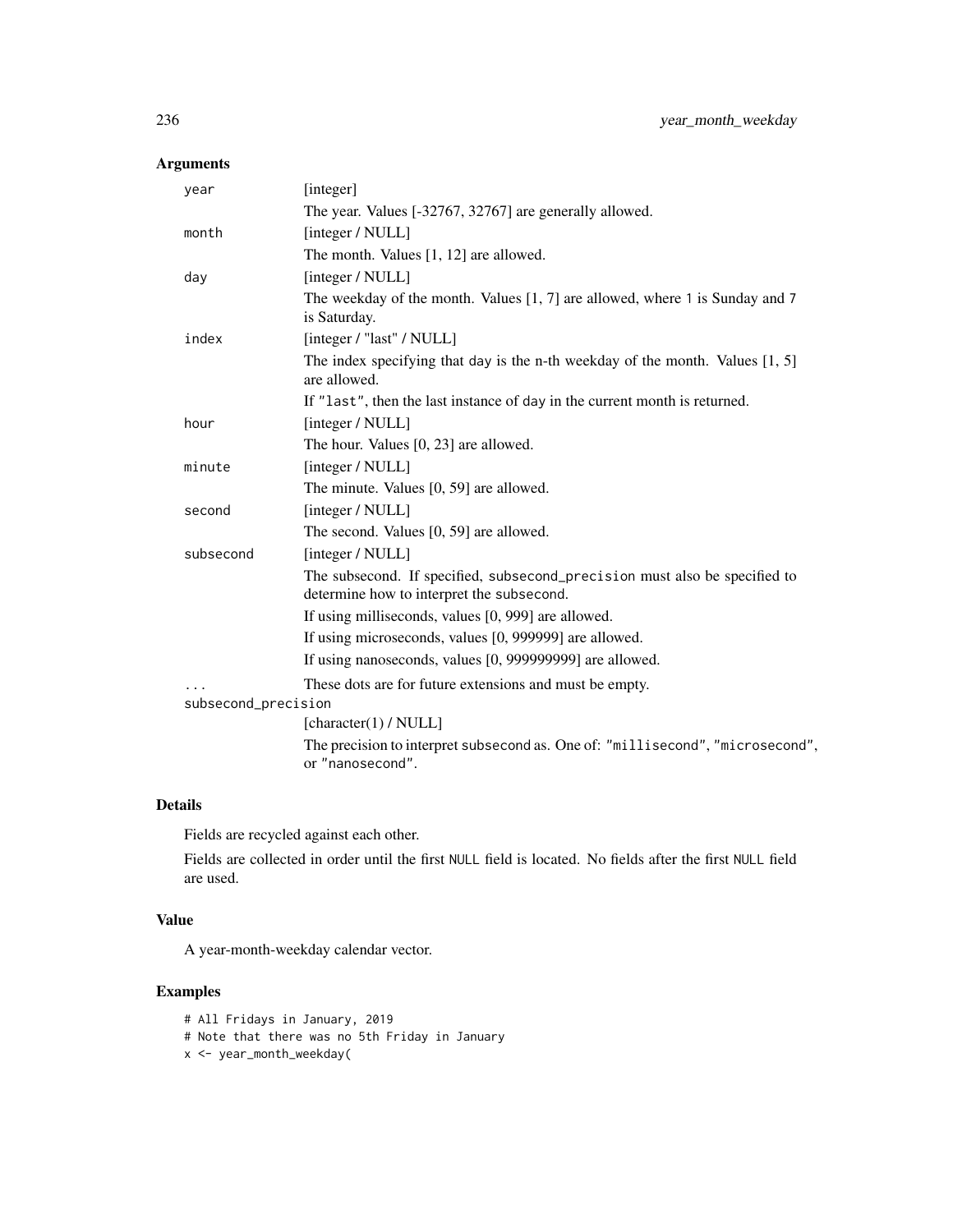year\_quarter\_day 237

```
2019,
  clock_months$january,
  clock_weekdays$friday,
  1:5
)
x
invalid_detect(x)
# Resolve this invalid date by using the previous valid date
invalid_resolve(x, invalid = "previous")
```
year\_quarter\_day *Calendar: year-quarter-day*

# Description

year\_quarter\_day() constructs a calendar from the fiscal year, fiscal quarter, and day of the quarter, along with a value determining which month the fiscal year starts in.

# Usage

```
year_quarter_day(
  year,
  quarter = NULL,
  day = NULL,
  hour = NULL,
  minute = NULL,
  second = NULL,subsecond = NULL,
  ...,
  start = NULL,
  subsecond_precision = NULL
)
```
# Arguments

| year    | [integer]                                                      |
|---------|----------------------------------------------------------------|
|         | The fiscal year. Values [-32767, 32767] are generally allowed. |
| quarter | [integer / NULL]                                               |
|         | The fiscal quarter. Values [1, 4] are allowed.                 |
| day     | [integer / "last" / $NULL$ ]                                   |
|         | The day of the quarter. Values [1, 92] are allowed.            |
|         | If "last", the last day of the quarter is returned.            |
| hour    | [integer / NULL]                                               |
|         | The hour. Values [0, 23] are allowed.                          |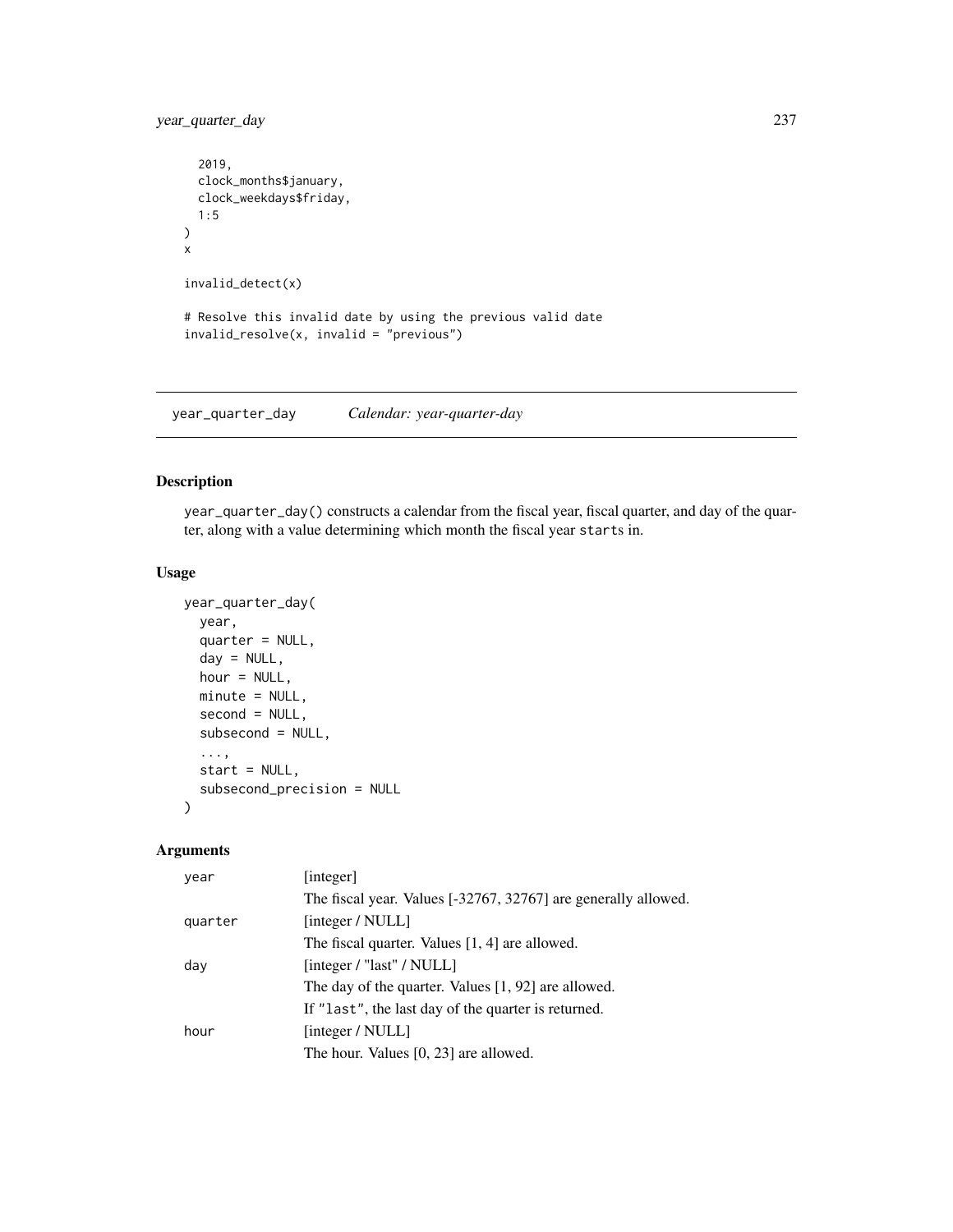| minute              | [integer / NULL]                                                               |
|---------------------|--------------------------------------------------------------------------------|
|                     | The minute. Values [0, 59] are allowed.                                        |
| second              | [integer / NULL]                                                               |
|                     | The second. Values [0, 59] are allowed.                                        |
| subsecond           | [integer / NULL]                                                               |
|                     | The subsecond. If specified, subsecond precision must also be specified to     |
|                     | determine how to interpret the subsecond.                                      |
|                     | If using milliseconds, values [0, 999] are allowed.                            |
|                     | If using microseconds, values [0, 999999] are allowed.                         |
|                     | If using nanoseconds, values [0, 999999999] are allowed.                       |
| .                   | These dots are for future extensions and must be empty.                        |
| start               | [integer(1) / NULL]                                                            |
|                     | The month to start the fiscal year in. $1 =$ January and $12 =$ December.      |
|                     | If NULL, a start of January will be used.                                      |
| subsecond_precision |                                                                                |
|                     | [character(1) / $NULL$ ]                                                       |
|                     | The precision to interpret subsecond as. One of: "millisecond", "microsecond", |
|                     | or "nanosecond".                                                               |
|                     |                                                                                |

# Details

Fields are recycled against each other.

Fields are collected in order until the first NULL field is located. No fields after the first NULL field are used.

# Value

A year-quarter-day calendar vector.

# Examples

```
# Year-quarter type
x <- year_quarter_day(2019, 1:4)
x
add_quarters(x, 2)
# Set the day to the last day of the quarter
x <- set_day(x, "last")
x
# Start the fiscal year in June
june < -6Ly <- year_quarter_day(2019, 1:4, "last", start = june)
# Compare the year-month-day values that result from having different
# fiscal year start months
as_year_month_day(x)
as_year_month_day(y)
```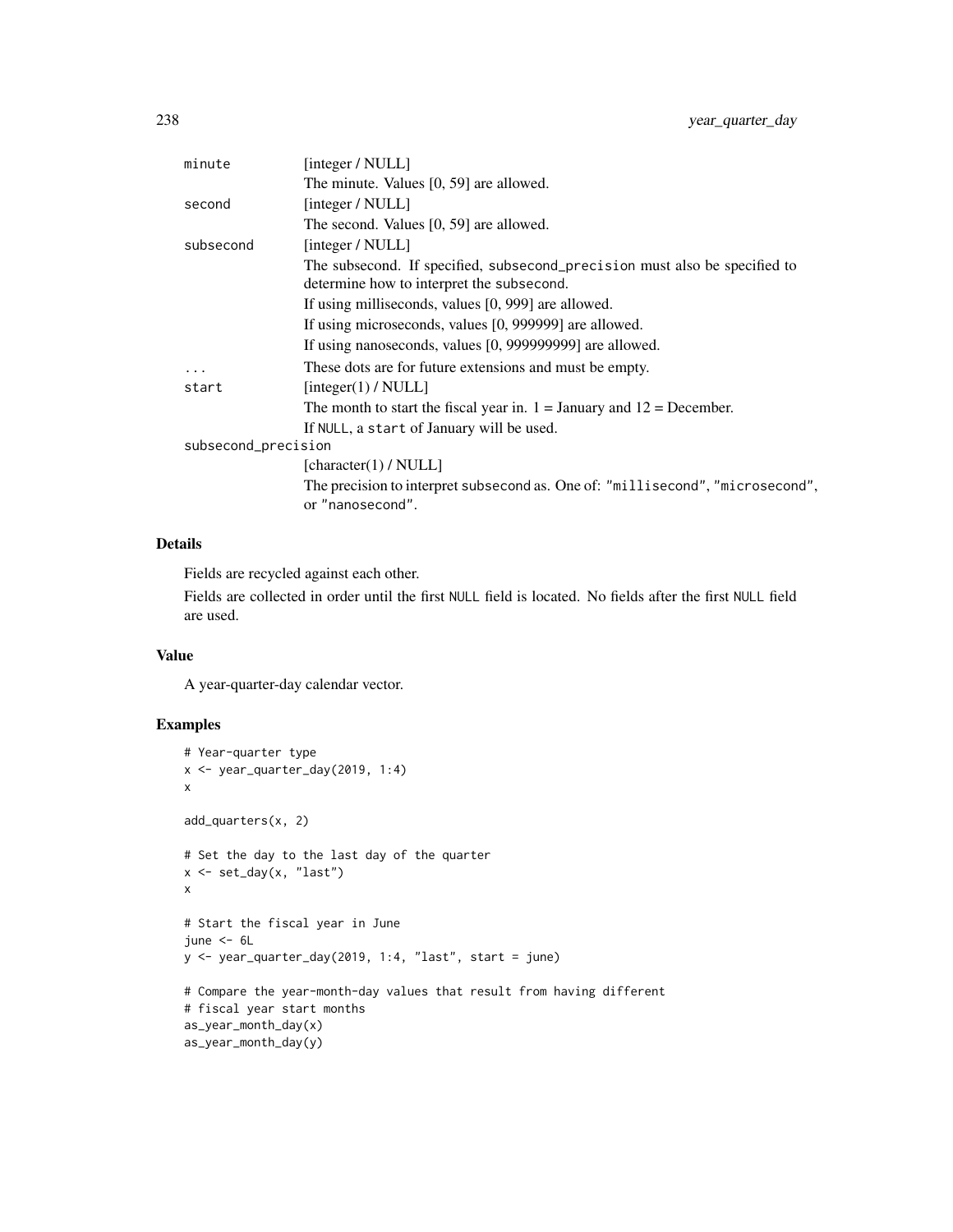zoned-parsing *Parsing: zoned-time*

#### Description

There are two parsers into a zoned-time, zoned\_time\_parse\_complete() and zoned\_time\_parse\_abbrev().

#### zoned\_time\_parse\_complete():

zoned\_time\_parse\_complete() is a parser for *complete* date-time strings, like "2019-01-01T00:00:00-05:00[America A complete date-time string has both the time zone offset and full time zone name in the string, which is the only way for the string itself to contain all of the information required to construct a zoned-time. Because of this, zoned\_time\_parse\_complete() requires both the %z and %Z commands to be supplied in the format string.

The default options assume that x should be parsed at second precision, using a format string of "%Y-%m-%dT%H:%M:%S%Ez[%Z]". This matches the default result from calling format() on a zoned-time. Additionally, this format matches the de-facto standard extension to RFC 3339 for creating completely unambiguous date-times.

#### zoned\_time\_parse\_abbrev():

zoned\_time\_parse\_abbrev() is a parser for date-time strings containing only a time zone abbreviation, like "2019-01-01 00:00:00 EST". The time zone abbreviation is not enough to identify the full time zone name that the date-time belongs to, so the full time zone name must be supplied as the zone argument. However, the time zone abbreviation can help with resolving ambiguity around daylight saving time fallbacks.

For zoned\_time\_parse\_abbrev(), %Z must be supplied and is interpreted as the time zone abbreviation rather than the full time zone name.

If used, the %z command must parse correctly, but its value will be completely ignored.

The default options assume that x should be parsed at second precision, using a format string of "%Y-%m-%d %H:%M:%S %Z". This matches the default result from calling print() or format(usetz = TRUE) on a POSIXct date-time.

#### Usage

```
zoned_time_parse_complete(
  x,
  ...,
  format = NULL,precision = "second",
  locale = clock_locale()
\overline{)}zoned_time_parse_abbrev(
  x,
  zone,
  ...,
  format = NULL,
```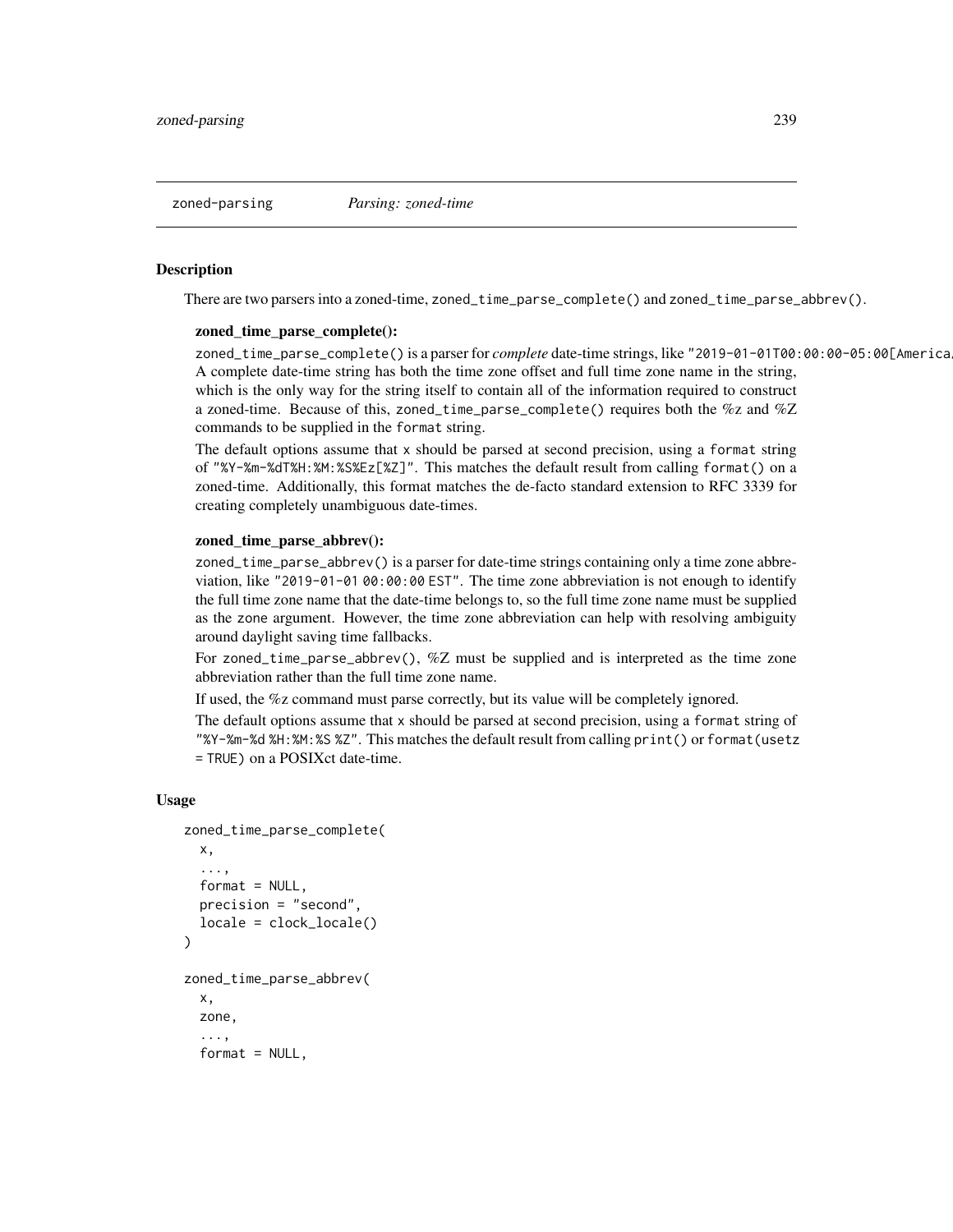```
precision = "second",
  locale = clock_locale()
\lambda
```
#### Arguments

| $\mathsf{x}$ | [character]                                                                                                          |
|--------------|----------------------------------------------------------------------------------------------------------------------|
|              | A character vector to parse.                                                                                         |
| .            | These dots are for future extensions and must be empty.                                                              |
| format       | [character / NULL]                                                                                                   |
|              | A format string. A combination of the following commands, or NULL, in which<br>case a default format string is used. |
|              | A vector of multiple format strings can be supplied. They will be tried in the<br>order they are provided.           |

#### Year

- %C: The century as a decimal number. The modified command %NC where N is a positive decimal integer specifies the maximum number of characters to read. If not specified, the default is 2. Leading zeroes are permitted but not required.
- %y: The last two decimal digits of the year. If the century is not otherwise specified (e.g. with %C), values in the range [69 - 99] are presumed to refer to the years [1969 - 1999], and values in the range [00 - 68] are presumed to refer to the years [2000 - 2068]. The modified command %Ny, where N is a positive decimal integer, specifies the maximum number of characters to read. If not specified, the default is 2. Leading zeroes are permitted but not required.
- $\%$ Y: The year as a decimal number. The modified command  $\%$ NY where N is a positive decimal integer specifies the maximum number of characters to read. If not specified, the default is 4. Leading zeroes are permitted but not required.

# Month

- %b, %B, %h: The locale's full or abbreviated case-insensitive month name.
- %m: The month as a decimal number. January is 1. The modified command %Nm where N is a positive decimal integer specifies the maximum number of characters to read. If not specified, the default is 2. Leading zeroes are permitted but not required.

#### Day

• %d, %e: The day of the month as a decimal number. The modified command %Nd where N is a positive decimal integer specifies the maximum number of characters to read. If not specified, the default is 2. Leading zeroes are permitted but not required.

# Day of the week

• %a, %A: The locale's full or abbreviated case-insensitive weekday name.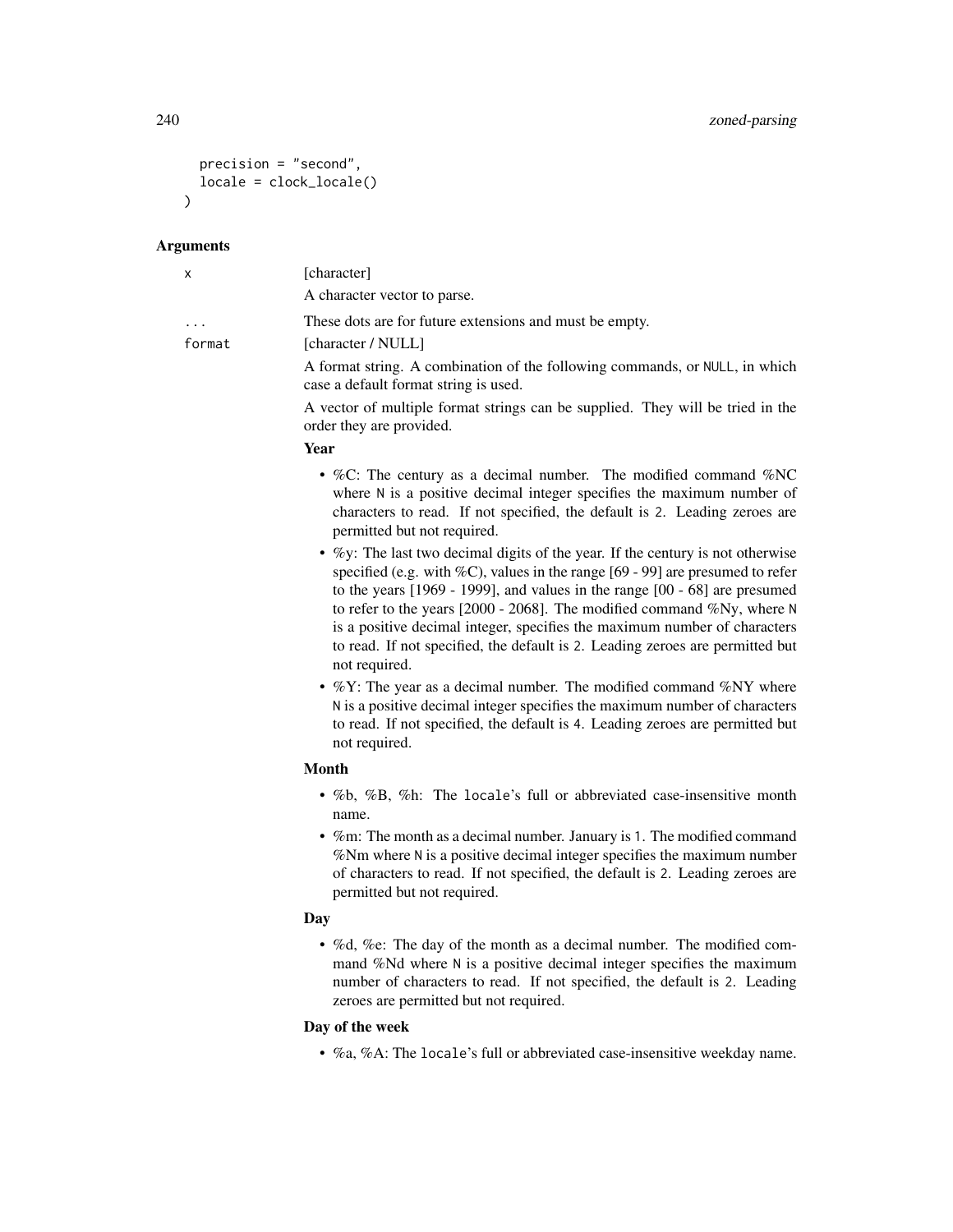• %w: The weekday as a decimal number  $(0-6)$ , where Sunday is 0. The modified command %Nw where N is a positive decimal integer specifies the maximum number of characters to read. If not specified, the default is 1. Leading zeroes are permitted but not required.

#### ISO 8601 week-based year

- %g: The last two decimal digits of the ISO week-based year. The modified command %Ng where N is a positive decimal integer specifies the maximum number of characters to read. If not specified, the default is 2. Leading zeroes are permitted but not required.
- %G: The ISO week-based year as a decimal number. The modified command %NG where N is a positive decimal integer specifies the maximum number of characters to read. If not specified, the default is 4. Leading zeroes are permitted but not required.
- %V: The ISO week-based week number as a decimal number. The modified command %NV where N is a positive decimal integer specifies the maximum number of characters to read. If not specified, the default is 2. Leading zeroes are permitted but not required.
- %u: The ISO weekday as a decimal number  $(1-7)$ , where Monday is 1. The modified command %Nu where N is a positive decimal integer specifies the maximum number of characters to read. If not specified, the default is 1. Leading zeroes are permitted but not required.

# Week of the year

- %U: The week number of the year as a decimal number. The first Sunday of the year is the first day of week 01. Days of the same year prior to that are in week 00. The modified command %NU where N is a positive decimal integer specifies the maximum number of characters to read. If not specified, the default is 2. Leading zeroes are permitted but not required.
- %W: The week number of the year as a decimal number. The first Monday of the year is the first day of week 01. Days of the same year prior to that are in week 00. The modified command %NW where N is a positive decimal integer specifies the maximum number of characters to read. If not specified, the default is 2. Leading zeroes are permitted but not required.

#### Day of the year

•  $\%$ j: The day of the year as a decimal number. January 1 is 1. The modified command %Nj where N is a positive decimal integer specifies the maximum number of characters to read. If not specified, the default is 3. Leading zeroes are permitted but not required.

#### Date

- %D, %x: Equivalent to %m/%d/%y.
- %F: Equivalent to %Y-%m-%d. If modified with a width (like %NF), the width is applied to only %Y.

# Time of day

• %H: The hour (24-hour clock) as a decimal number. The modified command %NH where N is a positive decimal integer specifies the maximum number of characters to read. If not specified, the default is 2. Leading zeroes are permitted but not required.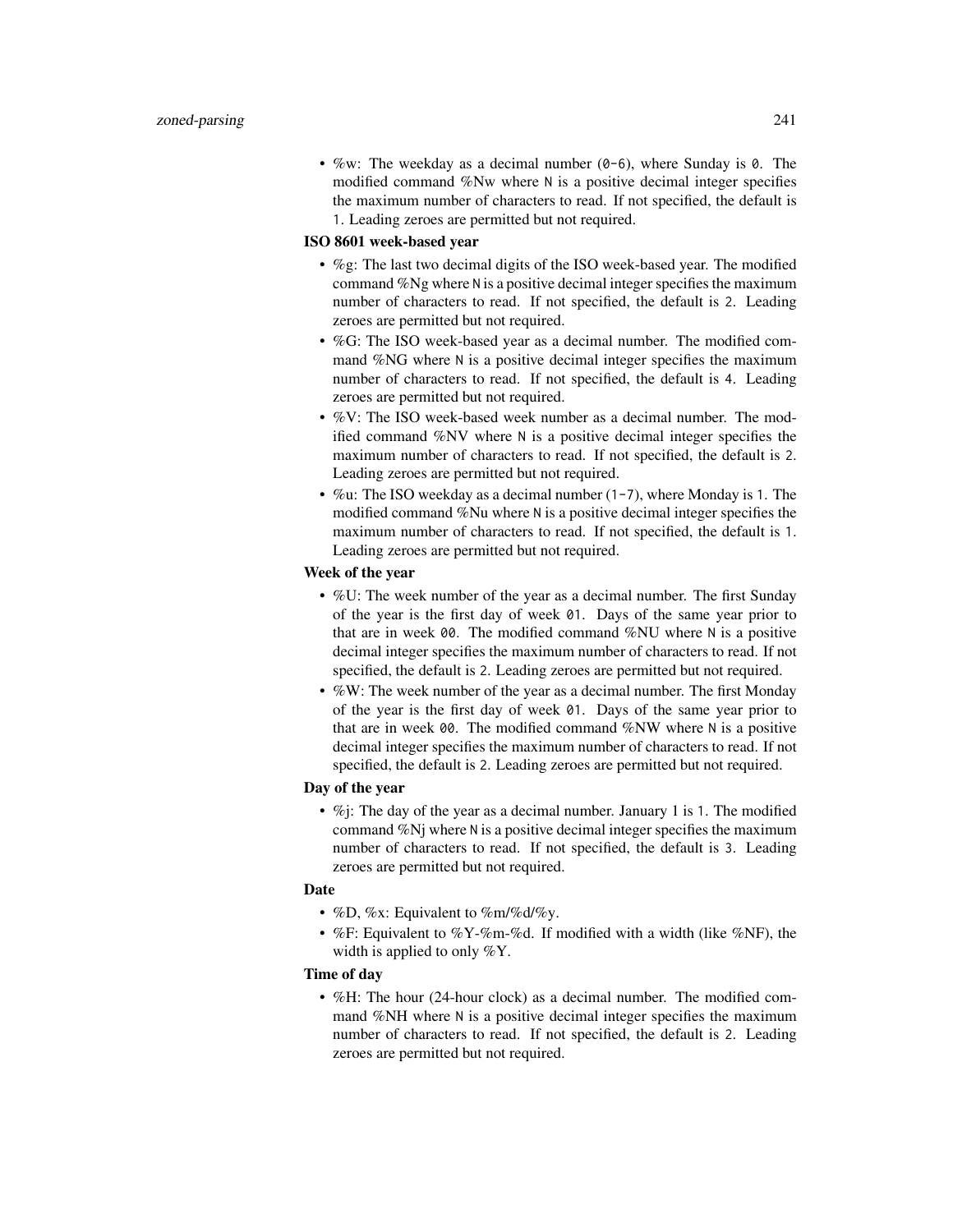- %I: The hour (12-hour clock) as a decimal number. The modified command %NI where N is a positive decimal integer specifies the maximum number of characters to read. If not specified, the default is 2. Leading zeroes are permitted but not required.
- %M: The minutes as a decimal number. The modified command %NM where N is a positive decimal integer specifies the maximum number of characters to read. If not specified, the default is 2. Leading zeroes are permitted but not required.
- %S: The seconds as a decimal number. Leading zeroes are permitted but not required. If encountered, the locale determines the decimal point character. Generally, the maximum number of characters to read is determined by the precision that you are parsing at. For example, a precision of "second" would read a maximum of 2 characters, while a precision of "millisecond" would read a maximum of 6 (2 for the values before the decimal point, 1 for the decimal point, and 3 for the values after it). The modified command %NS, where N is a positive decimal integer, can be used to exactly specify the maximum number of characters to read. This is only useful if you happen to have seconds with more than 1 leading zero.
- %p: The locale's equivalent of the AM/PM designations associated with a 12-hour clock. The command %I must precede %p in the format string.
- %R: Equivalent to %H:%M.
- %T, %X: Equivalent to %H:%M:%S.
- %r: Equivalent to %I:%M:%S %p.

#### Time zone

- %z: The offset from UTC in the format [+|-]hh[mm]. For example -0430 refers to 4 hours 30 minutes behind UTC. And 04 refers to 4 hours ahead of UTC. The modified command %Ez parses a : between the hours and minutes and leading zeroes on the hour field are optional: [+|-]h[h][:mm]. For example -04:30 refers to 4 hours 30 minutes behind UTC. And 4 refers to 4 hours ahead of UTC.
- %Z: The full time zone name or the time zone abbreviation, depending on the function being used. A single word is parsed. This word can only contain characters that are alphanumeric, or one of  $'$   $'$ ,  $'$ / $'$ ,  $'$  - $'$  or  $'$  + $'$ .

#### Miscellaneous

- %c: A date and time representation. Equivalent to %a %b %d %H:%M:%S %Y.
- %%: A % character.
- %n: Matches one white space character. %n, %t, and a space can be combined to match a wide range of white-space patterns. For example "%n " matches one or more white space characters, and "%n%t%t" matches one to three white space characters.
- %t: Matches zero or one white space characters.
- 

#### $precision$  [character(1)]

A precision for the resulting zoned-time. One of:

- "second"
- "millisecond"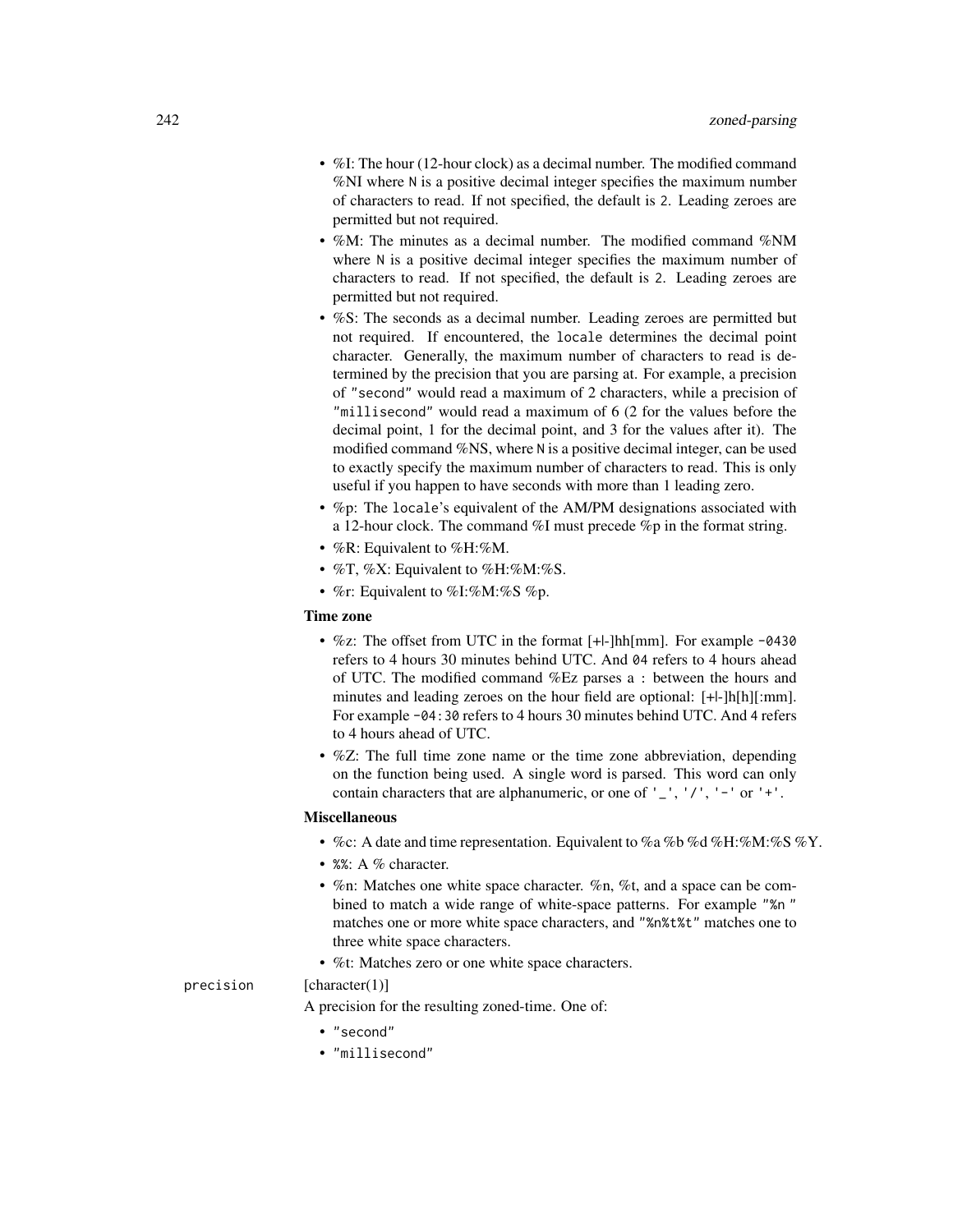# <span id="page-242-0"></span>zoned-parsing 243

|        | • "microsecond"                                                             |
|--------|-----------------------------------------------------------------------------|
|        | • "nanosecond"                                                              |
|        | Setting the precision determines how much information %S attempts to parse. |
| locale | [clock locale]                                                              |
|        | A locale object created from clock_locale().                                |
| zone   | [character(1)]                                                              |
|        | A full time zone name.                                                      |

# Details

If zoned\_time\_parse\_complete() is given input that is length zero, all NAs, or completely fails to parse, then no time zone will be able to be determined. In that case, the result will use "UTC".

If your date-time strings contain time zone offsets (like  $-04:00$ ), but not the full time zone name, you might need [sys\\_time\\_parse\(\)](#page-162-0).

If your date-time strings don't contain time zone offsets or the full time zone name, you might need to use [naive\\_time\\_parse\(\)](#page-118-0). From there, if you know the time zone that the date-times are supposed to be in, you can convert to a zoned-time with [as\\_zoned\\_time\(\)](#page-24-0).

# Value

A zoned-time.

#### Full Precision Parsing

It is highly recommended to parse all of the information in the date-time string into a type at least as precise as the string. For example, if your string has fractional seconds, but you only require seconds, specify a sub-second precision, then round to seconds manually using whatever convention is appropriate for your use case. Parsing such a string directly into a second precision result is ambiguous and undefined, and is unlikely to work as you might expect.

#### Examples

```
library(magrittr)
zoned_time_parse_complete("2019-01-01T01:02:03-05:00[America/New_York]")
zoned_time_parse_complete(
  "January 21, 2019 -0500 America/New_York",
 format = "%B %d, %Y %z %Z"
)
# Nanosecond precision
x <- "2019/12/31 01:05:05.123456700-05:00[America/New_York]"
zoned_time_parse_complete(
 x,
 format = "%Y/%m/%d %H:%M:%S%Ez[%Z]",
 precision = "nanosecond"
\lambda
```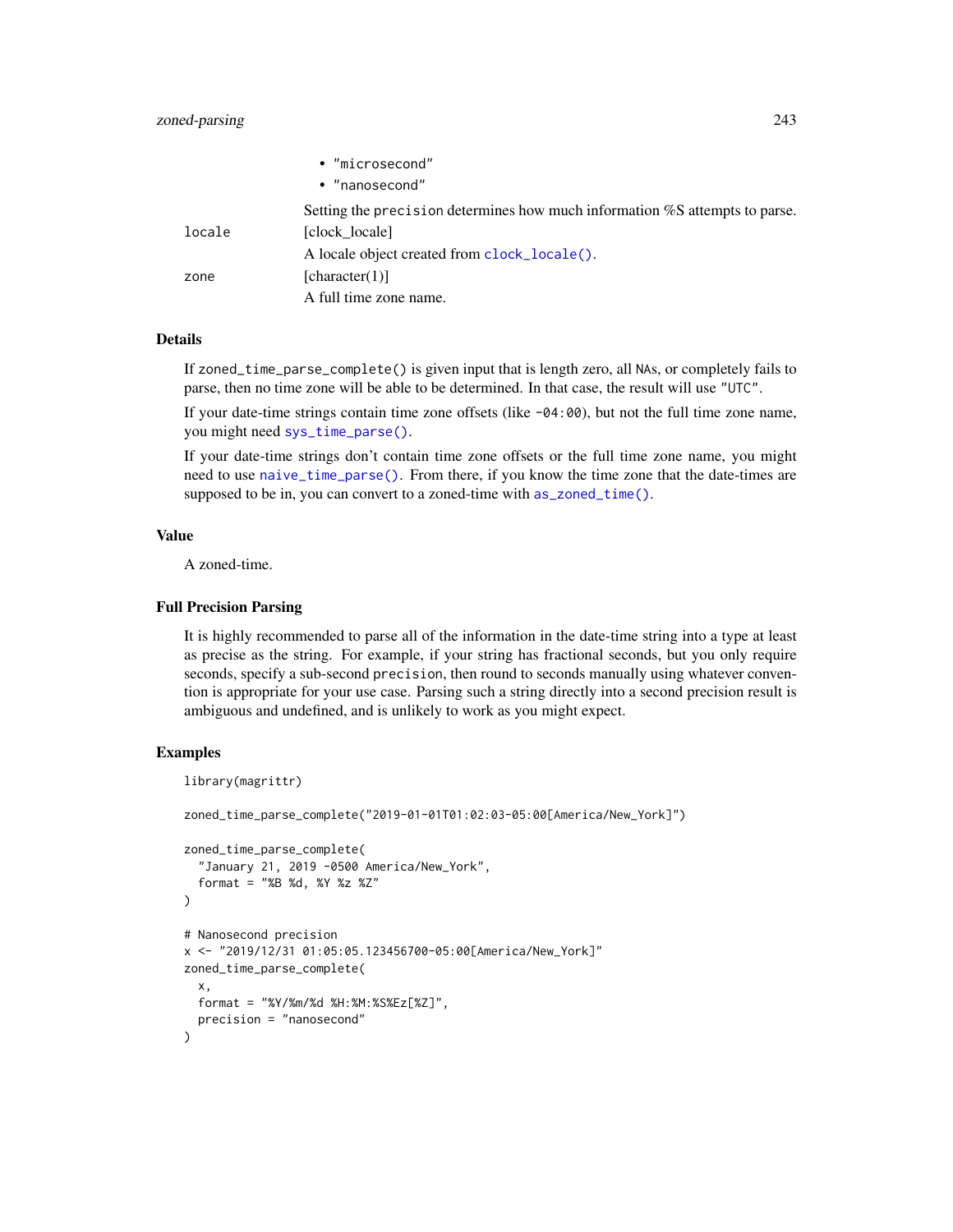```
# The `%z` offset must correspond to the true offset that would be used
# if the input was parsed as a naive-time and then converted to a zoned-time
# with `as_zoned_time()`. For example, the time that was parsed above used an
# offset of `-05:00`. We can confirm that this is correct with:
year_month_day(2019, 1, 1, 1, 2, 3) %>%
 as_naive_time() %>%
 as_zoned_time("America/New_York")
# So the following would not parse correctly
zoned_time_parse_complete("2019-01-01T01:02:03-04:00[America/New_York]")
# `%z` is useful for breaking ties in otherwise ambiguous times. For example,
# these two times are on either side of a daylight saving time fallback.
# Without the `%z` offset, you wouldn't be able to tell them apart!
x \leftarrow c"1970-10-25T01:30:00-04:00[America/New_York]",
  "1970-10-25T01:30:00-05:00[America/New_York]"
)
zoned_time_parse_complete(x)
# If you have date-time strings with time zone abbreviations,
# `zoned_time_parse_abbrev()` should be able to help. The `zone` must be
# provided, because multiple countries may use the same time zone
# abbreviation. For example:
x <- "1970-01-01 02:30:30 IST"
# IST = India Standard Time
zoned_time_parse_abbrev(x, "Asia/Kolkata")
# IST = Israel Standard Time
zoned_time_parse_abbrev(x, "Asia/Jerusalem")
# The time zone abbreviation is mainly useful for resolving ambiguity
# around daylight saving time fallbacks. Without the abbreviation, these
# date-times would be ambiguous.
x \leftarrow c"1970-10-25 01:30:00 EDT",
  "1970-10-25 01:30:00 EST"
\lambdazoned_time_parse_abbrev(x, "America/New_York")
```
zoned-zone *Get or set the time zone*

#### **Description**

zoned\_time\_zone() gets the time zone.

zoned\_time\_set\_zone() sets the time zone *without changing the underlying instant*. This means that the result will represent the equivalent time in the new time zone.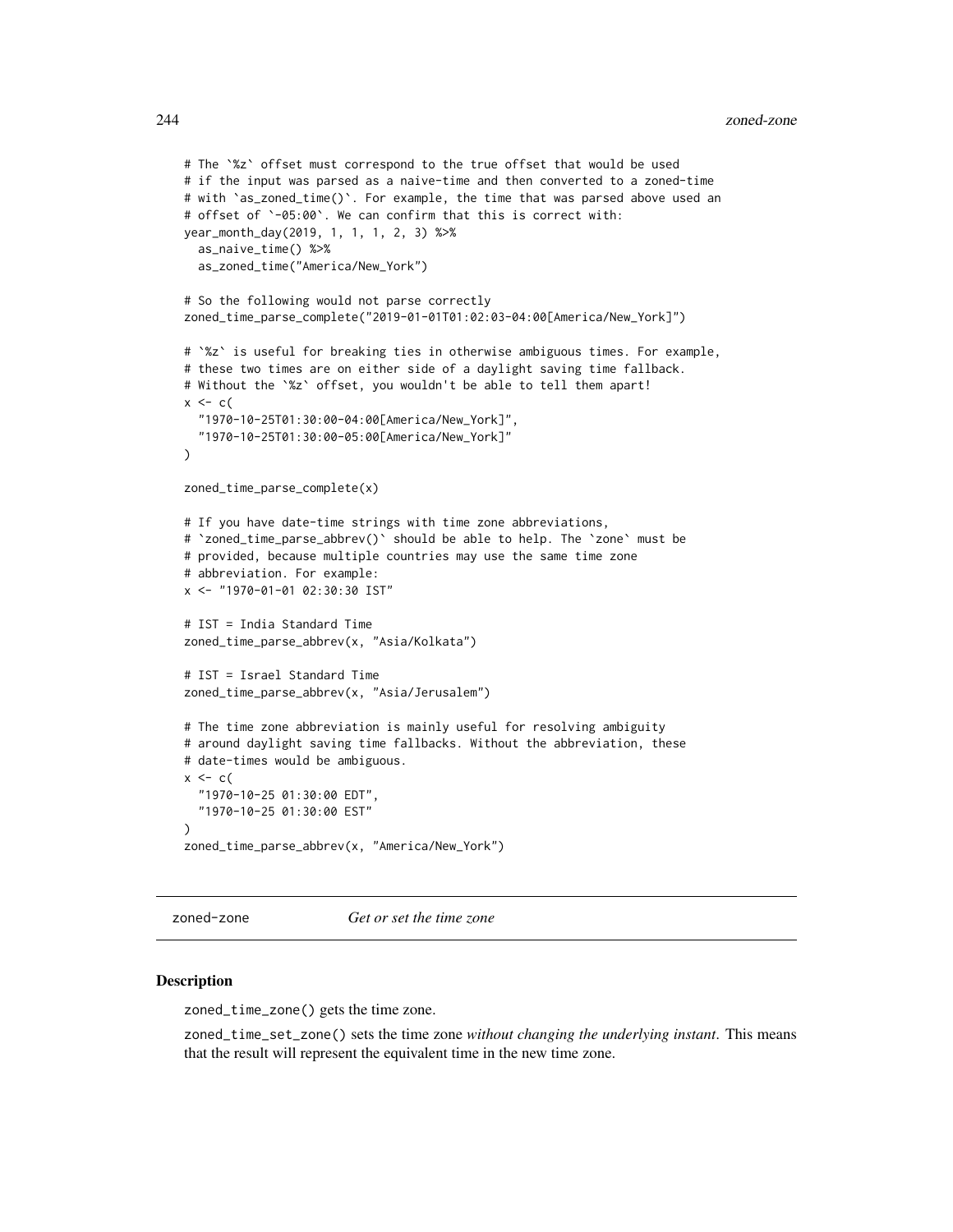# zoned\_time\_now 245

#### Usage

zoned\_time\_zone(x)

zoned\_time\_set\_zone(x, zone)

# Arguments

| X    | [zoned time / Date / POSIXt]                 |
|------|----------------------------------------------|
|      | A zoned time to get or set the time zone of. |
| zone | [character(1)]                               |
|      | A valid time zone to switch to.              |

# Value

zoned\_time\_zone() returns a string containing the time zone.

zoned\_time\_set\_zone() returns x with an altered time zone attribute. The underlying instant is *not* changed.

# Examples

```
x <- year_month_day(2019, 1, 1)
x <- as_zoned_time(as_naive_time(x), "America/New_York")
x
zoned_time_zone(x)
# Equivalent UTC time
zoned_time_set_zone(x, "UTC")
# To force a new time zone with the same printed time,
# convert to a naive time that has no implied time zone,
# then convert back to a zoned time in the new time zone.
nt <- as_naive_time(x)
nt
as_zoned_time(nt, "UTC")
```
zoned\_time\_now *What is the current zoned-time?*

# Description

zoned\_time\_now() returns the current time in the corresponding zone. It is a wrapper around [sys\\_time\\_now\(\)](#page-170-0) that attaches the time zone.

#### Usage

zoned\_time\_now(zone)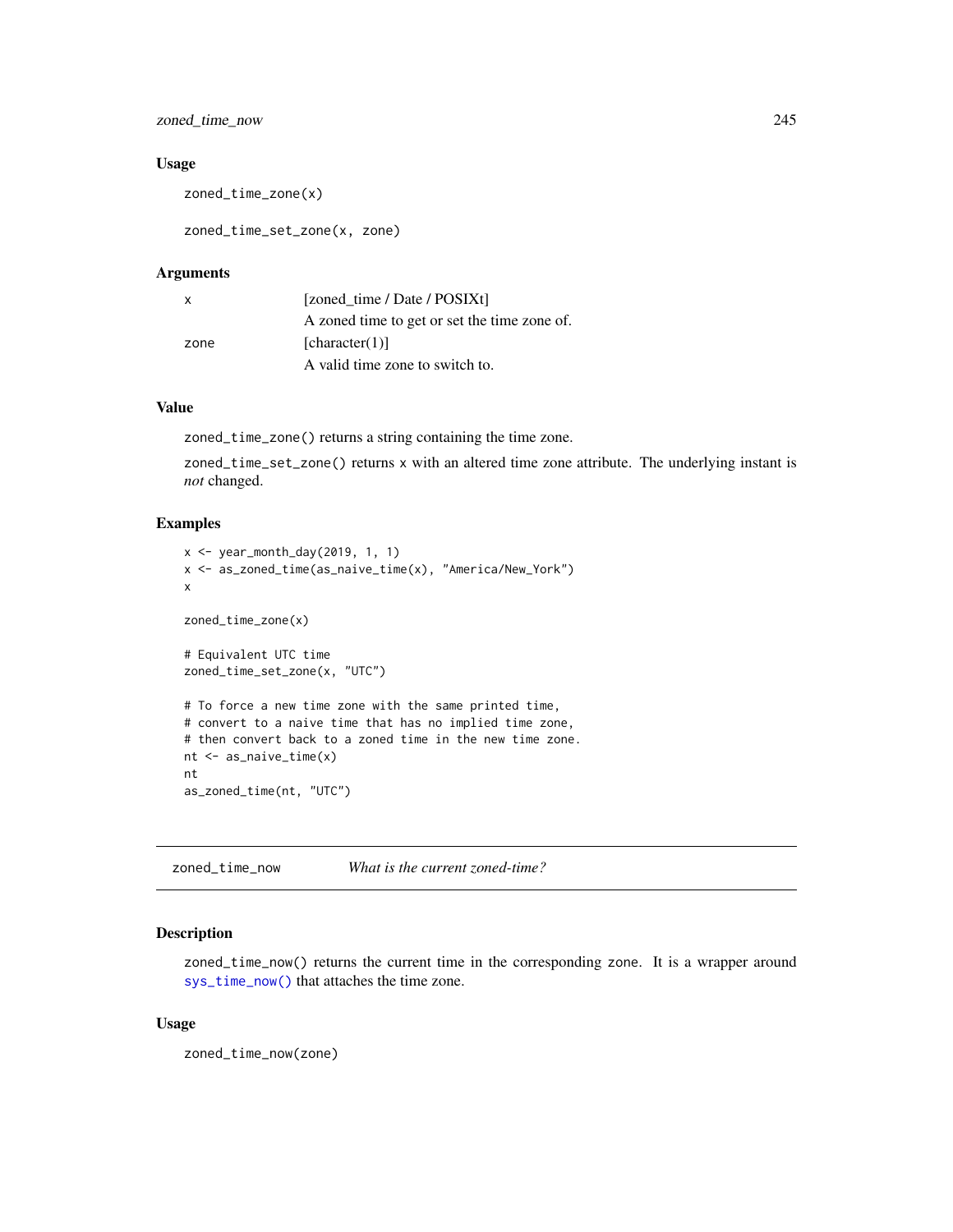#### Arguments

zone [character(1)] A time zone to get the current time for.

# Details

The time is returned with a nanosecond precision, but the actual amount of data returned is OS dependent. Usually, information at at least the microsecond level is returned, with some platforms returning nanosecond information.

# Value

A zoned-time of the current time.

#### Examples

x <- zoned\_time\_now("America/New\_York")

zoned\_time\_precision *Precision: zoned-time*

#### Description

zoned\_time\_precision() extracts the precision from a zoned-time. It returns the precision as a single string.

#### Usage

zoned\_time\_precision(x)

#### Arguments

x [clock\_zoned\_time] A zoned-time.

# Value

A single string holding the precision of the zoned-time.

# Examples

zoned\_time\_precision(zoned\_time\_now("America/New\_York"))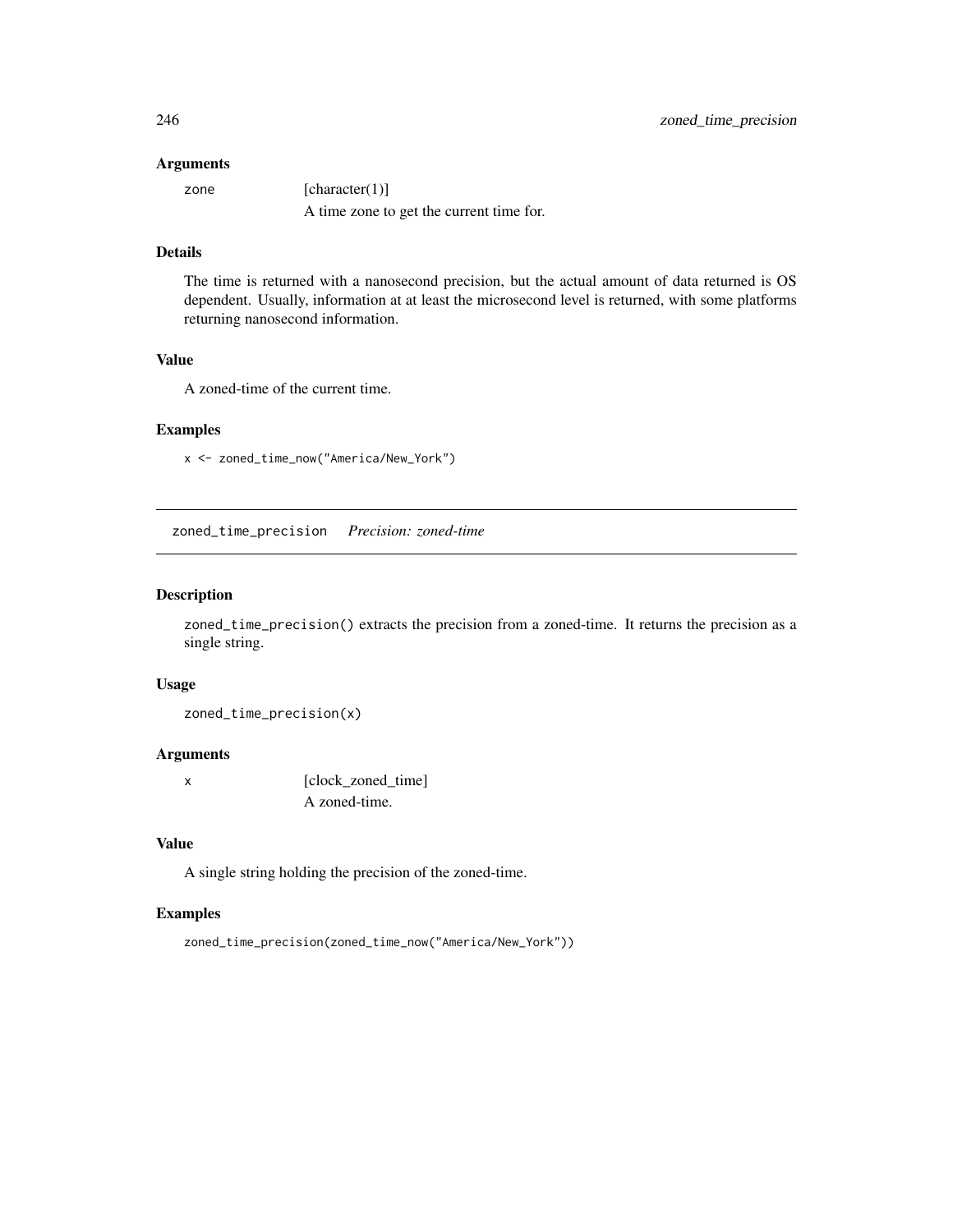# **Index**

∗ datasets

clock-codes, [35](#page-34-0) add\_days *(*clock-arithmetic*)*, [33](#page-32-1) add\_days.clock\_duration *(*duration-arithmetic*)*, [91](#page-90-0) add\_days.clock\_time\_point *(*time-point-arithmetic*)*, [172](#page-171-0) add\_days.clock\_weekday *(*weekday-arithmetic*)*, [184](#page-183-0) add\_days.Date *(*Date-arithmetic*)*, [47](#page-46-0) add\_days.POSIXt *(*posixt-arithmetic*)*, [124](#page-123-0) add\_hours *(*clock-arithmetic*)*, [33](#page-32-1) add\_hours.clock\_duration *(*duration-arithmetic*)*, [91](#page-90-0) add\_hours.clock\_time\_point *(*time-point-arithmetic*)*, [172](#page-171-0) add\_hours.POSIXt *(*posixt-arithmetic*)*, [124](#page-123-0) add\_microseconds *(*clock-arithmetic*)*, [33](#page-32-1) add\_microseconds.clock\_duration *(*duration-arithmetic*)*, [91](#page-90-0) add\_microseconds.clock\_time\_point *(*time-point-arithmetic*)*, [172](#page-171-0) add\_milliseconds *(*clock-arithmetic*)*, [33](#page-32-1) add\_milliseconds.clock\_duration *(*duration-arithmetic*)*, [91](#page-90-0) add\_milliseconds.clock\_time\_point *(*time-point-arithmetic*)*, [172](#page-171-0) add\_minutes *(*clock-arithmetic*)*, [33](#page-32-1) add\_minutes.clock\_duration *(*duration-arithmetic*)*, [91](#page-90-0) add\_minutes.clock\_time\_point *(*time-point-arithmetic*)*, [172](#page-171-0) add\_minutes.POSIXt *(*posixt-arithmetic*)*, [124](#page-123-0) add\_months *(*clock-arithmetic*)*, [33](#page-32-1) add\_months.clock\_duration *(*duration-arithmetic*)*, [91](#page-90-0)

add\_months.clock\_year\_month\_day *(*year-month-day-arithmetic*)*, [197](#page-196-0) add\_months.clock\_year\_month\_weekday *(*year-month-weekday-arithmetic*)*, [207](#page-206-0) add\_months.Date *(*Date-arithmetic*)*, [47](#page-46-0) add\_months.POSIXt *(*posixt-arithmetic*)*, [124](#page-123-0) add\_nanoseconds *(*clock-arithmetic*)*, [33](#page-32-1) add\_nanoseconds.clock\_duration *(*duration-arithmetic*)*, [91](#page-90-0) add\_nanoseconds.clock\_time\_point *(*time-point-arithmetic*)*, [172](#page-171-0) add\_quarters *(*clock-arithmetic*)*, [33](#page-32-1) add\_quarters.clock\_duration *(*duration-arithmetic*)*, [91](#page-90-0) add\_quarters.clock\_year\_month\_day *(*year-month-day-arithmetic*)*, [197](#page-196-0) add\_quarters.clock\_year\_month\_weekday *(*year-month-weekday-arithmetic*)*, [207](#page-206-0) add\_quarters.clock\_year\_quarter\_day *(*year-quarter-day-arithmetic*)*, [217](#page-216-0) add\_quarters.Date *(*Date-arithmetic*)*, [47](#page-46-0) add\_quarters.POSIXt *(*posixt-arithmetic*)*, [124](#page-123-0) add\_seconds *(*clock-arithmetic*)*, [33](#page-32-1) add\_seconds.clock\_duration *(*duration-arithmetic*)*, [91](#page-90-0) add\_seconds.clock\_time\_point *(*time-point-arithmetic*)*, [172](#page-171-0) add\_seconds.POSIXt *(*posixt-arithmetic*)*, [124](#page-123-0) add\_weeks *(*clock-arithmetic*)*, [33](#page-32-1) add\_weeks.clock\_duration *(*duration-arithmetic*)*, [91](#page-90-0)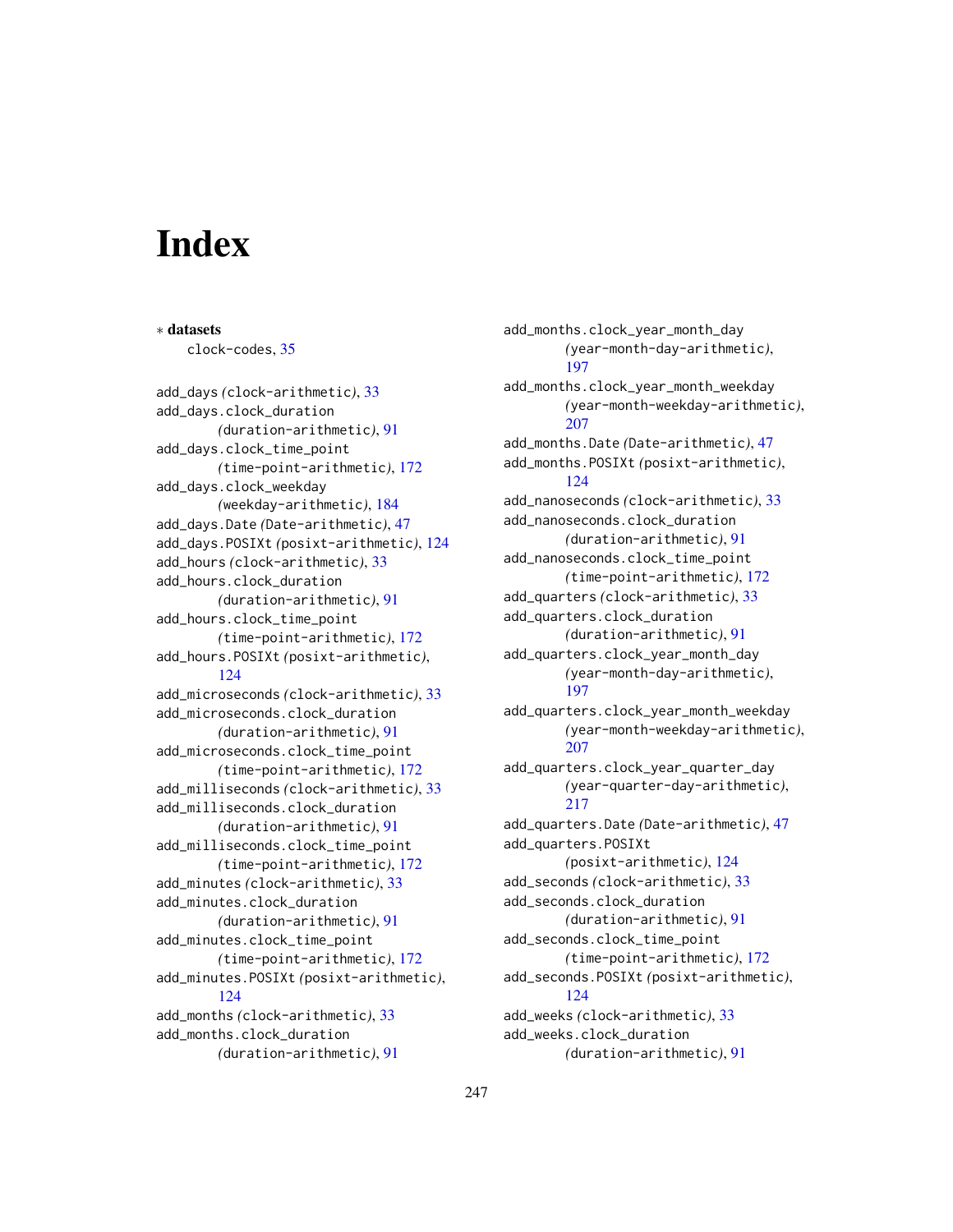# 248 **INDEX**

add\_weeks.clock\_time\_point *(*time-point-arithmetic*)*, [172](#page-171-0) add\_weeks.Date *(*Date-arithmetic*)*, [47](#page-46-0) add\_weeks.POSIXt *(*posixt-arithmetic*)*, [124](#page-123-0) add\_years *(*clock-arithmetic*)*, [33](#page-32-1) add\_years.clock\_duration *(*duration-arithmetic*)*, [91](#page-90-0) add\_years.clock\_iso\_year\_week\_day *(*iso-year-week-day-arithmetic*)*, [101](#page-100-0) add\_years.clock\_year\_day *(*year-day-arithmetic*)*, [187](#page-186-0) add\_years.clock\_year\_month\_day *(*year-month-day-arithmetic*)*, [197](#page-196-0) add\_years.clock\_year\_month\_weekday *(*year-month-weekday-arithmetic*)*, [207](#page-206-0) add\_years.clock\_year\_quarter\_day *(*year-quarter-day-arithmetic*)*, [217](#page-216-0) add\_years.Date *(*Date-arithmetic*)*, [47](#page-46-0) add\_years.POSIXt *(*posixt-arithmetic*)*, [124](#page-123-0) arithmetic generics, *[47](#page-46-0)*, *[91](#page-90-0)*, *[101](#page-100-0)*, *[124](#page-123-0)*, *[172](#page-171-0)*, *[184](#page-183-0)*, *[187](#page-186-0)*, *[197](#page-196-0)*, *[207](#page-206-0)*, *[217](#page-216-0)* as-zoned-time-Date, [5](#page-4-0) as-zoned-time-naive-time, [7](#page-6-0) as-zoned-time-posixt, [11](#page-10-0) as-zoned-time-sys-time, [12](#page-11-0) as\_date, [13](#page-12-0) as\_date(), *[14](#page-13-0)*, *[85](#page-84-0)* as\_date\_time, [14](#page-13-0) as\_date\_time(), *[13](#page-12-0)*, *[71](#page-70-0)* as\_duration, [17](#page-16-0) as\_iso\_year\_week\_day, [18](#page-17-0) as\_naive\_time, [19](#page-18-1) as\_naive\_time(), *[101](#page-100-0)*, *[127](#page-126-0)*, *[187](#page-186-0)*, *[197](#page-196-0)*, *[207](#page-206-0)*, *[217](#page-216-0)* as\_sys\_time, [20](#page-19-1) as\_sys\_time(), *[101](#page-100-0)*, *[187](#page-186-0)*, *[197](#page-196-0)*, *[207](#page-206-0)*, *[217](#page-216-0)* as\_weekday, [21](#page-20-0) as\_year\_day, [22](#page-21-0) as\_year\_month\_day, [22](#page-21-0) as\_year\_month\_day(), *[172](#page-171-0)* as\_year\_month\_weekday, [23](#page-22-0) as\_year\_quarter\_day, [24](#page-23-0)

as\_zoned\_time, [25](#page-24-1) as\_zoned\_time(), *[5](#page-4-0)*, *[7](#page-6-0)*, *[12](#page-11-0)*, *[120](#page-119-0)*, *[164](#page-163-0)*, *[243](#page-242-0)* as\_zoned\_time.clock\_naive\_time *(*as-zoned-time-naive-time*)*, [7](#page-6-0) as\_zoned\_time.clock\_sys\_time *(*as-zoned-time-sys-time*)*, [12](#page-11-0) as\_zoned\_time.Date *(*as-zoned-time-Date*)*, [5](#page-4-0) as\_zoned\_time.POSIXt *(*as-zoned-time-posixt*)*, [12](#page-11-0) calendar-boundary, [26](#page-25-1) calendar-count-between, [27](#page-26-1) calendar\_count\_between *(*calendar-count-between*)*, [27](#page-26-1) calendar\_count\_between(), *[103](#page-102-0)*, *[190](#page-189-0)*, *[199](#page-198-0)*, *[209](#page-208-0)*, *[220](#page-219-0)* calendar\_count\_between.clock\_iso\_year\_week\_day *(*iso-year-week-day-count-between*)*, [103](#page-102-0) calendar\_count\_between.clock\_year\_day *(*year-day-count-between*)*, [190](#page-189-0) calendar\_count\_between.clock\_year\_month\_day *(*year-month-day-count-between*)*, [199](#page-198-0) calendar\_count\_between.clock\_year\_month\_weekday *(*year-month-weekday-count-between*)*, [209](#page-208-0) calendar\_count\_between.clock\_year\_quarter\_day *(*year-quarter-day-count-between*)*, [220](#page-219-0) calendar\_end *(*calendar-boundary*)*, [26](#page-25-1) calendar\_end(), *[102](#page-101-0)*, *[189](#page-188-0)*, *[198](#page-197-0)*, *[208](#page-207-0)*, *[219](#page-218-0)* calendar\_end.clock\_iso\_year\_week\_day *(*iso-year-week-day-boundary*)*, [102](#page-101-0) calendar\_end.clock\_year\_day *(*year-day-boundary*)*, [188](#page-187-0) calendar\_end.clock\_year\_month\_day *(*year-month-day-boundary*)*, [198](#page-197-0) calendar\_end.clock\_year\_month\_weekday *(*year-month-weekday-boundary*)*, [208](#page-207-0) calendar\_end.clock\_year\_quarter\_day *(*year-quarter-day-boundary*)*, [219](#page-218-0) calendar\_group, [28](#page-27-1) calendar\_group(), *[106](#page-105-0)*, *[174](#page-173-0)*, *[192](#page-191-0)*, *[202](#page-201-0)*, *[212](#page-211-0)*, *[222](#page-221-0)*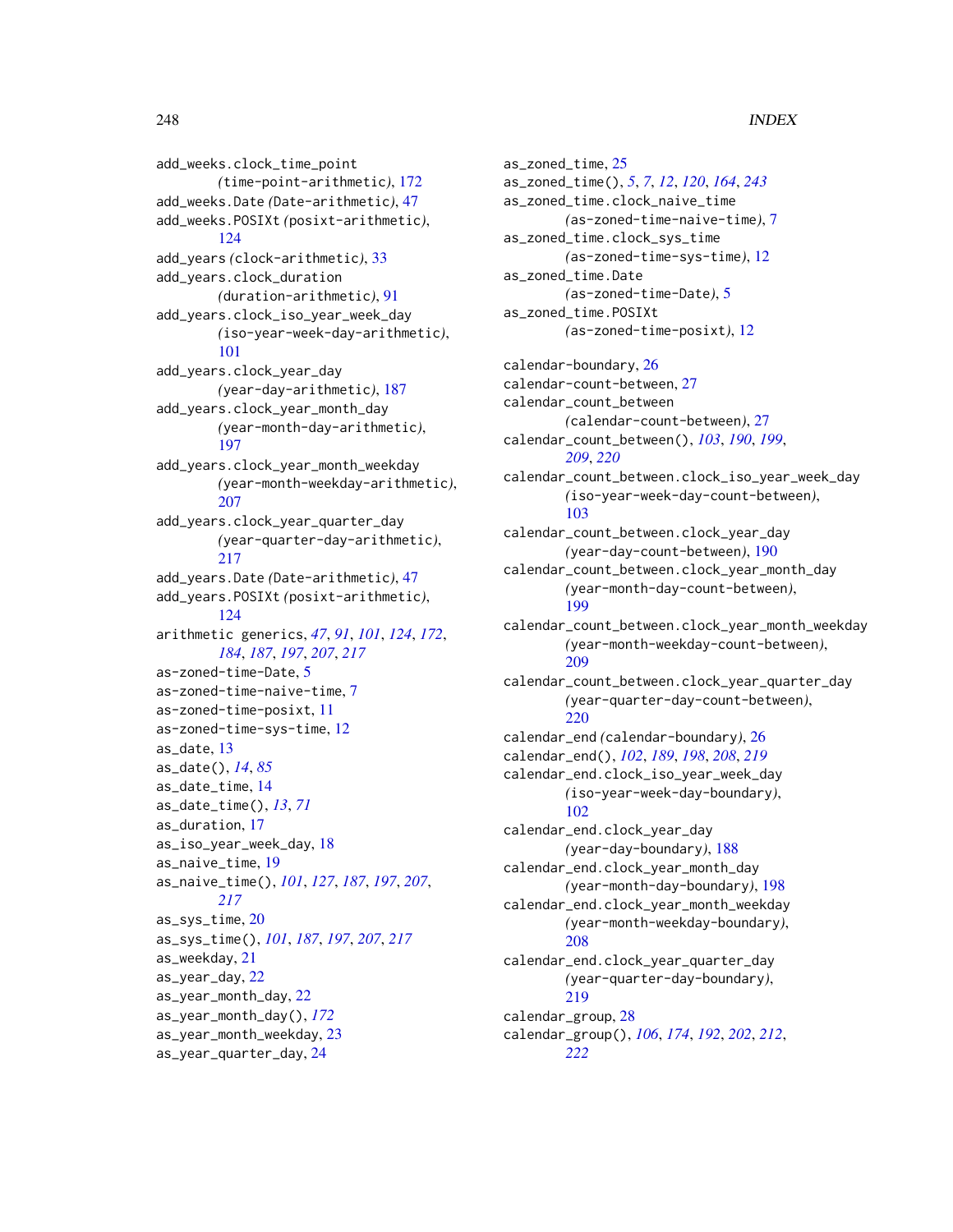#### INDEX 249

calendar\_group.clock\_iso\_year\_week\_day *(*iso-year-week-day-group*)*, [106](#page-105-0) calendar\_group.clock\_year\_day *(*year-day-group*)*, [192](#page-191-0) calendar\_group.clock\_year\_month\_day *(*year-month-day-group*)*, [202](#page-201-0) calendar\_group.clock\_year\_month\_weekday *(*year-month-weekday-group*)*, [212](#page-211-0) calendar\_group.clock\_year\_quarter\_day *(*year-quarter-day-group*)*, [222](#page-221-0) calendar\_leap\_year, [29](#page-28-0) calendar\_month\_factor, [30](#page-29-0) calendar\_narrow, [31](#page-30-1) calendar\_narrow(), *[107](#page-106-0)*, *[193](#page-192-0)*, *[203](#page-202-0)*, *[213](#page-212-0)*, *[223](#page-222-0)* calendar\_narrow.clock\_iso\_year\_week\_day *(*iso-year-week-day-narrow*)*, [107](#page-106-0) calendar\_narrow.clock\_year\_day *(*year-day-narrow*)*, [193](#page-192-0) calendar\_narrow.clock\_year\_month\_day *(*year-month-day-narrow*)*, [203](#page-202-0) calendar\_narrow.clock\_year\_month\_weekday *(*year-month-weekday-narrow*)*, [213](#page-212-0) calendar\_narrow.clock\_year\_quarter\_day *(*year-quarter-day-narrow*)*, [223](#page-222-0) calendar\_precision, [32](#page-31-1) calendar\_start *(*calendar-boundary*)*, [26](#page-25-1) calendar\_start(), *[102](#page-101-0)*, *[189](#page-188-0)*, *[198](#page-197-0)*, *[208](#page-207-0)*, *[219](#page-218-0)* calendar\_start.clock\_iso\_year\_week\_day *(*iso-year-week-day-boundary*)*, [102](#page-101-0) calendar\_start.clock\_year\_day *(*year-day-boundary*)*, [188](#page-187-0) calendar\_start.clock\_year\_month\_day *(*year-month-day-boundary*)*, [198](#page-197-0) calendar\_start.clock\_year\_month\_weekday *(*year-month-weekday-boundary*)*, [208](#page-207-0) calendar\_start.clock\_year\_quarter\_day *(*year-quarter-day-boundary*)*, [219](#page-218-0) calendar\_widen, [32](#page-31-1) calendar\_widen(), *[109](#page-108-0)*, *[196](#page-195-0)*, *[206](#page-205-0)*, *[216](#page-215-0)*, *[226](#page-225-0)* calendar\_widen.clock\_iso\_year\_week\_day *(*iso-year-week-day-widen*)*, [109](#page-108-0) calendar\_widen.clock\_year\_day *(*year-day-widen*)*, [196](#page-195-0) calendar\_widen.clock\_year\_month\_day

*(*year-month-day-widen*)*, [206](#page-205-0) calendar\_widen.clock\_year\_month\_weekday *(*year-month-weekday-widen*)*, [216](#page-215-0) calendar\_widen.clock\_year\_quarter\_day *(*year-quarter-day-widen*)*, [226](#page-225-0) clock-arith *(*vec\_arith.clock\_year\_day*)*, [182](#page-181-0) clock-arithmetic, [33](#page-32-1) clock-codes, [35](#page-34-0) clock-getters, [37](#page-36-1) clock-invalid, [38](#page-37-0) clock-setters, [40](#page-39-1) clock\_iso\_weekdays *(*clock-codes*)*, [35](#page-34-0) clock\_labels, [42](#page-41-0) clock\_labels(), *[30](#page-29-0)*, *[43](#page-42-1)*, *[81](#page-80-0)*, *[90](#page-89-0)*, *[186](#page-185-0)* clock\_labels\_languages *(*clock\_labels*)*, [42](#page-41-0) clock\_labels\_lookup *(*clock\_labels*)*, [42](#page-41-0) clock\_labels\_lookup(), *[30](#page-29-0)*, *[43](#page-42-1)*, *[81](#page-80-0)*, *[90](#page-89-0)*, *[186](#page-185-0)* clock\_locale, [43](#page-42-1) clock\_locale(), *[55](#page-54-0)*, *[70](#page-69-0)*, *[84](#page-83-0)*, *[101](#page-100-0)*, *[123](#page-122-0)*, *[136](#page-135-0)*, *[168](#page-167-0)*, *[234](#page-233-0)*, *[243](#page-242-0)* clock\_months *(*clock-codes*)*, [35](#page-34-0) clock\_weekdays *(*clock-codes*)*, [35](#page-34-0) date-and-date-time-boundary, [44](#page-43-0) date-and-date-time-rounding, [45](#page-44-0) date-and-date-time-shifting, [46](#page-45-0) Date-arithmetic, [47](#page-46-0) date-boundary, [49](#page-48-0) date-count-between, [51](#page-50-0) date-formatting, [53](#page-52-0) Date-getters, [56](#page-55-0) date-group, [57](#page-56-0) date-rounding, [58](#page-57-0) date-sequence, [60](#page-59-0) Date-setters, [62](#page-61-0) date-shifting, [64](#page-63-0) date-time-parse, [65](#page-64-0) date-times (POSIXct / POSIXlt), *[25](#page-24-1)*, *[34](#page-33-0)*, *[37](#page-36-1)*, *[40](#page-39-1)* date-times (POSIXct/POSIXlt), *[44](#page-43-0)[–46](#page-45-0)*, *[77](#page-76-0)[–79](#page-78-0)*, *[86](#page-85-0)* date-today, [73](#page-72-0) date-zone, [74](#page-73-0) date\_build, [75](#page-74-0) date\_ceiling *(*date-and-date-time-rounding*)*, [45](#page-44-0)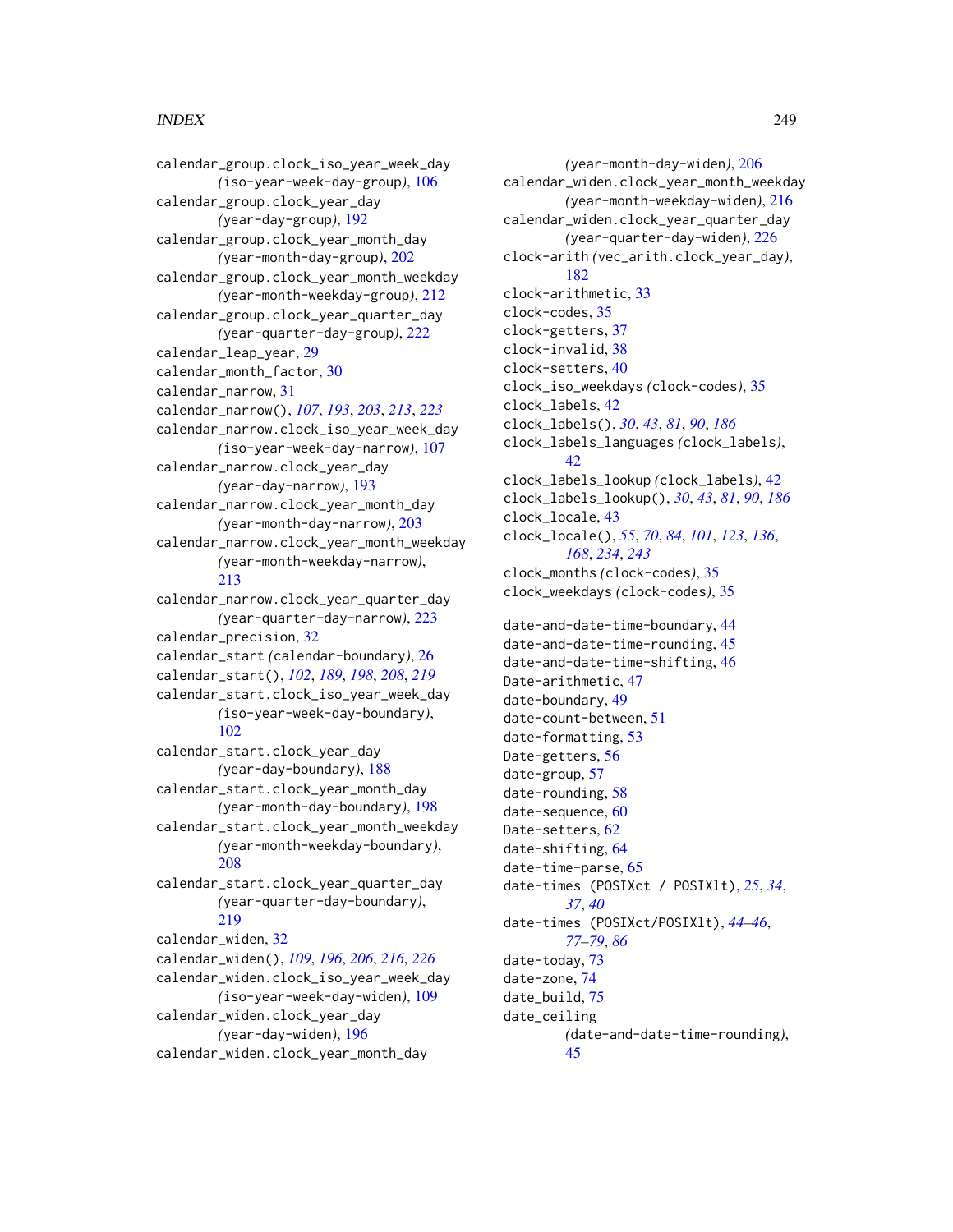date\_ceiling.Date *(*date-rounding*)*, [58](#page-57-0) date\_ceiling.POSIXt *(*posixt-rounding*)*, [141](#page-140-0) date\_count\_between, [77](#page-76-0) date\_count\_between(), *[51](#page-50-0)*, *[131](#page-130-0)* date\_count\_between.Date *(*date-count-between*)*, [51](#page-50-0) date\_count\_between.POSIXt *(*posixt-count-between*)*, [131](#page-130-0) date\_end *(*date-and-date-time-boundary*)*, [44](#page-43-0) date\_end(), *[49](#page-48-0)*, *[128](#page-127-0)* date\_end.Date *(*date-boundary*)*, [49](#page-48-0) date\_end.POSIXt *(*posixt-boundary*)*, [128](#page-127-0) date\_floor *(*date-and-date-time-rounding*)*, [45](#page-44-0) date\_floor(), *[64](#page-63-0)* date\_floor.Date *(*date-rounding*)*, [58](#page-57-0) date\_floor.POSIXt *(*posixt-rounding*)*, [141](#page-140-0) date\_format, [78](#page-77-0) date\_format(), *[53](#page-52-0)*, *[134](#page-133-0)* date\_format.Date *(*date-formatting*)*, [53](#page-52-0) date\_format.POSIXt *(*posixt-formatting*)*, [134](#page-133-0) date\_group, [79](#page-78-0) date\_group(), *[45](#page-44-0)*, *[57,](#page-56-0) [58](#page-57-0)*, *[138](#page-137-0)*, *[141](#page-140-0)* date\_group.Date *(*date-group*)*, [57](#page-56-0) date\_group.POSIXt *(*posixt-group*)*, [138](#page-137-0) date\_leap\_year, [80](#page-79-0) date\_month\_factor, [80](#page-79-0) date\_now *(*date-today*)*, [73](#page-72-0) date\_parse, [81](#page-80-0) date\_parse(), *[14](#page-13-0)*, *[84](#page-83-0)* date\_round *(*date-and-date-time-rounding*)*, [45](#page-44-0) date\_round(), *[85](#page-84-0)* date\_round.Date *(*date-rounding*)*, [58](#page-57-0) date\_round.POSIXt *(*posixt-rounding*)*, [141](#page-140-0) date\_seq, [86](#page-85-0) date\_seq(), *[60](#page-59-0)*, *[144](#page-143-0)* date\_seq.Date *(*date-sequence*)*, [60](#page-59-0) date\_seq.POSIXt *(*posixt-sequence*)*, [144](#page-143-0) date\_set\_zone *(*date-zone*)*, [74](#page-73-0) date\_shift *(*date-and-date-time-shifting*)*,

[46](#page-45-0)

date\_shift.Date *(*date-shifting*)*, [64](#page-63-0) date\_shift.POSIXt *(*posixt-shifting*)*, [152](#page-151-0) date\_start *(*date-and-date-time-boundary*)*, [44](#page-43-0) date\_start(), *[49](#page-48-0)*, *[128](#page-127-0)* date\_start.Date *(*date-boundary*)*, [49](#page-48-0) date\_start.POSIXt *(*posixt-boundary*)*, [128](#page-127-0) date\_time\_build, [87](#page-86-0) date\_time\_parse *(*date-time-parse*)*, [65](#page-64-0) date\_time\_parse(), *[16](#page-15-0)*, *[84,](#page-83-0) [85](#page-84-0)* date\_time\_parse\_abbrev *(*date-time-parse*)*, [65](#page-64-0) date\_time\_parse\_complete *(*date-time-parse*)*, [65](#page-64-0) date\_time\_parse\_complete(), *[134](#page-133-0)* date\_time\_parse\_RFC\_3339 *(*date-time-parse*)*, [65](#page-64-0) date\_today *(*date-today*)*, [73](#page-72-0) date\_weekday\_factor, [90](#page-89-0) date\_zone *(*date-zone*)*, [74](#page-73-0) dates (Date), *[25](#page-24-1)*, *[34](#page-33-0)*, *[37](#page-36-1)*, *[40](#page-39-1)*, *[44](#page-43-0)[–46](#page-45-0)*, *[77](#page-76-0)[–79](#page-78-0)*, *[86](#page-85-0)* duration, *[34](#page-33-0)* duration helper, *[92](#page-91-0)*, *[96](#page-95-0)* duration-arithmetic, [91](#page-90-0) duration-helper, [93](#page-92-0) duration-rounding, [95](#page-94-0) duration\_cast, [97](#page-96-0) duration\_cast(), *[95](#page-94-0)* duration\_ceiling *(*duration-rounding*)*, [95](#page-94-0) duration\_days *(*duration-helper*)*, [93](#page-92-0) duration\_floor *(*duration-rounding*)*, [95](#page-94-0) duration\_floor(), *[17](#page-16-0)*, *[97](#page-96-0)* duration\_hours *(*duration-helper*)*, [93](#page-92-0) duration\_microseconds *(*duration-helper*)*, [93](#page-92-0) duration\_milliseconds *(*duration-helper*)*, [93](#page-92-0) duration\_minutes *(*duration-helper*)*, [93](#page-92-0) duration\_months *(*duration-helper*)*, [93](#page-92-0) duration\_nanoseconds *(*duration-helper*)*, [93](#page-92-0) duration\_precision, [98](#page-97-0) duration\_quarters *(*duration-helper*)*, [93](#page-92-0) duration\_round *(*duration-rounding*)*, [95](#page-94-0) duration\_seconds *(*duration-helper*)*, [93](#page-92-0)

duration\_weeks *(*duration-helper*)*, [93](#page-92-0)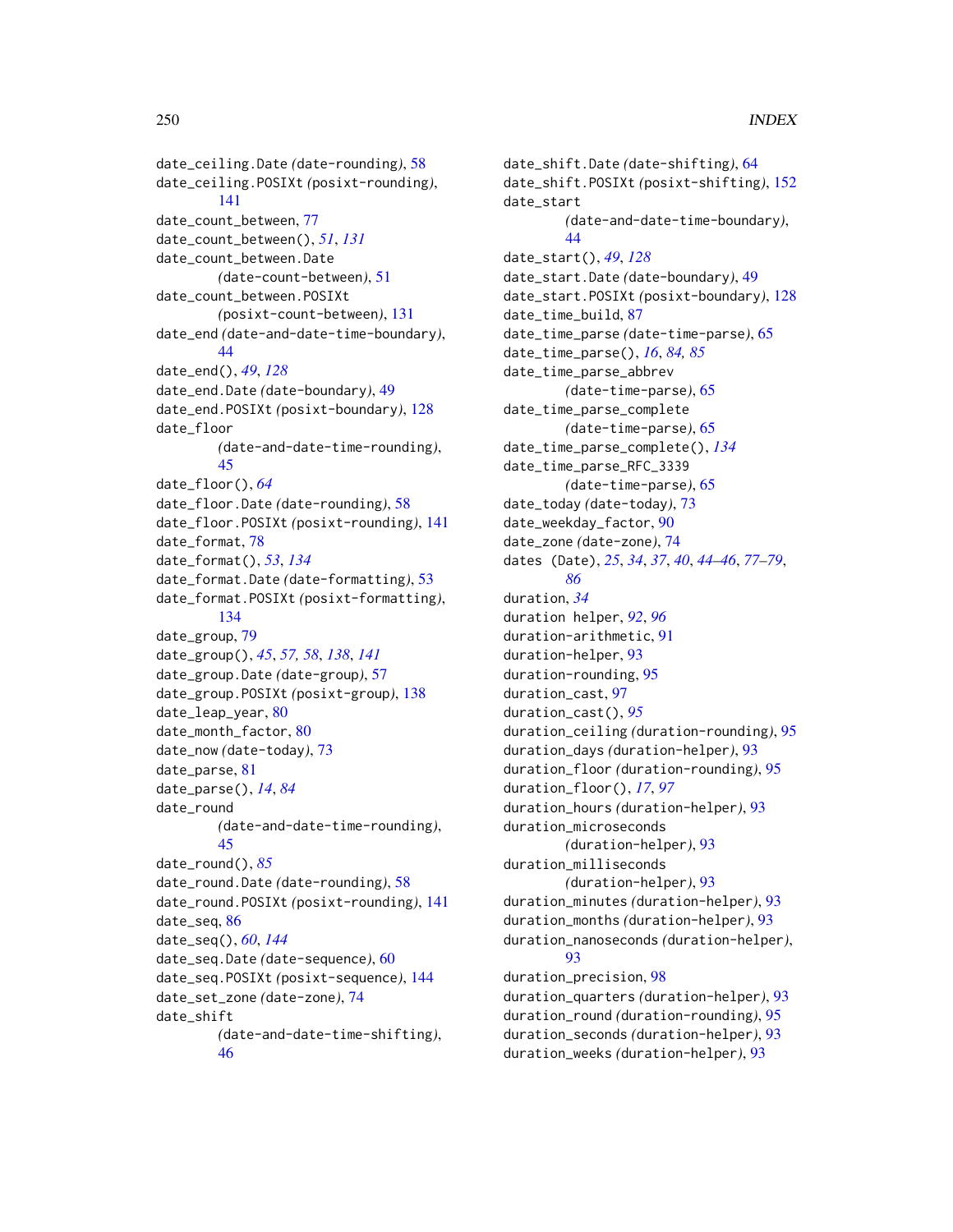# INDEX  $251$

duration\_years *(*duration-helper*)*, [93](#page-92-0) format(), *[99](#page-98-0)*, *[230](#page-229-0)* format.clock\_zoned\_time, [99](#page-98-0) from a naive-time, *[12](#page-11-0)* from a sys-time, *[7](#page-6-0)* get\_day *(*clock-getters*)*, [37](#page-36-1) get\_day.clock\_iso\_year\_week\_day *(*iso-year-week-day-getters*)*, [104](#page-103-0) get\_day.clock\_year\_day *(*year-day-getters*)*, [191](#page-190-0) get\_day.clock\_year\_month\_day *(*year-month-day-getters*)*, [200](#page-199-0) get\_day.clock\_year\_month\_weekday *(*year-month-weekday-getters*)*, [210](#page-209-0) get\_day.clock\_year\_quarter\_day *(*year-quarter-day-getters*)*, [221](#page-220-0) get\_day.Date *(*Date-getters*)*, [56](#page-55-0) get\_day.POSIXt *(*posixt-getters*)*, [137](#page-136-0) get\_hour *(*clock-getters*)*, [37](#page-36-1) get\_hour.clock\_iso\_year\_week\_day *(*iso-year-week-day-getters*)*, [104](#page-103-0) get\_hour.clock\_year\_day *(*year-day-getters*)*, [191](#page-190-0) get\_hour.clock\_year\_month\_day *(*year-month-day-getters*)*, [200](#page-199-0) get\_hour.clock\_year\_month\_weekday *(*year-month-weekday-getters*)*, [210](#page-209-0) get\_hour.clock\_year\_quarter\_day *(*year-quarter-day-getters*)*, [221](#page-220-0) get\_hour.POSIXt *(*posixt-getters*)*, [137](#page-136-0) get\_index *(*clock-getters*)*, [37](#page-36-1) get\_index.clock\_year\_month\_weekday *(*year-month-weekday-getters*)*, [210](#page-209-0) get\_microsecond *(*clock-getters*)*, [37](#page-36-1) get\_microsecond.clock\_iso\_year\_week\_day *(*iso-year-week-day-getters*)*, [104](#page-103-0) get\_microsecond.clock\_year\_day *(*year-day-getters*)*, [191](#page-190-0) get\_microsecond.clock\_year\_month\_day *(*year-month-day-getters*)*, [200](#page-199-0)

get\_microsecond.clock\_year\_month\_weekday *(*year-month-weekday-getters*)*, [210](#page-209-0) get\_microsecond.clock\_year\_quarter\_day *(*year-quarter-day-getters*)*, [221](#page-220-0) get\_millisecond *(*clock-getters*)*, [37](#page-36-1) get\_millisecond.clock\_iso\_year\_week\_day *(*iso-year-week-day-getters*)*, [104](#page-103-0) get\_millisecond.clock\_year\_day *(*year-day-getters*)*, [191](#page-190-0) get\_millisecond.clock\_year\_month\_day *(*year-month-day-getters*)*, [200](#page-199-0) get\_millisecond.clock\_year\_month\_weekday *(*year-month-weekday-getters*)*, [210](#page-209-0) get\_millisecond.clock\_year\_quarter\_day *(*year-quarter-day-getters*)*, [221](#page-220-0) get\_minute *(*clock-getters*)*, [37](#page-36-1) get\_minute.clock\_iso\_year\_week\_day *(*iso-year-week-day-getters*)*, [104](#page-103-0) get\_minute.clock\_year\_day *(*year-day-getters*)*, [191](#page-190-0) get\_minute.clock\_year\_month\_day *(*year-month-day-getters*)*, [200](#page-199-0) get\_minute.clock\_year\_month\_weekday *(*year-month-weekday-getters*)*, [210](#page-209-0) get\_minute.clock\_year\_quarter\_day *(*year-quarter-day-getters*)*, [221](#page-220-0) get\_minute.POSIXt *(*posixt-getters*)*, [137](#page-136-0) get\_month *(*clock-getters*)*, [37](#page-36-1) get\_month.clock\_year\_month\_day *(*year-month-day-getters*)*, [200](#page-199-0) get\_month.clock\_year\_month\_weekday *(*year-month-weekday-getters*)*, [210](#page-209-0) get\_month.Date *(*Date-getters*)*, [56](#page-55-0) get\_month.POSIXt *(*posixt-getters*)*, [137](#page-136-0) get\_nanosecond *(*clock-getters*)*, [37](#page-36-1) get\_nanosecond.clock\_iso\_year\_week\_day *(*iso-year-week-day-getters*)*, [104](#page-103-0) get\_nanosecond.clock\_year\_day *(*year-day-getters*)*, [191](#page-190-0) get\_nanosecond.clock\_year\_month\_day *(*year-month-day-getters*)*, [200](#page-199-0)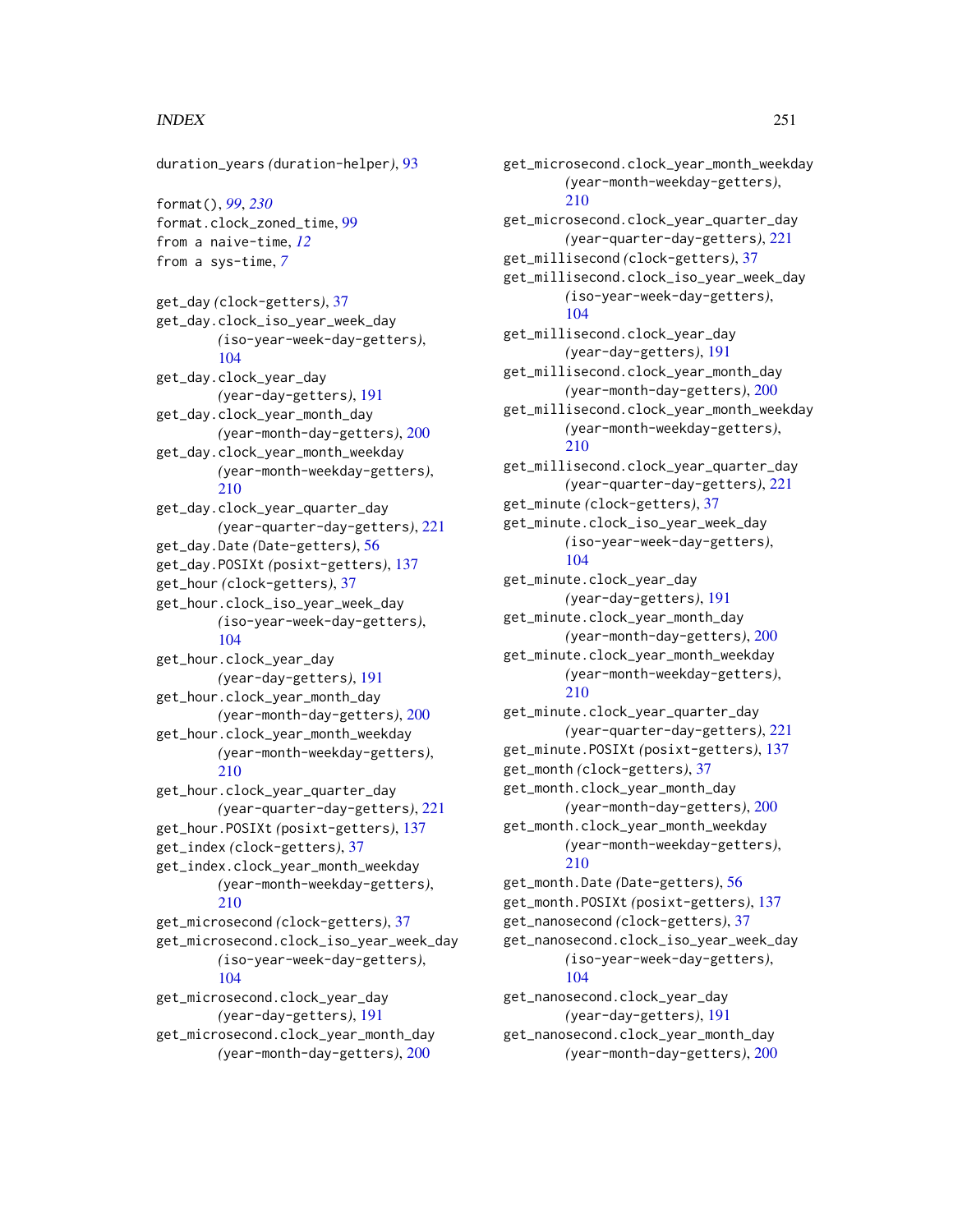# get\_nanosecond.clock\_year\_month\_weekday *(*year-month-weekday-getters*)*, [210](#page-209-0)

get\_nanosecond.clock\_year\_quarter\_day *(*year-quarter-day-getters*)*, [221](#page-220-0) get\_quarter *(*clock-getters*)*, [37](#page-36-1) get\_quarter.clock\_year\_quarter\_day *(*year-quarter-day-getters*)*, [221](#page-220-0) get\_second *(*clock-getters*)*, [37](#page-36-1) get\_second.clock\_iso\_year\_week\_day *(*iso-year-week-day-getters*)*, [104](#page-103-0) get\_second.clock\_year\_day *(*year-day-getters*)*, [191](#page-190-0) get\_second.clock\_year\_month\_day *(*year-month-day-getters*)*, [200](#page-199-0) get\_second.clock\_year\_month\_weekday *(*year-month-weekday-getters*)*, [210](#page-209-0) get\_second.clock\_year\_quarter\_day *(*year-quarter-day-getters*)*, [221](#page-220-0) get\_second.POSIXt *(*posixt-getters*)*, [137](#page-136-0) get\_week *(*clock-getters*)*, [37](#page-36-1) get\_week.clock\_iso\_year\_week\_day *(*iso-year-week-day-getters*)*, [104](#page-103-0) get\_year *(*clock-getters*)*, [37](#page-36-1) get\_year.clock\_iso\_year\_week\_day *(*iso-year-week-day-getters*)*, [104](#page-103-0) get\_year.clock\_year\_day *(*year-day-getters*)*, [191](#page-190-0) get\_year.clock\_year\_month\_day *(*year-month-day-getters*)*, [200](#page-199-0) get\_year.clock\_year\_month\_weekday *(*year-month-weekday-getters*)*, [210](#page-209-0) get\_year.clock\_year\_quarter\_day *(*year-quarter-day-getters*)*, [221](#page-220-0) get\_year.Date *(*Date-getters*)*, [56](#page-55-0)

get\_year.POSIXt *(*posixt-getters*)*, [137](#page-136-0) getter generics, *[56](#page-55-0)*, *[104](#page-103-0)*, *[137](#page-136-0)*, *[191](#page-190-0)*, *[201](#page-200-0)*, *[211](#page-210-0)*, *[221](#page-220-0)*

invalid\_any *(*clock-invalid*)*, [38](#page-37-0) invalid\_count *(*clock-invalid*)*, [38](#page-37-0) invalid\_detect *(*clock-invalid*)*, [38](#page-37-0) invalid\_remove *(*clock-invalid*)*, [38](#page-37-0) invalid\_resolve *(*clock-invalid*)*, [38](#page-37-0)

invalid\_resolve(), *[19,](#page-18-1) [20](#page-19-1)*, *[41](#page-40-0)* is\_duration, [112](#page-111-0) is\_iso\_year\_week\_day, [113](#page-112-0) is\_naive\_time, [113](#page-112-0) is\_sys\_time, [114](#page-113-0) is\_weekday, [114](#page-113-0) is\_year\_day, [115](#page-114-0) is\_year\_month\_day, [115](#page-114-0) is\_year\_month\_weekday, [116](#page-115-0) is\_year\_quarter\_day, [116](#page-115-0) is\_zoned\_time, [117](#page-116-0) iso-year-week-day, *[26](#page-25-1)[–28](#page-27-1)*, *[31,](#page-30-1) [32](#page-31-1)*, *[34](#page-33-0)*, *[37](#page-36-1)*, *[40](#page-39-1)* iso-year-week-day-arithmetic, [101](#page-100-0) iso-year-week-day-boundary, [102](#page-101-0) iso-year-week-day-count-between, [103](#page-102-0) iso-year-week-day-getters, [104](#page-103-0) iso-year-week-day-group, [106](#page-105-0) iso-year-week-day-narrow, [107](#page-106-0) iso-year-week-day-setters, [108](#page-107-0) iso-year-week-day-widen, [109](#page-108-0) iso\_year\_week\_day, [110](#page-109-0)

naive-time, *[25](#page-24-1)* naive\_time\_info, [117](#page-116-0) naive\_time\_parse, [119](#page-118-1) naive\_time\_parse(), *[71](#page-70-0)*, *[164](#page-163-0)*, *[168](#page-167-0)*, *[243](#page-242-0)*

posixt-arithmetic, [124](#page-123-0) posixt-boundary, [128](#page-127-0) posixt-count-between, [131](#page-130-0) posixt-formatting, [133](#page-132-0) posixt-getters, [137](#page-136-0) posixt-group, [138](#page-137-0) posixt-rounding, [141](#page-140-0) posixt-sequence, [144](#page-143-0) posixt-setters, [149](#page-148-0) posixt-shifting, [152](#page-151-0)

rounding generics, *[58](#page-57-0)*, *[141](#page-140-0)*

seq(), *[154,](#page-153-0) [155](#page-154-0)*, *[157,](#page-156-0) [158](#page-157-0)*, *[160](#page-159-0)[–162](#page-161-0)* seq.clock\_duration, [154](#page-153-0) seq.clock\_iso\_year\_week\_day, [155](#page-154-0) seq.clock\_time\_point, [157](#page-156-0) seq.clock\_year\_day, [158](#page-157-0) seq.clock\_year\_month\_day, [160](#page-159-0) seq.clock\_year\_month\_weekday, [161](#page-160-0) seq.clock\_year\_quarter\_day, [162](#page-161-0) set\_day *(*clock-setters*)*, [40](#page-39-1)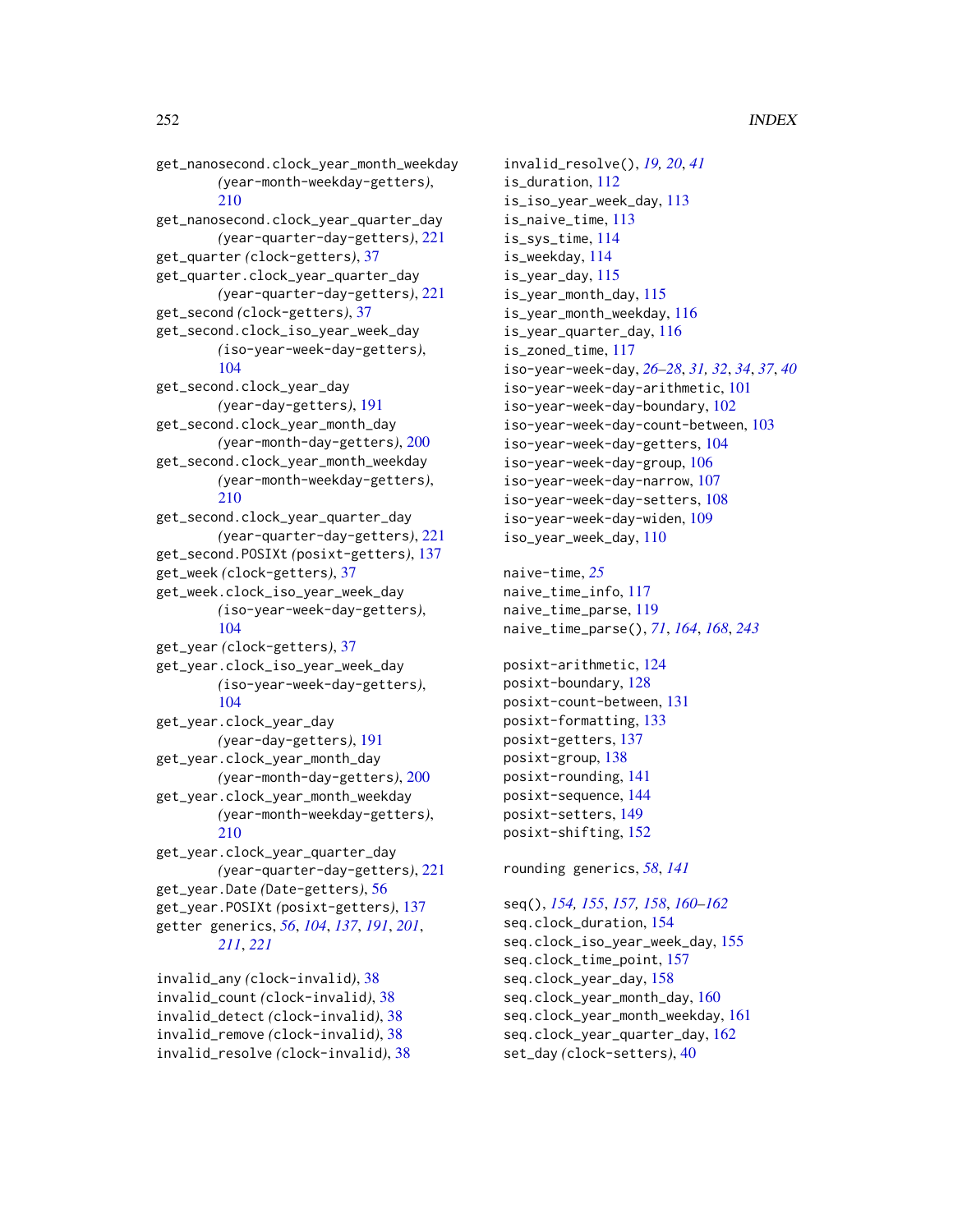## INDEX  $253$

set\_day.clock\_iso\_year\_week\_day *(*iso-year-week-day-setters*)*, [108](#page-107-0) set\_day.clock\_year\_day *(*year-day-setters*)*, [194](#page-193-0) set\_day.clock\_year\_month\_day *(*year-month-day-setters*)*, [204](#page-203-0) set\_day.clock\_year\_month\_weekday *(*year-month-weekday-setters*)*, [214](#page-213-0) set\_day.clock\_year\_quarter\_day *(*year-quarter-day-setters*)*, [224](#page-223-0) set\_day.Date *(*Date-setters*)*, [62](#page-61-0) set\_day.POSIXt *(*posixt-setters*)*, [149](#page-148-0) set\_hour *(*clock-setters*)*, [40](#page-39-0) set\_hour.clock\_iso\_year\_week\_day *(*iso-year-week-day-setters*)*, [108](#page-107-0) set\_hour.clock\_year\_day *(*year-day-setters*)*, [194](#page-193-0) set\_hour.clock\_year\_month\_day *(*year-month-day-setters*)*, [204](#page-203-0) set\_hour.clock\_year\_month\_weekday *(*year-month-weekday-setters*)*, [214](#page-213-0) set\_hour.clock\_year\_quarter\_day *(*year-quarter-day-setters*)*, [224](#page-223-0) set\_hour.POSIXt *(*posixt-setters*)*, [149](#page-148-0) set\_index *(*clock-setters*)*, [40](#page-39-0) set\_index.clock\_year\_month\_weekday *(*year-month-weekday-setters*)*, [214](#page-213-0) set\_microsecond *(*clock-setters*)*, [40](#page-39-0) set\_microsecond.clock\_iso\_year\_week\_day *(*iso-year-week-day-setters*)*, [108](#page-107-0) set\_microsecond.clock\_year\_day *(*year-day-setters*)*, [194](#page-193-0) set\_microsecond.clock\_year\_month\_day *(*year-month-day-setters*)*, [204](#page-203-0) set\_microsecond.clock\_year\_month\_weekday *(*year-month-weekday-setters*)*, [214](#page-213-0) set\_microsecond.clock\_year\_quarter\_day *(*year-quarter-day-setters*)*, [224](#page-223-0) set\_millisecond *(*clock-setters*)*, [40](#page-39-0) set\_millisecond.clock\_iso\_year\_week\_day *(*iso-year-week-day-setters*)*,

## [108](#page-107-0)

set\_millisecond.clock\_year\_day *(*year-day-setters*)*, [194](#page-193-0) set\_millisecond.clock\_year\_month\_day *(*year-month-day-setters*)*, [204](#page-203-0) set\_millisecond.clock\_year\_month\_weekday *(*year-month-weekday-setters*)*, [214](#page-213-0) set\_millisecond.clock\_year\_quarter\_day *(*year-quarter-day-setters*)*, [224](#page-223-0) set\_minute *(*clock-setters*)*, [40](#page-39-0) set\_minute.clock\_iso\_year\_week\_day *(*iso-year-week-day-setters*)*, [108](#page-107-0) set\_minute.clock\_year\_day *(*year-day-setters*)*, [194](#page-193-0) set\_minute.clock\_year\_month\_day *(*year-month-day-setters*)*, [204](#page-203-0) set\_minute.clock\_year\_month\_weekday *(*year-month-weekday-setters*)*, [214](#page-213-0) set\_minute.clock\_year\_quarter\_day *(*year-quarter-day-setters*)*, [224](#page-223-0) set\_minute.POSIXt *(*posixt-setters*)*, [149](#page-148-0) set\_month *(*clock-setters*)*, [40](#page-39-0) set\_month.clock\_year\_month\_day *(*year-month-day-setters*)*, [204](#page-203-0) set\_month.clock\_year\_month\_weekday *(*year-month-weekday-setters*)*, [214](#page-213-0) set\_month.Date *(*Date-setters*)*, [62](#page-61-0) set\_month.POSIXt *(*posixt-setters*)*, [149](#page-148-0) set\_nanosecond *(*clock-setters*)*, [40](#page-39-0) set\_nanosecond.clock\_iso\_year\_week\_day *(*iso-year-week-day-setters*)*, [108](#page-107-0) set\_nanosecond.clock\_year\_day *(*year-day-setters*)*, [194](#page-193-0) set\_nanosecond.clock\_year\_month\_day *(*year-month-day-setters*)*, [204](#page-203-0) set\_nanosecond.clock\_year\_month\_weekday *(*year-month-weekday-setters*)*, [214](#page-213-0) set\_nanosecond.clock\_year\_quarter\_day *(*year-quarter-day-setters*)*, [224](#page-223-0) set\_quarter *(*clock-setters*)*, [40](#page-39-0) set\_quarter.clock\_year\_quarter\_day *(*year-quarter-day-setters*)*, [224](#page-223-0)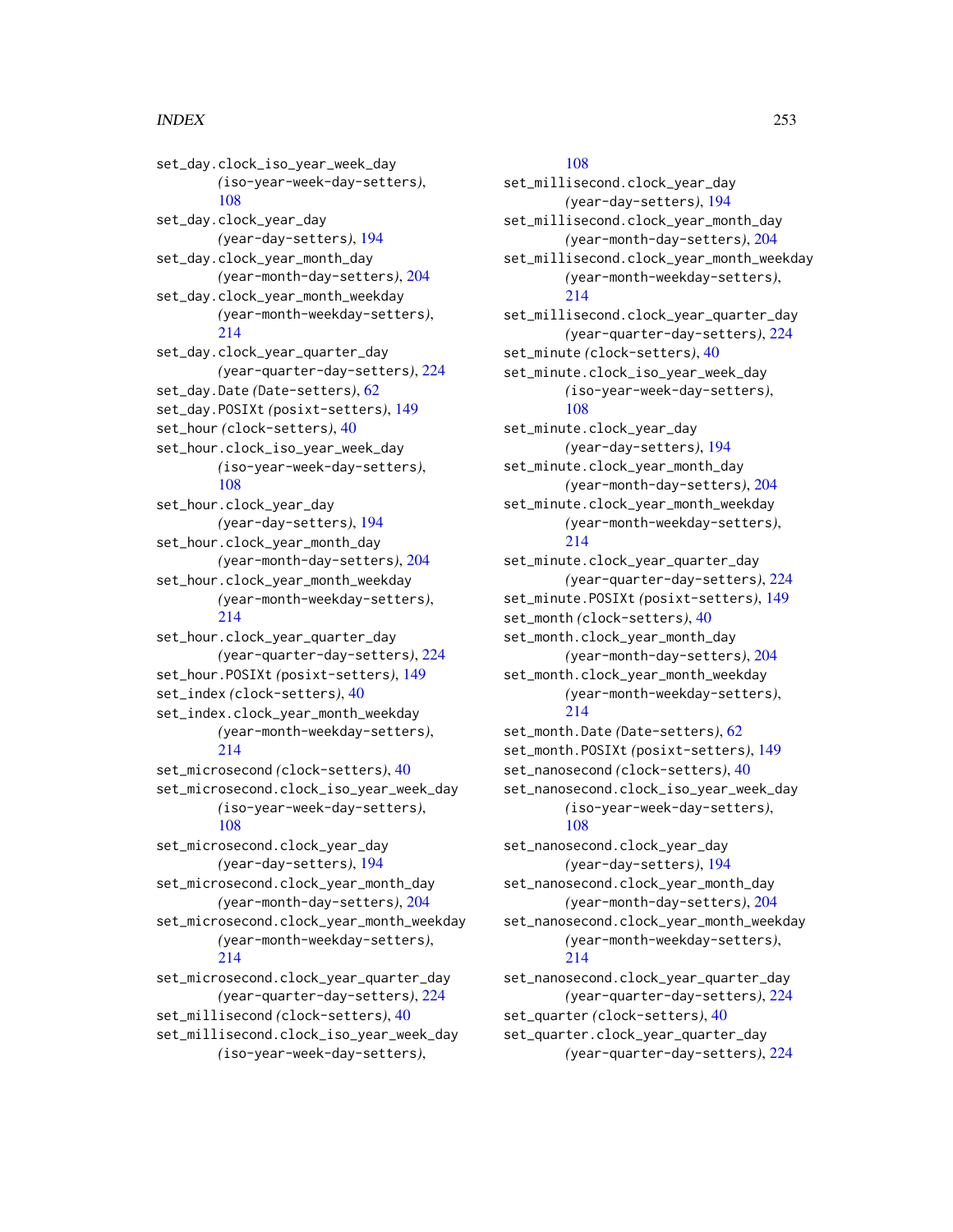# 254 INDEX

set\_second *(*clock-setters*)*, [40](#page-39-0) set\_second.clock\_iso\_year\_week\_day *(*iso-year-week-day-setters*)*, [108](#page-107-0) set\_second.clock\_year\_day *(*year-day-setters*)*, [194](#page-193-0) set\_second.clock\_year\_month\_day *(*year-month-day-setters*)*, [204](#page-203-0) set\_second.clock\_year\_month\_weekday *(*year-month-weekday-setters*)*, [214](#page-213-0) set\_second.clock\_year\_quarter\_day *(*year-quarter-day-setters*)*, [224](#page-223-0) set\_second.POSIXt *(*posixt-setters*)*, [149](#page-148-0) set\_week *(*clock-setters*)*, [40](#page-39-0) set\_week.clock\_iso\_year\_week\_day *(*iso-year-week-day-setters*)*, [108](#page-107-0) set\_year *(*clock-setters*)*, [40](#page-39-0) set\_year.clock\_iso\_year\_week\_day *(*iso-year-week-day-setters*)*, [108](#page-107-0) set\_year.clock\_year\_day *(*year-day-setters*)*, [194](#page-193-0) set\_year.clock\_year\_month\_day *(*year-month-day-setters*)*, [204](#page-203-0) set\_year.clock\_year\_month\_weekday *(*year-month-weekday-setters*)*, [214](#page-213-0) set\_year.clock\_year\_quarter\_day *(*year-quarter-day-setters*)*, [224](#page-223-0) set\_year.Date *(*Date-setters*)*, [62](#page-61-0) set\_year.POSIXt *(*posixt-setters*)*, [149](#page-148-0) setter generics, *[62](#page-61-0)*, *[108](#page-107-0)*, *[149](#page-148-0)*, *[194](#page-193-0)*, *[204](#page-203-0)*, *[214](#page-213-0)*, *[224](#page-223-0)* sys-parsing, [163](#page-162-0) sys-time, *[25](#page-24-0)* sys\_time\_info, [169](#page-168-0) sys\_time\_info(), *[117](#page-116-0)* sys\_time\_now, [171](#page-170-0) sys\_time\_now(), *[245](#page-244-0)* sys\_time\_parse *(*sys-parsing*)*, [163](#page-162-0) sys\_time\_parse(), *[120](#page-119-0)*, *[243](#page-242-0)* sys\_time\_parse\_RFC\_3339 *(*sys-parsing*)*, [163](#page-162-0) time-point, *[34](#page-33-0)*

time-point-arithmetic, [172](#page-171-0) time-point-rounding, [174](#page-173-0)

time\_point\_cast, [176](#page-175-0) time\_point\_cast(), *[33](#page-32-0)* time\_point\_ceiling *(*time-point-rounding*)*, [174](#page-173-0) time\_point\_count\_between, [178](#page-177-0) time\_point\_floor *(*time-point-rounding*)*, [174](#page-173-0) time\_point\_floor(), *[31](#page-30-0)*, *[71](#page-70-0)*, *[176](#page-175-0)*, *[181](#page-180-0)* time\_point\_precision, [180](#page-179-0) time\_point\_round *(*time-point-rounding*)*, [174](#page-173-0) time\_point\_shift, [181](#page-180-0) vctrs::new\_date(), *[14](#page-13-0)* vctrs::new\_datetime(), *[16](#page-15-0)* vec\_arith.clock\_iso\_year\_week\_day *(*vec\_arith.clock\_year\_day*)*, [182](#page-181-0) vec\_arith.clock\_naive\_time *(*vec\_arith.clock\_year\_day*)*, [182](#page-181-0) vec\_arith.clock\_sys\_time *(*vec\_arith.clock\_year\_day*)*, [182](#page-181-0) vec\_arith.clock\_weekday *(*vec\_arith.clock\_year\_day*)*, [182](#page-181-0) vec\_arith.clock\_year\_day, [182](#page-181-0) vec\_arith.clock\_year\_month\_day *(*vec\_arith.clock\_year\_day*)*, [182](#page-181-0) vec\_arith.clock\_year\_month\_weekday *(*vec\_arith.clock\_year\_day*)*, [182](#page-181-0) vec\_arith.clock\_year\_quarter\_day

*(*vec\_arith.clock\_year\_day*)*, [182](#page-181-0)

weekday, *[34](#page-33-0)*, [183](#page-182-0) weekday(), *[46](#page-45-0)*, *[64](#page-63-0)*, *[152](#page-151-0)*, *[181](#page-180-0)*, *[184](#page-183-0)* weekday-arithmetic, [184](#page-183-0) weekday\_code, [185](#page-184-0) weekday\_factor, [186](#page-185-0)

year-day, *[26](#page-25-0)[–28](#page-27-0)*, *[31,](#page-30-0) [32](#page-31-0)*, *[34](#page-33-0)*, *[37](#page-36-0)*, *[40](#page-39-0)* year-day-arithmetic, [187](#page-186-0) year-day-boundary, [188](#page-187-0) year-day-count-between, [190](#page-189-0) year-day-getters, [191](#page-190-0) year-day-group, [192](#page-191-0) year-day-narrow, [193](#page-192-0) year-day-setters, [194](#page-193-0) year-day-widen, [196](#page-195-0) year-month-day, *[26](#page-25-0)[–28](#page-27-0)*, *[31,](#page-30-0) [32](#page-31-0)*, *[34](#page-33-0)*, *[37](#page-36-0)*, *[40](#page-39-0)* year-month-day-arithmetic, [197](#page-196-0) year-month-day-boundary, [198](#page-197-0)